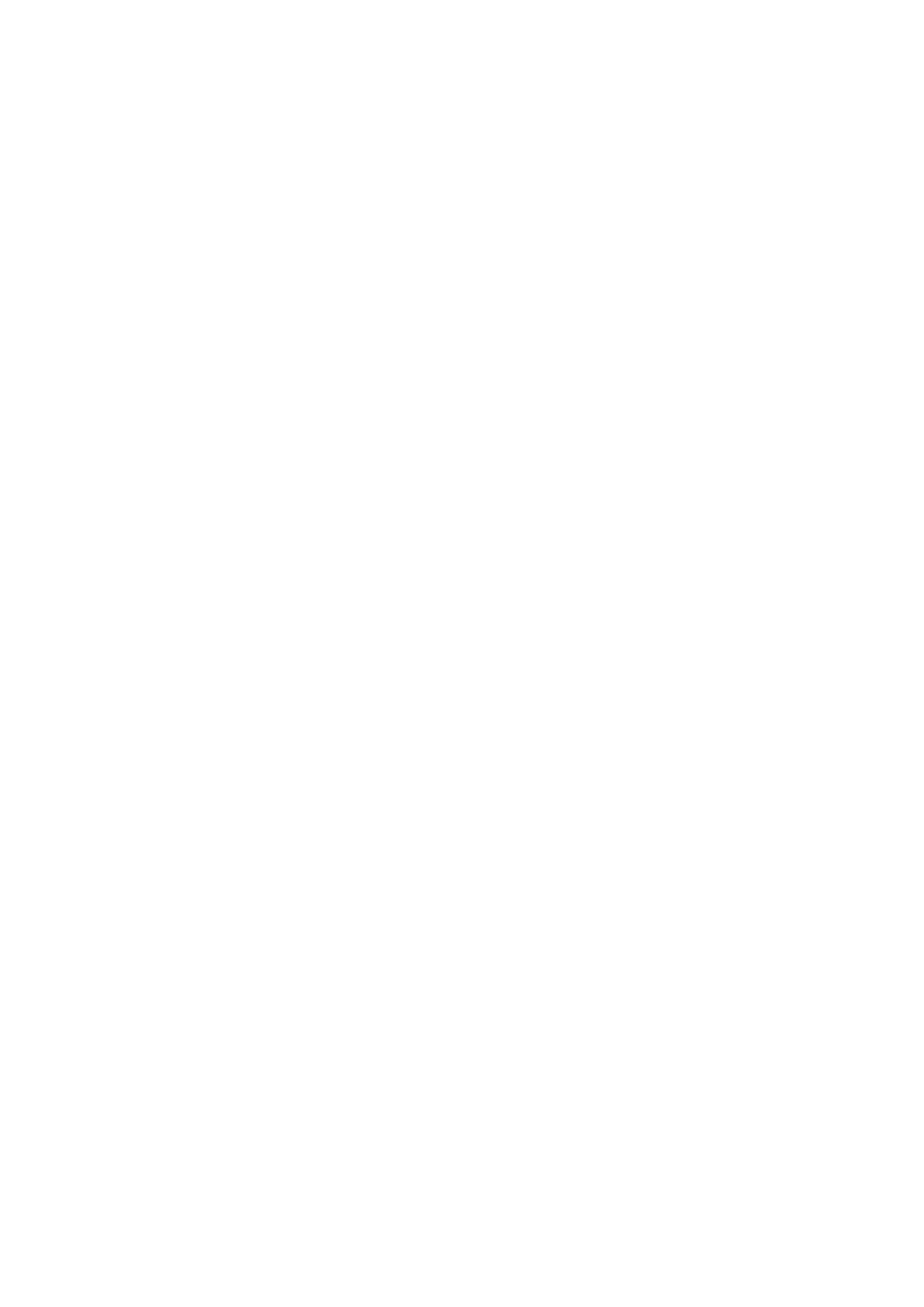Adam Mickiewicz University Poznań Faculty of Mathematics and Computer Sciences

# Interpolation in Weighted Spaces of Holomorphic Functions

Piotr Zioło

Doctoral dissertation written under the supervision of prof. dr hab. Paweł Domański

Poznań 2011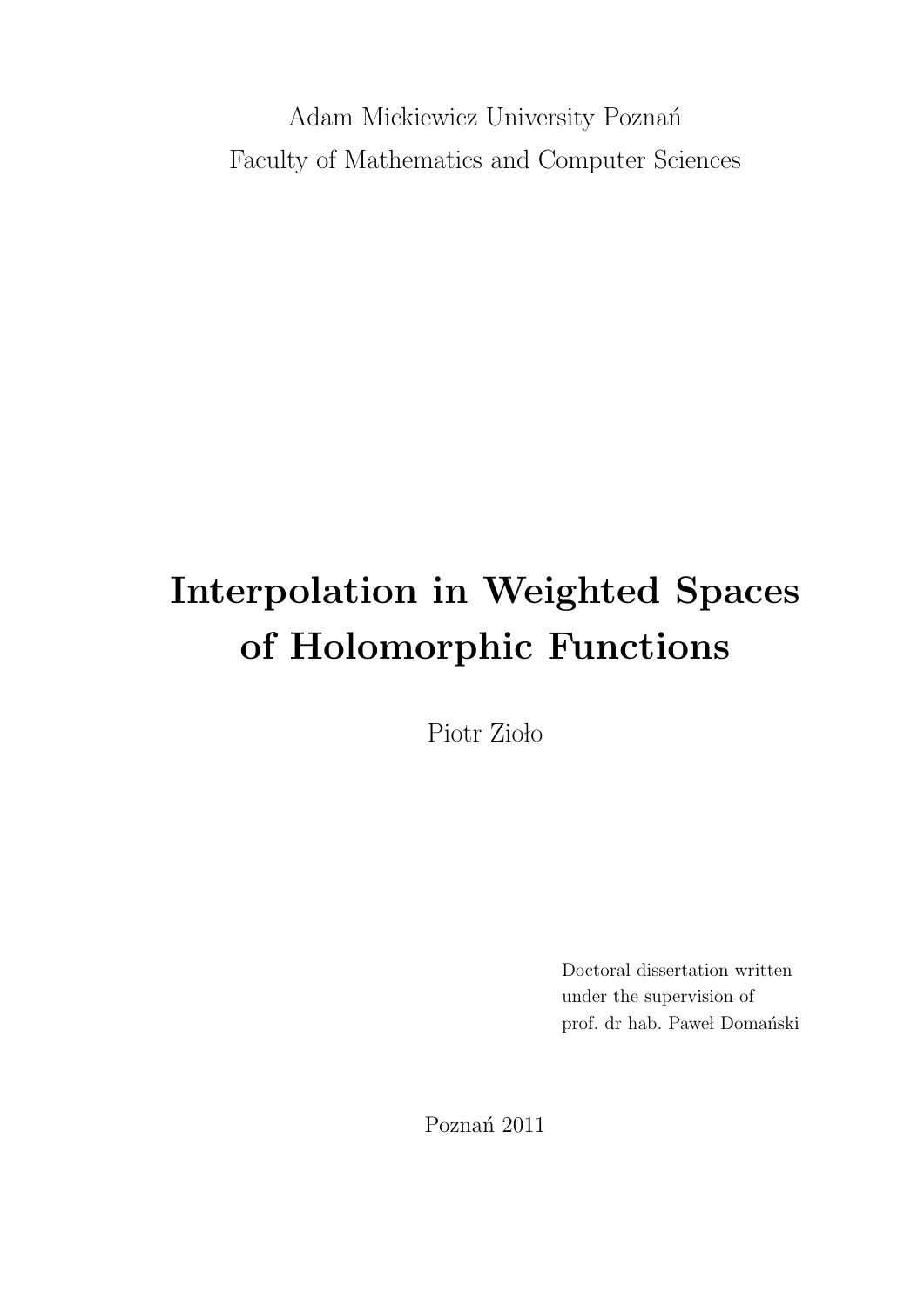Research supported by Polish Ministry of Science and Higher Education grant "Interpolacja w wagowych przestrzeniach funkcji holomorficznych" N N201 526938.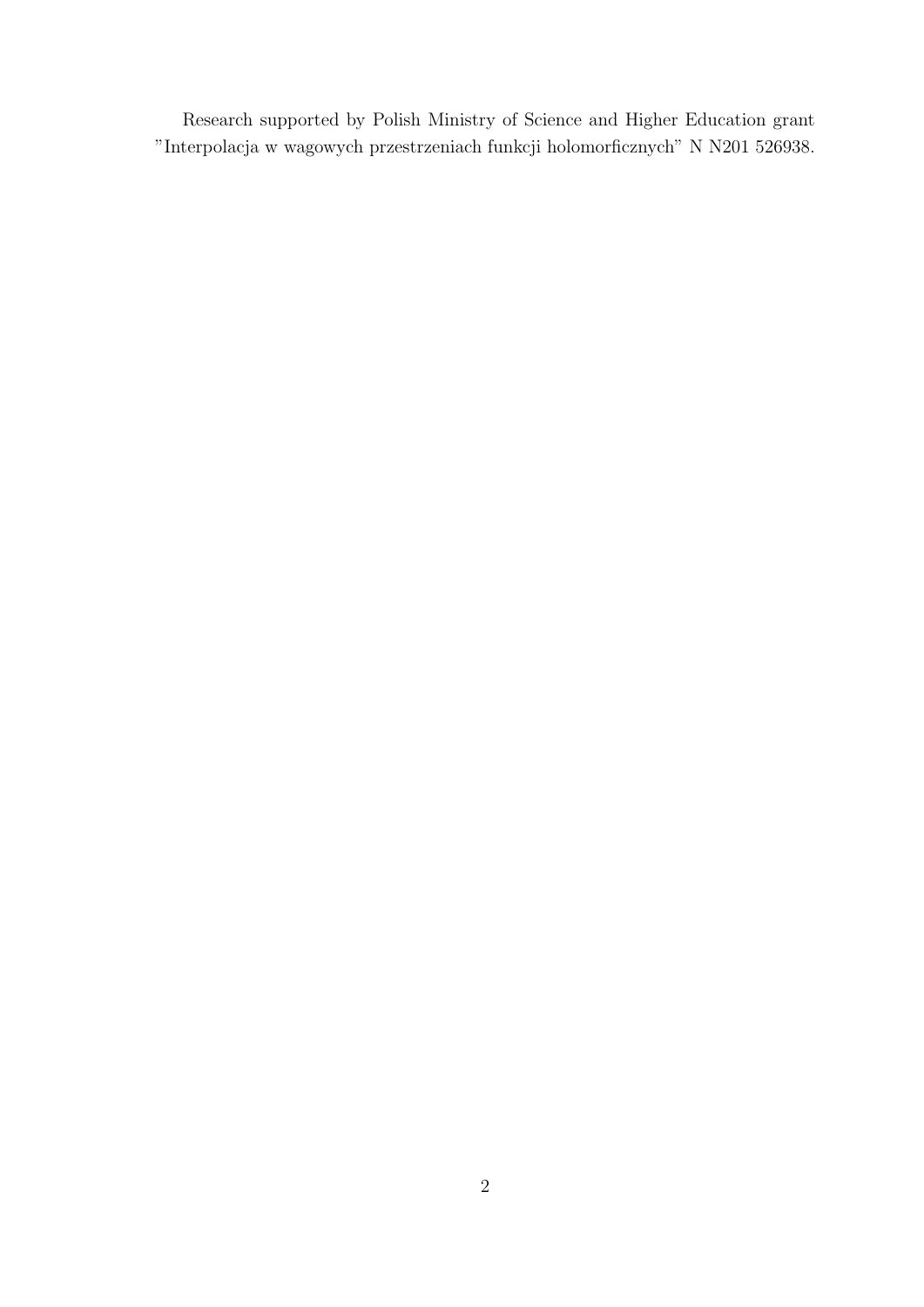# Acknowledgements

I am particularly grateful to my supervisor, prof. Pawel Domant is, for suggesting the topic of this dissertation and for hundreds of hours of explaining, inspiring, and encouraging. His help in the process of writing this paper was inestimable. Many defects and inaccuracies have been removed only due to his perfectionism. I am also indebted to Xavier Massaneda and Joaquim Ortega-Cerdá for their immediate and comprehensive answers to my emails with mathematical questions. My sincere thanks go to Myriam Ounaïes for presenting the proof of the theorem about unions of interpolating varieties to me, and allowing me to publish it in this dissertation.

I greatly appreciate the help of my sister Agnieszka, whose English is far better than mine, and who found and corrected language errors in this text. I would also like to thank my parents. This paper would have never been finished without their support and unabated faith in me. Furthermore, I would like to express my gratitude to my parents-in-law for their help whenever financial situation became harder.

The years of writing this dissertation were not easy for my family, especially for my wife Anna. The lack of time and restless nights were an ordeal. I owe a great debt of gratitude to her for supporting me in my worse moments and taking care of the household duties.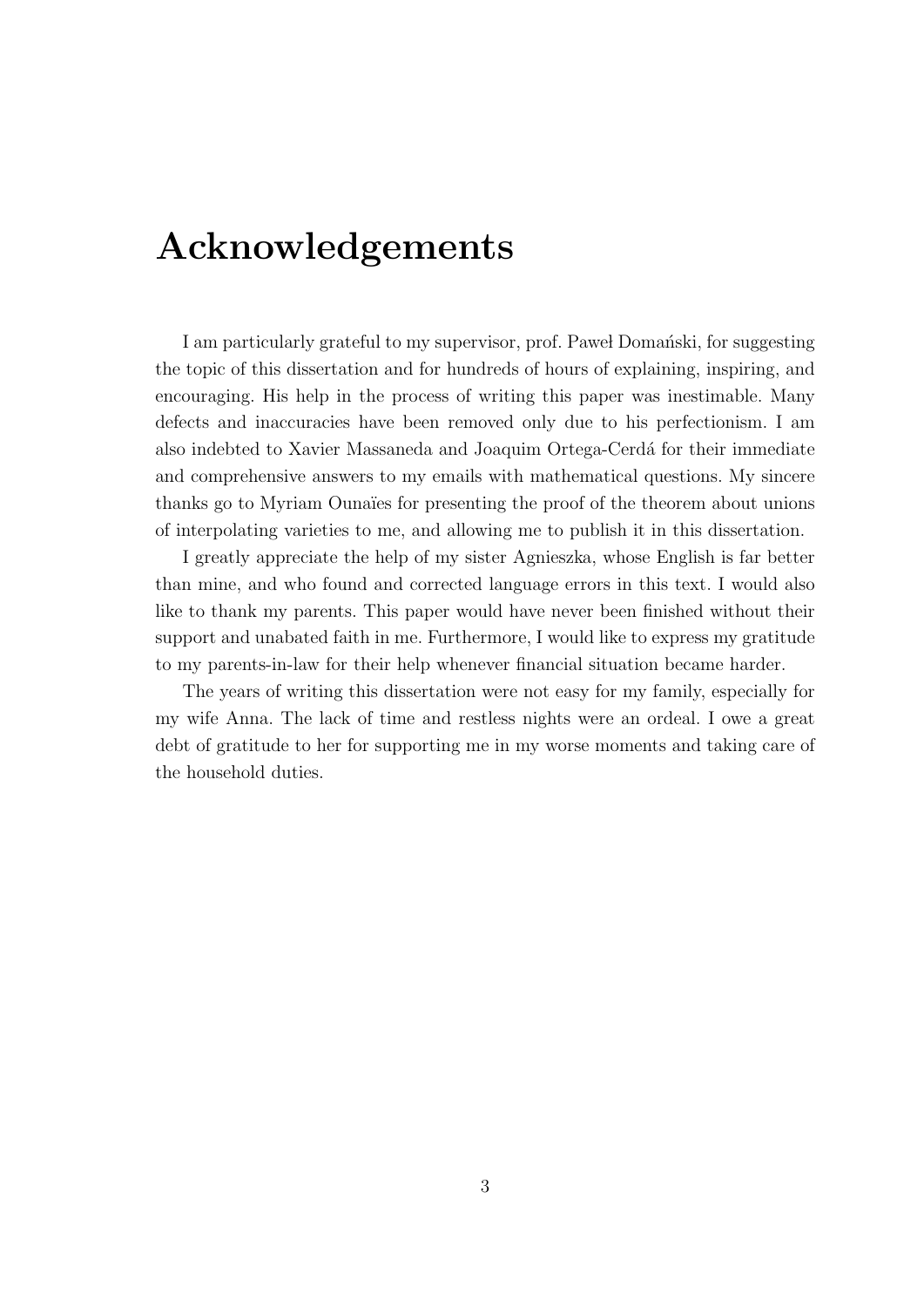# **Contents**

| Introduction<br>6        |                                                 |                                                                                            |    |  |
|--------------------------|-------------------------------------------------|--------------------------------------------------------------------------------------------|----|--|
| 1                        | Preliminaries                                   |                                                                                            |    |  |
|                          | 1.1                                             | Notation.                                                                                  | 15 |  |
|                          | 1.2                                             | Ultradifferentiable functions and ultradistributions                                       | 17 |  |
|                          | 1.3                                             |                                                                                            | 20 |  |
|                          | 1.4                                             |                                                                                            | 21 |  |
|                          | 1.5                                             |                                                                                            | 23 |  |
|                          | 1.6                                             | Relation between spaces of ultradistributions and weighted algebras.                       | 35 |  |
|                          | 1.7                                             | Properties of the weighted algebras of entire functions                                    | 38 |  |
|                          | 1.8                                             | Properties of the weighted spaces of sequences                                             | 44 |  |
|                          | 1.9                                             |                                                                                            | 47 |  |
|                          |                                                 |                                                                                            | 49 |  |
| $\mathbf{2}$             | Properties of interpolating varieties           |                                                                                            | 52 |  |
|                          | 2.1                                             |                                                                                            | 52 |  |
|                          | 2.2                                             |                                                                                            | 54 |  |
|                          | 2.3                                             | Union of Beurling interpolating varieties                                                  | 56 |  |
| 3                        | Analytic description of interpolating varieties |                                                                                            | 65 |  |
|                          | 3.1                                             | The Beurling case $\ldots \ldots \ldots \ldots \ldots \ldots \ldots \ldots \ldots \ldots$  | 65 |  |
|                          | 3.2                                             |                                                                                            | 66 |  |
|                          | 3.3                                             | Relation between Beurling and Roumieu interpolating varieties                              | 67 |  |
| $\overline{\mathcal{A}}$ | Geometric conditions                            |                                                                                            |    |  |
|                          | 4.1                                             |                                                                                            | 68 |  |
|                          | 4.2                                             | Conditions $(B)$                                                                           | 83 |  |
| $\mathbf{5}$             |                                                 | Geometric description of interpolating varieties                                           | 97 |  |
|                          | 5.1                                             | Necessary conditions $\ldots \ldots \ldots \ldots \ldots \ldots \ldots \ldots \ldots$      | 97 |  |
|                          | 5.2                                             | Sufficient conditions in the Beurling case $\ldots \ldots \ldots \ldots \ldots \ldots 103$ |    |  |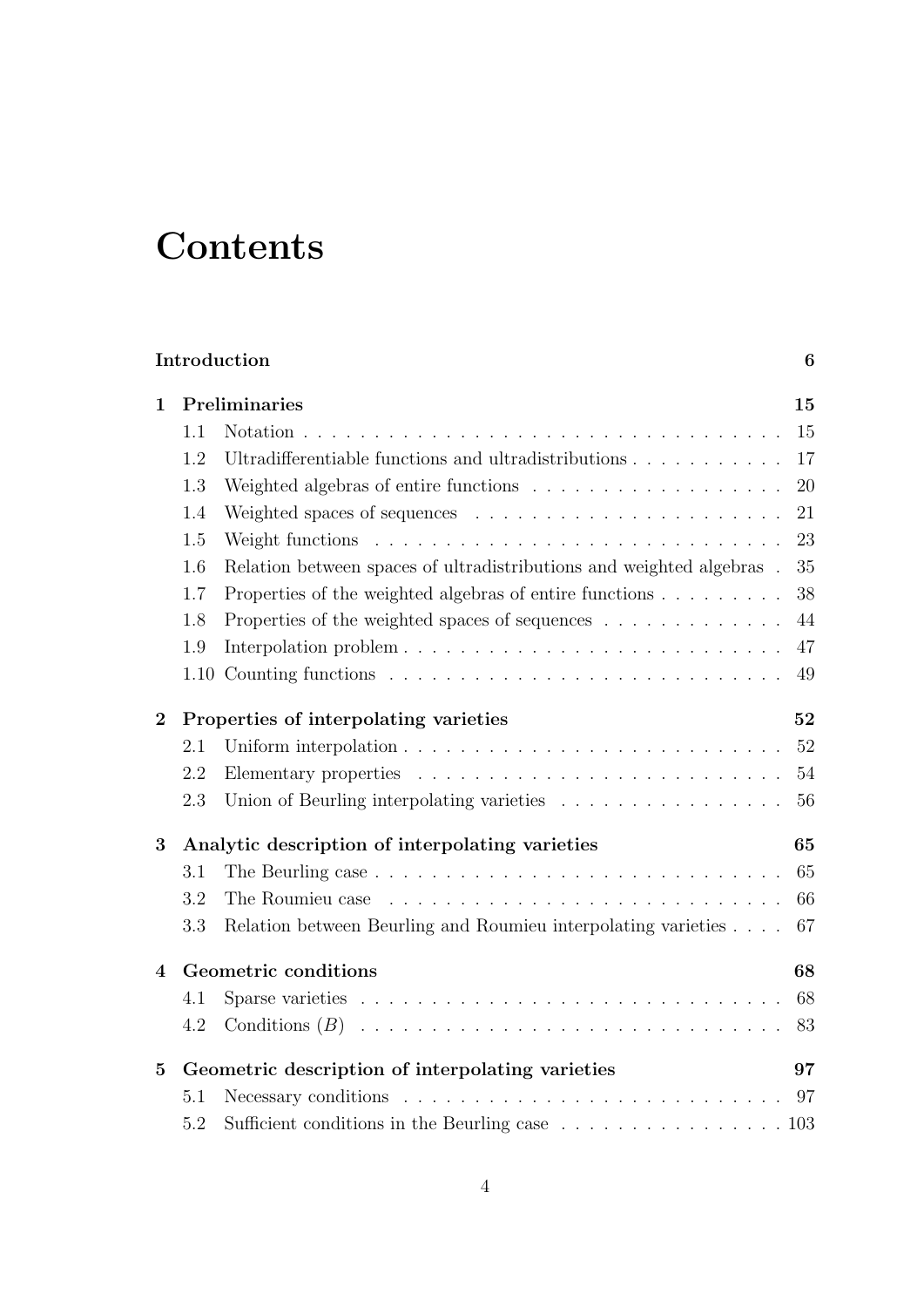|                                                              | 5.4 Consequences of characterisations of interpolating varieties and ex- |     |
|--------------------------------------------------------------|--------------------------------------------------------------------------|-----|
|                                                              |                                                                          |     |
| Appendix A: Calculation of derivatives of some distributions |                                                                          |     |
| References                                                   |                                                                          |     |
| $_{\mathrm{Index}}$                                          |                                                                          |     |
|                                                              | List of symbols                                                          | 164 |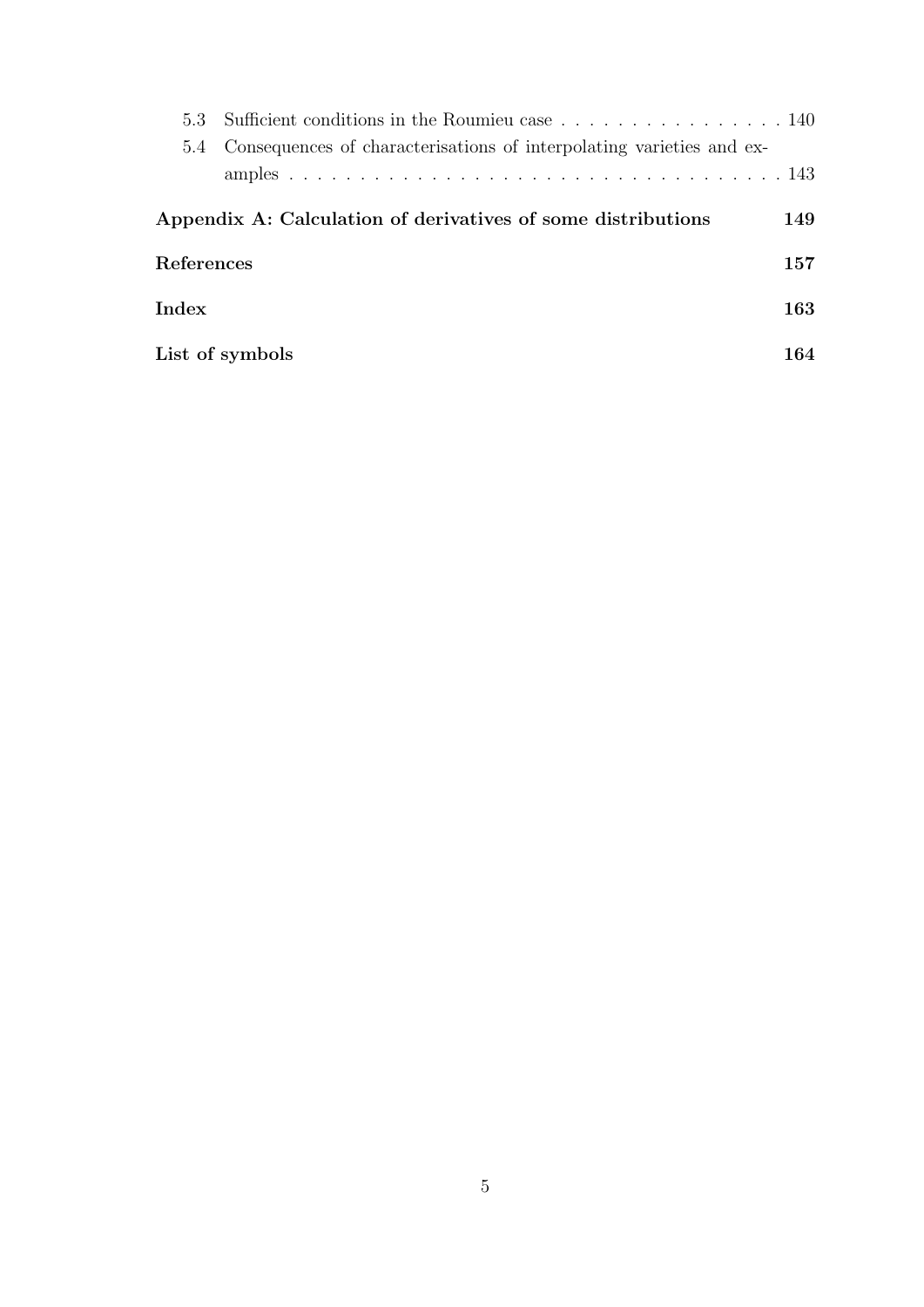# Introduction

The aim of this dissertation is to give geometric characterisations of interpolating sequences for weighted spaces of entire functions related to spaces of ultradistributions. In particular, we present such a characterisation for Fourier-Laplace transform images of so-called Roumieu ultradistributions (see Theorem 5.3.2) and analyse in depth conditions appearing in this result (see Sections 4.1 and 4.2). We also relate our result to the known characterisation of interpolating sequences for the Beurling ultradistributions. Before going into more detailed presentation of the contents of this paper, we shall write some words about background and motivation.

#### Background

At the beginning of the twentieth century M. Gevrey discovered that solutions of the heat equation

$$
\partial_t u(x,t) = \Delta_x u(x,t), \quad (t \in \mathbb{R}, x \in \mathbb{R}^n),
$$

known to be not analytic in general, but always infinitely differentiable, admit a better smoothness than arbitrary  $C^{\infty}$  functions (see [Gev18]). He proved that for a solution u, for any compact set  $K \subset \mathbb{R}^{n+1}$  it holds

$$
|\partial^{\alpha}u(t,x)| \le C^{|\alpha|+1}(\alpha!)^2, \quad ((t,x) \in K)
$$

for some constant  $C > 0$  and every multiindex  $\alpha = (\alpha_1, \ldots, \alpha_{n+1})$ . Here  $\partial^{\alpha} =$  $\partial_t^{\alpha_1} \partial_{x_1}^{\alpha_2} \dots \partial_{x_n}^{\alpha_{n+1}}$ ,  $|\alpha| = \alpha_1 + \dots + \alpha_{n+1}$  and  $\alpha! = \alpha_1! \dots \alpha_{n+1}!$ . This fact inspired Gevrey to introduce a scale measuring smoothness of infinitely differentiable functions - for an open set  $\Omega \subset \mathbb{R}^{n+1}$  and  $s \geq 1$ 

$$
G_s(\Omega) = \left\{ f \in C^{\infty}(\Omega) | \ \forall \ K \Subset \Omega \ \exists \ h > 0 : \sup_{x \in K} \sup_{\alpha \in \mathbb{N}_0^{n+1}} \frac{|f^{(\alpha)}(x)|}{h^{|\alpha|}(\alpha!)^s} < \infty \right\}.
$$

For  $s = 1$  the elements of this space are exactly the real analytic functions on  $\Omega$ . The general idea behind this scale is that one weakens Cauchy's inequalities. Since always  $A(\Omega) \subset G_s(\Omega) \subset C^{\infty}(\Omega)$ , the elements of  $G_s(\Omega)$  are called ultradifferentiable functions.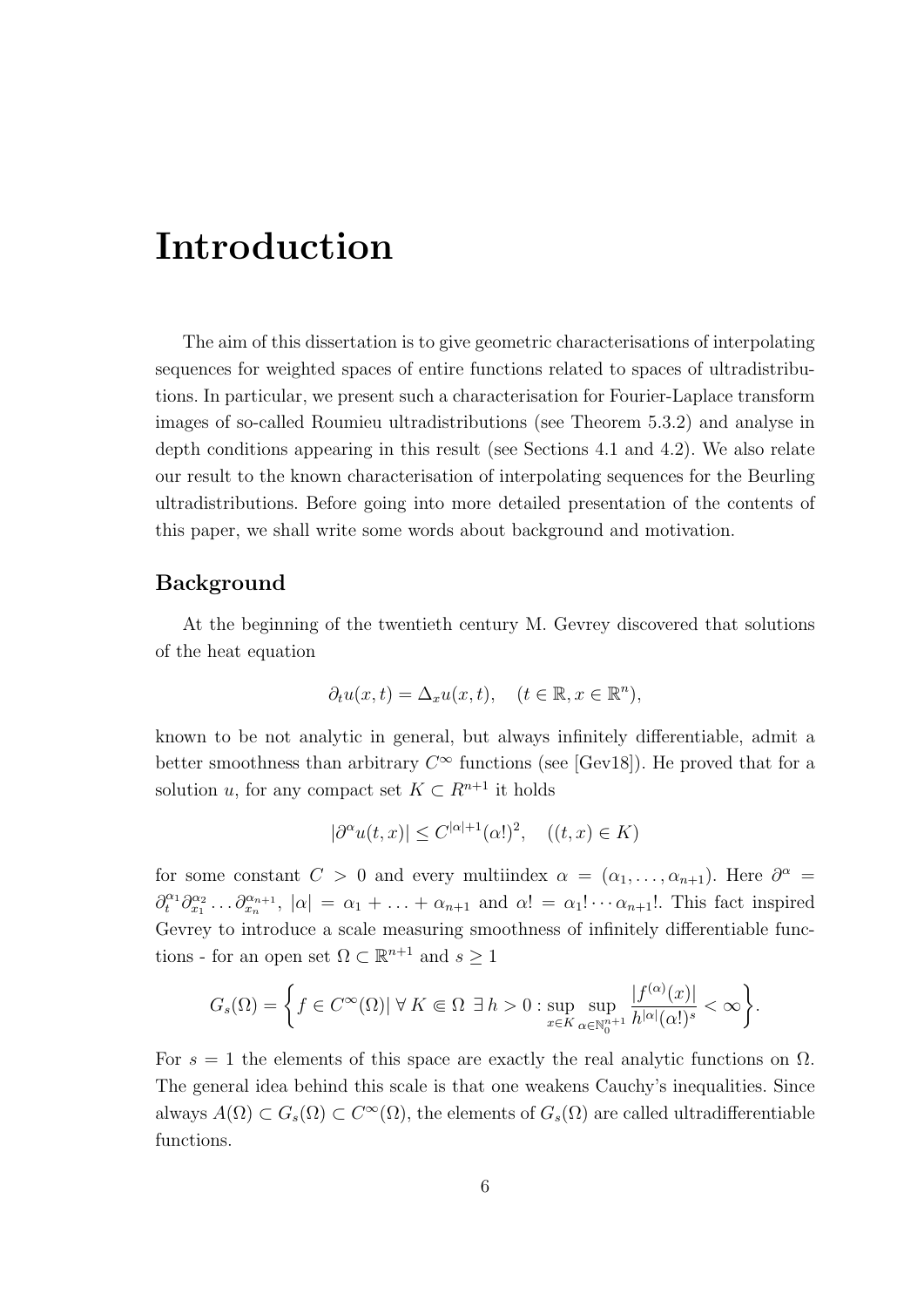Another result which initiated the study of ultradifferentiable functions, was obtained by E. Borel in 1895 (see [Bor95]). He proved that for any sequence  $(a_n)_{n\in\mathbb{N}_0}$  of complex numbers there exists a function  $f$  infinitely differentiable on a neighbourhood of 0 and satisfying

$$
\frac{f^{(n)}(0)}{n!} = a_n \quad (n \in \mathbb{N}_0).
$$

In other words, Taylor coefficients of a  $C^{\infty}$  function can be arbitrary. This is just the opposite to the case of real analytic functions, where Taylor coefficients in a point determine a function completely. This observation led to a question - how Cauchy's inequalities can be relaxed without the loss of this uniqueness property. E. Borel provided an example of a  $C^{\infty}$  function with its Taylor series divergent at a point, but uniquely determined by its Taylor coefficients in that point. One can study this problem more systematically replacing the terms  $(\alpha!)^s$  in the definition of the Gevrey classes by an arbitrary sequence  $(M_{\alpha})$ , and asking whether the obtained class does not contain non-trivial functions with compact support. Such classes have been later called quasianalytic. In 1921 A. Denjoy (see [Den21]) found some sufficient conditions for such a class to be quasianalytic, and in 1926 T. Carleman (see [Car26]) characterised quasianalytic classes of ultradifferentiable functions completely in terms of conditions involving the sequence  $(M_{\vert\alpha\vert})$  (comp. [Rud87, Theorem 19.11]).

In 1936, in the paper [Sob36], S. Sobolev introduced generalised functions - distributions, and used them to study differential equations. The great advantage of distributions stems from the fact that they provide a way of differentiating continuous or just locally integrable functions. Distributions became very popular and widely used in the fifties after more systematic works of L. Schwartz ([Sch50], [Sch51]) had been published. It was natural then to ask about an appropriate theory of distributions for ultradifferentiable functions. The answer came in 1960 with the paper [Rou60] of C. Roumieu. He studied distributions on the spaces  $G_s(\Omega)$ . Nowadays, these are called Gevrey ultradistributions. Moreover, Roumieu studied also the expanded scale of ultradifferentiability with the terms  $(\alpha!)^s$  replaced by an arbitrary sequence  $(M_{\alpha})$ , and developed a theory of ultradistributions also in this general case. This approach was later thoroughly investigated by H. Komatsu (see [Kom73], [Kom77]).

A. Beurling found and announced in 1961 (see [Beu61]) a new way of defining ultradifferentiable functions. He used the observation that a continuous function with compact support is infinitely differentiable if and only if its Fourier transform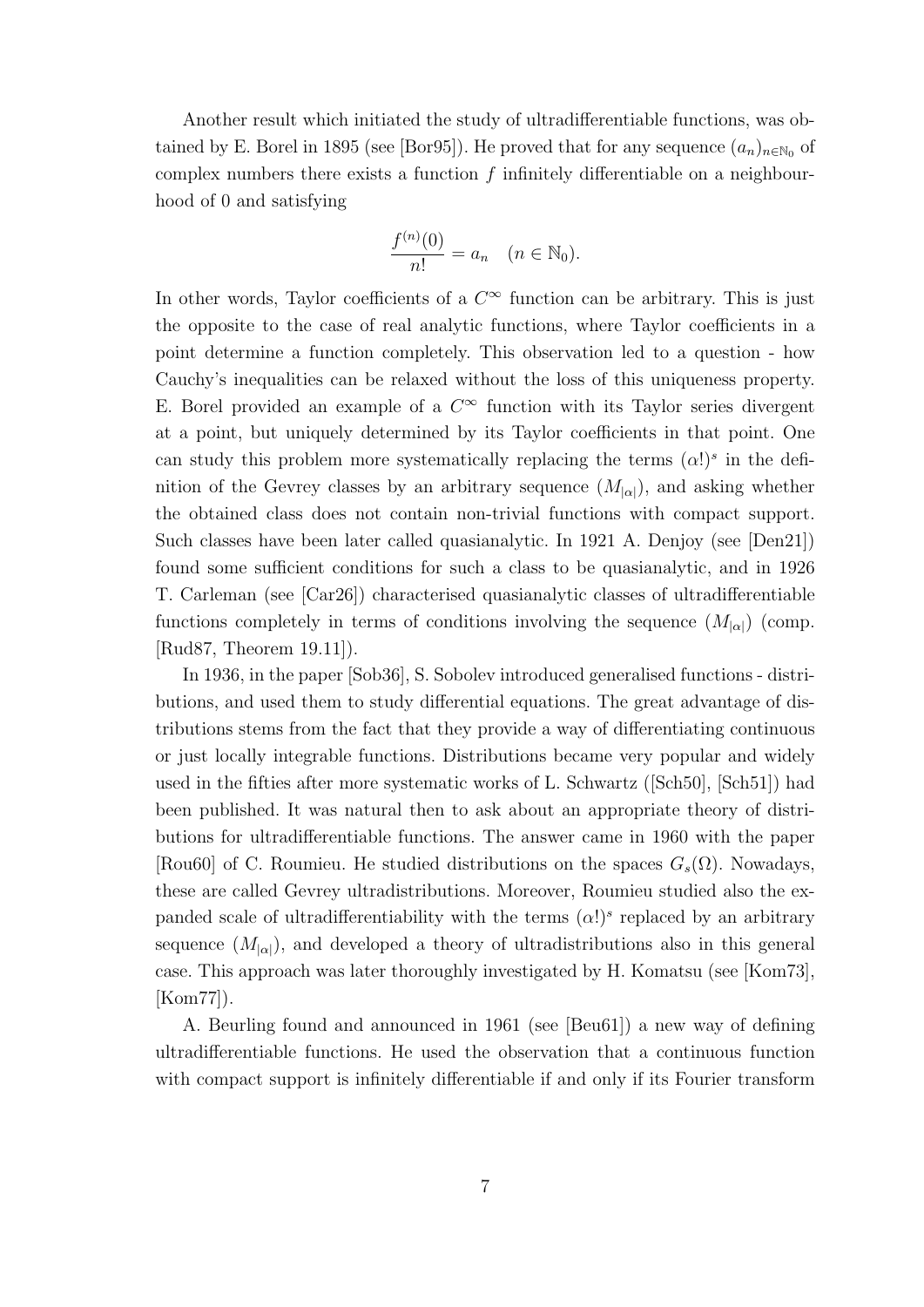satisfies

$$
\int\limits_{\mathbb R^n}\widehat{\varphi}(\xi) e^{h\ln(1+|\xi|)}\,\mathrm{d}\xi<\infty
$$

for every  $h > 0$ . Beurling replaced the function  $\ln(1 + |\xi|)$  by an arbitrary larger weight  $\omega$  obtaining some subclasses of  $C^{\infty}$ . Not much later, G. Björck took up the idea and developed a theory of ultradistributions on these spaces (see  $[\text{Bjö66}]$ ). Topological properties of spaces of these ultradistributions have been later studied by many authors (see for instance [BMT90], [BM01], [BD07]). In 1990 Braun, Meise and Taylor proved that ultradifferentiable functions defined by weights can also be characterised by imposing growth conditions on their derivatives (see [BMT90]), and therefore they deserve such a name. Ultradifferentiable functions and ultradistributions have been extensively used in the study of differential operators (see [Rod93] for the case of Gevrey classes, [MTV96], [BMV94], [Rös97], [Lan94] for other classes).

One may observe that one of the differences between Gevrey/Roumieu's and Beurling's approaches was the quantifier before the  $h$  constant - existential in the first case and universal in the second. But there are no obstacles to consider the other quantifier in both cases. And indeed, such classes have been later investigated equally intensively as the original ones. Nowadays, both sequential and functional classes with the universal quantifier bear the name of Beurling, while classes with the existential quantifier are named after Roumieu.

The original theorem of Paley and Wiener states that  $f \in L^2[-M, M]$  if and only if the Fourier transform of  $f$ ,

$$
\widehat{f}(z) = \int_{-M}^{M} f(x)e^{-ixz} dx \quad (z \in \mathbb{C}),
$$

is an entire function of exponential type, i.e.,

$$
|\widehat{f}(z)| \le Ce^{M|z|} \quad (z \in \mathbb{C})
$$

for some  $C > 0$ , and  $\widehat{f} \in L^2(\mathbb{R})$ . This theorem allows complex analysis tools to be used in the study of properties of the function  $f$  via its Fourier transform. For this reason many theorems of this type (called Paley-Wiener type theorems) have later been proved for various spaces of functions, in particular, for ultradifferentiable functions with compact support (see [Bjö66], [BMT90]). Moreover, Braun, Meise and Taylor proved in [BMT90], with the use of functional analysis methods, certain isomorphisms between spaces of ultradifferentiable functions with compact support and spaces of entire functions with growth conditions.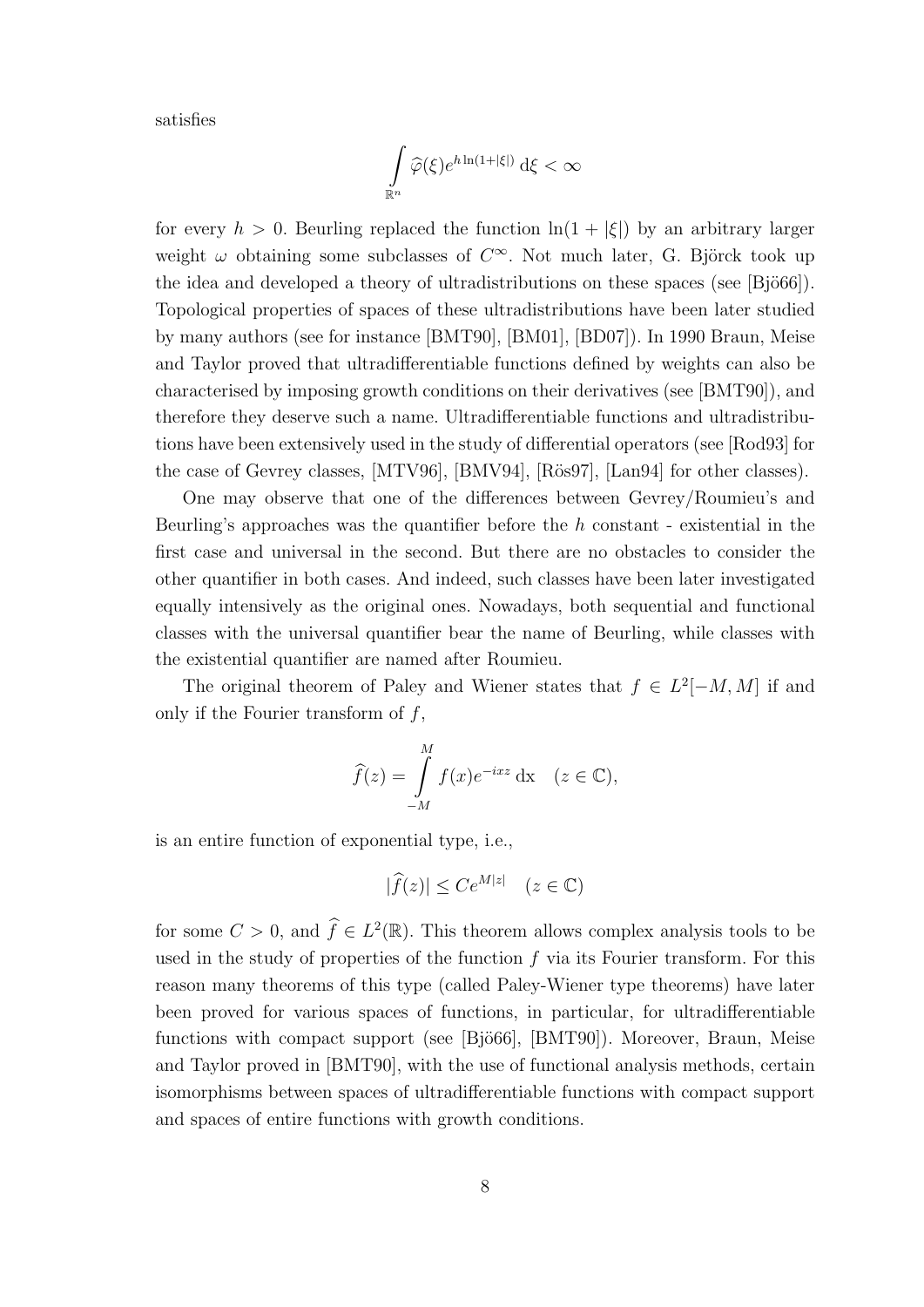The idea of transforming problems concerning functions of a real variable to problems for entire functions, can also be applied to ultradistributions with compact support. To make this possible one defines the Fourier-Laplace transform for ultradistributions by the formula

$$
\widehat{\mu}(z) := \langle \mu_x, e^{-ixz} \rangle
$$

for an ultradistribution u with compact support and  $z \in \mathbb{C}$ . Just like in the function case,  $\hat{\mu}(z)$  is an entire function and satisfies a certain growth condition. Furthermore, isomorphisms between spaces of ultradistributions and some weighted spaces of entire functions with growth conditions can be shown (see  $[BMT90]$ ,  $[R\ddot{o}sg7]$ ,  $|HM07|$ ).

A particular field which benefits greatly from the Fourier-Laplace transform theory and Paley-Wiener type theorems is the theory of convolution and linear partial differential operators. Consider an equation

$$
\mu * f = g
$$

where  $\mu$  is a distribution, q is an infinitely differentiable function with compact support (the input data), and  $f$  is a solution we are looking for. Then applying the Fourier-Laplace transform one obtains an equivalent equation

$$
\widehat{\mu} \cdot \widehat{f} = \widehat{g}
$$

involving only entire functions and multiplication. Then to obtain a solution one just needs to divide  $\hat{g}$  by  $\hat{\mu}$ . Of course, it is not always possible, but this problem is in general much simpler to deal with than solving the original equation.

Problems of interpolation arose in the theory of complex functions and for many years were studied independently of the theory of differential and convolution equations. In general form one may express an interpolation problem as follows. Suppose that we have a function space E on a domain  $\Omega$  and a sequence space S. Then we ask for a characterisation of all discrete sets  $\Lambda \subset \Omega$  satisfying that for every sequence of values  $(w_{\lambda})_{\lambda \in \Lambda} \in S$  there exists a function  $f \in E$  such that

$$
f(\lambda) = w_{\lambda}, \quad (\lambda \in \Lambda).
$$

In 1958 L. Carleson published a solution to this problem for  $E = H^{\infty}(D)$ , the space of bounded holomorphic functions on the unit disc, and  $S = l^{\infty}$  (see [Car58]). In 1961 Shapiro and Shields solved the problem completely for other Hardy spaces  $E = H^p(D)$  and  $S = l^p$  (see [SS61]). Later this problem has been considered in many other spaces like Bergman, Bloch, Paley-Wiener spaces (see [Sei04]), Bernstein algebra (see  $[MOC09]$ ), Hörmander algebras (see [BT79], [Squ81], [Squ83],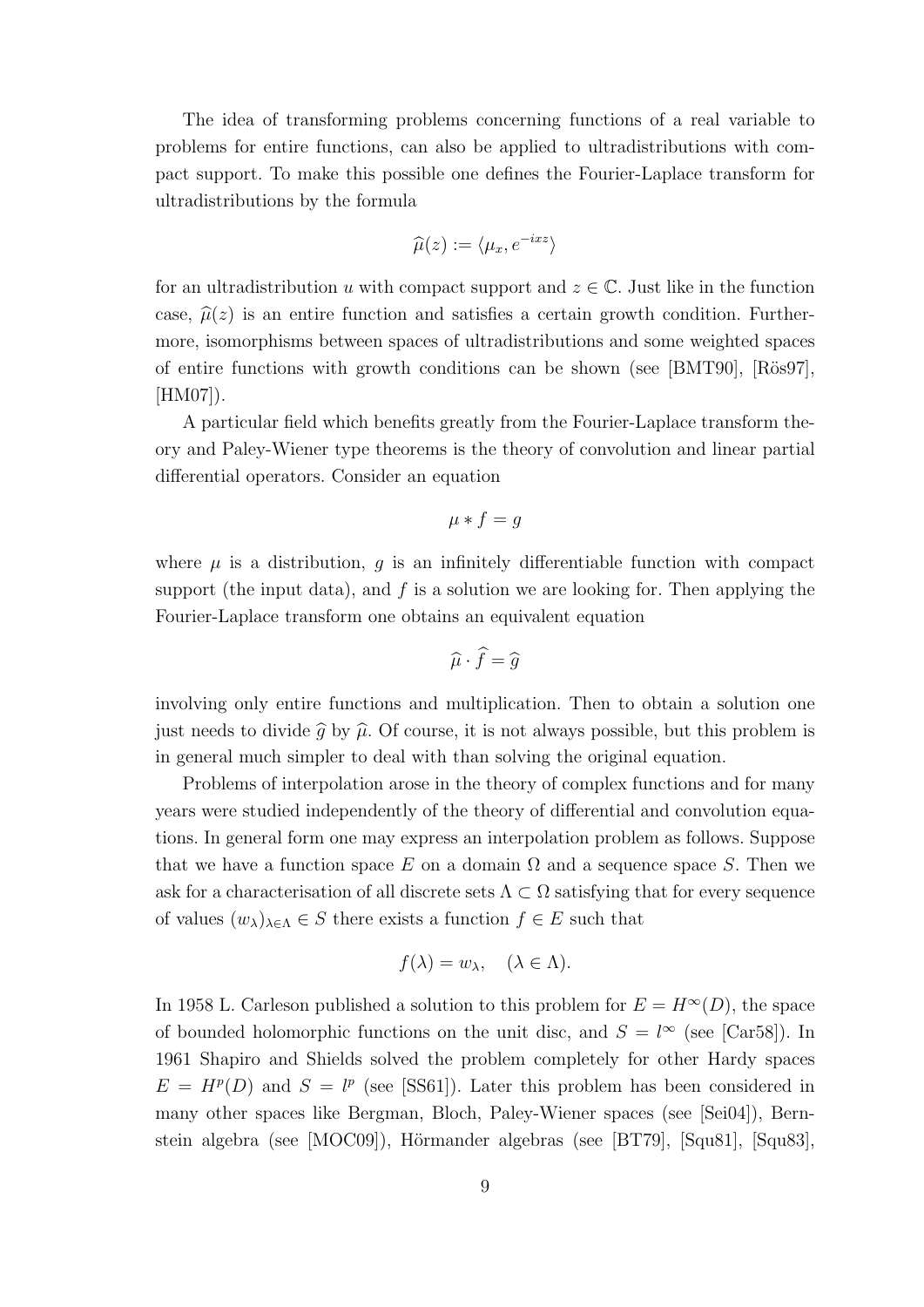[BL95], [BLV95], [MOCO03], [Oun03], [Oun07], [Oun08]), as well as many others (see for instance [Mas98], [OCS99], [HM00], [MMOC03], [HMNT04]). For us, the most interesting results are these devoted to Hörmander algebras  $A_p$ , which consist of entire functions with growth conditions given by a weight function  $p$ . In this case the problem of interpolation requires a characterisation of so-called interpolating varieties. A multiplicity variety  $\{(\lambda, m_\lambda)| \lambda \in \Lambda\}$ , where  $\lambda$  runs through a discrete set  $\Lambda \subset \mathbb{C}$ ,  $m_{\lambda}$  are positive integers, is called an interpolating variety for  $A_p$  if for any doubly indexed sequence of complex numbers  $\{v_{\lambda,l}\}\$  with suitable growth there exists  $f \in A_p$  satisfying

$$
\frac{f^{(l)}(\lambda)}{l!} = v_{\lambda,l}
$$

for any  $\lambda \in \Lambda$  and  $0 \leq l < m_{\lambda}$ . Particularly desired are geometric descriptions. The most notable results of this kind have been obtained for radial weights by Berenstein and Li [BL95] for  $A_p$  algebras and by Berenstein, Li and Vidras [BLV95] for  $A_p^0$  -Hörmander algebras of minimal type.

From our point of view, the most important geometric characterisation of interpolating varieties came with the paper of Massaneda, Ortega-Cerdá, and Ounaïes [MOCO03], where the weight was of the form  $p(z) = |Im z| + \omega(z)$ . Under certain conditions on  $\omega$  the space  $A_p$  is then isomorphic, by a Paley-Wiener type theorem, to the space of ultradistributions of Beurling type with compact support on the real line. This is the point where the study of convolution operators connects with interpolation problems.

As we have seen, on the side of Fourier-Laplace transforms of ultradifferentiable functions or ultradistributions a convolution operator  $T_{\mu}$  becomes just a multiplication operator  $M_{\mu}$  which multiplies by an entire function  $\hat{\mu}$ . The image of this operator consists of functions in  $A_{(\omega)} := A_{|\text{Im }z| + \omega(z)}$  vanishing at zeroes of  $\hat{\mu}$  (in some cases all such functions). If the set of zeroes is an interpolating variety then  $A_{(\omega)}/\text{Im }M_{\hat{\mu}}$  can be identified with the space of sequences with suitable growth, which is in turn isomorphic to the dual of the kernel of  $T_{\mu}$ . This idea lies behind results in [Mei89], [FM90], [BM08], [Mey97], [Lan94], [BM90], [BMV90], [MT88], where sequential descriptions of kernels of convolution operators are given, surjectivity characterisations of convolution operators are obtained, or existence of right inverses for convolution operators is established. This methodology was developed in [Mei85], [MT87a], [MT87b], [Bra87] and it is connected with the study of ideals in Hörmander algebras.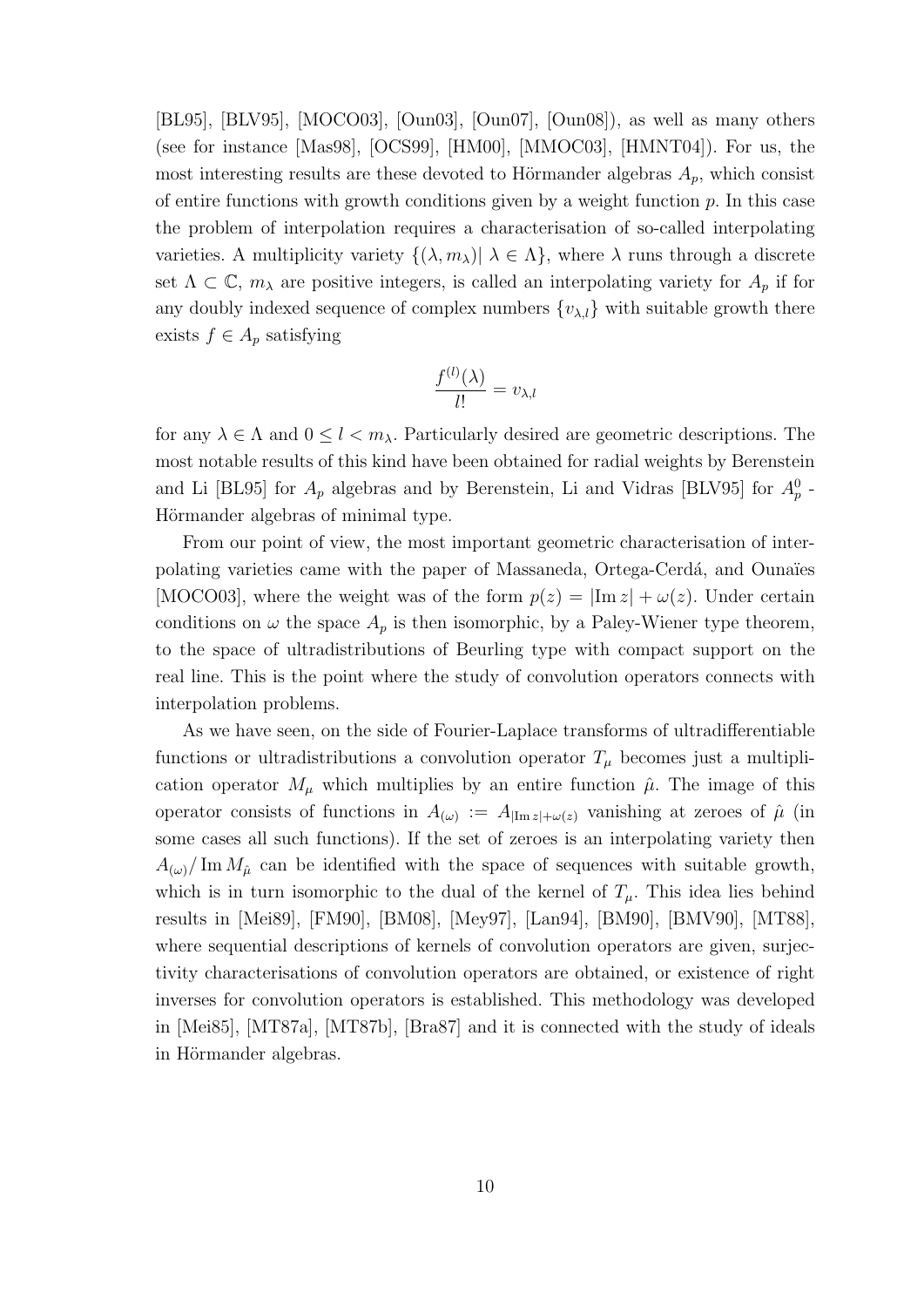#### Results

The geometric characterisation of interpolating varieties for  $A_{(\omega)}$ , i.e., the space of Fourier-Laplace transforms of ultradistributions of Beurling type with compact support  $\mathscr{E}^\prime(\omega)$ , due to Massaneda, Ortega-Cerdá, and Ounaïes [MOCO03], was stated for weights  $\omega$  which are subadditive and non-quasianalytic. In this dissertation we show that the assumption of subadditivity can be replaced by a weaker condition  $-\omega(2t) \leq C\omega(t)$  for some  $C > 0$  and all t big enough. Moreover, we show that most of their proof works equally well in the quasianalytic case and this way we find sufficient conditions for interpolation in this case (see Theorem 5.2.17). Another aim of this dissertation is an analysis of geometric conditions introduced in [MOCO03]. There are three types of such conditions - imposing estimates on the growth of the Nevanlinna counting function  $N$ , conditions involving the Poisson balayage of a certain measure related to the mutliplicity variety, and Carleson type conditions involving Blaschke products (similar to the famous Carleson condition from the paper [Car58]). We explain the meaning of the conditions of the first kind by expressing them in a nearly equivalent more straightforward form (see Propositions 4.1.10 and 4.1.12). Further, we introduce new conditions with Poisson balayage, and provide a thorough analysis of dependencies between all considered geometric conditions (see Sections 4.2 and 5.4). Moreover, we show that also these new conditions can be used instead of conditions from [MOCO03] to characterise interpolating varieties in the non-quasianalytic Beurling case (see Theorem 5.2.1).

The problem of interpolation can also be considered for the space  $A_{\{\omega\}}$  of Fourier-Laplace transforms of ultradistributions of Roumieu type with compact support  $\mathscr{E'}_{\{\omega\}}$ . This problem has never been studied earlier. First, we give an analogue in the Roumieu case (see Lemmas 2.1.2 and 2.1.4) of the earlier known uniform interpolation lemma for the Beurling case (see [BL95, Lemma 3.3]). The methods used for the proof are rather standard.

The main result of this dissertation is a geometric characterisation of interpolating varieties for the spaces  $A_{\{\omega\}}$  for non-quasianalytic weights (see Theorem 5.3.2). The geometric conditions used in this theorem are similar in spirit to those for the Beurling case. In this part we use considerably our previous analysis of these properties (see Sections 4.1 and 4.2).

In the quasianalytic Roumieu case we give sufficient conditions for interpolation (see Theorem 5.3.1). It is worth noting that this result covers the case of the space of Fourier-Laplace transforms of the analytic functionals on the real line  $A'(\mathbb{R})$ . This space plays in turn a primary role in the definition and development of the so-called hyperfunctions (see [Sat59], [Sat60]).

Furthermore, we describe the relation between interpolation in the Beurling case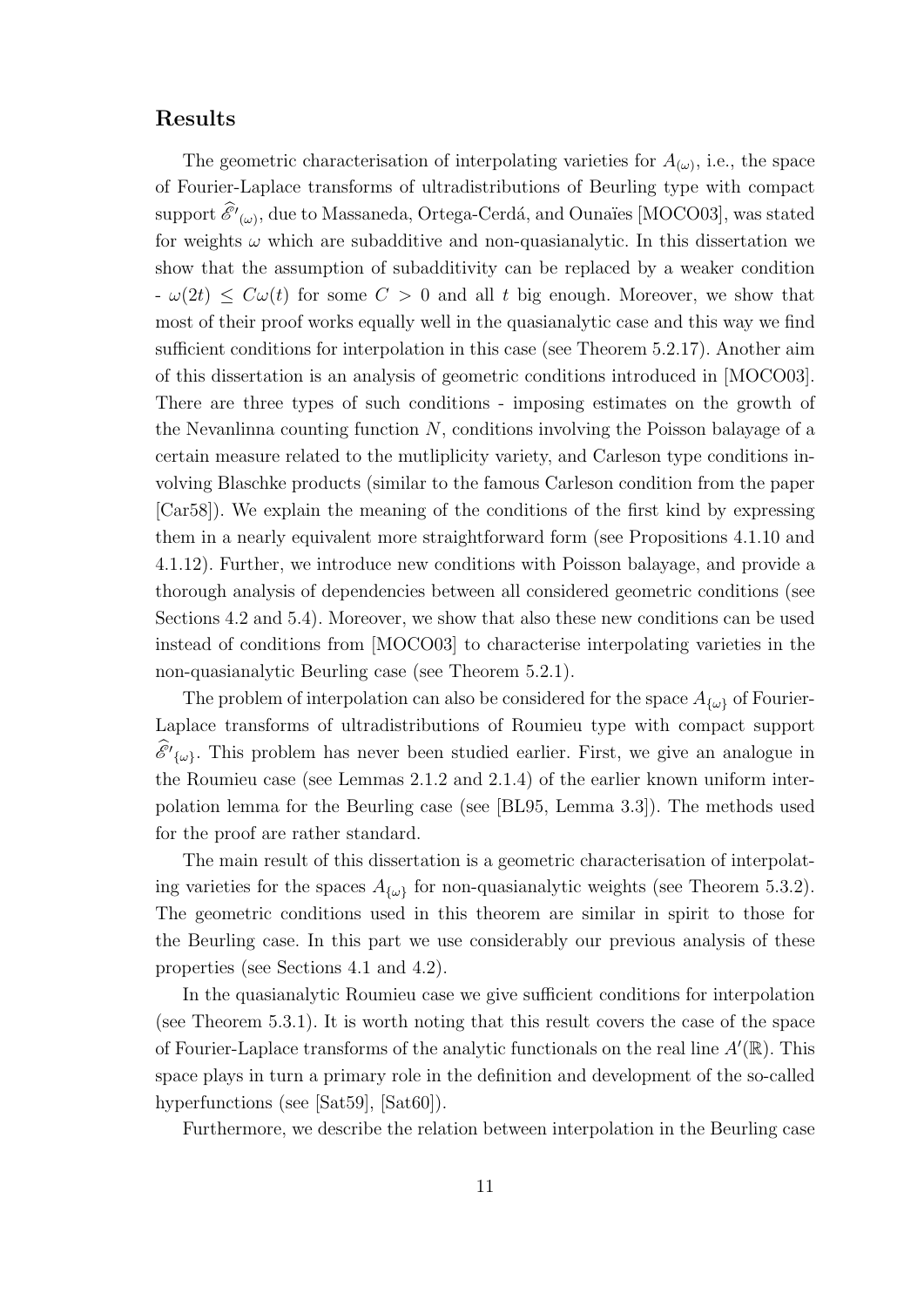and in the Roumieu case. More precisely, for non-quasianalytic weights we show a highly non-obvious fact, that a multiplicity variety X is interpolating for  $A_{\{\omega\}}$  if and only if it is interpolating for some  $A_{(\sigma)}$  where  $\sigma$  is a weight satisfying  $\sigma = o(\omega)$  (see Theorem 5.3.2). For quasianalytic weights we prove only the implication from right to left (see Corollary 3.3.1).

At the end, we derive several consequences of geometric descriptions of interpolating varieties in the Roumieu case, mostly for non-quasianalytic weights. We prove an analogue of the analytic characterisation given by Berenstein and Li [BL95] for the Beurling case (see Theorem 5.4.6). We show that finite unions of interpolating varieties are interpolating under some mild conditions (see Theorem 5.4.5, and compare [Oun03] or Theorem 2.3.6). We prove that if a variety is  $A_{\{\sigma\}}$  interpolating then it is  $A_{\{\omega\}}$  interpolating for every weight  $\omega$  satisfying  $\sigma = O(\omega)$  (see Corollary 5.4.7) and compare Corollary 3.1.2). Finally, we show that the Carleson type conditions introduced in Section 4.2 are not necessary for interpolation in the quasianalytic case (both Beurling and Roumieu).

#### Structure of the dissertation

The paper is structured as follows. In Sections 1.2, 1.3 we define classes of ultradifferentiable functions, ultradistributions and weighted algebras of entire functions. In Section 1.4 we introduce weighted spaces of sequences which are a natural choice in our setting for the interpolation problem. In Section 1.5 we study properties of weight functions. First, we give a standard definition, and then we derive several consequences. The most important result of this section is Lemma 1.5.16 proved by Braun, Meise and Taylor in [BMT90]. This lemma provides a way of finding a weight  $\sigma$  smaller than a given weight  $\omega$  and bigger than an arbitrary function q, in the sense that  $q = o(\sigma)$ ,  $\sigma = o(\omega)$ . It allows to transform problems in the Roumieu case to problems in the Beurling case. We will frequently make use of this lemma. In Section 1.6 we describe a relation between the sequential and the functional approach of defining ultradifferentiable functions and state that these two ways in many cases give the same classes. Then we mention some properties of spaces of ultradifferentiable functions and spaces of ultradistributions. We present also Paley-Wiener type theorems. In Section 1.7 we prove basic properties of the weighted algebras of entire functions and in Section 1.8 properties of the sequence spaces. Particularly important is Section 1.9, where we define the main objects of our study - interpolating varieties. To describe their geometric properties we will need Nevanlinna counting functions introduced in Section 1.10. The whole Chapter 1 is mostly a survey of known definitions and facts.

In Chapter 2 we study basic properties of interpolating varieties. The most im-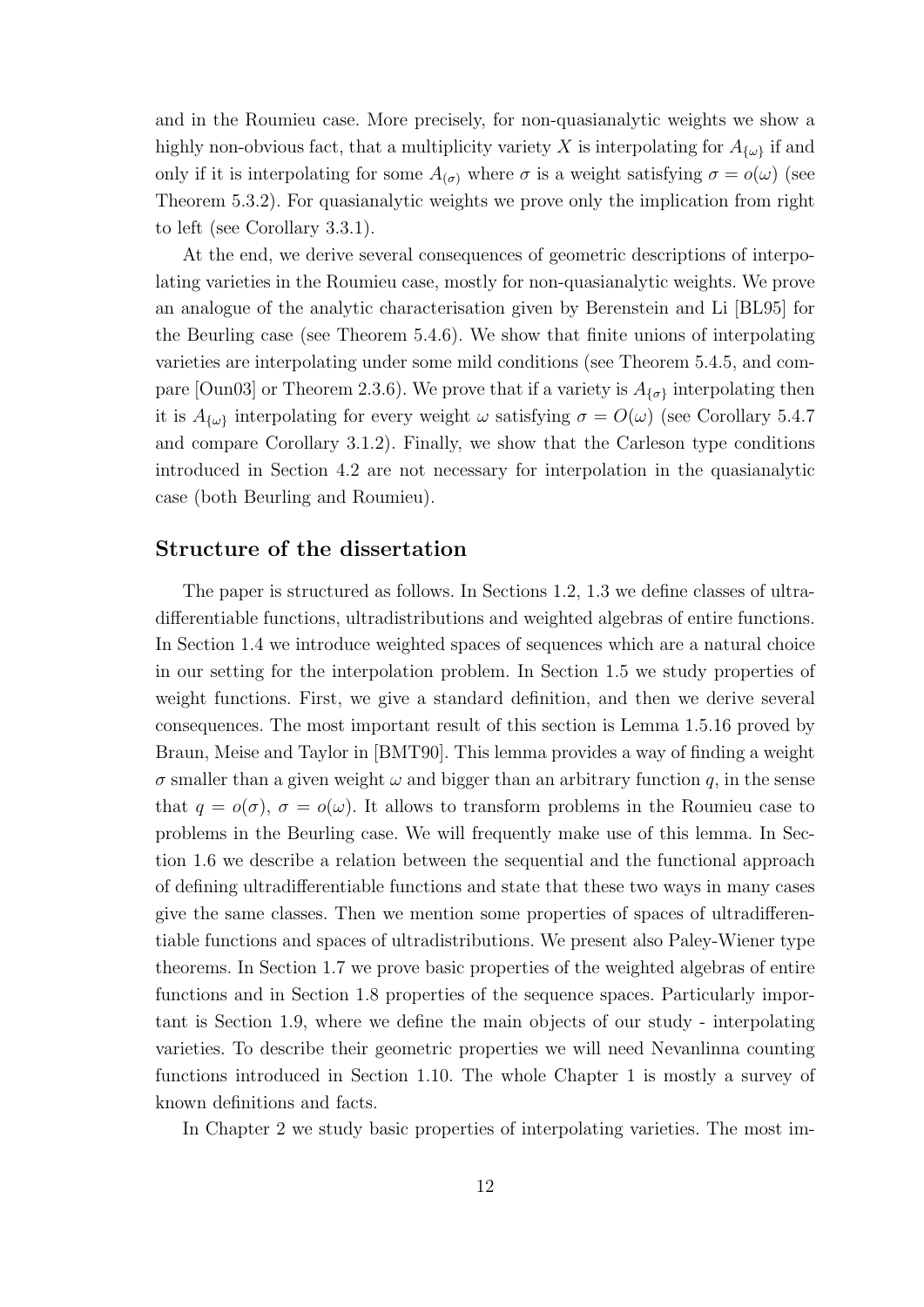portant in this part are the results concerning uniform interpolation (Section 2.1). In Section 2.2 we give some elementary properties of interpolating varieties. In particular, we prove that shift of an interpolating variety is again interpolating, and that multiplicities of an interpolating variety admit certain estimates on their growth. In Section 2.3 we present a never published Ounaïes' theorem about finite unions of interpolating varieties. This result was proved for all multiplicities equal one in [Oun03].

In Chapter 3 we start with the analytic characterisations of interpolating varieties in the Beurling case due to Berenstein and Li [BL95, Theorem 3.1]. Then in Section 3.2 we give a new partial result of this type for the Roumieu case. We end this chapter by proving that an interpolating variety for  $A_{(\sigma)}$  is interpolating for  $A_{\{\omega\}}$ for any weight  $\omega$  satisfying  $\sigma = O(\omega)$ .

In Chapter 4 we study geometric conditions for multiplicity varieties. In Section 4.1 we introduce notion of sparsity of multiplicity varieties. It imposes estimates on the growth of the Nevanlinna function  $N$  associated with a given multiplicity variety. The Beurling version of this notion was known. We introduce a suitable Roumieu version. We provide a new analysis of both notions together with some other conditions. The most interesting results of this section are Proposition 4.1.3, which relates Roumieu sparsity to Beurling sparsity, and Propositions 4.1.10, 4.1.12 giving necessary and sufficient conditions for sparsity. In Section 4.2 we introduce and investigate conditions involving the Poisson balayage of certain measures and conditions of Carleson type. These conditions are related to condition  $(b)$  and Carleson type condition of Massaneda, Ortega-Cerdá, and Ounaïes (see Theorem 1 and Remark 6 in [MOCO03]). However, our approach is much more extensive and covers both Beurling and Roumieu cases. All these conditions can be considered as geometric as they use quantities dependent only on points and multiplicities of a given variety. In Corollary 4.2.13 and Proposition 4.2.14 we provide a relation between conditions involving Poisson balayage and Carleson type conditions, while in Propositions 4.2.3 and 4.2.4 we connect Beurling and Roumieu cases.

Chapter 5 is the core of this dissertation and concerns geometric characterisation of interpolating varieties. In Section 5.1 we prove, in both the Beurling and the Roumieu case, the necessity of earlier introduced geometric conditions for mutliplicity varieties to be interpolating. The most important in this section are Theorems 5.1.1, 5.1.3, 5.1.4, and 5.1.5.

In Section 5.2 we deal with sufficiency in the Beurling case (see Theorem 5.2.17), and then we obtain a characterisation of interpolating varieties for the non-quasianalytic case (see Theorem 5.2.1). This result extends the known characterisation of Massaneda, Ortega-Cerdá, and Ounaïes (see [MOCO03]) to non-subadditive weights,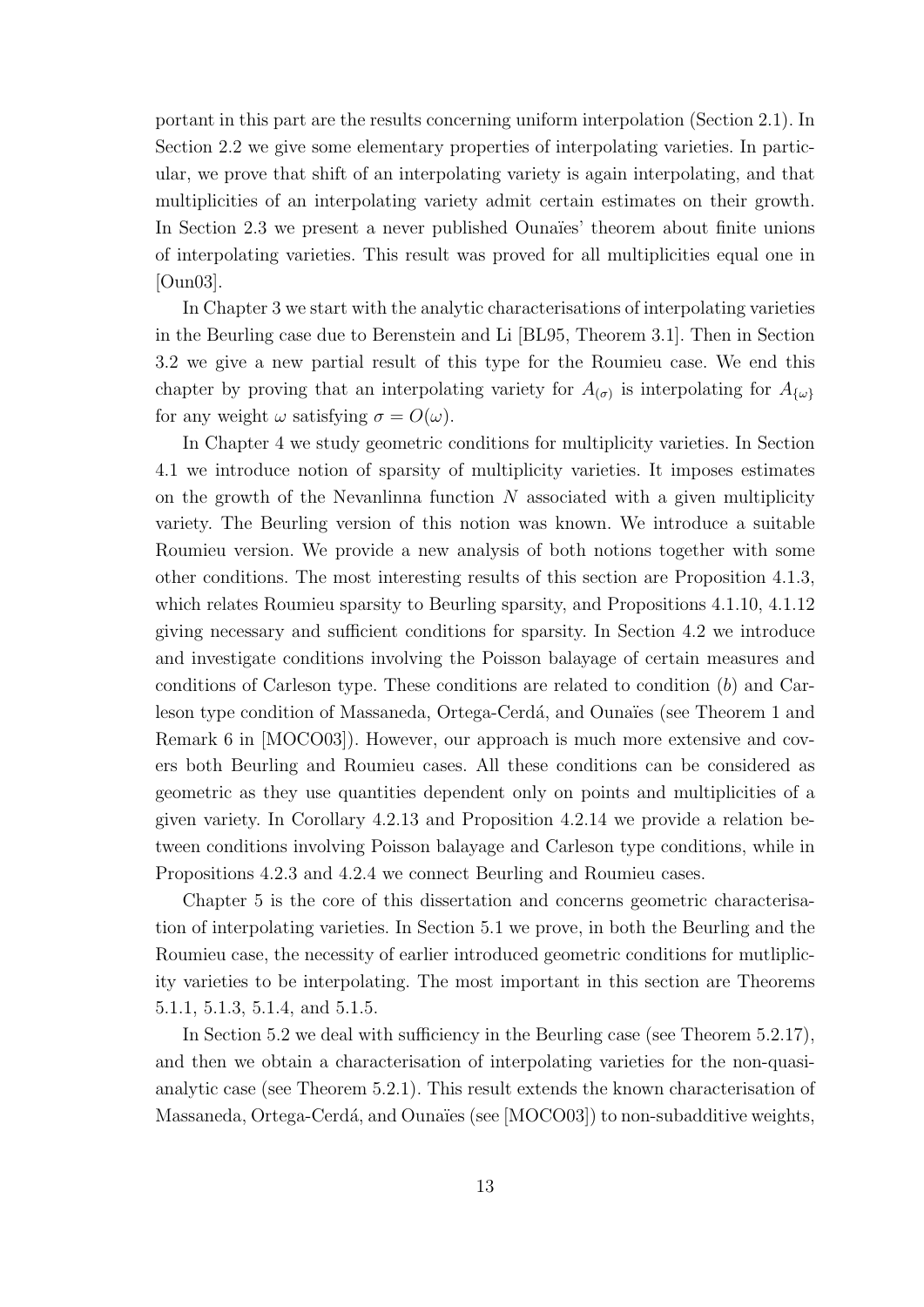and it also adds new characterising conditions involving Poisson balayage. Moreover, we show that the same conditions are sufficient also in the quasianalytic case.

In Section 5.3 we deal with sufficiency in the Roumieu case (see Theorem 5.3.1), also for  $A'(\mathbb{R})$  the space of real analytic functionals. We give sufficient conditions for interpolation in both quasianalytic and non-quasianalytic cases. We finish this section with a geometric characterisation of interpolating varieties in the non-quasianalytic Roumieu case (see Theorem 5.3.2). In particular, we use for the characterisation the Carleson type conditions. We also obtain a relation between Beurling and Roumieu interpolating varieties. This section is short, because all the work needed has been accomplished in Sections 4.1, 4.2, and 5.2.

Finally, in Section 5.4 we show some new consequences of geometric descriptions of interpolating varieties. The most important are the analytic characterisation of interpolating varieties (see Theorem 5.4.6), the theorem about finite unions of interpolating varieties (see Theorem 5.4.5), and the monotonicity of interpolation with respect to weights (see Corollary 5.4.7).

For unexplained notions from functional analysis we refer the reader to the book [MV97], for notions from complex analysis and potential theory we refer to [BG91], [Con78], [Con95], [Ran95]. The dissertation is written in British English.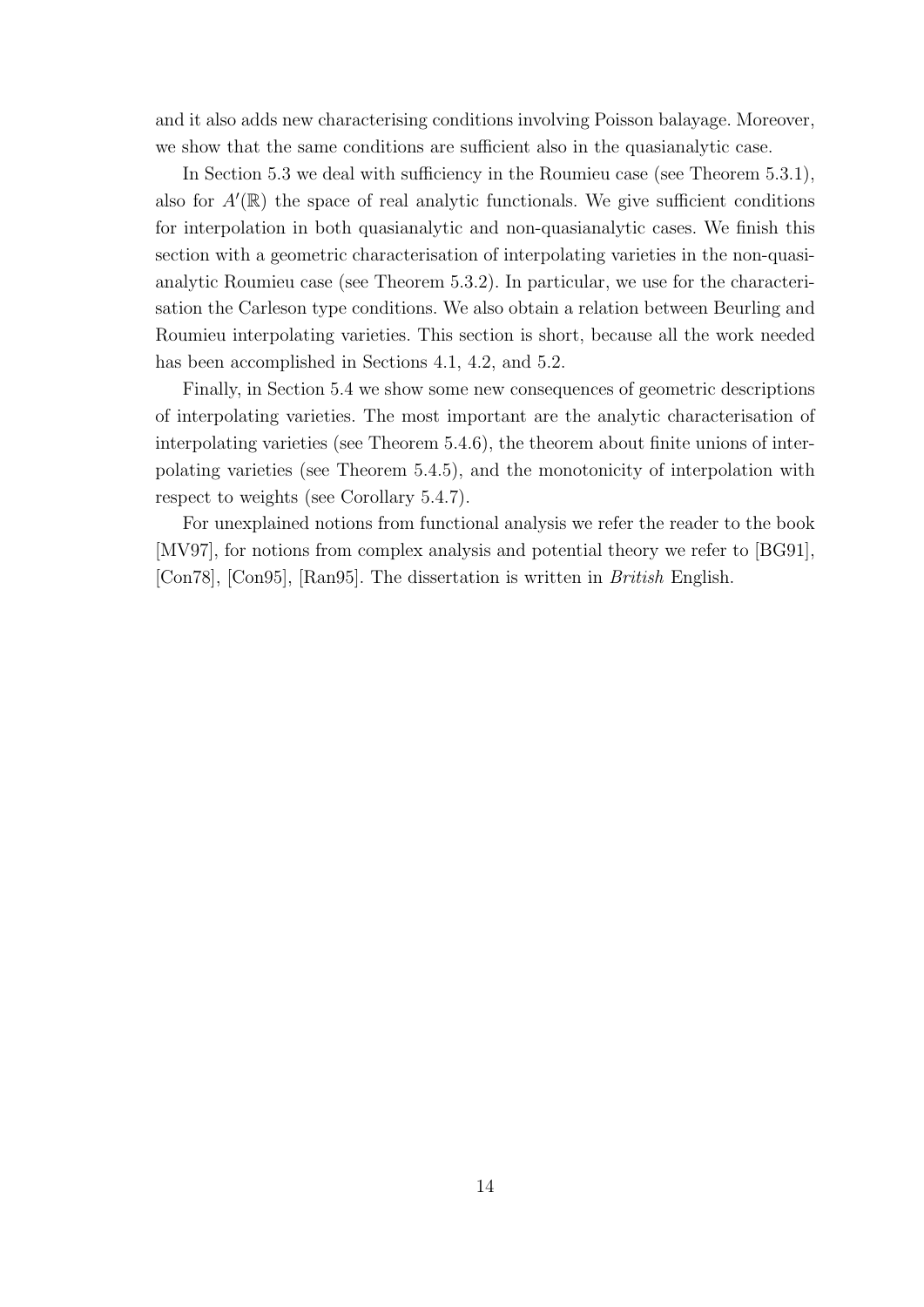## Chapter 1

## Preliminaries

#### 1.1 Notation

We introduce the following notation:

- $\mathbb{N} = \{1, 2, 3, \ldots\}$  the set of natural numbers,
- $\mathbb{N}_0 = \mathbb{N} \cup \{0\},\$
- $\mathbb{Z}$  the set of integer numbers,
- $\mathbb R$  the set of real numbers,
- $\bullet$   $\mathbb{C}$  the set of complex numbers,
- $\mathbb{C}_{\infty} = \mathbb{C} \cup \{\infty\}$  the Riemann sphere,
- $\lfloor x \rfloor$  the biggest integer n satisfying  $n \geq x$  for  $x \in \mathbb{R}$ ,
- Re z the real part of  $z \in \mathbb{C}$ ,
- Im z the imaginary part of  $z \in \mathbb{C}$ ,
- $D(z,r) = \{w \in \mathbb{C} | |w-z| < r\}$  an open disc of radius  $r > 0$  centred at  $z \in \mathbb{C}$ ,
- $\bar{D}(z,r) = \{w \in \mathbb{C} | |w-z| \leq r\}$  a closed disc of radius  $r > 0$  centred at  $z \in \mathbb{C},$
- $R(z, r_1, r_2) = \{w \in \mathbb{C} | r_1 < |w z| < r_2\}$  an open annulus of inner radius  $r_1 > 0$  and outer radius  $r_2 > r_1$  centred at  $z \in \mathbb{C}$ ,
- $\mathbb{H}_{+} = \{z \in \mathbb{C} | \text{ Im } z > 0\}$  the upper half-plane,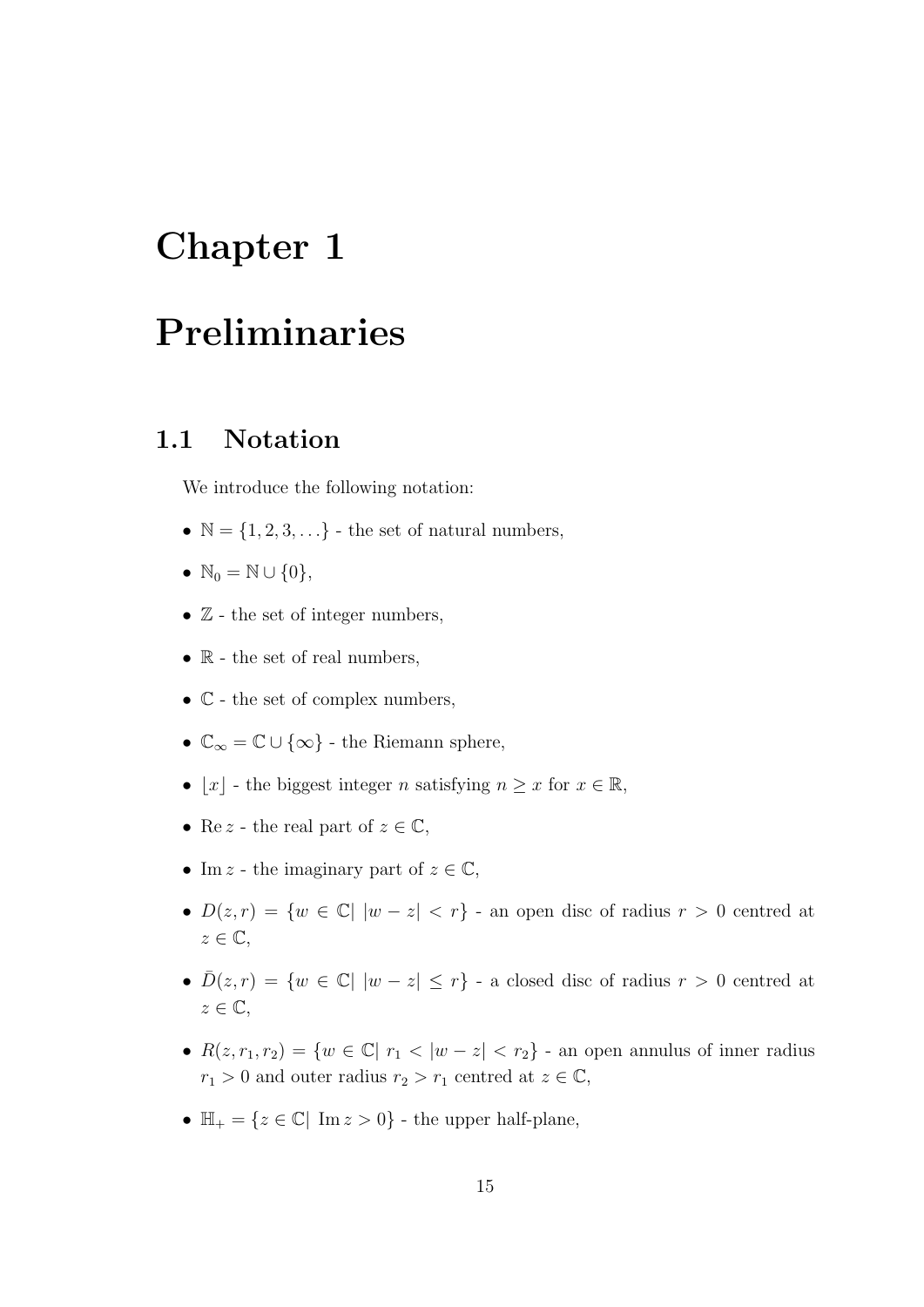- $\mathbb{H}_{-} = \{z \in \mathbb{C} | \text{Im } z > 0\}$  the lower half-plane,
- $\delta_{\cdot,\cdot}$  the Kronecker delta, the function  $\delta_{\cdot,\cdot}: X \times X \to \{0,1\}$  defined on a set X given by the formula

$$
\delta_{xy} = \begin{cases} 1 & \text{for } x = y, \\ 0 & \text{for } x \neq y, \end{cases}
$$

for  $x, y \in X$ ,

•  $X_A$  - the characteristic function of a set  $A \subset X$  given by the formula

$$
\chi_A(x) = \begin{cases} 1 & \text{for } x \in A, \\ 0 & \text{for } x \in X \setminus A, \end{cases}
$$

- dx the Lebesgue measure on the real line,
- dz the two dimensional Lebesgue measure,
- $\langle T, \varphi \rangle$  a symbol defined by the formula  $\langle T, \varphi \rangle := T(\varphi)$  for a distribution  $T$ and a function  $\varphi$  in its domain,
- $\delta_z$  the Dirac's delta in  $z \in \mathbb{C}$ , the distribution defined by the formula  $\langle \delta_z, \varphi \rangle :=$  $\varphi(z)$  for a function  $\varphi$ ,
- $f \lesssim g$  a relation between functions  $f, g \colon X \to \mathbb{R}$  defined on some set X holding if and only if  $f(x) \leq Cg(x)$  for some constant  $C > 0$  and every  $x \in X$ ,
- $f \simeq q \Leftrightarrow f \leq q$  and  $q \leq f$ ,
- $f = O(g)$  a relation between functions  $f, g : [0, \infty) \to \mathbb{R}$  holding if and only if

$$
\exists C > 0 \ \exists x_0 \in [0, \infty) \ \forall x \ge x_0 \colon \quad f(x) \le Cg(x),
$$

•  $f = o(g)$  - a relation between functions  $f, g : [0, \infty) \to \mathbb{R}$  holding if and only if

$$
\forall \epsilon > 0 \ \exists \ x_0 \in [0, \infty) \ \forall \ x \geq x_0 \colon \quad f(x) \leq \epsilon g(x),
$$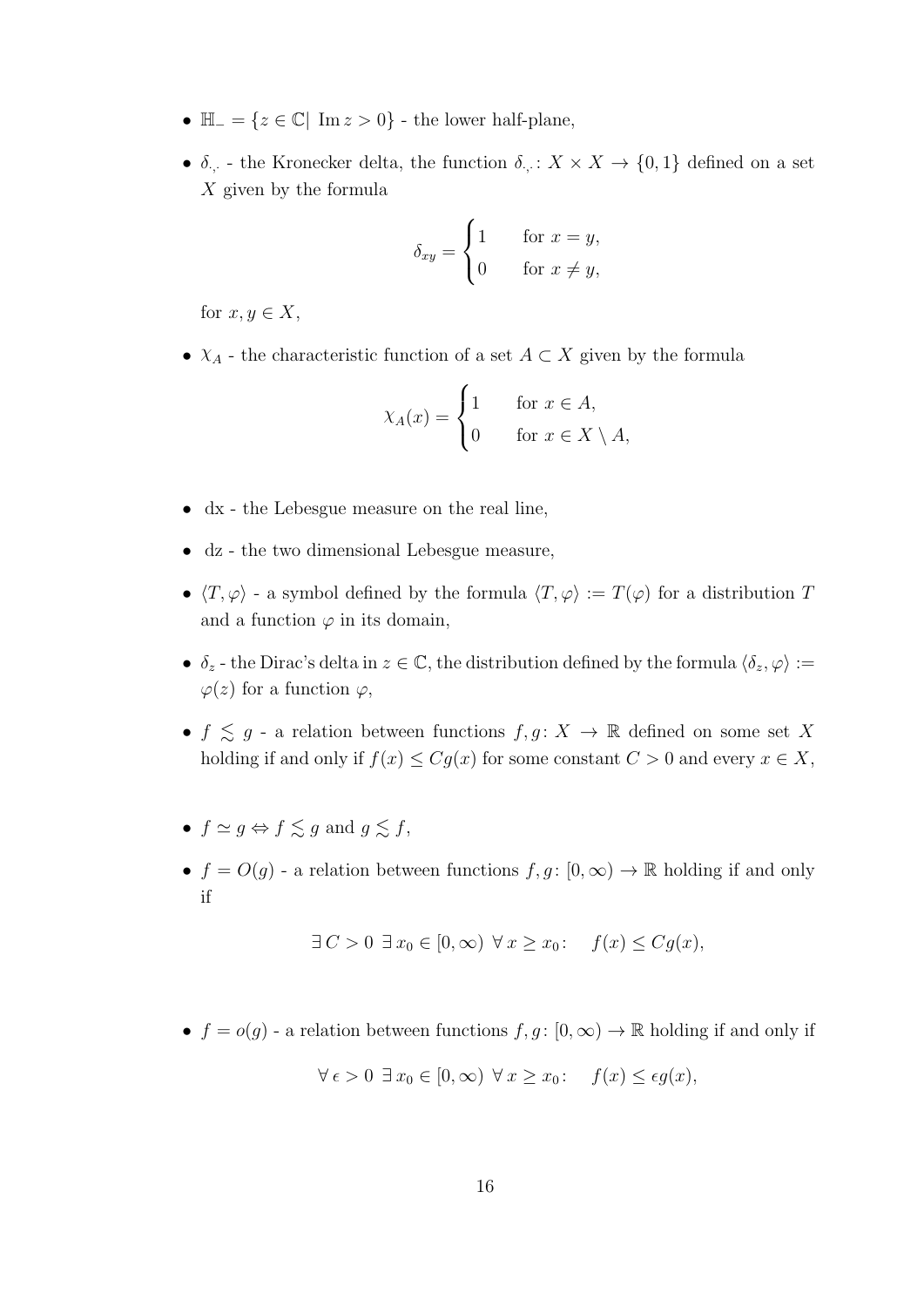- $C^{\infty}(\Omega)$  the space of all infinitely differentiable functions on an open set  $\Omega \subset \mathbb{K}$  $(\mathbb{K} = \mathbb{R}, \mathbb{C}),$
- $C_c^{\infty}(\Omega)$  the space of all infinitely differentiable functions with compact support contained in an open set  $\Omega \subset \mathbb{K}$  ( $\mathbb{K} = \mathbb{R}, \mathbb{C}$ ), also called test functions or cut-off functions,
- $H(\Omega)$  the space of all holomorphic functions on  $\Omega \subset \mathbb{C}$ ,
- $A(\Omega)$  the space of all real analytic functions on  $\Omega \subset \mathbb{R}$ ,
- proj<sub>n∈N</sub> X<sub>n</sub> the topological projective limit of a sequence of locally convex spaces  $X_n$ ,
- ind<sub>n∈N</sub>  $X_n$  the locally convex inductive limit of a sequence of locally convex spaces  $X_n$ .

### 1.2 Ultradifferentiable functions and ultradistributions

There are two ways of defining classes of ultradifferentiable functions. In terms of sequences and in terms of so-called weights, functions giving regularity conditions. These approaches are not equivalent, but in a whole class of examples they give the same functions (see [BMM07]). For a thorough study of these spaces in the sequential approach we refer the reader to [Kom73], for the functional approach we refer to  $[BMT90]$ , and also  $[Bj\ddot{o}66]$ ,  $[BM01]$ ,  $[R\ddot{o}s97]$ ,  $[BD07]$ .

**Definition 1.2.1.** For a sequence  $(M_n)_{n\in\mathbb{N}_0} \subset (0,\infty)$  and an open set  $\Omega \subset \mathbb{R}$  we define the class of ultradifferentiable functions of Beurling type as follows

$$
\mathscr{E}_{(M_n)}(\Omega):=\bigg\{f\in C^\infty(\Omega)\Big|\ \forall\,K\Subset\Omega\ \forall\,h>0:\sup_{\substack{x\in K\\ n\in\mathbb{N}_0}}\frac{|f^{(n)}(x)|}{h^nM_n}<\infty\bigg\}
$$

and of Roumieu type in the following way

$$
\mathscr{E}_{\{M_n\}}(\Omega):=\bigg\{f\in C^\infty(\Omega)\Big|\ \forall\, K\Subset\Omega\,\,\exists\, h>0:\sup_{\substack{x\in K\\ n\in\mathbb{N}_0}}\frac{|f^{(n)}(x)|}{h^nM_n}<\infty\bigg\}.
$$

Both these definitions contain a natural candidate for a topology. Denote

$$
||f||_{K,h} := \sup_{\substack{x \in K \\ n \in \mathbb{N}_0}} \frac{|f^{(n)}(x)|}{h^n M_n}, \qquad K \Subset \Omega, h > 0.
$$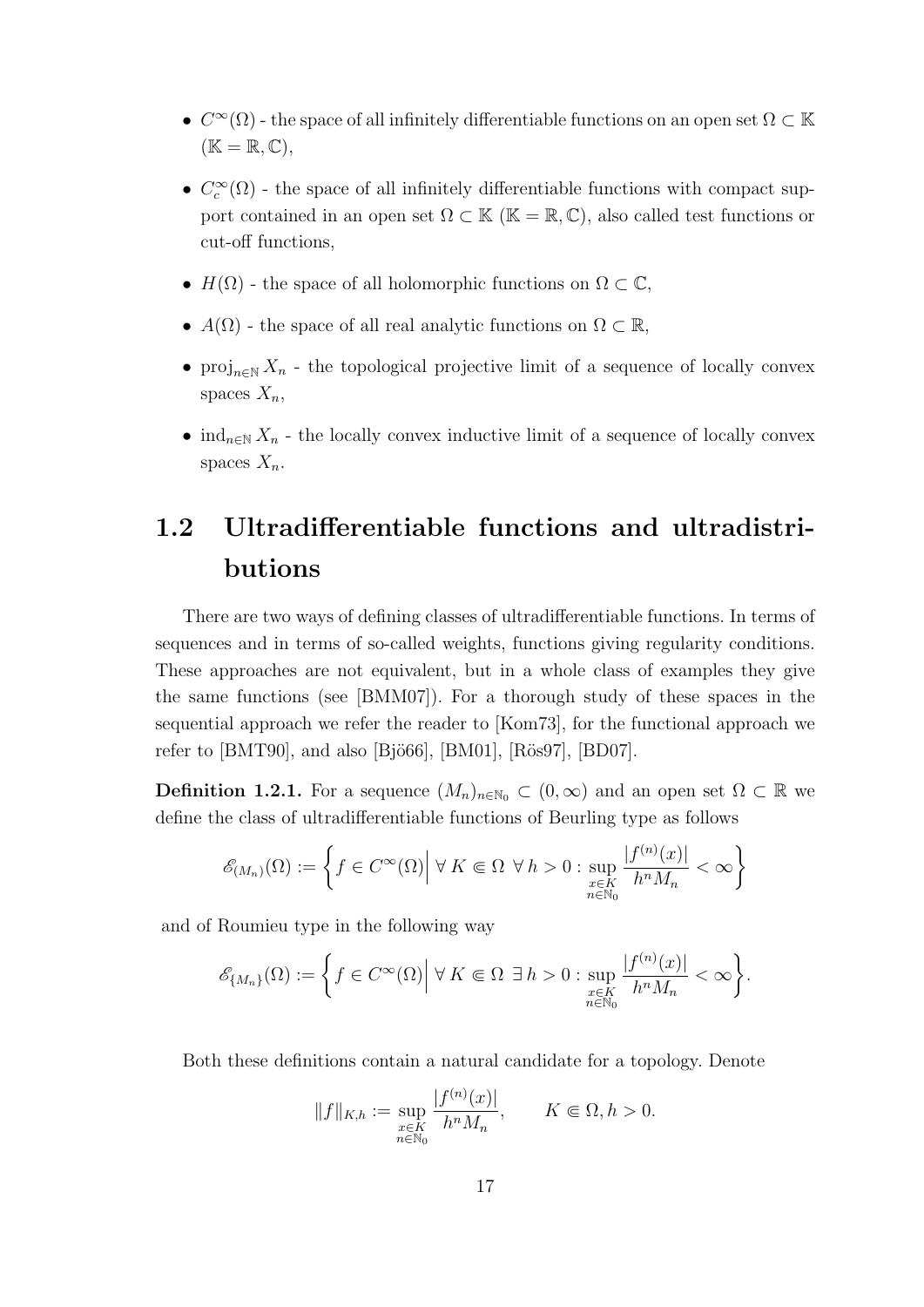Then the topologies are given by the representations

$$
\mathcal{E}_{(M_n)}(\Omega) = \text{proj}_{K \in \Omega} \text{proj}_{h>0} \mathcal{E}_{[M_n], K, h},
$$

$$
\mathcal{E}_{\{M_n\}}(\Omega) = \text{proj}_{K \in \Omega} \text{ind}_{h>0} \mathcal{E}_{[M_n], K, h}
$$

where

$$
\mathscr{E}_{[M_n], K, h} := \{ f \in C^{\infty}(K) | ||f||_{K, h} < \infty \}
$$

is a normed space. A little word is needed to explain what the symbol  $C^{\infty}(K)$ denotes. We may assume that the compact set  $K$  has a dense interior and then we can consider  $C^{\infty}(K)$  as the space of all infinitely differentiable functions on Int K with all derivatives extending continuously to the boundary of  $K$ . More generally, one can consider elements of  $C^{\infty}(K)$  as Whitney jets on K, but this notion will not be used later. We do not give any details concerning properties of spaces  $\mathscr{E}_{(M_p)}(\Omega)$ and  $\mathscr{E}_{\{M_p\}}(\Omega)$  as these will not be important for the main subject of this dissertation.

**Definition 1.2.2.** Let  $\Omega$  be an open subset of R. We say that a class of functions  $E \text{ }\subset C^{\infty}(\Omega)$  is quasianalytic if it does not contain any nontrivial function with compact support. Otherwise, it is called non-quasianalytic.

Example 1.2.3. The most known spaces of ultradifferentiable functions defined by sequences are the Gevrey classes (in the book [Rod93] of L. Rodino the reader will find a deep study concerning these classes). For  $s > 1$  one defines

$$
\begin{split} G_s(\mathbb{R}) &:= \mathscr{E}_{\{(n!)^s\}}(\mathbb{R}) \\ & = \bigg\{ f \in C^\infty(\mathbb{R}) | \; \forall \; M \in \mathbb{N} \; \exists \, h > 0 : \sup_{x \in [-M,M]} \sup_{n \in \mathbb{N}_0} \frac{|f^{(n)}(x)|}{h^n(n!)^s} < \infty \bigg\}. \end{split}
$$

The space  $G_s(\mathbb{R})$  is non-quasianalytic for every  $s > 1$ .

For  $s = 1$  the class  $G_1(\mathbb{R})$  is the space of real analytic functions on the real line (see [Rud87, Theorem 19.9]). This is an example of a quasianalytic class.

To define ultradifferentiable functions given by a function  $\omega: [0, \infty) \to [0, \infty)$  we need to introduce another function associated with  $\omega$ . Let  $\varphi \colon \mathbb{R} \to [0,\infty)$  be given by  $\varphi(t) := \omega(e^t)$  and its Young conjugate by

$$
\varphi^*(x) := \sup\{xy - \varphi(y) : y > 0\}
$$

for  $x \geq 0$ . The function  $\varphi^*$  is an extended function and can take the value  $\infty$ .

**Definition 1.2.4.** The space of  $\omega$ -ultradifferentiable functions of Beurling type is defined in the following way

$$
\mathscr{E}_{(\omega)}(\Omega) := \left\{ f \in C^{\infty}(\Omega) | \ \forall \, K \Subset \Omega \ \forall \, m \in \mathbb{N} : \sup_{\substack{x \in K \\ n \in \mathbb{N}_0}} |f^{(n)}(x)| \exp\left(-m \, \varphi^*\left(\frac{n}{m}\right)\right) < \infty \right\},\
$$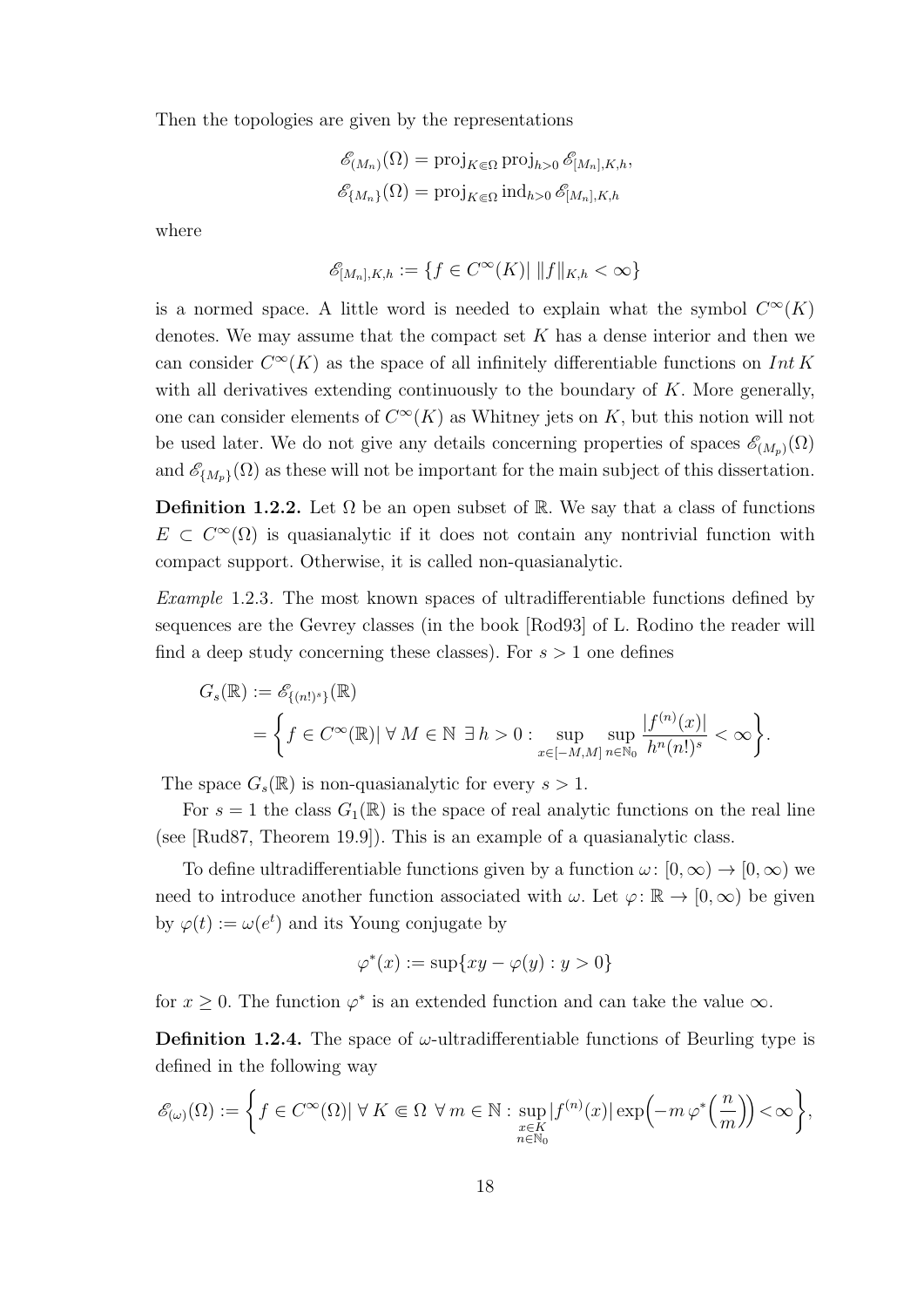and the space of  $\omega$ -ultradifferentiable functions of Roumieu type as follows

$$
\mathscr{E}_{\{\omega\}}(\Omega) := \left\{ f \in C^{\infty}(\Omega) | \ \forall \, K \Subset \Omega \; \exists \, \epsilon > 0 : \sup_{\substack{x \in K \\ n \in \mathbb{N}_0}} |f^{(n)}(x)| \exp\left(-\epsilon \, \varphi^*\left(\frac{n}{\epsilon}\right)\right) < \infty \right\}.
$$

This definition is quite complex, but, as we will see later, the duals of these spaces are more tractable. The topologies of these spaces can be given analogously as in the sequential case. We define

$$
||f||_{K,p} := \sup_{\substack{x \in K \\ n \in \mathbb{N}_0}} |f^{(n)}(x)| \exp\left(-p \, \varphi^*\left(\frac{n}{p}\right)\right), \qquad K \Subset \Omega, p > 0.
$$

Then

$$
\mathcal{E}_{(\omega)}(\Omega) = \text{proj}_{K \in \Omega} \text{proj}_{m \in \mathbb{N}} \mathcal{E}_{[\omega], K, m},
$$

$$
\mathcal{E}_{\{\omega\}}(\Omega) = \text{proj}_{K \in \Omega} \text{ind}_{m \in \mathbb{N}} \mathcal{E}_{[\omega], K, \frac{1}{m}}
$$

where

$$
\mathscr{E}_{[\omega],K,p} := \{ f \in C^\infty(K) | \|f\|_{K,p} < \infty \}
$$

is a normed spaces. To prove any useful properties of these spaces we will need certain assumptions imposed on the function  $\omega$ . We will study conditions for weights in Section 1.5, and in Section 1.6 we will give more detailed information about the spaces  $\mathscr{E}_{(\omega)}(\Omega)$  and  $\mathscr{E}_{\{\omega\}}(\Omega)$ .

Example 1.2.5. Let  $\Omega$  be an open subset of  $\mathbb{R}$ . For  $\omega(t) = \ln(1+t)$  we have  $\varphi^*(x) = \infty$ for  $x$  big enough, thus

$$
\mathscr{E}_{(\omega)}(\Omega) = C^{\infty}(\Omega).
$$

For  $\omega(t) = t$  we have

$$
\mathscr{E}_{\{\omega\}}(\Omega) = A(\Omega).
$$

For  $0 < q < 1$  and  $\omega(t) = t^q$  it holds

$$
\mathscr{E}_{\{\omega\}}(\mathbb{R}) = G_{\frac{1}{q}}(\mathbb{R}).
$$

To draw the complete picture, we add that one considers also ultradifferentiable functions with compact support. Then the elements of their strong duals are called ultradistributions. This reflects the standard definition of distributions. Finally, taking strong duals of  $\mathscr{E}_{(M_n)}(\Omega)$ ,  $\mathscr{E}_{\{M_n\}}(\Omega)$ ,  $\mathscr{E}_{\{\omega\}}(\Omega)$  and  $\mathscr{E}_{\{\omega\}}(\Omega)$  we obtain spaces of ultradistributions with compact support of Beurling or Roumieu type, respectively. These spaces will serve as a framework for all our studies.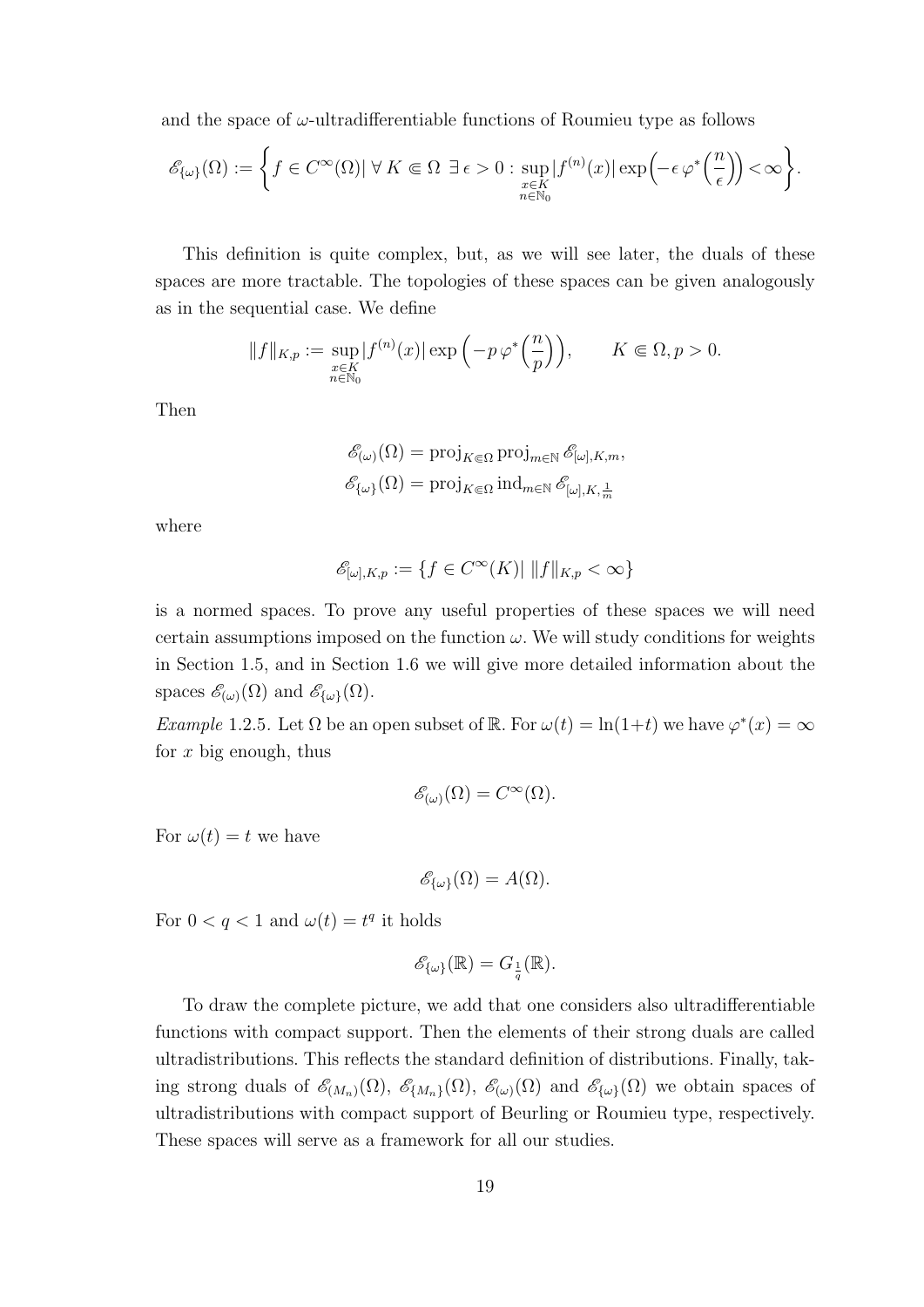#### 1.3 Weighted algebras of entire functions

Independently of ultradistributions we can define closely related spaces of entire functions with growth conditions (comp. Section 1.6).

**Definition 1.3.1.** Let  $\omega: [0, \infty) \to [0, \infty)$ . For a function  $f \in H(\mathbb{C})$  and a constant  $M\in\mathbb{N}$  we define

$$
||f||_M := \sup_{z \in \mathbb{C}} |f(z)|e^{-M(|\text{Im }z| + \omega(z))},
$$

and for a function  $f \in H(\mathbb{C})$  and two constants  $M \in \mathbb{N}$ ,  $m \in \mathbb{N}$ 

$$
||f||_{M,m} := \sup_{z \in \mathbb{C}} |f(z)|e^{-M|\text{Im }z| - \frac{1}{m}\omega(z)}.
$$

Then we introduce weighted algebras of entire functions of Beurling type in the following way

$$
A_{(\omega)} := \left\{ f \in H(\mathbb{C}) \mid \exists M \in \mathbb{N} : \|f\|_M < \infty \right\}
$$

and of Roumieu type as follows

$$
A_{\{\omega\}}:=\left\{f\in H(\mathbb{C})|\;\exists\,M\in\mathbb{N}\;\forall\,m\in\mathbb{N}:\|f\|_{M,m}<\infty\right\}.
$$

It can be immediately seen that  $A_{(\omega)}$  and  $A_{\{\omega\}}$  are indeed algebras.

**Proposition 1.3.2.**  $A_{(\omega)}$  and  $A_{\{\omega\}}$  are unital algebras with the pointwise multiplication.

*Proof.* Let  $f, g \in A_{\{\omega\}}$ . Then for some constants  $M_1, M_2 > 0$ , every  $m \in \mathbb{N}$  and some  $B_m, C_m$  we have

$$
|(f \cdot g)(z)| \le e^{B_m + C_m + (M_1 + M_2)|\operatorname{Im} z| + \frac{2}{m}\omega(z)}.
$$

Hence  $f \cdot g \in A_{\{\omega\}}$ . Moreover, the function  $f \equiv 1$  belongs to  $A_{\{\omega\}}$ .

The proof for  $A_{(\omega)}$  is similar.

The topology of  $A_{(\omega)}$  is given by the following representation

$$
A_{(\omega)} = \operatorname{ind}_{M \in \mathbb{N}} A_{(\omega),M}
$$

where

$$
A_{(\omega),M} := \left\{ f \in H(\mathbb{C}) | \|f\|_M < \infty \right\}
$$

 $\Box$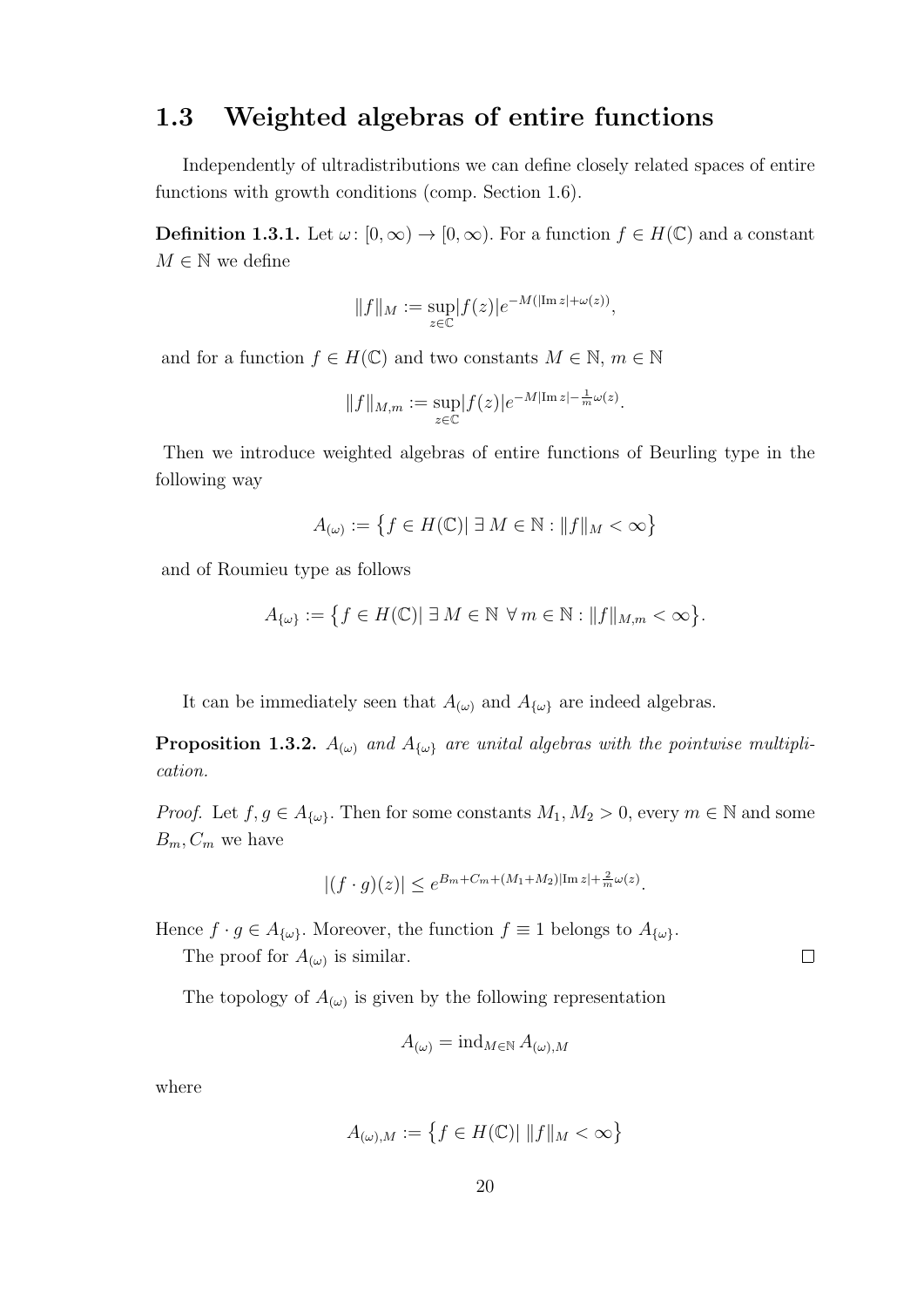are normed spaces.

In the case of  $A_{\{\omega\}}$  algebras the topology is given by the representation

$$
A_{\{\omega\}} = \operatorname{ind}_{M \in \mathbb{N}} \operatorname{proj}_{m \in \mathbb{N}} A_{\{\omega\}, M, m}
$$

where

$$
A_{\{\omega\},M,m} := \left\{ f \in H(\mathbb{C}) \mid \|f\|_{M,m} < \infty \right\}
$$

are normed spaces.

The algebras  $A_{(\omega)}$  are a special case of so-called Hörmander algebras, where the weight  $|\text{Im } z| + \omega(z)$  is replaced by an arbitrary function  $p: \mathbb{C} \to [0, \infty)$ . These algebras were introduced by L. Hörmander in [Hör90], [Hör67] and used to study the Cauchy-Riemann equations in  $\mathbb{C}^n$ . Further information about these spaces can be found for instance in [Mei85] or [BG95]. The spaces  $A_{\{\omega\}}$  were studied for instance in the paper of Meise [Mei89].

*Example* 1.3.3. For  $\rho > 0$  and  $p(z) = |z|^{\rho}$ ,  $A_p$  is the space of entire functions of finite type and order  $\rho$ . For  $p(z) = \ln(1+|z|^2)$ ,  $A_p = \mathbb{C}[z]$  where  $\mathbb{C}[z]$  is the space of complex polynomials.

Interesting examples of the spaces  $A_{(\omega)}$  and  $A_{\{\omega\}}$  will be presented in Section 1.6. We end this section with an elementary observation.

**Proposition 1.3.4.** Let  $\omega, \sigma : [0, \infty) \to [0, \infty)$  satisfy  $\omega = O(\sigma)$  and  $\sigma = O(\omega)$ . Then

$$
A_{(\omega)} = A_{(\sigma)} \qquad and \qquad A_{\{\omega\}} = A_{\{\sigma\}}.
$$

In the sequel we will use the notation  $A_{\omega}$  to indicate that a statement applies to both Beurling and Roumieu cases. Further information about the spaces  $A_{[\omega]}$  will be given in Sections 1.6 and 1.7.

### 1.4 Weighted spaces of sequences

In this section we introduce spaces of sequences with growth conditions, which will be appropriate for the study of the interpolation problem in our framework. To do that we need the following notion.

**Definition 1.4.1** (Multiplicity variety). Let  $\Lambda \subset \mathbb{C}$  be discrete. Given a sequence  $(m_\lambda)$  of natural numbers we define multiplicity variety as  $\{(\lambda, m_\lambda)| \lambda \in \Lambda\}.$ 

The spaces of sequences are defined as follows.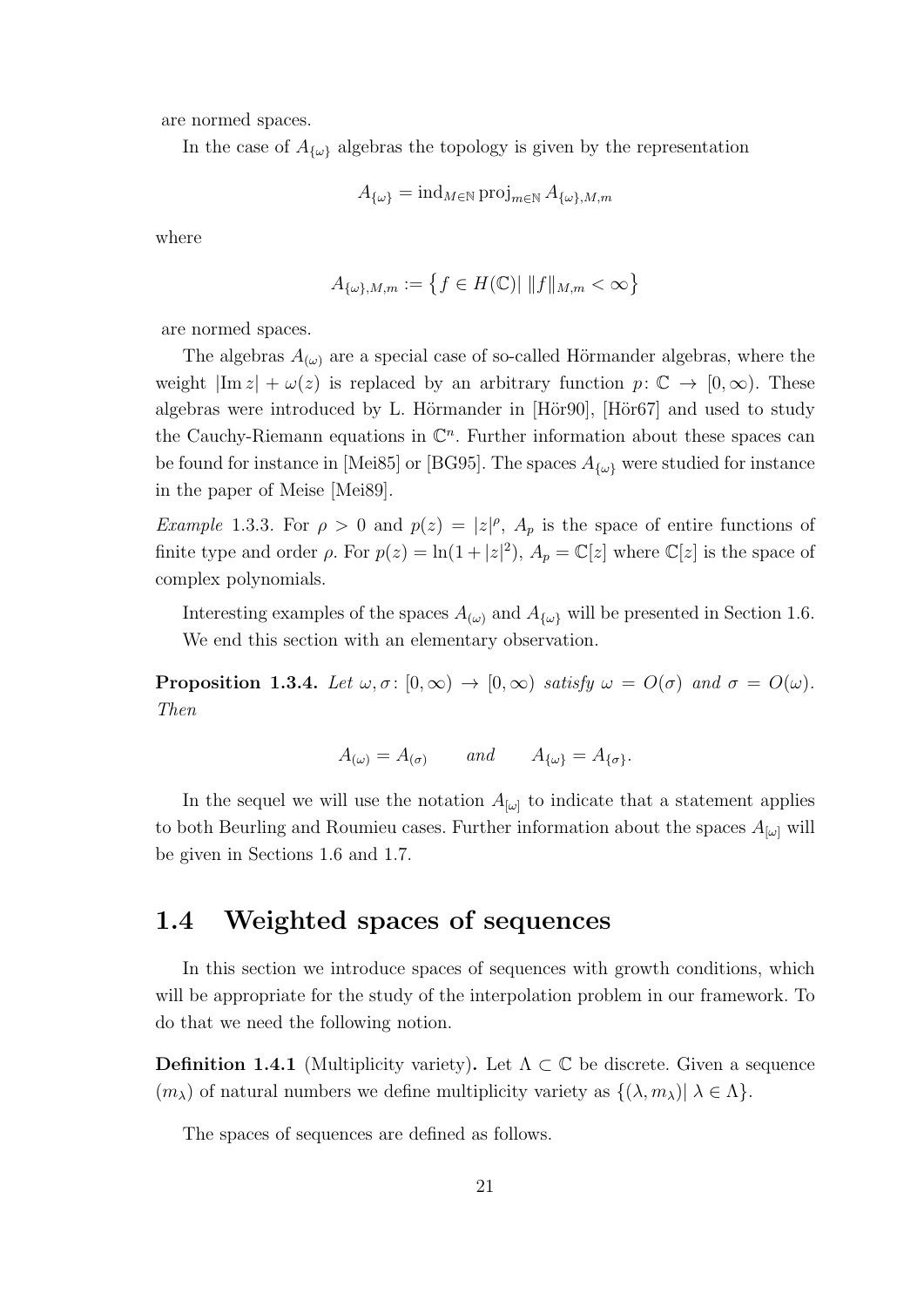**Definition 1.4.2.** For  $\omega: [0, \infty) \to [0, \infty)$ , a multiplicity variety  $X = \{(\lambda, m_\lambda) | \lambda \in$  $Λ$ } and a doubly-indexed sequence of complex numbers  $(v_{λ,l})_{λ∈Λ,0≤l we define$ 

$$
||v||_M := \sup_{\lambda \in \Lambda} \sum_{l=0}^{m_{\lambda}-1} |v_{\lambda,l}| e^{-M(|\text{Im }\lambda| + \omega(\lambda))}
$$

and

$$
||v||_{M,m} := \sup_{\lambda \in \Lambda} \sum_{l=0}^{m_{\lambda}-1} |v_{\lambda,l}| e^{-M|\text{Im }\lambda| - \frac{1}{m}\omega(\lambda)}
$$

where  $M, m \in \mathbb{N}$ . Then the sequence space of the Beurling type is defined in the following way

$$
S_{(\omega)}(X) := \left\{ (v_{\lambda,l})_{\lambda \in \Lambda, 0 \le l < m_\lambda} \mid \exists M \in \mathbb{N} : ||v||_M < \infty \right\}
$$

and of the Roumieu type as follows

$$
S_{\{\omega\}}(X):=\big\{(v_{\lambda,l})_{\lambda\in\Lambda,0\leq l
$$

The topology of  $S_{(\omega)}(X)$  is given by the following representation

$$
S_{(\omega)}(X) = \operatorname{ind}_{M \in \mathbb{N}} S_{(\omega), M}
$$

where

$$
S_{(\omega),M} := \left\{ (v_{\lambda,l})_{\lambda \in \Lambda, 0 \le l < m_\lambda} \middle| \ ||v||_M < \infty \right\}
$$

are normed space.

The topology of  $S_{\{\omega\}}(X)$  is given by the following representation

$$
S_{\{\omega\}}(X) = \operatorname{ind}_{M \in \mathbb{N}} \operatorname{proj}_{m \in \mathbb{N}} S_{\{\omega\}, M, m}
$$

where

$$
S_{\{\omega\},M,m} := \left\{ (v_{\lambda,l})_{\lambda \in \Lambda, 0 \le l < m_\lambda} \mid ||v||_{M,m} < \infty \right\}
$$

are normed space.

The spaces  $S_{(\omega)}(X)$  and  $S_{\{\omega\}}(X)$  were studied in a greater generality in the papers of Meise [Mei85] and [Mei89], respectively. In the notation used in these papers

$$
S_{(\omega)}(X) = k^{\infty}(A, (E_{\lambda})_{\lambda \in \Lambda})
$$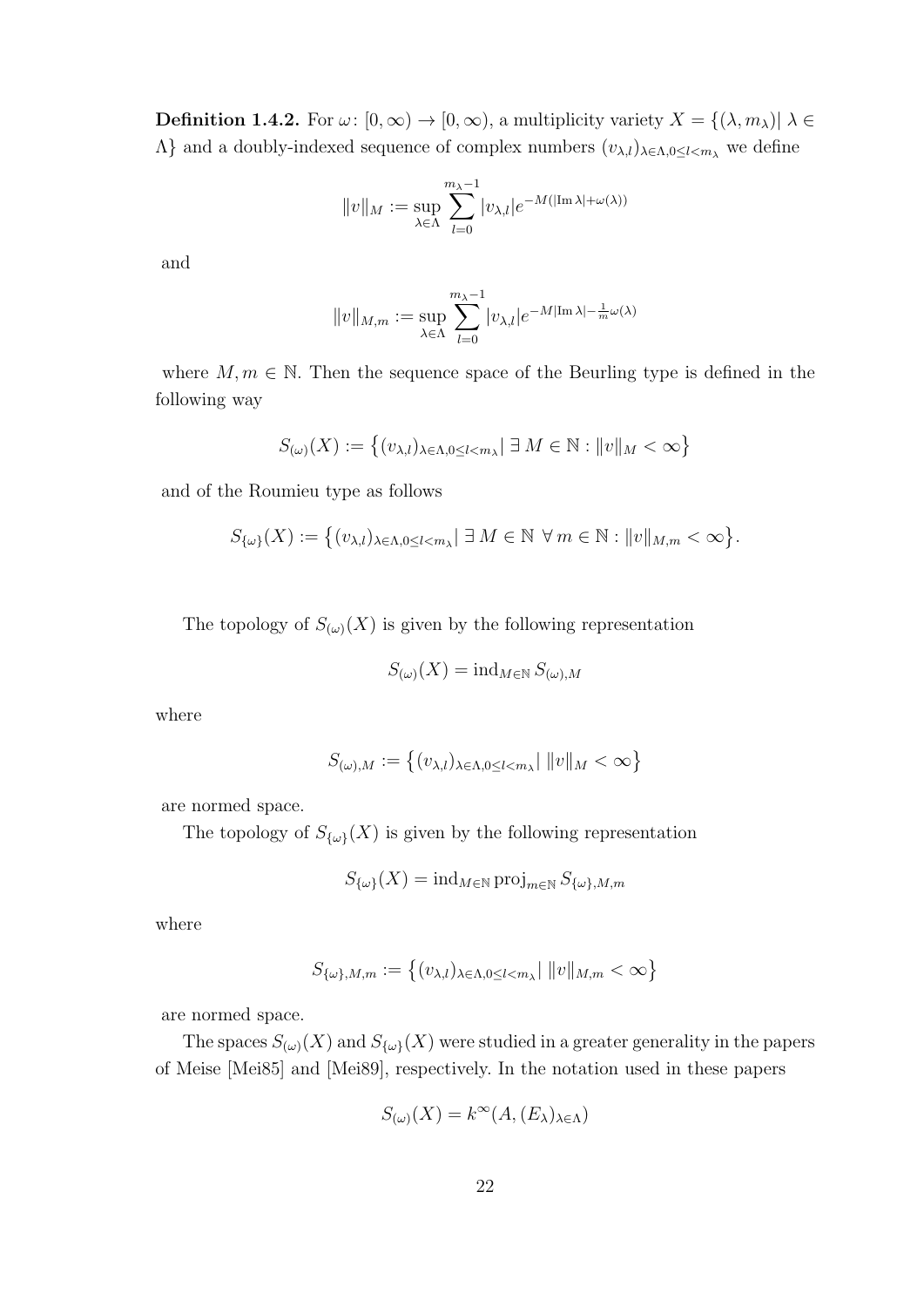where A is a Köthe matrix consisted of elements  $a_{\lambda,M} = e^{-M|\text{Im }\lambda| - M\omega(\lambda)}$   $(\lambda \in \Lambda, M \in$ N), and

$$
E_{\lambda} = \left(\mathbb{C}^{m_{\lambda}}, \|x\| := \sum_{l=0}^{m_{\lambda}-1} |x_l|\right).
$$

In turn

$$
S_{\{\omega\}}(X) = K((\alpha_{\lambda})_{\lambda \in \Lambda}, (\beta_{\lambda})_{\lambda \in \Lambda}, (E_{\lambda})_{\lambda \in \Lambda})
$$

where  $\alpha_{\lambda} = |{\rm Im}\,\lambda|, \beta_{\lambda} = \omega(\lambda)$  and  $E_{\lambda}$  is defined as in the previous case.

As in the function spaces case we have the following relations.

**Proposition 1.4.3.** Let  $X = \{(\lambda, m_\lambda) | \lambda \in \Lambda \}$  be a multiplicity variety, and assume that  $\omega, \sigma : [0, \infty) \to [0, \infty)$  satisfy  $\omega = O(\sigma)$  and  $\sigma = O(\omega)$ . Then

$$
S_{(\omega)} = S_{(\sigma)} \qquad and \qquad S_{\{\omega\}} = S_{\{\sigma\}}.
$$

We use the same notation for norms in both sequential and function cases, but it cannot lead to any misunderstanding as they are applied to different objects. In the sequel we will write  $S_{[\omega]}(X)$  if a statement applies to both Beurling and Roumieu cases. Further information about the spaces  $S_{\lbrack \omega \rbrack}(X)$  will be given in section 1.8.

#### 1.5 Weight functions

Without additional assumptions we cannot go any farther. In this section we present standard assumptions imposed on weights, the functions  $\omega$  appearing in the previous sections. We use a small modification of the notation proposed in [BMM07].

**Definition 1.5.1** (Weight function). A function  $\omega: [0, \infty) \to [0, \infty)$  is called a Beurling weight if it is continuous, increasing and satisfies the following conditions

\n- (
$$
\alpha
$$
)  $\omega(2t) = O(\omega(t)),$   $(\beta^*) \omega(t) = o(t),$
\n- ( $\delta$ )  $\varphi: t \to \omega(e^t)$  is convex,  $(\gamma)$   $\ln t = O(\omega(t)).$
\n

A function  $\omega: [0, \infty) \to [0, \infty)$  is called a *Roumieu weight* if it is continuous, increasing, satisfies  $(\alpha)$ ,  $(\delta)$  and the following two conditions

$$
(\beta) \quad \omega(t) = O(t), \qquad (\gamma^*) \quad \ln t = o(\omega(t)).
$$

We call  $\omega$  a *weight* if it is either a Beurling weight or Roumieu weight. If it additionally satisfies

(Q) 
$$
\int_{0}^{\infty} \frac{\omega(t)}{1+t^2} dt = \infty
$$

then we call it quasianalytic and non-quasianalytic otherwise.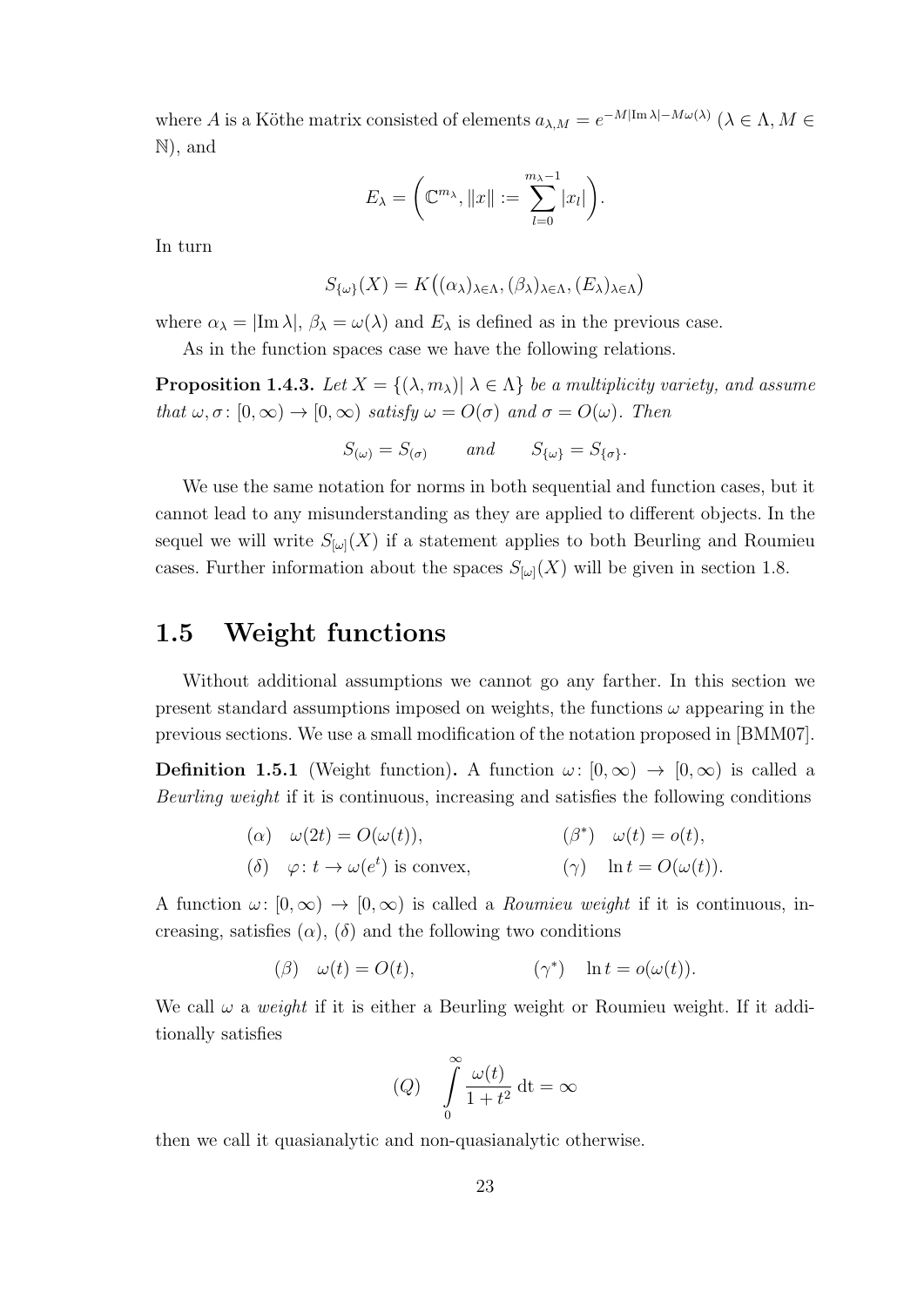Conditions  $(\beta)$  and  $(\gamma)$  provide natural boundaries for our framework. We have seen in Example 1.2.5 that  $\mathscr{E}_{(\ln(1+t))}(\mathbb{R}) = C^{\infty}(\mathbb{R})$  and  $\mathscr{E}_{\{\omega\}}(\mathbb{R}) = A(\mathbb{R})$ . Hence weights satisfying  $ln(t) = O(\omega(t))$  and  $\omega(t) = O(t)$  provide an entire hierarchy of smoothness of  $C^{\infty}$  functions. Condition  $(\alpha)$  is a regularity condition and sometimes was replaced by a stronger condition, subadditivity of the weight (see the definition below). A function satisfying ( $\alpha$ ) is usually called doubling in the literature. The importance of condition  $(\delta)$  is revealed in Lemma 1.5.3 below. Finally, as the name suggests, for quasianalytic weights  $\omega$  the spaces  $\mathscr{E}_{(\omega)}$  and  $\mathscr{E}_{\{\omega\}}$  are quasianalytic, and for non-quasinalytic weights they are non-quasianalytic. This holds by the Denjoy-Carleman theorem (see [BMT90, Corollary 2.5, Corollary 2.6]).

In the sequel we will just write weight when a statement applies to Beurling and Roumieu weights.

Example 1.5.2. Quasianalytic weights:

- $\bullet \ \omega(t) = t,$
- $\omega(t) = \frac{t}{\ln(1+t)},$
- $\omega(t) = \frac{t}{\ln^q(1+t)}$  for  $0 < q \leq 1$ .

Non-quasianalytic weights:

- $\omega(t) = \ln(1+t),$
- $\omega(t) = t^q$  for  $0 < q < 1$ ,
- $\omega(t) = \ln^s(1+t)$  for  $s \geq 1$ .

We extend every weight radially to the entire complex plane by the formula

$$
\tilde{\omega} \colon \mathbb{C} \to [0, \infty), \quad \tilde{\omega}(z) = \omega(z).
$$

By abuse of notation we will denote it  $\omega$ . The following lemma asserts that it is always subharmonic.

**Lemma 1.5.3** ([Ran95, Theorem 2.6.6]). Let  $\omega$ :  $[0, \infty) \to \mathbb{R}$ . Then  $\omega$  is increasing and the map  $x \mapsto \omega(e^x)$  convex if and only if the function  $\tilde{\omega}$  is subharmonic.

This property will allow us to use the  $\bar{\partial}$  technique of Hörmander with weighted estimates.

**Definition 1.5.4.** A function  $\omega: [0, \infty) \to [0, \infty)$  is called *subadditive* if it satisfies

$$
\omega(x+y) \le \omega(x) + \omega(y)
$$

for all  $x, y \in [0, \infty)$ . It is called *weakly subadditive* if it satisfies

 $\exists C > 0 \ \forall x, y \in [0, \infty) : \omega(x + y) \leq C(\omega(x) + \omega(y) + 1).$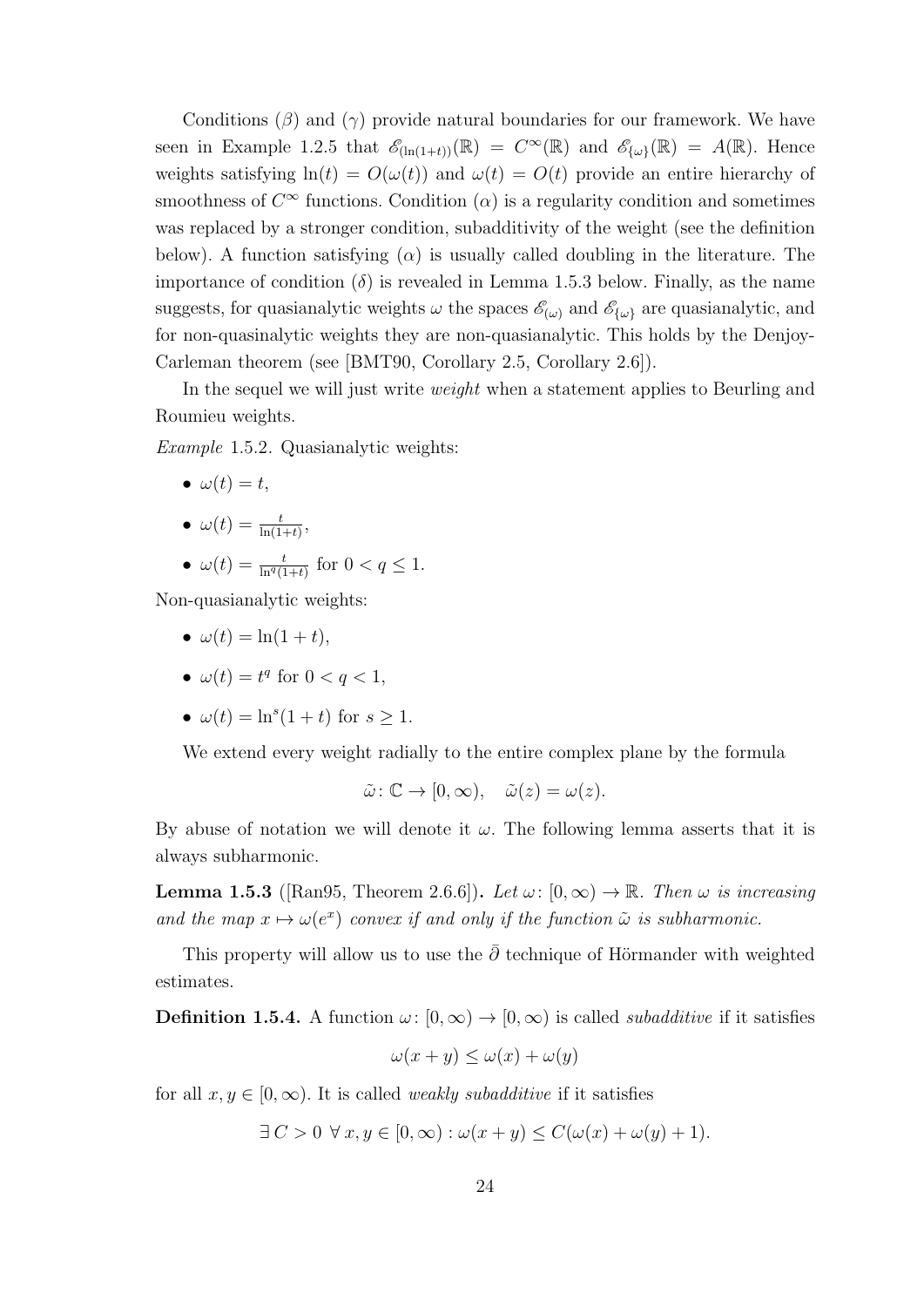From the standard assumptions imposed on weights we can derive additional useful statements. The following one comes from [BMT90].

Lemma 1.5.5. Every weight is weakly subadditive.

*Proof.* Let  $\omega$  be a weight. By  $(\alpha)$  for some  $C > 0$  for all  $x, y \in [0, \infty)$ 

$$
\omega(x+y) \le \omega(2\max(x,y)) \le C(\omega(\max(x,y)) + 1) \le C(\omega(x) + \omega(y) + 1). \quad \Box
$$

The following property will be frequently used later on.

**Lemma 1.5.6.** Every weight  $\omega$  satisfies the following condition:

$$
\exists C > 0 \ \forall z, \xi \in \mathbb{C}, r > 0 \colon |z - \xi| \le r \Rightarrow \omega(z) \le C(\omega(\xi) + r + 1).
$$

*Proof.* Using Lemma 1.5.5, the continuity of  $\omega$  and condition ( $\beta$ )

$$
\omega(z) \le \omega(|\xi| + r) \le C(\omega(|\xi|) + \omega(r) + 1) \le C(\omega(|\xi|) + Ar + B).
$$

In the next lemma we formulate other properties of weights.

**Lemma 1.5.7.** Let  $\omega$  be a weight and  $p(z) = |\text{Im } z| + \omega(z)$ . Then the following conditions are satisfied:

(1) 
$$
\forall c > 0 \exists C, D > 0 \forall z \in \mathbb{C} \forall \xi \in D(z, cp(z))
$$
  
\n
$$
p(\xi) \le Cp(z) + D,
$$
\n(2)  $\exists \epsilon > 0 \exists C, D > 0 \forall z \in \mathbb{C} \forall \xi \in D(z, \epsilon p(z))$   
\n
$$
p(z) \le Cp(\xi) + D.
$$

Proof.

(1) Let  $c > 0, z \in \mathbb{C}$  be arbitrary and  $\xi \in D(z, cp(z))$ . Then using Lemma 1.5.6 and condition  $(\beta)$ 

$$
p(\xi) = |\text{Im}\,\xi| + \omega(\xi) \le |\text{Im}\,z| + |\xi - z| + C(\omega(z) + \omega(\xi - z) + 1)
$$
  
\n
$$
\le |\text{Im}\,z| + cp(z) + C(\omega(z) + A|\xi - z| + B)
$$
  
\n
$$
\le (c+1)p(z) + C(p(z) + Acp(z) + B)
$$
  
\n
$$
= (c+1 + C + CAc)p(z) + CB
$$

for some constants  $A, B, C > 0$ .

(2) Let  $\epsilon > 0, z \in \mathbb{C}$  be arbitrary and  $\xi \in D(z, \epsilon p(z))$ . Then, again using Lemma 1.5.6 and condition  $(\beta)$ ,

$$
p(z) = |\text{Im } z| + \omega(z) \le |\text{Im } \xi| + |z - \xi| + C(\omega(\xi) + \omega(z - \xi) + 1)
$$
  
\n
$$
\le p(\xi) + \epsilon p(z) + C(p(\xi) + A|z - \xi| + B)
$$
  
\n
$$
\le p(\xi) + \epsilon p(z) + Cp(\xi) + CA\epsilon p(z) + CB
$$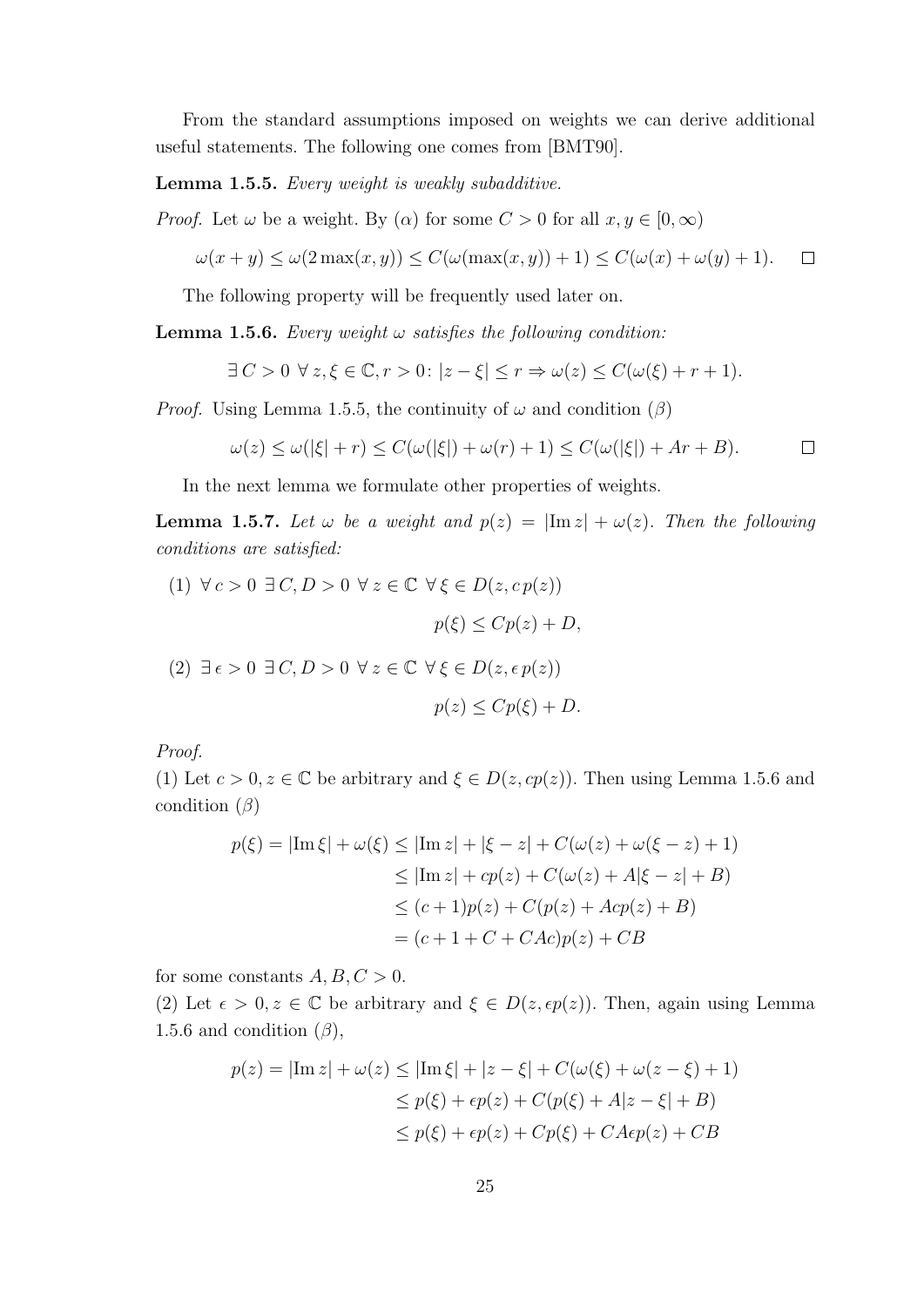for some constants  $A, B, C > 0$ . Hence

$$
p(z) - \epsilon p(z) - CA\epsilon p(z) \le (C+1)p(\xi) + CB.
$$

Assuming  $\epsilon < \frac{1}{CA+1}$  we obtain

$$
p(z) \le \frac{(C+1)p(\xi)}{1 - \epsilon(CA+1)} + \frac{CB}{1 - \epsilon(CA+1)}.
$$

Remark 1.5.8. Lemma 1.5.7 is also true if we replace the function p by  $\omega$ . But the version with p will more convenient later.

We can give a slightly more precise estimate than in Lemma 1.5.7 (1). The following lemma shows that weights are somehow stable on long intervals.

**Lemma 1.5.9.** Let  $\omega$  be a Beurling weight and denote by C the weak subadditivity constant of  $\omega$ . Then for every constant  $c > 0$  there exist  $t_0 \in [0, \infty)$  such that for every  $t \geq t_0$ 

$$
\frac{1}{3C} \le \frac{\omega(x)}{\omega(t)} \le 3C
$$

for every  $x \in (t - c\omega(t), t + c\omega(t)).$ 

*Proof.* Let  $t_0 \in [0, \infty)$  be such that for every  $t \geq t_0$ 

$$
3c\omega(t) \le t
$$
 and  $\omega(t - c\omega(t)) \ge 1$ .

This is possible since  $\omega(t) = o(t)$ . Then by the weak subadditivity of the weight we have

$$
\omega(t - c\omega(t)) \le \omega(x) \le \omega(t + c\omega(t)) \le C(\omega(t - c\omega(t)) + \omega(2c\omega(t)) + 1)
$$
  

$$
\le 3C\omega(t - c\omega(t)).
$$

Finally,

$$
\frac{1}{3C} = \frac{\omega(t - c\omega(t))}{3C\omega(t - c\omega(t))} \le \frac{\omega(t - c\omega(t))}{\omega(t + c\omega(t))} \le \frac{\omega(x)}{\omega(t)} \le \frac{\omega(x)}{\omega(t - c\omega(t))} \le 3C. \qquad \Box
$$

*Remark* 1.5.10. Assuming that  $\omega$  is subadditive one can prove Lemma 1.5.9 with  $C = 2$  (see [MOCO03, Property (g)]).

A similar in spirit result is true when we replace the interval  $(t-c\omega(t), t+c\omega(t))$ by  $(t - \epsilon t, t + \epsilon t)$  for small  $\epsilon > 0$ .

**Lemma 1.5.11.** Let  $\omega$  be a weight and denote by C the weak subadditivity constant of  $\omega$ . Then for every constant  $\epsilon \in (0, \frac{1}{3})$  $\frac{1}{3}$  there exist  $t_0 \in [0, \infty)$  such that for every  $t \geq t_0$ 

$$
\frac{1}{3C} \le \frac{\omega(x)}{\omega(t)} \le 3C
$$

for every  $x \in (t - \epsilon t, t + \epsilon t)$ .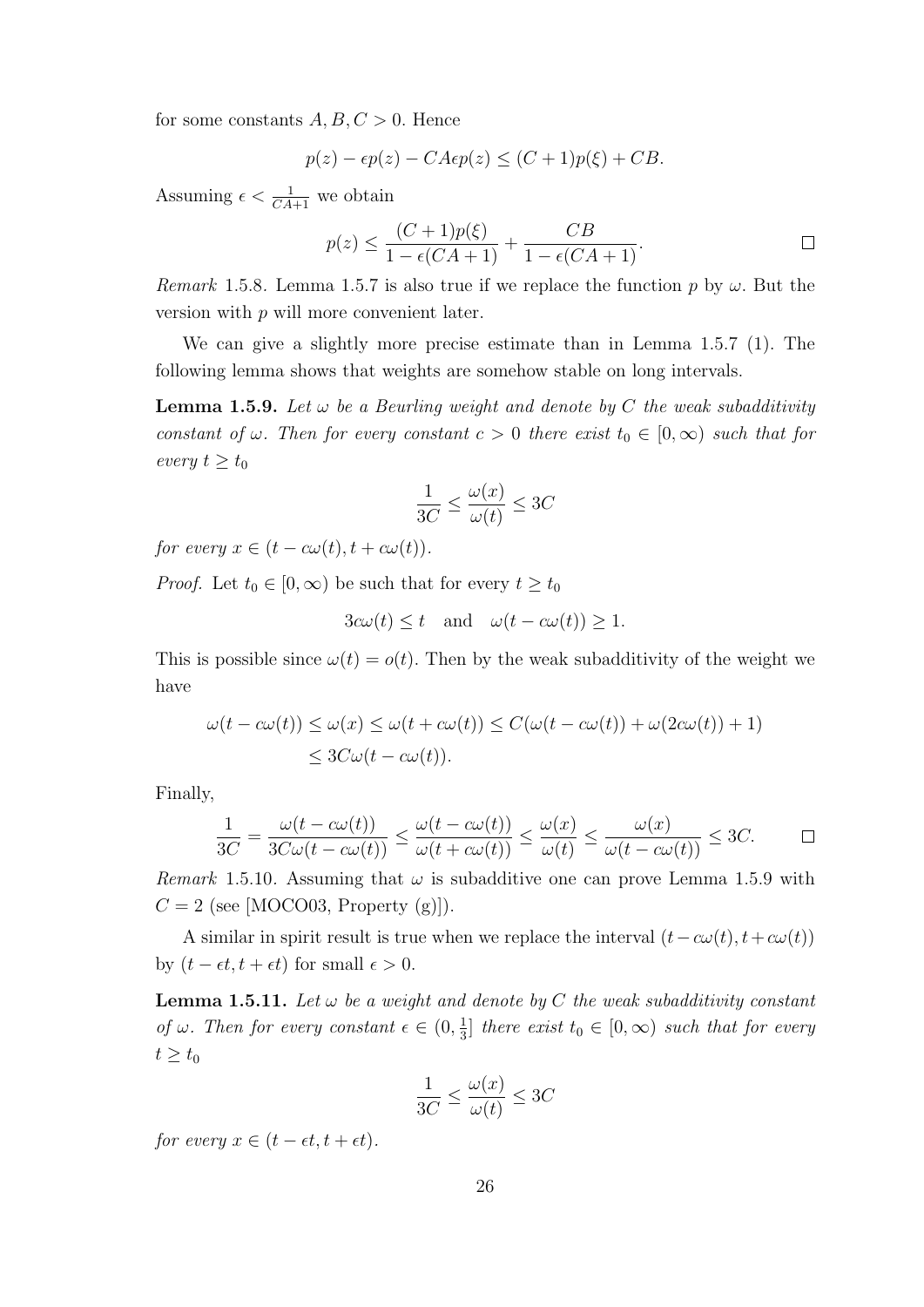*Proof.* Let  $t_0 \in [0, \infty)$  be such that for every  $t > t_0$ 

$$
\omega(t - \epsilon t) \ge 1.
$$

Then by the weak subadditivity of the weight we have

$$
\omega(t - \epsilon t) \le \omega(x) \le \omega(t + \epsilon t) \le C(\omega(t - \epsilon t) + \omega(2\epsilon t) + 1)
$$
  

$$
\le 3C\omega(t - \epsilon t).
$$

Finally,

$$
\frac{1}{3C} = \frac{\omega(t - \epsilon t)}{3C\omega(t - \epsilon t)} \le \frac{\omega(t - \epsilon t)}{\omega(t + \epsilon t)} \le \frac{\omega(x)}{\omega(t)} \le \frac{\omega(x)}{\omega(t - \epsilon t)} \le 3C.
$$

In fact, Lemma 1.5.9 could be derived as a corollary to Lemma 1.5.11.

A less general version of the following lemma for subadditive weights was proved by Björck in  $[Bj\ddot{o}66]$ .

**Proposition 1.5.12.** Every increasing function  $\omega: [0, \infty) \to [0, \infty)$  not having property  $(Q)$  (quasianalyticity) satisfies

$$
\omega(t) = o\Big(\frac{t}{\ln t}\Big).
$$

In particular, every non-quasianalytic weight satisfies this condition.

*Proof.* First, we will show that  $\omega(t) = o(t)$ . Assume to the contrary that for some  $\epsilon > 0$  there exists a sequence  $(t_n)$  tending to infinity such that  $\omega(t_n) \geq \epsilon t_n$  for every  $n \in \mathbb{N}$ . Then

$$
\infty > \int_{1}^{\infty} \frac{\omega(t)}{t^2} \ge \sum_{n=1}^{\infty} \epsilon t_n \int_{t_n}^{t_{n+1}} \frac{1}{t^2} = \epsilon \sum_{n=n_0}^{\infty} \left(1 - \frac{t_n}{t_{n+1}}\right).
$$

By [Rud87, Theorem 15.5] we obtain that  $0 < \prod_{n=1}^{\infty} \frac{t_n}{t_{n+1}}$  $\frac{t_n}{t_{n+1}}$ , but we can calculate that this product is 0. A contradiction.

Now, we will construct a new sequence  $(t_n)$ . Let  $t_0 \in [0, \infty)$  be such that  $\omega(t_0)$ 0. Then for some  $n_0 \in \mathbb{N}$  we have  $\omega(t_0) \geq \frac{t_0}{n_0}$  $\frac{t_0}{n_0}$ . Since  $\omega(t) = o(t)$  there must be  $t_{n_0} > t_0$ such that  $\omega(t_{n_0}) = \frac{t}{n_0}$ . Assume that we have an increasing sequence  $t_{n_0}, t_{n_0+1}, \ldots, t_n$ such that  $\omega(t_k) = \frac{t_k}{k}$  for  $k = n_0, \ldots, n$ . As  $\omega(t_n) > \frac{t_n}{n+1}$  and  $\omega(t) = o(t)$  we can find another point  $t_{n+1} > t_n$  in which  $\omega(t_{n+1}) = \frac{t_{n+1}}{n+1}$ . We can go on with this process. Since  $\omega$  is increasing and for every fixed  $t \in [0, \infty)$ ,  $\frac{t}{n}$  tends to 0 with *n* tending to infinity,  $t_n$  must diverge to infinity. Then we obtain

$$
\infty > \int_{1}^{\infty} \frac{\omega(t)}{t^2} \ge \sum_{n=n_0}^{\infty} \frac{t_n}{n} \int_{t_n}^{t_{n+1}} \frac{1}{t^2} = \sum_{n=n_0}^{\infty} \frac{1}{n} \left( 1 - \frac{t_n}{t_{n+1}} \right).
$$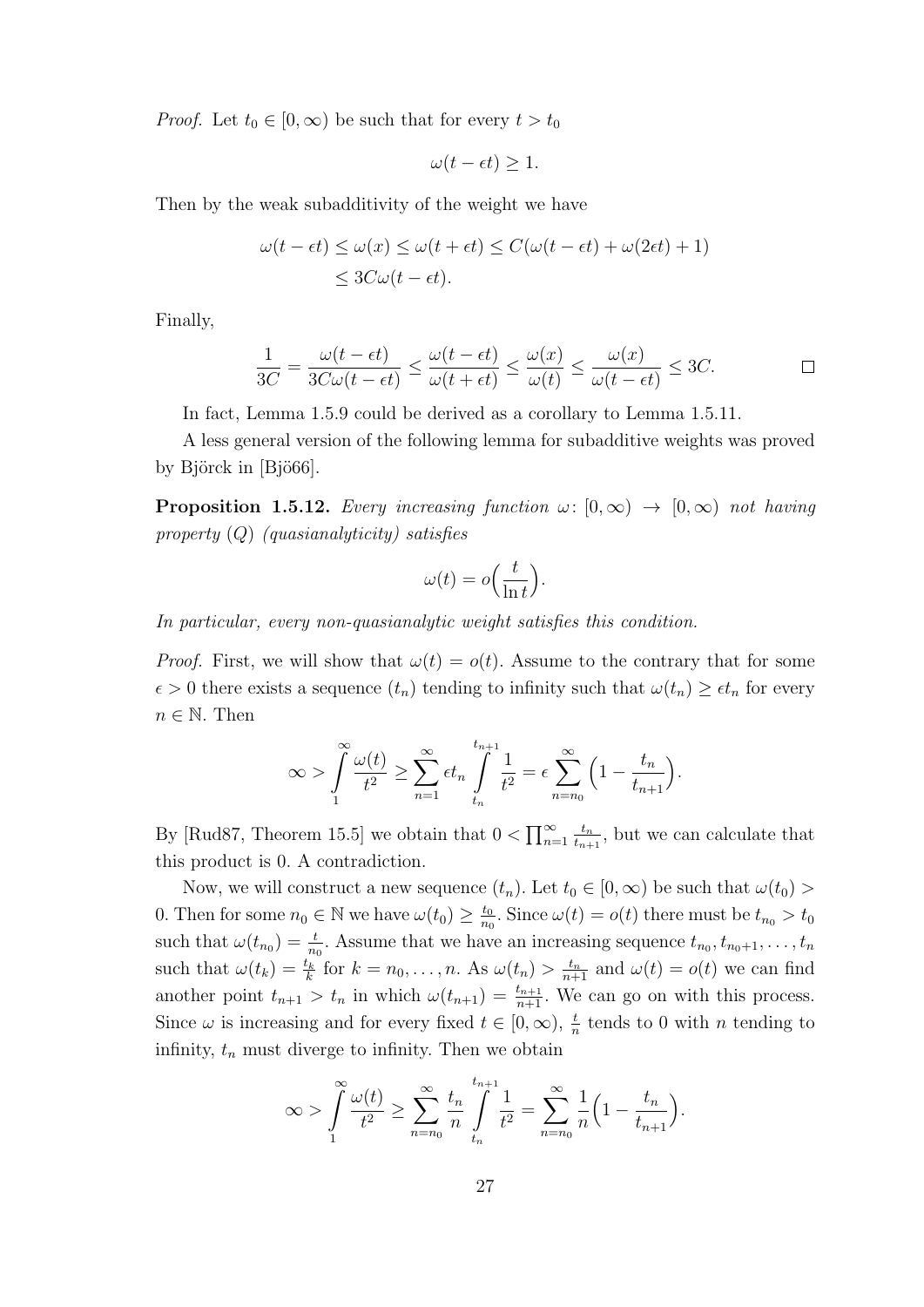This yields  $\lim_{n\to\infty} \frac{t_{n+1}}{t_n}$  $t_{n+1}^{n+1} = 1$ . Hence for every  $\epsilon > 0$  we have  $t_{n+1} \leq (1 + \epsilon)t_n$  for n big enough. Using this recursively we obtain

$$
\forall \epsilon > 0 \ \exists \ n_{\epsilon} \in \mathbb{N} \ \forall \ n \ge n_{\epsilon} : \quad t_n \le (1+\epsilon)^{n-n_{\epsilon}} t_{n_{\epsilon}}.
$$

Then

$$
\frac{\ln t_n}{n} \le \frac{\ln \left( (1+\epsilon)^{n-n_{\epsilon}} t_{n_{\epsilon}} \right)}{n} = \frac{n-n_{\epsilon}}{n} \ln(1+\epsilon) + \frac{\ln(t_{n_{\epsilon}})}{n} \le \ln(1+\epsilon) + \frac{\ln(t_{n_{\epsilon}})}{n}.
$$

Choosing  $\epsilon$  small enough we can make this expression arbitrarily close to zero for all *n* big enough. Hence  $\lim_{n\to\infty} \frac{\ln t_n}{n} = 0$ . Once again using  $\lim_{n\to\infty} \frac{t_{n+1}}{t_n}$  $\frac{n+1}{t_n} = 1$  we obtain that

$$
\lim_{n \to \infty} \frac{t_n}{t_{n-1}} \frac{\ln t_{n-1}}{n} = 0.
$$

Let  $\epsilon > 0$  be arbitrary. Then for n big enough and all  $t \in [t_{n-1}, t_n]$  we get

$$
\omega(t) \le \omega(t_n) = \frac{t_n}{n} \le \epsilon \frac{t_{n-1}}{\ln t_{n-1}} \le \epsilon \frac{t}{\ln t}.
$$

The next lemma allows us to assume, when needed, that a weight is infinitely differentiable. It was proved by Braun, Meise and Taylor in [BMT90] (see the proof of [BMT90, Lemma 1.7]) for non-quasianalytic weights. However, its proof applies equally well to quasianalytic weights. For the sake of completeness we give here a detailed proof. We will use the notation  $\varphi'_{+}(x)$  to denote the right derivative of a function  $\varphi$  in x.

**Lemma 1.5.13.** For every function  $\omega: [0, \infty) \to [0, \infty)$  continuous, increasing and satisfying ( $\alpha$ ) there is a  $C^{\infty}$  function  $\nu : [0, \infty) \to [0, \infty)$  with the same properties and satisfying that for every  $\delta > 0$  there exists  $C > 0$  such that for all  $t \geq \delta$ 

$$
\omega(t) \le \nu(t) \le C\omega(t) \tag{1.1}
$$

and for every  $A > 1$ 

$$
\limsup_{t \to \infty} \frac{\nu(At)}{\nu(t)} \le \limsup_{t \to \infty} \frac{\omega(At)}{\omega(t)}.
$$
\n(1.2)

If  $\varphi(x) = \omega(e^x)$  is convex then v could be chosen such that  $\psi(x) = \nu(e^x)$  is convex as well. The same holds for strict convexity. Moreover, the convexity of  $\varphi$  and the condition  $\varphi'_+(x) \xrightarrow{t \to \infty} \infty$  imply that  $\nu$  could be chosen with  $\psi'(x) \xrightarrow{t \to \infty} \infty$ . Finally,  $\omega(0) = 0$  then we can make  $\nu$  to satisfy  $\nu(0) = 0$ .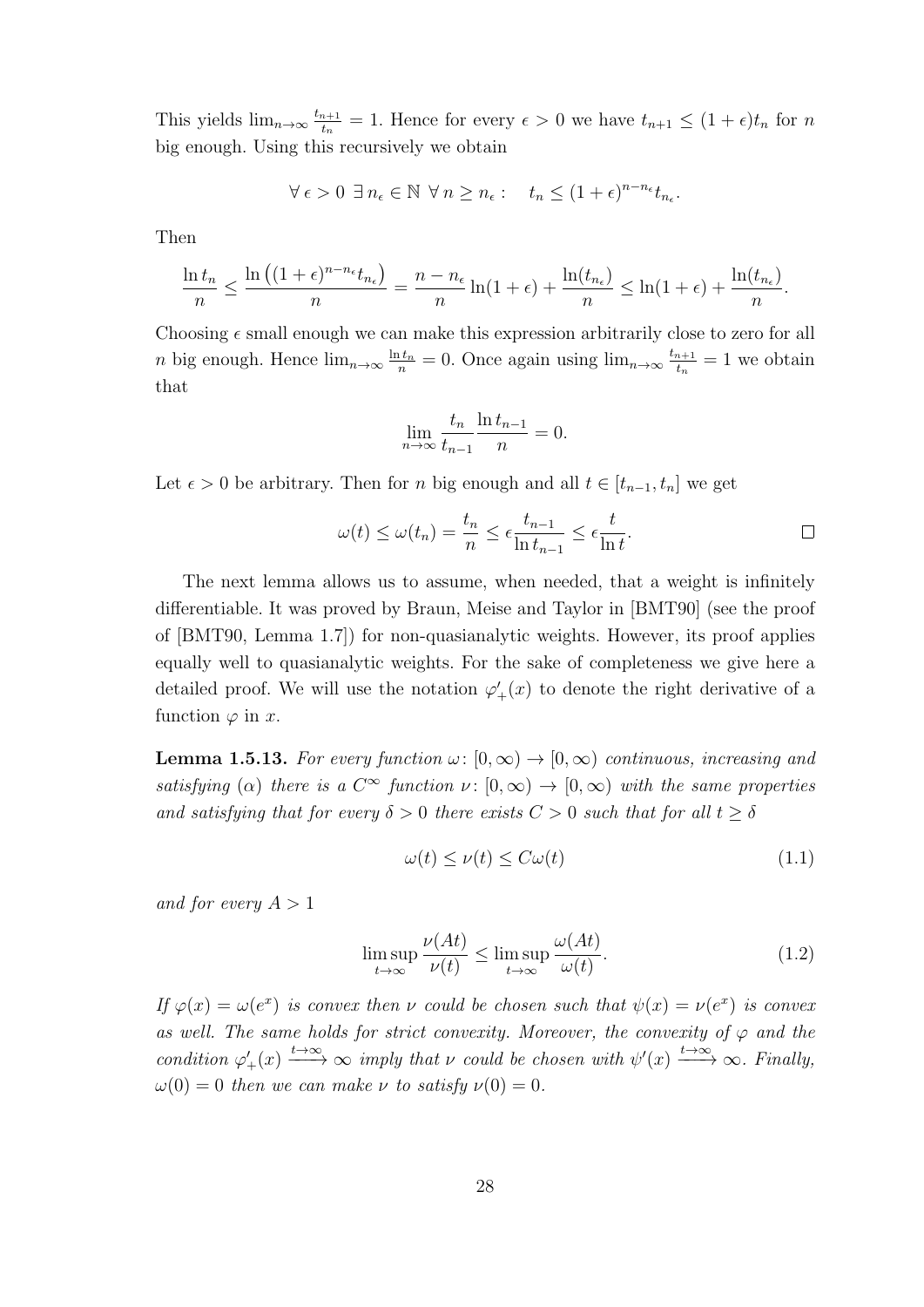Remark 1.5.14. The right derivative  $\varphi'_{+}$  exists in every point, since  $\varphi$  is convex. Notice that for  $\omega$  and  $\nu$  as in the lemma we have  $A_{[\omega]} = A_{[\nu]}$  and  $S_{[\omega]}(X) = S_{[\nu]}(X)$ . We recall that square brackets stand for both Beurling and Roumieu cases. Furthermore, by (1.1) conditions ( $\beta$ ), ( $\gamma$ ), ( $\gamma$ \*) and ( $Q$ ) are carried from  $\omega$  to  $\nu$ . Taking (1.2) into account we see that if  $\omega$  was a weight then  $\nu$  would be so as well. Quasianalyticity would also be preserved then.

*Proof.* Denote  $\varphi(x) = \omega(e^x)$ . Choose a  $C^{\infty}$  function  $\chi \geq 0$  with supp  $\chi \subset (0, \ln 2)$ and  $\int_{\mathbb{R}} \chi \, dm = 1$ , and define

$$
\psi(x) = \int_{\mathbb{R}} \varphi(s+x) \chi(s) \, ds \quad \text{and} \quad \nu(t) = \psi(\ln t).
$$

It is a convolution of continuous and  $C^{\infty}$  function hence it is of class  $C^{\infty}$ . By  $(\alpha)$ and the continuity of  $\omega$  there exists  $C > 0$  such that  $\omega(2t) \leq C\omega(t)$  for  $t \geq \delta$ . Then

$$
\varphi(x + \ln 2) = \omega(e^{x + \ln 2}) = \omega(2e^x) \le C\omega(e^x) = C\varphi(x)
$$

for  $x \geq \ln \delta$ . Recall that  $\varphi$  is increasing and supp  $\chi \subset (0, \ln 2)$ . Thus

$$
\varphi(x) = \int_{\mathbb{R}} \varphi(x) \chi(s) \, ds \le \int_{\mathbb{R}} \varphi(x+s) \chi(s) \, ds = \psi(x)
$$

and

$$
\psi(x) = \int_{0}^{\ln 2} \varphi(x+s)\chi(s) \, ds \le \int_{0}^{\ln 2} \varphi(x+\ln 2)\chi(s) \, ds \le C \int_{\mathbb{R}} \varphi(x)\chi(s) \, ds = C\varphi(x)
$$

for  $x \geq \ln \delta$ . Therefore for  $t \geq \delta$ 

$$
\omega(t) = \varphi(\ln t) \le \psi(\ln t) = \nu(t)
$$

and

$$
\nu(t) = \psi(\ln t) \le C\varphi(\ln t) = \omega(t).
$$

Let  $A > 1$  be given. Using  $(\alpha)$ , maybe several times, we obtain B such that for all t big enough

$$
\omega(At) \le B\omega(t).
$$

Denote  $a = \ln A$ . Then

$$
\psi(x+a) = \int_{\mathbb{R}} \varphi(s+x+a) \chi(s) \, ds \le \int_{\mathbb{R}} B\varphi(x+s) \chi(s) \, ds = B\psi(x).
$$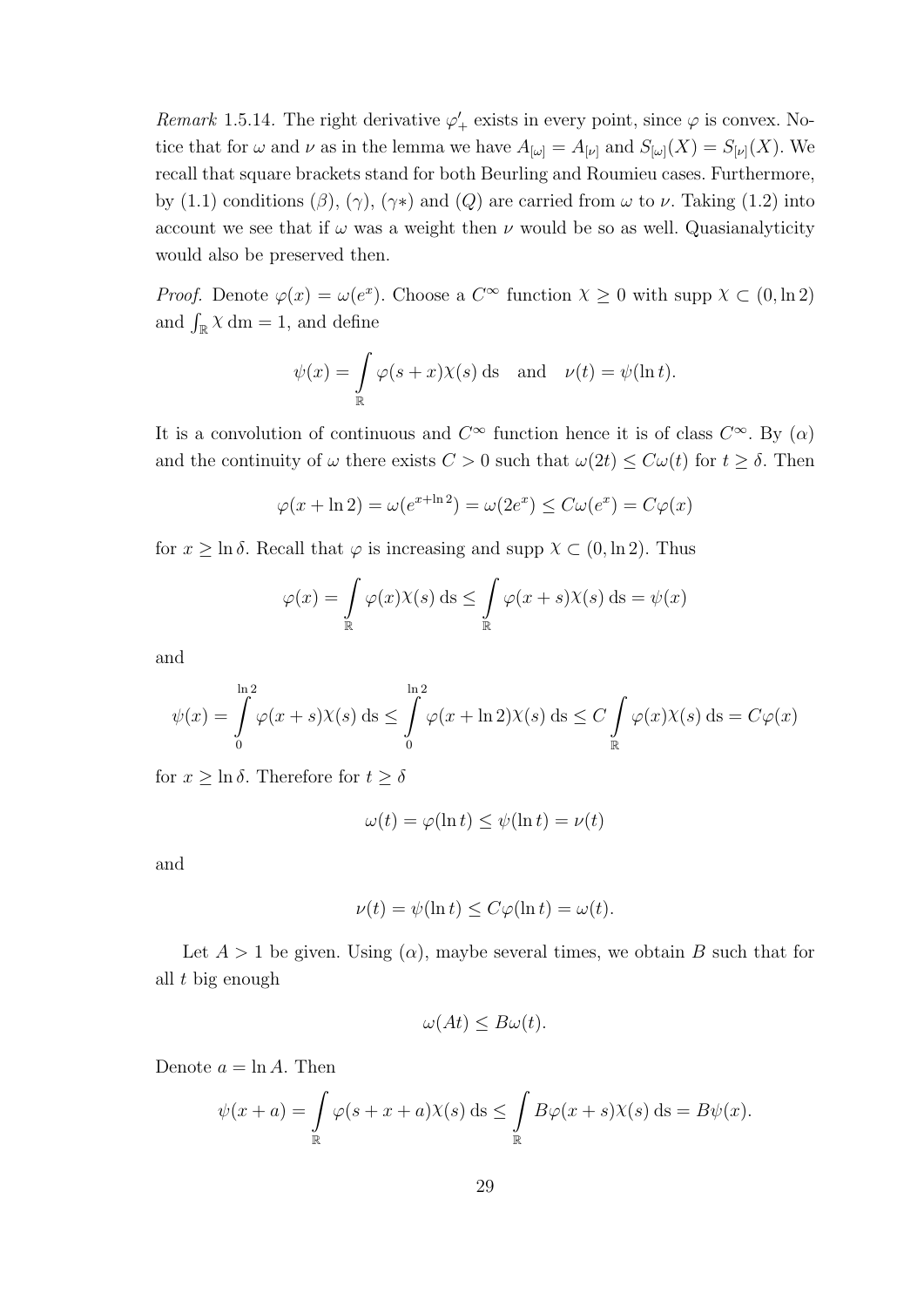This gives (1.2) and we can conclude ( $\alpha$ ) for  $\nu$  taking  $A = 2$ .

Suppose now that  $\varphi$  is convex. Then for  $\alpha + \beta = 1$ 

$$
\psi(\alpha x + \beta y) = \int_{\mathbb{R}} \varphi(\alpha x + \beta y + s) \chi(s) ds
$$
  
= 
$$
\int_{\mathbb{R}} \varphi(\alpha(x + s) + \beta(y + s)) \chi(s) ds
$$
  

$$
\leq \int_{\mathbb{R}} (\alpha \varphi(x + s) + \beta \varphi(y + s)) \chi(s) ds
$$
  
= 
$$
\alpha \psi(x) + \beta \psi(y).
$$

Thus  $\psi(x) = \nu(e^x)$  is convex. Assume that additionally  $\varphi'_+(x) \xrightarrow{t \to \infty} \infty$ . As  $\varphi$  is convex,  $\varphi'_{+}$  is increasing and we obtain

$$
\psi'(x) = \int_{0}^{\ln 2} \varphi'_+(x+s)\chi(s) \, ds \ge \int_{0}^{\ln 2} \varphi'_+(x)\chi(s) \, ds = \varphi'_+(x)
$$

and the assertion follows. Finally, by the definition of  $\psi$  we see that  $\lim_{x\to-\infty}\psi(x) =$ lim<sub>x→−∞</sub>  $\varphi(x)$  hence  $\omega(0) = 0$  implies  $\nu(0) = 0$ .  $\Box$ 

Before stating an important result about weights we need an additional technical lemma.

**Lemma 1.5.15.** Let  $\omega: [0, \infty) \to [0, \infty)$  be an increasing, continuous function with the map  $\varphi: \mathbb{R} \to [0, \infty), \varphi(x) = \omega(e^x)$  convex. Then  $\ln t = o(\omega(t))$  if and only if  $\varphi'_+(x) \xrightarrow{x \to \infty} \infty$ .

*Proof.* ( $\Rightarrow$ ) The condition ln  $t = o(\omega(t))$  implies

$$
\frac{\ln t}{\varphi(\ln t)} \xrightarrow{t \to \infty} 0 \quad \text{and} \quad \frac{\varphi(x)}{x} \xrightarrow{x \to \infty} \infty \tag{1.3}
$$

Further, for  $x \in \mathbb{R}$  and  $h > 0$ 

$$
\frac{\frac{\varphi(x+h)}{x+h} - \frac{\varphi(x)}{x}}{h} = \frac{1}{x+h} \frac{\varphi(x+h) - \varphi(x)}{h} - \frac{\varphi(x)}{x(x+h)}.
$$

Hence the right derivative of  $\frac{\varphi(x)}{x}$  exists, since there exists  $\varphi'_{+}(x)$ . We will show that condition (1.3) gives that for every  $n \in \mathbb{N}$  there is  $x_n > n$  such that

$$
\left(\frac{\varphi(x_n)}{x_n}\right)_+ \ge 0. \tag{1.4}
$$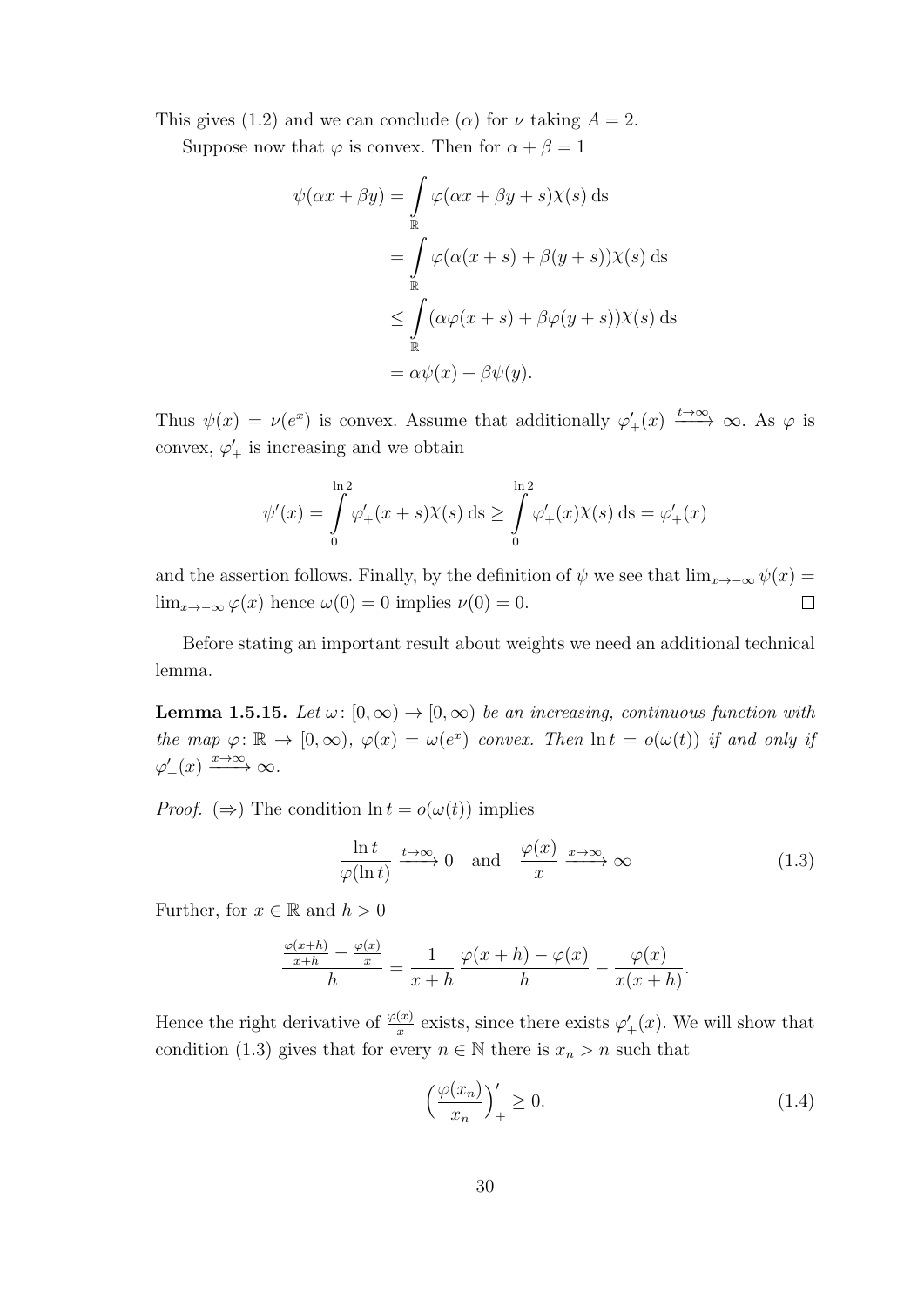Indeed, if it was not the case we would have that for some  $n\in\mathbb{N}$  and all  $x\geq n$ 

$$
\left(\frac{\varphi(x)}{x}\right)'_+ < 0.
$$

This would imply that  $\varphi(x)/x$  was bounded above, which contradicts (1.3). This proves (1.4). Further,

$$
0 \le \left(\frac{\varphi(x_n)}{x_n}\right)_+^\prime = \frac{\varphi'_+(x_n)x_n - \varphi(x_n)}{x_n^2},
$$

thus

$$
\varphi'_+(x_n) \ge \frac{\varphi(x_n)}{x_n}.
$$

Since the right-hand side of this inequality tends to infinity with n and  $\varphi'_{+}$  is nondecreasing by convexity of  $\varphi$ , we get  $\varphi'_{+}(x) \xrightarrow{x \to \infty} \infty$ .

$$
(\Leftarrow)
$$
 We have  $\varphi(x) = \omega(e^x)$  hence for  $x \in \mathbb{R}$  and  $h > 0$ 

$$
\frac{\omega(e^x + e^x(e^h - 1)) - \omega(e^x)}{e^x(e^h - 1)} = \frac{\omega(e^{x+h}) - \omega(e^x)}{e^x(e^h - 1)}
$$

$$
= \frac{\varphi(x+h) - \varphi(x)}{h} \frac{h}{e^x(e^h - 1)}
$$

$$
\xrightarrow{h \to 0+} \frac{\varphi_+'(x)}{e^x}.
$$

Therefore  $\varphi'_+(x) = \omega'_+(e^x)e^x$  for every  $x \in \mathbb{R}$  and  $\varphi'_+(ln t) = \omega'_+(t)t$  for every  $t > 0$ . Since  $\varphi'_{+}(\ln t)$  tends to infinity with t, we get that for every  $n \in \mathbb{N}$  there exists  $t_n > 0$ such for all  $t \geq t_n$ 

$$
\omega'_+(t) \ge \frac{n}{t}.
$$

Further, using Proposition 1.6.1 of [NP06] we obtain

$$
\omega(t) - \omega(t_n) = \varphi(\ln t) - \varphi(\ln t_n) = \int_{\ln t_n}^{\ln t} \varphi'_+(s) \, ds = \int_{\ln t_n}^{\ln t} \omega'_+(e^s) e^s \, ds
$$

$$
= \int_{t_n}^t \omega'_+(s) \, ds \ge \int_{t_n}^t \frac{n}{s} \, ds = n(\ln t - \ln t_n).
$$

For t big enough we have  $\ln t - \ln t_n \geq \frac{1}{2}$  $\frac{1}{2} \ln t$  thus

$$
n \le \frac{\omega(t) - \omega(t_n)}{\ln t - \ln t_n} \le \frac{\omega(t)}{\ln t - \ln t_n} \le \frac{2\omega(t)}{\ln t}.
$$

Therefore

$$
\frac{\omega(t)}{\ln t} \ge \frac{n}{2}
$$

provided t is big enough. This means  $\frac{\omega(t)}{\ln t} \xrightarrow{t \to \infty} \infty$ .

 $\Box$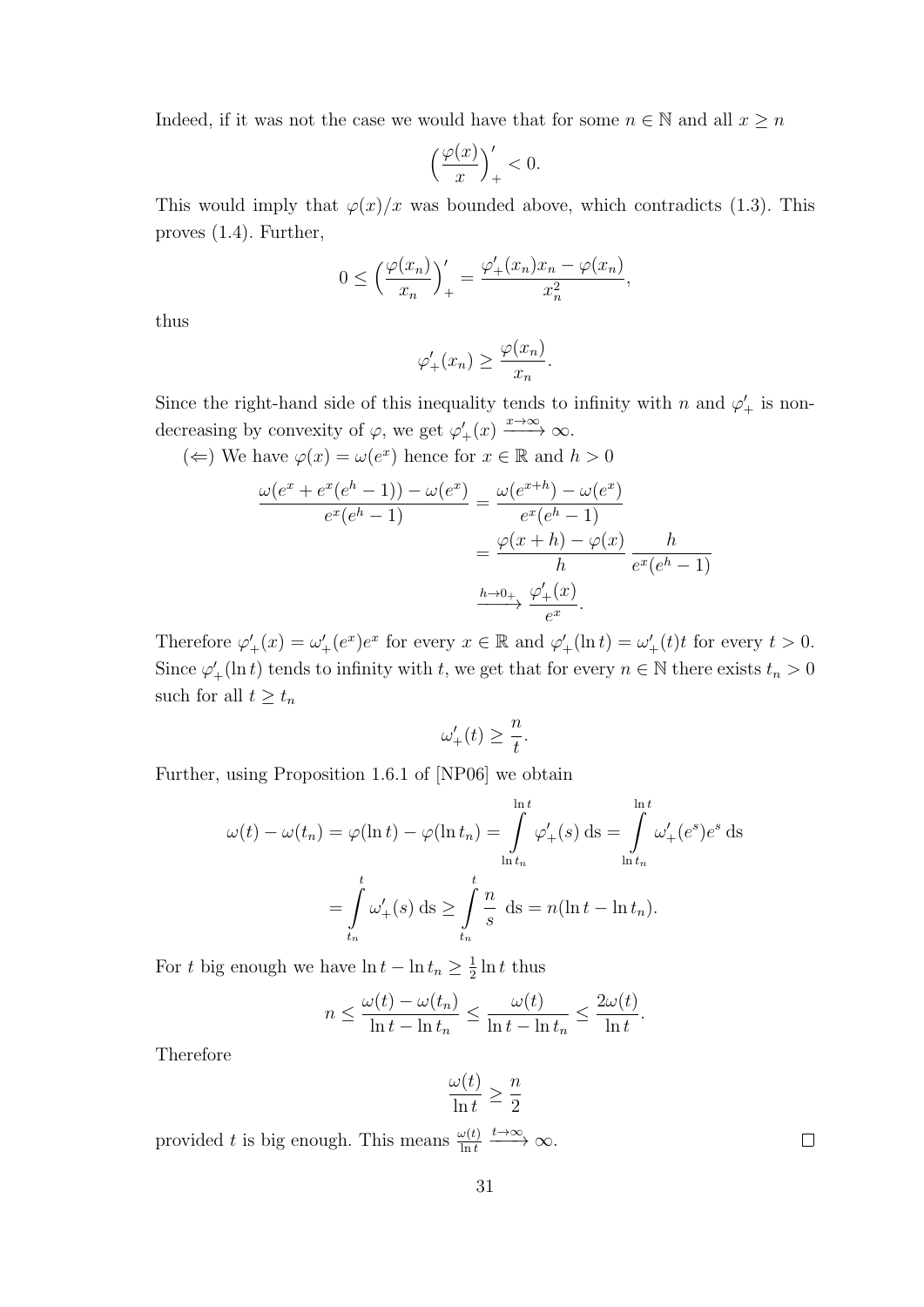The following lemma comes from [BMT90, Lemma 1.7]. It was originally stated for non-quasianalytic weights, but [BMT90, Remark 1.8(1)] extends its applicability to quasianalytic weights as well. For the sake of completeness we present here its proof. This lemma is of great importance in translating problems from the Roumieu case to the Beurling case.

**Lemma 1.5.16.** Let  $\omega$  be a Roumieu weight and  $q: [0, \infty) \to [0, \infty)$  be any function with  $q(t) = o(\omega(t))$ . Then there is a Roumieu weight  $\nu$  such that

- (i)  $q(t) = o(\nu(t)),$
- (ii)  $\nu(t) = o(\omega(t)),$
- (*iii*) for every  $A > 1$ :

$$
\limsup_{t \to \infty} \frac{\nu(At)}{\nu(t)} \le \limsup_{t \to \infty} \frac{\omega(At)}{\omega(t)}.
$$

If  $\omega(0) = 0$  or it is strictly increasing then v could be chosen with the same property.

*Proof.* By Lemma 1.5.13 we may assume that  $\omega \in C^{\infty}$ . We put  $x_1 = y_1 = z_1 = 0$ and define inductively  $x_n, y_n, z_n$  with

$$
x_n > y_{n-1} + n,\t\t(1.5)
$$

$$
q(e^x) \le \frac{\varphi(x)}{n^2} \quad \text{for all } x \ge x_n,\tag{1.6}
$$

$$
\varphi(x_n) \ge n \sum_{i=1}^{n-1} \varphi(z_i), \tag{1.7}
$$

$$
\varphi'(y_n) = \frac{n}{n-1} \varphi'(x_n), \qquad (1.8)
$$

$$
\varphi(z_n) = n\varphi(x_n) - (n-1)\varphi(y_n) + n(y_n - x_n)\varphi'(x_n), \qquad (1.9)
$$

where  $\varphi(x) = \omega(e^x)$ . First, we choose  $x_n$ . We are able to fulfil (1.6) since  $q(t)$  $o(\omega(t))$ , (1.7) is possible because  $\varphi$  is increasing. Then we choose  $y_n$  satisfying (1.8). It is possible since  $o(\ln t) = \omega(t)$  and by Lemma 1.5.15,  $\varphi'(x) \xrightarrow{t \to \infty} \infty$ . Then we can choose  $z_n$  satisfying (1.9). We claim that

$$
x_n \le z_n \le y_n. \tag{1.10}
$$

From (1.8) it follows that  $x_n \leq y_n$ . From (1.9) and (1.8) we get

$$
\frac{\varphi(z_n) - \varphi(x_n)}{y_n - x_n} = -(n-1)\frac{\varphi(y_n) - \varphi(x_n)}{y_n - x_n} + n\varphi'(x_n)
$$

$$
= (n-1)\Big(\varphi'(y_n) - \frac{\varphi(y_n) - \varphi(x_n)}{y_n - x_n}\Big),
$$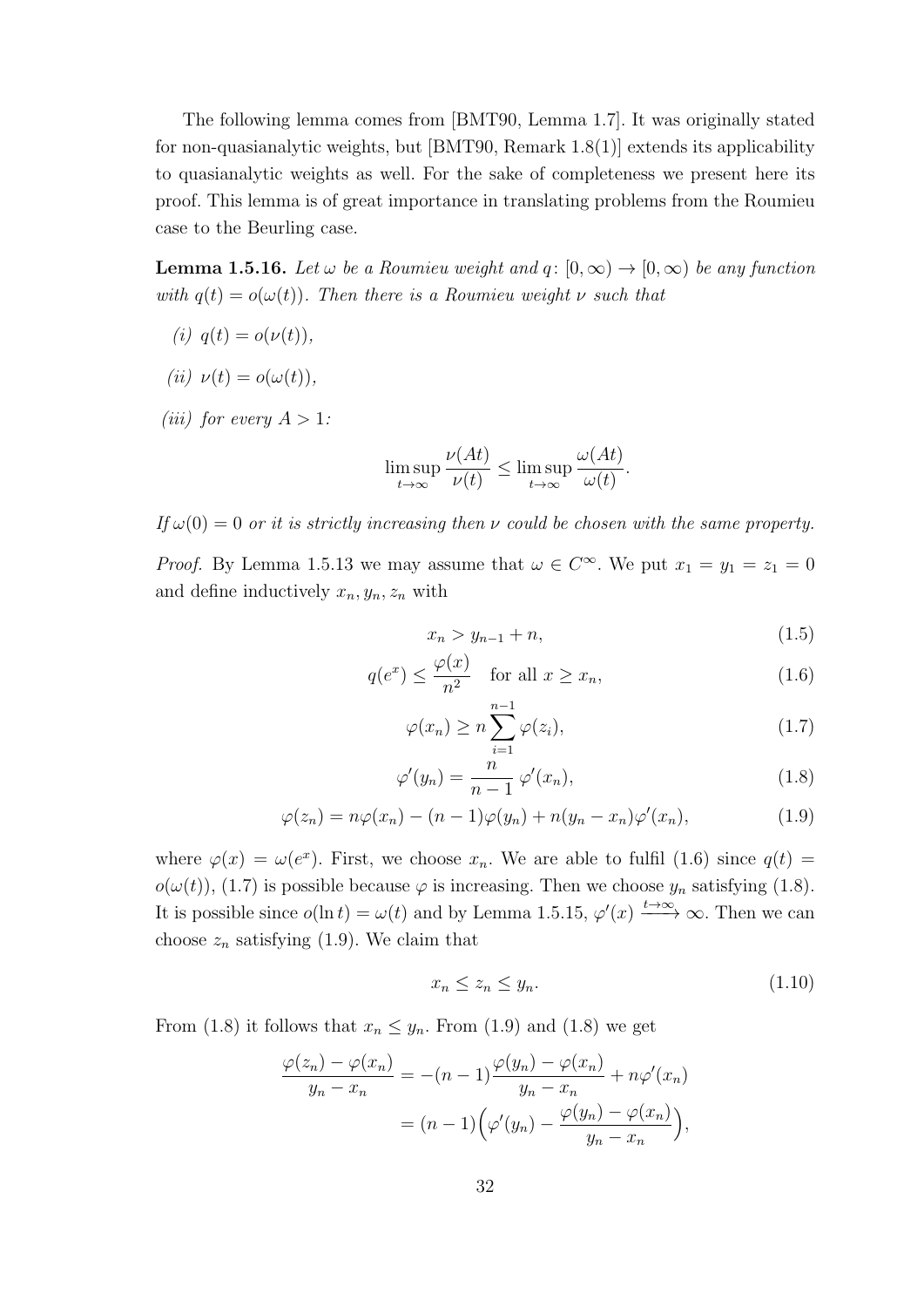which is nonnegative because  $\varphi'$  is nondecreasing. On the other hand, (1.9) also implies

$$
\frac{\varphi(y_n) - \varphi(z_n)}{y_n - x_n} = n \frac{\varphi(y_n) - \varphi(x_n)}{y_n - x_n} - n \varphi'(x_n) \ge 0.
$$

We define  $\psi: \mathbb{R} \to [0, \infty)$  by

$$
\psi(x) = \begin{cases}\n\frac{1}{n-1}\varphi(x_n) + \sum_{i=1}^{n-2} \frac{1}{i(i+1)}\varphi(z_{i+1}) + \frac{x-x_n}{n-1}\varphi'(x_n) & \text{for } x_n \leq x \leq y_n, \\
\frac{1}{n}\varphi(x) + \sum_{i=1}^{n-1} \frac{1}{i(i+1)}\varphi(z_{i+1}) & \text{for } y_n \leq x < x_{n+1}, \\
\varphi(x) & \text{for } x < 0.\n\end{cases}
$$

This function is affine on intervals  $[x_n, y_n]$  and on intervals  $[y_n, x_{n+1}]$  it is the function  $\varphi$  leaned more and more. All the constants appearing in the definition of  $\psi$  are just to make it continuously differentiable. In fact, conditions (1.8) and (1.9) give that  $\psi \in C^1$ . Moreover, it is convex since it consists only of linear parts and of dilated and shifted parts of  $\varphi$ .

We define

$$
\nu(t) = \psi(\ln t)
$$

for  $t \in [0, \infty)$ . We think of  $\nu(0)$  as the limit of  $\psi$  at  $-\infty$ . It is again a  $C^1$  function. We claim

$$
\psi(x) \ge \frac{1}{n}\varphi(x) \text{ for } x \in [x_n, x_{n+1}], n \ge 2.
$$
 (1.11)

This is obvious for  $x \in [y_n, x_{n+1}]$ . For  $x \in [x_n, y_n]$  we get from (1.8) and the convexity of  $\varphi$ 

$$
\psi(x) \ge \frac{1}{n-1} \varphi(x_n) + \frac{x - x_n}{n-1} \varphi'(x_n) \ge \frac{1}{n} \varphi(x_n) + \frac{x - x_n}{n} \varphi'(y_n) \ge \frac{1}{n} \varphi(x).
$$

Then by (1.6) and (1.11) for  $t \geq e^{x_n}$ 

$$
q(t) \le \frac{\varphi(\ln t)}{n^2} \le \frac{1}{n}\psi(\ln t) = \frac{1}{n}\nu(t),
$$

which proves  $(i)$ .

For the proof of (ii), we first consider the case  $y_n \leq x \leq x_{n+1}$ . We apply (1.7) and (1.10),

$$
\frac{\psi(x)}{\varphi(x)} = \frac{1}{n} + \sum_{i=1}^{n-1} \frac{1}{i(i+1)} \frac{\varphi(z_{i+1})}{\varphi(x)}
$$
  
\n
$$
= \frac{1}{n} + \sum_{i=1}^{n-2} \frac{1}{i(i+1)} \frac{\varphi(z_{i+1})}{\varphi(x)} + \frac{1}{n(n-1)} \frac{\varphi(z_n)}{\varphi(x)}
$$
  
\n
$$
\leq \frac{1}{n} + \sum_{i=1}^{n-1} \frac{\varphi(z_i)}{\varphi(x)} + \frac{1}{n(n-1)}
$$
  
\n
$$
\leq \frac{1}{n} + \frac{1}{n} + \frac{1}{n(n-1)}.
$$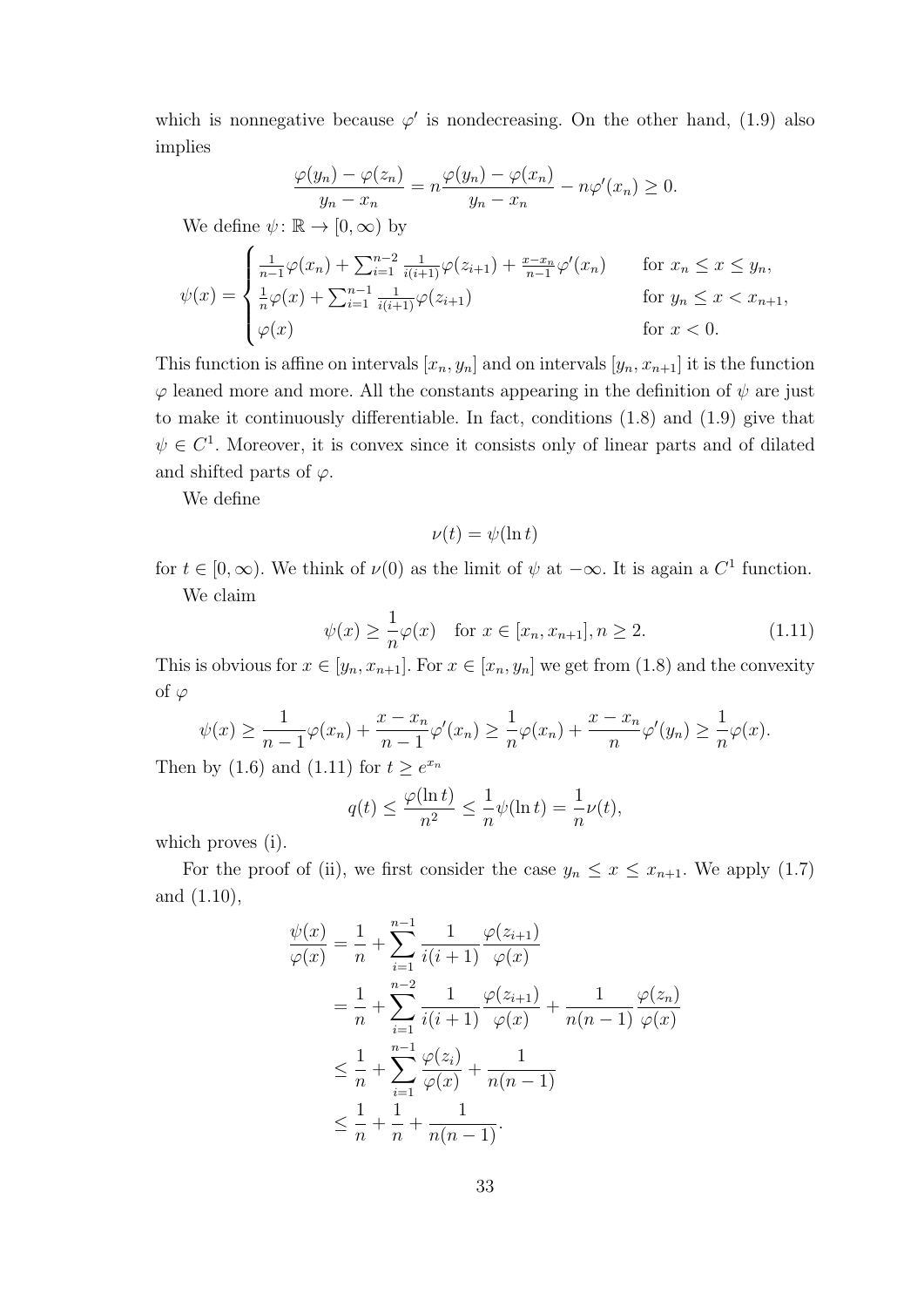Now let  $x_n \leq x \leq y_n$ . Using the convexity of  $\varphi$  and (1.7) we obtain

$$
\frac{\psi(x)}{\varphi(x)} = \frac{1}{n-1} \frac{\varphi(x_n)}{\varphi(x)} + \sum_{i=1}^{n-2} \frac{1}{i(i+1)} \frac{\varphi(z_{i+1})}{\varphi(x)} + \frac{x - x_n}{n-1} \frac{\varphi'(x_n)}{\varphi(x)}
$$
\n
$$
\leq \frac{1}{n-1} \frac{\varphi(x_n)}{\varphi(x)} + \frac{x - x_n}{n-1} \frac{\varphi'(x_n)}{\varphi(x)} + \sum_{i=1}^{n-2} \frac{\varphi(z_{i+1})}{\varphi(x)}
$$
\n
$$
\leq \frac{1}{n-1} \frac{\varphi(x_n)}{\varphi(x)} + \frac{x - x_n}{n-1} \frac{\varphi'(x_n)}{\varphi(x)} + \sum_{i=2}^{n-1} \frac{\varphi(z_i)}{\varphi(x_n)} \leq \frac{1}{n-1} \frac{\varphi(x)}{\varphi(x)} + \frac{1}{n}.
$$

To prove (iii) we will estimate  $\psi(x + a) - \psi(x)$  in terms of  $\psi(x)$ . Here  $a = \ln A$ . Choose

$$
B > \limsup_{t \to \infty} \frac{\omega(At)}{\omega(t)}
$$

and  $n > a$  so large that for all  $x \geq x_n$  we have  $\varphi(x + a) \leq B\varphi(x)$ . We have to consider five cases depending into which intervals x and  $x + a$  fall. Because of (1.5) and  $n > a$  there are only five possibilities:

- 1.  $x_n \leq x, x + a < y_n$
- 2.  $x_n \leq x \leq y_n \leq x + a \leq x_{n+1}$
- 3.  $y_n \leq x, x + a < x_{n+1}$
- 4.  $y_n \leq x < x_{n+1} \leq x + a < y_{n+1}$
- 5.  $y_n \leq x < x_{n+1} \leq y_{n+1} \leq x + a < x_{n+2}$ .

Case 1: We use (1.11),

$$
\psi(x+a) - \psi(x) = \frac{a}{n-1} \varphi'(x_n) \le \frac{a}{n-1} \frac{\varphi(x_n+a) - \varphi(x_n)}{a}
$$
  

$$
\le \frac{B-1}{n-1} \varphi(x_n) \le (B-1) \frac{n}{n-1} \psi(x).
$$

Case 2: First, we apply (1.9),

$$
\psi(x+a) - \psi(x) = \frac{1}{n}\varphi(x+a) + \frac{1}{n(n-1)}\varphi(z_n) - \frac{1}{n-1}\varphi(x_n) - \frac{x-x_n}{n-1}\varphi'(x_n)
$$

$$
= \frac{1}{n}\varphi(x+a) - \frac{1}{n}\varphi(y_n) + \frac{y_n-x}{n-1}\varphi'(x_n).
$$

Then, using

$$
\varphi'(x_n) \le \frac{\varphi(y_n) - \varphi(x)}{y_n - x},
$$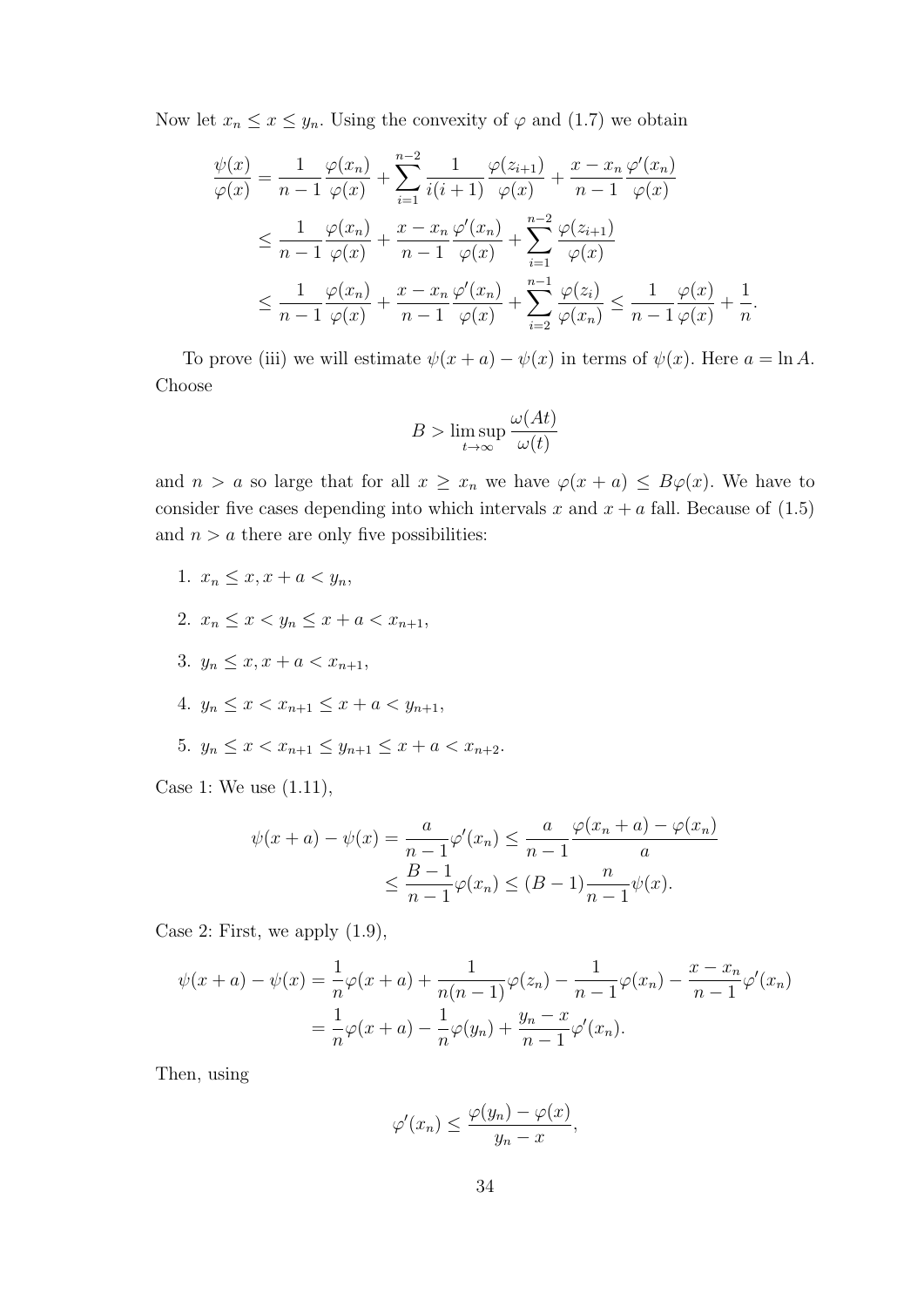which is true by convexity of  $\varphi$ , and referring to (1.11) at the end, we obtain

$$
\psi(x+a) - \psi(x) \le \frac{1}{n} \varphi(x+a) - \frac{1}{n} \varphi(y_n) + \frac{1}{n-1} (\varphi(y_n) - \varphi(x))
$$
  

$$
\le \frac{1}{n-1} \varphi(x+a) - \frac{1}{n-1} \varphi(y_n) + \frac{1}{n-1} (\varphi(y_n) - \varphi(x))
$$
  

$$
= \frac{1}{n-1} (\varphi(x+a) - \varphi(x)) \le \frac{B-1}{n-1} \varphi(x) \le (B-1) \frac{n}{n-1} \psi(x).
$$

Case 3:

$$
\psi(x + a) - \psi(x) = \frac{1}{n}(\varphi(x + a) - \varphi(x)) \le \frac{B - 1}{n}\varphi(x) \le (B - 1)\psi(x).
$$

Case 4: By convexity of  $\varphi$  we have

$$
\varphi'(x_{n+1}) \leq \frac{\varphi(x+a) - \varphi(x_{n+1})}{x+a - x_{n+1}},
$$

hence

$$
\psi(x+a) - \psi(x) = \frac{1}{n}\varphi(x_{n+1}) + \frac{x+a - x_{n+1}}{n}\varphi'(x_{n+1}) - \frac{1}{n}\varphi(x)
$$
  

$$
\leq \frac{1}{n}(\varphi(x+a) - \varphi(x)) \leq \frac{B-1}{n}\varphi(x) \leq (B-1)\psi(x).
$$

Case 5:

$$
\psi(x+a) - \psi(x) = \frac{1}{n+1} \varphi(x+a) + \frac{1}{n(n+1)} \varphi(z_{n+1}) - \frac{1}{n} \varphi(x)
$$
  

$$
\leq \frac{1}{n+1} \varphi(x+a) + \frac{1}{n(n+1)} \varphi(x+a) - \frac{1}{n} \varphi(x)
$$
  

$$
= \frac{1}{n} (\varphi(x+a) - \varphi(x)) \leq \frac{B-1}{n} \varphi(x) \leq (B-1)\psi(x).
$$

Now (iii) implies ( $\alpha$ ) for  $\nu$ . We have  $\ln t = o(\omega)$  hence q can always be chosen with  $\ln t = o(q(t))$  pushing  $\nu$  to satisfy this property as well.  $\Box$ 

### 1.6 Relation between spaces of ultradistributions and weighted algebras

In this section we will say how the sequential approach (the spaces  $\mathscr{E}_{(M_n)}(\Omega)$ and  $\mathscr{E}_{\{M_n\}}(\Omega)$  can be reduced to the functional approach (the spaces  $\mathscr{E}_{(\omega)}(\Omega)$ ) and  $\mathscr{E}_{\{\omega\}}(\Omega)$  under certain assumptions on the sequence  $(M_n)$ . This part will be based on the paper [BMM07]. Further, we will present properties of the spaces  $\mathscr{E}_{(\omega)}(\Omega)$ and  $\mathscr{E}_{\{\omega\}}(\Omega)$  and their strong duals. Then we will show the way the duals relate to weighted algebras of entire functions. This part will be based on three papers [BMT90], [Rös97] and [HM07]. The first one covers non-quasianalytic Beurling and Roumieu cases, the second one concerns the quasianalytic Roumieu case, the third one covers all cases, in particular the missing quasianalytic Beurling case.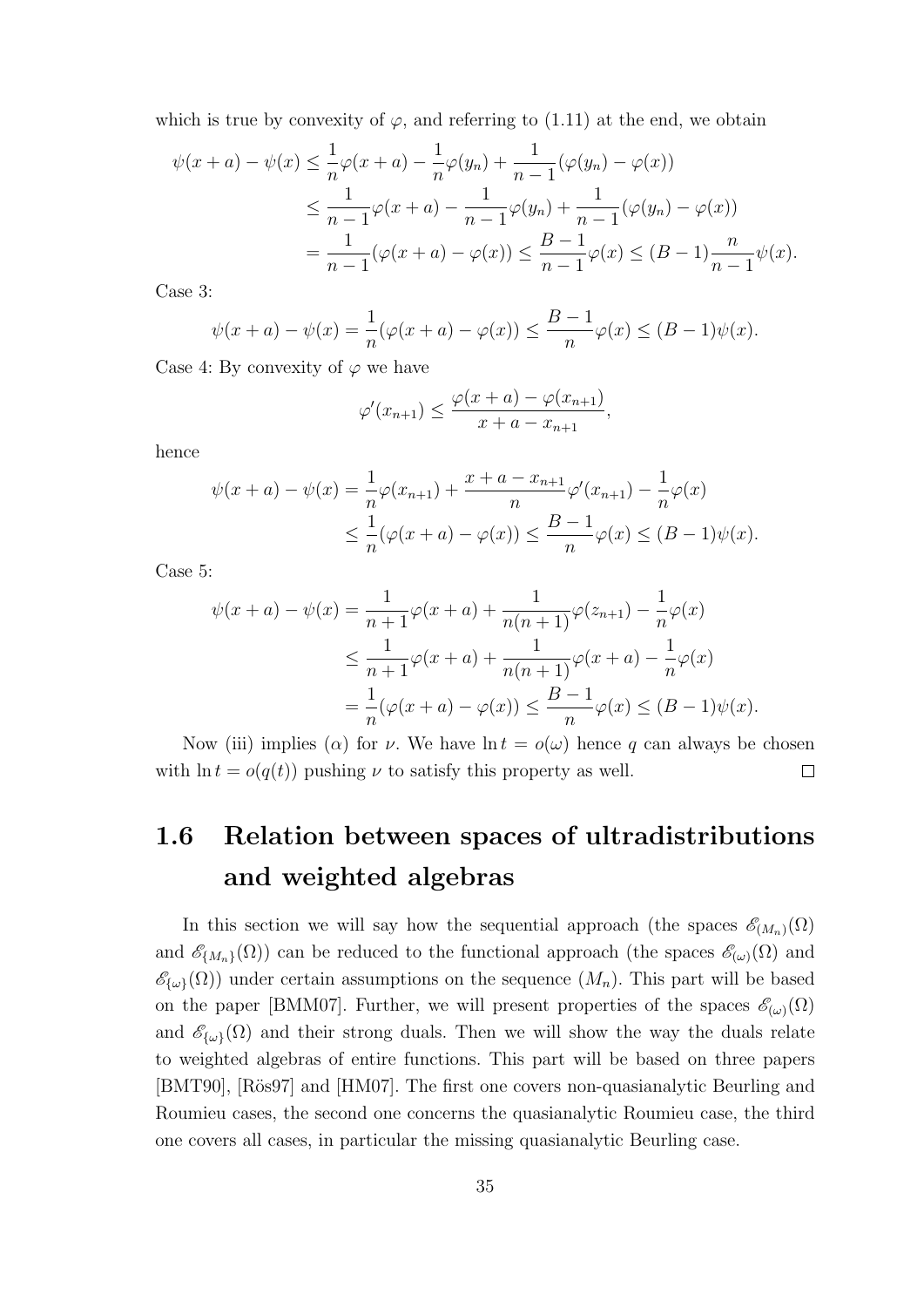**Theorem 1.6.1** ([BMM07, Theorem 14]). Let  $(M_n)_{n \in \mathbb{N}_0}$  be a sequence of positive numbers such that

$$
\exists A, K > 0 \ \forall n \in \mathbb{N}_0: \quad M_n \leq AK^n \min_{0 \leq k \leq n} M_k M_{n-k}
$$

and

$$
\exists k \in \mathbb{N}: \quad \liminf_{n \to \infty} \frac{m_{kn}}{m_n} > 1
$$

where  $m_n = \frac{M_n}{M_n}$  $\frac{M_n}{M_{n-1}}$   $(n \in \mathbb{N})$ . Then  $\omega: [0, \infty) \to [0, \infty)$  defined by

$$
\omega(t) = \sup_{n \in \mathbb{N}_0} \ln \frac{t^n}{M_n} \quad \text{for} \quad t > 0, \qquad \omega(0) = 0
$$

is a weight and it holds

$$
\mathscr{E}_{[M_n]}(\Omega)=\mathscr{E}_{[\omega]}(\Omega)
$$

for any open set  $\Omega \subset \mathbb{C}$ .

Now we can turn to properties of  $\mathscr{E}_{(M_n)}(\Omega)$  and  $\mathscr{E}_{\{M_n\}}(\Omega)$ . The following proposition can be proved by standard arguments.

**Proposition 1.6.2.** Let  $\omega$  be a weight and  $\Omega$  an open subset of  $\mathbb{R}$ . Then  $\mathscr{E}_{[\omega],K,m}$  =  ${f \in C^{\infty}(K) \mid \|f\|_{K,m} < \infty}$  is a Banach space.

We recall that

$$
||f||_{K,p} := \sup_{\substack{x \in K \\ n \in \mathbb{N}_0}} |f^{(n)}(x)| \exp\left(-p \varphi^*\left(\frac{n}{p}\right)\right)
$$

where  $K \in \Omega$ ,  $p > 0$ .

The following proposition was proved in [BMT90, Proposition 4.9] for nonquasianalytic weights. For quasianalytic weights it was mentioned as a remark on page 366 in [HM07].

**Proposition 1.6.3.** Let  $\omega$  be a Beurling weight and  $\Omega$  an open subset of  $\mathbb{R}$ . Then  $\mathscr{E}_{(\omega)}(\Omega)$  is a nuclear Fréchet space.

Using [MV97, Proposition 25.20] we can deduce the following proposition.

**Proposition 1.6.4.** Let  $\omega$  be a Beurling weight and  $\Omega$  an open subset of  $\mathbb{R}$ . Then  $\mathscr{E}'_{(\omega)}(\Omega)$  is a (DFN) space, in particular it is Hausdorff, complete, ultra-bornological.

For the Roumieu case we have the following.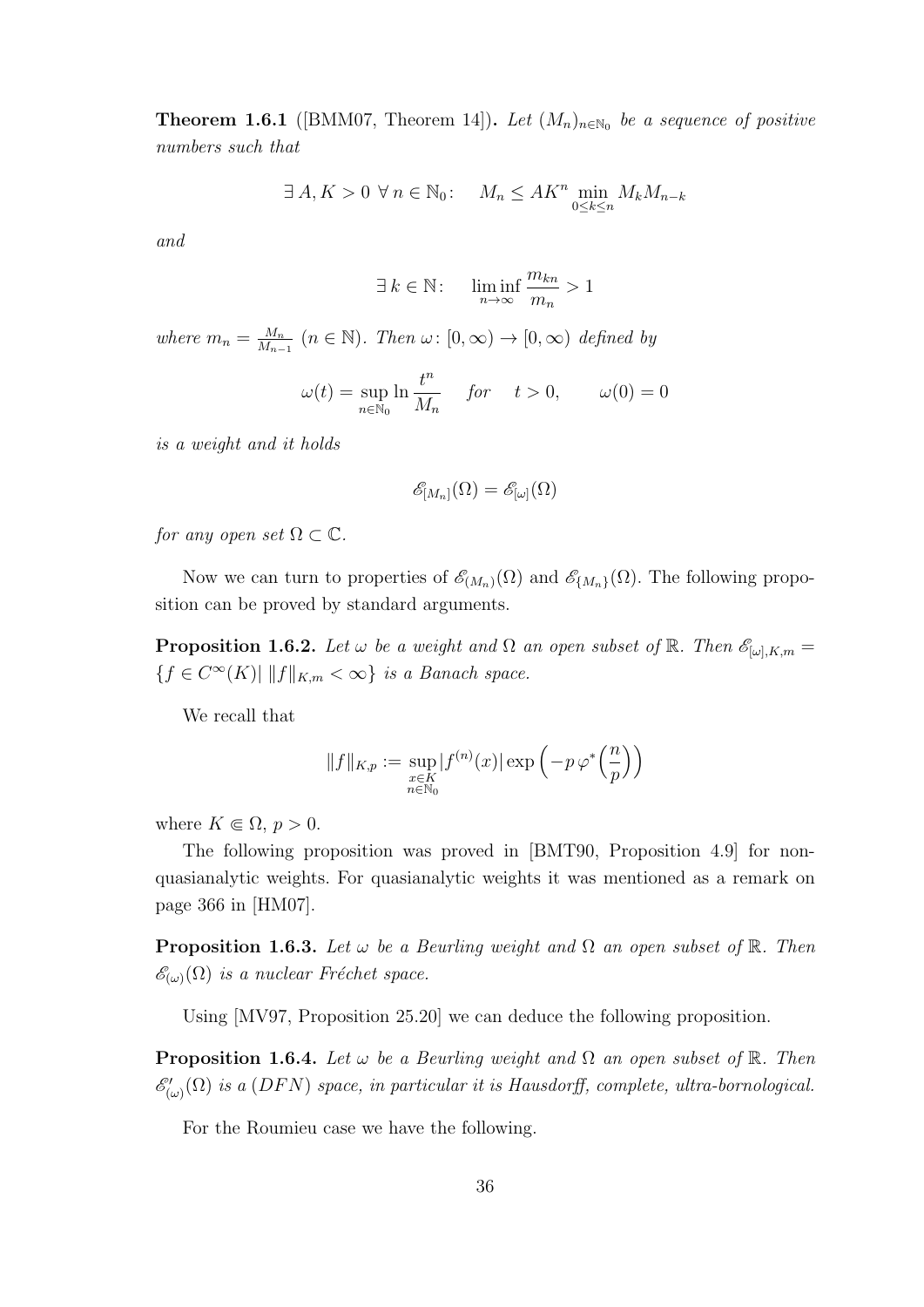**Proposition 1.6.5** ([BMT90, Proposition 4.9]). Let  $\omega$  be a Roumieu non-quasianalytic weight and  $\Omega$  an open subset of  $\mathbb R$ . Then  $\mathscr{E}_{\{\omega\}}(\Omega)$  is nuclear, complete and reflexive.

For arbitrary weights, as is written in [HM07] on page 373 the following statement is true.

**Proposition 1.6.6.** Let  $\omega$  be a Roumieu weight and  $\Omega$  an open subset of  $\mathbb{R}$ . Then  $\mathscr{E}_{\{\omega\}}(\Omega)$  is a complete Schwartz space.

Using [MV97, Proposition 24.23] we can obtain the following about the strong dual of  $\mathscr{E}_{\{\omega\}}(\Omega)$ .

**Proposition 1.6.7.** Let  $\omega$  be a Roumieu weight and  $\Omega$  an open subset of  $\mathbb{R}$ . Then  $\mathscr{E}'_{\{\omega\}}(\Omega)$  is ultra-bornological.

In the proof of  $[HM07, Theorem 3.7]$  the following statement is shown.

**Proposition 1.6.8.** Let  $\omega$  be a Roumieu weight and  $\Omega$  an open subset of  $\mathbb{R}$ . Then  $\mathscr{E}'_{\{\omega\}}(\Omega)$  is an  $(LF)$ -space.

Now we are going to introduce the Fourier-Laplace transform for ultradistributions.

**Definition 1.6.9** (Fourier-Laplace transform). Let  $\omega$  be a weight and  $\Omega$  an open subset of  $\mathbb{R}$ . For  $z \in \mathbb{C}$  let  $f_z : \mathbb{R} \to \mathbb{C}$  be given by

$$
f_z(x) := e^{-ixz}
$$

for  $x \in \mathbb{R}$ . We define the Fourier-Laplace transform  $\hat{\mu}$  of  $\mu \in \mathscr{E}'_{[\omega]}(\Omega)$  by the formula

$$
\widehat{\mu}(z):=\langle\mu,f_z\rangle
$$

for  $z \in \mathbb{C}$ . Finally, we define the Fourier-Laplace transform  $\mathcal{F}: \mathscr{E}'_{[\omega]}(\Omega) \to H(\mathbb{C})$  by

$$
\mathcal{F}(u):=\widehat{u}.
$$

For this definition to be correct, one needs that for any  $z \in \mathbb{C}$ ,  $f_z \in \mathscr{E}_{[\omega]}(\Omega)$  and that  $\hat{\mu}$  is an entire function. For an argument that this is the case we refer the reader to [BMT90, Definition 7.1].

The Fourier-Laplace transform gives a way of changing ultradistributions to entire functions and vice versa. The precise relation is described in the following two Paley-Wiener type theorems.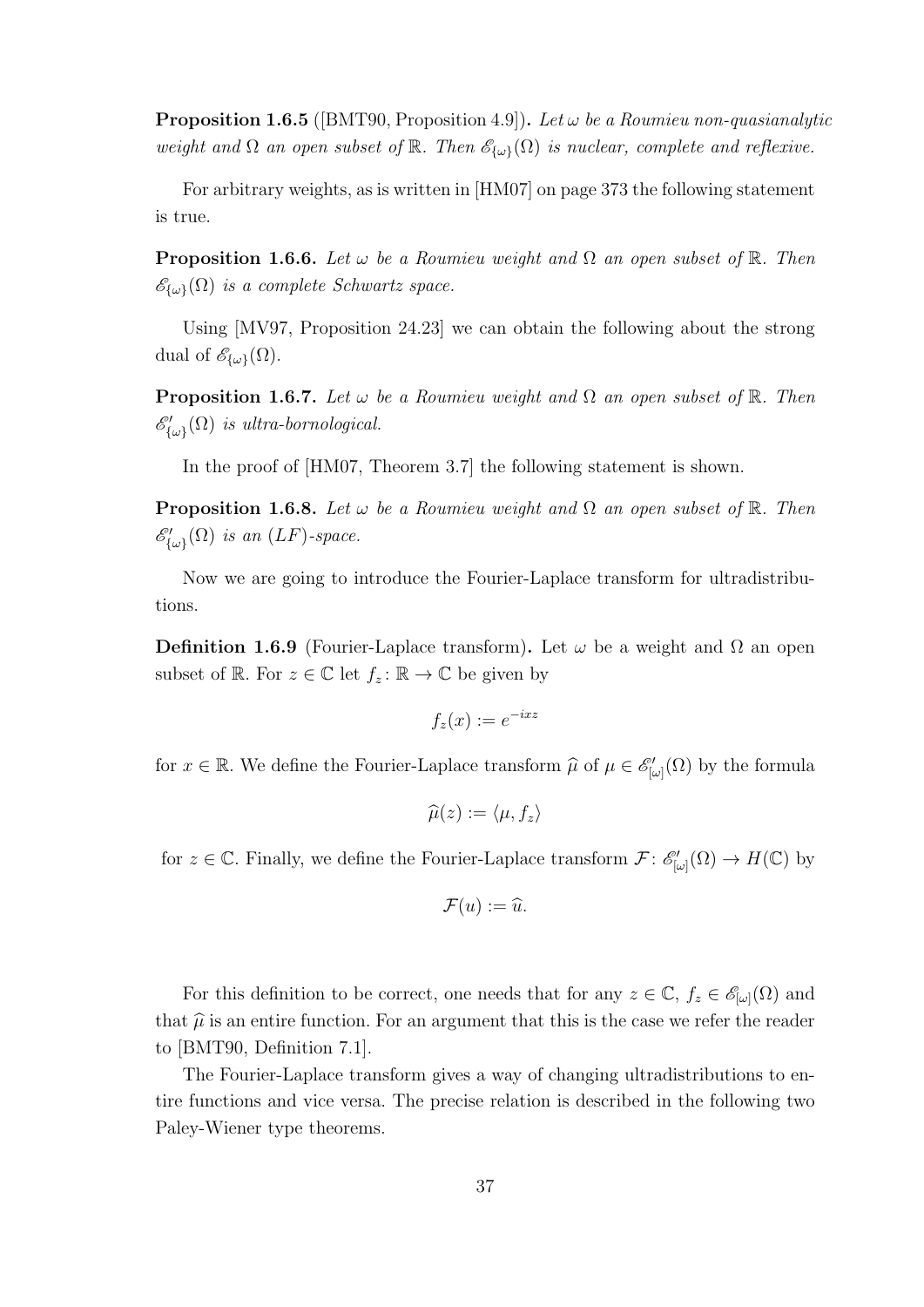**Theorem 1.6.10** ([HM07, Theorem 3.6]). Let  $\omega$  be a Beurling weight. Then

$$
\mathcal{F} \colon \mathscr{E}'_{(\omega)}(\mathbb{R}) \to A_{(\omega)}
$$

is a linear topological isomorphism.

**Theorem 1.6.11** (HM07, Theorem 3.7)). Let  $\omega$  be a Roumieu weight. Then

$$
\mathcal{F} \colon \mathscr{E}'_{\{\omega\}}(\mathbb{R}) \to A_{\{\omega\}}
$$

is a linear topological isomorphism.

Now we can give several examples of the spaces  $A_{(\omega)}$  and  $A_{\{\omega\}}$  which are especially important.

Example 1.6.12.

- $A_{(\ln(1+t^2))} = \mathcal{F}(\mathscr{E}'(\mathbb{R}))$ , where  $\mathscr{E}'(\mathbb{R})$  is the space of distributions with compact support on the real line,
- for  $0 < q < 1$ ,  $A_{\{t^q\}} = \mathcal{F}(G'_{\frac{1}{q}}(\mathbb{R}))$ , where  $G'_{\frac{1}{q}}(\mathbb{R})$  are the Gevrey ultradistributions,
- $A_{\{t\}} = \mathcal{F}(A'(\mathbb{R}))$ , where  $A'(\mathbb{R})$  is the space of real analytic functionals.

## 1.7 Properties of the weighted algebras of entire functions

In this section we will study properties of the spaces  $A_{(\omega)}$  and  $A_{\{\omega\}}$ . All the facts presented here are known, but their proofs are usually omitted. We will write them for the sake of completeness. Using Theorems 1.6.10 and 1.6.11 we could derive many properties from the previous section. But it is not a proper way, since some of these properties are used to prove that the Fourier-Laplace transform is an isomorphism.

The following two propositions show an another important consequence of conditions  $(\gamma)$ ,  $(\gamma^*)$  of weights.

**Proposition 1.7.1.** Let  $\omega$  be a Beurling weight. Then  $A_{(\omega)}$  contains all polynomials.

*Proof.* By property  $(\gamma)$  of the weight

$$
|z| = e^{\ln|z|} \le e^{C\omega(z) + C}
$$

for some  $C > 0$  and all  $z \in \mathbb{C}$ . As  $A_{(\omega)}$  is an algebra, this completes the proof.  $\Box$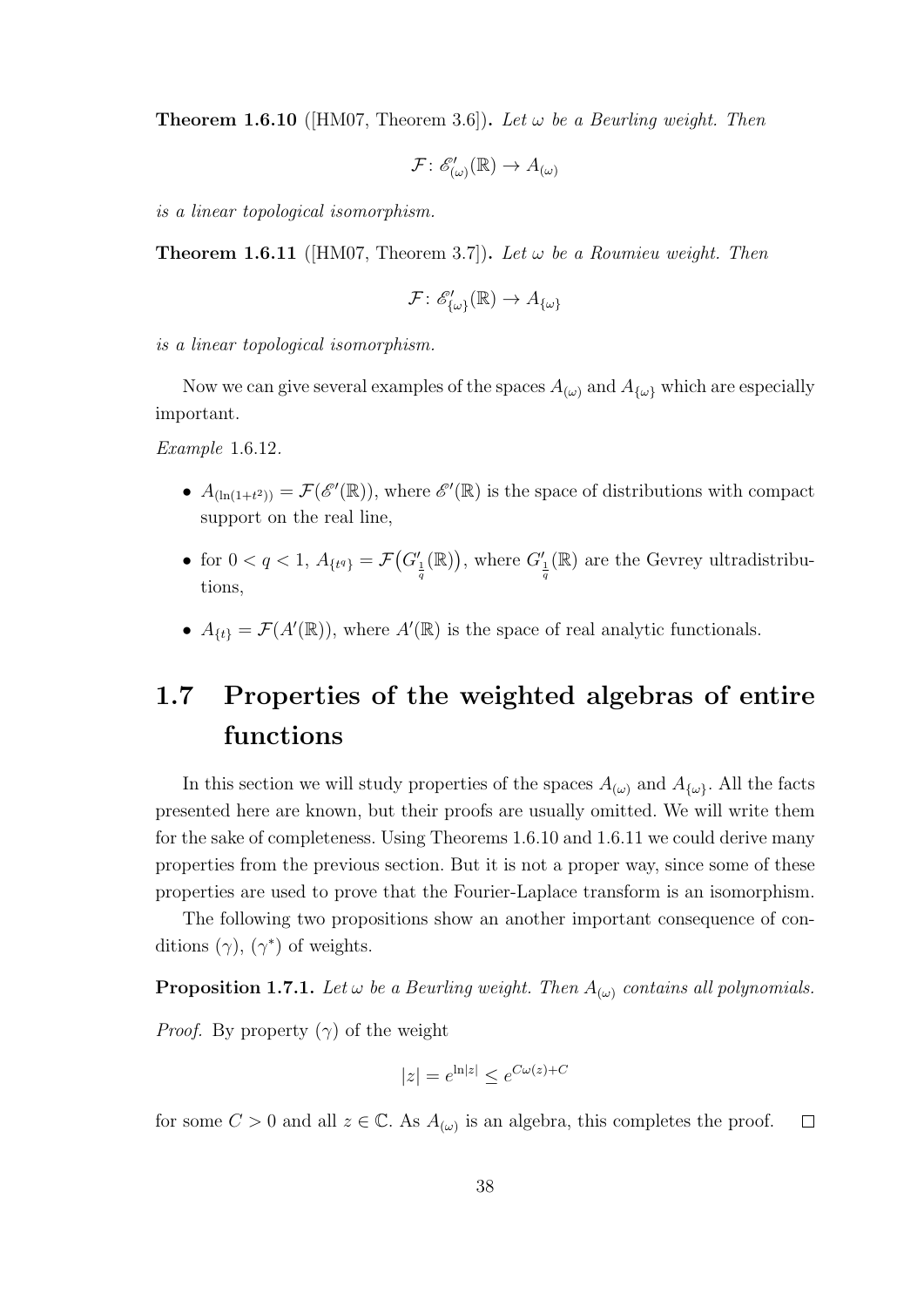*Proof.* By property  $(\gamma^*)$  of the weight for every  $m \in \mathbb{N}$  there exists  $C_m > 0$  such that  $\ln|z| \leq C_m + \frac{1}{n}$  $\frac{1}{m}\omega(z)$  for all  $z \in \mathbb{C}$ . Hence

$$
|z| = e^{\ln|z|} \le e^{C_m + \frac{1}{m}\omega(z)}.
$$

As  $A_{\{\omega\}}$  is an algebra, this completes the proof.

It is seen from the proofs given above that conditions  $(\gamma)$ ,  $(\gamma^*)$  are also necessary for the polynomials to belong to  $A_{(\omega)}$ ,  $A_{\{\omega\}}$ , respectively.

The next proposition shows a consequence of the regularity condition  $(\alpha)$  for weights.

**Proposition 1.7.3.** Let  $\omega$  be a weight. Then  $A_{[\omega]}$  is closed under differentiation and translation.

Proof. By Lemma 1.5.6 we have

$$
\omega(\xi) \le C(\omega(z) + r + 1)
$$

for some  $C > 0$ , all  $r > 0$  and all  $z, \xi \in \mathbb{C}$  satisfying  $|z - \xi| \leq r$ . Assume that  $f \in A_{(\omega)}$ . Using Cauchy's inequality

$$
|f'(z)| \le \sup_{\xi \colon |z-\xi| \le 1} |f(\xi)| \le \sup_{\xi \colon |z-\xi| \le 1} e^{M+M|\operatorname{Im} \xi| + M\omega(\xi)} \le e^{2M+2CM+M|\operatorname{Im} z| + CM\omega(z)}
$$

for some constant  $M > 0$ . Hence  $f' \in A_{(\omega)}$ . For  $f \in A_{\{\omega\}}$  we have that there exists  $M \in \mathbb{N}$  such that for all  $m \in \mathbb{N}$  there exists  $C_m > 0$  for which

$$
|f(z)| \le e^{C_m + M|\operatorname{Im} z| + \frac{1}{m}\omega(z)}
$$

for all  $z \in \mathbb{C}$ . Hence

$$
|f'(z)| \leq \sup_{\xi \colon |z-\xi| \leq 1} |f(\xi)| \leq \sup_{\xi \colon |z-\xi| \leq 1} e^{C_m+M|\operatorname{Im} \xi| + \frac{1}{m}\omega(\xi)} \leq e^{C_m+M+\frac{2C}{m}+M|\operatorname{Im} z| + \frac{C}{m}\omega(z)}.
$$

This means that  $f' \in A_{\{\omega\}}$ .

Similarly, using Lemma 1.5.6, we obtain that for any given  $\eta \in \mathbb{C}$  and  $f \in A_{[\omega]}$ it holds  $f(\cdot - \eta) \in A_{[\omega]}.$  $\Box$ 

**Proposition 1.7.4.** Let  $\omega$  be a weight. Then  $A_{(\omega),M}$  and  $A_{\{\omega\},M,m}$  are Banach spaces for any  $M, m \in \mathbb{N}$ .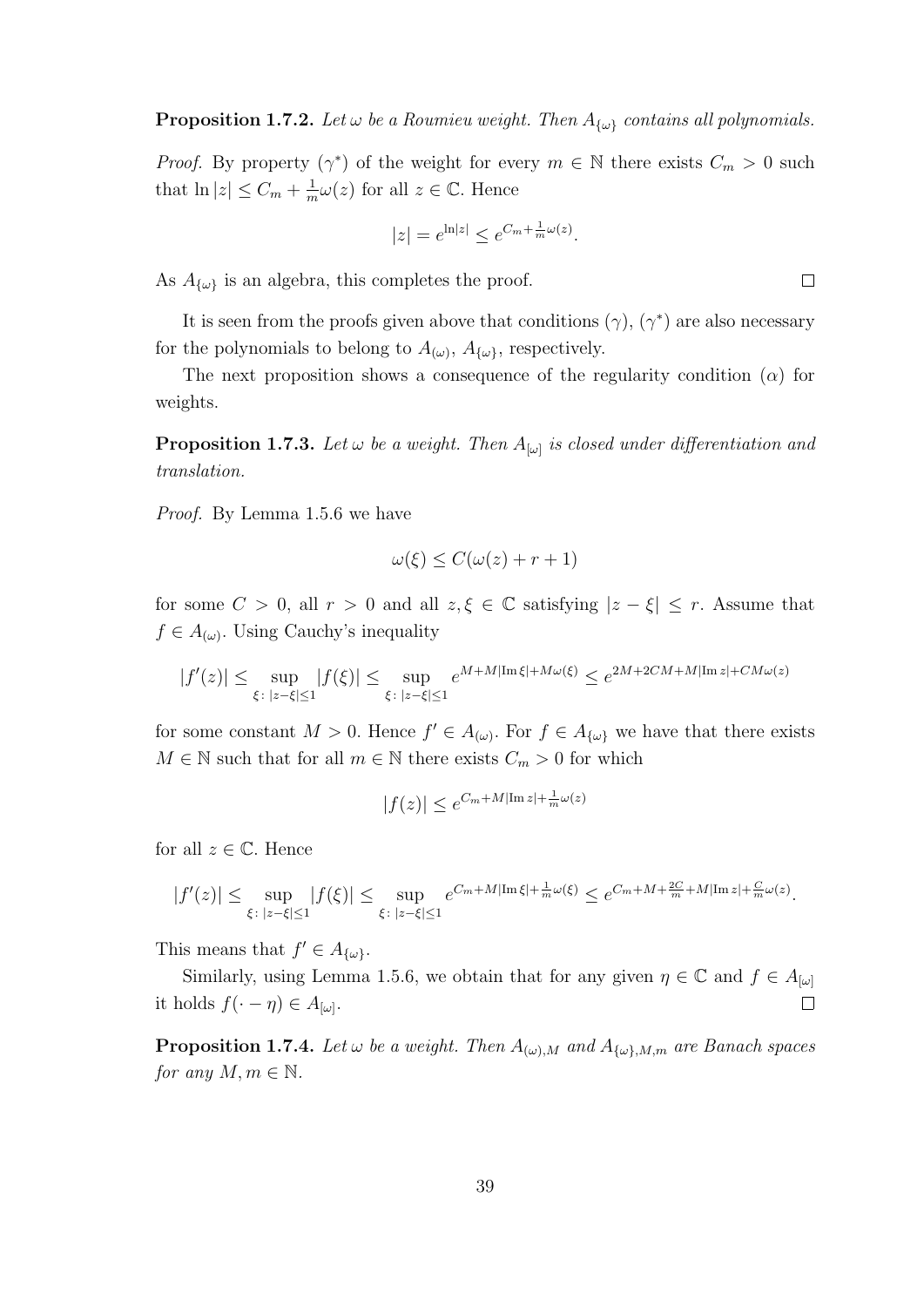*Proof.* Let  $(f_k)_{k\in\mathbb{N}}$  be a Cauchy sequence in  $A_{(\omega),M}$ . Then

$$
|f_n(z) - f_k(z)| \le \epsilon e^{M|\text{Im } z| + M\omega(z)}
$$

for any given  $\epsilon > 0$ , all  $z \in \mathbb{C}$  and all  $n, k \in \mathbb{N}$  big enough. Since  $e^{M|\text{Im }z| + M\omega(z)}$  is bounded above on any compact subset of  $\mathbb{C}$ ,  $(f_k)_{k\in\mathbb{N}}$  is a Cauchy sequence in  $H(\mathbb{C})$ . Hence this sequence converges locally uniformly to some  $f \in H(\mathbb{C})$ . We have

$$
\forall \epsilon > 0 \ \exists \ k_0 \in \mathbb{N} \ \forall \ z \in \mathbb{C} \ \forall \ n, k \geq k_0 \colon \quad |f_n(z) - f_k(z)| \, e^{-M|\operatorname{Im} z| - M\omega(z)} \leq \epsilon.
$$

Therefore

$$
\forall \epsilon > 0 \ \exists \ k_0 \in \mathbb{N} \ \forall \ z \in \mathbb{C} \ \forall \ k \geq k_0 \colon \quad |f(z) - f_k(z)| \, e^{-M|\operatorname{Im} z| - M\omega(z)} \leq \epsilon,
$$

which means that  $(f_k)_{k\in\mathbb{N}}$  converges to f in  $A_{(\omega),M}$ . Finally,

$$
||f||_M \le ||f - f_k||_M + ||f_k||_M < \infty
$$

for  $k \in \mathbb{N}$  big enough.

The proof for  $A_{\{\omega\},M,m}$  is analogous.

Now we can state final results about topologies of  $A_{(\omega)}$  and  $A_{\{\omega\}}$ .

#### **Proposition 1.7.5.** Let  $\omega$  be a Beurling weight. Then  $A_{(\omega)}$  is an (LB)-space.

*Proof.* We need to show that the inductive system  $(j_M: A_{(\omega),M} \to A_{(\omega)})$  is an imbedding spectrum. But this is immediate since  $\lVert \cdot \rVert_{M+1} \leq \lVert \cdot \rVert_M$  for every  $M \in \mathbb{N}$ . Furthermore, every  $A_{(\omega),M}$  embeds continuously into  $H(\mathbb{C})$ , which is Hausdorff. Hence the inductive topology of  $A_{(\omega)}$  is Hausdorff as well.  $\Box$ 

*Remark* 1.7.6. From Proposition 1.6.4 and Theorem 1.6.10 we see that  $A_{(\omega)}$  is a  $(DFN)$ -space.

**Proposition 1.7.7.** Let  $\omega$  be a Roumieu weight. Then for every  $M \in \mathbb{N}$ 

$$
A_{\{\omega\},M} := \left\{ f \in H(\mathbb{C}) \middle| \ \forall \ m \in \mathbb{N} \colon ||f||_{M,m} < \infty \right\}
$$

is a Fréchet space, and  $A_{\{\omega\}}$  is an  $(LF)$ -space.

*Proof.* Let  $(f_k)_{k\in\mathbb{N}}$  be a Cauchy sequence in  $A_{\{\omega\},M}$ . Then for every  $\epsilon > 0$  and every  $m \in \mathbb{N}$ 

$$
|f_n(z) - f_k(z)| \le \epsilon e^{M|\operatorname{Im} z| + \frac{1}{m}\omega(z)}
$$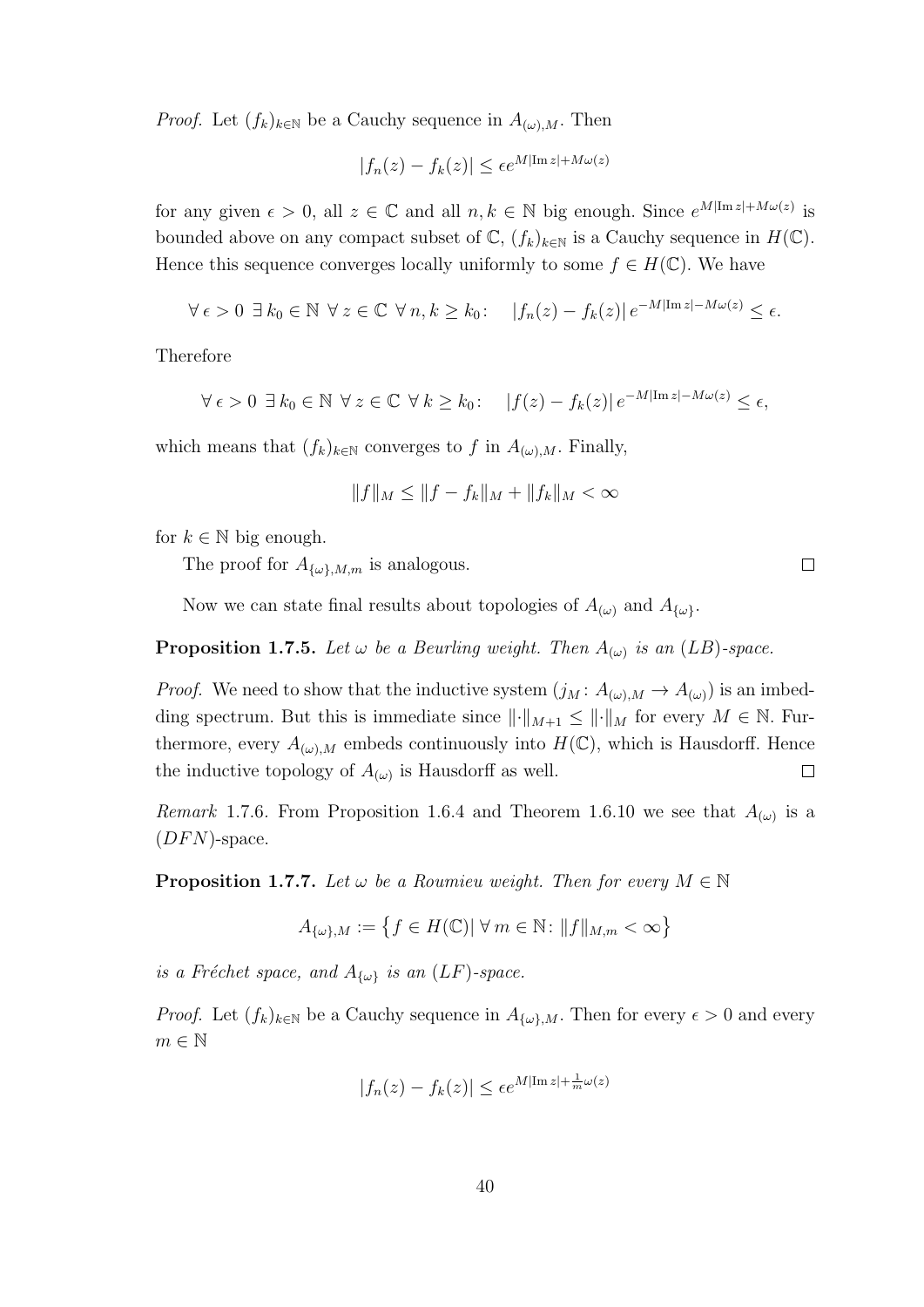for all  $z \in \mathbb{C}$  and  $n, k \in \mathbb{N}$  big enough. Since  $e^{M|\text{Im }z| + \frac{1}{m}\omega(z)}$  is bounded above on any compact subset of  $\mathbb{C}$ ,  $(f_k)_{k\in\mathbb{N}}$  is a Cauchy sequence in  $H(\mathbb{C})$ . Hence this sequence converges locally uniformly to some  $f \in H(\mathbb{C})$ . We have

$$
\forall \epsilon > 0 \ \forall \, m \in \mathbb{N} \ \exists \, k_0 \in \mathbb{N} \ \forall \, z \in \mathbb{C} \ \forall \, n, k \geq k_0 \colon \ |f_n(z) - f_k(z)| \, e^{-M|\text{Im}\, z| - \frac{1}{m}\omega(z)} \leq \epsilon.
$$

Therefore

$$
\forall \epsilon > 0 \ \forall m \in \mathbb{N} \ \exists \ k_0 \in \mathbb{N} \ \forall \ z \in \mathbb{C} \ \forall \ k \geq k_0 \colon \quad |f(z) - f_k(z)| \, e^{-M|\text{Im}\, z| - \frac{1}{m}\omega(z)} \leq \epsilon,
$$

which means that  $(f_k)_{k\in\mathbb{N}}$  converges to f in  $A_{(\omega),M}$ . Finally, for every  $m\in\mathbb{N}$ 

$$
||f||_{M,m} \le ||f - f_k||_{M,m} + ||f_k||_{M,m} < \infty
$$

for  $k \in \mathbb{N}$  big enough.

Next we need to show that the inductive system  $(j_M: A_{\{\omega\},M} \to A_{(\omega)})$  is an imbedding spectrum. This follows from  $\lVert \cdot \rVert_{M+1,m} \leq \lVert \cdot \rVert_{M,m}$  which holds for every  $M \in \mathbb{N}$  and  $m \in \mathbb{N}$ . Finally, every  $A_{\{\omega\},M}$  embeds continuously into  $H(\mathbb{C})$ , which is Hausdorff. Hence the inductive topology of  $A_{\{\omega\}}$  is Hausdorff as well.  $\Box$ 

Remark 1.7.8. One can show that  $A_{\{\omega\}}$  is nuclear whenever  $\omega = o(t)$  (see [Mei89, Proposition 1.3]).

An important property of the spaces  $A_{(\omega)}$  and  $A_{\{\omega\}}$  is that the norms  $\|\cdot\|_M$ and  $\lVert \cdot \rVert_{M,m}$  can be replaced by certain integral norms. This will allow us to use Hörmander's theorem for solving  $\bar{\partial}$  equation in the context of these spaces. To be precise we introduce the following notation (comp. [BG95, page 110]).

**Definition 1.7.9.** Let  $\Omega$  be an open subset of  $\mathbb{C}$  and  $\omega: [0, \infty) \to [0, \infty)$ . Then we define

$$
W_{(\omega)}(\Omega) := \left\{ f \colon \Omega \to \mathbb{C} \mid f \text{ measurable }, \exists M \in \mathbb{N} \colon \int_{\Omega} |f(z)|^2 e^{-M|\text{Im } z| - M\omega(z)} dz < \infty \right\}
$$

and

$$
W_{(\omega)}(\Omega) := \left\{ f : \Omega \to \mathbb{C} | f \text{ measurable }, \exists M \in \mathbb{N} \,\forall m \in \mathbb{N} : \int_{\Omega} |f(z)|^2 e^{-M|\text{Im } z| - \frac{1}{m}\omega(z)} dz < \infty \right\}.
$$

Further, we define

$$
C^{\infty}_{(\omega)}(\Omega) := \left\{ f \in C^{\infty}(\Omega) | \exists M \in \mathbb{N} : ||f||_{M} < \infty \right\}
$$

and

$$
C_{\{\omega\}}^{\infty}(\Omega):=\left\{f\in C^{\infty}(\Omega)|\;\exists\;M\in\mathbb{N}\;\;\forall\;m\in\mathbb{N}:\|f\|_{M,m}<\infty\right\}
$$

where  $\lVert \cdot \rVert_M$  and  $\lVert \cdot \rVert_{M,m}$  are the weighted norms introduced in Section 1.3.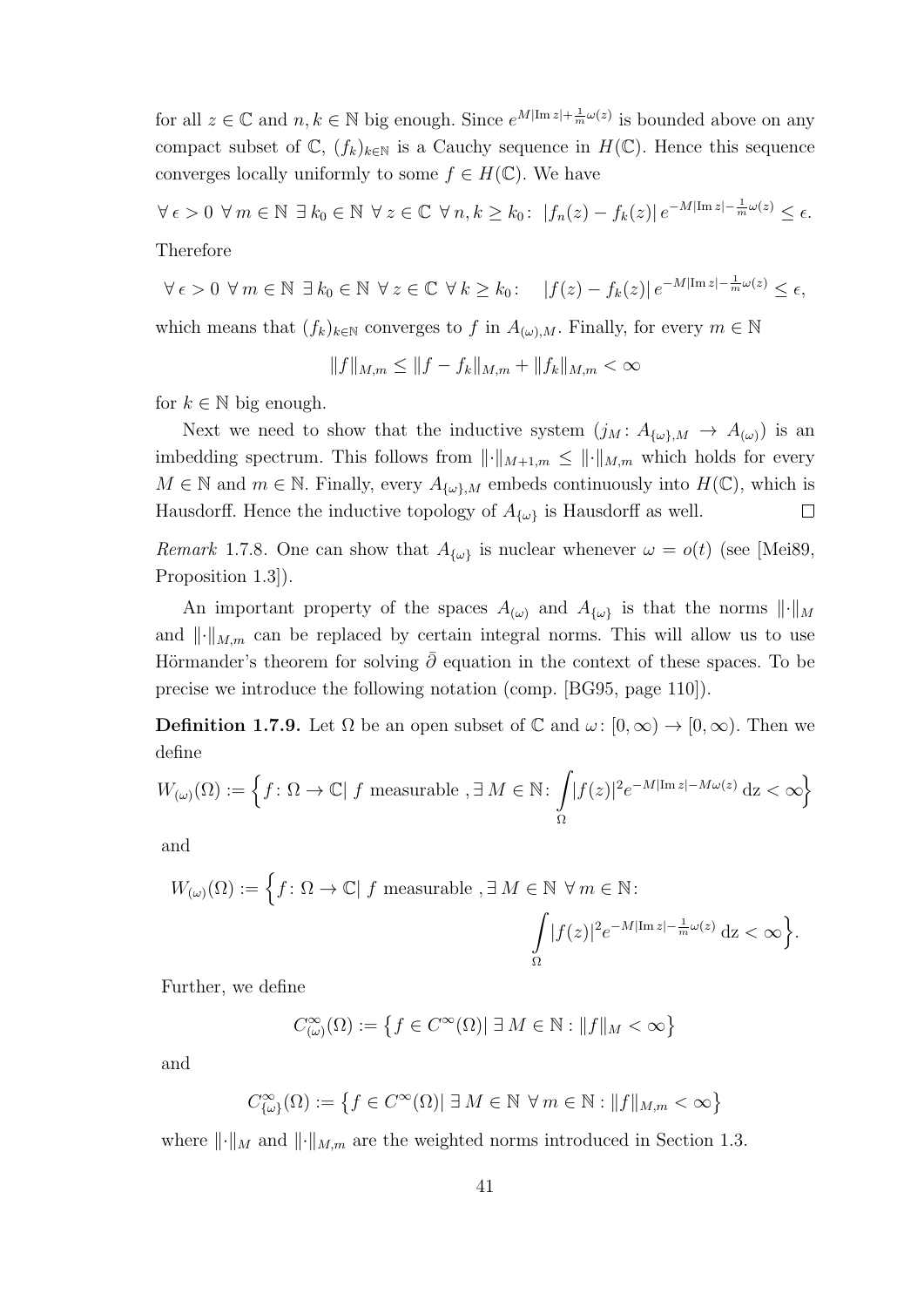The following two propositions show an another important consequence of conditions  $(\gamma)$  and  $(\gamma^*)$  of weights.

#### **Proposition 1.7.10.** Let  $\omega$  be a Beurling weight. Then

$$
A_{(\omega)} = W_{(\omega)}(\mathbb{C}) \cap H(\mathbb{C}) = C^{\infty}_{(\omega)}(\mathbb{C}) \cap H(\mathbb{C}) \quad and \quad C^{\infty}_{(\omega)}(\mathbb{C}) \subset W_{(\omega)}(\mathbb{C}) \cap C^{\infty}(\mathbb{C}).
$$

*Proof.* Denote  $p(z) = |\text{Im } z| + \omega(z)$ . We have to show that for any continuous function f on  $\mathbb{C},$ 

$$
|f(z)| \le e^{M + Mp(z)}
$$

for some constant  $M \in \mathbb{N}$  and all  $z \in \mathbb{C}$  implies

$$
\int\limits_{\mathbb{C}} |f(z)|^2 e^{-Mp(z)} \, \mathrm{d}z < \infty
$$

for some  $M \in \mathbb{N}$ , and that the converse holds for holomorphic functions.  $(\Rightarrow)$  By  $(\gamma)$  there exists  $C > 0$  such that  $\ln(1+|z|^2) \leq C\omega(z) + C$  for all  $z \in \mathbb{C}$ . Take any  $A > 2M + 2C$ . Then

$$
\int_{\mathbb{C}} |f(z)|^2 e^{-Ap(z)} dz \le e^{2M} \int_{\mathbb{C}} e^{2Mp(z)} e^{-Ap(z)} dz \le e^{2M} \int_{\mathbb{C}} e^{-2Cp(z)} dz
$$
\n
$$
\le e^{2M} \int_{\mathbb{C}} e^{-2\ln(1+|z^2|)+2C} dz = e^{2M+2C} \int_{\mathbb{C}} \frac{1}{(1+|z|^2)^2} dz < \infty.
$$

 $(\Leftarrow)$  We assume that f is holomorphic. Using Lemma 1.5.6 we obtain constants  $C, D > 0$  such that

$$
p(z) \ge Cp(\xi) - D
$$

whenever  $|z-\xi| \leq 1$ . Since  $|f|^2$  is subharmonic on  $\mathbb{C}$ , we have for  $M > 0$  and  $z \in \mathbb{C}$ 

$$
|f(z)|^2 e^{-2Mp(z)} \leq \frac{1}{\pi} \int_{D(z,1)} |f(\xi)|^2 e^{-2Mp(z)} d\xi \leq \frac{1}{\pi} \int_{D(z,1)} |f(\xi)|^2 e^{-2MCp(\xi)+2MD} d\xi
$$
  

$$
\leq \frac{e^{2MD}}{\pi} \int_{\mathbb{C}} |f(\xi)|^2 e^{-2MCp(\xi)} d\xi.
$$

Choosing M big enough we obtain that  $|f(z)|e^{-Mp(z)} \leq A$  for some  $A > 0$  and all  $z \in \mathbb{C}$ .  $\Box$ 

**Proposition 1.7.11.** Let  $\omega$  be a Roumieu weight. Then

$$
A_{\{\omega\}} = W_{\{\omega\}}(\mathbb{C}) \cap H(\mathbb{C}) = C^{\infty}_{\{\omega\}}(\mathbb{C}) \cap H(\mathbb{C}) \quad and \quad C^{\infty}_{\{\omega\}}(\mathbb{C}) \subset W_{\{\omega\}}(\mathbb{C}) \cap C^{\infty}(\mathbb{C}).
$$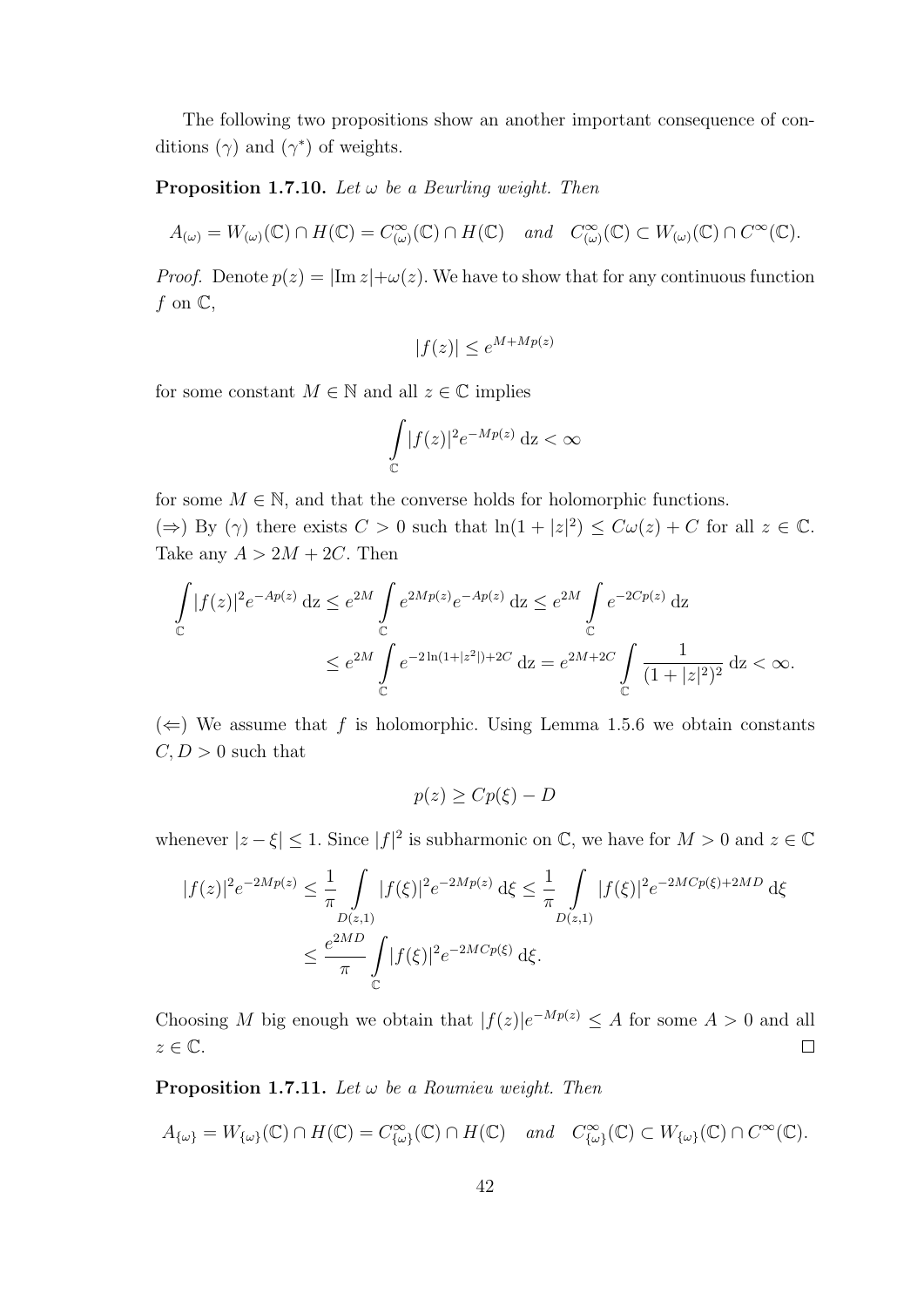*Proof.* We have to show that for any continuous function  $f$  on  $\mathbb{C}$ ,

$$
\exists M \in \mathbb{N} \ \forall m \in \mathbb{N} \ \exists C_m > 0 \ \forall z \in \mathbb{C}: \quad |f(z)| \le e^{C_m + M|\text{Im } z| + \frac{1}{m}\omega(z)}
$$

implies

$$
\exists M \in \mathbb{N} \ \forall m \in \mathbb{N}: \quad \int_{\mathbb{C}} |f(z)|^2 e^{-M|\text{Im } z| - \frac{1}{m}\omega(z)} \,dz < \infty,
$$

and that the converse is true for holomorphic functions.

 $(\Rightarrow)$  By  $(\gamma^*)$  for all  $m \in \mathbb{N}$  there exists  $A_m > 0$  such that  $\ln(1+|z|^2) \leq A_m + \frac{1}{n}$  $\frac{1}{m}\omega(z)$ for all  $z \in \mathbb{C}$ . Then

$$
\int_{\mathbb{C}} |f(z)|^2 e^{-2M|\operatorname{Im} z| - \frac{4}{m}\omega(z)} dz = \int_{\mathbb{C}} \left( |f(z)|e^{-M|\operatorname{Im} z| - \frac{1}{m}\omega(z)} \right)^2 e^{-\frac{2}{m}\omega(z)} dz
$$
\n
$$
\leq e^{2C_m} \int_{\mathbb{C}} e^{-\frac{2}{m}\omega(z)} dz
$$
\n
$$
\leq e^{2C_m + 2A_m} \int_{\mathbb{C}} \frac{1}{(1 + |z|^2)^2} dz < \infty.
$$

 $(\Leftarrow)$  We assume that f is holomorphic. Using Lemma 1.5.6 we obtain constants  $C, D > 0$  such that

$$
\omega(z) \ge C\omega(\xi) - D
$$

whenever  $|z-\xi| \leq 1$ . Since  $|f|^2$  is subharmonic on  $\mathbb{C}$ , we have for  $M > 0$ ,  $m \in \mathbb{N}$ and  $z \in \mathbb{C}$ 

$$
|f(z)|^2 e^{-2M|\text{Im }z| - \frac{2}{m}\omega(z)} \leq \frac{1}{\pi} \int_{D(z,1)} |f(\xi)|^2 e^{-2M|\text{Im }z| - \frac{2}{m}\omega(z)} d\xi
$$
  

$$
\leq \frac{1}{\pi} \int_{D(z,1)} |f(\xi)|^2 e^{-2M|\text{Im }z| - \frac{2C}{m}\omega(\xi) + 2M + \frac{D}{m}} d\xi
$$
  

$$
\leq \frac{e^{2M + \frac{D}{m}}}{\pi} \int_{\mathbb{C}} |f(\xi)|^2 e^{-2M|\text{Im }z| - \frac{2C}{m}\omega(\xi)} d\xi.
$$

By the assumption there exists  $M > 0$  such that for every  $m \in \mathbb{N}$  the last integral is finite, which completes the proof.  $\Box$ 

Finally, we give a relation between Beurling algebras and Roumieu algebras (comp. [BMT90, Proposition 7.6], [AJO10, Corollary 4.6]).

Proposition 1.7.12. In the algebraic sense

$$
A_{\{\omega\}} = \bigcup_{\sigma = o(\omega)} A_{(\sigma)}.
$$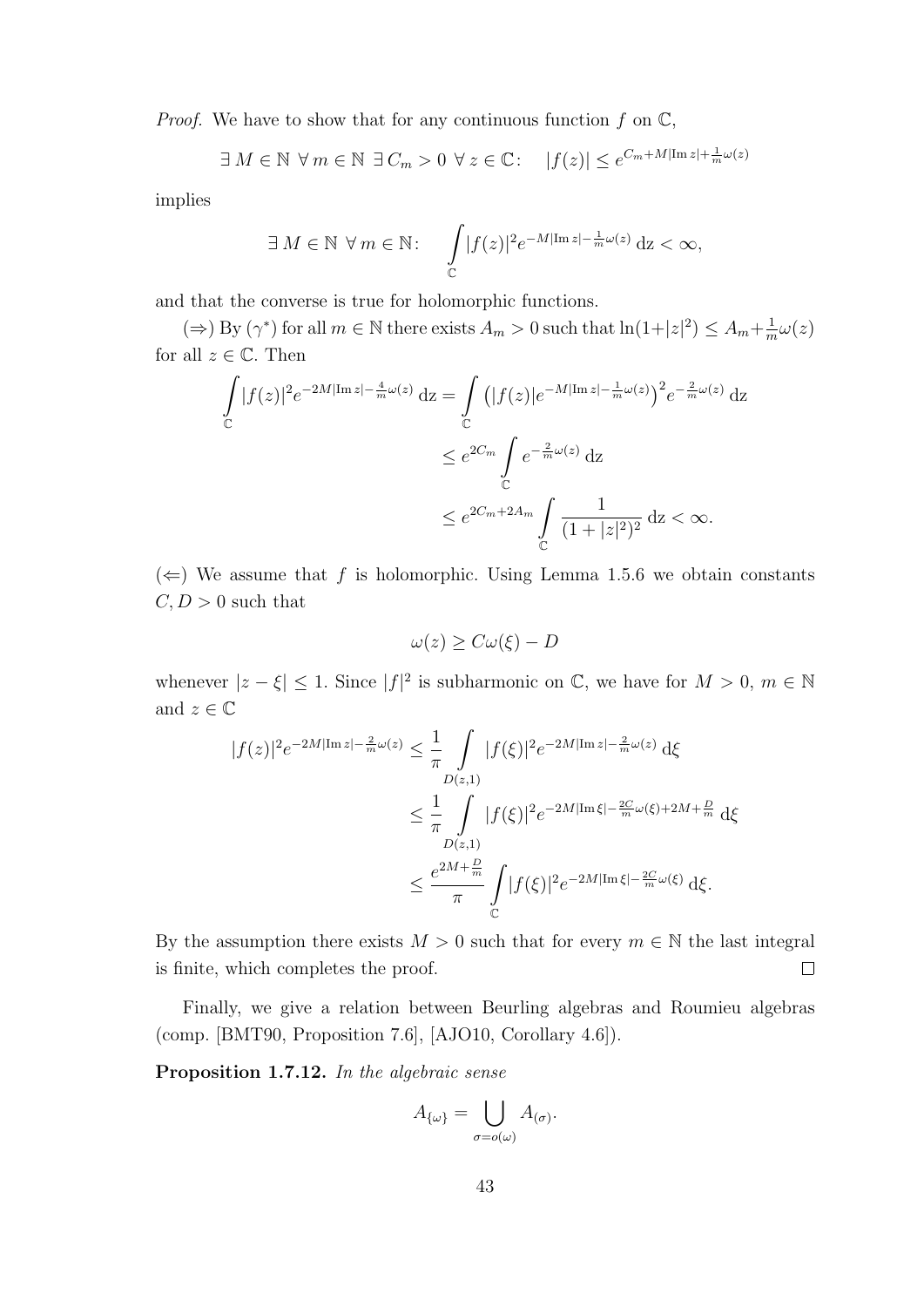*Proof.* Let  $f \in A_{\{\omega\}}$ . Then  $|f(z)| \leq e^{C_m + M|\text{Im }z| + \frac{1}{m}\omega(z)}$ . Using Lemma 1.5.16 for  $q(t) = \inf_{m \in \mathbb{N}} (C_m + \frac{1}{n})$  $\frac{1}{m}\omega(t)$  and  $\omega$  we obtain a weight  $\sigma = o(\omega)$  such that  $f \in A_{(\sigma)}$ . The converse inclusion follows from the observation that if  $\sigma = o(\omega)$  then for every  $m \in \mathbb{N}$  there exists  $C_m > 0$  such that  $\sigma(t) \leq C_m + \frac{1}{n}$  $\frac{1}{m}\omega(t)$  for all  $t \in [0, \infty)$ .  $\Box$ 

### 1.8 Properties of the weighted spaces of sequences

In this section we study properties of the sequence spaces introduced in Section 1.4.

The algebras  $S_{[\omega]}(X)$  are invariant under translation of the variety X. The following lemma makes this statement precise.

**Proposition 1.8.1.** Let  $\omega$  be a weight,  $X = \{(\lambda, m_{\lambda}) | \lambda \in \Lambda\}$  and  $Y = \{(\lambda +$  $\eta, m_\lambda$ )|  $\lambda \in \Lambda$ } for some  $\eta \in \mathbb{C}$ . Then  $S_{\lbrack \omega \rbrack}(X) = S_{\lbrack \omega \rbrack}(Y)$ .

In fact, we will show more, but only the version above will be important later.

**Proposition 1.8.2.** Let  $\omega$  be a weight,  $X = \{(\lambda, m_\lambda) | \lambda \in \Lambda\}$ ,  $(\eta_\lambda)_{\lambda \in \Lambda}$  be a bounded sequence of complex numbers, and  $Y = \{(\lambda + \eta_{\lambda}, m_{\lambda}) | \lambda \in \Lambda\}$ . Then  $S_{[\omega]}(X) =$  $S_{[\omega]}(Y)$ .

Remark 1.8.3. We will use the term bounded perturbation for the geometric operation described above. Then Proposition 1.8.2 can be rephrased as follows: the sequence spaces  $S_{[\omega]}(X)$  are invariant under bounded perturbations of the variety.

*Proof.* It is sufficient to show only one inclusion, for instance  $S_{[\omega]}(Y) \subset S_{[\omega]}(X)$ . The other one will follow from this. Denote  $K = \sup_{\lambda \in \Lambda} |\eta_{\lambda}|$ . Take any sequence  $v = \{v_{\lambda,l} | \lambda \in \Lambda, 0 \leq l < m_{\lambda}\}\in S_{\lbrack \omega \rbrack}(Y).$ 

In the Beurling case we have

$$
\exists M > 0 \ \forall \lambda \in \Lambda : \sum_{l=0}^{m_{\lambda}-1} |v_{\lambda,l}| \leq e^{M+M|\text{Im}(\lambda+\eta_{\lambda})|+M\omega(\lambda+\eta_{\lambda})}.
$$

Using Lemma 1.5.6 we obtain for some  $C > 0$  and all  $\lambda \in \Lambda$ 

$$
\sum_{l=0}^{m_{\lambda}-1} |v_{\lambda,l}| \le e^{M+MK+C(K+1)M+M|\text{Im }\lambda|+CM\omega(\lambda)}.
$$

In the Roumieu case we have

$$
\exists M > 0 \ \forall m > 0 \ \exists C_m > 0 \ \forall \lambda \in \Lambda : \sum_{l=0}^{m_{\lambda}-1} |v_{\lambda,l}| \leq C_m e^{M|\text{Im}(\lambda + \eta_{\lambda})| + \frac{1}{m}\omega(\lambda + \eta_{\lambda})}.
$$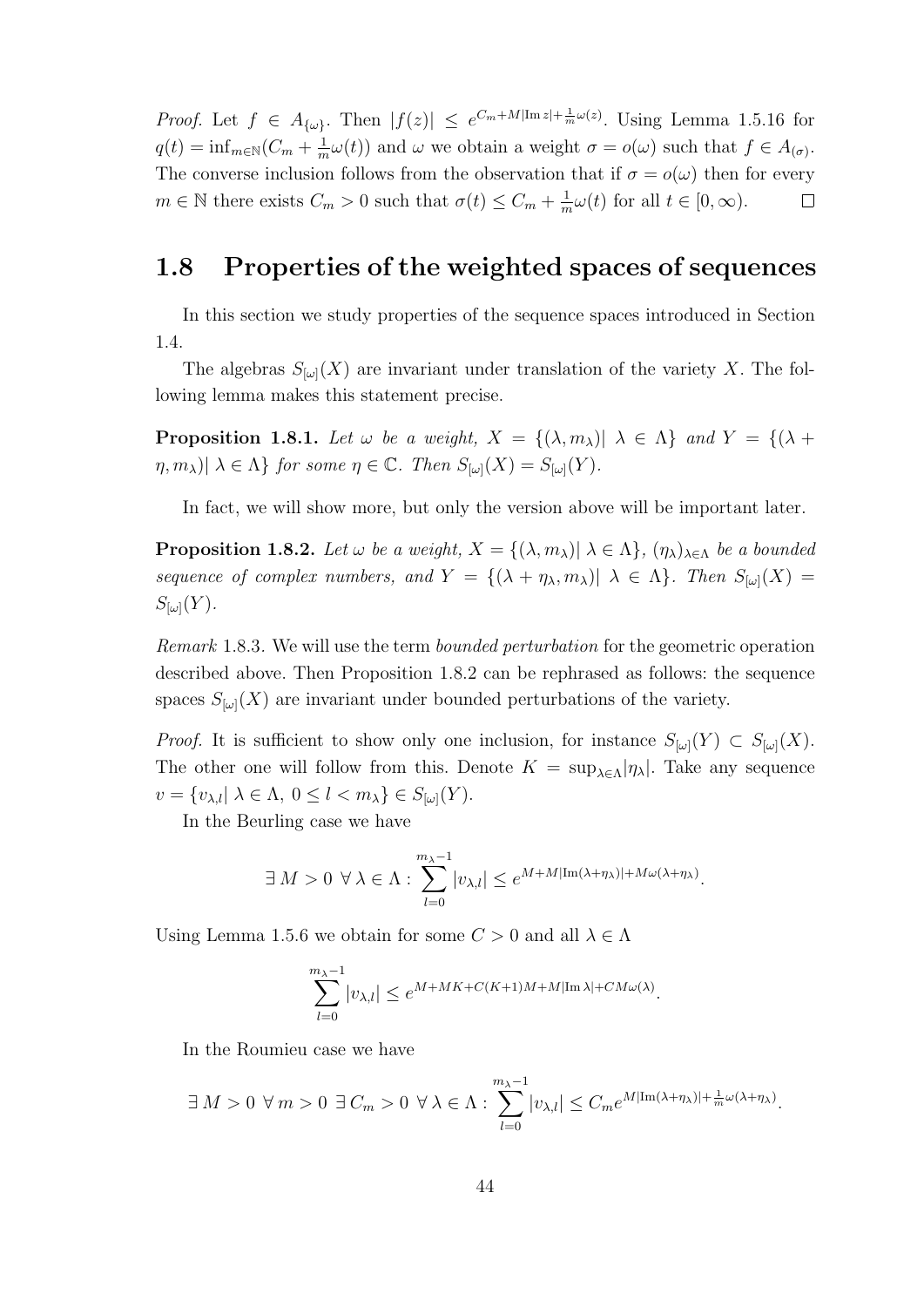Using Lemma 1.5.6 we obtain for some  $C > 0$  and all  $\lambda \in \Lambda$ 

$$
\sum_{l=0}^{m_{\lambda}-1} |v_{\lambda,l}| \leq C_m e^{MK + \frac{C(K+1)}{m} + M|\operatorname{Im}\lambda| + \frac{C}{m}\omega(\lambda)}.
$$

**Proposition 1.8.4.** Let  $\omega$  be a weight and  $X = \{(\lambda, m_{\lambda}) | \lambda \in \Lambda\}$  a multiplicity variety. Then  $S_{(\omega),M}(X)$  and  $S_{\{\omega\},M,m}(X)$  are Banach spaces for any  $M, m \in \mathbb{N}$ .

*Proof.* Let  $(v^{(k)})_{k \in \mathbb{N}}$  be a Cauchy sequence in  $S_{(\omega),M}(X)$ . Then

$$
\sum_{l=0}^{m_{\lambda}-1} |v_{\lambda,l}^{(n)} - v_{\lambda,l}^{(k)}| \le \epsilon e^{M|\text{Im }\lambda| + M\omega(\lambda)}
$$

for any given  $\epsilon > 0$ , all  $\lambda \in \Lambda$  and all  $n, k \in \mathbb{N}$  big enough. Hence for every  $\lambda \in \Lambda$ ,  $0 \leq l < m_\lambda$  there exists  $\lim_{k \to \infty} v_{\lambda, l}^{(k)} =: v_{\lambda, l}$ . We have

$$
\forall \epsilon > 0 \ \exists \ k_0 \in \mathbb{N} \ \forall \ \lambda \in \Lambda \ \forall \ n, k \geq k_0: \quad \sum_{l=0}^{m_{\lambda}-1} |v_{\lambda,l}^{(n)} - v_{\lambda,l}^{(k)}| \, e^{-M|\text{Im}\lambda| - M\omega(\lambda)} \leq \epsilon.
$$

Therefore

$$
\forall \epsilon > 0 \ \exists \ k_0 \in \mathbb{N} \ \forall \ \lambda \in \Lambda \ \forall \ k \geq k_0: \quad \sum_{l=0}^{m_{\lambda}-1} |v_{\lambda,l} - v_{\lambda,l}^{(k)}| \, e^{-M|\text{Im}\lambda| - M\omega(\lambda)} \leq \epsilon,
$$

which means that  $(v^{(k)})_{k\in\mathbb{N}}$  converges to  $v := \{v_{\lambda,l} | \lambda \in \Lambda, 0 \leq l < m_{\lambda}\}\$ in  $S_{(\omega),M}(X)$ . Finally,

$$
||v||_M \le ||v - v^{(k)}||_M + ||v^{(k)}||_M < \infty
$$

for  $k \in \mathbb{N}$  big enough.

The proof for  $S_{\{\omega\},M,m}(X)$  is analogous.

Now we can say more about topologies of  $S_{(\omega)}(X)$  and  $S_{\{\omega\}}(X)$ .

**Proposition 1.8.5.** Let  $\omega$  be a weight and X a multiplicity variety. Then  $S_{(\omega)}(X)$ is an  $(LB)$ -space.

*Proof.* Since  $\|\cdot\|_{M+1} \leq \|\cdot\|_{M}$  for every  $M \in \mathbb{N}$ , we have that the inductive system  $(j_M: S_{(\omega),M}(X) \to S_{(\omega)})(X)$  is an imbedding spectrum. Furthermore, every  $S_{(\omega),M}(X)$  embeds continuously into the space of all sequences with pointwise convergence, which is Hausdorff. Hence the inductive topology of  $S_{(\omega)}(X)$  is Hausdorff as well.  $\Box$ 

Remark 1.8.6. From [Mei85, Proposition 1.3] it follows that  $S_{(\omega)}(X)$  is nuclear if and only if

$$
m_{\lambda} \le M|\text{Im }\lambda| + M\omega(\lambda)
$$

for some  $M > 0$  and every  $\lambda \in \Lambda$ .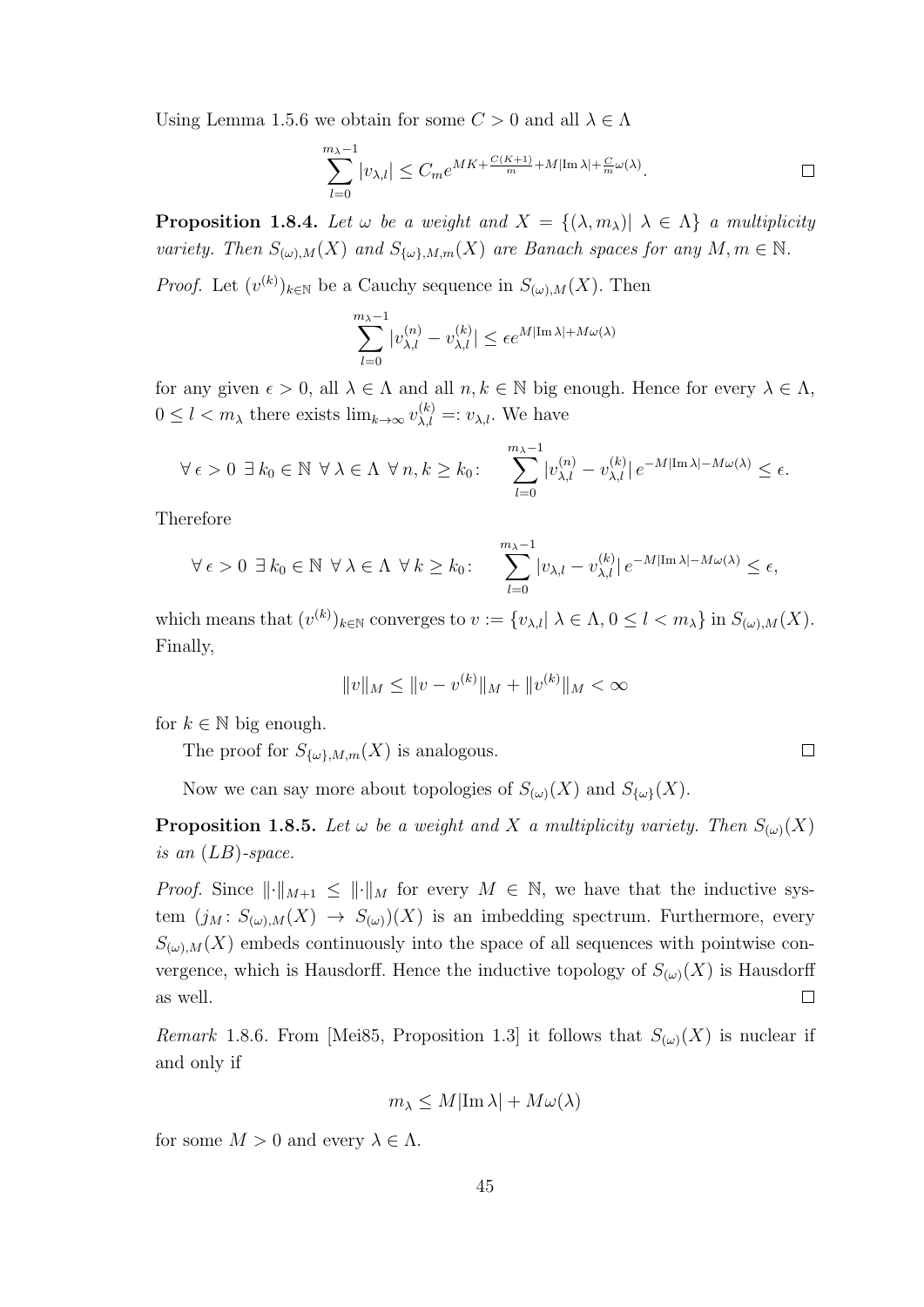**Proposition 1.8.7.** Let  $\omega$  be a weight and X a multiplicity variety. Then for every  $M \in \mathbb{N}$ 

$$
S_{\{\omega\},M}(X):=\left\{v=\{v_{\lambda,l}|\ \lambda\in\Lambda,\ 0\leq l
$$

is a Fréchet space, and  $S_{\{\omega\}}(X)$  is an  $(LF)$ -space.

*Proof.* Let  $(v^{(k)})_{k\in\mathbb{N}}$  be a Cauchy sequence in  $S_{\{\omega\},M}(X)$ . Then for every  $\epsilon > 0$  and every  $m \in \mathbb{N}$ 

$$
\sum_{l=0}^{m_{\lambda}-1} |v_{\lambda,l}^{(n)} - v_{\lambda,l}^{(k)}| \le \epsilon e^{M|\text{Im }\lambda| + \frac{1}{m}\omega(\lambda)}
$$

for all  $\lambda \in \Lambda$  and all  $n, k \in \mathbb{N}$  big enough. Hence for every  $\lambda \in \Lambda$ ,  $0 \leq l < m_\lambda$  there exists  $\lim_{k\to\infty} v_{\lambda,l}^{(k)} =: v_{\lambda,l}$ . We have

$$
\forall \epsilon > 0 \ \forall m \in \mathbb{N} \ \exists k_0 \in \mathbb{N} \ \forall \lambda \in \Lambda \ \forall n, k \ge k_0
$$

$$
\sum_{l=0}^{m_{\lambda}-1} |v_{\lambda,l}^{(n)} - v_{\lambda,l}^{(k)}| e^{-M|\text{Im }\lambda| - \frac{1}{m}\omega(\lambda)} \le \epsilon.
$$

Therefore

$$
\forall \epsilon > 0 \ \forall \, m \in \mathbb{N} \ \exists \, k_0 \in \mathbb{N} \ \forall \, \lambda \in \Lambda \ \forall \, k \ge k_0
$$

$$
\sum_{l=0}^{m_{\lambda}-1} |v_{\lambda,l} - v_{\lambda,l}^{(k)}| \, e^{-M|\text{Im}\lambda| - \frac{1}{m}\omega(\lambda)} \le \epsilon.
$$

which means that  $(v^{(k)})_{k\in\mathbb{N}}$  converges to  $v := \{v_{\lambda,l} | \lambda \in \Lambda, 0 \leq l < m_{\lambda}\}\$ in  $S_{(\omega),M}(X)$ . Finally, for every  $m \in \mathbb{N}$ 

$$
||v||_{M,m} \le ||v - v^{(k)}||_{M,m} + ||v^{(k)}||_{M,m} < \infty
$$

for  $k \in \mathbb{N}$  big enough.

Next we need to show that the inductive system  $(j_M: S_{\{\omega\},M}(X) \to S_{(\omega)})(X)$  is an imbedding spectrum. This follows from  $\lVert \cdot \rVert_{M+1,m} \leq \lVert \cdot \rVert_{M,m}$  which holds for every  $M \in \mathbb{N}$  and  $m \in \mathbb{N}$ . Finally, every  $S_{\{\omega\},M}(X)$  embeds continuously into the space of all sequences with pointwise convergence, which is Hausdorff. Hence the inductive topology of  $S_{\{\omega\}}(X)$  is Hausdorff as well.  $\Box$ 

*Remark* 1.8.8. From [Mei89, Proposition 1.6] it follows that  $S_{\{\omega\}}(X)$  is the strong dual of a complete Schwartz space.

As in the function case we have the following relation.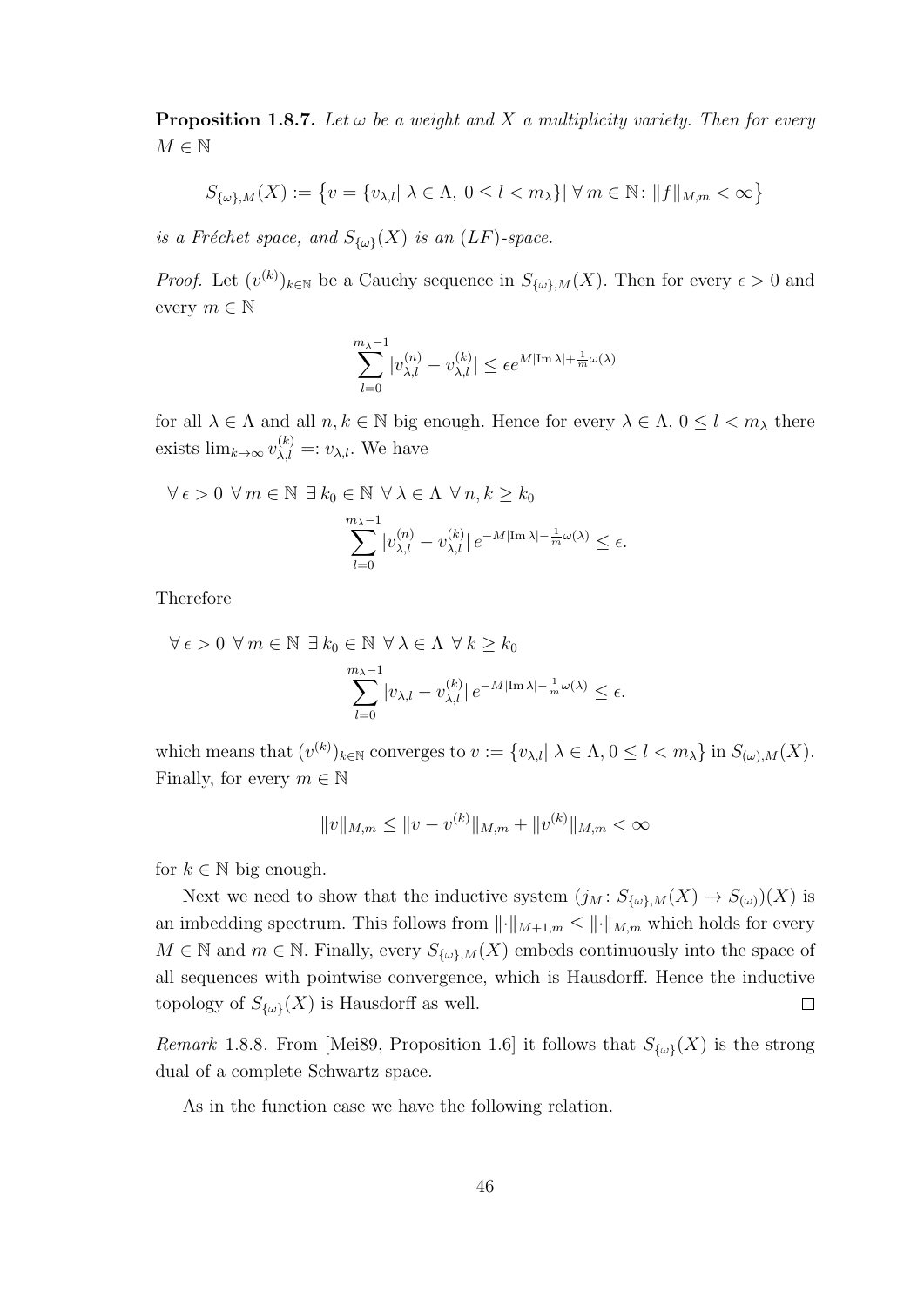Proposition 1.8.9. In the algebraic sense

$$
S_{\{\omega\}}(X) = \bigcup_{\sigma = o(\omega)} S_{(\sigma)}(X).
$$

*Proof.* Let  $v \in S_{\{\omega\}}$ . Then  $|f(z)| \leq e^{C_m + M|\text{Im }z| + \frac{1}{m}\omega(z)}$ . Using Lemma 1.5.16 for  $q(t) = \inf_{m \in \mathbb{N}} (C_m + \frac{1}{n})$  $\frac{1}{m}\omega(t)$  and  $\omega$  we obtain a weight  $\sigma = o(\omega)$  such that  $f \in A_{(\sigma)}$ . The converse inclusion follows from the observation that if  $\sigma = o(\omega)$  then for every  $m \in \mathbb{N}$  there exists  $C_m > 0$  such that  $\sigma(t) \leq C_m + \frac{1}{n}$  $\frac{1}{m}\omega(t)$  for all  $t \in [0, \infty)$ . The proof of the second equality is analogous.  $\Box$ 

#### 1.9 Interpolation problem

The main topic of our study is the interpolation problem. It will be expressed with the use of a so-called restriction operator. But before we state the definition we need the following lemma.

**Lemma 1.9.1.** Let  $\omega$  be a weight. Then

1. For every  $f \in A_{(\omega)}$  the following condition is satisfied:

$$
\exists M \in \mathbb{N} \ \forall z \in \mathbb{C} : \quad \sum_{l=0}^{\infty} \left| \frac{f^{(l)}(z)}{l!} \right| \leq e^{M + M |\text{Im } z| + M \omega(z)}.
$$

2. For every  $f \in A_{\{\omega\}}$  the following condition is satisfied:

$$
\exists M \in \mathbb{N} \ \forall m \in \mathbb{N} \ \exists C_m > 0 \ \forall z \in \mathbb{C} : \quad \sum_{l=0}^{\infty} \left| \frac{f^{(l)}(z)}{l!} \right| \leq C_m e^{M |\operatorname{Im} z| + \frac{1}{n} \omega(z)}.
$$

*Proof.* Using Cauchy's inequalities for  $R = 2$  we obtain

$$
\sum_{l=0}^{\infty} \left| \frac{f^{(l)}(z)}{l!} \right| \le \sum_{l=0}^{\infty} \frac{\sup_{\xi \in \partial D(z,2)} |f(\xi)|}{2^n}
$$

$$
= 2 \sup_{\xi \in \partial D(z,2)} |f(\xi)|.
$$

Now we are going to use Lemma 1.5.6. In the Beurling case we have then for some constants  $M, C > 0$  and all  $z \in \mathbb{C}$ 

$$
\sum_{l=0}^{\infty} \left| \frac{f^{(l)}(z)}{l!} \right| \le \sup_{\xi \in \partial D(z,2)} e^{M+M|\mathrm{Im}\,\xi|+M\omega(\xi)} \le e^{2M+MC+M|\mathrm{Im}\,z|+MC\omega(z)}.
$$

While, in the Roumieu case

$$
\exists M \in \mathbb{N} \ \forall m \in \mathbb{N} \ \exists C_m > 0 \ \forall z \in \mathbb{C} : \newline \sum_{l=0}^{\infty} \left| \frac{f^{(l)}(z)}{l!} \right| \leq 2C_m \sup_{\xi \in \partial D(z,2)} e^{M|\text{Im}\xi| + \frac{1}{m}\omega(\xi)} \leq 2C_m e^{2M + \frac{C}{m} + M|\text{Im}\,z| + \frac{C}{m}\omega(z)}.
$$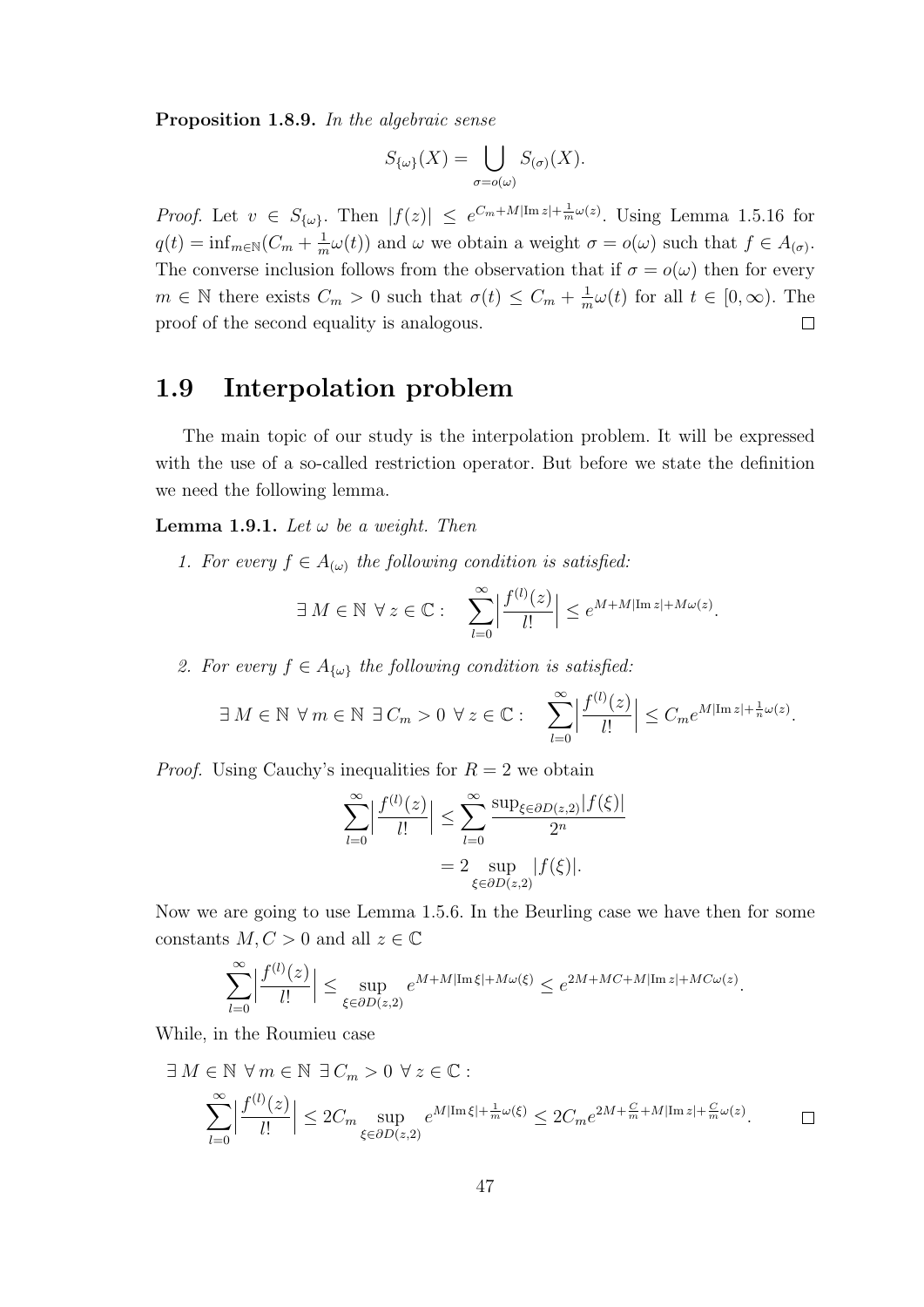**Definition 1.9.2** (Restriction operator). Let  $X = \{(\lambda, m_{\lambda}) | \lambda \in \Lambda \}$  be a multiplicity variety and  $\omega$  a weight. We define

$$
R\colon A_{[\omega]} \to S_{[\omega]}(X), \qquad f \mapsto \left\{ \frac{f^{(l)}(\lambda)}{l!} \right\}_{\lambda \in \Lambda, 0 \le l < m_\lambda}
$$

In both Beurling and Roumieu cases this operator is continuous. For the convenience of the reader we recall how one checks the continuity of an operator between  $(LF)$ -spaces (see [MV97, Proposition 24.7 and Theorem 24.33]).

**Proposition 1.9.3.** Let  $(E_N)_{N \in \mathbb{N}}$  and  $(F_M)_{M \in \mathbb{N}}$  be families of Fréchet spaces. Let  $(j_N: E_N \to E)_{N \in \mathbb{N}}$ ,  $(l_M: F_M \to F)_{M \in \mathbb{N}}$  be imbedding spectra and assume that the inductive topologies on E and F are Hausdorff. Then a linear operator  $A: E \to F$  is continuous if and only if for every  $N \in \mathbb{N}$  there exists  $M \in \mathbb{N}$  such that  $A(E_N) \subset F_M$ and  $A|_{E_N}: E_N \to F_M$  is continuous.

**Proposition 1.9.4.** Let  $X = \{(\lambda, m_\lambda) | \lambda \in \Lambda \}$  be a multiplicity variety and  $\omega$  a Beurling weight. Then the restriction operator  $R: A_{(\omega)} \to S_{(\omega)}(X)$  is continuous.

*Proof.* Denote  $p(z) = |\text{Im } z| + \omega(z)$ . From Lemma 1.5.6 we have for some  $C, D > 0$ 

$$
p(z) \ge Cp(\xi) - D
$$

provided  $|z-\xi| \leq 2$ .

Let  $N \in \mathbb{N}$  be given and assume that  $f \in A_{(\omega),N}$ . From Cauchy's inequalities and the above inequality we obtain

$$
||R(f)||_M = \sup_{\lambda \in \Lambda} \sum_{l=0}^{m_{\lambda}-1} \left| \frac{f^{(l)}(\lambda)}{l!} \right| e^{-Mp(\lambda)} \le \sup_{z \in \mathbb{C}} \sum_{l=0}^{\infty} \left| \frac{f^{(l)}(z)}{l!} \right| e^{-Mp(z)}
$$
  

$$
\le \sup_{z \in \mathbb{C}} \sum_{l=0}^{\infty} \frac{\sup_{\xi \in \partial D(z,2)} |f(\xi)|}{2^l} e^{-Mp(z)} \le 2 \sup_{z \in \mathbb{C}} \sup_{\xi \in \partial D(z,2)} |f(\xi)| e^{-MCp(\xi)+MD}
$$
  

$$
= 2e^{MD} \sup_{z \in \mathbb{C}} |f(z)| e^{-MCp(z)} = A ||f||_N
$$

if M and A were chosen to be  $M = \frac{N}{C}$  $\frac{N}{C}$  and  $A = 2e^{MD}$ .

**Proposition 1.9.5.** Let  $X = \{(\lambda, m_{\lambda}) | \lambda \in \Lambda\}$  be a multiplicity variety and  $\omega$  a Roumieu weight. Then the restriction operator  $R: A_{\{\omega\}} \to S_{\{\omega\}}(X)$  is continuous.

Proof. We have to show that

$$
\forall N \in \mathbb{N} \exists M \in \mathbb{N} \ \forall m \in \mathbb{N} \ \exists n \in \mathbb{N}, C > 0 \ \forall f \in A_{\{\omega\}, N}
$$

$$
||R(f)||_{M,m} \le C ||f||_{N,n}.
$$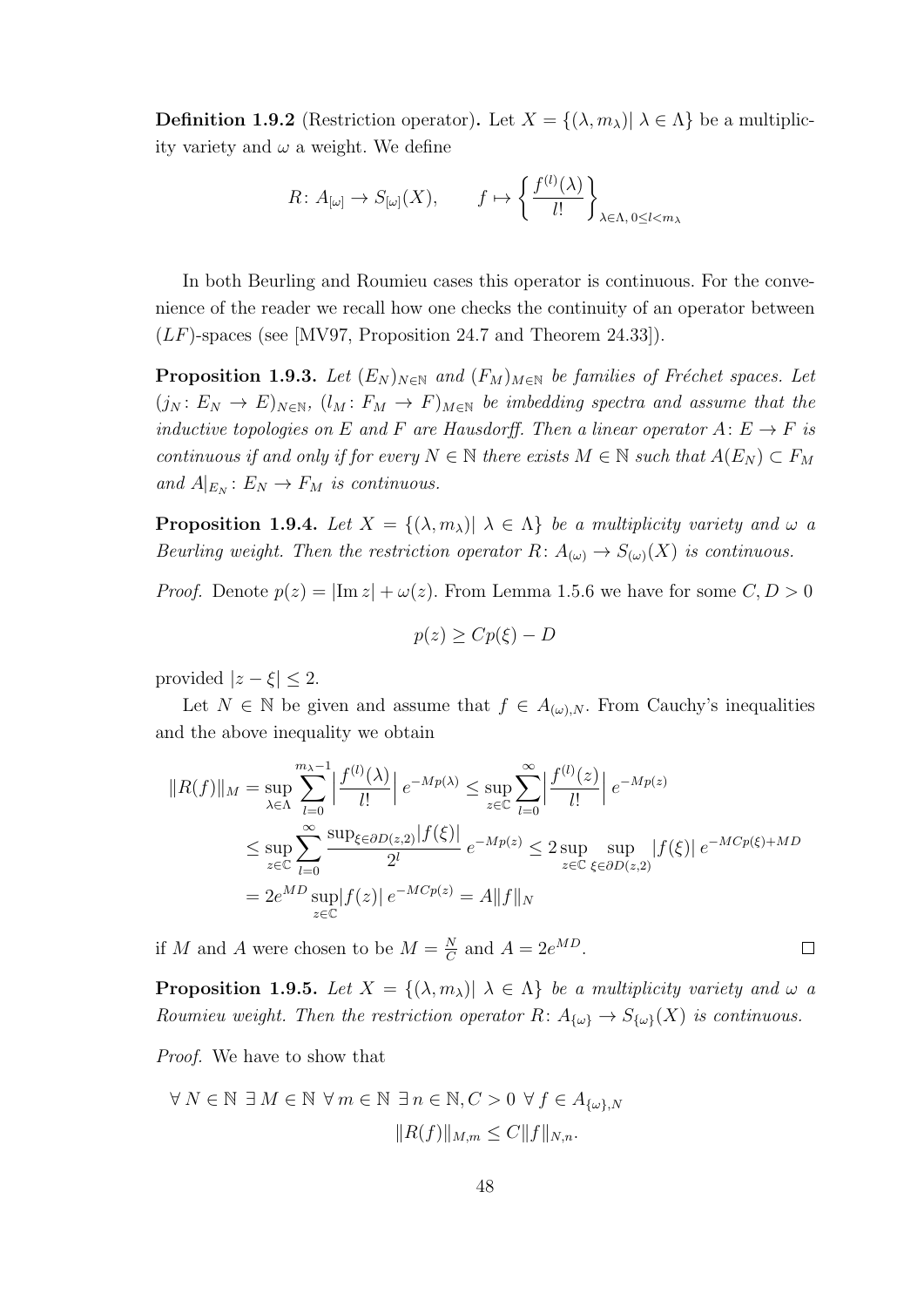From Lemma 1.5.6 we have for some  $C, D > 0$ 

$$
\omega(z) \ge C\omega(\xi) - D
$$

provided  $|z-\xi| \leq 2$ .

Let  $N \in \mathbb{N}$  be given and assume that  $f \in A_N$ . For given  $M, m \in \mathbb{N}$  we obtain from Cauchy's inequalities and the above inequality

$$
||R(f)||_{M,m} = \sup_{\lambda \in \Lambda} \sum_{l=0}^{m_{\lambda}-1} \left| \frac{f^{(l)}(\lambda)}{l!} \right| e^{-M|\text{Im }\lambda| - \frac{1}{m}\omega(\lambda)}
$$
  
\n
$$
\leq \sup_{z \in \mathbb{C}} \sum_{l=0}^{\infty} \left| \frac{f^{(l)}(z)}{l!} \right| e^{-M|\text{Im }z| - \frac{1}{m}\omega(z)}
$$
  
\n
$$
\leq \sup_{z \in \mathbb{C}} \sum_{l=0}^{\infty} \frac{\sup_{\xi \in \partial D(z,2)} |f(\xi)|}{2^{l}} e^{-M|\text{Im }z| - \frac{1}{m}\omega(z)}
$$
  
\n
$$
\leq 2 \sup_{z \in \mathbb{C}} \sup_{\xi \in \partial D(z,2)} |f(\xi)| e^{2M + \frac{D}{m} - M|\text{Im }z| - \frac{C}{m}\omega(\xi)}
$$
  
\n
$$
= 2e^{2M + \frac{D}{m}} \sup_{z \in \mathbb{C}} |f(z)| e^{-M|\text{Im }z| - \frac{C}{m}\omega(z)}.
$$

Therefore for all  $N \in \mathbb{N}$  there exists  $M = N$  such that for all  $m \in \mathbb{N}$  there exist  $n \geq \frac{m}{C}$  $\frac{m}{C}$ ,  $C = 2e^{2M + \frac{D}{m}}$  such that

$$
||R(f)||_{M,m} \le C||f||_{N,n}.
$$

Now we can define the most important notion of this dissertation.

**Definition 1.9.6** (Interpolating variety). Let  $X = \{(\lambda, m_{\lambda}) | \lambda \in \Lambda\}$  be a multiplicity variety and  $\omega$  be a weight. We call X an interpolating variety for  $A_{\omega}$  if the restriction operator R is surjective onto  $S_{[\omega]}(X)$ .

Example 1.9.7. The only examples of interpolating varieties one can give without deep studies of the topic are finite sets. In that case one can interpolate any sequence of values by a polynomial. For more sophisticated examples we will have to wait until Chapter 5.

#### 1.10 Counting functions

In order to express geometric properties of interpolating varieties we will use Nevanlinna counting functions. They were introduced by R. Nevanlinna and successfully used in the study of value distribution of holomorphic functions as well as in the relation between growth of entire functions and distribution of their zeroes. There is a huge literature concerning these topics. We mention just several positions [Nev70], [Hay64], [Lev80], [Lev96], [CY01].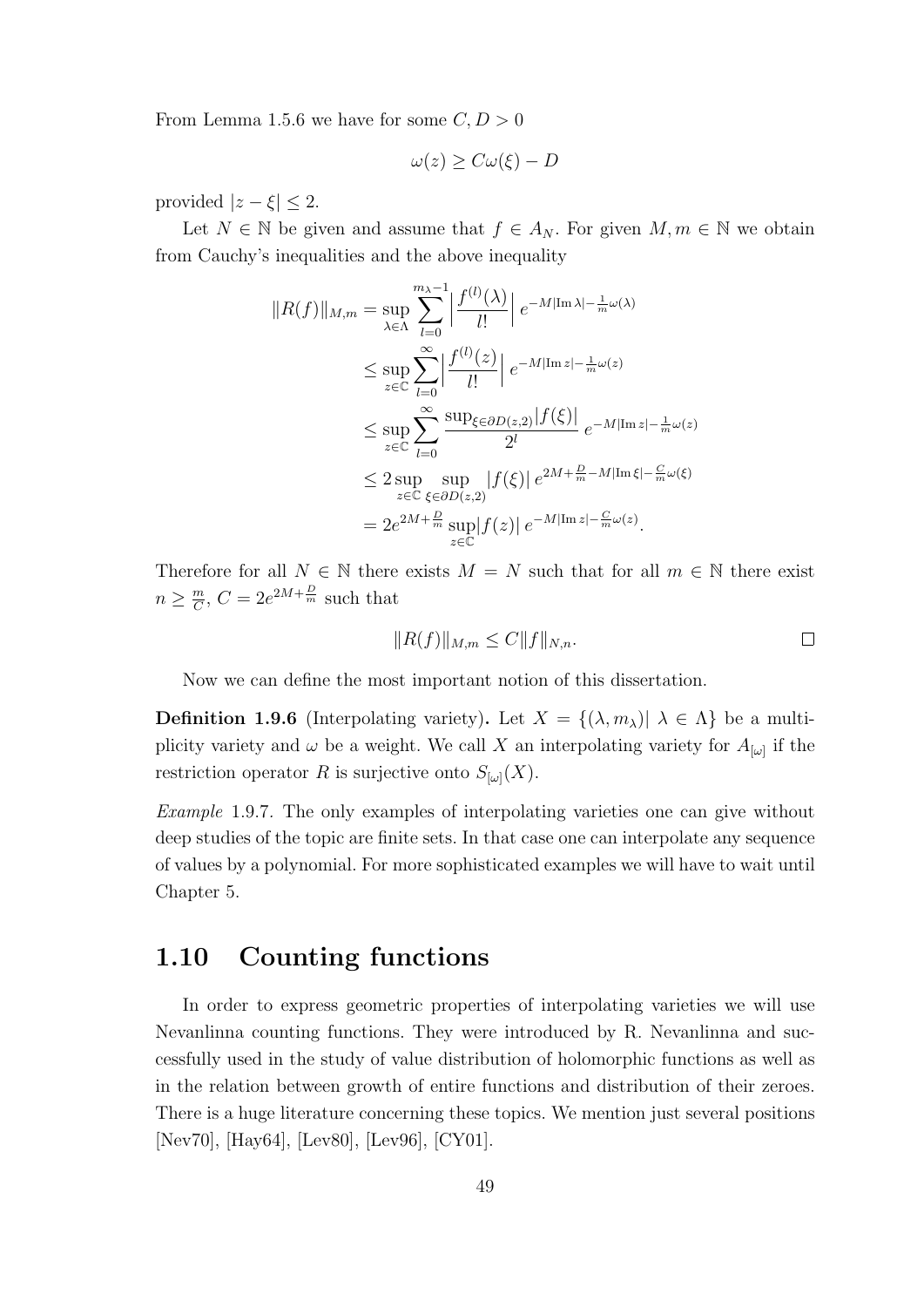**Definition 1.10.1** (Nevanlinna counting functions). Let  $X = \{(\lambda, m_{\lambda}) | \lambda \in \Lambda\}$  be a multiplicity variety. Define

$$
n(z,r,X) = \sum_{\lambda \in \bar{D}(z,r) \cap \Lambda} m_{\lambda}
$$

and

$$
N(z,r,X) = \int_{0}^{r} \frac{n(z,t,X) - n(z,0,X)}{t} dt + n(z,0,X) \ln r.
$$

The argument  $X$  will be omitted whenever it does not lead to any misunderstanding.

The function  $n$  counts the number of points (with multiplicities) of a variety in a disc of radius  $r$  centred at  $z$ . The  $N$  function is more sensitive. Its value depends on the number of points in that disc but also on the density of these points. Hence its value in one given r carries more information about geometric properties of a variety than the value of n in the given r. Moreover, whenever  $X$  is a zero variety of a holomorphic function (the set of zeroes of the function with multiplicities), the corresponding N function appears in the Jensen's formula (see [Rud87, Theorem 15.18], [Lev96, Section 2.3]). This is the main reason of its usefulness. The form of the function  $N$  encountered more often in the Jensen's formula is given in the following proposition.

**Proposition 1.10.2.** Let X be a multiplicity variety. Then for all  $z \in \mathbb{C}$  and  $r > 0$ 

$$
N(z,r,X) = \sum_{\lambda: 0 < |\lambda - z| \le r} m_{\lambda} \ln \frac{r}{|z - \lambda|} + n(z,0,X) \ln r.
$$

Proof. Denote

$$
n_{\lambda}(z,r) = \begin{cases} 0 & \text{for } 0 \le r < |z - \lambda|, \\ m_{\lambda} & \text{for } r \ge |z - \lambda|. \end{cases}
$$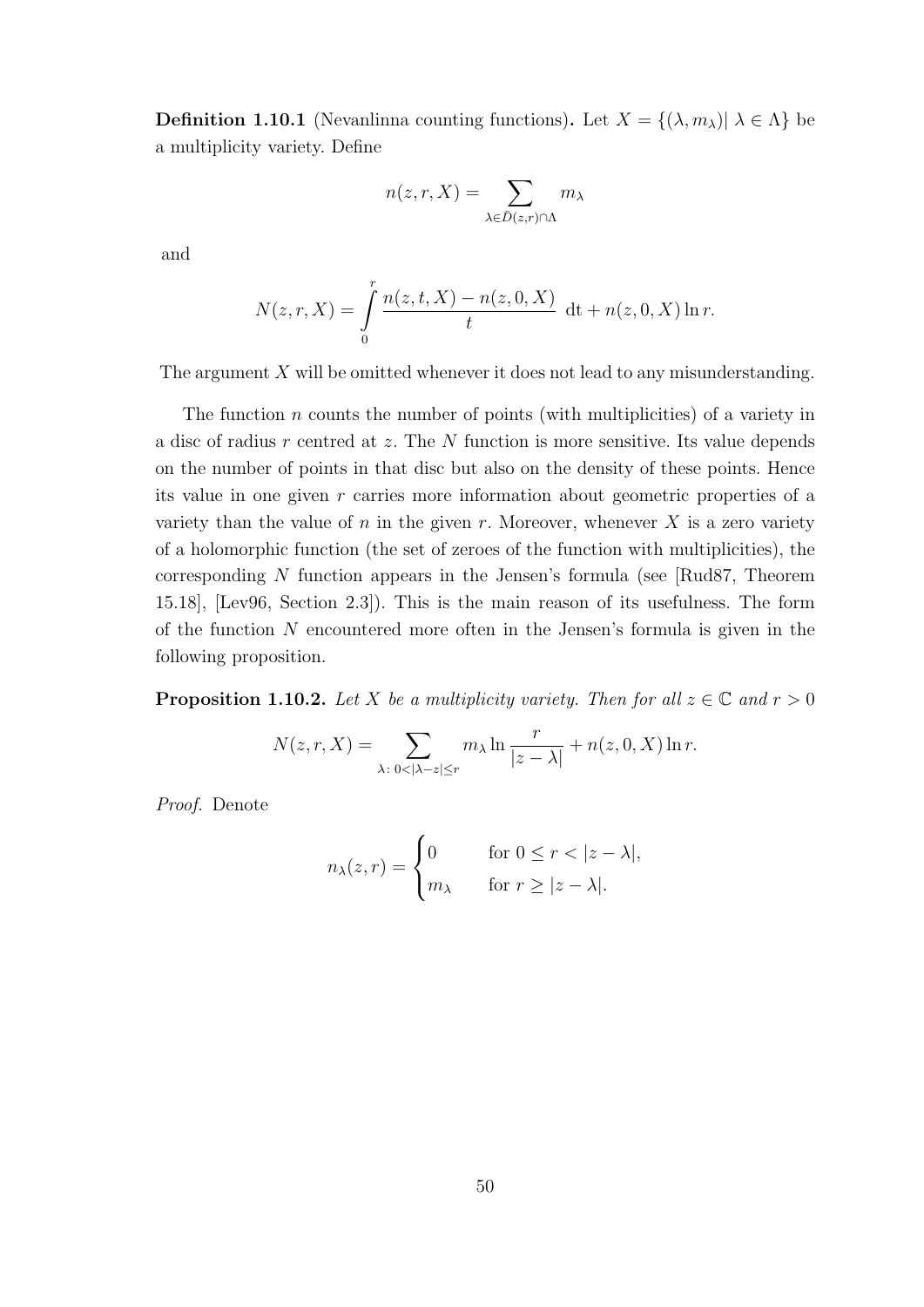For any  $z \in \mathbb{C}$ ,  $r > 0$  we have

$$
N(z,r) = \int_{0}^{r} \frac{n(z,t) - n(z,0)}{t} dt + n(z,0) \ln r
$$
  
\n
$$
= \int_{0}^{r} \frac{\sum_{\lambda \in \Lambda} n_{\lambda}(z,t) - n(z,0)}{t} dt + n(z,0) \ln r
$$
  
\n
$$
= \int_{0}^{r} \frac{\sum_{\lambda: 0 < |\lambda - z|} n_{\lambda}(z,t)}{t} dt + n(z,0) \ln r
$$
  
\n
$$
= \sum_{\lambda: 0 < |\lambda - z| \le r} \int_{0}^{r} \frac{n_{\lambda}(z,t)}{t} dt + n(z,0) \ln r
$$
  
\n
$$
= \sum_{\lambda: 0 < |\lambda - z| \le r} \int_{|z - \lambda|}^{r} \frac{m_{\lambda}}{t} dt + n(z,0) \ln r
$$
  
\n
$$
= \sum_{\lambda: 0 < |\lambda - z| \le r} \int_{|z - \lambda|}^{r} \frac{m_{\lambda}}{t} dt + n(z,0) \ln r.
$$

 $\Box$ 

 $\Box$ 

In the following lemma we give a strict relation between functions  $N$  and  $n$ . **Lemma 1.10.3.** Let X be a multiplicity variety. Then for all  $z \in \mathbb{C}$  and  $r > 0$ 

$$
N(z,r,X) = n(z,r,X) \ln r - \sum_{\lambda: 0 < |\lambda - z| \le r} m_{\lambda} \ln|z - \lambda|.
$$

Proof. Follows immediately from Proposition 1.10.2.

Another relation is given by the following inequality.

**Lemma 1.10.4.** Let X be a multiplicity variety. Then for all  $z \in \mathbb{C}$  and  $r > 0$ 

$$
n(z, r, X) \le N(z, er, X) - n(z, 0, X) \ln r.
$$

Proof. We have

$$
N(z, er) = \int_{0}^{er} \frac{n(z, t) - n(z, 0)}{t} dt + n(z, 0) \ln er
$$
  
\n
$$
\geq \int_{r}^{er} \frac{n(z, t) - n(z, 0)}{t} dt + n(z, 0) \ln er
$$
  
\n
$$
\geq \int_{r}^{er} \frac{n(z, r) - n(z, 0)}{t} dt + n(z, 0) \ln er
$$
  
\n
$$
= (n(z, r) - n(z, 0)) \ln e + n(z, 0) \ln er
$$
  
\n
$$
= n(z, r) + n(z, 0) \ln r.
$$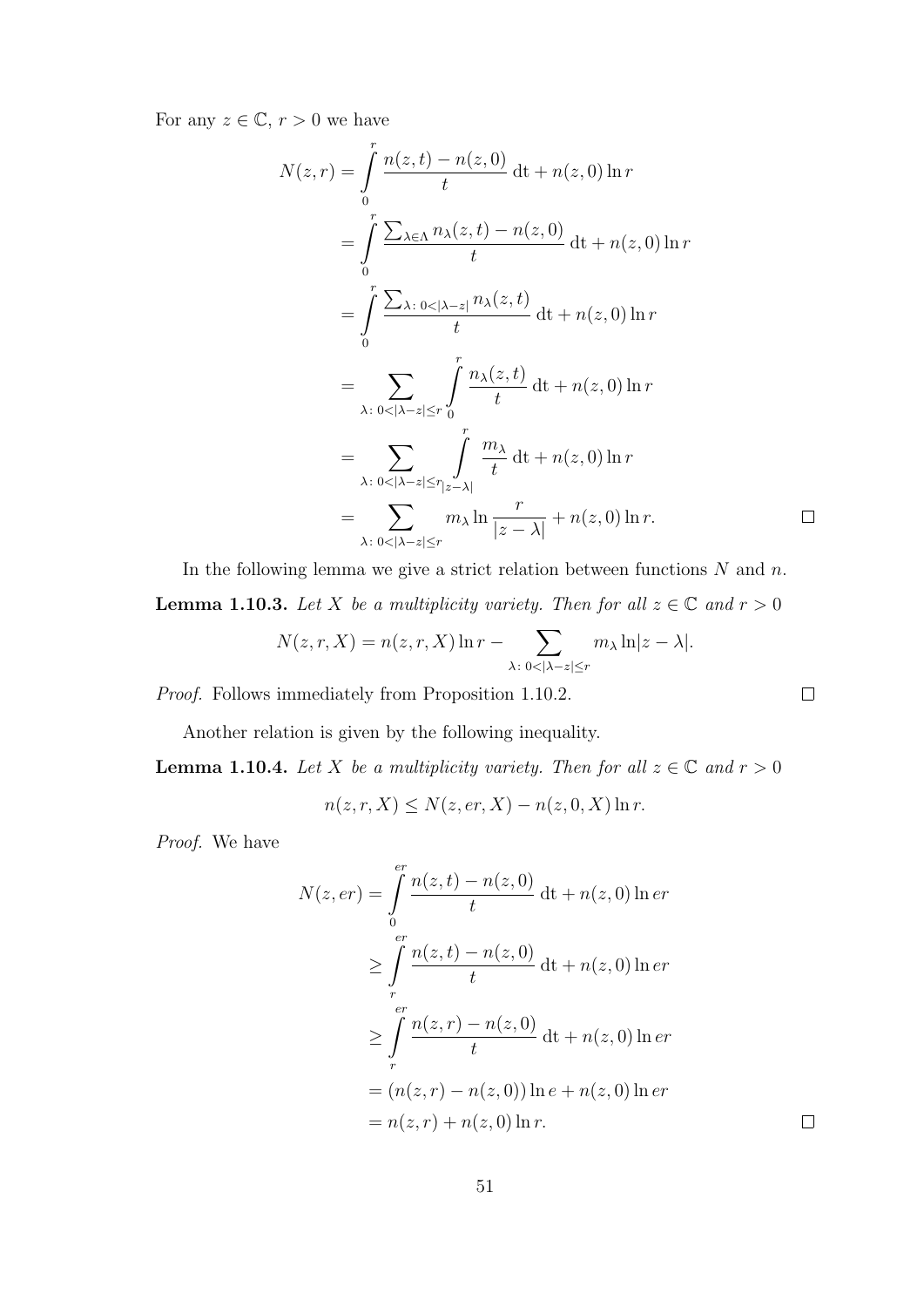## Chapter 2

# Properties of interpolating varieties

#### 2.1 Uniform interpolation

A standard feature of interpolation is that it can be performed in a uniform way. The following lemma was proved in the form of Lemma 2.1.3 in [BL95, Lemma 3.3]. We present a more general form which is in fact the essence of the open mapping theorem - if the restriction map  $R: A_{(\omega)} \to S_{(\omega)}(X)$  or  $R: A_{\{\omega\}} \to S_{\{\omega\}}(X)$  is surjective then by [MV97, Theorem 24.30] it is open. We use a more sophisticated version of the open mapping theorem since the spaces are neither Banach nor Fréchet.

**Lemma 2.1.1** (Uniform Interpolation in  $A_{(\omega)}$ ). Let  $\omega$  be a Beurling weight and X a multiplicity variety. If the restriction operator  $R: A_{(\omega)} \to S_{(\omega)}(X)$  is surjective then for every  $N \in \mathbb{N}$  there are  $M \in \mathbb{N}$  and  $r > 0$  such that

$$
B_N(0,1) \subset R(B_M(0,r))
$$

where  $B_M(z,r)$  denotes a ball in the norm  $\lVert \cdot \rVert_M$  in the suitable space centred at z with radius r.

We omit the proof of this lemma as it is just a simpler version of the proof of the following result for the Roumieu case.

**Lemma 2.1.2** (Uniform Interpolation in  $A_{\{\omega\}}$ ). Let  $\omega$  be a Roumieu weight and X a multiplicity variety. If  $R: A_{\{\omega\}} \to S_{\{\omega\}}(X)$  is surjective then

$$
\forall N \in \mathbb{N} \exists M \in \mathbb{N} \ \forall m \in \mathbb{N} \ \exists n \in \mathbb{N}, r > 0
$$
\n
$$
B_{N,n}(0,1) \subset R(B_{M,m}(0,r))
$$

where  $B_{M,m}(z,r)$  denotes a ball in the norm  $\lVert \cdot \rVert_{M,m}$  in the suitable space centred at z with radius r.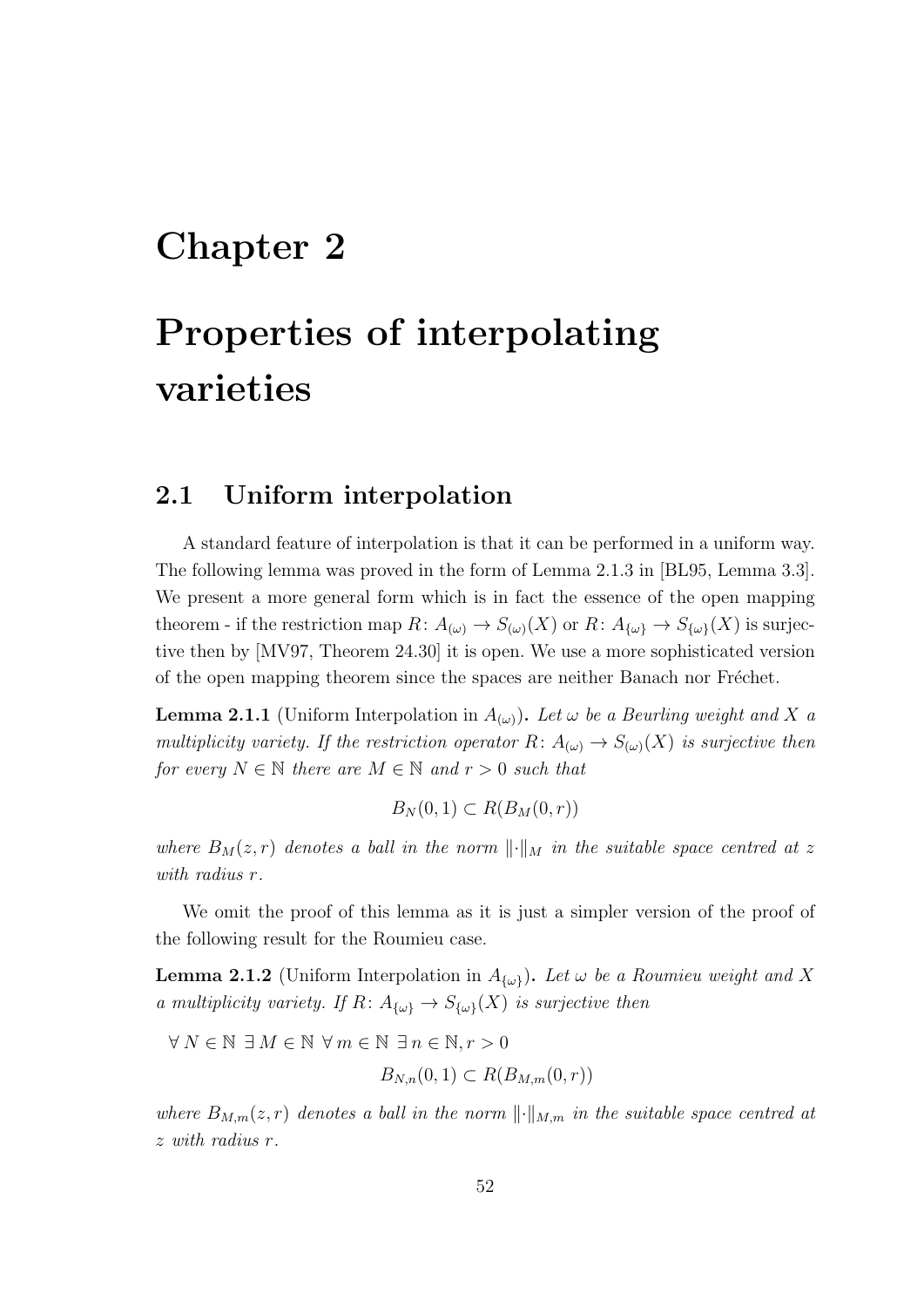*Proof.* We recall that  $A_{\{\omega\}}$  and  $S_{\{\omega\}}(X)$  are  $(LF)$ -spaces.

As R is surjective we have  $S_{\{\omega\}}(X) = \bigcup_{M \in \mathbb{N}} R(A_{\{\omega\},M})$ . By Grothendieck's factorization theorem [MV97, Theorem 24.33] for every  $N \in \mathbb{N}$  there exists  $M \in \mathbb{N}$ such that  $S_{\{\omega\},N} \subset R(A_{\{\omega\},M})$ . Denote by j the inclusion from  $S_{\{\omega\},N}$  to  $R(A_{\{\omega\},M})$ . Consider on  $R(A_{\{\omega\},M})$  the topology  $\tau$  induced from  $A_{\{\omega\},M}$  by R (the quotient topology). Define  $j_M: A_{\{\omega\},M} \to A_{\{\omega\}}$  to be the inclusion. Then

$$
R_M = j_M \circ R \colon A_{\{\omega\},M} \to (R(A_{\{\omega\},M}), \tau)
$$
 and  $j \colon S_{\{\omega\},N} \to (R(A_{\{\omega\},M}), \tau)$ 

are continuous by the closed graph theorem [MV97, 24.31]. Hence for  $B_{M,m}(0,1) =$  ${f \in H(\mathbb{C}) : ||f||_{M,m} < 1},$  the set  $j^{-1}(R(B_{M,m}(0,1)))$  is a 0-neighbourhood in  $S_{\{\omega\},N}$ . This completes the proof.  $\Box$ 

The standard form of the uniform interpolation for the Beurling case, which one can find in the literature, can now be obtained as a corollary to Lemma 2.1.1.

**Lemma 2.1.3.** If  $X = \{(\lambda, m_\lambda) | \lambda \in \Lambda\}$  is an interpolating variety for  $A_{(\omega)}$  then there are  $M \in \mathbb{N}$ ,  $C > 0$  such that for all  $\lambda \in \Lambda$ ,  $0 \leq l < m_{\lambda}$  there is a function  $f_{\lambda,l} \in A_{(\omega)}$  with the following Taylor coefficients

$$
\frac{f_{\lambda,l}^{(k)}(\eta)}{k!} = \begin{cases} 1 & \text{if } \eta = \lambda \text{ and } k = l, \\ 0 & \text{otherwise,} \end{cases}
$$

for all  $\eta \in \Lambda$ ,  $0 \leq k < m_n$  and

 $||f_{\lambda,l}||_M \leq C.$ 

*Proof.* For every  $\lambda \in \Lambda$ ,  $0 \leq l < m_{\lambda}$  and any  $N \in \mathbb{N}$  we have

$$
(\delta_{\eta,\lambda}\delta_{k,l})_{\eta\in\Lambda,0\leq k
$$

and

$$
\|(\delta_{\eta,\lambda}\delta_{k,l})_{\eta\in\Lambda,0\leq k\leq m_{\eta}}\|_{N}=e^{-N(|\text{Im }\lambda|+\omega(\lambda))}<1.
$$

Therefore Lemma 2.1.1 yields the assertion.

We can obtain a similar lemma for the Roumieu case.

**Lemma 2.1.4.** If  $X = \{(\lambda, m_\lambda) | \lambda \in \Lambda\}$  is an interpolating variety for  $A_{\{\omega\}}$  then there exists  $M > 0$  such that for all  $m \in \mathbb{N}$  there exists  $C_m > 0$  such that for all  $\lambda \in \Lambda, 0 \leq l < m_{\lambda}$  there is a function  $f_{\lambda,l} \in A_{\{\omega\}}$  satisfying

$$
\frac{f_{\lambda,l}^{(k)}(\eta)}{k!} = \begin{cases} 1 & \text{if } \eta = \lambda \text{ and } k = l, \\ 0 & \text{otherwise,} \end{cases}
$$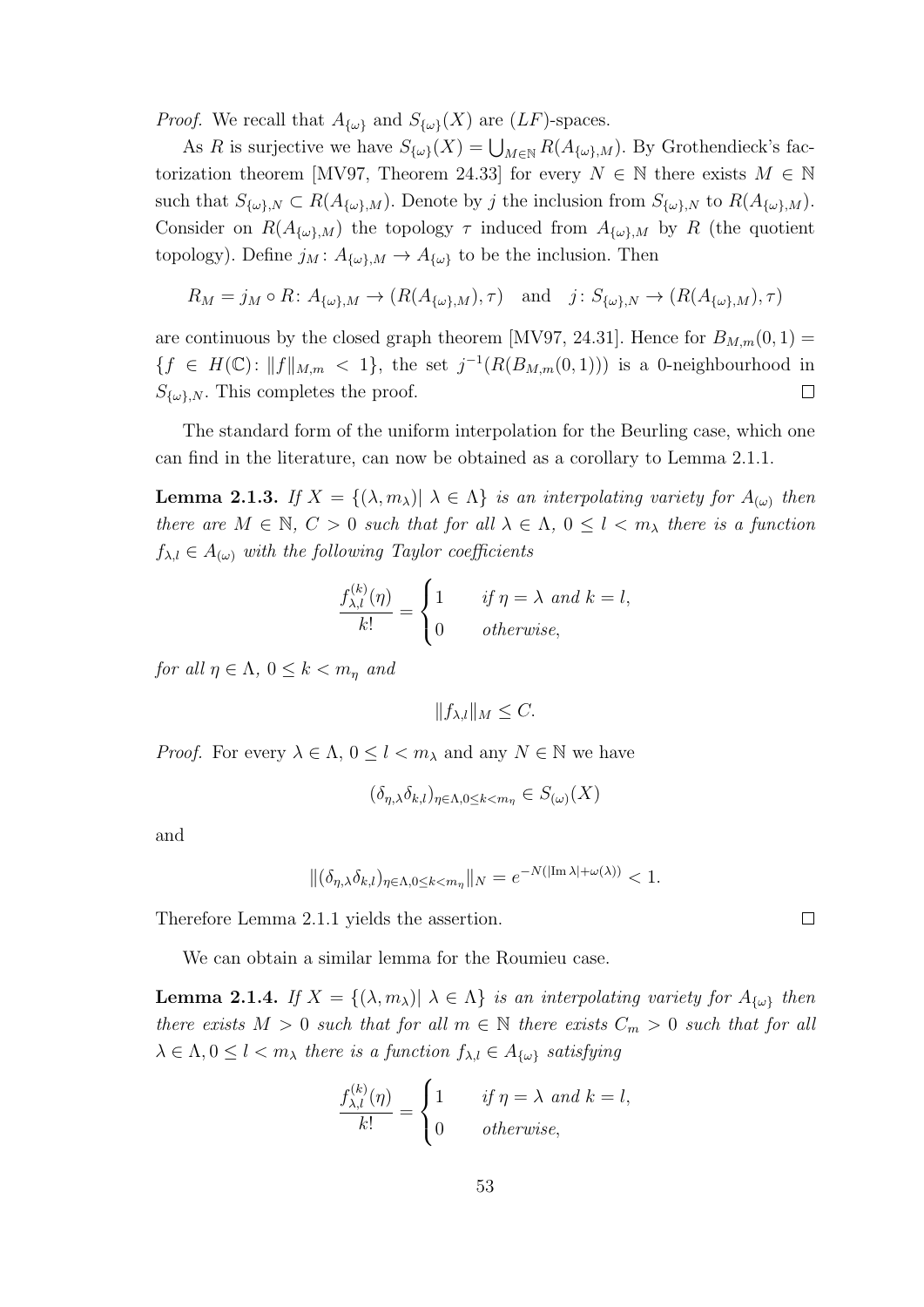for all  $\eta \in \Lambda$ ,  $0 \leq k < m_{\eta}$  and

$$
||f_{\lambda,l}||_{M,m} \leq C_m.
$$

*Proof.* For every  $\lambda \in \Lambda$ ,  $0 \leq l < m_{\lambda}$  and any  $N \in \mathbb{N}$ ,  $n \in \mathbb{N}$  we have

$$
(\delta_{\eta,\lambda}\delta_{k,l})_{\eta\in\Lambda,0\leq k
$$

and

$$
\|(\delta_{\eta,\lambda}\delta_{k,l})_{\eta\in\Lambda,0\leq k
$$

Therefore Lemma 2.1.2 yields the assertion.

#### 2.2 Elementary properties

**Definition 2.2.1** (Subvariety). Let  $X = \{(\lambda, m_\lambda) | \lambda \in \Lambda \}$  be a multiplicity variety. We say that  $Y = \{(\eta, \tilde{m}_\eta) | \eta \in \mathcal{K}\}\$ is a subvariety of X if  $\mathcal{K} \subset \Lambda$  and  $\tilde{m}_\eta \leq m_\eta$  for every  $\eta \in \mathcal{K}$ . We write  $Y \subset X$ .

The following proposition follows immediately from the definitions.

**Proposition 2.2.2.** Let  $\omega$  be a weight. Assume that Y is a subvariety of X. If X is interpolating for  $A_{[\omega]}$  then Y is interpolating for  $A_{[\omega]}$  as well.

Another property of interpolating varieties is that they can be shifted by a constant vector.

**Proposition 2.2.3** (Shift of an interpolating variety). Let  $\omega$  be a weight, X =  $\{(\lambda, m_\lambda)| \lambda \in \Lambda\}$  an interpolating variety for  $A_{[\omega]}$  and  $\eta \in \mathbb{C}$  an arbitrary point. Then  $Y = \{(\lambda + \eta, m_\lambda) | \lambda \in \Lambda\}$  is interpolating for  $A_{\omega}$ .

*Proof.* Let  $v = \{v_{\lambda+\eta,l} | \lambda \in \Lambda, 0 \leq l < m_{\lambda}\}\in A_{[\omega]}(Y)$ . Then  $v \in A_{[\omega]}(X)$  from Proposition 1.8.1. As X is interpolating, we can find  $f \in A_{\lbrack \omega \rbrack}$  interpolating v on X. Finally,  $f(\cdot - \eta)$  interpolates v on Y and from Lemma 1.7.3,  $f(\cdot - \eta) \in A_{\lbrack \omega \rbrack}$ .  $\Box$ 

One may ask if the essence of Proposition 2.2.3 lies in the fact that all points of the variety are shifted not too far from their original positions. More precisely, if, for a sequence  $(\eta_{\lambda})_{\lambda \in \Lambda} \subset \mathbb{C}$  such that  $\sup_{\lambda \in \Lambda} |\eta_{\lambda}| < \infty$ ,  $Y = \{(\lambda + \eta_{\lambda}, m_{\lambda}) | \lambda \in \Lambda\}$ is interpolating whenever  $X = \{(\lambda, m_\lambda) | \lambda \in \Lambda\}$  is interpolating. Or in other words, whether interpolating varieties are stable under bounded perturbation. Proposition 1.8.2 gives us the possibility to make the first step of the proof given above. But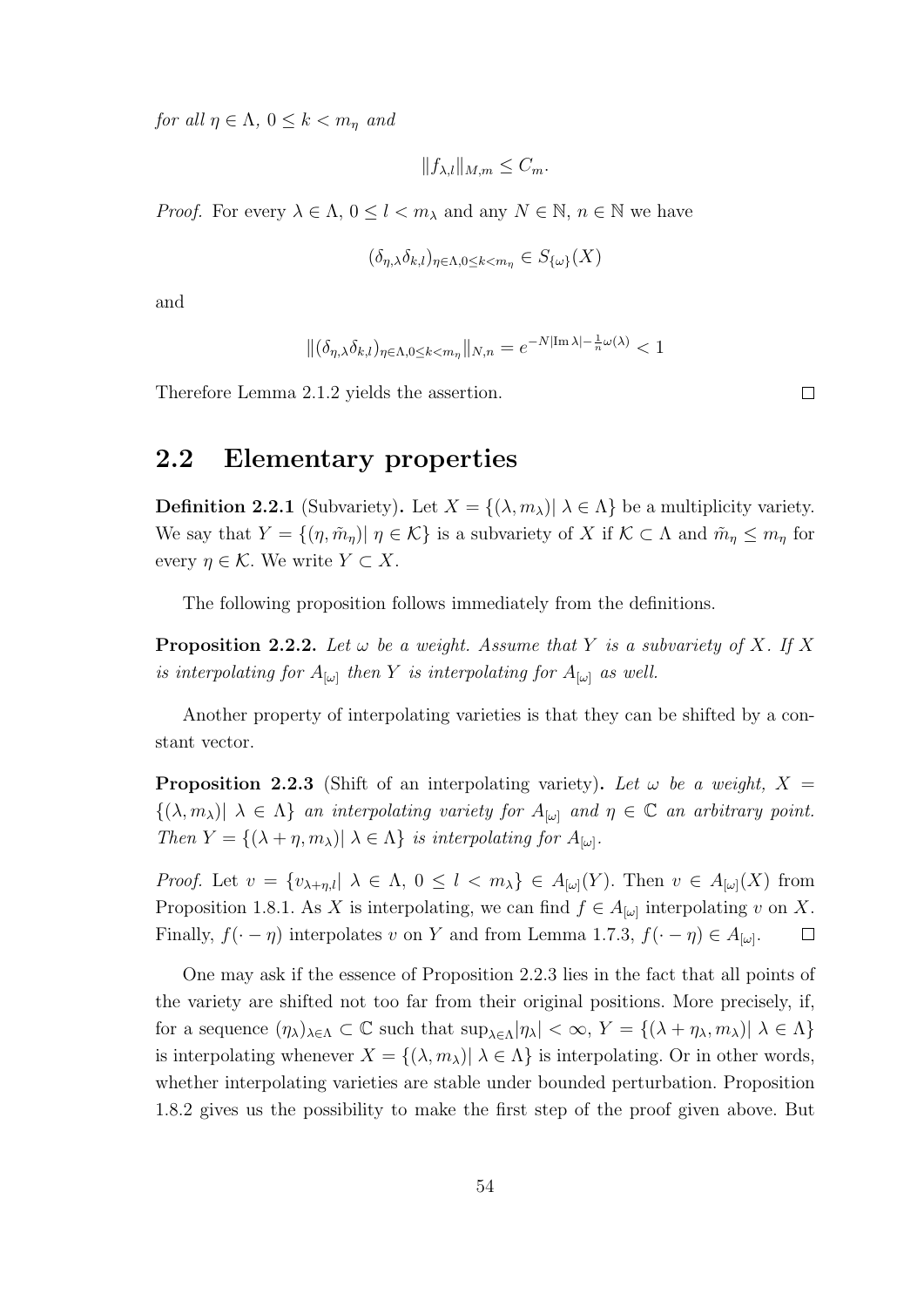the answer is no (see Section 5.4). Another operation that is not allowed with interpolating varieties is rotation (see Section 5.4). To see this we will need a geometric characterisation of interpolating varieties which will be given in Chapter 5.

It turns out that the multiplicities of an interpolating variety cannot grow too fast. The first assertion of the following proposition was proved by Squires [Squ83, Theorem 1].

**Proposition 2.2.4.** 1. If X is an interpolating variety for  $A_{(\omega)}$  then

$$
\exists M \in \mathbb{N}, C > 0 \ \forall \lambda \in \Lambda : m_{\lambda} \le C + M |\text{Im }\lambda| + M \omega(\lambda).
$$

2. If X is an interpolating variety for  $A_{\{\omega\}}$  then

$$
\exists M \in \mathbb{N} \ \forall m \in \mathbb{N} \ \exists C_m > 0 \ \forall \lambda \in \Lambda : m_{\lambda} \leq C_m + M |\text{Im }\lambda| + \frac{1}{m}\omega(\lambda).
$$

*Proof.* We will treat both cases simultaneously. Let  $f_{\lambda} := f_{\lambda, m_{\lambda}-1}$  be the functions given by Lemma 2.1.3 in the Beurling case and by Lemma 2.1.4 in the Roumieu case. An application of Cauchy's formula gives

$$
1 = \frac{f_{\lambda}^{(m_{\lambda}-1)}(\lambda)}{(m_{\lambda}-1)!} = \frac{1}{2\pi i} \int_{\partial D(\lambda,e)} \frac{f_{\lambda}(\xi)}{(\xi-\lambda)^{m_{\lambda}}} d\xi
$$
  

$$
= \frac{1}{2\pi i} \int_{0}^{2\pi} \frac{f_{\lambda}(\lambda + e e^{i\theta})}{(e e^{i\theta})^{m_{\lambda}}} e i e^{i\theta} d\theta
$$
  

$$
= \frac{1}{2\pi e^{m_{\lambda}-1}} \int_{0}^{2\pi} \frac{f_{\lambda}(\lambda + e e^{i\theta})}{(e^{i\theta})^{m_{\lambda}-1}} d\theta.
$$

Therefore

$$
1 \le \frac{1}{2\pi e^{m_{\lambda}-1}} \int_{0}^{2\pi} |f_{\lambda}(\lambda + e e^{i\theta})| d\theta \le \frac{1}{e^{m_{\lambda}-1}} \sup_{z \in \partial D(0,e)} |f_{\lambda}(\lambda + z)|
$$

and

$$
m_{\lambda} \le 1 + \ln \big( \sup_{z \in \partial D(0,e)} |f_{\lambda}(\lambda + z)| \big).
$$

Now we will use the estimates for the modulus of  $f_{\lambda}$ . In the Beurling case we have that

$$
\exists M \in \mathbb{N}, C > 0 \ \forall \lambda \in \Lambda : m_{\lambda} \leq 1 + \ln \big( \sup_{z \in \partial D(0,e)} Ce^{M|\text{Im}(\lambda+z)| + M\omega(\lambda+z)} \big).
$$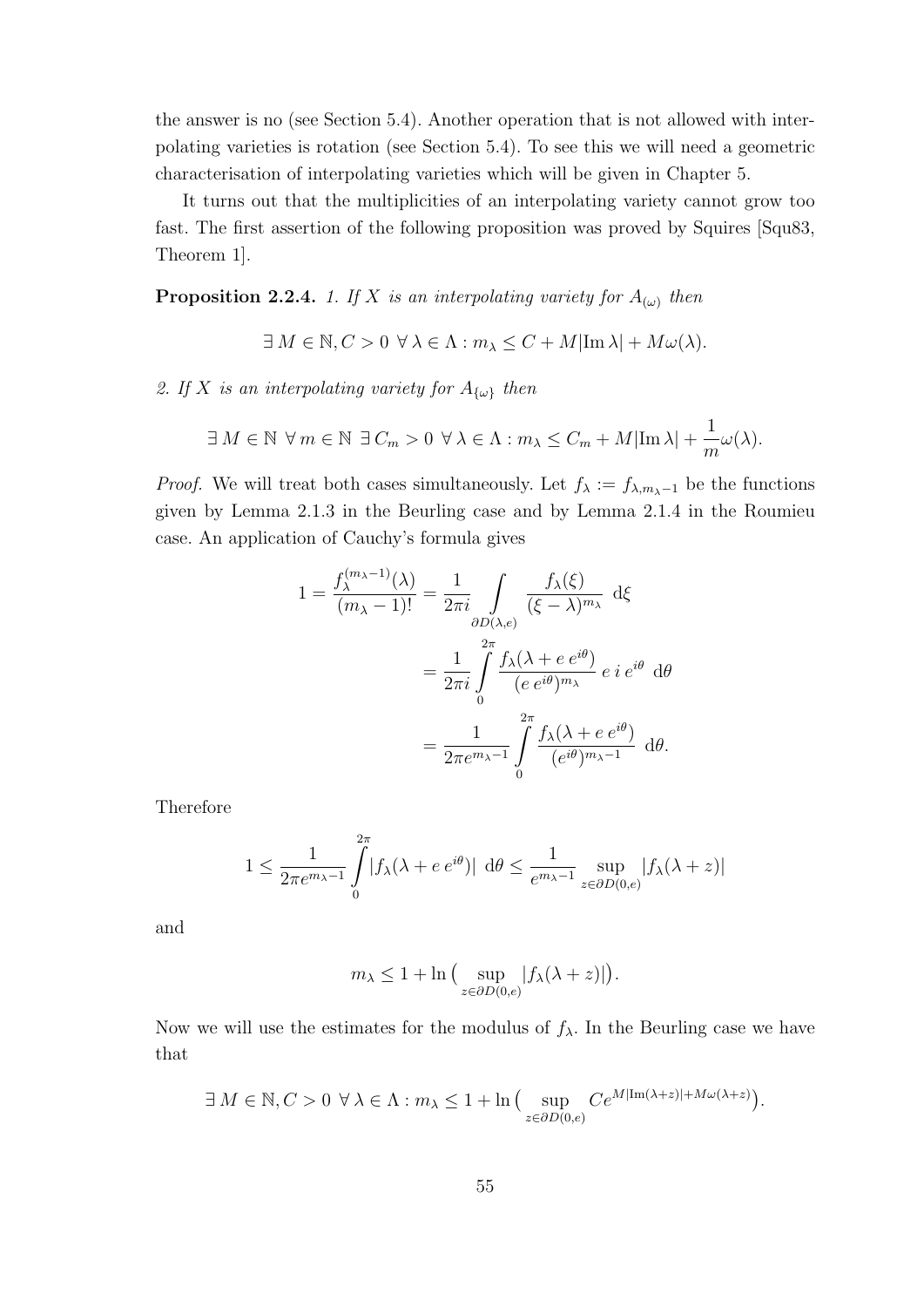Whereas, in the Roumieu case

$$
\exists M \in \mathbb{N} \ \forall m \in \mathbb{N} \ \exists C_m > 0 \ \forall \lambda \in \Lambda : \n m_\lambda \leq 1 + \ln \left( \sup_{z \in \partial D(0,e)} C_m e^{M|\text{Im}(\lambda+z)| + \frac{1}{m}\omega(\lambda+z)} \right).
$$

The use of Lemma 1.5.6 completes the proof.

The following theorem was proved by Berenstein and Li [BL95, Pages 13-14].

**Theorem 2.2.5.** Let  $\omega$  be a weight. If  $X = \{(\lambda, m_{\lambda})\}_{\lambda \in \Lambda}$  is interpolating for  $A_{(\omega)}$ then for any  $n \in \mathbb{N}$  the variety  $X = \{(\lambda, n \cdot m_\lambda)\}_{\lambda \in \Lambda}$  (we multiply all multiplicities by n) is also interpolating for  $A_{(\omega)}$ .

#### 2.3 Union of Beurling interpolating varieties

In this section we will study unions of interpolating varieties in the Beurling case. The Roumieu case will have to wait until we have more powerful tools. We start with the definition of the union of multiplicity varieties. We will use the notation  $p(z) = |\text{Im } z| + \omega(z)$  for a weight function  $\omega$ . Furthermore,  $X = \{(\lambda, \widetilde{m}_{\lambda})\}_{\lambda \in \Lambda}$  and  $Y = \{(\eta, \hat{m}_{\eta})\}_{\eta \in \mathcal{K}}$  will denote two multiplicity varieties. Whenever it does not lead to any misunderstanding we will just write  $m_{\lambda}$  and  $m_{\eta}$  for these multiplicities.

Definition 2.3.1 (Union of multiplicity varieties). We define

$$
X \cup Y = \{(\tau, m_{\tau})\}_{\tau \in \Lambda \cup \mathcal{K}}
$$

where

$$
m_{\tau} = \begin{cases} \widetilde{m}_{\tau} & \text{if } \tau \in \Lambda \text{ and } \tau \notin \mathcal{K}, \\ \widehat{m}_{\tau} & \text{if } \tau \notin \Lambda \text{ and } \tau \in \mathcal{K}, \\ \max(\widetilde{m}_{\tau}, \widehat{m}_{\tau}) & \text{if } \tau \in \Lambda \cap \mathcal{K}. \end{cases}
$$

The following notion is crucial when considering unions of interpolating varieties in the Beurling case.

**Definition 2.3.2.** Let  $\omega$  be a weight. Denote  $p(z) = |\text{Im } z| + \omega(z)$ . We say that  $X = \{(\lambda, m_\lambda) | \lambda \in \Lambda \}$  is weakly  $(\omega)$ -separated (or just weakly separated) if there exist  $\delta, C > 0$  such that for

$$
\delta_{\lambda} = \delta e^{-C\frac{p(\lambda)}{m_{\lambda}}}
$$

the disks  $D(\lambda, \delta_{\lambda})$  are pairwise disjoint for all  $\lambda \in \Lambda$ . Numbers  $\delta_{\lambda}$  are called separation radii.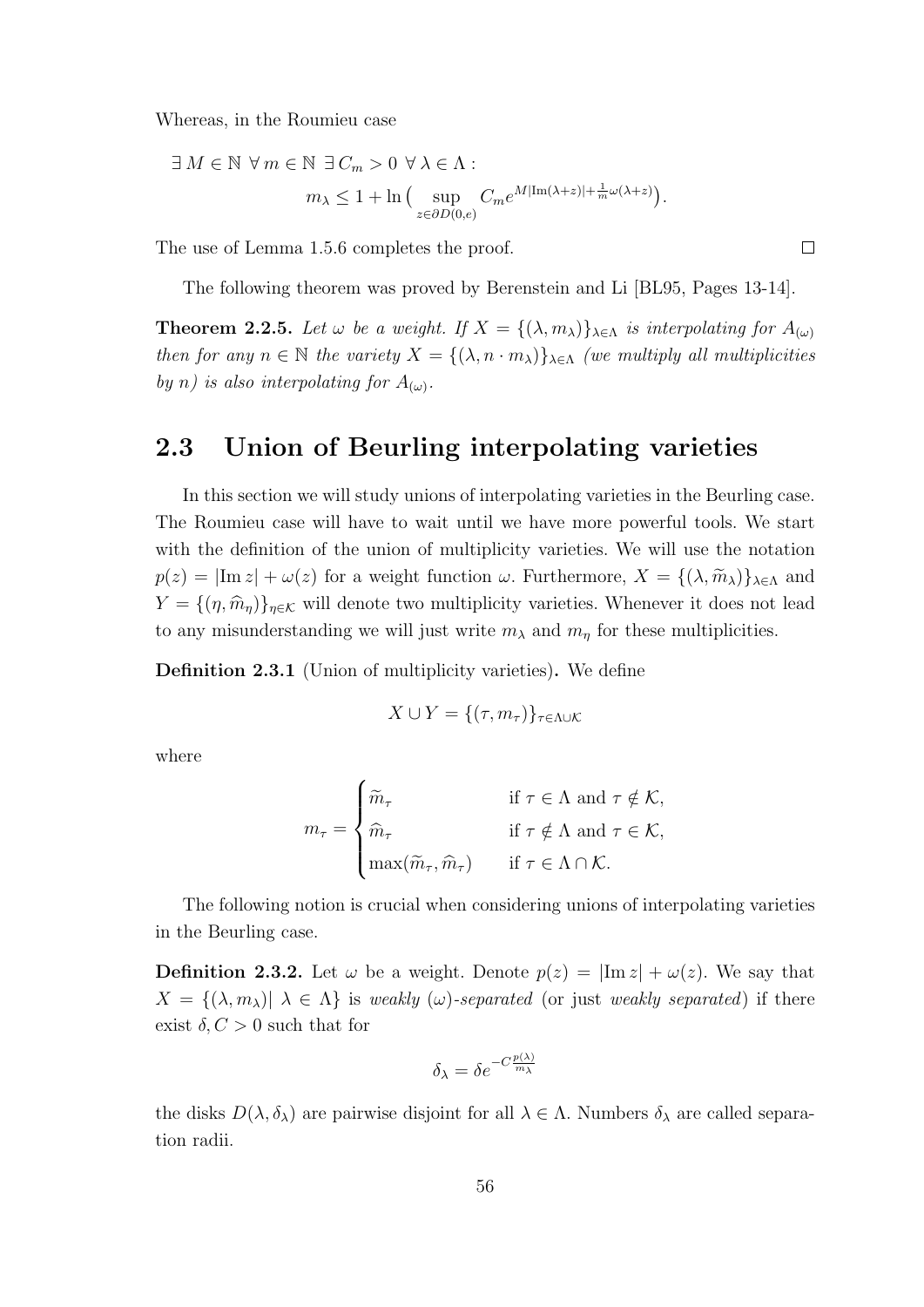The next lemma was proved in [BL94, Lemma 3.1] for the case  $m_{\lambda} = 1$  for all  $\lambda \in \Lambda$ . Small adjustments give the result for arbitrary multiplicities.

**Lemma 2.3.3.** Let  $\omega$  be a weight. Denote  $p(z) = |\text{Im } z| + \omega(z)$ . If a multiplicity variety  $X = \{(\lambda, m_\lambda) | \lambda \in \Lambda\}$  is weakly separated then there exists  $M > 0$  such that

$$
\sum_{\lambda \in \Lambda} m_{\lambda} e^{-Mp(\lambda)} < \infty.
$$

Proof. By Proposition 2.2.4 we have

$$
m_{\lambda} \le e^{m_{\lambda}} \le Ce^{Cp(\lambda)}
$$

for some  $C > 0$  and every  $\lambda \in \Lambda$ . Hence it is enough to prove that

$$
\sum_{\lambda \in \Lambda} e^{-Mp(\lambda)} < \infty
$$

for some  $M > 0$ . Further, we may assume that  $0 \notin \Lambda$ .

Let  $\delta_{\lambda}$  be like in the definition of weak separation. Denote  $|D_{\lambda}| = \int_{D_{\lambda}} dz$ . Then

$$
|D_{\lambda}| = \pi \delta_{\lambda}^2 = \pi \delta^2 e^{-2C \frac{p(\lambda)}{m_{\lambda}}} \ge \pi \delta^2 e^{-2Cp(\lambda)}.
$$

By  $(\gamma)$  there is  $D > 0$  such that  $\ln|z| \le Dp(z) + D$  for all  $z \in \mathbb{C}$ . Using Lemma 1.5.6 we obtain constants  $A, B > 0$  such that

$$
Ap(z) - B \le p(\lambda)
$$

for all  $z \in \mathbb{C}$ ,  $\lambda \in \Lambda$  satisfying  $|z - \lambda| \leq 1$ . Then for  $M > 2C$  we get

$$
\sum_{\lambda \in \Lambda} e^{-Mp(\lambda)} = \sum_{\lambda \in \Lambda} \frac{1}{|D_{\lambda}|} \int_{D_{\lambda}} e^{-Mp(\lambda)} dz \le \frac{1}{\pi \delta^2} \sum_{\lambda \in \Lambda} \int_{D_{\lambda}} e^{(2C - M)p(\lambda)} dz
$$
\n
$$
\le \frac{e^{B(M - 2C)}}{\pi \delta^2} \sum_{\lambda \in \Lambda} \int_{D_{\lambda}} e^{(2C - M)Ap(z)} dz \le \frac{e^{B(M - 2C)}}{\pi} \int_{\mathbb{C}} e^{(2C - M)Ap(z)} dz
$$
\n
$$
\le \frac{e^{(B + A)(M - 2C)}}{\pi \delta^2} \int_{\mathbb{C}} |z|^{\frac{(2C - M)A}{D}} dz.
$$

If we choose M such that  $\frac{(2C-M)A}{D} < -\frac{3}{2}$  $\frac{3}{2}$  this expression will be finite.  $\Box$ 

In the paper [Oun03, Lemma II.1, Theorem II.1] M. Ounaïes proved Lemmas 2.3.4, 2.3.5 and Theorem 2.3.6 for all multiplicities equal one. Although the proof for arbitrary multiplicities is also due to Ounaïes, she has never published it. It was communicated to the author through a private correspondence.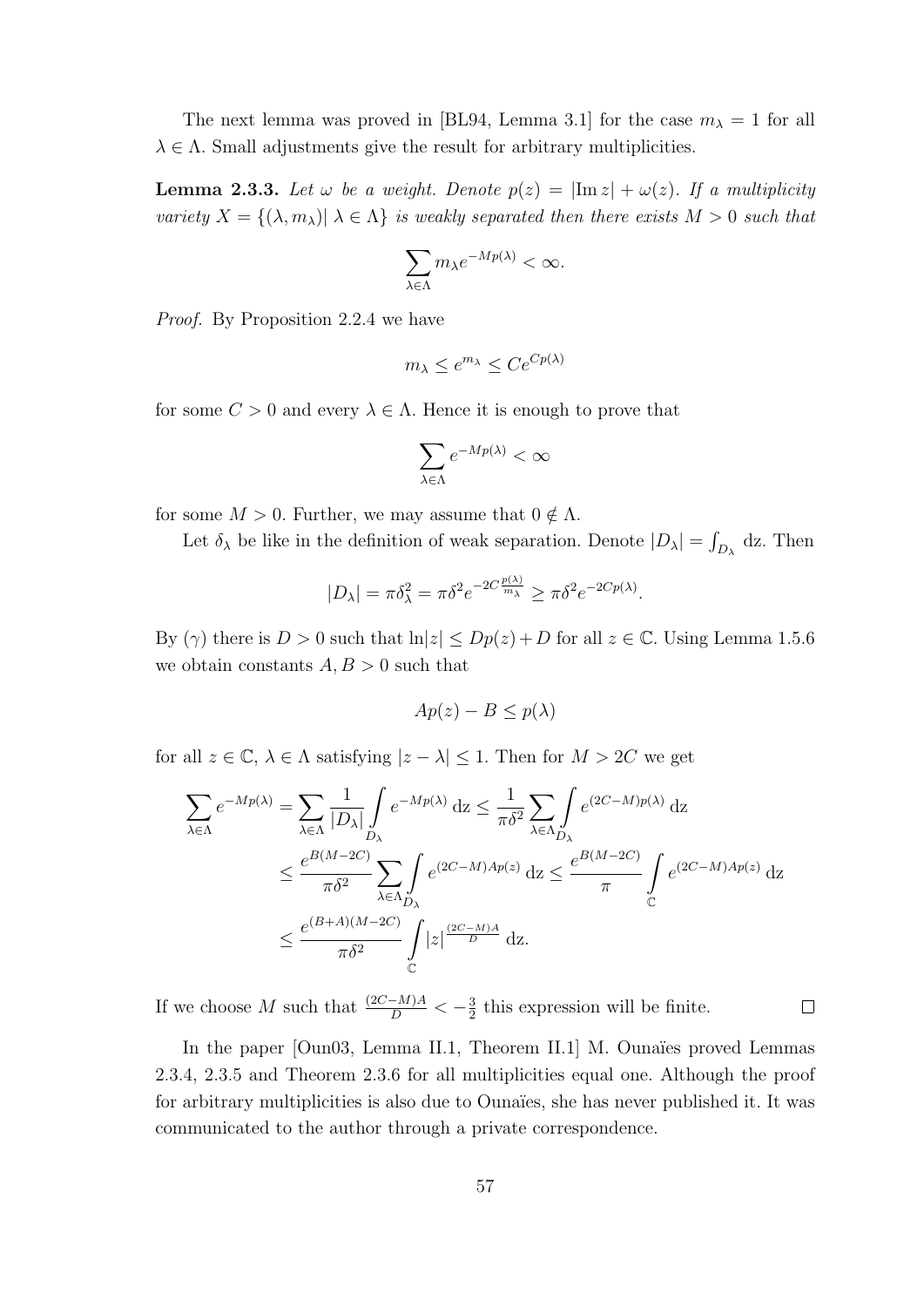**Lemma 2.3.4.** Let  $\omega$  be a weight and denote  $p(z) = |\text{Im } z| + \omega(z)$ . Assume that  $X = \{(\lambda, m_\lambda) | \lambda \in \Lambda\}, Y = \{(\eta, m_\eta) | \eta \in \mathcal{K}\}$  are disjoint (i.e.,  $\Lambda \cap \mathcal{K} = \emptyset$ ), interpolating for  $A_{(\omega)}$ , and  $X \cup Y$  is weakly separated. For  $\lambda \in \Lambda$  define a sequence

$$
v^{\lambda} := (v_{\eta,l}^{\lambda})_{\eta \in \mathcal{K}, 0 \le l < m_{\eta}}, \quad v_{\eta,l}^{\lambda} := (-1)^{l} \binom{m_{\lambda}+l-1}{l} \frac{1}{(\eta-\lambda)^{m_{\lambda}+l}}.
$$

Then  $v^{\lambda} \in A_{(\omega)}(Y)$  for every  $\lambda \in \Lambda$  and

$$
||v^{\lambda}||_M^Y \le e^{Cp(\lambda)}
$$

for some  $C, M > 0$  independent of  $\lambda$ .

We write Y in the symbol  $||v^{\lambda}||_M^Y$  to indicate that this norm is taken with respect to  $Y$ .

*Proof.* For  $\lambda \in \Lambda$  and  $\eta \in \mathcal{K}$  we have

$$
\sum_{l=0}^{m_{\eta}-1} |v_{\eta,l}^{\lambda}| = \frac{1}{(\eta-\lambda)^{m_{\lambda}}} \sum_{l=0}^{m_{\eta}-1} {m_{\lambda}+l-1 \choose l} \frac{1}{(\eta-\lambda)^{l}}.
$$

Since

$$
\binom{k+n}{n} \le \binom{k+n+1}{n+1}
$$

for all  $k, n \in \mathbb{N}_0$  and

$$
\binom{n}{k} \le \binom{n+1}{k}, \quad \binom{n}{k} \le 2^n
$$

for  $k, n \in \mathbb{N}$ , we get

$$
\binom{m_{\lambda}+l-1}{l} \leq \binom{m_{\lambda}+m_{\eta}}{m_{\eta}} \leq 2^{m_{\eta}+m_{\lambda}} < e^{m_{\eta}+m_{\lambda}}.
$$

Further, from the weak separation of  $X \cup Y$  for some  $C > 0$  and  $\delta > 0$  we have

$$
|\lambda - \eta| \ge \delta e^{-C \frac{p(\lambda)}{m_{\lambda}}}
$$

for all  $\lambda \in \Lambda$  and  $\eta \in \mathcal{K}$ . Then

$$
\frac{1}{|\eta - \lambda|^{m_{\lambda}}} \le \frac{1}{\delta^{m_{\lambda}}} e^{C m_{\lambda} \frac{p(\lambda)}{m_{\lambda}}} = e^{-m_{\lambda} \ln \delta + C p(\lambda)}
$$

and

$$
\frac{1}{|\eta - \lambda|^l} \le \frac{1}{\delta^l} e^{C l \frac{p(\eta)}{m_\eta}} = e^{-l \ln \delta + C \frac{l}{m_\eta} p(\eta)} \le e^{-m_\eta \ln \delta + C p(\eta)}.
$$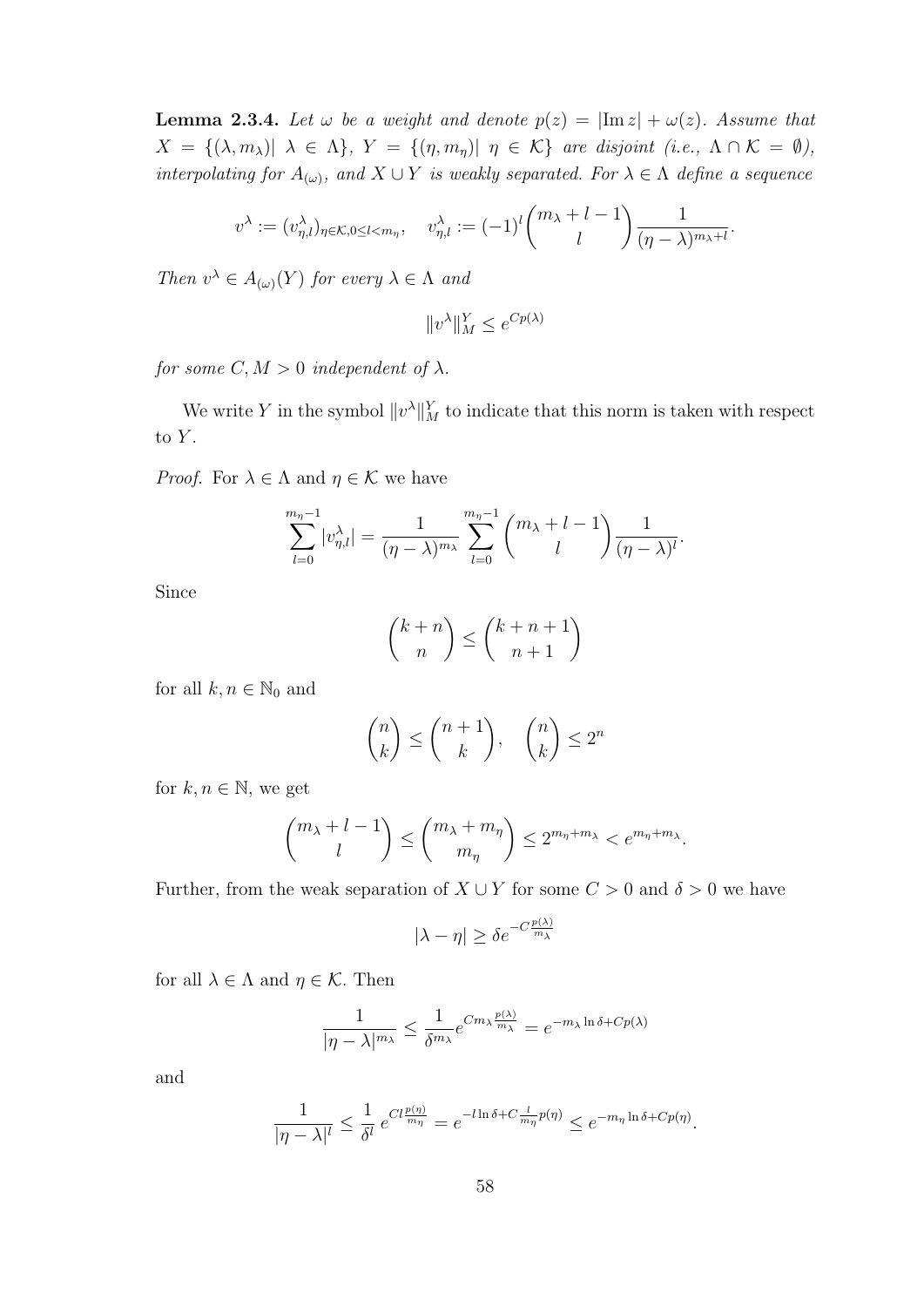Putting this all together and using Proposition 2.2.4 we obtain

$$
\sum_{l=0}^{m_{\eta}-1} |v_{\eta,l}^{\lambda}| = \frac{1}{|\eta - \lambda|^{m_{\lambda}}} \sum_{l=0}^{m_{\eta}-1} {m_{\lambda} + l - 1 \choose l} \frac{1}{|\eta - \lambda|^{l}}
$$
  

$$
\leq e^{-m_{\lambda} \ln \delta + C p(\lambda)} m_{\eta} e^{m_{\eta} + m_{\lambda}} e^{-m_{\eta} \ln \delta + C p(\eta)}
$$
  

$$
\leq e^{A p(\lambda)} e^{M p(\eta)}
$$

for some big enough constants  $A, M > 0$  independent of  $\lambda$  and  $\eta$ . Thus

$$
||v_{\lambda}||_M^Y \le e^{Ap(\lambda)}.
$$

**Lemma 2.3.5.** Let  $\omega$  be a weight and denote  $p(z) = |\text{Im } z| + \omega(z)$ . Assume that  $X = \{(\lambda, m_\lambda) | \lambda \in \Lambda\}, Y = \{(\eta, m_\eta) | \eta \in \mathcal{K}\}\$ are disjoint, interpolating for  $A_{(\omega)}$ , and  $X \cup Y$  is weakly separated. Then there are two constants  $A, M > 0$  such that for every  $\lambda \in \Lambda$  there exists  $g_{\lambda} \in A_{(\omega)}$  satisfying the following conditions

(1) 
$$
\frac{g_{\lambda}^{(l)}(\eta)}{l!} = 0 \quad \text{for all } \eta \in \mathcal{K}, 0 \le l < m_{\eta},
$$
\n(2) 
$$
\frac{g_{\lambda}^{(l)}(\lambda)}{l!} = \delta_{l0} \quad \text{for all } 0 \le l < m_{\lambda},
$$
\n(3) 
$$
|g_{\lambda}(z)| \le Ae^{Mp(\lambda)}e^{Mp(z)} \quad \text{for all } z \in \mathbb{C}.
$$

*Proof.* Let  $v^{\lambda}$  be sequences as in Lemma 2.3.4. Then for some  $M, C > 0$  and every  $\lambda\in\Lambda$ 

$$
||v^{\lambda}e^{-Cp(\lambda)}||_M \le 1.
$$

By Lemma 2.1.1 used for Y there exist constants  $A, N > 0$  and functions  $h_{\lambda} \in A_{(\omega)}$  $(\lambda \in \Lambda)$  satisfying

$$
\frac{h_{\lambda}^{(l)}(\eta)}{l!} = v_{\eta,l}^{\lambda} \quad \text{for } \eta \in \mathcal{K}, 0 \le l < m_{\eta}
$$

and

$$
||h_{\lambda}||_{N} \le Ae^{Cp(\lambda)}.
$$

From Theorem 2.2.5 we know that  $\{(\lambda, 2m_\lambda)\}_{\lambda \in \Lambda}$  is also interpolating. Therefore, by Lemma 2.1.3 there exist functions  $f_{\lambda} \in A_{(\omega)}$  such that

$$
\frac{f_{\lambda}^{(l)}(\lambda)}{l!} = \begin{cases} 1 & \text{if } l = m_{\lambda}, \\ 0 & \text{if } 0 \le l < m_{\lambda} \text{ or } m_{\lambda} < l < 2m_{\lambda}, \end{cases}
$$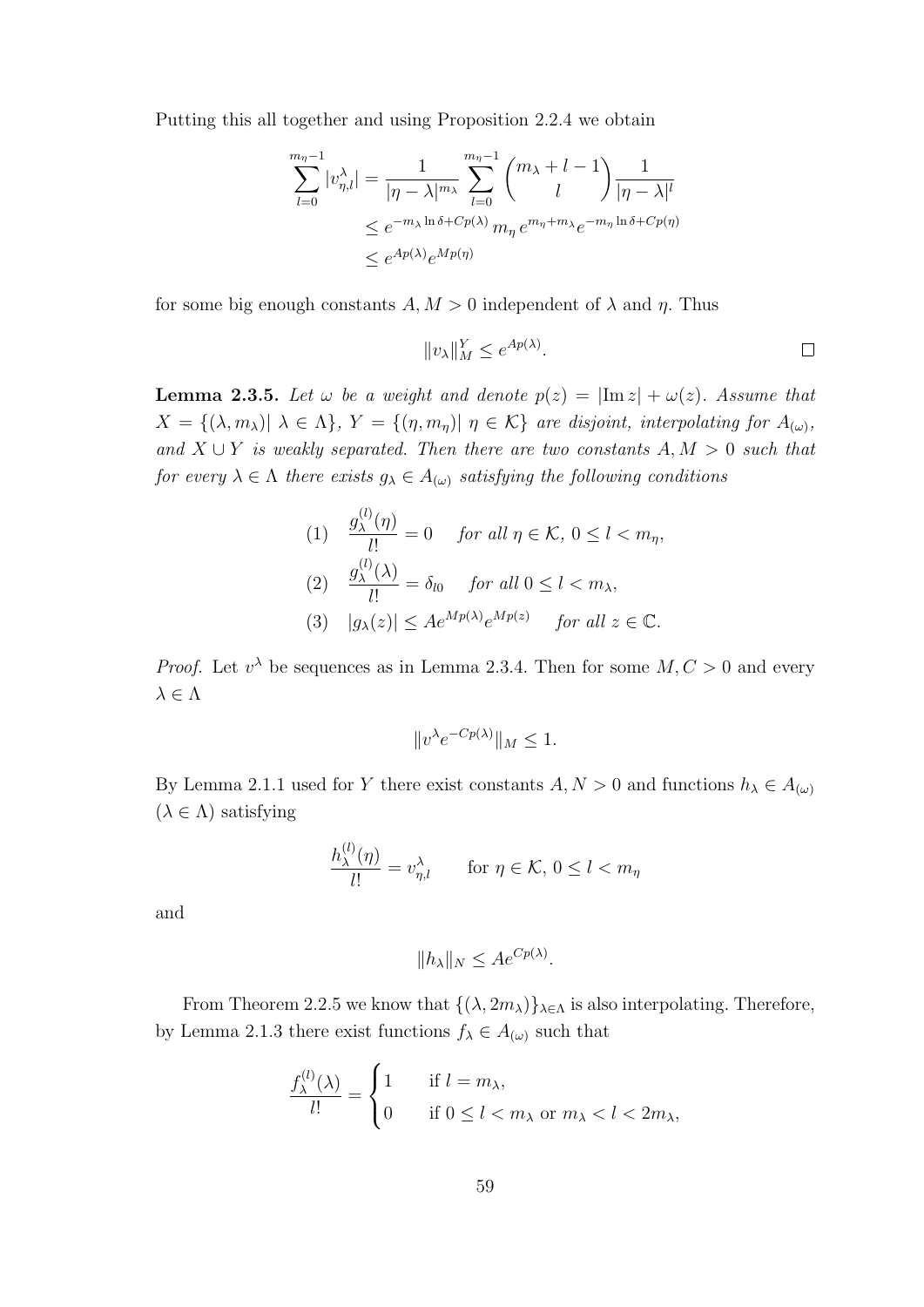and for some  $A_1, N_1 > 0$  independent of  $\lambda$ ,  $||f_{\lambda}||_{N_1} \leq A_1$ . Next, for  $\lambda \in \Lambda$  define

$$
g_{\lambda}(z) = (1 - (z - \lambda)^{m_{\lambda}} h_{\lambda}(z)) \frac{f_{\lambda}(z)}{(z - \lambda)^{m_{\lambda}}}.
$$

Since the value and all derivatives of  $f_{\lambda}$  in  $\lambda$  up to the order  $m_{\lambda} - 1$  are 0 hence  $f_{\lambda}(z)$  $\frac{J_{\lambda}(z)}{(z-\lambda)^{m_{\lambda}}}$  is an entire function. Moreover, for  $|z-\lambda|>1$ 

$$
\frac{|f_{\lambda}(z)|}{|z-\lambda|^{m_{\lambda}}} \leq A_1 e^{N_1 p(z)}.
$$

From the maximum modulus principle for every  $\lambda \in \Lambda$  there is  $z_\lambda$  such that  $|z_\lambda - \lambda|$  = 1 and

$$
\sup_{|z-\lambda|\leq 1} \frac{|f_{\lambda}(z)|}{|z-\lambda|^{m_{\lambda}}} = \frac{|f_{\lambda}(z_{\lambda})|}{|z_{\lambda}-\lambda|^{m_{\lambda}}}.
$$

This, the previous inequality and Lemma 1.5.6 yield

$$
\frac{|f_{\lambda}(z)|}{|z-\lambda|^{m_{\lambda}}} \le A_1 \max(e^{N_1 p(z_{\lambda})}, e^{N_1 p(z)}) \le A_2 e^{N_2 p(\lambda)} e^{N_1 p(z)}
$$

for every  $z \in \mathbb{C}$  and for some constants  $A_2, N_2 > 0$  independent of  $\lambda$ . Therefore,

$$
|g_{\lambda}(z)| \le \frac{|f_{\lambda}(z)|}{|z - \lambda|^{m_{\lambda}}} + |f_{\lambda}(z)||h_{\lambda}(z)| \le A_2 e^{N_2 p(\lambda)} e^{N_1 p(z)} + A_1 e^{N_1 p(z)} A e^{C p(\lambda)} e^{N p(z)}
$$
  

$$
\le 2 \max(A_2, AA_1) e^{\max(N_2, C)p(\lambda)} e^{(N_1 + N)p(z)}.
$$

Thus we have shown (3).

Denote

$$
F_{\lambda}(z) = \frac{f_{\lambda}(z)}{(z-\lambda)^{m_{\lambda}}}.
$$

Then

$$
F_{\lambda}^{(l)}(\lambda) = \begin{cases} 1 & \text{if } l = 0, \\ 0 & \text{if } 1 \le l < m_{\lambda}. \end{cases}
$$

Now we are going to calculate the values and derivatives of  $g_{\lambda}$ . For  $\lambda \in \Lambda$  and  $0\leq l < m_\lambda$  we have

$$
g_{\lambda}^{(l)}(\lambda) = \sum_{k=0}^{l} {l \choose k} (1 - (z - \lambda)^{m_{\lambda}} h_{\lambda}(z))^{(k)} \Big|_{z=\lambda} F_{\lambda}^{(l-k)}(\lambda).
$$

If  $1 < k < m_\lambda$  then

$$
(1 - (z - \lambda)^{m_{\lambda}} h_{\lambda}(z))^{(k)}|_{z=\lambda} = \sum_{j=0}^{k} {k \choose j} \frac{m_{\lambda}!}{(m_{\lambda} - j)!} \Big( (z - \lambda)^{m_{\lambda} - j} h_{\lambda}^{(k-j)}(z) \Big) \Big|_{z=\lambda} = 0.
$$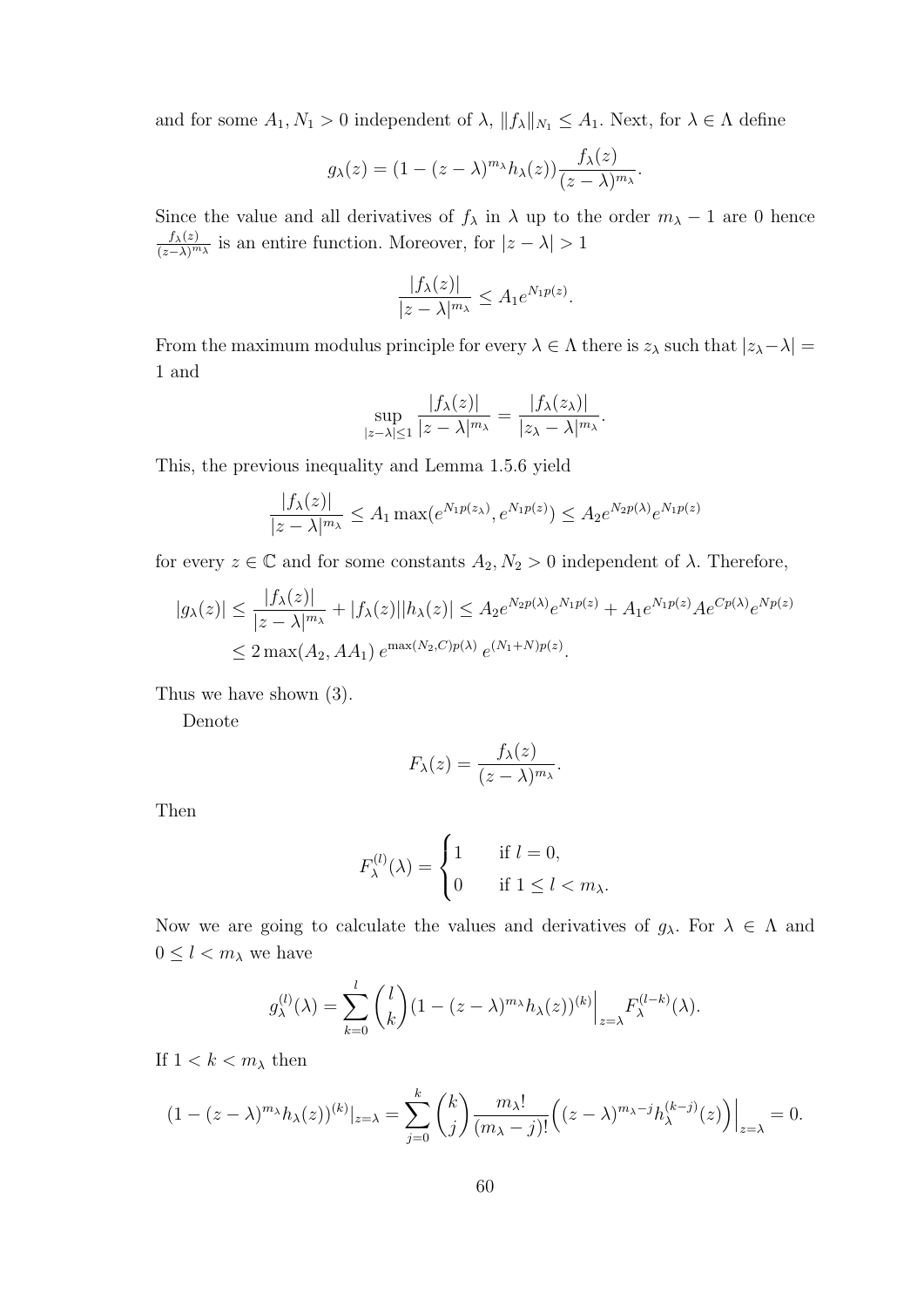Thus

$$
g_{\lambda}(\lambda) = (1 - (z - \lambda)^{m_{\lambda}} h_{\lambda}(z)) \Big|_{z = \lambda} F_{\lambda}(\lambda) = 1
$$

and for  $l > 0$ 

$$
g_{\lambda}^{(l)}(\lambda) = {l \choose 0} (1 - (z - \lambda)^{m_{\lambda}} h_{\lambda}(z)) \Big|_{z=\lambda} F_{\lambda}^{(l)}(\lambda) = F_{\lambda}^{(l)}(\lambda) = 0.
$$

This proves (2).

On the other hand, for  $\eta \in \mathcal{K}$  and  $0 \leq l < m_{\eta}$ 

$$
g_{\lambda}^{(l)}(\eta) = \sum_{k=0}^{l} {l \choose k} \left( \frac{1}{(z-\lambda)^{m_{\lambda}}} - h_{\lambda}(z) \right)^{(k)} \Big|_{z=\eta} f_{\lambda}^{(l-k)}(\eta).
$$

But

$$
\left(\frac{1}{(z-\lambda)^{m_{\lambda}}}\right)^{(k)}\Big|_{z=\eta} = (-1)^k \frac{(m_{\lambda}+k-1)!}{(m_{\lambda}-1)!} \frac{1}{(\eta-\lambda)^{m_{\lambda}+k}}
$$

$$
= (-1)^k {m_{\lambda}+k-1 \choose k} \frac{1}{(\eta-\lambda)^{m_{\lambda}+k}} k! = v_{\eta,k}^{\lambda} k!,
$$

and we have chosen functions  $h_{\lambda}$  such that

$$
h_{\lambda}^{(k)}(\eta) = v_{\eta,k}^{\lambda} k!
$$

for any  $0 \leq k < m_\eta$ . This gives (1) and completes the proof.

**Theorem 2.3.6.** Let  $\omega$  be a weight. Assume that  $X = \{(\lambda, \widetilde{m}_{\lambda}) | \lambda \in \Lambda\}$ ,  $Y =$  $\{(\eta, \hat{m}_{\eta})|\eta \in \mathcal{K}\}\$ are interpolating for  $A_{(\omega)}$  and  $X \cup Y$  is weakly separated. Then  $X \cup Y$  is interpolating for  $A_{(\omega)}$ .

*Proof.* First, we replace  $X$  by

$$
X' := \{ (\tau, m_{\tau}) | \ \tau \in \Lambda \text{ and } m_{\tau} = \widetilde{m}_{\tau} \text{ and } (\tau \in \mathcal{K} \Rightarrow \widetilde{m}_{\tau} \ge \widehat{m}_{\tau}) \}
$$

and  $Y$  by

$$
Y' := \{ (\tau, m_{\tau}) | \tau \in \mathcal{K} \text{ and } m_{\tau} = \widehat{m}_{\tau} \text{ and } (\tau \in \Lambda \Rightarrow \widetilde{m}_{\tau} < \widehat{m}_{\tau}) \}.
$$

Then  $X' \subset X$  and  $Y' \subset Y$ , hence X' and Y' are interpolating. Moreover, X' and Y' are disjoint and  $X' \cup Y' = X \cup Y$ . Therefore without loss of generality we may assume in the rest of the proof that X and Y are disjoint. We may also write  $m_{\lambda}$ for  $\widetilde{m}_{\lambda}$  and  $m_{\eta}$  for  $\widehat{m}_{\eta}$  as it cannot lead to any misunderstanding anymore.

Denote  $p(z) = |\text{Im } z| + \omega(z)$ . Let  $v = (v_{\lambda,l})_{\lambda \in \Lambda \cup \mathcal{K}, 0 \leq l < m_\lambda \in S_{(\omega)}(X \cup Y)$ . Then we can split  $v$  into two parts

$$
(v_{\lambda,l})_{\lambda \in \Lambda \cup \mathcal{K}, 0 \leq l < m_{\lambda}} = (x_{\lambda,l})_{\lambda \in \Lambda, 0 \leq l < m_{\lambda}} \cup (y_{\eta,l})_{\eta \in \mathcal{K}, 0 \leq l < m_{\eta}}.
$$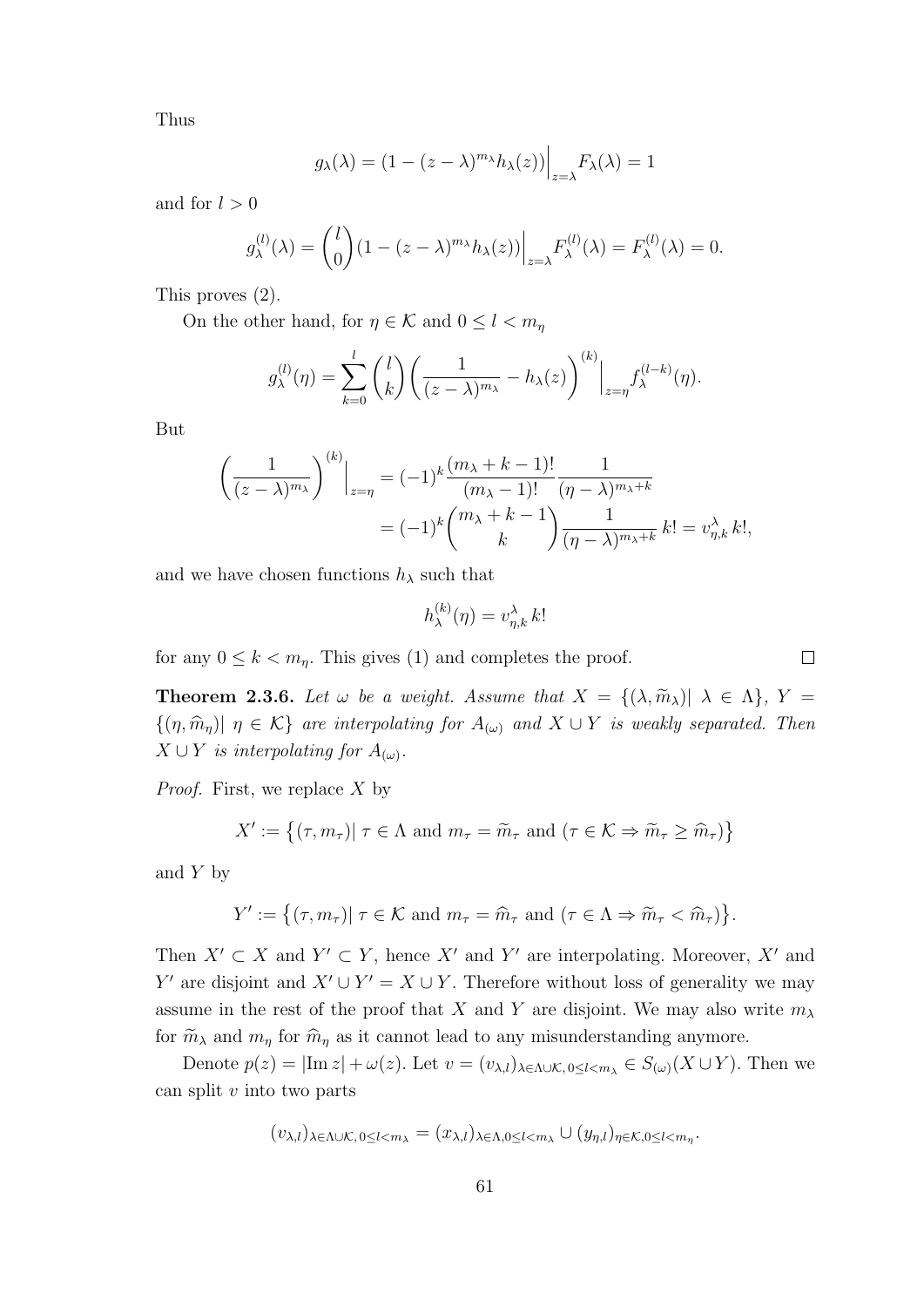Then  $(x_{\lambda,l})_{\lambda\in\Lambda,0\leq l and  $(y_{\eta,l})_{\eta\in\mathcal{K},0\leq l. We have to find$$  $f \in A_{(\omega)}$  such that

$$
\frac{f^{(l)}(\lambda)}{l!} = x_{\lambda,l} \quad \text{for } \lambda \in \Lambda, \, 0 \le l < m_\lambda
$$

and

$$
\frac{f^{(l)}(\eta)}{l!} = y_{\eta,l} \quad \text{for } \eta \in \mathcal{K}, 0 \le l < m_\eta.
$$

To do this we will construct two functions  $f_1, f_2 \in A_{(\omega)}$  satisfying

$$
\frac{f_1^{(l)}(\lambda)}{l!} = x_{\lambda,l} \quad \text{for } \lambda \in \Lambda, 0 \le l < m_\lambda,
$$
\n
$$
\frac{f_1^{(l)}(\eta)}{l!} = 0 \quad \text{for } \eta \in \mathcal{K}, 0 \le l < m_\eta,
$$

and

$$
\frac{f_2^{(l)}(\lambda)}{l!} = 0 \quad \text{for } \lambda \in \Lambda, 0 \le l < m_\lambda,
$$
\n
$$
\frac{f_2^{(l)}(\eta)}{l!} = y_{\eta,l} \quad \text{for } \eta \in \mathcal{K}, 0 \le l < m_\eta,
$$

and then take  $f = f_1 + f_2$ . However, we will only show the construction of  $f_1$ . Function  $f_2$  can be obtained in a similar way.

By Lemma 2.3.3 there exists  $M_1 > 0$  such that

$$
\sum_{\lambda \in \Lambda} e^{-M_1 p(\lambda)} < \infty. \tag{2.1}
$$

Take arbitrary  $M > 0$ . Then for all  $\lambda \in \Lambda$ ,  $0 \leq k < m_\lambda$  it holds

$$
\|(\delta_{\lambda\lambda'}\delta_{kl}e^{Mp(\lambda)})_{\lambda'\in\Lambda,0\leq l
$$

By Lemma 2.1.1 used for X there are  $A, N > 0$  such that for all  $\lambda \in \Lambda$ ,  $0 \leq k < m_{\lambda}$ there are functions  $f_{\lambda,k} \in A_{(\omega)}$  with the following Taylor coefficients

$$
\frac{f_{\lambda,k}^{(l)}(\lambda')}{l!} = \delta_{\lambda\lambda'}\delta_{kl}e^{Mp(\lambda)} \quad \text{ for all } \lambda' \in \Lambda \text{ and } 0 \le l < m_{\lambda'} \tag{2.2}
$$

and satisfying

$$
|f_{\lambda,k}(z)| \le Ae^{Np(z)}\tag{2.3}
$$

for all  $z \in \mathbb{C}$ .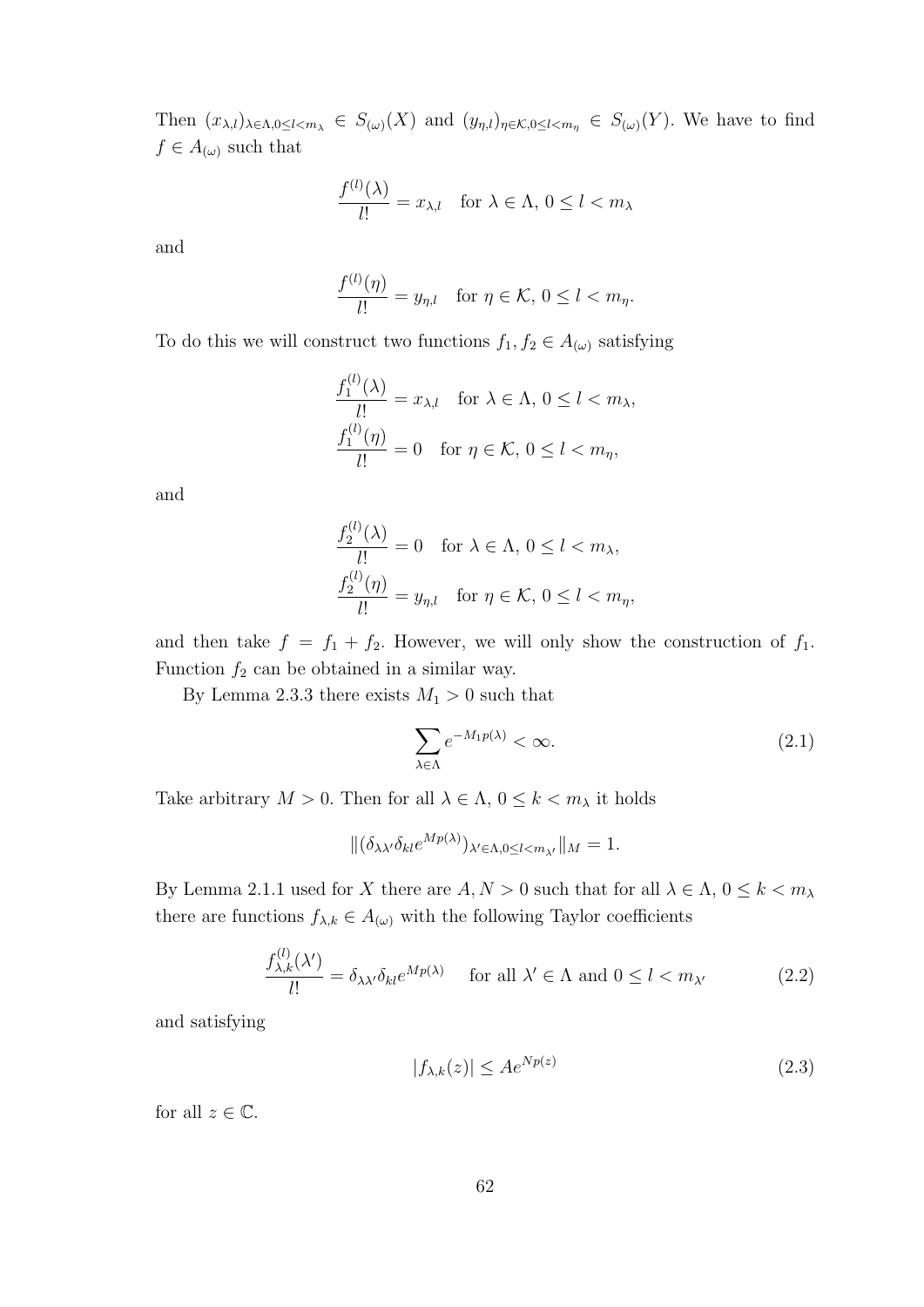By Lemma 2.3.5 there are  $A_1, N_1 > 0$  such that for every  $\lambda \in \Lambda$  there is  $g_{\lambda} \in A_{(\omega)}$ with

$$
\frac{g_{\lambda}^{(l)}(\eta)}{l!} = 0 \quad \text{for all } \eta \in \mathcal{K}, 0 \le l < m_{\eta} \tag{2.4}
$$

$$
\frac{g_{\lambda}^{(l)}(\lambda)}{l!} = \delta_{l0} \quad \text{for all } 0 \le l < m_{\lambda} \tag{2.5}
$$

$$
|g_{\lambda}(z)| \le A_1 e^{N_1 p(\lambda)} e^{N_1 p(z)} \quad \text{ for all } z \in \mathbb{C}.
$$
 (2.6)

Since  ${x_{\lambda,l}}_\Lambda \in S_{(\omega)}(X)$  there are  $A_2, N_2 > 0$  such that

$$
\sum_{l=0}^{m_{\lambda}-1} |x_{\lambda,l}| \le A_2 e^{N_2 p(\lambda)} \tag{2.7}
$$

for all  $\lambda \in \Lambda$ .

We set

$$
f_1(z) = \sum_{\lambda \in \Lambda} \sum_{k=0}^{m_{\lambda}-1} g_{\lambda}(z) f_{\lambda,k}(z) e^{-Mp(\lambda)} x_{\lambda,k}.
$$
 (2.8)

For every  $\lambda \in \Lambda$ 

$$
\sum_{k=0}^{m_{\lambda}-1} g_{\lambda}(z) f_{\lambda,k}(z) e^{-Mp(\lambda)} x_{\lambda,k}.
$$

is an entire function. Furthermore, by  $(2.3)$ ,  $(2.6)$  and  $(2.7)$ 

$$
\left| \sum_{k=0}^{m_{\lambda}-1} (g_{\lambda}(z) f_{\lambda,k}(z) e^{-Mp(\lambda)} x_{\lambda,k}) \right| \leq A_3 e^{(N+N_1)p(z)} e^{(N_1-M)p(\lambda)} \sum_{k=0}^{m_{\lambda}-1} |x_{\lambda,k}|
$$
  

$$
\leq A_4 e^{(N+N_1)p(z)} e^{(N_1+N_2-M)p(\lambda)}
$$

for some  $A_3, A_4 > 0$ . Choose M such that  $N_1 + N_2 - M \le -M_1$ , where  $M_1$  is from (2.1). Then the terms of the series (2.8) are uniformly bounded by the terms of some convergent series on any compact set of the complex plane. Hence  $f_1$  is a well defined, entire function. The above estimate shows, moreover, that  $f_1 \in A_{(\omega)}$ . It remains to evaluate the values and derivatives of  $f_1$  on  $\Lambda$  and  $\mathcal{K}$ . For  $\lambda \in \Lambda$ ,  $0 \leq l < m_{\lambda}$  using (2.2) and (2.5) consecutively, we obtain

$$
\frac{f_1^{(l)}(\lambda)}{l!} = \sum_{\lambda' \in \Lambda} \sum_{k=0}^{m_{\lambda'}-1} \sum_{j=0}^l \binom{l}{j} g_{\lambda'}^{(l-j)}(\lambda) f_{\lambda',k}^{(j)}(\lambda) e^{-Mp(\lambda')} x_{\lambda',k}
$$
  

$$
= \sum_{\lambda' \in \Lambda} \sum_{k=0}^{m_{\lambda'}-1} \sum_{j=0}^l \binom{l}{j} g_{\lambda'}^{(l-j)}(\lambda) \delta_{\lambda',\lambda} \delta_{k,j} e^{Mp(\lambda')} e^{-Mp(\lambda')} x_{\lambda',k}
$$
  

$$
= \sum_{k=0}^l \binom{l}{k} g_{\lambda}^{(l-k)}(\lambda) x_{\lambda,k} = x_{\lambda,l}.
$$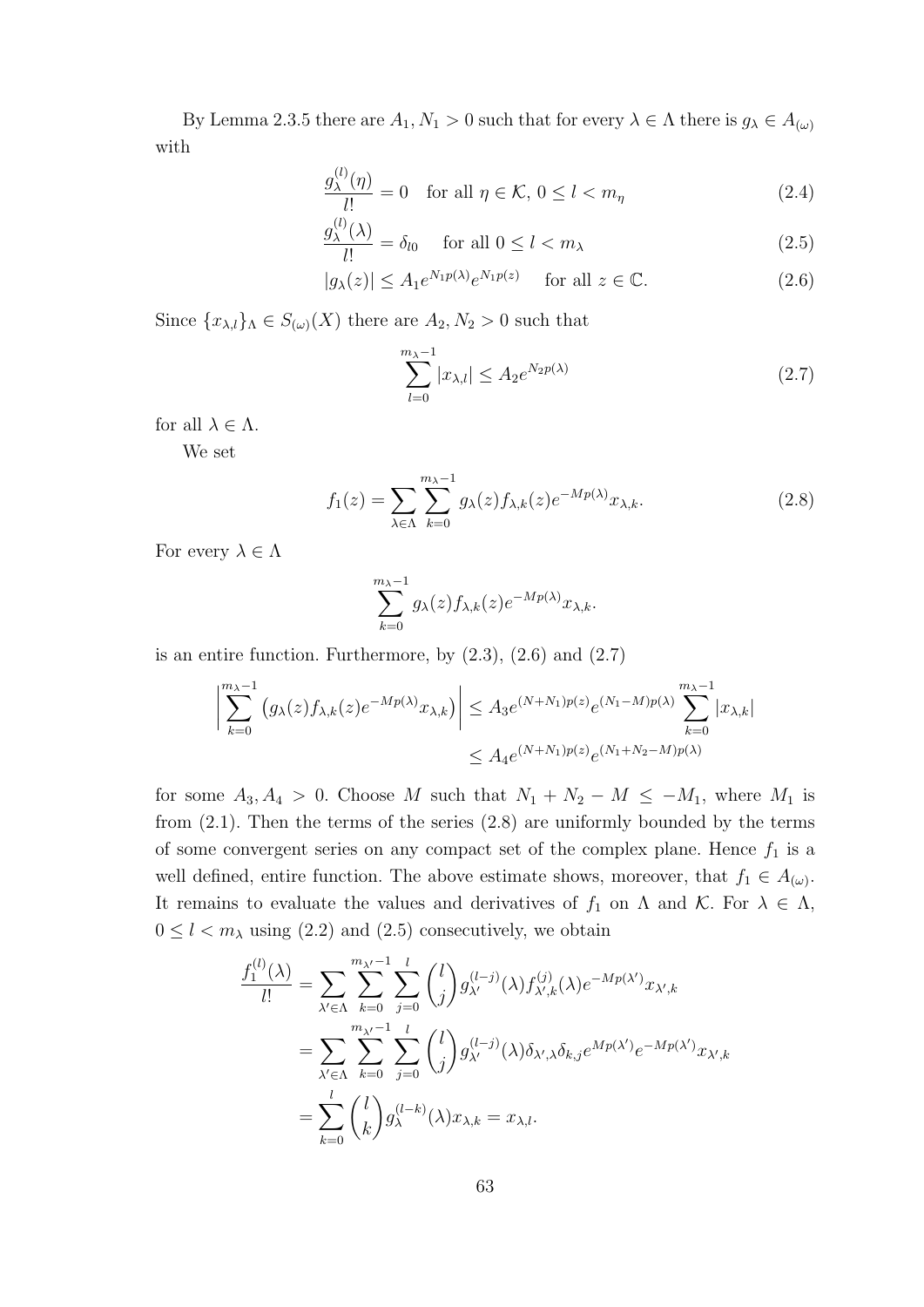On the other hand, (2.4) gives immediately that

$$
\frac{f_1^{(l)}(\eta)}{l!} = \sum_{\lambda' \in \Lambda} \sum_{k=0}^{m_{\lambda'}-1} \sum_{j=0}^l g_{\lambda'}^{(l-j)}(\eta) f_{\lambda',k}^{(j)}(\eta) e^{-Mp(\lambda')} x_{\lambda',k} = 0
$$

 $\Box$ 

for  $\eta \in \mathcal{K}$ ,  $0 \leq l < m_{\eta}$ .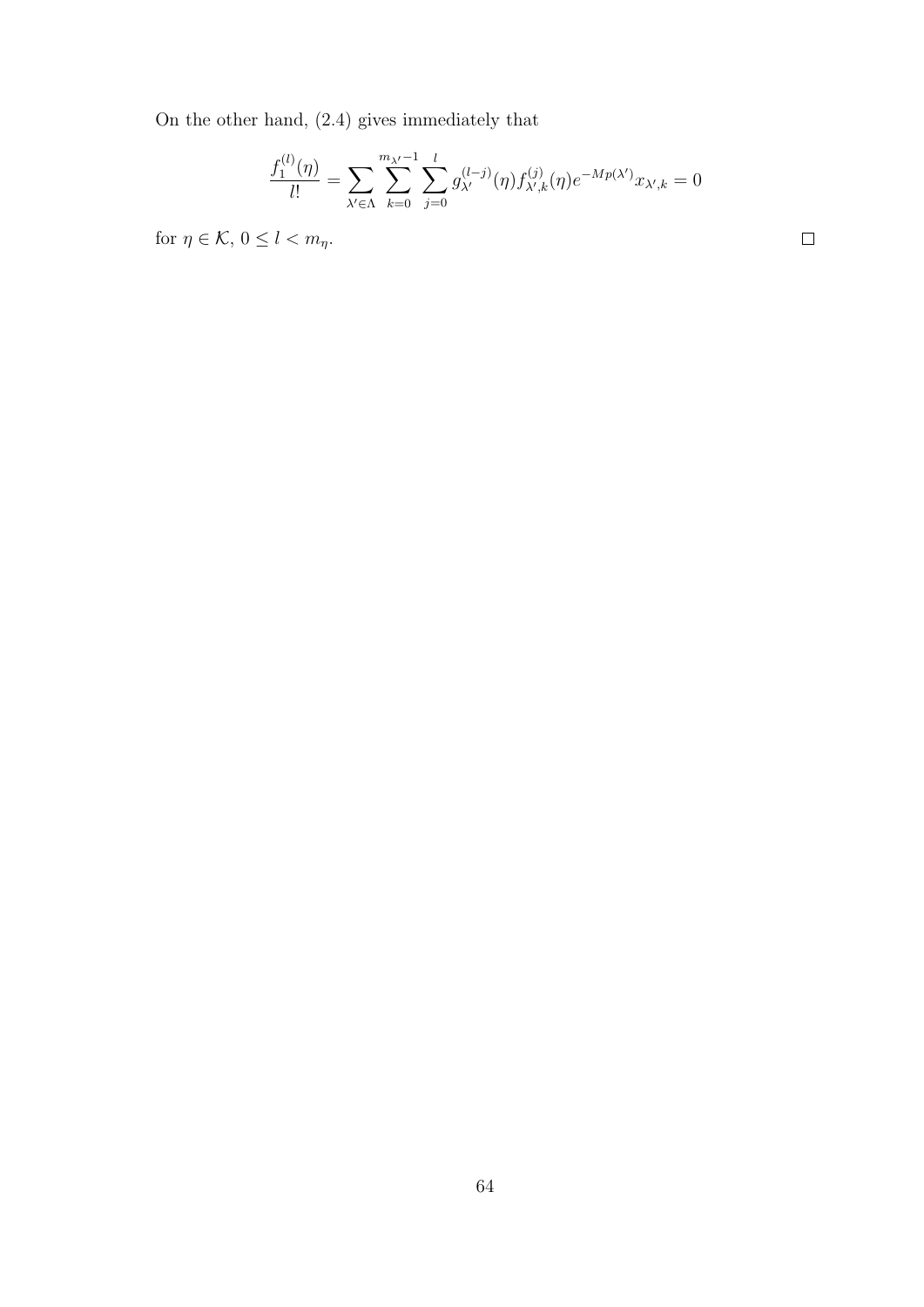## Chapter 3

# Analytic description of interpolating varieties

#### 3.1 The Beurling case

A priori the definition of interpolating variety does not suggest any easy and explicit way to check whether a given multiplicity variety is interpolating. One would have to take an arbitrary sequence of values in the appropriate sequence space and try to figure out if there exists a function interpolating it. This does not seem to be easy even for simple examples of varieties. One needs a better criterion. In this chapter we give a description of interpolating varieties in analytic terms. The information if a multiplicity variety is interpolating is actually hidden in the existence of just one special function. The following theorem covers the Beurling case and was published in [BL95, Theorem 3.1]. Earlier partial results can be found in [BT79, Theorem 4], [Squ81]. As it is far from our final aim, we do not give its proof. In the sequel we will use the notation  $Z(f)$  for the variety of all zeroes with multiplicities of a holomorphic function  $f$ .

**Theorem 3.1.1.** Let  $X = \{(\lambda, m_\lambda) | \lambda \in \Lambda\}$  be a multiplicity variety and  $\omega$  be a weight. Variety X is interpolating for  $A_{(\omega)}$  if and only if there exists  $f \in A_{(\omega)}$  with  $X \subset Z(f)$  and satisfying that for some  $\epsilon > 0$  and  $M \in \mathbb{N}$  for all  $\lambda \in \Lambda$ 

$$
\frac{|f^{(m_{\lambda})}(\lambda)|}{m_{\lambda}!} \ge \epsilon e^{-M|\text{Im }\lambda| - M\omega(\lambda)}.
$$
\n(3.1)

This theorem provides an easier way than the direct method of checking whether a given multiplicity variety is interpolating. But still it is not explicit enough. For more plain criterion we have to wait until Chapter 5. Nevertheless, we can derive a very useful consequence from Theorem 3.1.1.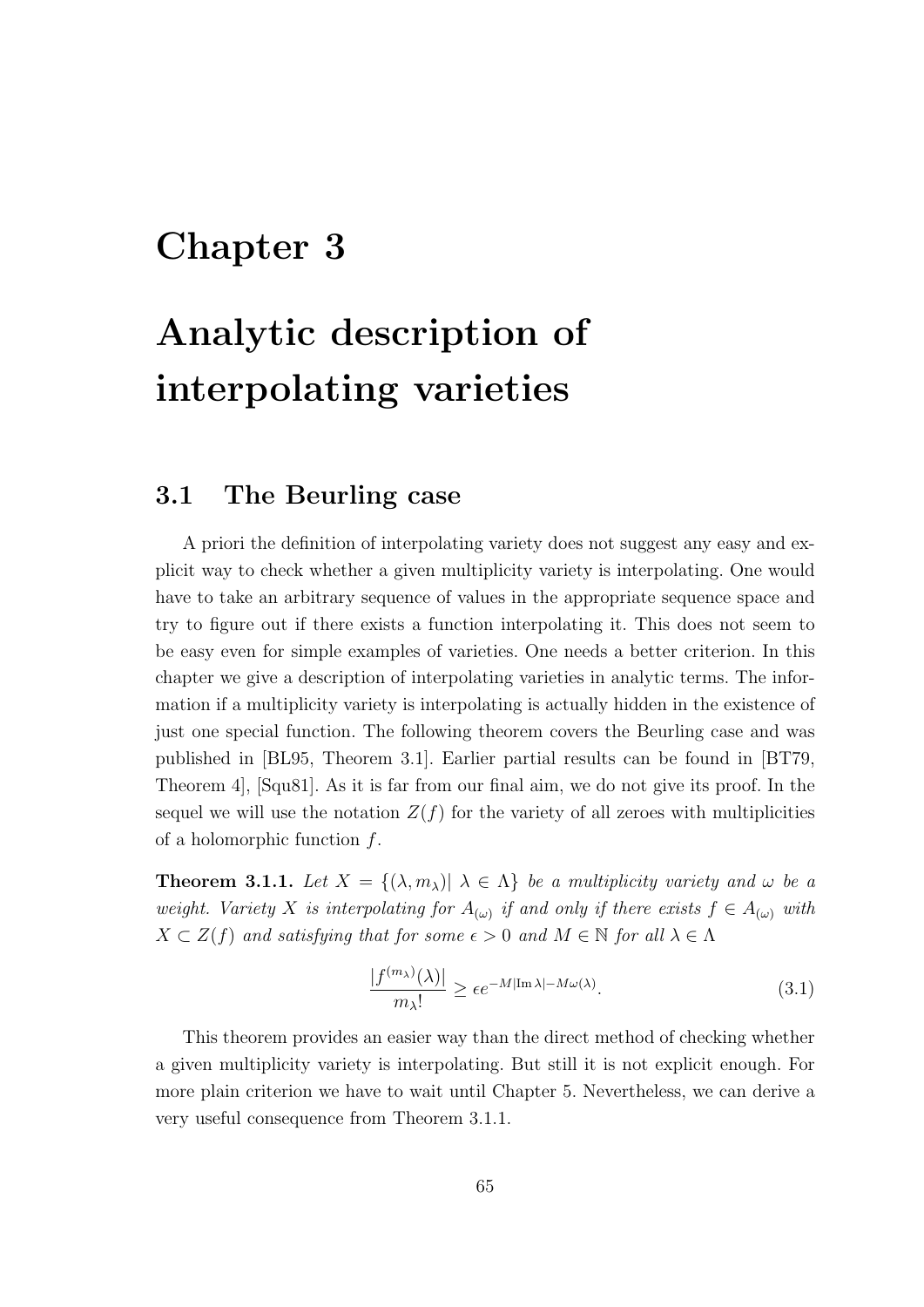**Corollary 3.1.2.** Let  $\nu$  be a weight and X be an interpolating variety for  $A_{(\nu)}$ . Then X is interpolating for  $A_{(\omega)}$  for every weight  $\omega$  satisfying  $\nu = O(\omega)$ .

Proof. It is enough to notice that the bigger the weight the easier to fulfil condition  $\Box$  $(3.1).$ 

#### 3.2 The Roumieu case

In the Roumieu case we have just a partial result of the analytic kind. A complete analytic characterisation will be obtained in Section 5.4 (see Theorem 5.4.6) for non-quasianalytic weights with the use of geometric descriptions of interpolating varieties.

**Theorem 3.2.1.** Let  $\omega$  be a weight and let  $f \in A_{\{\omega\}}$  with  $X \subset Z(f)$ . If for some  $M \in \mathbb{N}$ , for all  $m \in \mathbb{N}$  there exists  $C_m \in \mathbb{R}$  such that for all  $\lambda \in \Lambda$ 

$$
\frac{|f^{(m_\lambda)}(\lambda)|}{m_\lambda!} \ge e^{-C_m - M|\operatorname{Im} z| - \frac{1}{m}\omega(z)}
$$

then X is an interpolating variety for  $A_{\{\omega\}}$ .

Proof. By the assumption

$$
\exists M \in \mathbb{N} \ \forall m \in \mathbb{N} \ \exists C_m \in \mathbb{R} \ \forall \lambda \in \Lambda : \\ \ln\left(\frac{m_{\lambda}!}{|f^{(m_{\lambda})}(\lambda)|}\right) \leq C_m + M|\text{Im}\lambda| + \frac{1}{m}\,\omega(\lambda)
$$

and

$$
\exists M_1 \in \mathbb{N} \ \forall m \in \mathbb{N} \ \exists B_m \in \mathbb{R} \ \forall \lambda \in \Lambda : \\
 \ln|f(z)| \le B_m + M_1|\text{Im } z| + \frac{1}{m}\,\omega(z).
$$

Take any sequence  $v \in S_{\{\omega\}}(X)$ . We have then

$$
\exists M_2 \in \mathbb{N} \ \forall m \in \mathbb{N} \ \exists A_m \in \mathbb{R} \ \forall \lambda \in \Lambda : \\
\ln\left(\sum_{l=0}^{m_{\lambda}-1} |v_{\lambda,l}|\right) \le A_m + M_2 |\text{Im }\lambda| + \frac{1}{m}\omega(\lambda).
$$

We can take  $D_m = \max(A_m, B_m, C_m)$  obtaining the same constants in all three inequalities. Denote  $q(z) = \inf_{m \in \mathbb{N}} (D_m + \frac{1}{m})$  $\frac{1}{m}\omega(z)$ . Then  $q(t) = o(\omega(t))$  as  $t \to \infty$ . Moreover,

$$
\ln\left(\frac{m_{\lambda}!}{|f^{(m_{\lambda})}(\lambda)|}\right) \le M|\operatorname{Im}\lambda| + q(\lambda)
$$
\n(3.2)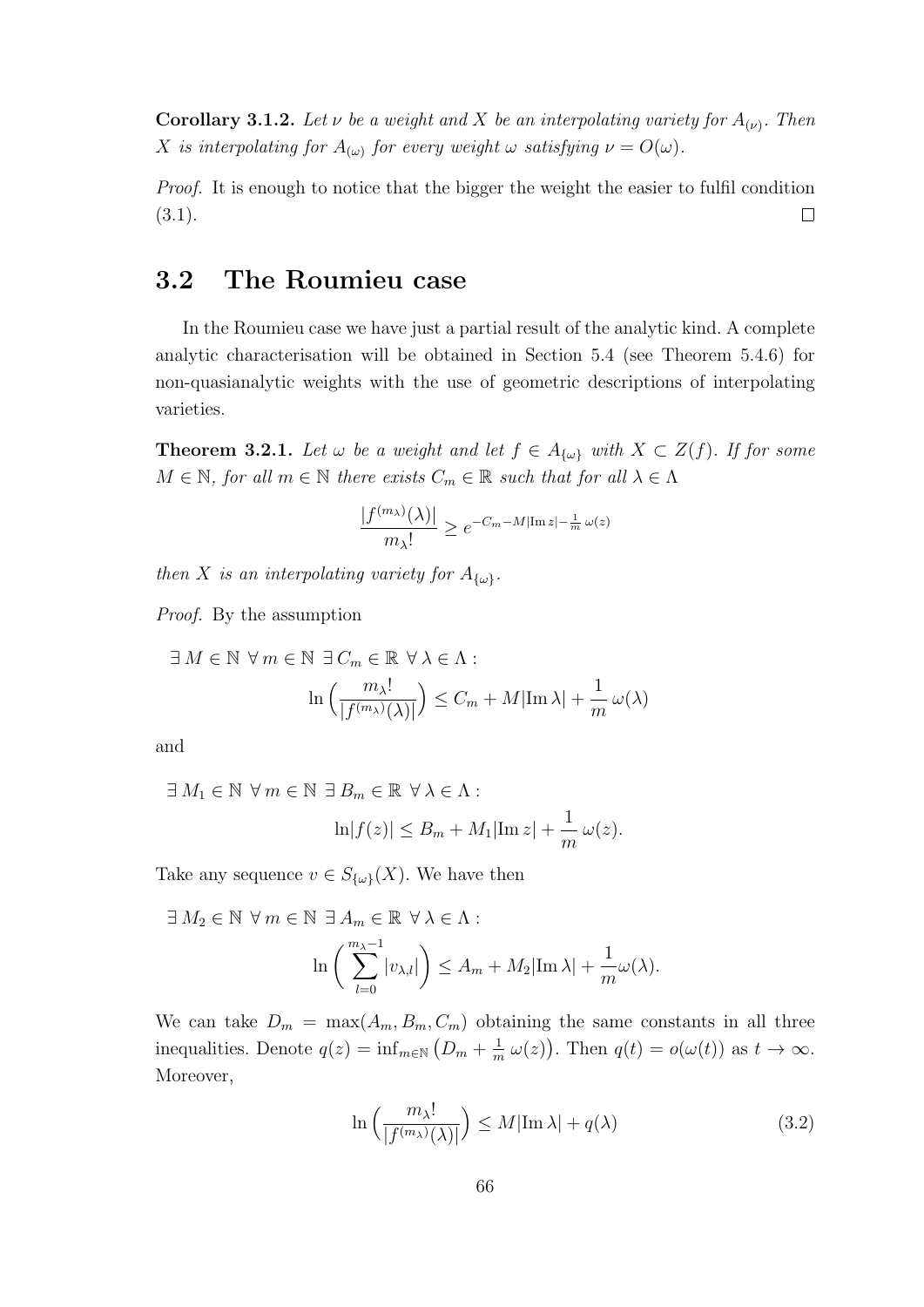for all  $\lambda \in \Lambda$ ,

$$
|f(z)| \le e^{M_1|\operatorname{Im} z| + q(z)}\tag{3.3}
$$

for all  $z \in \mathbb{C}$  and

$$
\sum_{l=0}^{m_{\lambda}-1} |v_{\lambda,l}| \le e^{M_2|\text{Im }\lambda| + q(\lambda)} \tag{3.4}
$$

for all  $\lambda \in \Lambda$ . We can use lemma 1.5.16 for q and  $\omega$  obtaining a weight  $\nu$  such that  $q(t) = o(\nu(t))$  and  $\nu(t) = o(\omega(t))$  as  $t \to \infty$ . Then by (3.3),  $f \in A_{(\nu)}$  and by (3.4),  $v \in S_{(\nu)}(X)$ . Moreover, condition (3.2) allows us to apply Theorem 3.1.1. Thus X is  $A_{(\nu)}$  interpolating and there exists  $F \in A_{(\nu)}$  with  $R(F) = v$ . Proposition 1.7.12 implies finally that  $F \in A_{\{\omega\}}$ .  $\Box$ 

## 3.3 Relation between Beurling and Roumieu interpolating varieties

Propositions 1.7.12 and 1.8.9 provide us with a relation connecting Beurling and Roumieu weighted algebras of functions and sequences. One may then expect similar results for interpolating varieties. The following lemma gives just a partial answer to this problem. For a complete relation we have to wait until we obtain in Chapter 5 a more straightforward description of interpolating varieties in terms of geometric conditions (see 5.3.2).

**Corollary 3.3.1.** Let  $\nu$  be a weight and assume that X is interpolating for  $A_{(\nu)}$ . Then X is interpolating for  $A_{\{\omega\}}$  for any weight  $\omega$  satisfying  $\nu = o(\omega)$ .

*Proof.* Let  $v \in S_{\{\omega\}}(X)$ . Proposition 1.8.9 yields  $v \in S_{(\mu)}(X)$  for some  $\mu = o(\omega)$ . Since  $\max(\nu, \mu) = o(\omega)$  we can use Lemma 1.5.16 to obtain another weight  $\sigma$  between  $\max(\nu, \mu)$  and  $\omega$ . Then by Corollary 3.1.2, X is  $A_{(\sigma)}$  interpolating. Moreover,  $v \in$  $S_{(\sigma)}(X)$  hence we obtain  $f \in A_{(\sigma)}$  satisfying  $R(f) = v$ . One more application of Proposition 1.7.12 completes the proof.  $\Box$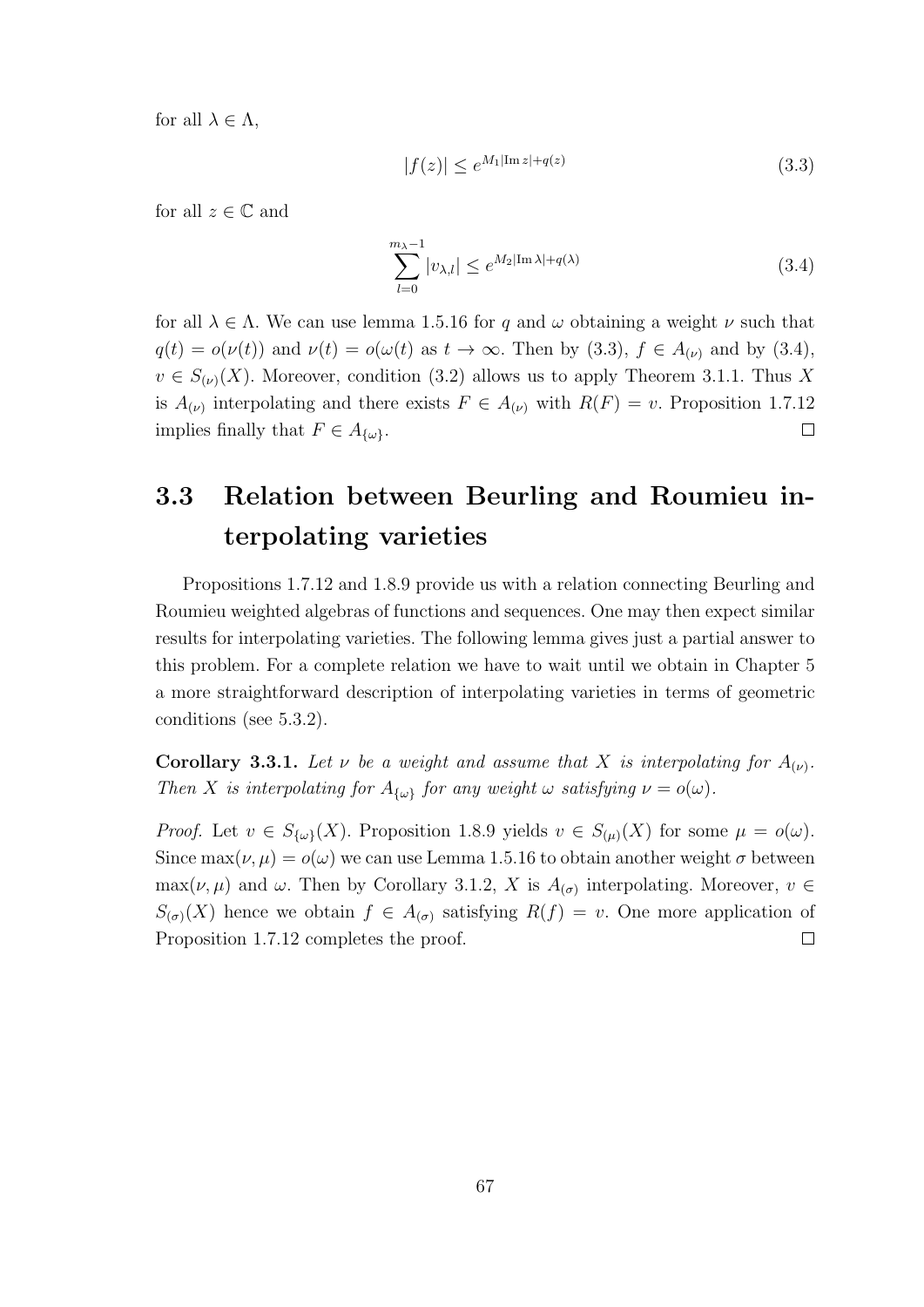## Chapter 4

## Geometric conditions

### 4.1 Sparse varieties

In this chapter we will study geometric conditions for multiplicity varieties. One way of describing geometric properties of multiplicity varieties, mentioned already in Section 1.10, is the use of the Nevanlinna counting function  $N$ . Conditions imposing bounds on its growth were successfully used in the study of interpolation problems in many spaces of entire functions (see [Squ83], [BL95], [BLV95], [HM00], [MOCO03]), [Oun07], [Oun08], [MOC09]). In this section we introduce several conditions of this type, we express their meaning in different, more readable forms and give some consequences which will be useful later.

We recall that the Nevanlinna counting function for a variety  $X = \{(\lambda, m_\lambda)| \lambda \in$ Λ} is given by the formula

$$
N(z,r,X) = \int_{0}^{r} \frac{n(z,t,X) - n(z,0,X)}{t} dt + n(z,0,X) \ln r
$$

where  $n(z, r, X)$  is the number of points of X with multiplicities in the closed disc  $\bar{D}(z, r)$ .

**Definition 4.1.1.** Let  $\omega$  be a weight. Denote  $p(z) = |\text{Im } z| + \omega(z)$ . We say that a multiplicity variety  $X = \{(\lambda, m_\lambda)\}_{\lambda \in \Lambda}$  is  $(\omega)$ -sparse if

$$
\exists C > 0 \ \forall \lambda \in \Lambda : \quad N(\lambda, p(\lambda), X) \leq C p(\lambda).
$$

It is called  $\{\omega\}$ -sparse if

$$
\exists M \in \mathbb{N} \ \forall m \in \mathbb{N} \ \exists C_m \in \mathbb{R} \ \forall r > 0, \lambda \in \Lambda
$$
\n
$$
N(\lambda, r, X) \le C_m + M|\text{Im }\lambda| + \frac{1}{m}\,\omega(\lambda) + Mr.
$$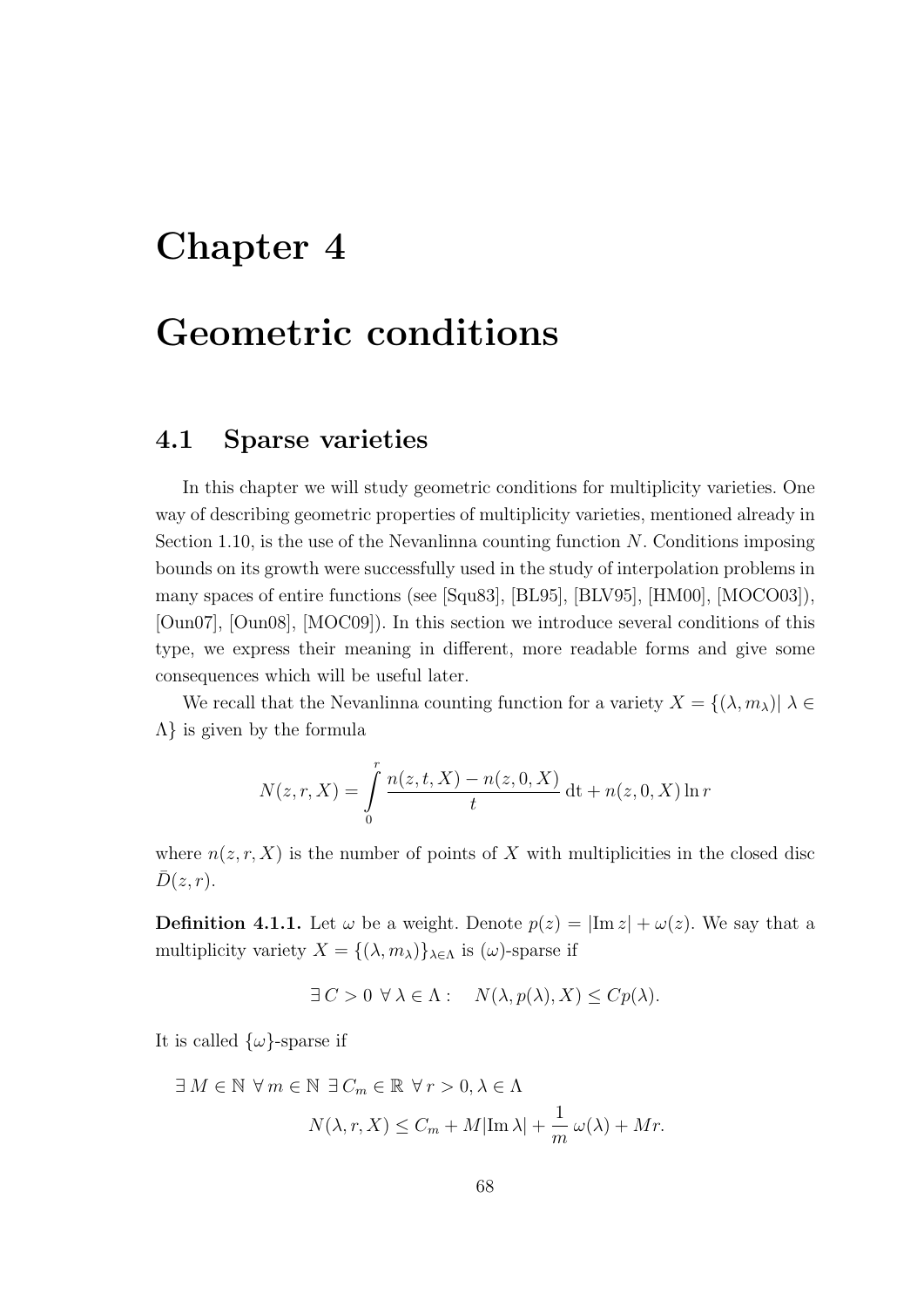Right from the notation one might see that  $(\omega)$ -sparsity corresponds to the Beurling case. This condition was introduced by Massaneda, Ortega-Cerdá, and Ounaïes in [MOCO03] and was called there condition (a).  $\{\omega\}$ -sparsity is a counterpart of  $(\omega)$ -sparsity introduced to fit into the framework of the Roumieu case. One can see that  $(\omega)$ -sparsity and  $\{\omega\}$ -sparsity are not so similar as one could expect. Looking at the form of  $\{\omega\}$ -sparsity one would rather define  $(\omega)$ -sparsity in the following form.

**Definition 4.1.2.** Let  $\omega$  be a weight and denote  $p(z) = |\text{Im } z| + \omega(z)$ . We say that a multiplicity variety X is  $(\omega)^*$ -sparse if

$$
\exists C > 0 \ \forall \lambda \in \Lambda \ \forall r \ge p(\lambda): \quad N(\lambda, r, X) \le Cr.
$$

We see that  $(\omega)^*$ -sparsity is a priori stronger than  $(\omega)$ -sparsity. Although they are equivalent in some cases, as we will see later, neither is their equivalency in general proved nor is a counterexample known. Furthermore, we will show that  $(\omega)$ sparsity along with some other condition is enough to describe interpolating varieties in the Beurling case. But it cannot be transformed directly to be useful also in the Roumieu case. It seems that the closest useful form is the one we have proposed as  $\{\omega\}$ -sparsity.

In the following lemma we give a relation between  $(\omega)^*$ -sparsity and  $\{\omega\}$ -sparsity.

**Proposition 4.1.3.** Let  $\omega$  be a Roumieu weight. A multiplicity variety X is  $\{\omega\}$ sparse if and only if there exists a Beurling weight  $\sigma = o(\omega)$  such that X is  $(\sigma)^*$ . sparse.

*Proof.* Assume that X is  $\{\omega\}$ -sparse. Define  $q(z) = \inf_{m \in \mathbb{N}} (C_m + \frac{1}{n})$  $\frac{1}{m}\omega(z)$ ). Then  $q(t) = o(\omega(t))$  when  $t \to \infty$ . By Lemma 1.5.16 there exists a weight  $\sigma$  satisfying  $q = o(\sigma)$  and  $\sigma = o(\omega)$ . Then by  $\{\omega\}$ -sparsity of X for some  $M \in \mathbb{N}$ 

$$
N(\lambda, r) \le M|\text{Im }\lambda| + q(\lambda) + Mr
$$

for all  $\lambda \in \Lambda$ . Since  $q = o(\sigma)$  we have  $q(z) \leq C + \sigma(z)$  for some  $C > 0$  and every  $z \in \mathbb{C}$ . This proves  $(\sigma)^*$ -sparsity of X.

Assume now that X is  $(\sigma)^*$ -sparse for some weight  $\sigma = o(\omega)$ . Then for every  $m \in \mathbb{N}$  there exists  $C_m > 0$  such that  $\sigma(t) \leq C_m + \frac{1}{n}$  $\frac{1}{m}\omega(t)$  for every  $t \in [0, \infty)$ . For  $r > 0$  we obtain

$$
N(\lambda, r) \le N(\lambda, |\text{Im }\lambda| + \sigma(\lambda) + r) \le C(|\text{Im }\lambda| + \sigma(\lambda) + r)
$$
  
\n
$$
\le C|\text{Im }\lambda| + CC_m + C\frac{1}{m}\omega(\lambda) + Cr.
$$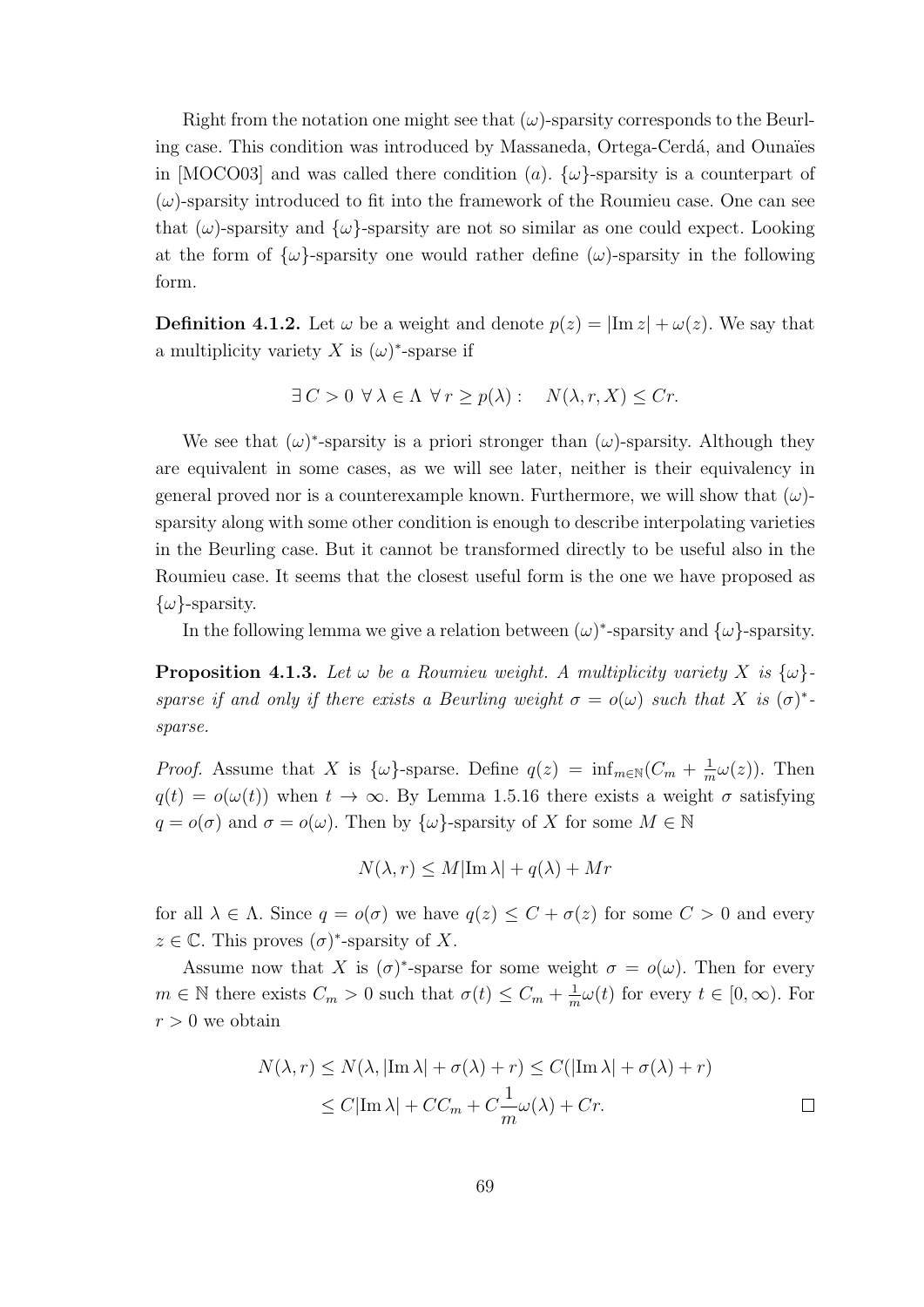Due to Proposition 4.1.3 all results obtained for the Beurling case provide information about the Roumieu case as well. This will be seen throughout this section. In several situations we will even omit the corresponding result or notion for the Roumieu case as it can be easily deduced and will not be used in the remaining part of this dissertation.

The meaning of sparsity is not visible immediately. We will show some consequences of it, which are more straightforward. Later we will prove that these consequences almost characterise sparse varieties. This will facilitate us to give examples of sparse varieties.

**Definition 4.1.4.** We say that a multiplicity variety X is  $(\omega)$ -separated (or just separated) if

$$
\prod_{\lambda':\;0<|\lambda'-\lambda|\leq 1} |\lambda-\lambda'|^{m_{\lambda'}} \geq \delta e^{-Cp(\lambda)}
$$

for some  $\delta, C > 0$  and all  $\lambda \in \Lambda$ .

As one may expect  $(\omega)$ -separation implies weak  $(\omega)$ -separation introduced in Definition 2.3.2.

**Proposition 4.1.5.** Let  $\omega$  be a weight. If a multiplicity variety X is  $(\omega)$ -separated then it is weakly  $(\omega)$ -separated.

*Proof.* Consider points  $\lambda, \lambda' \in \Lambda$  with  $p(\lambda) \geq 1$  and  $|\lambda'| > 1$ . By Lemma 1.5.6 there exists a constant  $C > 0$  such that

$$
p(\lambda') \le Cp(\lambda) + C \le 2Cp(\lambda)
$$

provided  $|\lambda - \lambda'| \leq 1$ . Hence

$$
|\lambda - \lambda'|^{m_{\lambda}} \ge \prod_{\lambda \colon 0 < |\lambda - \lambda'| \le 1} |\lambda - \lambda'|^{m_{\lambda}} \ge e^{-Cp(\lambda')} \ge e^{-2Cp(\lambda)}.
$$

Assume now that  $\lambda, \lambda' \in \Lambda$  satisfy  $p(\lambda) < 1$  and  $|\lambda - \lambda'| \leq 1$ . By property  $(\gamma)$  of  $\omega$ , there are only finitely many such pairs. Therefore we can choose  $\delta > 0$  such that

$$
|\lambda - \lambda'|^{m_{\lambda}} \ge \delta \ge \delta e^{-2Cp(\lambda)}
$$
 and  $|\lambda - \lambda'|^{m_{\lambda'}} \ge \delta \ge \delta e^{-2Cp(\lambda')}$ 

 $\Box$ 

for all such  $\lambda, \lambda'$ .

The following example shows that  $(\omega)$ -separation is strictly stronger than weak  $(\omega)$ -separation.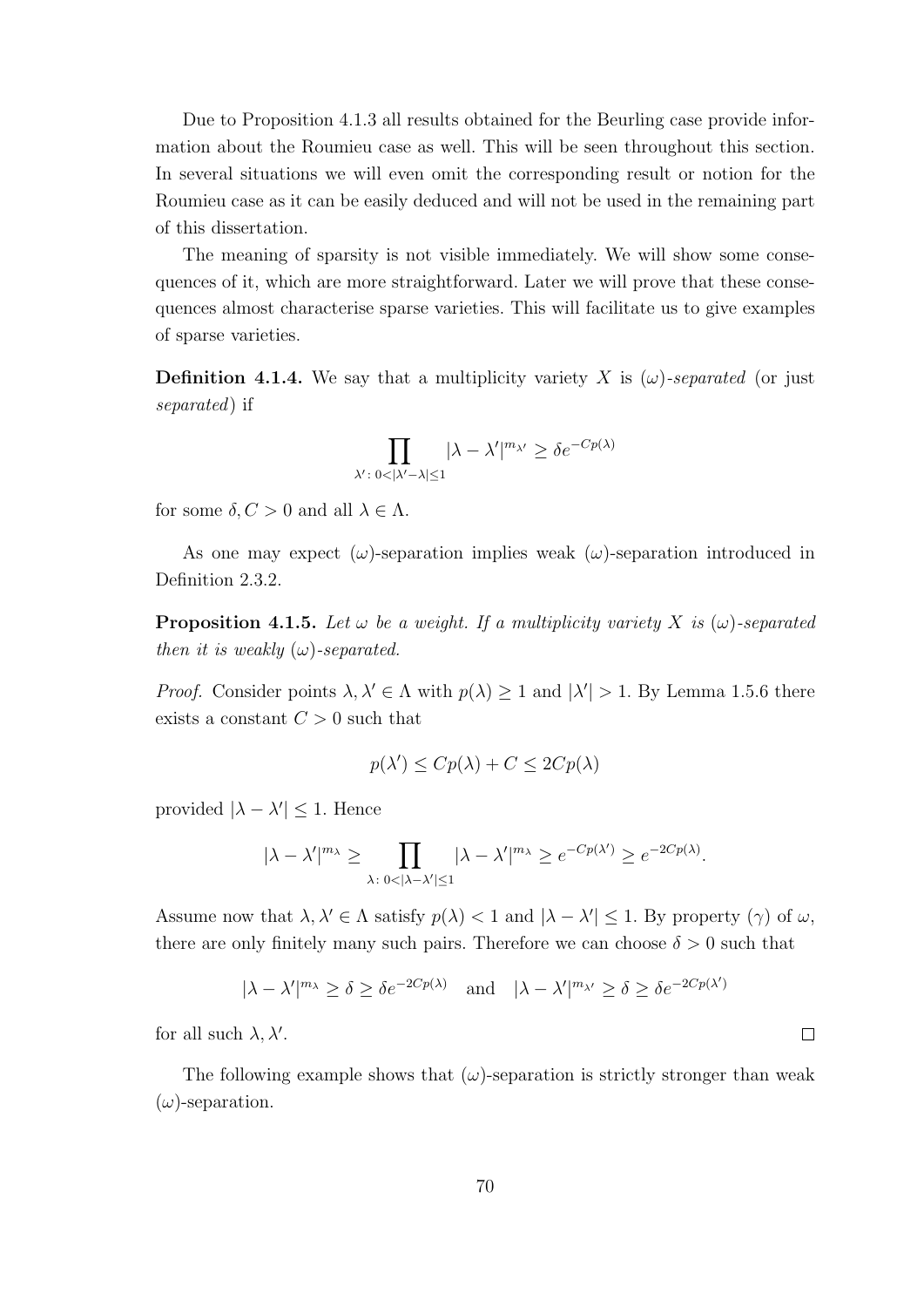*Example* 4.1.6. Let  $\omega$  be an arbitrary weight. For every  $\epsilon > 0$  small enough it holds

$$
\frac{1}{2} \le \frac{\sin x}{x} \le 2\tag{4.1}
$$

for every  $x \in [0, \epsilon]$ .

Consider the set  $Y = \{2mi | m \in \mathbb{N}\}\subset \mathbb{C}$ . Around each point  $2mi$  of Y we draw a regular polygon with  $n = 2^m$  sides inscribed in a circle of radius  $\frac{1}{2}$  centred at  $2mi$ . It is known that the side length of such a polygon is

$$
d_1 = s = \sin \frac{\pi}{n}
$$

and distances between vertices are

$$
d_k = \sin\frac{k}{n}\pi \quad (k = 1, \dots, n-1).
$$

Let  $X$  consist of all the vertices of these polygons with multiplicities equal 1. Then for m big enough and  $\lambda$ ,  $\lambda'$  belonging to the polygon around  $2mi$ 

$$
|\lambda - \lambda'| \ge \sin \frac{\pi}{n} \ge \frac{\pi}{2n} = \frac{\pi}{2} e^{-m \ln 2} \ge e^{-2m - \omega(2mi)} = e^{-p(2mi)}.
$$

As  $p(2mi)$  is proportional to  $p(\lambda)$  with constants not depending on m, hence X is weakly  $(\omega)$ -separated.

On the other hand, let  $\epsilon > 0$  be such that (4.1) is satisfied. Then for  $\lambda$  belonging to the polygon around 2mi

$$
\prod_{\lambda' \in D'(\lambda,1)} |\lambda - \lambda'|^{m_{\lambda'}} = \prod_{k=1}^{n-1} d_k \le \prod_{k=1}^{\lfloor \frac{\epsilon n}{\pi} \rfloor} \sin \frac{k}{n} \pi \le \prod_{k=1}^{\lfloor \frac{\epsilon n}{\pi} \rfloor} \frac{k}{n} \pi = \left(\frac{\pi}{n}\right)^{\lfloor \frac{\epsilon n}{\pi} \rfloor} \left\lfloor \frac{\epsilon n}{\pi} \right\rfloor!
$$

By Stirling's formula

$$
\left(\frac{\pi}{n}\right)^{\lfloor \frac{\epsilon n}{\pi}\rfloor} \left\lfloor \frac{\epsilon n}{\pi}\right\rfloor! \leq e\left(\frac{\pi}{n}\right)^{\lfloor \frac{\epsilon n}{\pi}\rfloor} \sqrt{2\pi\left\lfloor \frac{\epsilon n}{\pi}\right\rfloor} \left(\frac{\lfloor \frac{\epsilon n}{\pi}\rfloor}{e}\right)^{\lfloor \frac{\epsilon n}{\pi}\rfloor} \leq \frac{en}{\pi} \left(\frac{\pi}{n}\right)^{\frac{\epsilon n}{\pi}} \sqrt{2en} \left(\frac{\epsilon n}{\pi e}\right)^{\frac{\epsilon n}{\pi}}
$$

$$
= \frac{e\sqrt{2\epsilon}}{\pi} n\sqrt{n} \left(\frac{\epsilon}{e}\right)^{\frac{\epsilon n}{\pi}} = Cn\sqrt{n}e^{-Dn},
$$

where  $C = \frac{e\sqrt{2\epsilon}}{\pi}$  $\frac{\sqrt{2\epsilon}}{\pi}$  and  $D = \frac{\epsilon}{\pi}$  $\frac{\epsilon}{\pi} \ln \frac{e}{\epsilon}$ . We have that for any constant  $A > 0$ 

$$
C(2\sqrt{2})^m e^{Am} < e^{D2^m}
$$

for  $m$  big enough. Therefore

$$
\prod_{\lambda' \in D'(\lambda,1)} |\lambda - \lambda'|^{m_{\lambda'}} < e^{-Am}
$$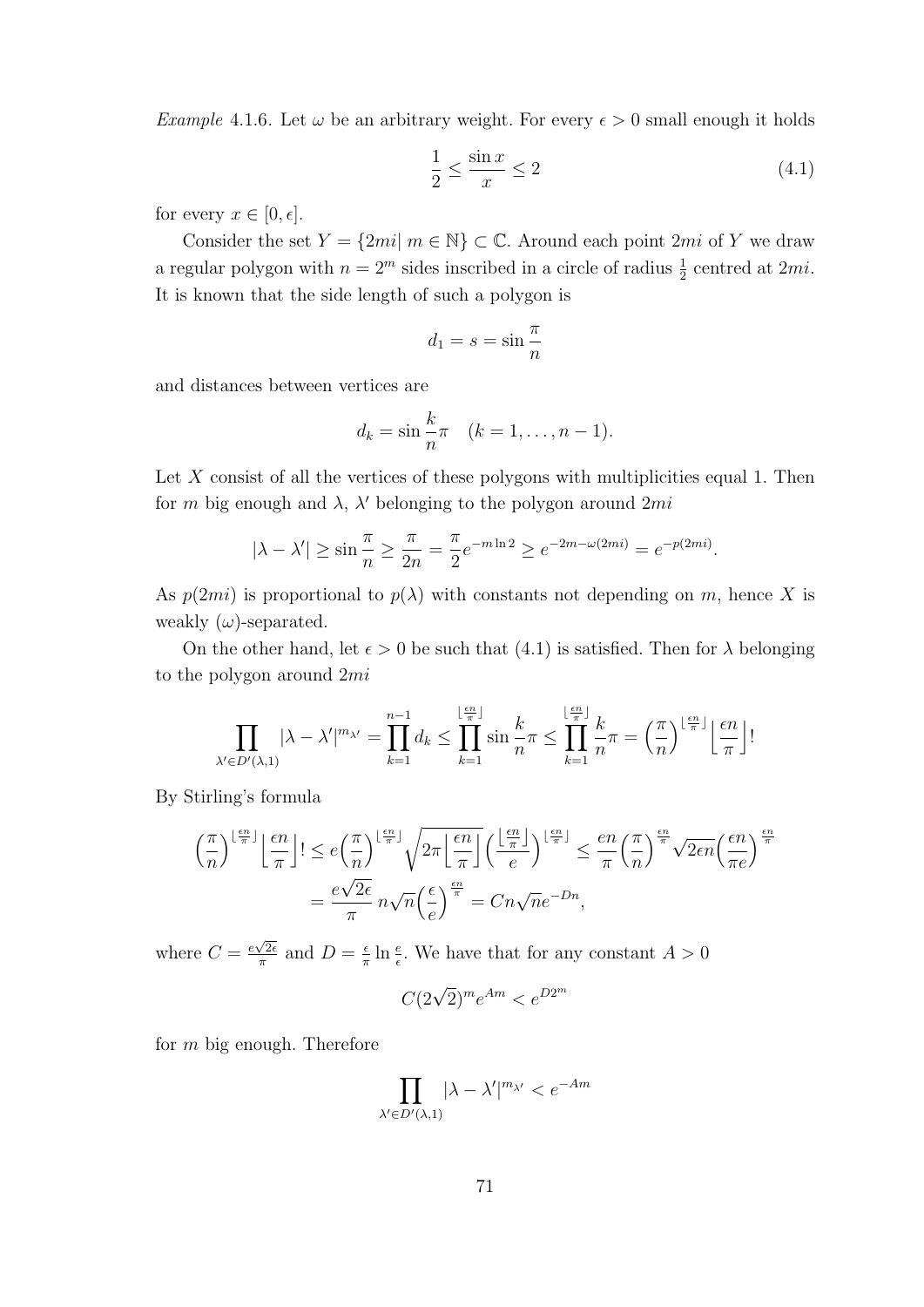for such m. Further, by property ( $\beta$ ) of  $\omega$ , for some  $B \ge 1$  it holds  $\omega(t) \le Bt$  for t big enough. Hence for arbitrary  $A > 0$  and m big enough

$$
\prod_{\lambda' \in D'(\lambda,1)} |\lambda - \lambda'|^{m_{\lambda'}} < e^{-Am} = e^{-\frac{A}{2}m - \frac{A}{4B}2Bm} \le e^{-\frac{A}{4}|\text{Im }2mi| - \frac{A}{4B}\omega(2mi)} \le e^{-\frac{A}{4B}p(2mi)}.
$$

As  $p(2mi)$  is proportional to  $p(\lambda)$  and this holds for arbitrary  $A > 0$ , X is not  $(\omega)$ -separated.

The trick described in the next lemma will be used often in the sequel.

**Lemma 4.1.7.** Let  $\omega$  be a weight and X a multiplicity variety. Denote  $p(z)$  =  $|\text{Im } z| + \omega(z)$ . Then the set  $\Lambda_1 := \Lambda \cap \{z \in \mathbb{C} \mid p(z) \leq 1\}$  is finite, and for every  $A > 0$  there exists  $B > 0$  such that

$$
A \le Bp(\lambda)
$$

for every  $\lambda \in \Lambda \setminus \{0\}.$ 

*Proof.* As  $\omega$  is continuous and satisfies  $(\gamma)$ , the set  $K := \{z \in \mathbb{C} | p(z) \leq 1\}$  is compact. Hence, as  $\Lambda$  is discrete,  $K \cap \Lambda$  is finite. Further, as  $\omega$  is increasing, it holds  $p(z) = 0 \Leftrightarrow z = 0$ . Therefore

$$
C := \inf_{\lambda \in \Lambda \setminus \{0\}} p(\lambda) > 0.
$$

Then for any  $\lambda \in \Lambda \setminus \{0\}$ 

$$
A = \frac{A}{C} \inf_{\lambda' \in \Lambda \backslash \{0\}} p(\lambda') \le \frac{A}{C} p(\lambda),
$$

which yields the assertion for  $B = \frac{A}{C}$  $\frac{A}{C}$ .

In the following lemma we give a description of the separation property in terms of an estimate for the function N.

**Proposition 4.1.8.** Let  $\omega$  be a weight. A multiplicity variety X is  $(\omega)$ -separated if and only if

$$
N(\lambda, \min(1, p(\lambda)), X) \leq C p(\lambda)
$$

for some  $C > 0$  and every  $\lambda \in \Lambda$ .

Proof. Using Proposition 1.10.2 we obtain

$$
N(\lambda, 1) = -\sum_{\lambda' : 0 < |\lambda' - \lambda| \le 1} \ln|\lambda - \lambda'|^{m_{\lambda'}} = -\ln \prod_{\lambda' : 0 < |\lambda' - \lambda| \le 1} |\lambda - \lambda'|^{m_{\lambda'}} \tag{4.2}
$$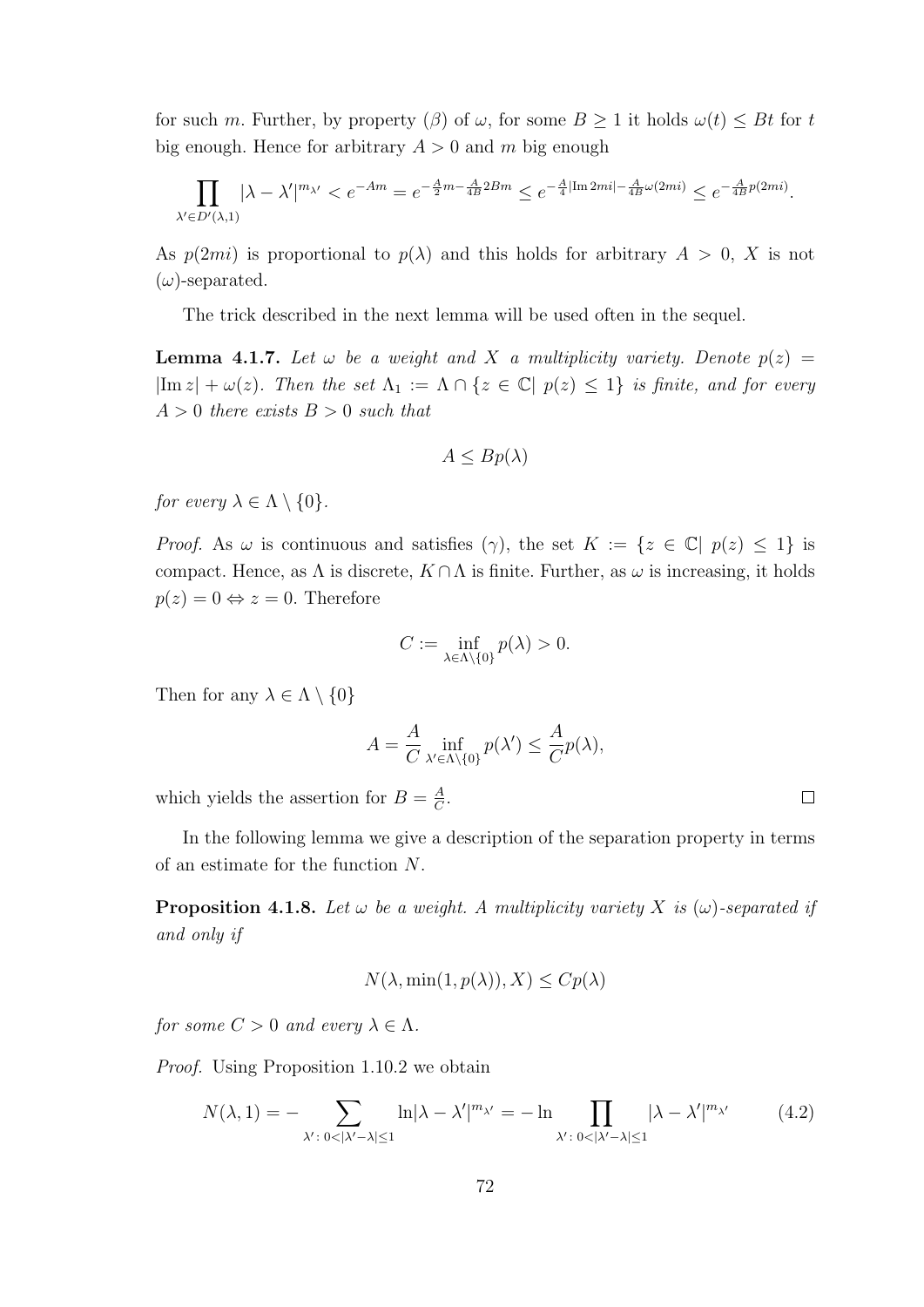for every  $\lambda \in \Lambda$ .

 $(\Rightarrow)$  We have

$$
\prod_{\lambda':\;0<|\lambda'-\lambda|\leq 1} |\lambda-\lambda'|^{m_{\lambda'}} \geq \delta e^{-Cp(\lambda)}
$$

for some  $\delta, C > 0$  and every  $\lambda \in \Lambda$ . Then using (4.2) we obtain

$$
N(\lambda, \min(1, p(\lambda))) \le N(\lambda, 1) \le C p(\lambda) + \ln \frac{1}{\delta}.
$$

Applying Lemma 4.1.7 we get the assertion for all  $\lambda \in \Lambda \setminus \{0\}$ . If  $\lambda = 0 \in \Lambda$  then  $N(\lambda, \min(1, p(\lambda))) = N(\lambda, 0) = -\infty$ , and the assertion is satisfied trivially.

( $\Leftarrow$ ) Take any  $\lambda \in \Lambda$  satisfying  $p(\lambda) \geq 1$ . Then by (4.2) and the assumption we have

$$
\prod_{\lambda' : 0 < |\lambda' - \lambda| \le 1} |\lambda - \lambda'|^{m_{\lambda'}} = e^{-N(\lambda, 1)} \ge e^{-Cp(\lambda)}
$$

for some  $C>0$  independent of  $\lambda.$  Further, by Lemma 4.1.7 the set  $\Lambda_1:=\Lambda\cap\{z\in$  $\mathbb{C}[p(z) \leq 1]$  is finite. Hence there exists  $\delta > 0$  such that

$$
\prod_{\lambda' : 0 < |\lambda' - \lambda| \le 1} |\lambda - \lambda'|^{m_{\lambda'}} \ge \delta \ge \delta e^{-Cp(\lambda)}
$$

for every  $\lambda \in \Lambda_1$ .

 $Remark\ 4.1.9.$  In  $[MOCO03, Lemma 7(i)]$  Massaneda, Ortega-Cerdá, and Ounaïes proved that  $(\omega)$ -sparsity implies weak  $(\omega)$ -separation.

In the following proposition we show that  $(\omega)$ -separation is a consequence of  $(\omega)$ sparsity. Moreover, we give estimates on the growth of the Nevanlinna function  $n$ that follow from  $(\omega)$ -sparsity. This provides more straightforward information about geometric properties of sparse varieties.

**Proposition 4.1.10.** Let  $\omega$  be a weight. Suppose that  $X = \{(\lambda, m_{\lambda})\}_{\lambda \in \Lambda}$  is  $(\omega)$ sparse. Then X is  $(\omega)$ -separated and for every  $\epsilon$  satisfying  $0 < \epsilon < 1$  there exists  $C > 0$  such that the following conditions are satisfied for every  $\lambda \in \Lambda$  with  $p(\lambda) > 1$ 

$$
(1)
$$

$$
n(\lambda, 1) \le C \frac{p(\lambda)}{\ln p(\lambda)},
$$

(2) for  $r \in [1, p(\lambda)^{1-\epsilon}]$ 

$$
n(\lambda, r) \le C \Big( r + \frac{p(\lambda)}{\ln p(\lambda)} \Big),
$$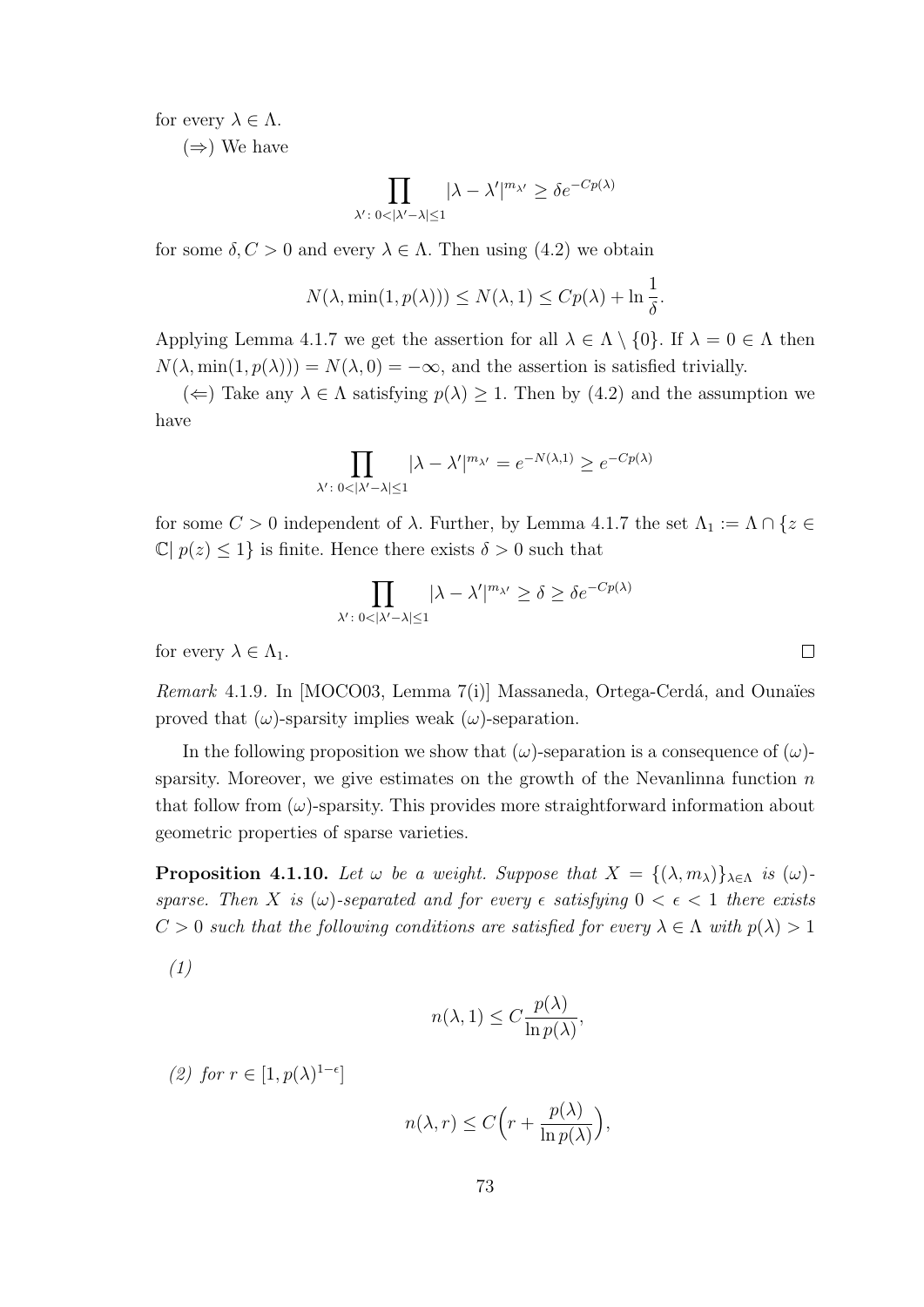(3) for  $r \in [p(\lambda)^{1-\epsilon}, \epsilon p(\lambda)]$ 

$$
n(\lambda, r) \le C \frac{p(\lambda)}{\ln \frac{p(\lambda)}{r}},
$$

(4) for  $r \in [\epsilon p(\lambda), (1-\epsilon)p(\lambda)]$ 

$$
n(\lambda, r) \leq C p(\lambda).
$$

If X is  $(\omega)^*$ -sparse then additionally

 $(4^*)$  for  $r \in [\max(1, \epsilon p(\lambda)), \infty),$ 

$$
n(\lambda, r) \le Cr.
$$

for every  $\lambda \in \Lambda$ .

*Proof.* By  $(\omega)$ -sparsity

$$
N(\lambda, \min(1, p(\lambda))) \le N(\lambda, p(\lambda)) \le C p(\lambda)
$$

for some  $C > 0$  and every  $\lambda \in \Lambda$ . Hence  $(\omega)$ -separation of X follows from Proposition 4.1.8.

Now let  $\lambda$  be such that  $p(\lambda) \geq 1$ . Then  $(\omega)$ -sparsity implies

$$
Cp(\lambda) \ge \int_{0}^{p(\lambda)} \frac{n(\lambda, t) - n(\lambda, 0)}{t} dt + n(\lambda, 0) \ln p(\lambda)
$$
  
= 
$$
\int_{0}^{1} \frac{n(\lambda, t) - n(\lambda, 0)}{t} dt + \int_{1}^{p(\lambda)} \frac{n(\lambda, t) - n(\lambda, 0)}{t} dt + n(\lambda, 0) \ln p(\lambda)
$$
  
= 
$$
\int_{0}^{1} \frac{n(\lambda, t) - n(\lambda, 0)}{t} dt + \int_{1}^{p(\lambda)} \frac{n(\lambda, t)}{t} dt.
$$

Hence

$$
\int_{1}^{p(\lambda)} \frac{n(\lambda, t)}{t} dt \leq C p(\lambda).
$$

For  $r \in [1, p(\lambda)]$  we obtain then

$$
Cp(\lambda) \ge \int\limits_r^{\substack{p(\lambda) \\ r}} \frac{n(\lambda, t)}{t} dt \ge \int\limits_r^{\substack{p(\lambda) \\ r}} \frac{n(\lambda, r)}{t} dt = n(\lambda, r) \ln \frac{p(\lambda)}{r}.
$$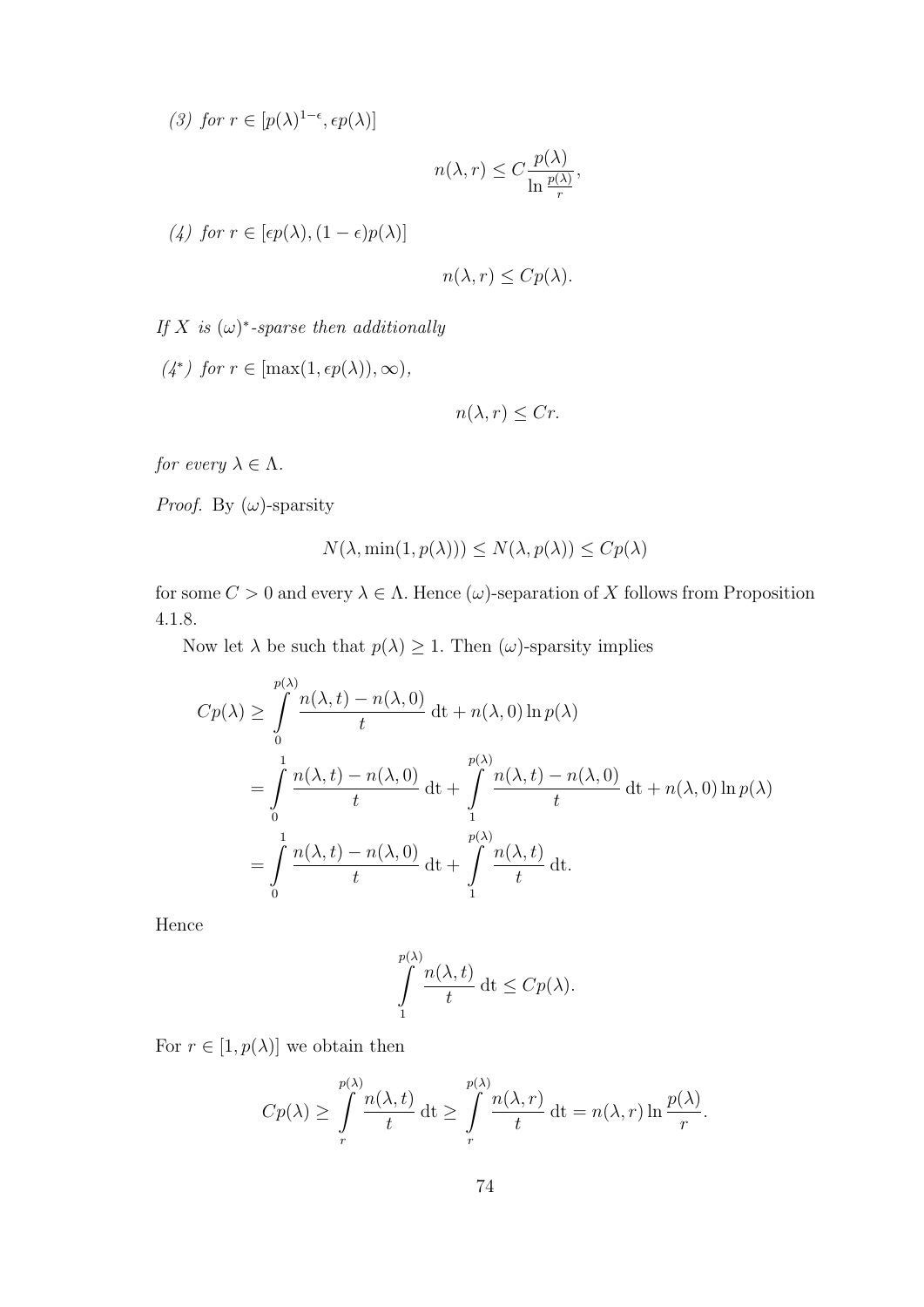Hence

$$
n(\lambda, r) \le C \frac{p(\lambda)}{\ln \frac{p(\lambda)}{r}}
$$
\n(4.3)

for every  $\lambda \in \Lambda$  satisfying  $p(\lambda) > 1$  and every  $r \in [1, p(\lambda)]$ . This proves (3) for any given  $\epsilon > 0$ .

Now we can prove (4). Let  $\epsilon > 0$ . Take  $\lambda \in \Lambda$  satisfying  $p(\lambda) > 1$ , and  $r \in$  $[\epsilon p(\lambda), (1 - \epsilon)p(\lambda)]$ . If  $(1 - \epsilon)p(\lambda) \ge 1$  then by  $(4.3)$ 

$$
n(\lambda, r) \le n(\lambda, (1 - \epsilon)p(\lambda)) \le C \frac{p(\lambda)}{\ln \frac{p(\lambda)}{(1 - \epsilon)p(\lambda)}} = \frac{C}{\ln \frac{1}{1 - \epsilon}} p(\lambda).
$$

On the other hand, there are only finitely many  $\lambda \in \Lambda$  satisfying  $1 < p(\lambda) < \frac{1}{1-p(\lambda)}$  $\frac{1}{1-\epsilon}$ . Hence

$$
D:=\sup_{\lambda\in\Lambda:\ 1
$$

Therefore by (4.3)

$$
n(\lambda, r) \le n(\lambda, 1) \le C \frac{p(\lambda)}{\ln p(\lambda)} \le CDp(\lambda)
$$

for  $\lambda \in \Lambda$  such that  $1 < p(\lambda) < \frac{1}{1-\lambda}$  $\frac{1}{1-\epsilon}$  and  $r \in [\epsilon p(\lambda), (1-\epsilon)p(\lambda)].$  This gives (4).

Now we are going to prove (2) with the use of (4.3). Let  $\epsilon > 0$  be given. Take  $D > \max(\frac{e^2C}{4})$  $\frac{2C}{4}, \frac{C}{\epsilon}$  $\frac{C}{\epsilon}$ ). We want to show that

$$
f_{\lambda}(r) := C \frac{p(\lambda)}{\ln \frac{p(\lambda)}{r}} - Dr - D \frac{p(\lambda)}{\ln p(\lambda)} < 0
$$
\n(4.4)

for every  $\lambda \in \Lambda$  satisfying  $p(\lambda) > 1$  and every  $r \in [1, p(\lambda)^{1-\epsilon}]$ . We have

$$
f'_{\lambda}(r) = \frac{Cp(\lambda)}{r \ln^2 \frac{p(\lambda)}{r}} - D
$$

and

$$
f'_{\lambda}(1) = \frac{Cp(\lambda)}{\ln^2 p(\lambda)} - D.
$$

Observe that

$$
h(x) := f'_{\lambda}\left(\frac{p(\lambda)}{e^x}\right) = \frac{Ce^x}{x^2} - D
$$

is strictly increasing for  $x \ge 2$ . Moreover,  $h(2) = \frac{Ce^2}{4} - D < 0$ . Therefore there exists  $x_0 > 2$  such that  $h(x_0) = 0$ ,  $h(x) < 0$  for every  $x \in [2, x_0)$  and  $h(x) > 0$  for every  $x \in (x_0, \infty)$ . We can define then a subset of  $\Lambda$  as follows

$$
\Lambda' := \left\{ \lambda \in \Lambda \Big| \; \frac{Cp(\lambda)}{\ln^2 p(\lambda)} > D, \; p(\lambda)^{1-\epsilon} < \frac{p(\lambda)}{e^{x_0}} \text{ and } p(\lambda) > 1 \right\}.
$$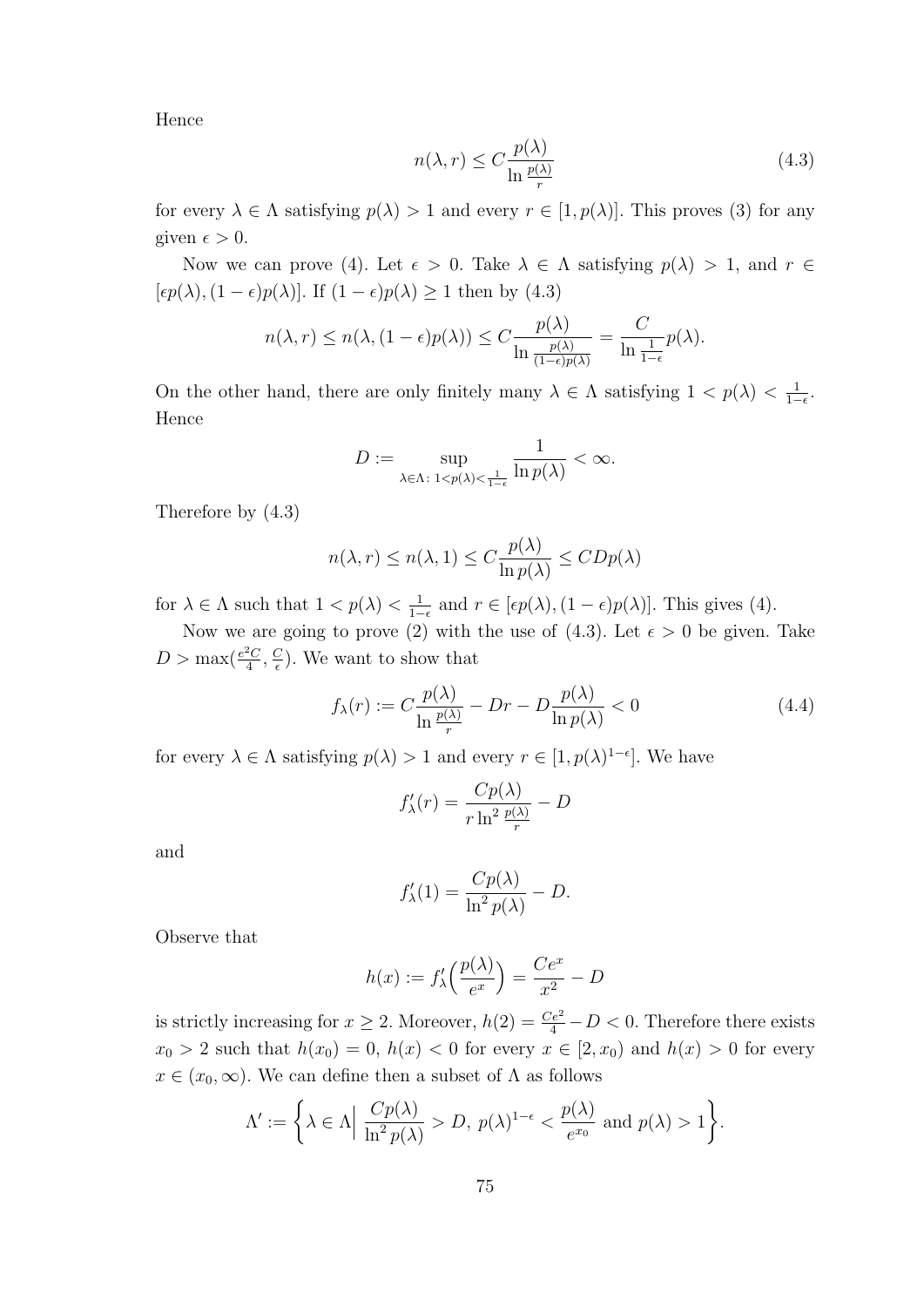As  $\frac{x}{\ln^2 x}$  is increasing for  $x \ge e^2$ , the set  $\Lambda \setminus \Lambda'$  is finite. Moreover, for  $\lambda \in \Lambda'$  it holds  $f'_{\lambda}(1) > 0$ . Therefore, for such  $\lambda$  and  $r \in [1, \frac{p(\lambda)}{e^{x_0}}]$  $\frac{p(\lambda)}{e^{x_0}}$ ),  $\ln \frac{p(\lambda)}{r} > x_0$  and thus

$$
f'_{\lambda}(r) = h\left(\ln \frac{p(\lambda)}{r}\right) > 0.
$$

This yields

$$
f_{\lambda}(r) < f_{\lambda}(p(\lambda)^{1-\epsilon}) = C \frac{p(\lambda)}{\ln p(\lambda)^{\epsilon}} - Dp(\lambda)^{1-\epsilon} - D \frac{p(\lambda)}{\ln p(\lambda)} \\
= \left(\frac{C}{\epsilon} - D\right) \frac{p(\lambda)}{\ln p(\lambda)} - Dp(\lambda)^{1-\epsilon} < 0
$$

for every  $\lambda \in \Lambda'$  and  $r \in [1, p(\lambda)^{1-\epsilon}] \subset [1, \frac{p(\lambda)}{e^{x_0}}]$  $\frac{p(\lambda)}{e^{x_0}}$ ). Thus we have proved (4.4) for  $\lambda \in \Lambda'$ . Further, as  $\Lambda \setminus \Lambda'$  is finite

$$
M:=\sup_{\lambda\in\Lambda\backslash\Lambda'}\sup_{r\in[1,p(\lambda)^{1-\epsilon}]}C\frac{p(\lambda)}{\ln\frac{p(\lambda)}{r}}<\infty
$$

and

$$
C\frac{p(\lambda)}{\ln\frac{p(\lambda)}{r}} \le M \le Mr + M\frac{p(\lambda)}{\ln p(\lambda)}
$$

for every  $\lambda \in \Lambda \setminus \Lambda'$  and every  $r \in [1, p(\lambda)^{1-\epsilon}]$ . Therefore we have proved (4.4) for some  $D \geq \max(M, \frac{e^2 C}{4})$  $\frac{c_2}{4}$ ,  $\frac{C}{\epsilon}$  $(\frac{C}{\epsilon})$ , for every  $\lambda \in \Lambda$  satisfying  $p(\lambda) > 1$  and every  $r \in [1, p(\lambda)^{1-\epsilon}]$ . Using (4.3) we obtain condition (2).

Now we turn to the proof of (1). For  $\lambda \in \Lambda$  with  $p(\lambda) > 1$  by (2) we obtain

$$
n(\lambda, 1) \le C + C \frac{p(\lambda)}{\ln p(\lambda)}.
$$

But

$$
\delta := \min\left(1, \inf_{\lambda \in \Lambda: \ p(\lambda) > 1} \frac{p(\lambda)}{\ln p(\lambda)}\right) > 0.
$$

Hence

$$
n(\lambda, 1) \le C + C \frac{p(\lambda)}{\ln p(\lambda)} \le \frac{C}{\delta} \delta + \frac{C}{\delta} \frac{p(\lambda)}{\ln p(\lambda)} \le \frac{2C}{\delta} \frac{p(\lambda)}{\ln p(\lambda)}
$$

for every  $p(\lambda) > 1$ . This proves (1).

Finally, Lemma 1.10.4 gives  $n(\lambda, r) \leq N(\lambda, er)$  for every  $\lambda \in \Lambda$  and  $r \geq 1$ . Hence for  $r \in [\max(1, \epsilon p(\lambda)), \infty)$  we have  $\frac{e}{\epsilon} r \ge p(\lambda)$  and

$$
n(\lambda, r) \le N(\lambda, er) \le N\left(\lambda, \frac{e}{\epsilon}r\right) \le \frac{Ce}{\epsilon}r.
$$

This proves (4<sup>∗</sup> ) and completes the proof.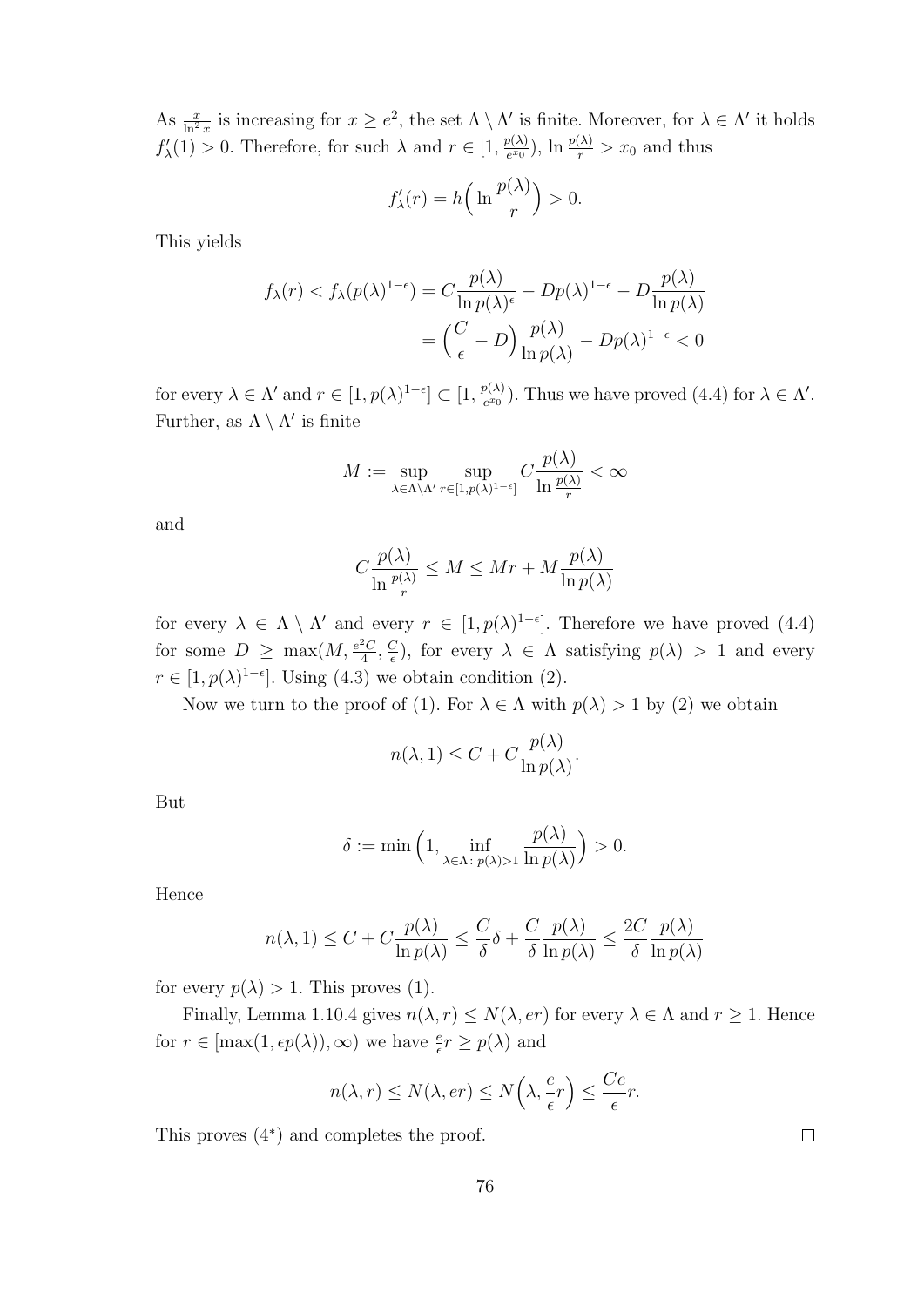Remark 4.1.11. Using Propositions 4.1.10 and 4.1.5 we can write the following series of implications:

$$
(\omega)^*
$$
-sparsity  $\Rightarrow$   $(\omega)$ -sparsity  $\Rightarrow$   $(\omega)$ -separation  $\Rightarrow$  weak  $(\omega)$ -separation.

The converse of Proposition 4.1.10 is unfortunately not true. The estimate

$$
n(\lambda, r) \le C \frac{p(\lambda)}{\ln \frac{p(\lambda)}{r}}
$$

for  $r \in [p(\lambda)^{1-\epsilon}, \epsilon p(\lambda)]$  is too large, and we need to replace it by

$$
n(\lambda, r) \le C \Big( r + \frac{p(\lambda)}{\ln p(\lambda)} \Big)
$$

for such r.

**Proposition 4.1.12.** Let  $\omega$  be a weight. Let  $X = \{(\lambda, m_{\lambda})\}_{\lambda \in \Lambda}$  be  $(\omega)$ -separated and assume that for some  $0 < \epsilon < 1$ ,  $C > 0$ , and  $R > \frac{1}{\epsilon}$ , for every  $\lambda \in \Lambda$  with  $p(\lambda) > R$ ,

(1) for  $r \in [1, \epsilon p(\lambda)]$ 

$$
n(\lambda,r)\leq C\Big(r+\frac{p(\lambda)}{\ln p(\lambda)}\Big),
$$

(2) for  $r \in [\epsilon p(\lambda), p(\lambda)]$ 

$$
n(\lambda, r) \leq C p(\lambda).
$$

Then X is  $(\omega)$ -sparse. If additionally

(2<sup>∗</sup>) for  $r \in [\max(1, \epsilon p(\lambda)), \infty)$ 

$$
n(\lambda, r) \le Cr
$$

for every  $\lambda \in \Lambda$ , then X is  $(\omega)^*$ -sparse.

*Proof.* Let  $\lambda \in \Lambda$  satisfying  $p(\lambda) > R$  be given. By Proposition 4.1.8 we have  $N(\lambda, 1) \leq Cp(\lambda)$ . Using (1) we obtain

$$
\int_{1}^{\epsilon p(\lambda)} \frac{n(\lambda, t)}{t} dt \leq \int_{1}^{\epsilon p(\lambda)} C dt + C \frac{p(\lambda)}{\ln p(\lambda)} \int_{1}^{\epsilon p(\lambda)} \frac{1}{t} dt
$$
  
=  $C(\epsilon p(\lambda) - 1) + C p(\lambda) \frac{\ln \epsilon p(\lambda)}{\ln p(\lambda)} \leq 2C p(\lambda).$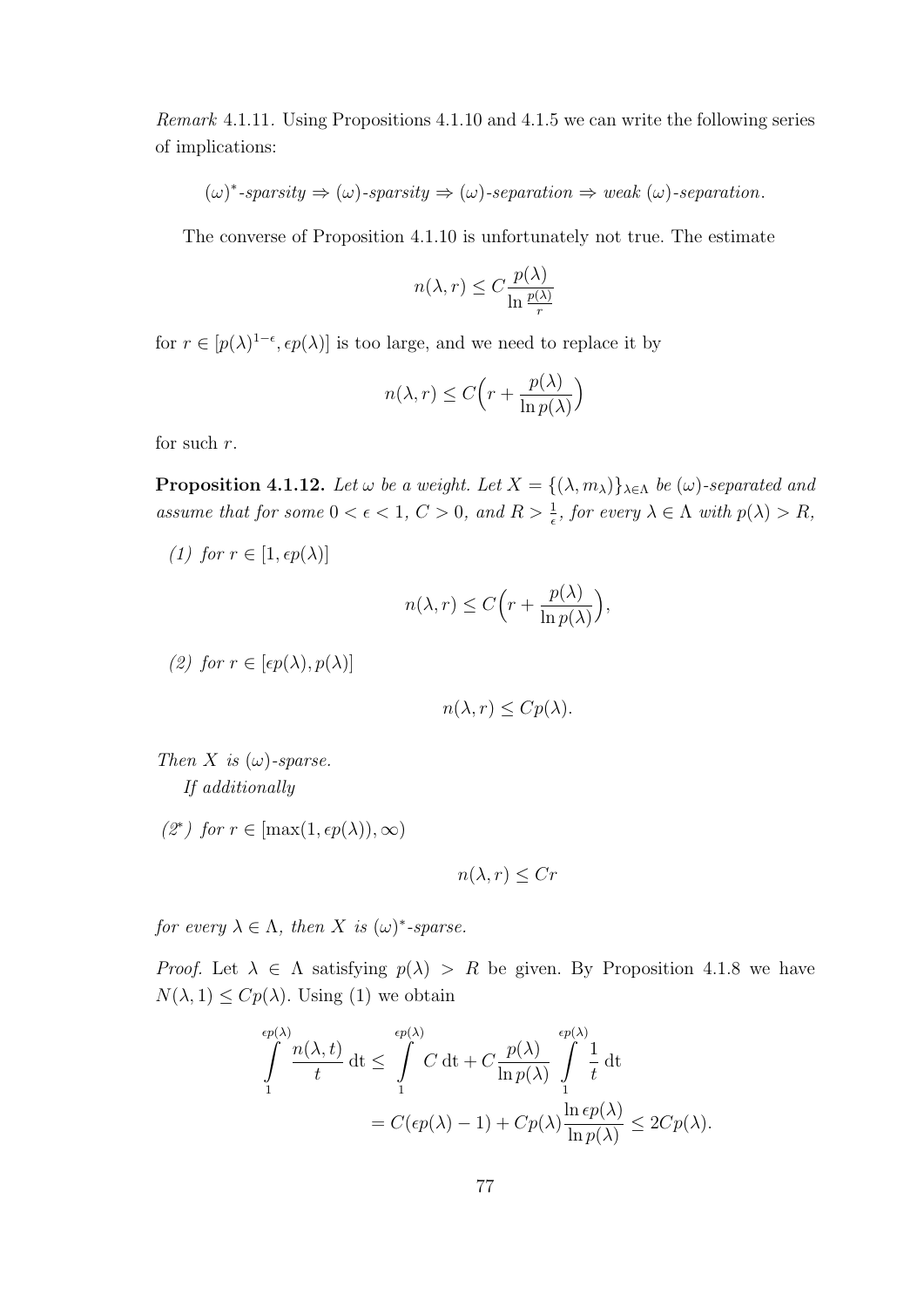Next, by (2)

$$
\int_{\epsilon p(\lambda)}^{p(\lambda)} \frac{n(\lambda, t)}{t} dt \le C p(\lambda) \ln \frac{1}{\epsilon}.
$$

Therefore

$$
N(\lambda, p(\lambda)) = N(\lambda, 1) + \int_{1}^{\epsilon p(\lambda)} \frac{n(\lambda, t)}{t} dt + \int_{\epsilon p(\lambda)}^{p(\lambda)} \frac{n(\lambda, t)}{t} dt \le \left(3 + \ln \frac{1}{\epsilon}\right) C p(\lambda).
$$

On the other hand, the set of  $\lambda \in \Lambda$  satisfying  $p(\lambda) \leq R$ . Hence

$$
A := \sup_{\lambda \in \Lambda: \ p(\lambda) \le R} N(\lambda, R) < \infty. \tag{4.5}
$$

Therefore by Lemma 4.1.7 for some  $B > 0$ 

$$
N(\lambda, p(\lambda)) \le N(\lambda, R) \le A \le Bp(\lambda)
$$

for every  $\lambda \in \Lambda$  satisfying  $0 < p(\lambda) \leq R$ . Finally, if  $\lambda = 0 \in \Lambda$  then  $N(\lambda, p(\lambda)) =$  $N(\lambda, 0) = -\infty < p(\lambda)$ . This completes the proof of  $(\omega)$ -sparsity.

If additionally (2<sup>∗</sup> ) is satisfied then

$$
\int_{\epsilon p(\lambda)}^r \frac{n(\lambda, t)}{t} dt \le C(r - \epsilon p(\lambda)) \le Cr \tag{4.6}
$$

for every  $\lambda \in \Lambda$  and  $r \in [\max(1, \epsilon p(\lambda)), \infty)$ . Hence for  $\lambda \in \Lambda$  satisfying  $p(\lambda) > R$ 

$$
N(\lambda, r) = N(\lambda, 1) + \int_{1}^{\epsilon p(\lambda)} \frac{n(\lambda, t)}{t} dt + \int_{\epsilon p(\lambda)}^{r} \frac{n(\lambda, t)}{t} dt \le 3Cp(\lambda) + Cr \le 4Cr
$$

for some  $C > 0$  and every  $r \geq p(\lambda)$ .

Further, there are only finitely many points  $\lambda \in \Lambda$  such that  $p(\lambda) \leq R$ . Moreover, for every  $\lambda \in \Lambda$ ,  $N(\lambda, r)$  is increasing with respect to r, and for  $r > 0$  small enough it holds  $N(\lambda, r) < 0$ . Hence

$$
B:=\sup_{\lambda\in\Lambda\colon p(\lambda)\leq R}\sup_{0
$$

Thus for every  $\lambda \in \Lambda$  satisfying  $p(\lambda) \leq R$  and every  $r \in [p(\lambda), R]$ 

$$
N(\lambda, r) \leq Br.
$$

Finally, for  $\lambda \in \Lambda$  with  $p(\lambda) \leq R$  and for  $r > R$  we obtain by (4.5) and (4.6)

$$
N(\lambda, r) = N(\lambda, R) + \int\limits_R^r \frac{n(\lambda, t)}{t} dt \le A + Cr \le (A + C)r.
$$

This completes the proof of  $(\omega)$ <sup>\*</sup>-sparsity.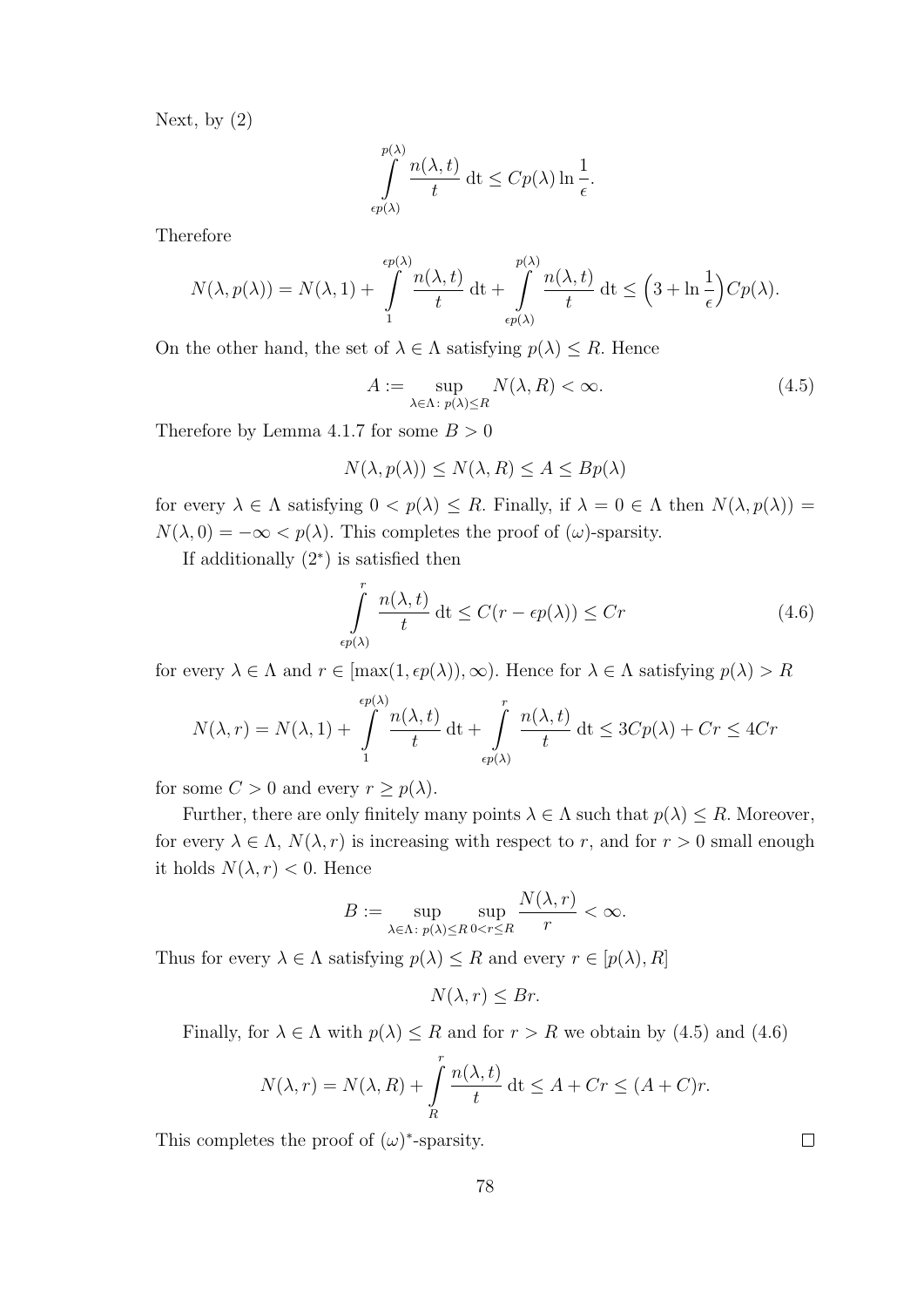Now we want to say more about geometric operations which preserve or do not preserve sparsity. Recall that Lemma 2.2.3 tells us that a shift of an interpolating variety is again interpolating. One may ask if a shift of a sparse variety is again sparse. It is the case for  $(\omega)^*$ -sparsity and  $\{\omega\}$ -sparsity. For  $(\omega)$ -sparsity the answer in general case is not known to the author.

**Proposition 4.1.13.** Let  $\omega$  be a weight. Suppose that X is  $(\omega)^*$ -sparse. Then for any fixed  $\eta \in \mathbb{C}$ ,  $Y = \{(\lambda + \eta, m_\lambda)\}_{\lambda \in \Lambda}$  is  $(\omega)^*$ -sparse as well. The same holds for  $\{\omega\}$ -sparsity.

Proof. Observe that

$$
N(\lambda + \eta, r, Y) = N(\lambda, r, X).
$$

Assume that X is  $(\omega)^*$ -sparse and denote  $p(z) = |\text{Im } z| + \omega(z)$ . Take  $r \ge p(\lambda + \eta)$ . If  $r \geq p(\lambda)$  then

$$
N(\lambda + \eta, r, Y) \le Cr
$$

for some  $C > 0$  and any  $\lambda \in \Lambda$ . Otherwise, for the case  $p(\lambda + \eta) \le r < p(\lambda)$ , using Lemma 1.5.6 we get

$$
N(\lambda + \eta, r, Y) \le N(\lambda, p(\lambda), X) \le C p(\lambda) \le D(p(\lambda + \eta) + |\eta| + 1)
$$

for some  $C, D > 0$ . Using Lemma 4.1.7 we obtain a constant  $B > 0$  such that for every  $\lambda \in \Lambda \setminus \{-\eta\}$ 

$$
N(\lambda + \eta, r, Y) \le Bp(\lambda + \eta) \le Br.
$$

Finally, as  $\Lambda$  is discrete,

$$
d:=\inf_{\lambda\in\Lambda\backslash\{-\eta\}}|\lambda+\eta|>0,
$$

and if  $-\eta \in \Lambda$  then just by the definition of the function N we have

$$
N(0, r, Y) \le 0 < r
$$

for  $0 \le r \le d$ . Furthermore, for some constant  $A > 0$  and every  $d \le r < p(-\eta)$ 

$$
N(0, r, Y) \le N(-\eta, p(-\eta), X) \le C p(-\eta) \le Ar.
$$

This completes the proof of  $(\omega)^*$ -sparsity of Y.

Assume now that X is  $\{\omega\}$ -sparse. Then

$$
\exists M \in \mathbb{N} \ \forall m \in \mathbb{N} \ \exists C_m > 0 \ \forall \lambda \in \Lambda, r > 0
$$

$$
N(\lambda + \eta, r, Y) = N(\lambda, r, X) \le C_m + M|\text{Im }\lambda| + \frac{1}{m}\omega(\lambda) + Mr
$$

$$
\le C_m + \left(M + \frac{D}{m}\right)|\eta| + \frac{D}{m} + M|\text{Im}(\lambda + \eta)| + \frac{D}{m}\omega(\lambda + \eta) + Mr
$$

for some  $D > 0$ , again by Lemma 1.5.6.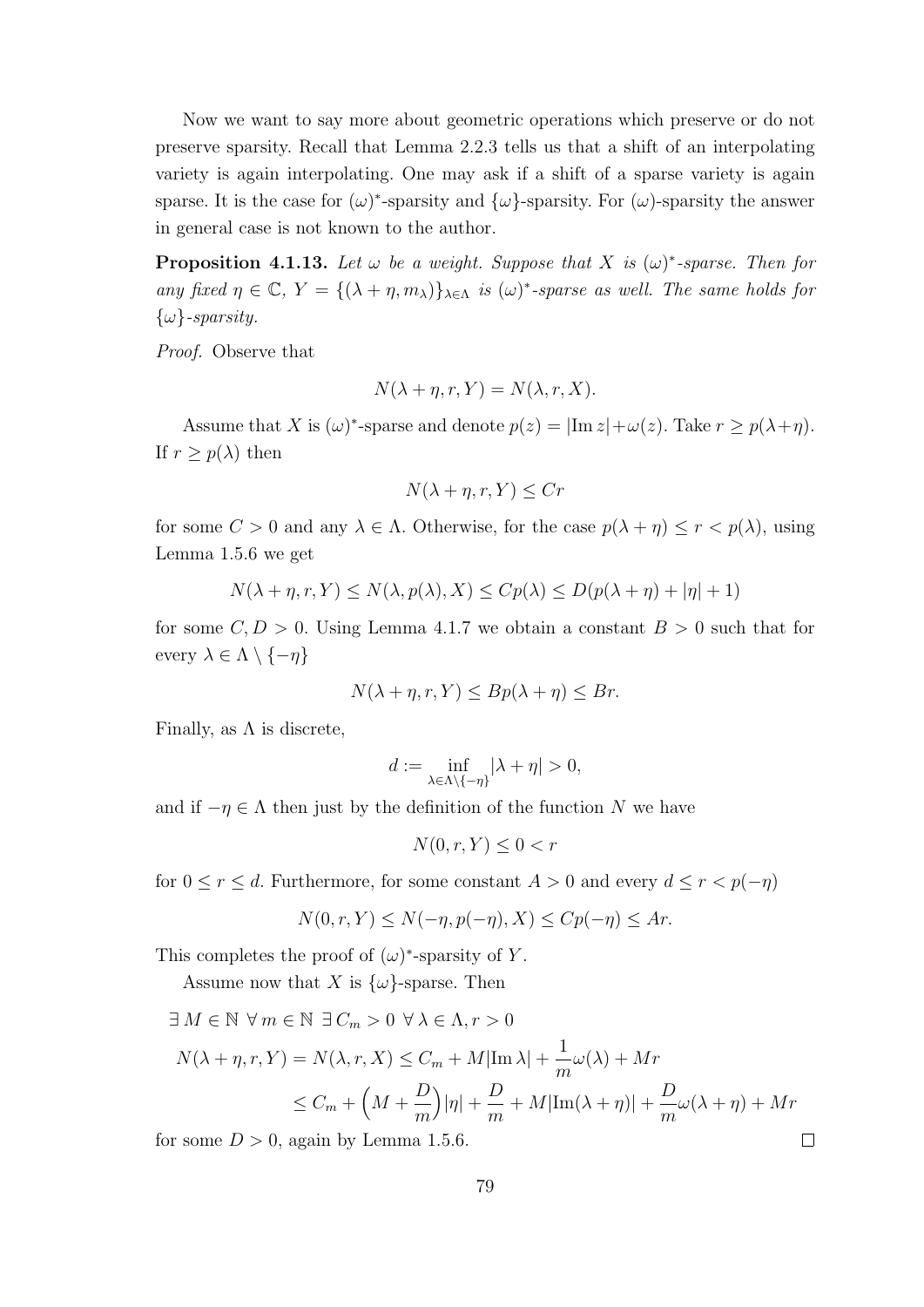The following example shows that a bounded perturbation (see Section 2.2) of an  $(\omega)$ -sparse variety need not to even be weakly  $(\omega)$ -separated.

*Example* 4.1.14. By Proposition 4.1.12 the variety  $X = \{(m, 1) | m \in \mathbb{N}\}\$ is  $(\omega)$ sparse for any weight  $\omega$ . Define a sequence  $(\eta_m)_{m\in\mathbb{N}}$  by

$$
\eta_m = \begin{cases} 0 & \text{if } m \text{ is odd,} \\ e^{-\omega^2(m)} - 1 & \text{if } m \text{ is even,} \end{cases}
$$

for  $m \in \mathbb{N}$ . Then let  $Y = \{(m + \eta_m, 1) | m \in \mathbb{N}\}\)$ . We see that  $\sup_{m \in \mathbb{N}} |\eta_m| = 1$  and Y arises as a perturbation of X by  $(\eta_m)$ . Denoting  $\lambda_m = m + \eta_m$  we obtain

$$
|\lambda_{2m} - \lambda_{2m-1}| = |(2m + (e^{-\omega^2(2m)} - 1)) - (2m - 1)| = e^{-\omega^2(2m)}.
$$

But for any  $C > 0$  there exists  $m \in \mathbb{N}$  such that  $C < \omega(2m)$  and thus

$$
e^{-\omega^2(2m)} < e^{-C\omega(2m)},
$$

which proves that Y is not weakly  $(\omega)$ -separated. In particular, Y is not  $(\omega)$ -sparse.

Another interesting operation can be performed by changing a point  $\lambda$  of a variety with multiplicity  $m_\lambda$  to  $m_\lambda$  points close to  $\lambda$  with multiplicities equal one. We will use the term diffusion for such an operation. Of course, any diffusion applied to finitely many points of a sparse variety will not break down its sparsity. The following example shows that this is no longer true when one applies diffusion to infinitely many points. Again, the property which is not preserved is weak separation.

*Example* 4.1.15. We take  $X = \{(2m, 2) | m \in \mathbb{N}\}\$ . This variety is weakly  $(\omega)$ separated and also, by Proposition 4.1.12,  $(\omega)$ -sparse for any weight  $\omega$ . Then the variety Y from Example 4.1.14 can be thought of as a diffusion of X. But Y is not weakly  $(\omega)$ -separated. Moreover, we see that the smaller the changes are, the worse.

The last operation we will deal with is rotation. Again, we will show that weak separation is not preserved, and thus sparsity is not preserved either. But we have seen that the density of points of a variety was the only problem in the case of perturbation and diffusion. In the case of rotation also the local quantity of points can be an obstacle. This may seem surprising as rotation does not change distances between points. The reason lies in the non-radiality of the function  $p(z) = |\text{Im } z| +$  $\omega(z)$ . The following example uses proximity of points to break separation down.

Example 4.1.16. Let  $\omega$  be a Beurling weight and denote  $p(z) = |Im z| + \omega(z)$ . Define

$$
X := \{(2mi, 1)| m \in \mathbb{N}\} \cup \{( (2m + e^{-m})i, 1) | m \in \mathbb{N}\}.
$$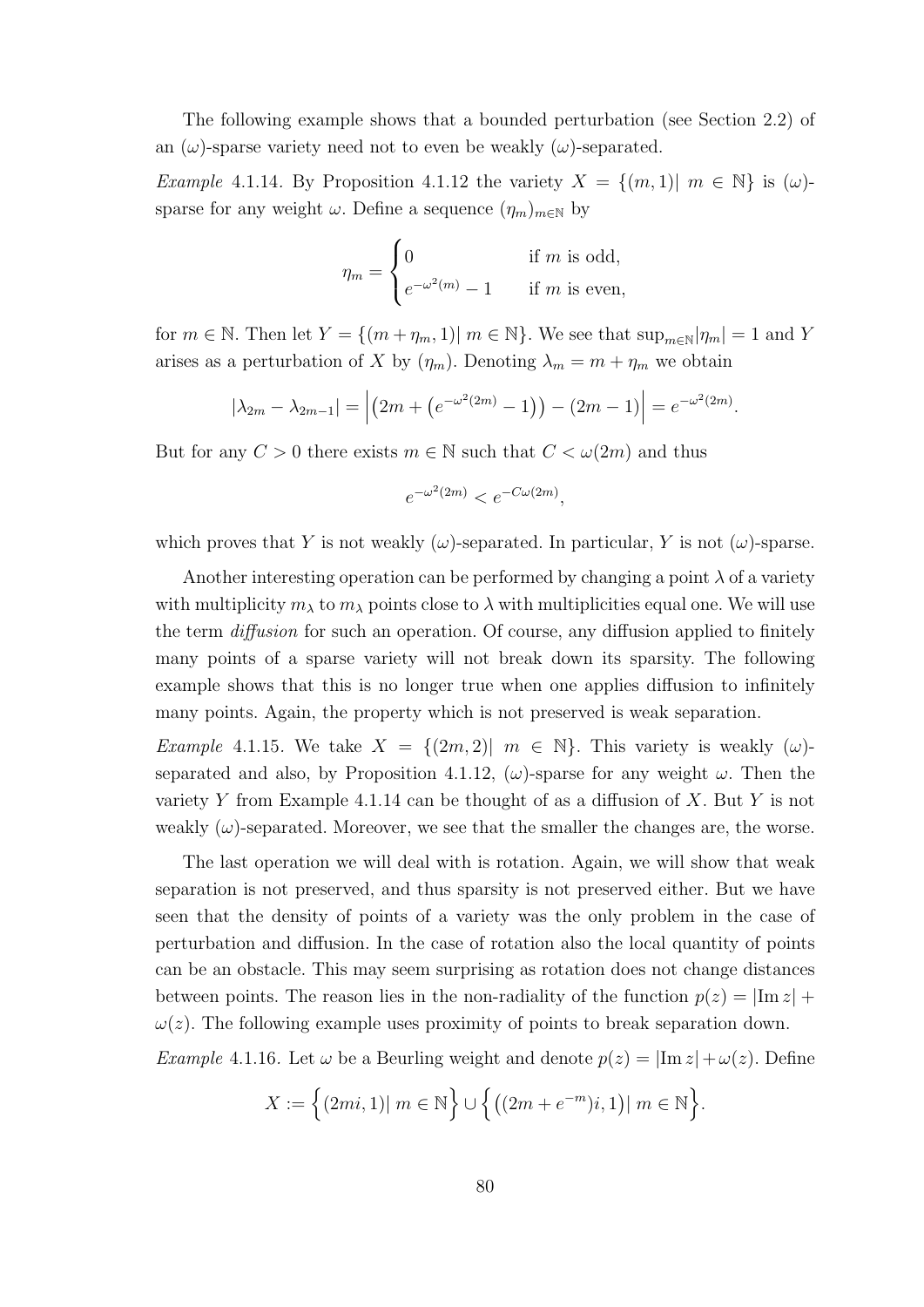Then

$$
|(2m + e^{-m})i - 2mi| = e^{-m} \ge e^{-(|\text{Im } 2mi| + \omega(2mi))} = e^{-p(2mi)},
$$

which proves that X is weakly ( $\omega$ )-separated. Moreover,  $n(\lambda, r) \leq r + 2$  for every  $\lambda \in X$  and  $r > 0$ . Hence X is  $(\omega)$ -sparse by Proposition 4.1.12.

Now define

$$
Y := (-i)X = \{(2m, 1)| m \in \mathbb{N}\} \cup \{(2m + e^{-m}, 1)| m \in \mathbb{N}\}.
$$

This time, by property  $(\beta^*)$  of the weight, we have that for each  $C > 0$  there exists  $m \in \mathbb{N}$  such that  $e^{-m} < e^{-C\omega(2m)} = e^{-Cp(2m)}$ . Hence Y is not weakly  $(\omega)$ -separated and therefore not  $(\omega)$ -sparse.

The following example shows that local quantities of points of a variety also cause a problem for sparsity in the case of rotation.

*Example* 4.1.17. Now consider  $\omega(t) = \sqrt{t}$  and

$$
X = \Big\{ \Big( 3^m i, \frac{3^m}{m} \Big) \big| \ m \in \mathbb{N} \Big\}.
$$

For  $r \in [0, 3^m - 3^{m-1})$  it holds

$$
n(3^m i, r) = \frac{3^m}{m} = \frac{|\text{Im } 3^m i|}{\ln |\text{Im } 3^m i|} \le \frac{p(3^m i)}{\ln p(3^m i)}.
$$

Further, for  $r \in [3^m - 3^{m-1}, 3^m]$ 

$$
n(3^m i, r) = \sum_{k \colon 3^m - r \le 3^k \le 3^m} \frac{3^k}{k} \le \sum_{k \colon 1 \le k \le m} 3^k = \frac{3}{2} (3^{m+1} - 1)
$$
  

$$
\le 6 \cdot 3^m = 9(3^m - 3^{m-1}) \le 9r.
$$

Hence by Proposition 4.1.12, X is  $(\omega)$ -sparse.

But for

$$
Y := (-i)X = \left\{ \left( 3^m, \frac{3^m}{m} \right) \middle| \ m \in \mathbb{N} \right\}
$$

we have

$$
n\left(3^m, \frac{p(3^m)}{2}\right) = n\left(3^m, \frac{3^{\frac{m}{2}}}{2}\right) \ge \frac{3^m}{m} > C3^{\frac{m}{2}} = C\omega(3^m) = Cp(3^m)
$$

for any  $C > 0$  provided m is big enough. Hence Y is not  $(\omega)$ -sparse as the necessary condition (4) of Proposition 4.1.10 for  $\epsilon = \frac{1}{2}$  $\frac{1}{2}$  is not satisfied.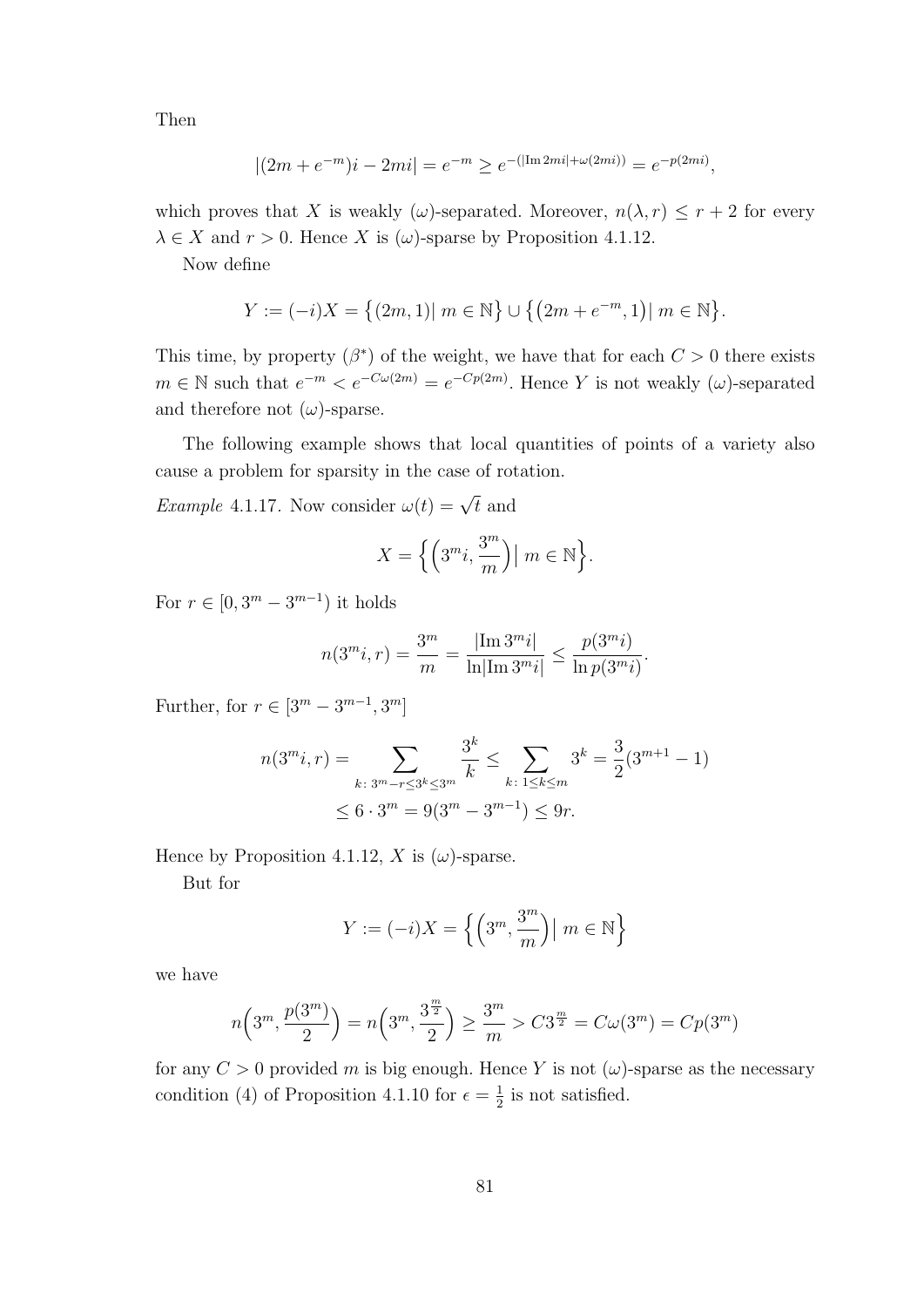Due to Proposition 4.1.3 all the examples of this section may be used to show that also Roumieu sparsity is not invariant under perturbation, diffusion and rotation.

We end this section with some important properties of sparse varieties which will be used later. The following proposition provides information about multiplicities of a sparse variety. This result is similar to Proposition 2.2.4.

**Proposition 4.1.18.** Let  $\omega$  be a weight and denote  $p(z) = |\text{Im } z| + \omega(z)$ . If X is  $(\omega)$ -sparse then there exists a constant  $C > 0$  such that

$$
m_{\lambda} \le C \frac{p(\lambda)}{\ln p(\lambda)}
$$

for  $\lambda \in \Lambda$  with  $p(\lambda) > 1$  and

$$
m_{\lambda} \leq Cp(\lambda)
$$

for every  $\lambda \in \Lambda \setminus \{0\}.$ 

Proof. From condition (1) of Proposition 4.1.10 we obtain

$$
m_{\lambda} \le n(\lambda, 1) \le C \frac{p(\lambda)}{\ln p(\lambda)}
$$

for every  $\lambda \in \Lambda$  with  $p(\lambda) > 1$ . This yields

$$
m_{\lambda} \le n(\lambda, 1) \le C p(\lambda)
$$

for every  $\lambda \in \Lambda$  with  $p(\lambda) \geq e$ . On the other hand, there are only finitely many  $\lambda \in \Lambda$  such that  $p(\lambda) < e$ . Hence

$$
\sup_{\lambda \in \Lambda \colon p(\lambda) < e} m_{\lambda} < \infty.
$$

We can complete the proof with the use of Lemma 4.1.7.

A similar result is true for the Roumieu case.

**Proposition 4.1.19.** Let  $\omega$  be a Roumieu weight. If X is  $\{\omega\}$ -sparse then

$$
\exists M \in \mathbb{N} \ \forall m \in \mathbb{N} \ \exists C_m > 0 \ \forall \lambda \in \Lambda: \quad m_{\lambda} \leq C_m + M |\text{Im }\lambda| + \frac{1}{m} \omega(\lambda).
$$

*Proof.* By Proposition 4.1.3 there exists weight  $\sigma = o(\omega)$  such that X is  $(\sigma)$ -sparse. Then Proposition 4.1.18 yields

$$
m_{\lambda} \le C(|\mathrm{Im}\,\lambda| + \omega(\lambda))
$$

for some  $C > 0$  and every  $\lambda \in \Lambda \setminus \{0\}$ . Since for every  $m \in \mathbb{N}$  there exists  $C_m > 0$ such that  $\sigma(t) \leq C_m + \frac{1}{m}$  $\frac{1}{m}\omega(t)$  for every  $t \geq 0$ , the assertion follows.  $\Box$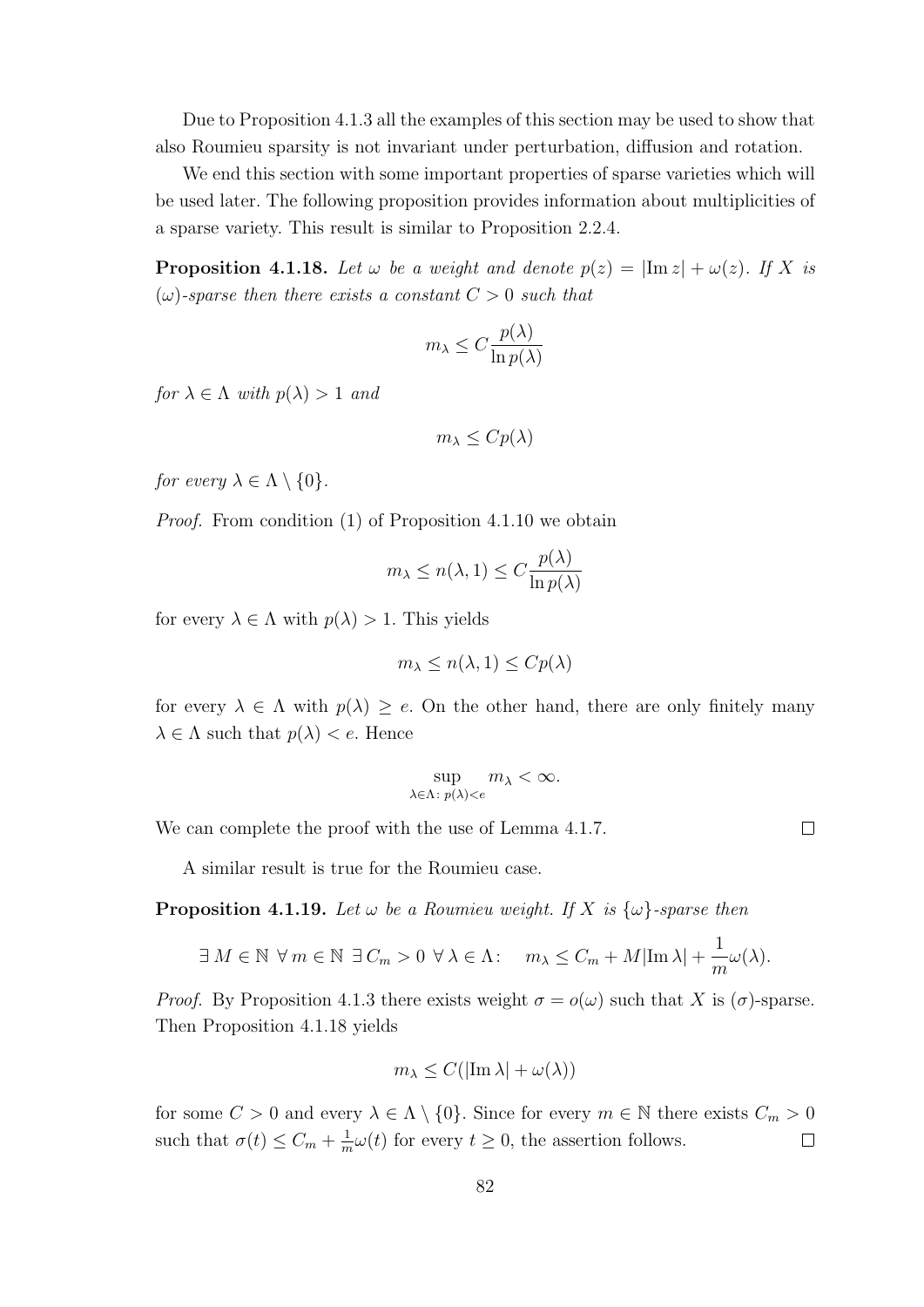The next lemma extends estimates for the Nevanlinna function  $n$  to all points of the complex plane. This result is technical and will be used later.

**Lemma 4.1.20** ([MOCO03, Lemma 7(ii)]). Let  $\omega$  be a weight and denote  $p(z)$  =  $|\text{Im } z| + \omega(z)$ . Assume that X is  $(\omega)$ -sparse and  $0 \notin \Lambda$ . Then

$$
n(z, \epsilon p(z)) \leq C p(z)
$$

for some  $\epsilon, C > 0$  and all  $z \in \mathbb{C}$ .

*Proof.* For  $z \in \Lambda$  the assertion follows from Proposition 4.1.10 (4). Let  $z \notin \Lambda$ . If there is no  $\lambda \in D(z, \epsilon p(z))$ , then the estimate is trivially fulfilled. Consider the set

$$
G_{\epsilon} = \{ z \in \mathbb{C} | \exists \lambda \in \Lambda : \lambda \in D(z, \epsilon p(z)) \}.
$$

We are going to show that  $\inf_{z \in G_{\epsilon}} |z| > 0$  if  $\epsilon$  is chosen small enough. By property  $(\beta)$  of the weight we have  $p(z) \leq C|z| + D$  for some constants  $C, D > 0$ . Choose  $r > 0$  and  $\epsilon > 0$  such that  $(1 + \epsilon C)r + \epsilon D < \inf_{\lambda \in \Lambda} |\lambda|$ . Then for  $z \in D(0, r)$  and  $w \in D(z, \epsilon p(z))$  we have

$$
|w| \le |z| + \epsilon p(z) \le |z| + \epsilon (C|z| + D) = (1 + \epsilon C)|z| + \epsilon D
$$
  
< 
$$
< (1 + \epsilon C)r + \epsilon D < \inf_{\lambda \in \Lambda} |\lambda|
$$

hence  $w \notin \Lambda$ . We have proved that  $\inf_{z \in G_{\epsilon}} |z| > 0$ .

Suppose now that  $\lambda \in D(z, \epsilon p(z))$ . By condition (1) of Lemma 1.5.7 we get  $p(\lambda) \leq Cp(z) + D$  and by condition (2) of this lemma (possibly for smaller  $\epsilon$ ),  $p(z) \leq Cp(\lambda) + D$ . Since  $\inf_{z \in G} |z| > 0$ , we can adjust the constant  $C > 0$  so that  $p(\lambda) \leq Cp(z)$  and  $p(z) \leq Cp(\lambda)$ , where the constant does not depend on  $\lambda$ , z or  $\epsilon$ . Once again we decrease  $\epsilon$  to have  $2\epsilon C \leq 1 - \epsilon$ .

Since  $|z - \lambda| < \epsilon p(z)$  we obtain

$$
n(z, \epsilon p(z)) \le n(\lambda, 2\epsilon p(z)) \le n(\lambda, 2\epsilon C p(\lambda)) \le n(\lambda, (1 - \epsilon)p(\lambda)).
$$

Finally, by condition (4) of Proposition 4.1.10

$$
n(z, \epsilon p(z)) \le n(\lambda, (1 - \epsilon)p(\lambda)) \le C p(\lambda) \le C^2 p(z).
$$

### 4.2 Conditions  $(B)$

In the paper [Car58, Theorem 3] L. Carleson proved that every bounded sequence of values  $(w_{\lambda})_{\lambda \in \Lambda}$  can be interpolated by a function  $f \in H^{\infty}(D(0, 1))$  on a sequence of points  $\Lambda \subset D(0,1)$ , i.e.,

$$
f(\lambda) = w_{\lambda} \quad \text{for all } \lambda \in \Lambda
$$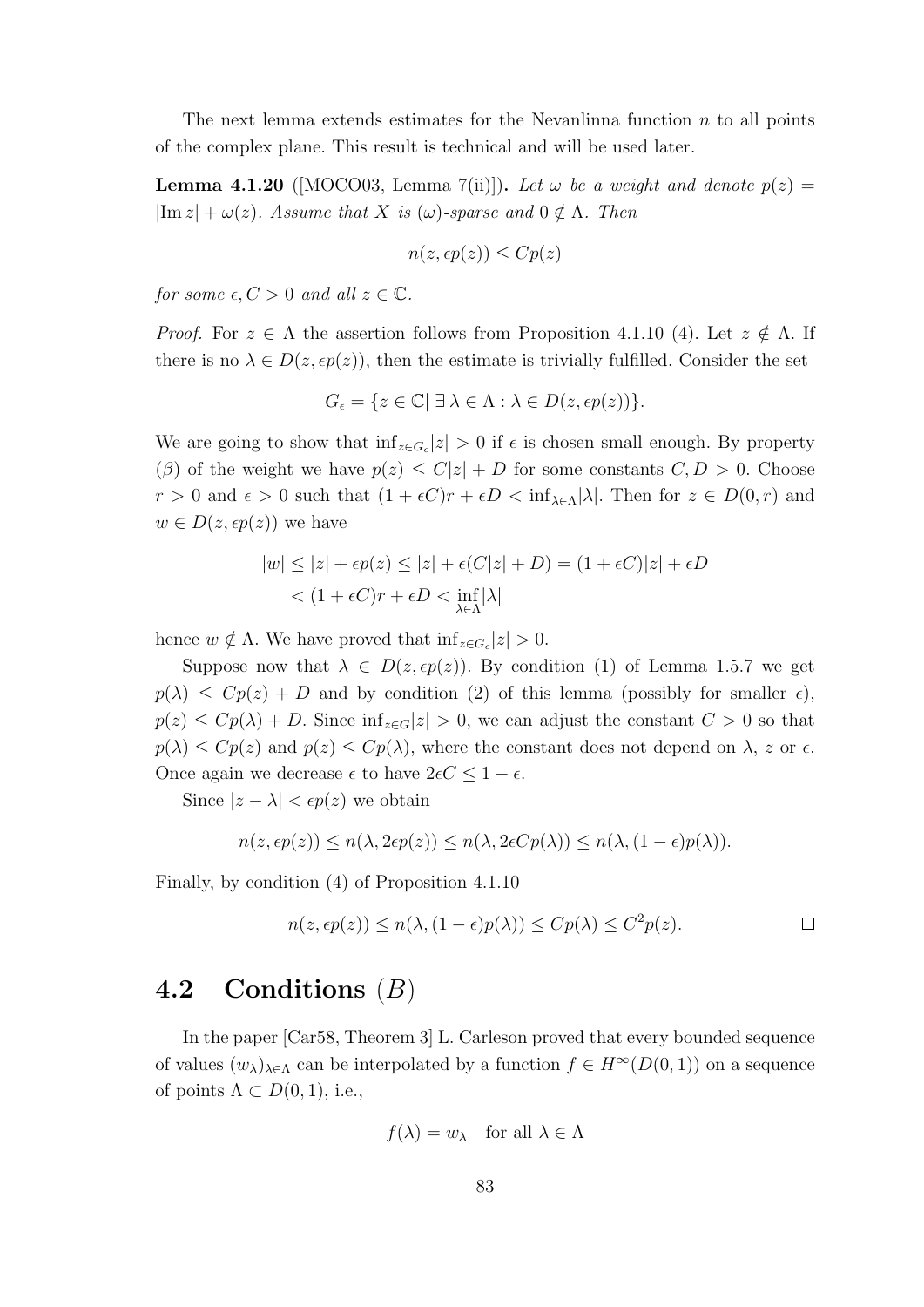if and only if  $\Lambda$  satisfies

$$
\prod_{\lambda' \neq \lambda} \left| \frac{\lambda - \lambda'}{1 - \lambda \bar{\lambda}'} \right| \ge \delta \tag{4.7}
$$

for some  $\delta > 0$  and all  $\lambda \in \Lambda$ . Condition (4.7) was later called Carleson condition or uniform separation of  $\Lambda$ . Recall that the Blaschke product of a sequence  $\Lambda \subset D(0,1)$ is defined by

$$
B(z) = \prod_{\lambda} \frac{|\lambda|}{\lambda} \frac{z - \lambda}{1 - z\overline{\lambda}}.
$$

This means that in the Carleson condition we estimate reduced Blaschke products

$$
B_{\lambda}(z) = \prod_{\lambda' \neq \lambda} \frac{|\lambda'|}{\lambda'} \frac{z - \lambda'}{1 - z\overline{\lambda'}}
$$

in points  $\lambda \in \Lambda$ . Such conditions will also turn out to be useful in the description of interpolating varieties for the spaces  $A_{(\omega)}$  and  $A_{\{\omega\}}$ . However, Blaschke products for the upper and the lower half-planes will be more appropriate. In the following, by H<sup>+</sup> we will denote the upper half-plane and by H<sup>−</sup> the lower half-plane. We will use the notation  $\mathbb{H}_{*}$  if we want to indicate that a statement applies to both  $\mathbb{H}_{+}$ and H−. Recall that the Blaschke product for the upper half-plane for a variety  $X = \{(\lambda, m_{\lambda})\}_{\lambda \in \Lambda} \subset \mathbb{H}_{+}$  is defined by

$$
B(z) = \left(\frac{z-i}{z+i}\right)^m \prod_{\lambda \in \Lambda} \left(\frac{|\lambda^2 + 1|}{\lambda^2 + 1} \cdot \frac{z - \lambda}{z - \overline{\lambda}}\right)^{m_{\lambda}}
$$

where m is the multiplicity of i in  $\Lambda$ , and the Blaschke condition assuring that this formula defines a holomorphic function is

$$
\sum_{\lambda \in \Lambda} m_{\lambda} \frac{|\text{Im } \lambda|}{1 + |\lambda|^2} < \infty. \tag{4.8}
$$

We will also use the notation

$$
B_{\lambda'}(z) = \left(\frac{z-i}{z+i}\right)^m \prod_{\lambda \in \Lambda \setminus \{\lambda'\}} \left(\frac{|\lambda^2+1|}{\lambda^2+1} \cdot \frac{z-\lambda}{z-\overline{\lambda}}\right)^{m_{\lambda}}
$$

for  $\lambda' \in \Lambda$ .

**Definition 4.2.1.** Let  $\omega$  be a weight and  $p(z) = |\text{Im } z| + \omega(z)$ . We say that a multiplicity variety  $X = \{(\lambda, m_\lambda)\}_{\lambda \in \Lambda}$  satisfies  $(\omega)$ -Carleson condition for  $\mathbb{H}_*$  if

$$
|B_{\lambda}(\lambda)| = \prod_{\lambda' \in \Lambda \cap \mathbb{H}_*\backslash \{\lambda\}} \left| \frac{\lambda - \lambda'}{\lambda - \bar{\lambda}'} \right|^{m_{\lambda'}} \ge e^{-Cp(\lambda)}
$$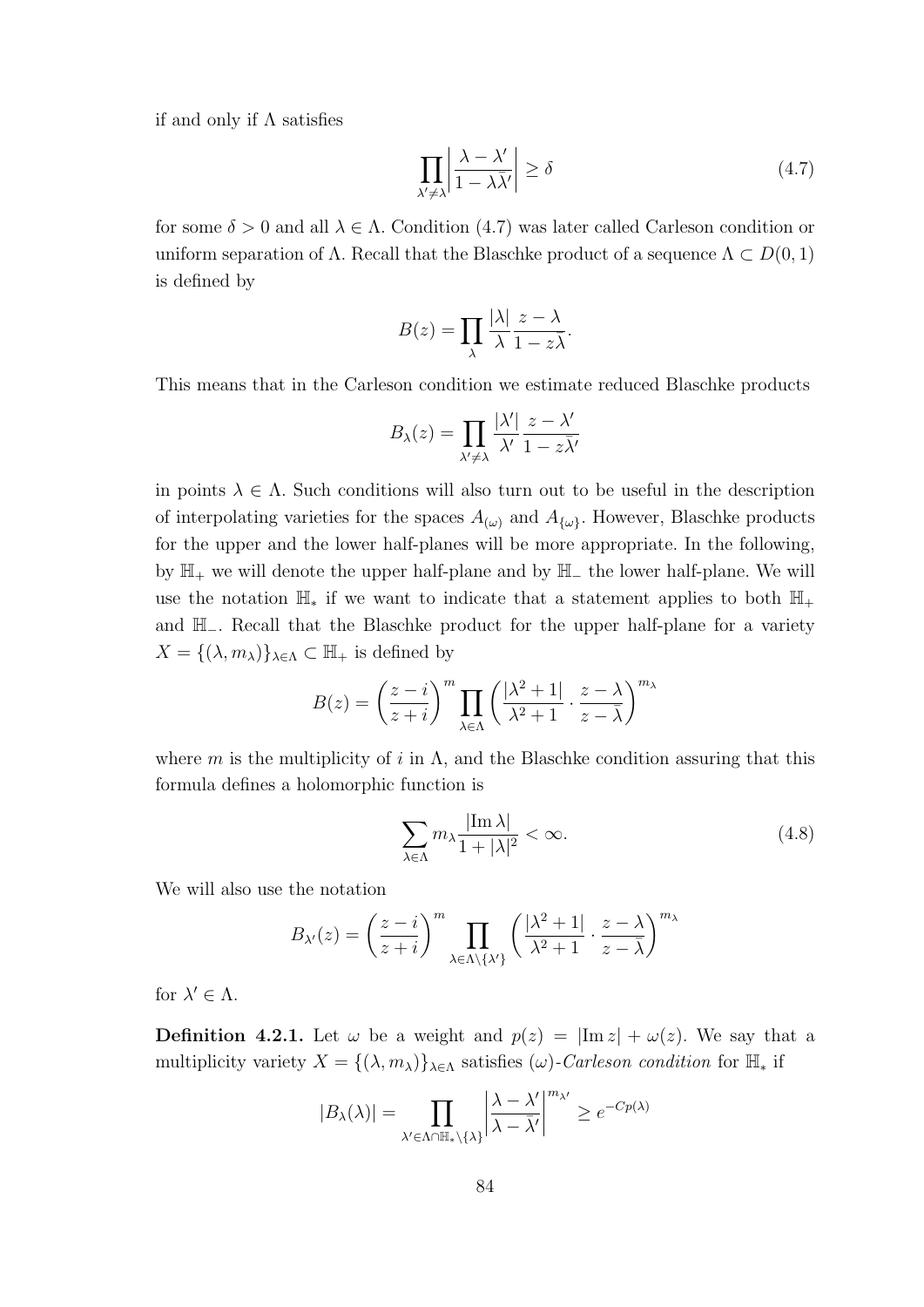for some  $C > 0$  and every  $\lambda \in \Lambda \cap \mathbb{H}_*$ . We say that it satisfies  $\{\omega\}$ -Carleson condition for H<sup>∗</sup> if

$$
\exists M \in \mathbb{N} \ \forall m \in \mathbb{N} \ \exists C_m > 0 \ \forall \lambda \in \Lambda \cap \mathbb{H}_*
$$

$$
|B_{\lambda}(\lambda)| = \prod_{\lambda' \in \Lambda \cap \mathbb{H}_*\backslash\{\lambda\}} \left| \frac{\lambda - \lambda'}{\lambda - \bar{\lambda}'} \right|^{m_{\lambda'}} \ge e^{-C_m - M |\text{Im }\lambda| - \frac{1}{m}\omega(\lambda)}.
$$

 $(\omega)$ -Carleson condition was introduced in the paper [MOCO03] (see Remark 6). Conditions of similar type were used to describe free interpolating sequences for the Nevanlinna class - holomorphic functions on the unit disc admitting a harmonic majorant (see [HMNT04]).

In the paper [MOCO03] the authors introduced also the following condition for a multiplicity variety  $X$ ,

$$
\sup_{x \in \mathbb{R}} \sum_{\lambda \colon |\text{Im }\lambda| > \omega(\lambda)} m_{\lambda} \frac{|\text{Im }\lambda|}{|x - \lambda|^2} < \infty. \tag{4.9}
$$

In Section 5.2 we will see that it is useful in the description of interpolating varieties in the Beurling case. We will show that it could be replaced by a more general condition. Moreover, the new condition could be transformed to work also in the Roumieu case.

**Definition 4.2.2.** Let  $\omega$  be a weight. We say that a multiplicity variety  $X =$  $\{(\lambda, m_{\lambda})\}_{\lambda \in \Lambda}$  satisfies  $(B(\omega))$  if

 $\exists C > 0 \ \forall U \subset \mathbb{H}_+, \mathbb{H}_- \ \forall x \in \mathbb{R}$ 

$$
\sum_{\lambda \in U \cap \Lambda} m_{\lambda} \frac{|\operatorname{Im} \lambda|}{|x - \lambda|^2} \le C \frac{|\operatorname{Im} \lambda_x| + \omega(\lambda_x)}{|\operatorname{Im} \lambda_x|}
$$

where  $\lambda_x \in U \cap \Lambda$  is such that  $d(x, \lambda_x) = d(x, U \cap \Lambda)$ . We say that it satisfies  $(B\{\omega\})$ if

$$
\exists M \in \mathbb{N} \ \forall m \in \mathbb{N} \ \exists \ C_m \in \mathbb{R} \ \forall U \subset \mathbb{H}_+, \mathbb{H}_- \ \forall x \in \mathbb{R}
$$
\n
$$
\sum_{\lambda \in U \cap \Lambda} m_{\lambda} \frac{|\text{Im }\lambda|}{|x - \lambda|^2} \le \frac{C_m + M|\text{Im }\lambda_x| + \frac{1}{m} \omega(\lambda_x)}{|\text{Im }\lambda_x|}
$$

where  $\lambda_x \in U \cap \Lambda$  is such that  $d(x, \lambda_x) = d(x, U \cap \Lambda)$ .

Conditions  $(B(\omega))$  and  $(B{\{\omega\}})$  are strictly related to conditions from Definition 4.2.1. The rest of this section will be mainly devoted to studying this relation. Consequently, we use the convention that all conditions with round brackets are intended for the Beurling case and conditions with curly brackets for the Roumieu case.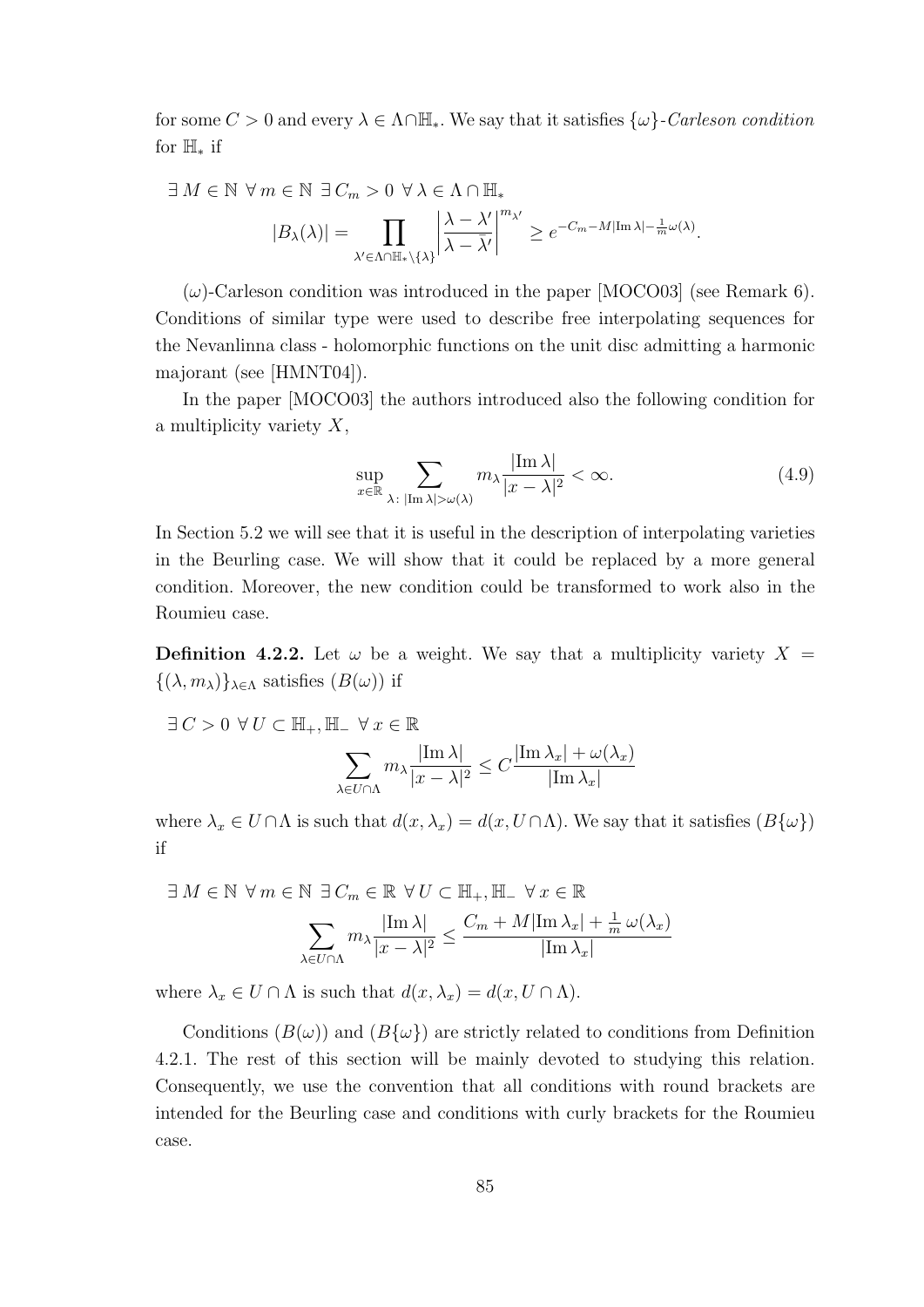In Proposition 4.1.3 we gave a connection between  $(\omega)^*$ -sparsity and  $\{\omega\}$ -sparsity. One may expect a similar result for the weighted Carleson conditions and properties  $(B(\omega))$  and  $(B{\{\omega\}})$ . Propositions 4.2.3 and 4.2.4 provide such a relation.

**Proposition 4.2.3.** Let  $\omega$  be a Roumieu weight. A multiplicity variety  $X \subset \mathbb{H}_{*}$ satisfies  $\{\omega\}$ -Carleson condition for  $\mathbb{H}_*$  if and only if there exists a Beurling weight  $\sigma = o(\omega)$  such that X satisfies ( $\sigma$ )-Carleson condition.

*Proof.* Assume that X satisfies  $\{\omega\}$ -Carleson condition for  $\mathbb{H}_*$ . Let constants  $C_m$  be given by the definition of  $\{\omega\}$ -Carleson condition. Define  $q(z) = \inf_{m \in \mathbb{N}} (C_m + \frac{1}{n})$  $\frac{1}{m}\omega(z)).$ Then  $q(t) = o(\omega(t))$ . By Lemma 1.5.16 there exists a weight  $\sigma$  satisfying  $q = o(\sigma)$ and  $\sigma = o(\omega)$ . Then by the assumption for some  $M \in \mathbb{N}$  for every  $m \in \mathbb{N}$  there exists  $C_m > 0$  such that

$$
|B_\lambda(\lambda)| = \prod_{\lambda' \in \Lambda \cap \mathbb{H}_* \backslash \{\lambda\}} \left| \frac{\lambda - \lambda'}{\lambda - \bar{\lambda}'} \right|^{m_{\lambda'}} \ge e^{-C_m - M |\text{Im }\lambda| - \frac{1}{m}\omega(\lambda)},
$$

for every  $\lambda \in \Lambda \cap \mathbb{H}_*$ . This yields

$$
|B_{\lambda}(\lambda)| \ge e^{-M|\text{Im }\lambda| - q(\lambda)} \ge e^{-M|\text{Im }\lambda| - \sigma(\lambda)}.
$$

Assume now that X satisfies ( $\sigma$ )-Carleson condition for  $\mathbb{H}_{*}$  for some weight  $\sigma = o(\omega)$ . Then for every  $m \in \mathbb{N}$  there exists  $C_m > 0$  such that  $\sigma(t) \leq C_m + \frac{1}{n}$  $\frac{1}{m}\omega(t)$ for every  $t \in [0, \infty)$ . Then for every  $\lambda \in \Lambda \cap \mathbb{H}_*$ 

$$
|B_{\lambda}(\lambda)| \ge e^{-C|\text{Im }\lambda| - C\sigma(\lambda)} \ge e^{-CC_m - C|\text{Im }\lambda| - \frac{C}{m}\omega(\lambda)}.
$$

**Proposition 4.2.4.** Let  $\omega$  be a Roumieu weight. A multiplicity variety X satisfies  $(B\{\omega\})$  if and only if there exists a Beurling weight  $\sigma = o(\omega)$  such that X satisfies  $(B(\sigma))$ .

Proof. The proof goes analogously as the proof of Proposition 4.2.4.  $\Box$ 

The next three strictly technical lemmas provide important inequalities between the terms from Definitions 4.2.1 and 4.2.2. The proofs of the first two are based on the proof of [MOCO03, Proposition 5].

Lemma 4.2.5. For arbitrary points  $z, w \in \mathbb{H}_*$ 

$$
\frac{|\operatorname{Im} z||\operatorname{Im} w|}{|z - \bar{w}|^2} \le \frac{1}{2} \ln \left| \frac{z - \bar{w}}{z - w} \right|.
$$

*Proof.* For arbitrary  $z, w \in \mathbb{C}$  we have

$$
|z - \bar{w}|^2 - |z - w|^2 = 4 \operatorname{Im} z \operatorname{Im} w.
$$

Along with  $1-t \leq \ln t^{-1}$  for  $t \in (0,1)$  this yields

$$
\frac{|\text{Im } z||\text{Im } w|}{|z - \bar{w}|^2} = \frac{1}{4} \left( 1 - \frac{|z - w|^2}{|z - \bar{w}|^2} \right) \le \frac{1}{2} \ln \left| \frac{z - \bar{w}}{z - w} \right|.
$$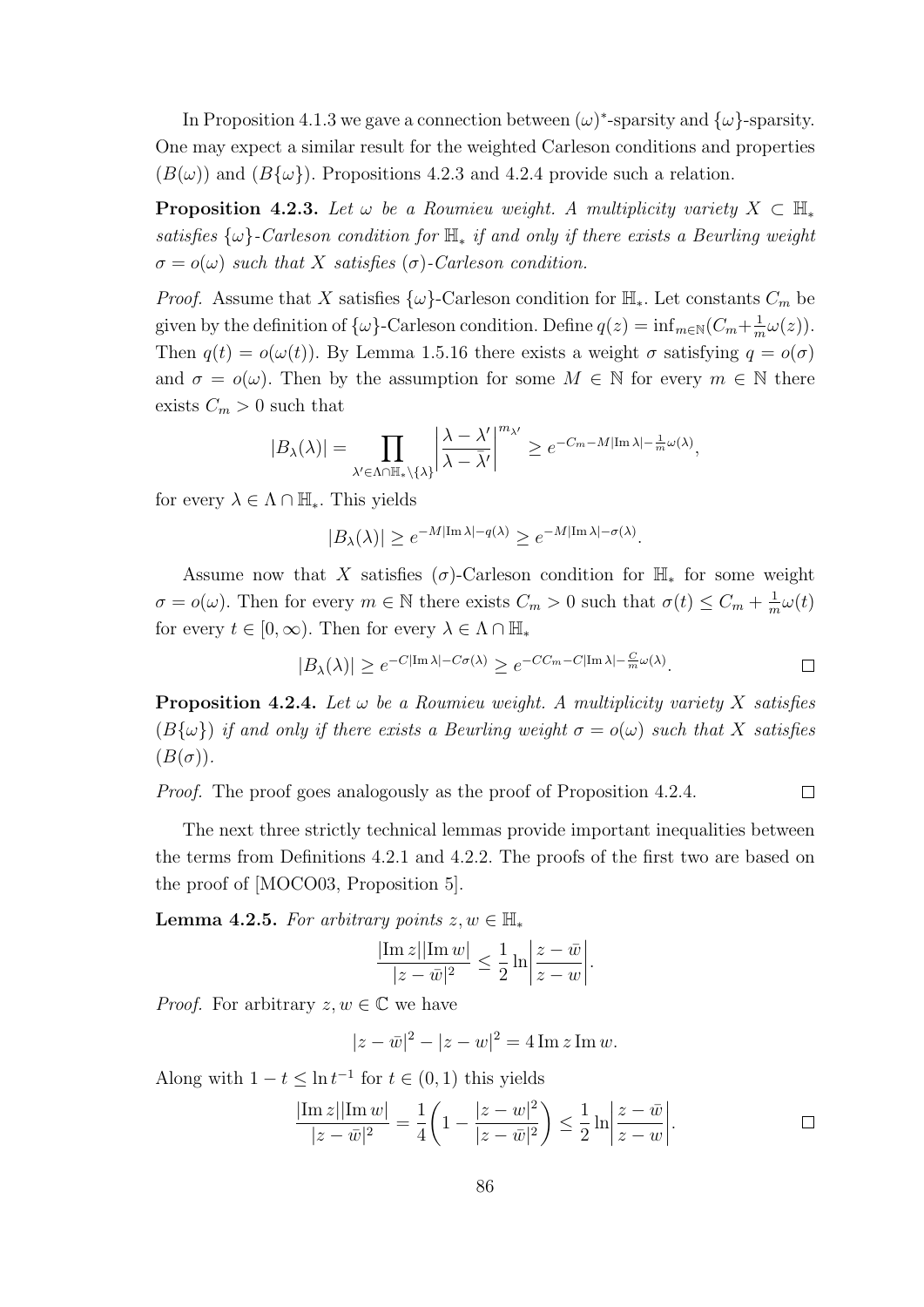**Lemma 4.2.6.** Let  $U \subset \mathbb{H}$  and X be a multiplicity variety. Then for every  $x \in \mathbb{R}$ 

$$
\sum_{\lambda \in \Lambda \cap U} m_\lambda \frac{|\mathrm{Im}\, \lambda|}{|x - \lambda|^2} \le \frac{m_{\lambda_x}}{|\mathrm{Im}\, \lambda_x|} + \frac{2}{|\mathrm{Im}\, \lambda_x|} \sum_{\substack{\lambda \in \Lambda \cap U \\ \lambda \ne \lambda_x}} m_\lambda \ln \biggl|\frac{\lambda_x - \bar{\lambda}}{\lambda_x - \lambda}\biggr|
$$

where  $\lambda_x \in \Lambda \cap U$  is such that  $d(x, \lambda_x) = d(x, \Lambda \cap U)$ .

*Proof.* Given  $x \in \mathbb{R}$  let  $\lambda_x \in U \cap \Lambda$  be the closest element to x. Then for all  $\lambda \in U \cap \Lambda$ 

$$
|\lambda_x - \bar{\lambda}| \le |\lambda_x - x| + |x - \bar{\lambda}| \le |\lambda - x| + |x - \bar{\lambda}| = 2|x - \lambda|.
$$

Therefore

$$
\sum_{\lambda \in U \cap \Lambda} m_{\lambda} \frac{|\operatorname{Im} \lambda|}{|x - \lambda|^2} \le 4 \sum_{\lambda \in U \cap \Lambda} m_{\lambda} \frac{|\operatorname{Im} \lambda|}{|\lambda_x - \bar{\lambda}|^2}.
$$

Using Lemma 4.2.5, we obtain

$$
\sum_{\lambda \in U \cap \Lambda} m_{\lambda} \frac{|\text{Im }\lambda|}{|x - \lambda|^2} \le 4 \sum_{\lambda \in U \cap \Lambda} m_{\lambda} \frac{|\text{Im }\lambda|}{|\lambda_x - \bar{\lambda}|^2}
$$
  
= 
$$
\frac{m_{\lambda_x}}{|\text{Im }\lambda_x|} + 4 \sum_{\substack{\lambda \in U \cap \Lambda \\ \lambda \ne \lambda_x}} m_{\lambda} \frac{|\text{Im }\lambda|}{|\lambda_x - \bar{\lambda}|^2}
$$
  

$$
\le \frac{m_{\lambda_x}}{|\text{Im }\lambda_x|} + \frac{2}{|\text{Im }\lambda_x|} \sum_{\substack{\lambda \in U \cap \Lambda \\ \lambda \ne \lambda_x}} m_{\lambda} \ln \left| \frac{\lambda_x - \bar{\lambda}}{\lambda_x - \lambda} \right|.
$$

**Lemma 4.2.7.** Let  $U \in \mathbb{H}_*$ , X be a multiplicity variety contained in  $\mathbb{H}_*$  and  $\lambda \in \Lambda$ be fixed. Let  $\eta$  be any constant satisfying  $0 < \eta < 1$ . Denote  $\Lambda' = \Lambda \cap U \cap \{z \in$  $\mathbb{C} \left| \left| \frac{z - \lambda}{z - \lambda} \right| \geq \eta \right\}$ . Then

$$
\sum_{\lambda' \in \Lambda'} m_{\lambda'} \ln \left| \frac{\lambda - \bar{\lambda}'}{\lambda - \lambda'} \right| \leq C |\mathrm{Im} \, \lambda| \sum_{\lambda' \in \Lambda'} m_{\lambda'} \frac{| \mathrm{Im} \, \lambda'|}{| \mathrm{Re} \, \lambda - \bar{\lambda}' |^2}
$$

for some  $C > 0$  which does not depend on  $\lambda$ .

Remark 4.2.8. The expression

$$
\Lambda' = \Lambda \cap U \cap \left\{ z \in \mathbb{C} \Big| \left| \frac{z - \lambda}{z - \overline{\lambda}} \right| \ge \eta \right\}
$$

just means that we take only these points of  $\Lambda$  which belong to U and do not belong to the pseudo-hyperbolic disc

$$
D_H(\lambda, \eta) := \left\{ z \in \mathbb{C} \Big| \left| \frac{z - \lambda}{z - \overline{\lambda}} \right| < \eta \right\} = D \left( \text{Re } \lambda + i \frac{1 + \eta^2}{1 - \eta^2} \text{Im } \lambda, \frac{2\eta}{1 - \eta^2} |\text{Im } \lambda| \right).
$$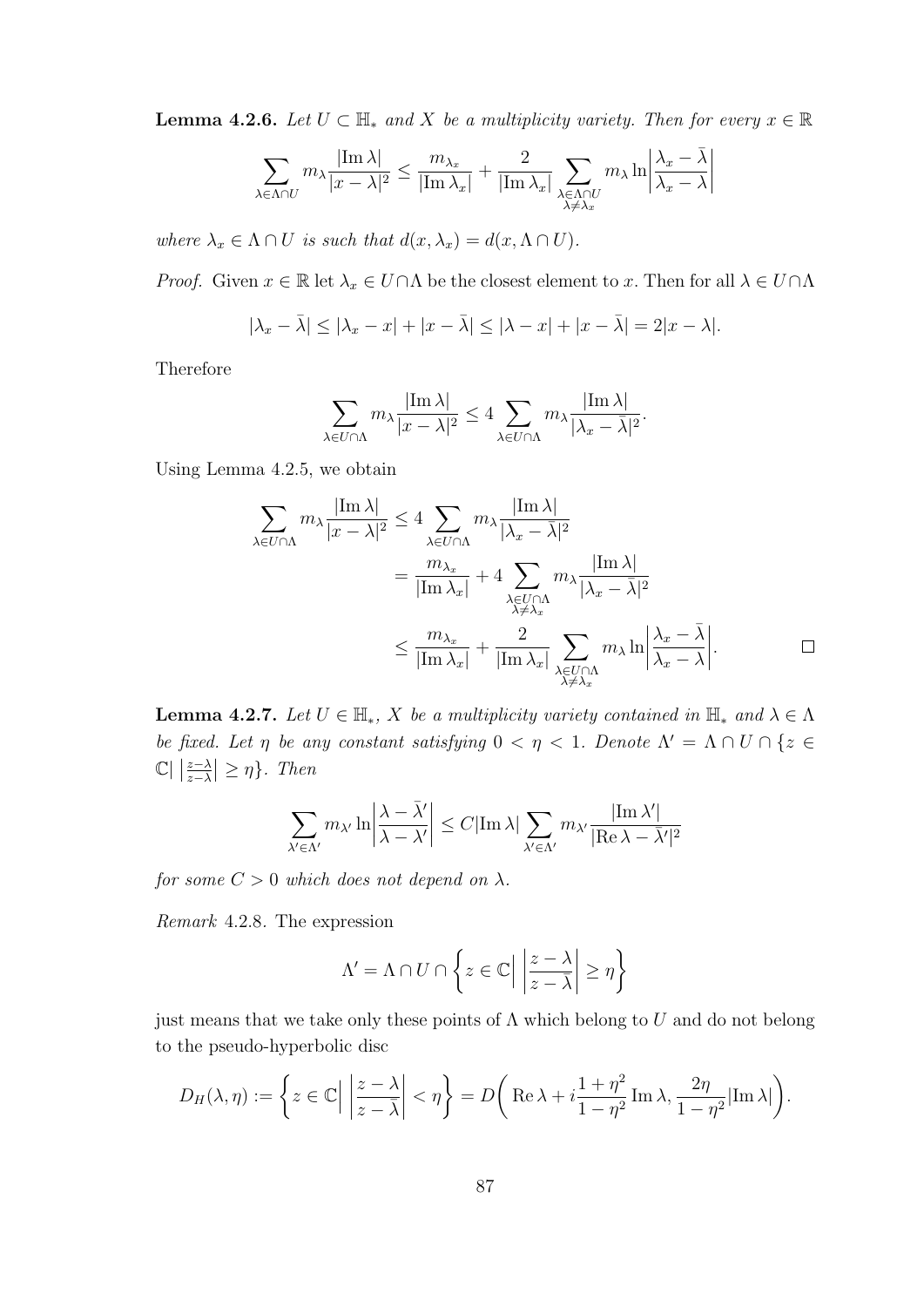*Proof.* We will use the inequality  $\ln \frac{1}{t} \leq C(1-t)$ , which is true for some constant  $C > 0$  and all t satisfying  $\eta < t < 1$ . We obtain

$$
\sum_{\lambda' \in \Lambda'} m_{\lambda'} \ln \left| \frac{\lambda - \bar{\lambda}'}{\lambda - \lambda'} \right| \leq C \sum_{\lambda' \in \Lambda'} m_{\lambda'} \frac{|\lambda - \bar{\lambda}'| - |\lambda - \lambda'|}{|\lambda - \bar{\lambda}'|} \n= C \sum_{\lambda' \in \Lambda'} m_{\lambda'} \frac{|\lambda - \bar{\lambda}'|^2 - |\lambda - \lambda'||\lambda - \bar{\lambda}'|}{|\lambda - \bar{\lambda}'|^2} \n\leq C \sum_{\lambda' \in \Lambda'} m_{\lambda'} \frac{|\lambda - \bar{\lambda}'|^2 - |\lambda - \lambda'|^2}{|\lambda - \bar{\lambda}'|^2} \n= C \sum_{\lambda' \in \Lambda'} m_{\lambda'} \frac{4|\text{Im }\lambda||\text{Im }\lambda'|}{|\lambda - \bar{\lambda}'|^2} \n\leq 4C|\text{Im }\lambda| \sum_{\lambda' \in \Lambda'} m_{\lambda'} \frac{|\text{Im }\lambda'|}{|\text{Re }\lambda - \bar{\lambda}'|^2}.
$$

In the next proposition we show that all the conditions we have introduced in Definitions 4.2.1 and 4.2.2 imply the Blaschke conditions (4.8) for the lower and the upper half-plane.

**Proposition 4.2.9.** Assume that a multiplicity variety  $X \subset \mathbb{H}_{*}$  satisfies one of the following conditions:

- (1) X satisfies (ω)-Carleson condition for  $\mathbb{H}_{*}$ ,
- (2) X satisfies  $\{\omega\}$ -Carleson condition for  $\mathbb{H}_*$ ,
- (3) X satisfies  $(B(\omega))$ ,
- (4) X satisfies  $(B\{\omega\})$ .

Then

$$
\sum_{\lambda \in \Lambda} m_{\lambda} \frac{|\text{Im }\lambda|}{1 + |\lambda|^2} < \infty.
$$

*Proof.* In cases (1) and (2) we have that for some  $\lambda$ 

$$
\prod_{\lambda' \in \Lambda \setminus \{\lambda\}} \left| \frac{\lambda - \lambda'}{\lambda - \bar{\lambda}'} \right|^{m_{\lambda'}} > 0.
$$

This yields

$$
\sum_{\lambda' \in \Lambda \setminus \{\lambda\}} m_{\lambda'} \ln \left| \frac{\lambda - \bar{\lambda}'}{\lambda - \lambda'} \right| < \infty.
$$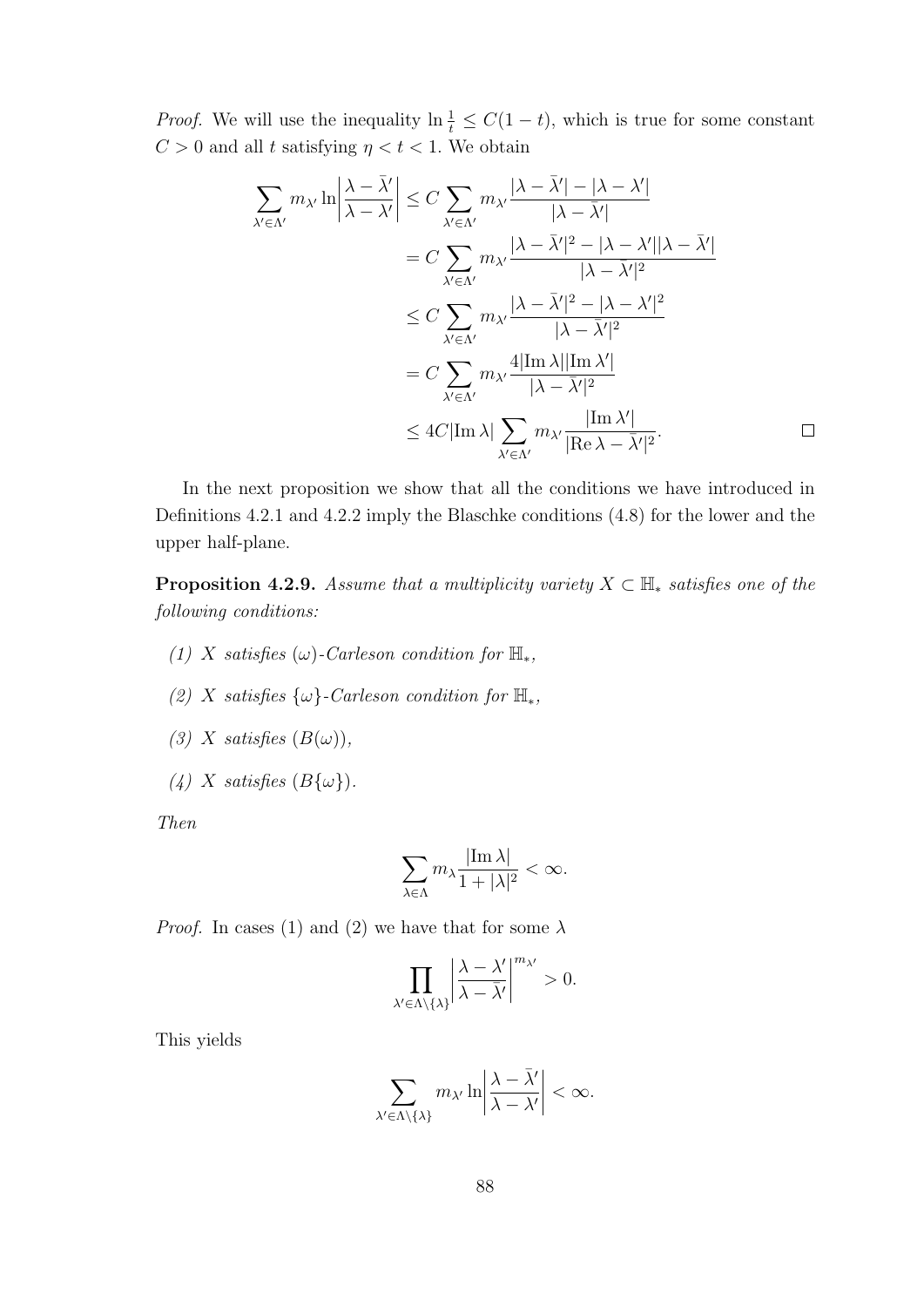It holds

$$
\frac{|\lambda-\bar\lambda'|^2}{1+|\lambda'|^2}\to 1
$$

when  $|\lambda'| \to \infty$ . Hence for  $|\lambda'| \ge R$  with R big enough  $|\lambda - \overline{\lambda'}|^2 \le 2(1 + |\lambda'|^2)$ . By the use of Lemma 4.2.5 we obtain then

$$
\sum_{|\lambda'| \geq R} m_{\lambda'} \frac{|\mathrm{Im}\, \lambda'|}{1+|\lambda'|^2} \leq 2 \sum_{|\lambda'| \geq R} m_{\lambda'} \frac{|\mathrm{Im}\, \lambda'|}{|\lambda - \bar \lambda'|^2} \leq \frac{1}{|\mathrm{Im}\, \lambda|} \sum_{|\lambda'| \geq R} m_{\lambda'} \ln \left|\frac{\lambda - \bar \lambda'}{\lambda - \lambda'}\right| < \infty.
$$

There are only finitely many  $\lambda'$  with  $\lambda' < R$ , hence the proof for cases (1) and (2) is complete.

The proof for cases (3) and (4) is immediate, since we can take  $U = \mathbb{H}_{*}$  and  $x=0.$  $\Box$ 

Now, we turn to the crucial part of this section, to the relation between the weighted Carleson conditions and conditions  $(B)$ . The most important are Corollary 4.2.13, and Propositions 4.2.14, 4.2.16.

**Proposition 4.2.10.** Let  $\omega$  be a weight and  $p(z) = |\text{Im } z| + \omega(z)$ . Assume that  $X \subset \mathbb{H}_{*}$  is a multiplicity variety satisfying

$$
\exists C > 0 \ \forall \lambda \in \Lambda : \quad m_{\lambda} \leq Cp(\lambda).
$$

If X satisfies  $(\omega)$ -Carleson condition for  $\mathbb{H}_{*}$  then it satisfies  $(B(\omega))$ .

*Proof.* By  $(\omega)$ -Carleson condition we have

$$
\sum_{\lambda \in \Lambda \setminus \{\lambda'\}} m_{\lambda'} \ln \left| \frac{\lambda' - \bar{\lambda}}{\lambda' - \lambda} \right| \le C p(\lambda')
$$
\n(4.10)

for some  $C > 0$  and every  $\lambda' \in \Lambda$ . Let  $U \subset \mathbb{H}_{*}$  be given. By Lemma 4.2.6 for every  $x \in \mathbb{R}$ 

$$
\sum_{\lambda \in \Lambda \cap U} m_\lambda \frac{|\mathrm{Im}\, \lambda|}{|x - \lambda|^2} \leq \frac{m_{\lambda_x}}{|\mathrm{Im}\, \lambda_x|} + \frac{2}{|\mathrm{Im}\, \lambda_x|} \sum_{\substack{\lambda \in \Lambda \cap U \\ \lambda \neq \lambda_x}} m_\lambda \ln \left|\frac{\lambda_x - \bar{\lambda}}{\lambda_x - \lambda}\right|
$$

where  $\lambda_x \in \Lambda \cap U$  is such that  $d(x, \lambda_x) = d(x, \Lambda \cap U)$ . Using (4.10) and the estimate for multiplicities, we obtain

$$
\sum_{\lambda \in \Lambda \cap U} m_{\lambda} \frac{|\text{Im }\lambda|}{|x - \lambda|^2} \le C \frac{|\text{Im }\lambda_x| + \omega(|\lambda_x|)}{|\text{Im }\lambda_x|}
$$

for  $x \in \mathbb{R}$  and some  $C > 0$ .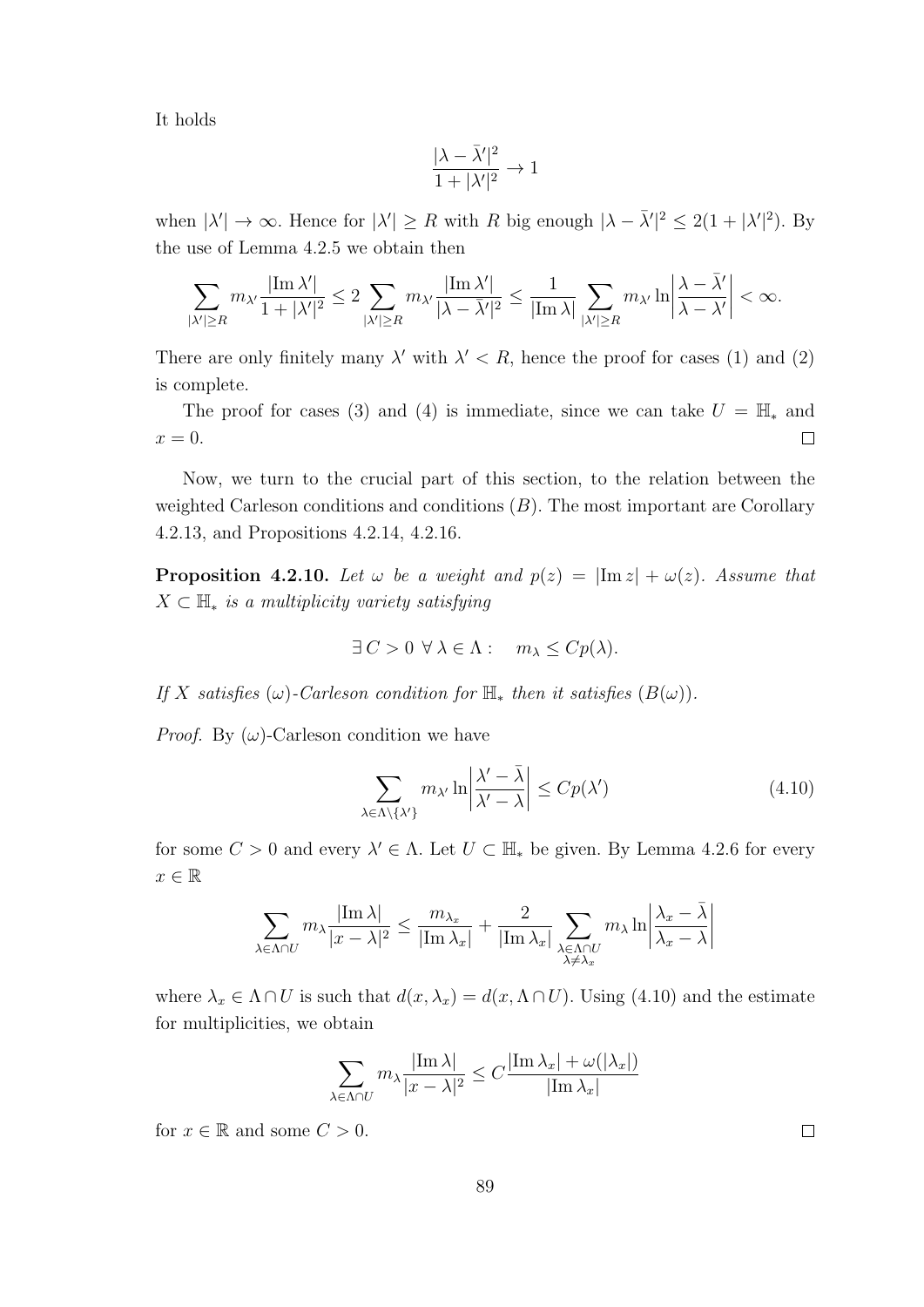**Proposition 4.2.11.** Let  $\omega$  be a weight and  $p(z) = |\text{Im } z| + \omega(z)$ . Assume that  $X \subset \mathbb{H}$ <sub>\*</sub> is a multiplicity variety satisfying

$$
\exists C > 0 \,\,\forall \,\lambda \in \Lambda: \quad N(\lambda, 2p(\lambda), X) \leq Cp(\lambda). \tag{4.11}
$$

If X satisfies  $(B(\omega))$  then it satisfies  $(\omega)$ -Carleson condition for  $\mathbb{H}_*$ .

Remark 4.2.12. ( $\omega$ )\*-sparsity implies (4.11), and (4.11) implies ( $\omega$ )-sparsity.

Proof. We have to show that

$$
\sum_{\lambda' \in \Lambda \setminus \{\lambda\}} m_{\lambda'} \ln \left| \frac{\lambda - \bar{\lambda'}}{\lambda - \lambda'} \right| \le C p(\lambda)
$$

for some  $C > 0$  and all  $\lambda \in \Lambda$ . Let  $\lambda \in \Lambda$  be given. Denote  $U = \mathbb{H}_* \setminus \overline{D}(\text{Re }\lambda, |\text{Im }\lambda|)$ and  $\Lambda' = \Lambda \cap U$ . For  $\eta > 0$  small enough  $D_H(\lambda, \eta) \cap \Lambda = {\lambda}$  hence

$$
(U \setminus D_H(\lambda, \eta)) \cap \Lambda = U \cap \Lambda = \Lambda'.
$$

Then by Lemma 4.2.7

$$
\sum_{\lambda' \in \Lambda'} m_{\lambda'} \ln \left| \frac{\lambda - \bar{\lambda}'}{\lambda - \lambda'} \right| \leq C |\mathrm{Im} \, \lambda| \sum_{\lambda' \in \Lambda'} m_{\lambda'} \frac{| \mathrm{Im} \, \lambda'|}{| \mathrm{Re} \, \lambda - \bar{\lambda}' |^2}
$$

for some  $C > 0$ , which does not depend on  $\lambda$ . Point  $\lambda$  is the closest point of  $\Lambda' \cup \{\lambda\}$ to Re  $\lambda$ , thus using  $(B(\omega))$ 

$$
\sum_{\lambda' \in \Lambda'} m_{\lambda'} \ln \left| \frac{\lambda - \bar{\lambda}'}{\lambda - \lambda'} \right| \le C |\text{Im }\lambda| \sum_{\lambda' \in \Lambda' \cup \{\lambda\}} m_{\lambda'} \frac{|\text{Im }\lambda'|}{|\text{Re }\lambda - \bar{\lambda}'|^2}
$$

$$
\le D |\text{Im }\lambda| \frac{|\text{Im }\lambda| + \omega(\lambda)}{|\text{Im }\lambda|} = Dp(\lambda)
$$

for some  $D > 0$ , which does not depend on  $\lambda$ .

Let now  $\Lambda'' = (\Lambda \setminus {\{\lambda\}}) \cap \overline{D}(\text{Re }\lambda, |\text{Im }\lambda|)$ . It remains to prove that

$$
\sum_{\lambda' \in \Lambda''} m_{\lambda'} \ln \left| \frac{\lambda - \bar{\lambda}'}{\lambda - \lambda'} \right| \le C p(\lambda)
$$
\n(4.12)

for some  $C > 0$  independent of  $\lambda$ . We have

$$
\sum_{\lambda' \in \Lambda''} m_{\lambda'} \ln \left| \frac{\lambda - \bar{\lambda'}}{\lambda - \lambda'} \right| \leq \sum_{\lambda' \in \Lambda''} m_{\lambda'} \ln \frac{2|\mathrm{Im}\,\lambda|}{|\lambda - \lambda'|} \leq \sum_{\lambda' \in \Lambda''} m_{\lambda'} \ln \frac{2p(\lambda)}{|\lambda - \lambda'|}.
$$

It holds  $\Lambda'' \subset \Lambda''' := (\Lambda \setminus {\{\lambda\}}) \cap \overline{D}(\lambda, 2p(\lambda))$ . Using Proposition 1.10.2 we obtain

$$
\sum_{\lambda' \in \Lambda''} m_{\lambda'} \ln \left| \frac{\lambda - \bar{\lambda'}}{\lambda - \lambda'} \right| \le \sum_{\lambda' \in \Lambda'''} m_{\lambda'} \ln \frac{2p(\lambda)}{|\lambda - \lambda'|} \le N(\lambda, \max(1, 2p(\lambda))).
$$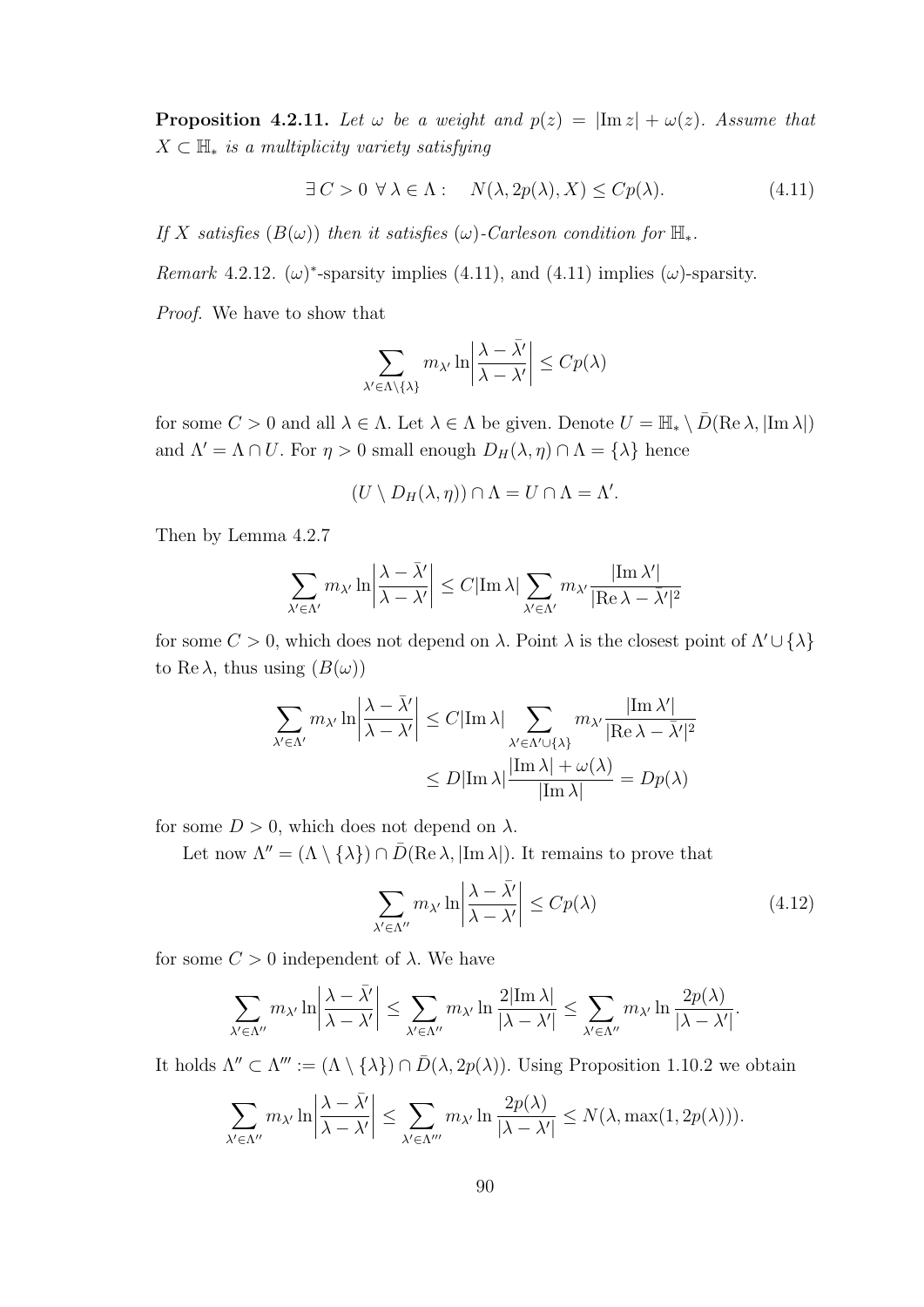Then, by (4.11), for some  $C > 0$ 

$$
\sum_{\lambda' \in \Lambda''} m_{\lambda'} \ln \left| \frac{\lambda - \bar{\lambda'}}{\lambda - \lambda'} \right| \le N(\lambda, \max(1, 2p(\lambda))) \le C \max(1, 2p(\lambda)),
$$

provided  $\lambda$  satisfies  $p(\lambda) \geq \frac{1}{2}$  $\frac{1}{2}$ . Furthermore, there are only finitely many  $\lambda \in \Lambda$  such that  $p(\lambda) < \frac{1}{2}$  $\frac{1}{2}$ . Hence

$$
\sup_{\lambda \in \Lambda: \ p(\lambda) < \frac{1}{2}} N(\lambda, \max(1, 2p(\lambda))) < \infty.
$$

Since  $0 \notin \Lambda$ , we can use Lemma 4.1.7 to complete the proof.

We can join Propositions 4.2.10 and 4.2.11 together to obtain the following corollary.

Corollary 4.2.13. Let  $\omega$  be a weight and  $X \subset \mathbb{H}_*$  an  $(\omega)^*$ -sparse multiplicity variety. Then X satisfies (ω)-Carleson condition for  $\mathbb{H}_*$  if and only if X satisfies  $(B(\omega))$ . In particular, if  $X \subset \mathbb{C}$  is an  $(\omega)^*$ -sparse multiplicity variety then X satisfies  $(\omega)$ -Carleson conditions for both  $\mathbb{H}_+$  and  $\mathbb{H}_-$  if and only if X satisfies  $(B(\omega))$ .

*Proof.*  $(\Rightarrow)$  By Proposition 4.1.18 the assumption on multiplicities required in Proposition 4.2.10 is satisfied, and we can use this Proposition to obtain the assertion.

(←) Condition (4.11) in Proposition 4.2.11 is satisfied, since X is  $(\omega)^*$ -sparse. Therefore we may use this Proposition to obtain the assertion.  $\Box$ 

Applying Propositions 4.2.3 and 4.2.4 to the foregoing result we can obtain an analogous equivalency for the Roumieu case.

**Proposition 4.2.14.** Let  $\omega$  be a Roumieu weight and  $X \subset \mathbb{H}_*$  an  $\{\omega\}$ -sparse multiplicity variety. Then X satisfies  $\{\omega\}$ -Carleson condition if and only if X satisfies  $(B\{\omega\})$ . In particular, if  $X \subset \mathbb{C}$  is an  $\{\omega\}^*$  sparse multiplicity variety then X satisfies  $\{\omega\}$ -Carleson conditions for both  $\mathbb{H}_+$  and  $\mathbb{H}_-$  if and only if X satisfies  $(B\{\omega\})$ .

*Proof.* By Proposition 4.1.3 there exists a Beurling weight  $\sigma = o(\omega)$  such that X is  $(\sigma)^*$ -sparse.

 $(\Rightarrow)$  Assume that X satisfies  $\{\omega\}$ -Carleson condition. By Proposition 4.2.3 there exists a Beurling weight  $\nu = o(\omega)$  such that X satisfies ( $\nu$ )-Carleson condition. Then  $\mu = \max(\sigma, \nu)$  is again a Beurling weight satisfying  $\mu = o(\omega)$ . Moreover, X is  $(\mu)^*$ sparse and satisfies  $(\mu)$ -Carleson condition. Corollary 4.2.13 gives then  $(B(\mu))$  for X and finally Proposition 4.2.4 asserts that X satisfies  $(B\{\omega\})$ .

 $(\Leftarrow)$  The proof of this implication is analogous.

 $\Box$ 

In Propositions 4.2.15 and 4.2.16 we show how condition (4.9) is contained in the theory we have developed in this section.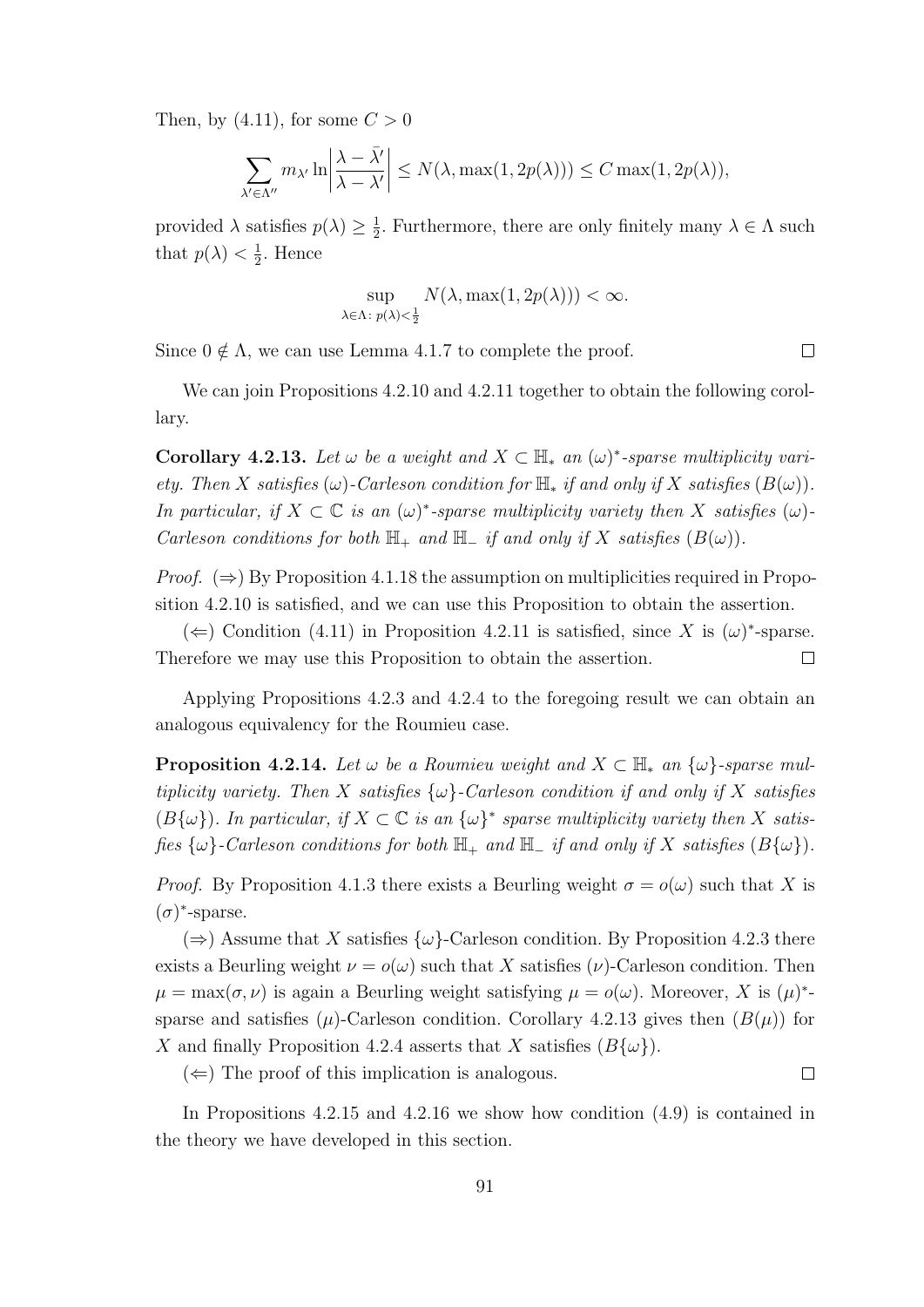**Proposition 4.2.15.** Let  $\omega$  be a weight and X be a multiplicity variety contained in the set  $\{z \in \mathbb{C} | \ |\text{Im } z| > h\omega(z)\}\)$  for some  $h > 0$ . Then X satisfies

$$
\sup_{x \in \mathbb{R}} \sum_{\lambda \colon |\text{Im }\lambda| > h\omega(\lambda)} m_{\lambda} \frac{|\text{Im }\lambda|}{|x - \lambda|^2} < \infty
$$

if and only if X satisfies  $(B(\omega))$ .

*Proof.*  $(\Rightarrow)$  Denote

$$
M:=\sup_{x\in\mathbb{R}}\sum_{\lambda\colon |\mathrm{Im}\,\lambda|>h\omega(\lambda)}m_\lambda\frac{|\mathrm{Im}\,\lambda|}{|x-\lambda|^2}.
$$

Let  $U \subset \mathbb{H}_{*}$  be arbitrary. Then for every  $x \in \mathbb{R}$ 

$$
\sum_{\lambda \in \Lambda \cap U} m_{\lambda} \frac{|\mathrm{Im}\,\lambda|}{|x - \lambda|^2} \leq \sup_{x \in \mathbb{R}} \sum_{\lambda : |\mathrm{Im}\,\lambda| > h\omega(\lambda)} m_{\lambda} \frac{|\mathrm{Im}\,\lambda|}{|x - \lambda|^2} = M \leq M \frac{|\mathrm{Im}\,\lambda_x| + \omega(\lambda_x)}{|\mathrm{Im}\,\lambda_x|}
$$

where  $\lambda_x \in \Lambda \cap U$  is such that  $d(x, \lambda_x) = d(x, \Lambda \cap U)$ . Therefore X satisfies  $(B(\omega))$ .

(←) Using  $(B(\omega))$  for  $U = \{z \in \mathbb{C} | \ |\text{Im } z| > h\omega(z)\}\cap \mathbb{H}_+$  we obtain for some  $M > 0$ 

$$
\sup_{x\in\mathbb{R}}\sum_{\lambda\colon \text{Im }\lambda>h\omega(\lambda)}m_\lambda\frac{|\text{Im }\lambda|}{|x-\lambda|^2}\leq \sup_{x\in\mathbb{R}}M\frac{|\text{Im }\lambda_x|+\omega(\lambda_x)}{|\text{Im }\lambda_x|}\leq M\Big(1+\frac{1}{h}\Big)<\infty.
$$

We proceed analogously for  $\mathbb{H}_-$ .

**Proposition 4.2.16.** Let  $\omega$  be a weight,  $p(z) = |\text{Im } z| + \omega(z)$ , and X a multiplicity variety contained in the set  $\{z \in \mathbb{C} \mid |\text{Im } z| > h\omega(z)\} \cap \mathbb{H}_{*}$  for some  $h > 0$ . Further, assume that X satisfies  $m_{\lambda} \leq Cp(\lambda)$  for some  $C > 0$  and all  $\lambda \in \Lambda$ . Then X satisfies

$$
\sup_{x \in \mathbb{R}} \sum_{\lambda \colon |\text{Im }\lambda| > h\omega(\lambda)} m_{\lambda} \frac{|\text{Im }\lambda|}{|x - \lambda|^2} < \infty \tag{4.13}
$$

 $\Box$ 

if and only if X satisfies  $(\omega)$ -Carleson condition for  $\mathbb{H}_*$ .

*Proof.* ( $\Rightarrow$ ) We have to show that

$$
\sum_{\lambda' \in \Lambda \setminus \{\lambda\}} m_{\lambda'} \ln \left| \frac{\lambda - \bar{\lambda'}}{\lambda - \lambda'} \right| \le C p(\lambda)
$$

for some  $C > 0$  and all  $\lambda \in \Lambda$ . Let  $\lambda \in \Lambda$  be given. Denote  $U = \{z \in \mathbb{C} | \ |\text{Im } z| > \}$  $h\omega(z)$   $\cap$  H<sub>\*</sub> and  $\Lambda' = \Lambda \setminus {\lambda}$ . For  $\eta > 0$  small enough  $D_H(\lambda, \eta) \cap \Lambda = {\lambda}$  hence

$$
(U \setminus D_H(\lambda, \eta)) \cap \Lambda = \Lambda \setminus \{\lambda\} = \Lambda'.
$$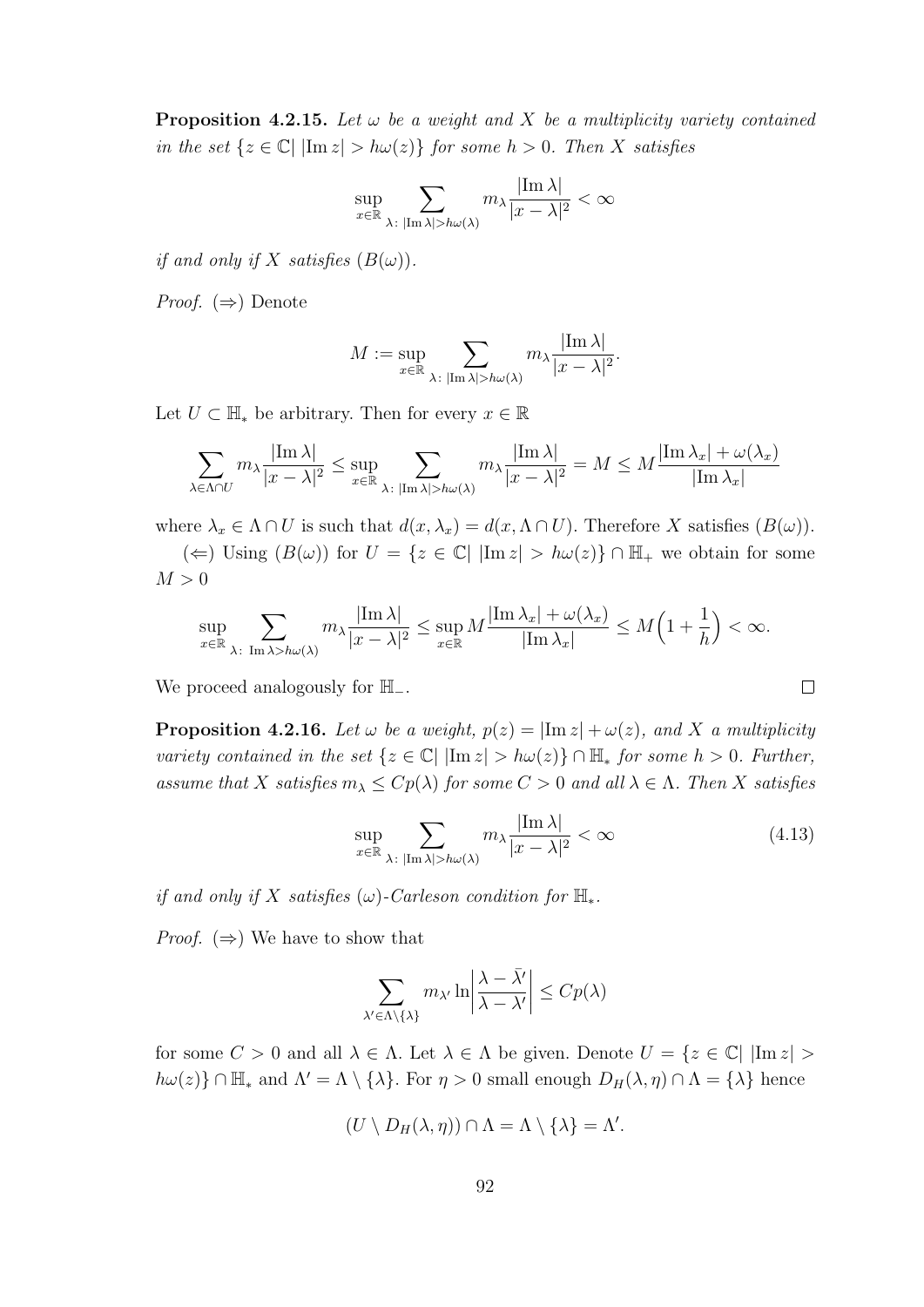Therefore, by Lemma 4.2.7, for some  $C > 0$ 

$$
\sum_{\lambda' \in \Lambda'} m_{\lambda'} \ln \left| \frac{\lambda - \bar{\lambda}'}{\lambda - \lambda'} \right| \leq C |\text{Im }\lambda| \sum_{\lambda' \in \Lambda'} m_{\lambda'} \frac{|\text{Im }\lambda'|}{|\text{Re }\lambda - \bar{\lambda}'|^2}
$$
  

$$
\leq C |\text{Im }\lambda| \sup_{x \in \mathbb{R}} \sum_{\lambda' \in \Lambda'} m_{\lambda'} \frac{|\text{Im }\lambda'|}{|x - \bar{\lambda}'|^2},
$$

which, by (4.13), is smaller than  $Dp(\lambda)$  for some  $D > 0$  independent of  $\lambda$ .

 $(\Leftarrow)$  Because of the assumption on multiplicities we may use Proposition 4.2.10 to obtain that X satisfies  $(B(\omega))$ . Then we can complete the proof with the use of Proposition 4.2.15.  $\Box$ 

Now we are going to study the stability of conditions  $(B)$  and the weighted Carleson conditions under translation, perturbation, diffusion and rotation (see definitions in Section 2.2). As these properties are strictly bound to half-planes we should restrict all operations to those which keep a variety inside a half-plane. Indeed, in the general case one could consider varieties with many points on the real line. Every such a variety satisfies conditions  $(B)$  and the weighted Carleson conditions. But then any operations moving these points into one half-plane will break these properties down. But even points near the real line can cause a problem as is shown in the following examples.

Example 4.2.17. Let  $X = \{(\lambda_n, 1) | n \in \mathbb{N}\}\)$  for some points  $\lambda_n \in \mathbb{H}_*$ . Then for  $x \in \mathbb{R}$ 

$$
\sum_{n\in\mathbb{N}} m_{\lambda_n} \frac{|\operatorname{Im}\lambda_n|}{|x-\lambda_n|^2} = \sum_{n\in\mathbb{N}} \frac{|\operatorname{Im}\lambda_n|}{(x-\operatorname{Re}\lambda_n)^2 + |\operatorname{Im}\lambda_n|^2}.
$$

Now we can choose  $\text{Im }\lambda_n = \frac{1}{n}$  $\frac{1}{n}$  and Re  $\lambda_n$  in such a way that the series

$$
\sum_{n \in \mathbb{N}} \frac{1}{n((x - \operatorname{Re} \lambda_n)^2 + \frac{1}{n^2})}
$$
(4.14)

be bounded by  $M + \frac{M}{\text{Im} \Sigma}$  $\frac{M}{|\text{Im }\lambda_x|}$  for  $x \in \mathbb{R}$ , and the series

$$
\sum_{n \in \mathbb{N}} \frac{1}{(x - \text{Re }\lambda_n)^2}
$$

be divergent for some  $x \in \mathbb{R}$ . We could take for instance  $\text{Re }\lambda_n = \sqrt{\frac{(\lambda_n + \lambda_n)^2}{n}}$  $\overline{n}$ . One could show then by the use of the integral test for convergence that the series (4.14) is indeed bounded by  $M + \frac{M}{\text{Im }\Omega}$  $\frac{M}{|\text{Im }\lambda_x|}$  for  $x \in \mathbb{R}$ . We omit here technical details. Then X satisfies  $(B(\omega))$  and  $(B{\omega})$  for any weight  $\omega$ . On the other hand,

$$
\sum_{n \in \mathbb{N}} \frac{|\text{Im}(\lambda_n + i)|}{(\text{Re }\lambda_n)^2 + |(\text{Im }\lambda_n + i)|^2} \ge \sum_{n \in \mathbb{N}} \frac{1}{n + (1 + \frac{1}{n})^2} = \infty,
$$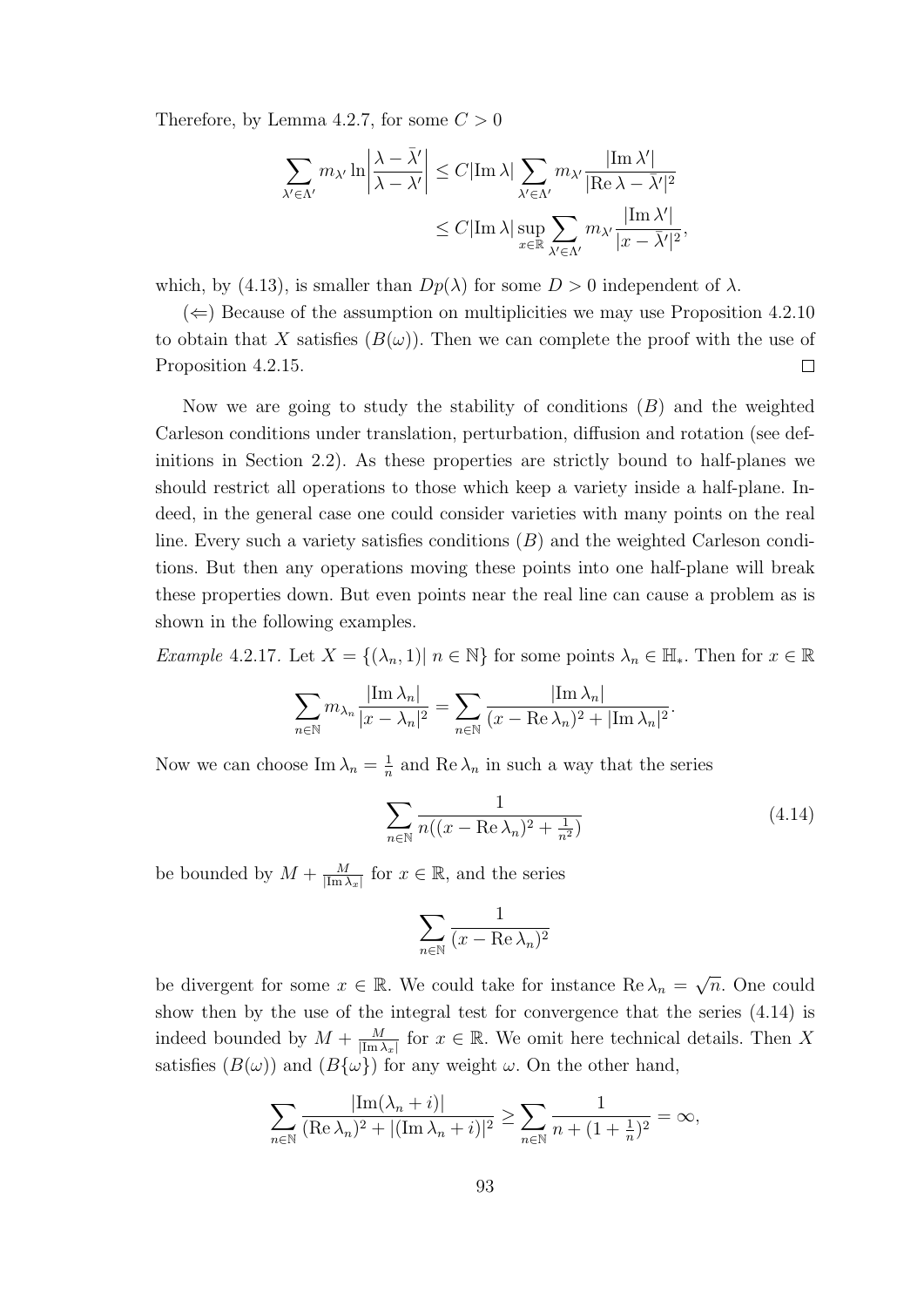which shows that  $X + i$  satisfies neither  $(B(\omega))$  nor  $(B{\omega})$ . We see that X and  $X + i$  are contained in  $\mathbb{H}_{+}$ , hence even a translation leaving a variety in the same half-plane can break conditions  $(B)$  down. Furthermore,  $X + i$  may be considered as a bounded perturbation of X. This shows that conditions  $(B)$  are also not invariant under bounded perturbations. Finally,  $i \cdot X$  does not satisfy  $(B(\omega))$  nor  $(B\{\omega\})$  for any weight  $\omega$ , hence also rotation do not preserve conditions  $(B)$ .

For rotation we can give even a simpler example.

Example 4.2.18. Let  $X = \{(n+i, 1) | n \in \mathbb{N}\}\.$  Then by the integral test for convergence

$$
\sum_{n \in \mathbb{N}} \frac{1}{(x-n)^2 + 1} \le C
$$

for some  $C > 0$  and all  $x \in \mathbb{R}$ . This implies that X satisfies  $(B(\omega))$  and  $(B\{\omega\})$  for every weight  $\omega$ . But for  $i \cdot X = \{(-1 + ni, 1) | n \in \mathbb{N}\}\$  the series in conditions  $(B)$ diverges for every  $x \in \mathbb{R}$  and sets U big enough.

The situation is different with diffusion. We do not give any precise results, only an idea. Looking at the form of the series

$$
\sum_{\lambda \in \Lambda \cap U} m_{\lambda} \frac{|\text{Im } \lambda|}{|x - \lambda|^2} \tag{4.15}
$$

we see that if every point  $\lambda$  with multiplicity  $m_\lambda$  is divided into  $m_\lambda$  points, say  $\eta_{\lambda,i}$ , close to  $\lambda$ , the term  $\frac{|\text{Im }\lambda|}{|x-\lambda|^2}$  will be proportional to  $\frac{|\text{Im }\eta_{\lambda,i}|}{|x-\eta_{\lambda,i}|^2}$  and the series (4.15) will be proportional to the series made of points  $\eta_{\lambda,i}$  with multiplicities equal 1, whenever all the proportions are made uniformly with respect to  $\lambda \in \Lambda$  and  $x \in \mathbb{R}$ .

Similarly, in general, the weighted Carleson conditions are not invariant in general under translation, perturbation and rotation, but behave well under small diffusion.

We end this section with a short study of the relation between sparsity and the weighted Carleson conditions. There is no easy dependence. However, looking at the form of the function  $N$  given in Proposition 1.10.2

$$
N(\lambda, r) = \sum_{\lambda': 0 < |\lambda - \lambda'| \le r} m_{\lambda'} \ln \frac{r}{|\lambda - \lambda'|} + m_{\lambda} \ln r
$$

and the series obtained from the weighted Carleson conditions

$$
\sum_{\lambda'\neq \lambda} m_{\lambda'}\ln\biggl|\frac{\lambda-\bar\lambda'}{\lambda-\lambda'}\biggr|
$$

one can see a promising similarity. These formulae suggest that up to some extent they contain the same information about a variety. We will present here several facts shedding some light on this problem. In Chapter 5 our knowledge will go far beyond that.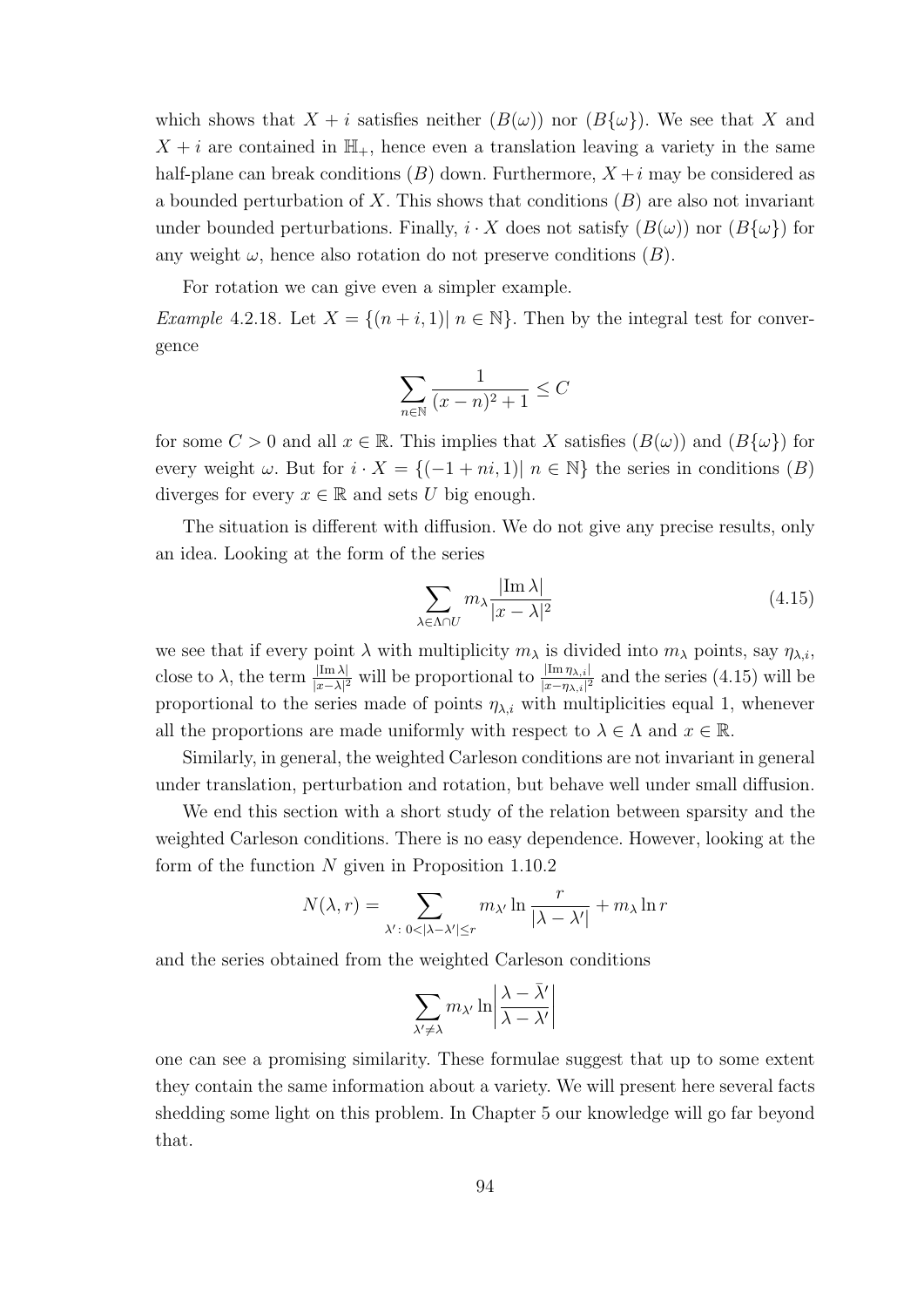**Proposition 4.2.19.** Let  $X \subset \mathbb{H}$  be a multiplicity variety. Then for every  $\lambda \in \Lambda$ 

$$
\sum_{\lambda' : 0 < |\lambda - \lambda'| \le r} m_{\lambda'} \ln \left| \frac{\lambda - \bar{\lambda}'}{\lambda - \lambda'} \right| \le N(\lambda, 3r)
$$

for  $r \geq |\text{Im }\lambda|$ .

*Proof.* It is enough to see that for  $\lambda$ ,  $\lambda'$  satisfying  $0 < |\lambda - \lambda'| \leq r$  it holds

$$
|\lambda-\bar\lambda'|\leq |\lambda-\lambda'|+2|{\rm Im}\,\lambda|\leq 3r.
$$

Then

$$
\sum_{\substack{\lambda': 0<|\lambda-\lambda'|\le r}} m_{\lambda'} \ln \left| \frac{\lambda - \bar{\lambda}'}{\lambda - \lambda'} \right| \le \sum_{\substack{\lambda': 0<|\lambda-\lambda'|\le r}} m_{\lambda'} \ln \frac{3r}{|\lambda - \lambda'|} \le \sum_{\substack{\lambda': 0<|\lambda-\lambda'|\le 3r}} m_{\lambda'} \ln \frac{3r}{|\lambda - \lambda'|} \le N(\lambda, 3r). \qquad \Box
$$

 $\sim$   $\sim$ 

**Proposition 4.2.20.** Let  $X \subset \mathbb{H}$  be a multiplicity variety. Then for every  $\lambda \in \Lambda$ 

$$
\sum_{\lambda':\; 0<|\lambda-\lambda'|\leq r} m_{\lambda'}\ln \frac{r}{|\lambda-\lambda'|}\leq \sum_{\lambda':\; 0<|\lambda-\lambda'|\leq r} m_{\lambda'}\ln \left|\frac{\lambda-\bar{\lambda}'}{\lambda-\lambda'}\right|
$$

for  $r < |\text{Im }\lambda|$ .

*Proof.* This is trivial, since  $r \leq |\text{Im }\lambda| \leq |\lambda - \overline{\lambda}'|$  as  $\lambda$  and  $\overline{\lambda}'$  are in different halfplanes.  $\Box$ 

Corollary 4.2.21. Let  $\omega$  be a weight and let  $X \subset \{z \in \mathbb{C} | |\text{Im } z| \geq 1\} \cap \mathbb{H}_{*}$ be a multiplicity variety satisfying  $(\omega)$ -Carleson condition for  $\mathbb{H}_*$ . Then X is  $(\omega)$ separated.

*Proof.* By the previous result for every  $\lambda \in \Lambda$  we have

$$
N(\lambda,1)=\sum_{\lambda':\;0<|\lambda-\lambda'|\leq 1}m_{\lambda'}\ln\frac{r}{|\lambda-\lambda'|}\leq \sum_{\lambda':\;0<|\lambda-\lambda'|\leq 1}m_{\lambda'}\ln\bigg|\frac{\lambda-\bar{\lambda}'}{\lambda-\lambda'}\bigg|.
$$

The use of  $(\omega)$ -Carleson condition and Proposition 4.1.8 gives the assertion.  $\Box$ 

As we have seen in Proposition 4.2.9 conditions (B) and the weighted Carleson conditions imply Blaschke condition for the upper and the lower half-plane. But there are sparse varieties which are not Blaschke. Thus sparsity cannot imply conditions (B) or the weighted Carleson conditions in general.

Example 4.2.22. Let  $X = \{(ni, 1) | n \in \mathbb{N}\}\$ . By Proposition 4.1.12 this variety is  $(\omega)$ -sparse for any weight  $\omega$ . But it does not satisfy the Blaschke condition for the upper half-plane.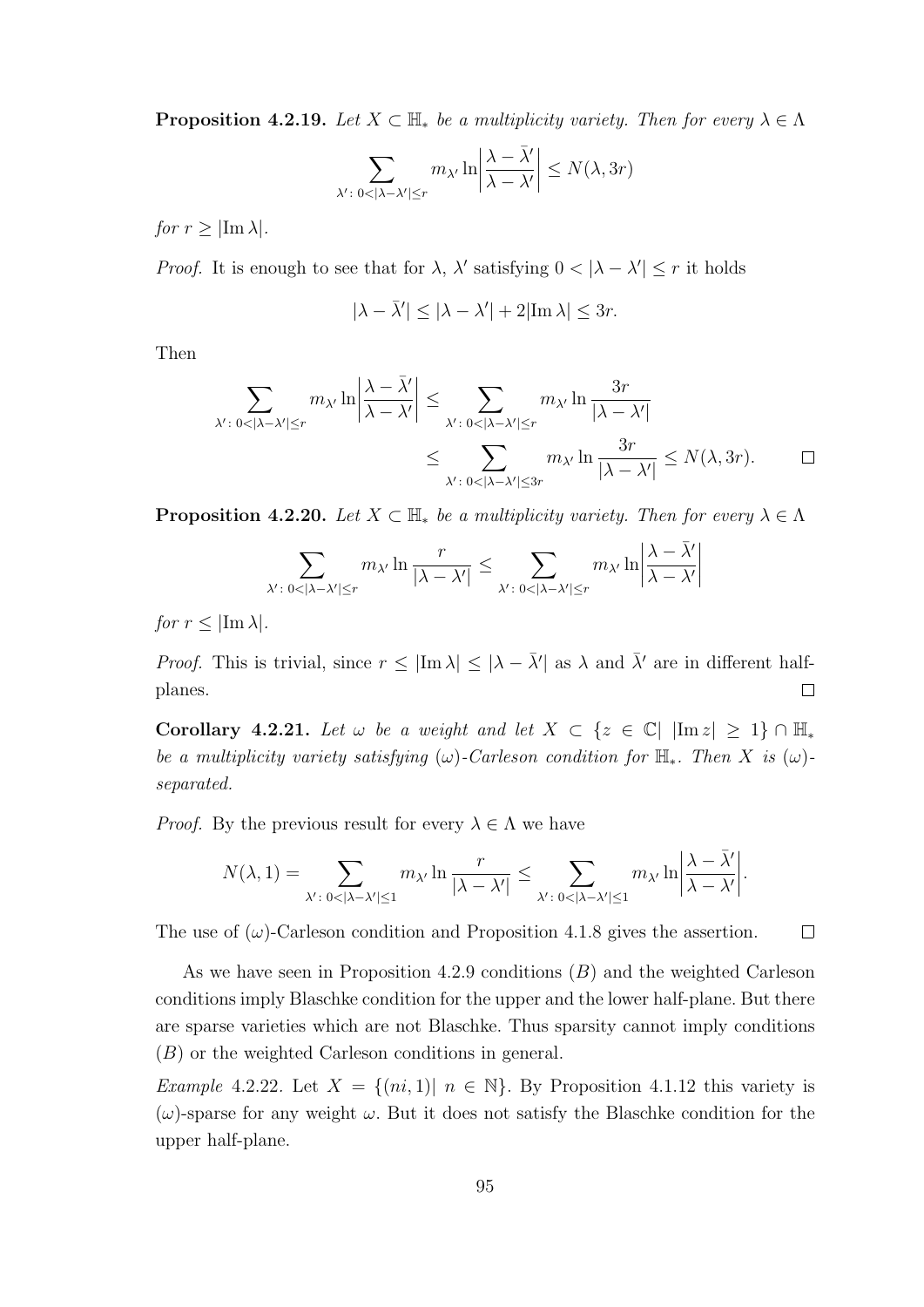Every variety contained in the real line satisfies  $(B(\omega)), (B{\{\omega\}})$  and the weighted Carleson conditions for any weight  $\omega$ . This way we can give trivial examples of not sparse varieties satisfying conditions  $(B)$ . The following example is less trivial.

*Example 4.2.23.* Let  $\omega(t) = \sqrt{t}$  and  $X = \{(2^n + i, 2^{\frac{n}{2}}) | n \in \mathbb{N}\}\)$ . Denote  $\lambda_n = 2^n + i$ ,  $m_n = 2^{\frac{n}{2}}$ . Then for  $k \in \mathbb{N}$ 

$$
\sum_{n \neq k} m_n \ln \left| \frac{\lambda_k - \bar{\lambda}_n}{\lambda_k - \lambda_n} \right| = \sum_{n \neq k} 2^{\frac{n}{2}} \ln \left| \frac{2^k - 2^n + 2i}{2^k - 2^n} \right| \le \sum_{n \neq k} 2^{\frac{n}{2}} \ln \left( 1 + \frac{2}{|2^k - 2^n|} \right)
$$
  
\n
$$
\le 2 \sum_{n \neq k} \frac{2^{\frac{n}{2}}}{|2^k - 2^n|} = 2 \sum_{n < k} \frac{2^{\frac{n}{2}}}{2^k - 2^n} + 2 \sum_{n > k} \frac{2^{\frac{n}{2}}}{2^n - 2^k}
$$
  
\n
$$
\le 2 \sum_{n < k} \frac{2^{\frac{n}{2}}}{2^n} + 2 \sum_{n > k} \frac{2^{\frac{n}{2}}}{2^n (1 - \frac{1}{2^{n-k}})} \le 2 \sum_{n < k} \frac{2^{\frac{n}{2}}}{2^n} + 4 \sum_{n > k} \frac{2^{\frac{n}{2}}}{2^n}
$$
  
\n
$$
\le 4 \sum_{n \in \mathbb{N}} \left( \frac{1}{\sqrt{2}} \right)^n = \frac{4}{\sqrt{2} - 1} \le C\omega(\lambda_k)
$$

for  $C > 0$  big enough. Hence X satisfies ( $\omega$ )-Carleson condition ( $\{\omega\}$ -Carleson condition as well), but it does not satisfy the growth condition for multiplicities given by Proposition 4.1.18 (or Proposition 4.1.19 for the Roumieu case), and therefore it is not  $(\omega)$ -sparse.

Taking into account Proposition 4.2.10 we see that X satisfies also  $(B(\omega))$ .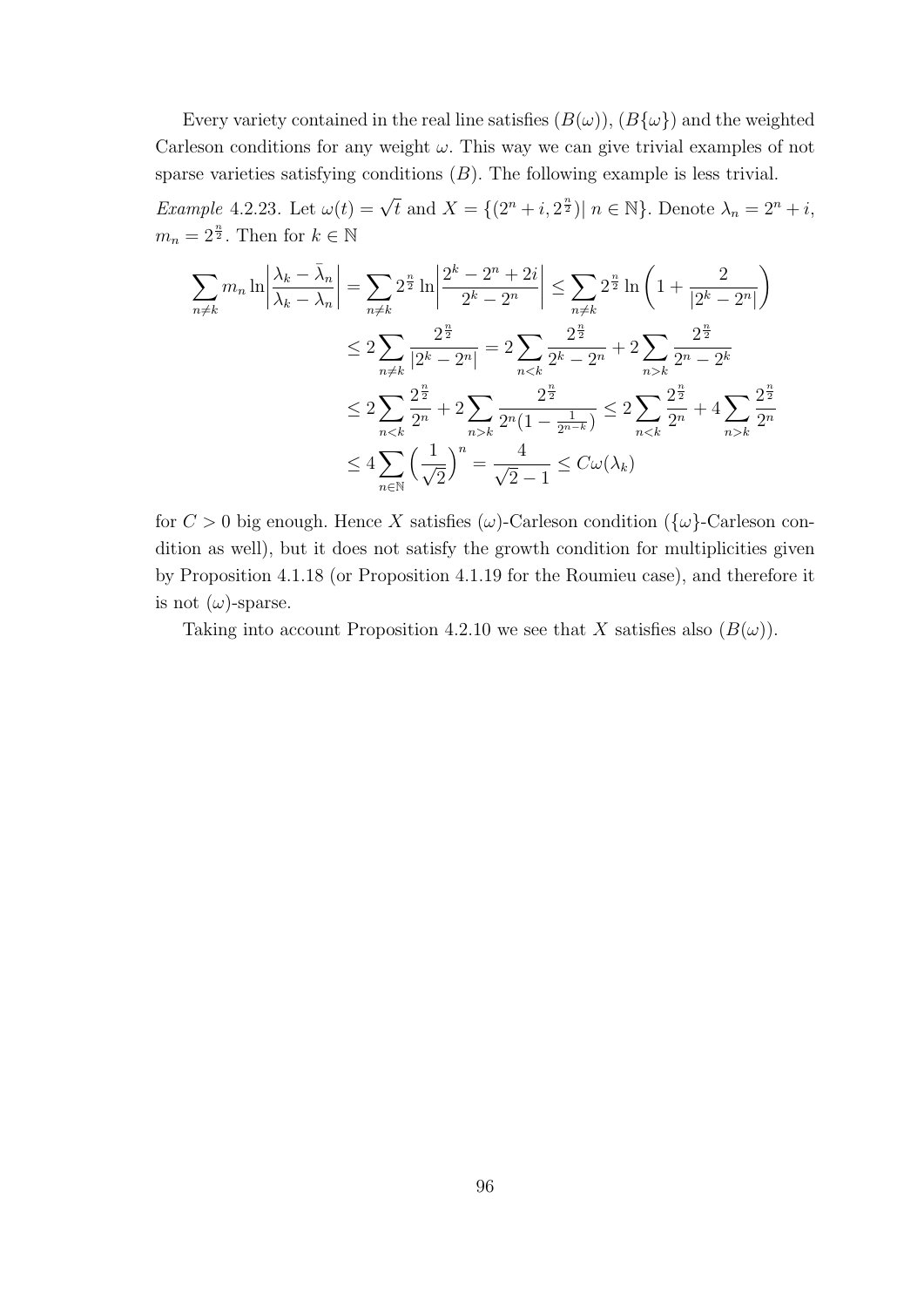## Chapter 5

# Geometric description of interpolating varieties

#### 5.1 Necessary conditions

In this chapter we turn to the most desired form of description of interpolating varieties - in terms of geometric conditions. We will start with the necessity of conditions introduced in the Chapter 4. Then, in the next section, we will deal with their sufficiency. In this section we will show that every interpolating variety for  $A_{(\omega)}$ is  $(\omega)^*$ -sparse and every interpolating variety for  $A_{\{\omega\}}$  is  $\{\omega\}$ -sparse. These results hold for all weights. Furthermore, we will show that for non-quasianalytic weights every interpolating variety for  $A_{(\omega)}$  satisfies  $(\omega)$ -Carleson condition and  $(B(\omega))$ , and every interpolating variety for  $A_{\{\omega\}}$  satisfies  $\{\omega\}$ -Carleson condition and  $(B\{\omega\})$ .

The proof of part (1) of the following theorem is due to W. A. Squires [Squ83, Theorem 1].

**Theorem 5.1.1.** Let  $\omega$  be a weight and X a multiplicity variety.

- (1) If X is interpolating for  $A_{(\omega)}$  then X is  $(\omega)^*$ -sparse.
- (2) If X is interpolating for  $A_{\{\omega\}}$  then X is  $\{\omega\}$ -sparse.

*Proof.* We will treat both cases simultaneously. Let  $f_{\lambda} := f_{\lambda, m_{\lambda}-1}$  be the functions given by Lemma 2.1.3 in the Beurling case and by Lemma 2.1.4 in the Roumieu case. The functions  $f_\lambda$  interpolate the sequences  $(\delta_{\eta,\lambda}\delta_{l,m_{\lambda}-1})_{\eta\in\Lambda,0\leq l and admit$ uniform estimates on the norms which we will recall later in the proof. For every  $\lambda \in \Lambda$  define

$$
g_{\lambda}(z) = \frac{f_{\lambda}(z)}{(z-\lambda)^{m_{\lambda}-1}}.
$$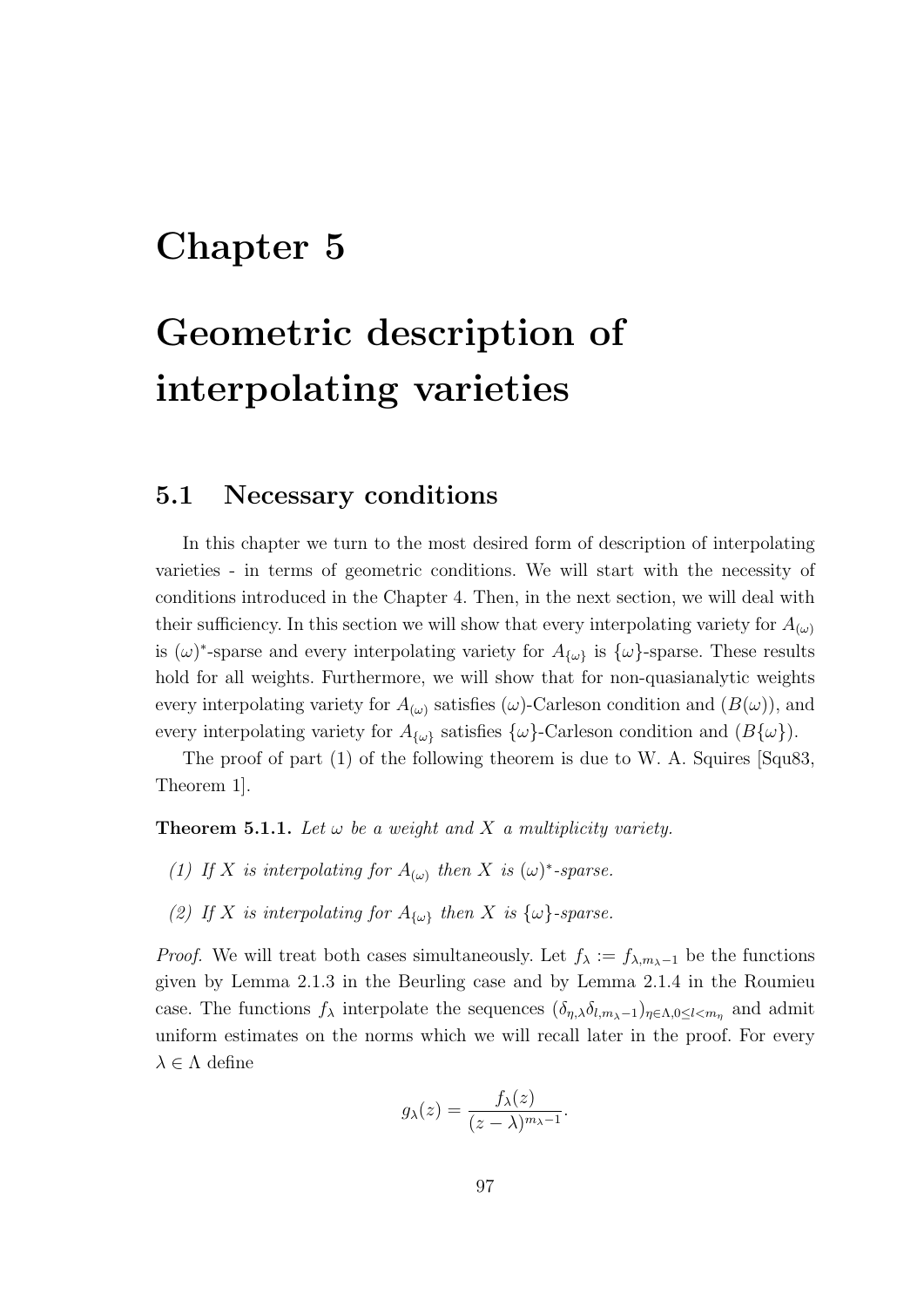Then  $g_{\lambda}(\lambda) = 1$ . By the Jensen's formula [Rud87, Theorem 15.18] applied to  $g_{\lambda}$  in the disc  $D(\lambda, r)$  we obtain

$$
\sum_{i=1}^{N} \ln\left(\frac{r}{|\alpha_i - \lambda|}\right) + m_{\lambda} \ln r = \frac{1}{2\pi} \int_{-\pi}^{\pi} \ln|f_{\lambda}(\lambda + re^{i\theta})| \,d\theta + \ln r. \tag{5.1}
$$

where  $\alpha_1, \alpha_2, \ldots, \alpha_N$  are the zeroes of  $g_\lambda$  which lie in  $D(\lambda, r)$  counted according to their multiplicities. But every point  $\lambda'$  of  $\Lambda$  not equal  $\lambda$  contained in  $D(\lambda, r)$  is a zero of  $g_{\lambda}$  with multiplicity at least  $m_{\lambda'}$ , hence

$$
\sum_{i=1}^{N} \ln\left(\frac{r}{|\alpha_i - \lambda|}\right) + m_{\lambda} \ln r = \int_{0}^{r} \frac{n(\lambda, t, Z(g_{\lambda}))}{t} dt + m_{\lambda} \ln r
$$

$$
\geq \int_{0}^{r} \frac{n(\lambda, t, X) - n(\lambda, 0, X)}{t} dt + m_{\lambda} \ln r
$$

$$
= N(\lambda, r, X).
$$

From (5.1) we get then

$$
N(\lambda, r, X) \le \frac{1}{2\pi} \int_{-\pi}^{\pi} \ln |f_{\lambda}(\lambda + re^{i\theta})| d\theta + \ln r.
$$

In the Beurling case by the assumption on the norms of  $f_{\lambda}$  there exists  $M \in \mathbb{N}$  and  $C > 0$  such that  $||f_\lambda||_M \leq C$ , hence

$$
\frac{1}{2\pi} \int_{-\pi}^{\pi} \ln|f_{\lambda}(\lambda + re^{i\theta})| d\theta \le \frac{1}{2\pi} \int_{-\pi}^{\pi} \ln|Ce^{M|\text{Im}(\lambda + re^{i\theta})| + M\omega(\lambda + re^{i\theta})|} d\theta
$$

$$
\le \ln C + M \sup_{z \in \partial D(\lambda, r)} (|\text{Im } z| + \omega(z)).
$$

Therefore, using Lemma 1.5.6 we get

$$
N(\lambda, r, X) \leq \ln C + D + M|\operatorname{Im} \lambda| + DM\omega(\lambda) + \ln r + Mr + DMr
$$

for some  $D > 0$ , all  $\lambda \in \Lambda$  and  $r > 0$ . Then by Lemma 4.1.7

$$
N(\lambda, |\text{Im }\lambda| + \omega(\lambda), X) \le A + A|\text{Im }\lambda| + A\omega(\lambda) \le B(|\text{Im }\lambda| + \omega(\lambda))
$$

for some  $A, B > 0$  and every  $\lambda \in \Lambda \setminus \{0\}$ . If  $\lambda = 0 \in \Lambda$  then

$$
N(\lambda, |\text{Im }\lambda| + \omega(\lambda), X) = N(\lambda, 0, X) = -\infty < B(|\text{Im }\lambda| + \omega(\lambda)).
$$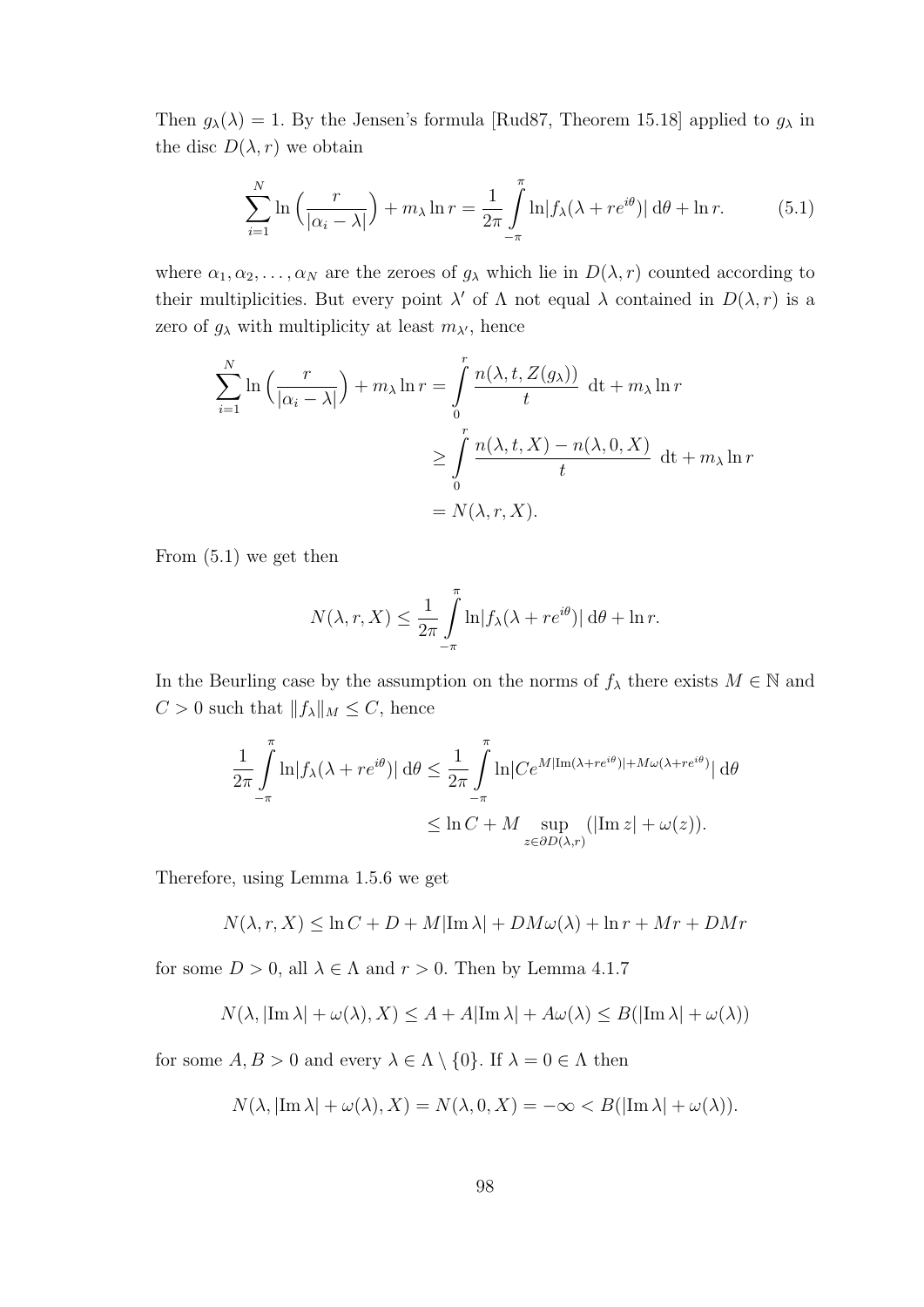In the Roumieu case the proof goes similarly. By the assumption on the norms of  $f_\lambda$  there exists  $M \in \mathbb{N}$  such that for all  $m \in \mathbb{N}$  there exists  $C_m > 0$  such that  $||f_\lambda||_{M,m} \leq C_m$ , hence

$$
\frac{1}{2\pi} \int_{-\pi}^{\pi} \ln|f_{\lambda}(\lambda + re^{i\theta})| d\theta \le \frac{1}{2\pi} \int_{-\pi}^{\pi} \ln|C_m e^{M|\text{Im}(\lambda + re^{i\theta})| + \frac{1}{m}\omega(\lambda + re^{i\theta})}| d\theta
$$

$$
\le \ln C_m + \sup_{z \in \partial D(\lambda, r)} \left( M|\text{Im } z| + \frac{1}{m}\omega(z) \right).
$$

Therefore, using Lemma 1.5.6 we get

$$
N(\lambda, r, X) \leq \ln C_m + C + M|\operatorname{Im}\lambda| + \frac{C}{m}\omega(\lambda) + \ln r + Mr + \frac{C}{m}r
$$

for all  $\lambda \in \Lambda$  and  $r > 0$ . This completes the proof of (2).

Now we will work on the necessity of the weighted Carleson conditions and conditions  $(B)$  for a multiplicity variety to be interpolating. A very important part of the proof is a construction of a non-zero holomorphic function with a prescribed growth. This will be done in the next lemma. Its proof relies essentially on the non-quasianalyticity of the weight. This result in a little weaker form was proved in [MOCO03, Proof of Proposition 5] with the use of [Bjö66, Lemma 1.3.11]. We will use [BMT90, Lemma 2.2].

**Lemma 5.1.2.** Let  $\omega$  be a non-quasianalytic weight. There exist a holomorphic function  $H: \mathbb{H}_* \to \mathbb{C}$  with  $H(z) \neq 0$  for all  $z \in \mathbb{H}_*$  and such that

$$
\frac{1}{4}\omega(z) \le \ln|H(z)| \le C(\omega(z) + |\text{Im } z| + 1)
$$

for some  $C > 0$  and all  $z \in \mathbb{H}_*$ .

*Proof.* By [BMT90, Lemma 2.2] the harmonic extension  $P_{\omega}$ :  $\mathbb{H}_{*} \to [0,\infty)$  of  $\omega(|t|)$ given by the formula

$$
P_{\omega}(x+iy) = \frac{|y|}{\pi} \int_{\mathbb{R}} \frac{\omega(|t|)}{(x-t)^2 + y^2} dt
$$

satisfies

1.  $P_{\omega}(x+iy) \geq \frac{1}{4}$  $\frac{1}{4}\omega(|x+iy|)$  for all  $x+iy \in \mathbb{H}_{*}$ ,

2. there exists  $C > 0$  such that  $P_{\omega}(x+iy) \leq C(\omega(x)+|y|+1)$  for all  $x+iy \in \mathbb{H}_{*}$ .

Define  $H(z) = e^{P_{\omega}(z) + i \tilde{P}_{\omega}(z)}$  where  $\tilde{P}_{\omega}$  is a harmonic conjugate of  $P_{\omega}$ . Then H is holomorphic and  $H(z) \neq 0$  for all  $z \in \mathbb{H}_*$ . Since  $\ln |H(z)| = P_{\omega}(z)$  this completes the proof.  $\Box$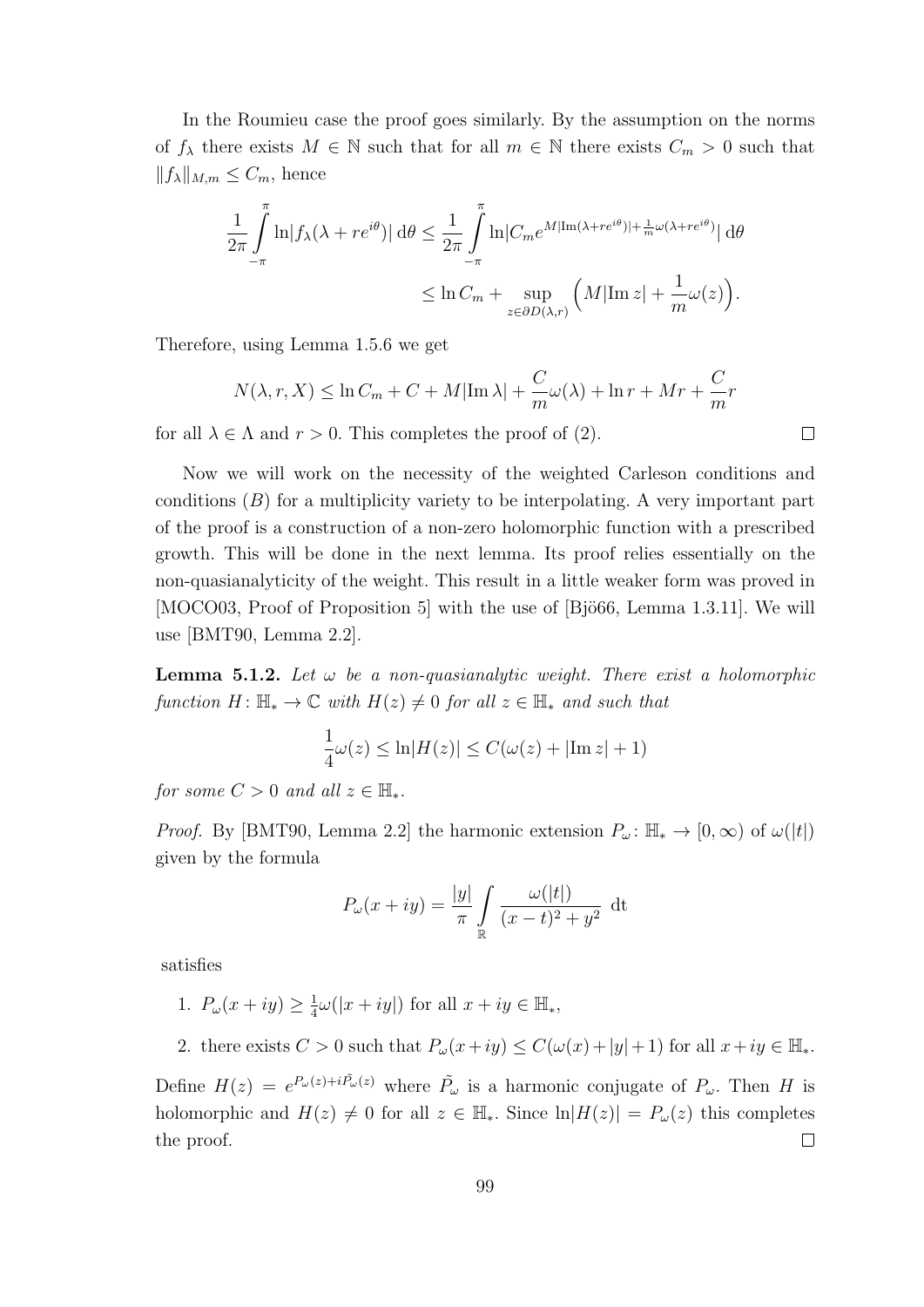Having this function we are able to prove the following theorem due to Massaneda, Ortega-Cerdá, and Ounaïes.

**Theorem 5.1.3** ([MOCO03, Proposition 5]). Let  $\omega$  be a non-quasianalytic weight. If X is an interpolating variety for  $A_{(\omega)}$  then it satisfies  $(\omega)$ -Carleson condition for  $\mathbb{H}_+$  and  $\mathbb{H}_-$ .

*Proof.* We will only write the proof for  $\mathbb{H}_+$ . The proof for  $\mathbb{H}_-$  is similar. For  $\lambda' \in$  $\Lambda \cap \mathbb{H}_{+}$  let  $f_{\lambda} = f_{\lambda',0}$  be the functions given by Lemma 2.1.3 and H be the function from Lemma 5.1.2. Define

$$
h_{\lambda'}(z) = \frac{f_{\lambda'}(z)e^{iMz}}{H^M(z)}
$$

with constant  $M \in \mathbb{N}$  to be chosen later. Since this function is holomorphic in the upper half-plane,  $\ln|h_{\lambda}(\cdot)|$  is subharmonic there. Moreover, for some  $C > 0$  and  $N \in \mathbb{N}$ 

$$
|h_{\lambda'}(z)| = \left| \frac{f_{\lambda'}(z)e^{iMz}}{H(z)} \right| \le Ce^{N|\operatorname{Im} z| + N\omega(z)} e^{-M|\operatorname{Im} z|} e^{-M \ln|H(z)|}
$$
  

$$
\le Ce^{N|\operatorname{Im} z| + N\omega(z)} e^{-M|\operatorname{Im} z|} e^{-\frac{M}{4}\omega(z)}
$$
  

$$
= Ce^{(N-M)|\operatorname{Im} z| + (N - \frac{M}{4})\omega(z)}
$$

and

$$
|h_{\lambda'}(\lambda')| = e^{-M|\text{Im }\lambda'| - M \ln|H(\lambda')|}
$$
  
\n
$$
\geq e^{-M|\text{Im }\lambda'| - M(C\omega(\lambda') + C|\text{Im }\lambda'| + C)}
$$
  
\n
$$
= e^{-MC - M(C+1)|\text{Im }\lambda'| - MC\omega(\lambda')}
$$

Fix M satisfying  $M \geq 4N$ . Then  $h_{\lambda'}$  is a bounded holomorphic function and thus ln $|h_{\lambda}(\cdot)|$  admits a least harmonic majorant  $k_{\lambda}$ . Applying the Poisson-Jensen formula for subharmonic functions in the upper half-plane for  $\ln|h_{\lambda}(\cdot)|$  (see [Ran95, Theorem 4.5.4]) we obtain

$$
\ln|h_{\lambda}(\lambda')| = k_{\lambda'}(\lambda') - \sum_{\substack{z \in \mathbb{H}_+ \\ h_{\lambda'}(z) = 0}} m_z \ln \left| \frac{\lambda' - \bar{z}}{\lambda' - z} \right|.
$$

Therefore

$$
\sum_{\substack{\lambda \in \Lambda \cap \mathbb{H}_+ \\ \lambda \neq \lambda'}} m_{\lambda} \ln \left| \frac{\lambda' - \bar{\lambda}}{\lambda' - \lambda} \right| \leq k_{\lambda'}(\lambda') - \ln |h_{\lambda'}(\lambda')|.
$$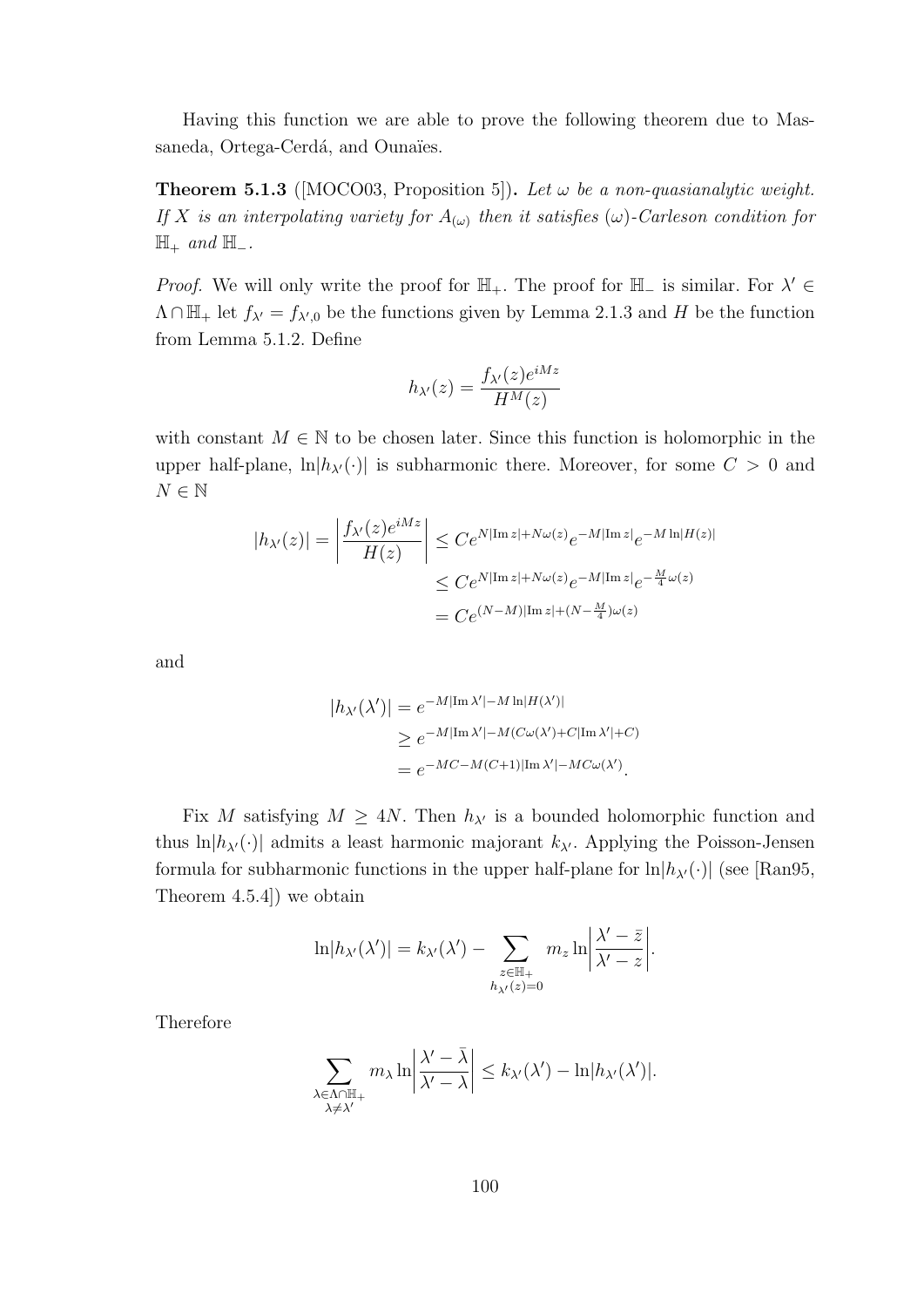Since  $k_{\lambda}(\lambda') < D$  for some constant  $D > 0$ , we obtain

$$
\sum_{\substack{\lambda \in \Lambda \cap \mathbb{H}_+ \\ \lambda \neq \lambda'}} m_{\lambda} \ln \left| \frac{\lambda' - \bar{\lambda}}{\lambda' - \lambda} \right| \le D + MC + M(C+1) |\mathrm{Im} \, \lambda'| + MC\omega(\lambda').
$$

We complete the proof with the use of Lemma 4.1.7.

An analogous result can be proved in the Roumieu case.

**Theorem 5.1.4.** Let  $\omega$  be a non-quasianalytic weight. If X is an interpolating variety for  $A_{\{\omega\}}$  then it satisfies  $\{\omega\}$ -Carleson condition for  $\mathbb{H}_+$  and  $\mathbb{H}_-$ .

*Proof.* We will only write the proof for  $\mathbb{H}_+$ . The proof for  $\mathbb{H}_-$  is similar. For  $\lambda' \in$  $\Lambda \cap \mathbb{H}_{+}$  let  $f_{\lambda} = f_{\lambda',0}$  be given by Lemma 2.1.4 and H be the function from Lemma 5.1.2. Define

$$
h_{\lambda'}(z) = \frac{f_{\lambda'}(z)e^{iMz}}{H^{\frac{1}{m}}(z)}
$$

with constants  $M, m \in \mathbb{N}$  to be chosen later. We have

$$
\ln|h_{\lambda'}(z)| = \frac{1}{m} \ln \left| \frac{(f_{\lambda'}(z)e^{iMz})^m}{H(z)} \right|.
$$

Since the function under the module is holomorphic in the upper half-plane,  $\ln|h_{\lambda'}(\cdot)|$ is subharmonic there. Moreover,

$$
\exists N \in \mathbb{N} \ \forall n \in \mathbb{N} \ \exists C_n > 0
$$
\n
$$
|h_{\lambda'}(z)| = \left| \frac{f_{\lambda'}(z)e^{iMz}}{H^{\frac{1}{m}}(z)} \right| \le C_n e^{N|\text{Im } z| + \frac{1}{n}\omega(z)} e^{-M|\text{Im } z|} e^{-\frac{1}{m}\ln|H(z)|}
$$
\n
$$
\le C_n e^{N|\text{Im } z| + \frac{1}{n}\omega(z)} e^{-M|\text{Im } z|} e^{-\frac{1}{4m}\omega(z)}
$$
\n
$$
= C_n e^{(N-M)|\text{Im } z| + (\frac{1}{n} - \frac{1}{4m})\omega(z)}
$$

and

$$
|h_{\lambda'}(\lambda')| = e^{-M|\text{Im }\lambda'| - \frac{1}{m}\ln|H(\lambda')|}
$$
  
\n
$$
\geq e^{-M|\text{Im }\lambda'| - \frac{1}{m}(C\omega(\lambda') + C + C|\text{Im }\lambda'|)}
$$
  
\n
$$
= e^{-\frac{C}{m} - (\frac{C}{m} + M)|\text{Im }\lambda'| - \frac{C}{m}\omega(\lambda')}
$$

Fix M satisfying  $M \geq N$ . Then for every  $m \in \mathbb{N}$  we can choose  $n > 4m$ . This yields that  $h_{\lambda}$  is a bounded holomorphic function and thus  $\ln|h_{\lambda}(\cdot)|$  admits a least harmonic majorant  $k_{\lambda'}$ . Applying the Poisson-Jensen formula for subharmonic functions in the upper half-plane for  $\ln|h_{\lambda}(\cdot)|$  (see [Ran95, Theorem 4.5.4]) we obtain

$$
\ln|h_{\lambda'}(\lambda')| = k_{\lambda'}(\lambda') - \sum_{\substack{z \in \mathbb{H}_+ \\ h_{\lambda'}(z) = 0}} m_z \ln \left| \frac{\lambda' - \bar{z}}{\lambda' - z} \right|.
$$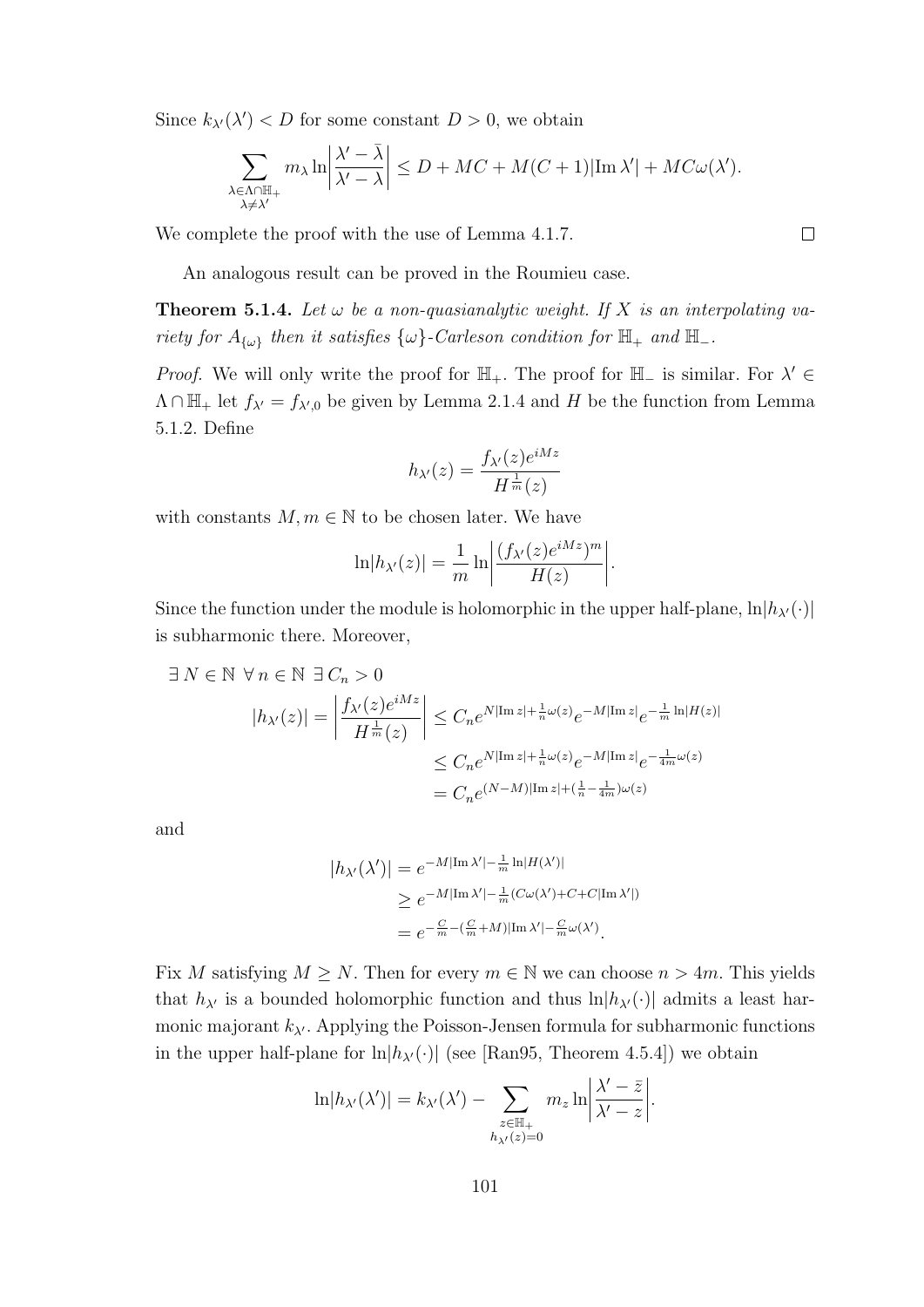Therefore

$$
\sum_{\substack{\lambda \in \Lambda \cap \mathbb{H}_+ \\ \lambda \neq \lambda'}} m_{\lambda} \ln \left| \frac{\lambda' - \bar{\lambda}}{\lambda' - \lambda} \right| \leq k_{\lambda'}(\lambda') - \ln |h_{\lambda'}(\lambda')|.
$$

We have that  $k_{\lambda}(\lambda') < D_m$  for some constant  $D_m > 0$  depending on m. Finally, we obtain

$$
\sum_{\substack{\lambda \in \Lambda \cap \mathbb{H}_+ \\ \lambda \neq \lambda'}} m_{\lambda} \ln \left| \frac{\lambda' - \bar{\lambda}}{\lambda' - \lambda} \right| \leq D_m + C + (C + M) |\text{Im }\lambda'| + \frac{C}{m} \omega(\lambda'). \qquad \Box
$$

There is an alternative proof of Theorem 5.1.3 without the need of constructing a non-vanishing holomorphic function with prescribed growth given in Lemma 5.1.2. Instead we will use the analytic characterisation of interpolating varieties in the Beurling case.

Alternative proof of Theorem 5.1.3. Let  $f$  be the function from Theorem 3.1.1 vanishing on  $X$  and satisfying

$$
\frac{|f^{(m_{\lambda})}(\lambda)|}{m_{\lambda}!} \ge e^{-C|\text{Im }\lambda| - C\omega(\lambda)}
$$

for some  $C > 0$  and every  $\lambda \in \Lambda$ . Then

$$
f_{\lambda}(z) := \frac{f(z)}{(z-\lambda)^{m_{\lambda}}}
$$

is an entire function and thus  $u_\lambda(z) = \ln |f_\lambda(z)|$  is subharmonic on C. Moreover, by the maximum modulus principle  $f_{\lambda} \in A_{(\omega)}$ . Hence

$$
u_{\lambda}(t) \le \ln|f_{\lambda}(t)| \le M\omega(t) + M
$$

for some  $M > 0$  and every  $t \in \mathbb{R}$ . By the non-quasianalyticity of  $\omega$  the Poisson transform  $P_{\omega}$  of  $\omega$  on  $\mathbb{H}_{*}$  exists. Therefore  $MP_{\omega} + M$  is a harmonic majorant of  $u_{\lambda}$ on  $\mathbb{H}_*$ . Then by the Poisson-Jensen formula ([Ran95, Theorem 4.5.4]) applied to  $u_\lambda$ we obtain

$$
u_{\lambda}(\lambda') \le MP_{\omega}(\lambda') + M - \sum_{\substack{z \in \mathbb{H}_* \\ f_{\lambda'}(z) = 0}} m_z \ln \left| \frac{\lambda' - \bar{z}}{\lambda' - z} \right|.
$$

for  $\lambda' \in \Lambda$ . Finally, using

$$
u_{\lambda'}(\lambda') = \ln \frac{|f^{(m_{\lambda'})}(\lambda')|}{m_{\lambda'}!} \ge -C|\text{Im }\lambda'| - C\omega(\lambda')
$$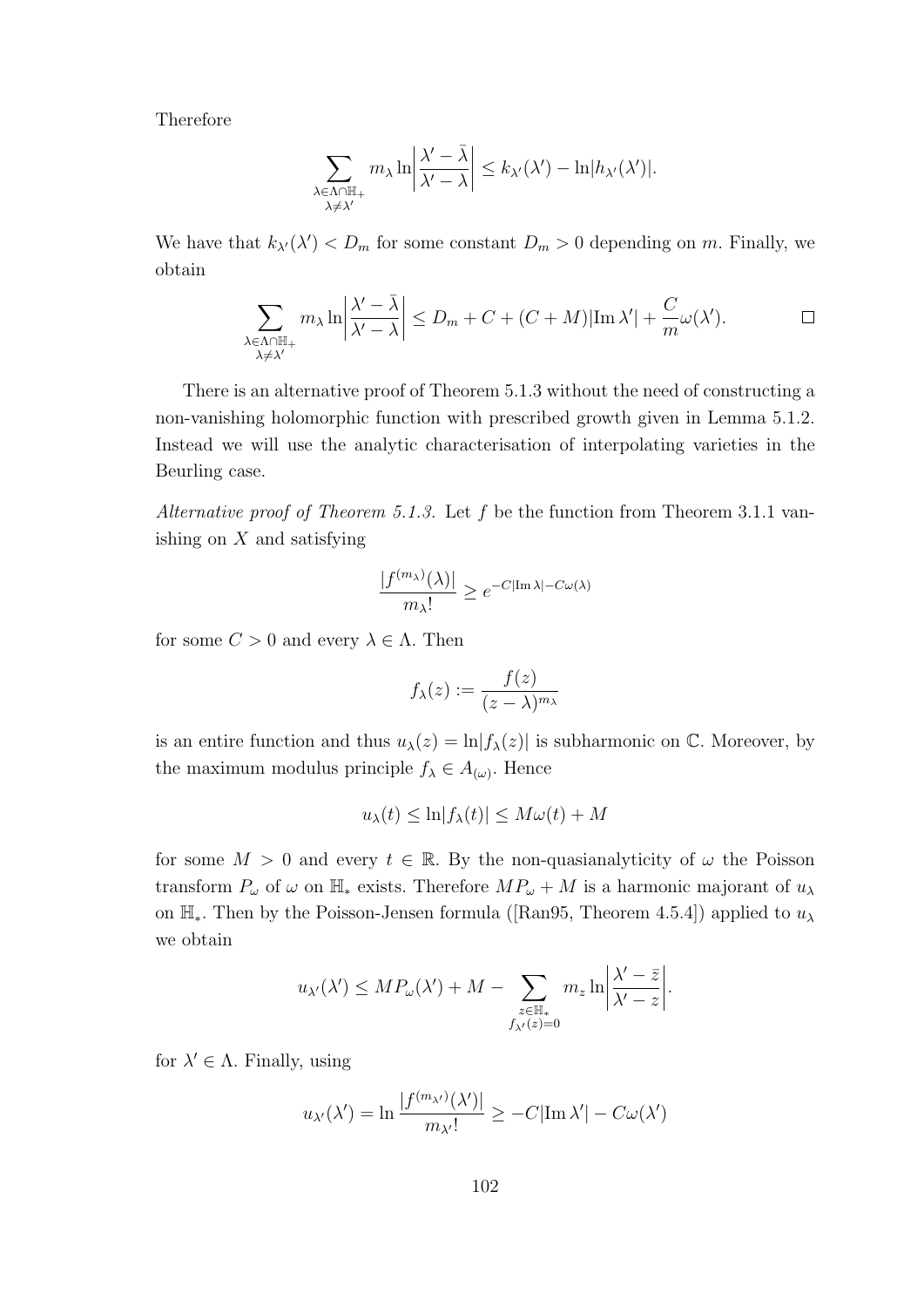and [BMT90, Lemma 2.2] we get

$$
\sum_{\substack{\lambda \in \Lambda \cap \mathbb{H}_* \\ \lambda \neq \lambda'}} m_{\lambda} \ln \left| \frac{\lambda' - \bar{\lambda}}{\lambda' - \lambda} \right| \leq MP_{\omega}(\lambda') + M + C|\text{Im }\lambda'| + C\omega(\lambda')
$$
  

$$
\leq MC(\omega(\lambda') + |\text{Im }\lambda'| + 1) + M + C|\text{Im }\lambda'| + C\omega(\lambda')
$$

for some  $C > 0$  and every  $\lambda' \in \Lambda$ . The use of Lemma 4.1.7 completes the proof.  $\Box$ 

Now, we can complete this section.

**Theorem 5.1.5.** Let  $\omega$  be a non-quasianalytic weight and X a multiplicity variety.

- (1) If X is interpolating for  $A_{(\omega)}$  then X satisfies  $(B(\omega))$ .
- (2) If X is interpolating for  $A_{\{\omega\}}$  then X satisfies  $(B\{\omega\})$ .
- Proof. (1) follows from Theorems 5.1.1, 5.1.3 and Corollary 4.2.13.

(2) follows from Theorems 5.1.1, 5.1.4 and Proposition 4.2.14.

 $\Box$ 

### 5.2 Sufficient conditions in the Beurling case

In the previous section we found out that every interpolating variety for  $A_{(\omega)}$  is  $(\omega)^*$ -sparse and, in the non-quasianalytic case, satisfies  $(\omega)$ -Carleson condition and  $(B(\omega))$ . In this section we will prove that these conditions are also sufficient. It turns out that the sufficiency does not need the assumption of non-quasianalyticity of the weight at all. At the end of this section we will give purely geometric characterisation of interpolating varieties in the non-quasianalytic Beurling case. In the quasianalytic case such a description is yet unknown. The implications  $(1) \Rightarrow (4) \Rightarrow (3) \Rightarrow (1)$ for  $h = 1$  in Theorem 5.2.1 were proved in the paper of Massaneda, Ortega-Cerdá, and Ounaïes [MOCO03] for non-quasianalytic subadditive weights. We use their methods, but with some changes in the proofs we are able to show that subadditivity was superfluous. We prove also that the condition

$$
\sup_{x\in\mathbb{R}}\sum_{\lambda\in\Lambda\colon|\mathrm{Im}\,\lambda|>\omega(\lambda)}\frac{|\mathrm{Im}\,\lambda|}{|x-\lambda|^2}<\infty
$$

can be replaced by  $(B(\omega))$  or  $(\omega)$ -Carleson condition.

The main theorem of this section reads as follows.

**Theorem 5.2.1.** Let  $\omega$  be a non-quasianalytic Beurling weight and  $X = \{(\lambda, m_{\lambda}) | \lambda \in$  $\Lambda$  a multiplicity variety. Then the following conditions are equivalent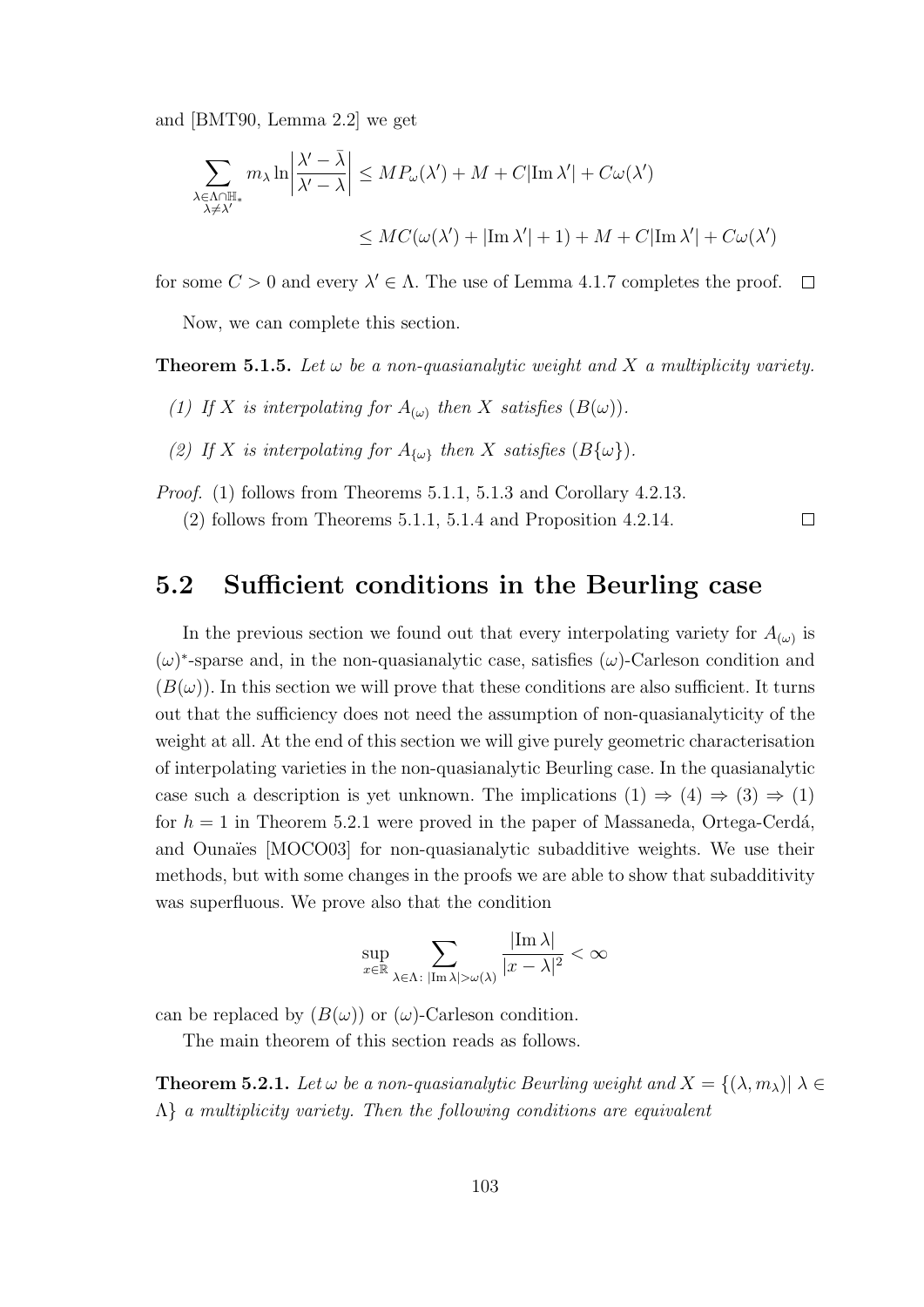(1) X is  $(\omega)$ -sparse and satisfies

$$
\sup_{x \in \mathbb{R}} \sum_{\lambda \colon |\text{Im }\lambda| > h\omega(\lambda)} m_{\lambda} \frac{|\text{Im }\lambda|}{|x - \lambda|^2} < \infty
$$

for some  $h > 0$ .

- (2) X is  $(\omega)^*$ -sparse and satisfies  $(B(\omega))$ ,
- (3) X is  $(\omega)^*$ -sparse and satisfies  $(\omega)$ -Carleson condition for  $\mathbb{H}_+$  and  $\mathbb{H}_-,$
- (4) X is interpolating for  $A_{(\omega)}$ .

The rest of this Section will be mainly devoted for the proof of this theorem.

In this section we will encounter several particular distributions. For the sake of convenience we introduce a notation for them.

**Definition 5.2.2.** For  $c > 0$ ,  $\lambda \in \mathbb{C}$ ,  $\varphi \in C_c^{\infty}(\mathbb{C})$  we define a distribution  $\text{Avg}^1_{\lambda,c}$ counting the average of  $\varphi$  over the circle  $S(\lambda, c) = \{z \in \mathbb{C} | |z - \lambda| = c\}$ 

$$
\langle \operatorname{Avg}^1{}_{\lambda,c}, \varphi \rangle = \frac{1}{2\pi} \int\limits_0^{2\pi} \varphi(\lambda + ce^{i\theta}) \,d\theta
$$

and a distribution  $Avg^{2}{}_{\lambda,c}$  counting the average of  $\varphi$  over the disk  $D(\lambda, c)$ 

$$
\langle \operatorname{Avg}^2_{\lambda,c}, \varphi \rangle = \frac{1}{\pi c^2} \int\limits_{D(\lambda,c)} \varphi(z) \, \mathrm{d}z.
$$

In Lemma 1.5.6 we proved that values of a weight do not differ too much if points are close. In a particular case we can make this estimate more precise. This lemma will be useful later.

**Lemma 5.2.3.** Let  $\omega$  be a weight. Denote  $p(z) = |\text{Im } z| + \omega(z)$ . For any multiplicity variety X such that  $0 \notin \Lambda$  there exists  $\epsilon > 0$  and  $C > 0$  such that

$$
dist\Big(\bigcup_{\lambda \in \Lambda} D(\lambda, \epsilon p(\lambda)), 0\Big) > 0
$$

and

$$
\frac{1}{C}p(z) \le p(\lambda) \le Cp(z)
$$

for all pairs  $(z, \lambda)$  with  $z \in D(\lambda, \epsilon p(\lambda)).$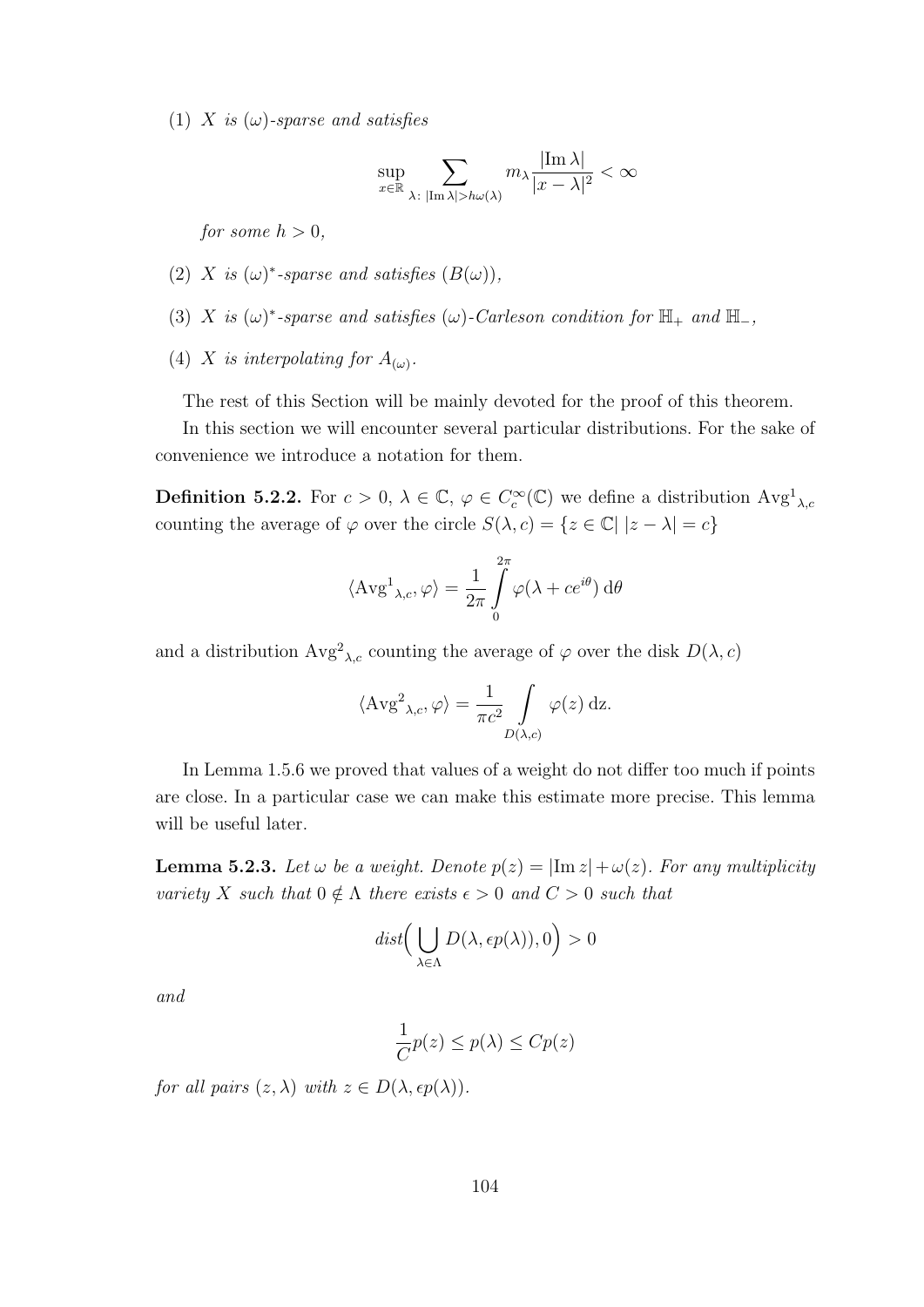*Proof.* Denote by  $\Omega_{\epsilon}$  the set of all pairs  $(z, \lambda)$  with  $z \in D(\lambda, \epsilon p(\lambda))$ . By condition (β) of the weight we have constants  $C, D > 0$  such that  $p(z) \leq C|z| + D$  for all  $z \in \mathbb{C}$ . Then for  $(z, \lambda) \in \Omega$ 

$$
|z| \ge |\lambda| - \epsilon p(\lambda) \ge (1 - \epsilon C)|\lambda| - \epsilon D.
$$

If we choose  $\epsilon < \frac{1}{2C}$ , then for  $\lambda > 2\epsilon D + 2$  we will have  $|z| > 1$ . Furthermore, there are only finitely many points  $\lambda \in \Lambda$  with  $\lambda \leq 2\epsilon D + 2$ . Denote the set of these points by  $\Lambda_0$ . Then we can adjust  $\epsilon$  so that the sets  $D(\lambda, \epsilon p(\lambda))$  does not contain 0 for any  $\lambda \in \Lambda_0$ . In conclusion

$$
dist\left(\bigcup_{\lambda \in \Lambda} D(\lambda, \epsilon p(\lambda)), 0\right) > 0. \tag{5.2}
$$

From Lemma 1.5.7 (2) for all pairs  $(z, \lambda) \in \Omega_{\epsilon}$  (possibly with smaller  $\epsilon$ ) we have  $p(\lambda) \leq Cp(z) + D$ . By (5.2), p has a positive infimum on the set  $\bigcup_{\lambda \in \Lambda} D(\lambda, \epsilon p(\lambda))$ . Hence we can choose  $C > 0$  such that  $p(\lambda) \leq Cp(z)$  for all  $(z, \lambda) \in \Omega_{\epsilon}$ .

Further, by Lemma 1.5.7 (1) we have  $p(z) \leq Cp(\lambda) + D$  for all  $(z, \lambda) \in \Omega_{\epsilon}$ . Since p has a positive infimum on  $\Lambda$  we can find another constant  $C' > 0$  such that  $Cp(\lambda) + D \leq C'p(\lambda)$  for all  $\lambda \in \Lambda$ .  $\Box$ 

The usual way of solving interpolation problems for holomorphic functions is to take a  $C^{\infty}$  solution, which in many cases is easy to find, and then apply to it the Hörmander's theorem for solving  $\bar{\partial}$  equation. In the weighted case one uses the Hörmander's theorem with estimates on weighted norms. Suppose we have a  $C^{\infty}$ solution  $F$  of some interpolation problem on a variety  $X$ . The standard method to make it holomorphic is to solve the equation

$$
\bar{\partial}\psi = -\frac{\bar{\partial}F}{G}
$$

where G is holomorphic and equals zero on X. Then one takes  $f = F + \psi G$ , which is already holomorphic and solves the interpolation problem. In this section we will use another approach. The weighted Hörmander's theorem gives a solution of the equation  $\overline{\partial}u = v$  with the estimate

$$
\int_{\Omega} \frac{u(z)e^{-\psi(z)}}{(1+|z|^2)^2} dz \lesssim \int_{\Omega} v(z)e^{-\psi(z)} dz
$$

where  $\psi$  is some subharmonic function. It is assumed that the right-hand side integral is finite, hence the left-hand side integral is finite as well. Using this theorem we would like to solve the equation  $\bar{\partial}u = \bar{\partial}F$  and then take  $f = F - u$ . For f to be a solution to the interpolation problem we need then to push  $u$  to be zero (maybe with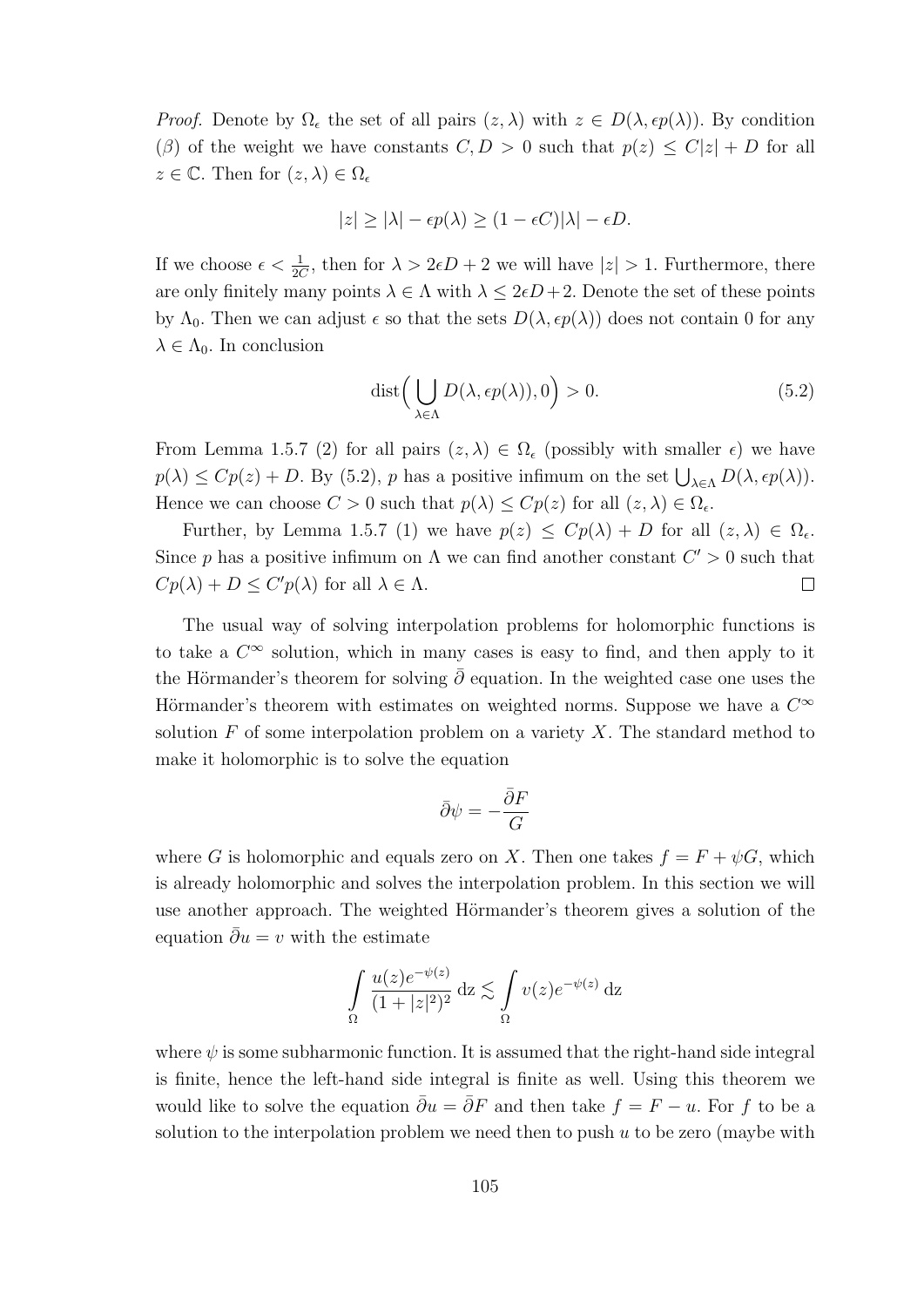derivatives up to some order) at points on which we are interpolating. This could be done by a careful choice of the function  $\psi$ . In Lemma 5.2.5 we will provide such a mapping related to a given weight. In the proof of it we will need the following formula.

Lemma 5.2.4. The following equality holds:

$$
\frac{1}{\pi r^2} \int\limits_{D(\xi,r)} \ln |\zeta|^2 \, \mathrm{d}\zeta = \begin{cases} \ln |\xi|^2 & \text{if } |\xi| > r, \\ \frac{|\xi|^2}{r^2} + \ln r^2 - 1 & \text{if } |\xi| \le r, \end{cases}
$$

for any  $\xi \in \mathbb{C}$  and  $r > 0$ .

Proof. First, we will show that

$$
\frac{1}{2\pi} \int_{0}^{2\pi} \ln|\xi - re^{i\theta}| \,d\theta = \begin{cases} \ln|\xi| & \text{if } |\xi| > r, \\ \ln r & \text{if } |\xi| \le r, \end{cases}
$$
\n(5.3)

for any  $\xi \in \mathbb{C}$  and  $r > 0$ . Let  $|\xi| > r$ . Then  $u(z) = \ln |\xi - z|$  is harmonic on the disc  $D(0,(1+\eta)r)$  for  $\eta > 0$  such that  $(1+\eta)r < |\xi|$ . Hence, by the mean value property,

$$
\frac{1}{2\pi} \int_{0}^{2\pi} \ln |\xi - re^{i\theta}| d\theta = \frac{1}{2\pi} \int_{0}^{2\pi} u(re^{i\theta}) d\theta = u(0) = \ln |\xi|.
$$

For  $|\xi| = r$  we have

$$
\frac{1}{2\pi} \int_{0}^{2\pi} \ln |\xi - re^{i\theta}| \, d\theta = \ln |\xi| + \frac{1}{2\pi} \int_{0}^{2\pi} \ln |1 - e^{i\theta}| \, d\theta = \ln r
$$

by [Rud87, Lemma 15.17]. Finally, assume that  $|\xi| < r$ . The function  $z \mapsto \frac{\xi-z}{z}$  is holomorphic on  $\mathbb{C}_{\infty} \setminus \{0\}$  and equals zero only in  $\xi$ , hence  $u(z) = \ln |\xi - z| - \ln |z|$ is harmonic on  $\mathbb{C}_{\infty} \setminus D(0, (1 - \eta)r)$  for  $\eta > 0$  such that  $|\xi| < (1 - \eta)r$ . By the mean value property

$$
\frac{1}{2\pi} \int_{0}^{2\pi} \ln |\xi - re^{i\theta}| - \ln |re^{i\theta}| d\theta = \frac{1}{2\pi} \int_{0}^{2\pi} u(re^{i\theta}) d\theta = u(\infty) = 0.
$$

This yields

$$
\frac{1}{2\pi} \int_{0}^{2\pi} \ln |\xi - re^{i\theta}| d\theta = \frac{1}{2\pi} \int_{0}^{2\pi} \ln |re^{i\theta}| d\theta = \ln r.
$$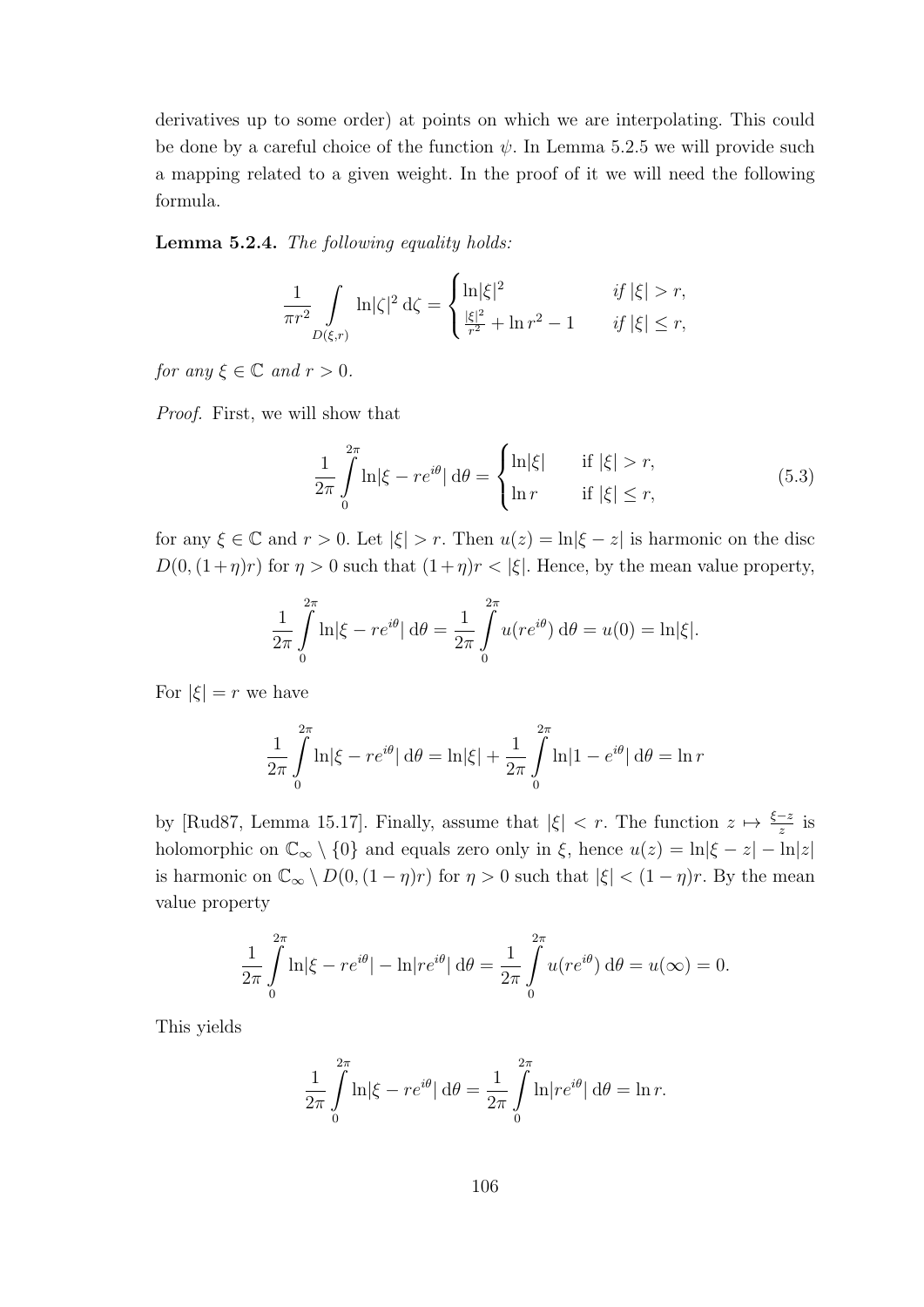Further, for any  $\xi \in \mathbb{C}$  and  $r > |\xi|$  we have

$$
\frac{1}{\pi r^2} \int\limits_{D(\xi,r)} \ln |\zeta|^2 \,d\zeta = \frac{2}{\pi r^2} \int\limits_{0}^{r} \int\limits_{0}^{2\pi} \ln |\xi - s e^{i\theta}| s \,d\theta \,ds
$$
\n
$$
= \frac{2}{\pi r^2} \int\limits_{0}^{|\xi|} s \int\limits_{0}^{2\pi} \ln |\xi - s e^{i\theta}| \,d\theta \,ds + \frac{2}{\pi r^2} \int\limits_{|\xi|}^{r} s \int\limits_{0}^{2\pi} \ln |\xi - s e^{i\theta}| \,d\theta \,ds.
$$

Then, by (5.3),

$$
\frac{1}{\pi r^2} \int\limits_{D(\xi,r)} \ln |\zeta|^2 \,d\zeta = \frac{4}{r^2} \int\limits_0^{|\xi|} s \ln |\xi| \,ds + \frac{4}{r^2} \int\limits_{|\xi|}^r s \ln s \,ds
$$

$$
= \frac{2|\xi|^2}{r^2} \ln |\xi| + \frac{4}{r^2} \Big[ \frac{1}{2} s^2 \Big( \ln s - \frac{1}{2} \Big) \Big]_{|\xi|}^r
$$

$$
= \frac{2|\xi|^2}{r^2} \ln |\xi| + 2 \ln r - 1 - 2 \frac{|\xi|^2}{r^2} \ln |\xi| + \frac{|\xi|^2}{r^2}
$$

$$
= \ln r^2 - 1 + \frac{|\xi|^2}{r^2}.
$$

On the other hand, for any  $\xi \in \mathbb{C}$  and  $r \leq |\xi|$  we obtain immediately that

$$
\frac{1}{\pi r^2} \int\limits_{D(\xi,r)} \ln |\zeta|^2 \,d\xi = \frac{2}{\pi r^2} \int\limits_0^r s \int\limits_0^{2\pi} |\xi - s e^{i\theta}| \,d\theta \,ds
$$

$$
= \frac{4}{r^2} \ln |\xi| \int\limits_0^r s \,ds = \ln |\xi|^2. \qquad \Box
$$

The next lemma provides the subharmonic function  $\psi$  associated with a given weight  $\omega$ , which is to be used in the Hörmander's theorem.

#### Lemma 5.2.5. Assume:

- (1)  $\omega$  is a weight,
- (2)  $X = \{(\lambda, m_{\lambda}) | \lambda \in \Lambda\}$  is an  $(\omega)$ -sparse variety such that  $0 \notin \Lambda$ ,
- (3)  $\tilde{p}: \mathbb{C} \to [0,\infty)$  is a subharmonic function such that for every  $R > 0$  there exists  $C_R > 0$  for which the following condition is satisfied

$$
\frac{1}{C_R}\tilde{p}(z) \le |\text{Im } z| + \omega(z) \le C_R \tilde{p}(z)
$$

for every  $z \in \mathbb{C} \setminus D(0, R)$ ,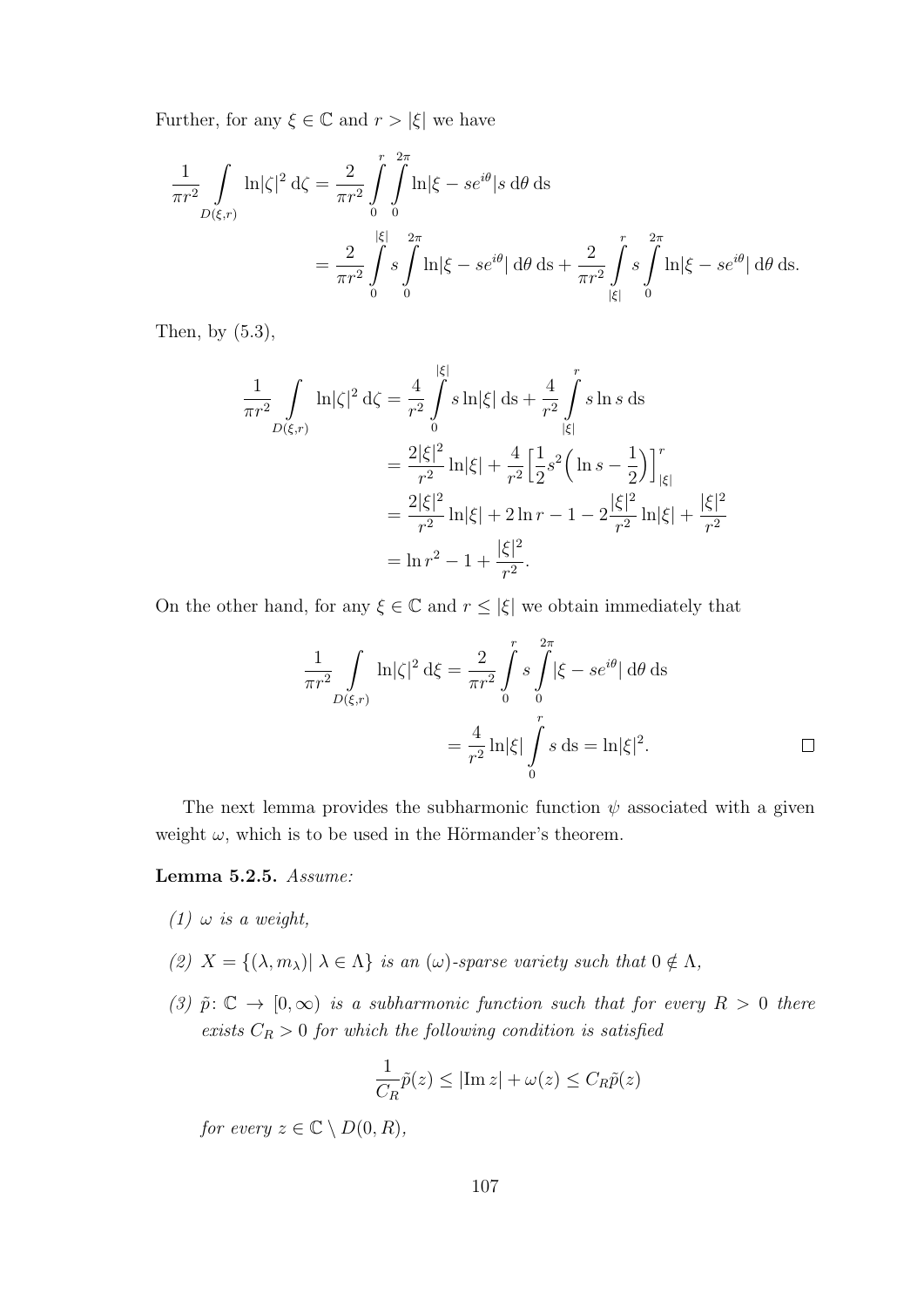(4) there exist  $\epsilon_0 > 0$  and  $C_0 > 0$  such that for all  $z \in \bigcup_{\lambda \in \Lambda} D(\lambda, \epsilon_0 p(\lambda))$ 

$$
\frac{1}{\tilde{p}(z)} \leq C_0 \Delta \tilde{p}(z).
$$

Then there exist constants  $K > 0$ ,  $\beta_0 > 0$  and a function  $v : \mathbb{C} \to \mathbb{R}$  satisfying  $v(z) \leq 0$  for every  $z \in \mathbb{C}$  such that for every  $\beta > \beta_0$  the function  $\psi(z) = \beta \tilde{p}(z) + v(z)$ has the following properties:

(i)  $\psi$  is subharmonic,

(ii)

$$
|\psi(z) - \beta \tilde{p}(z)| \le K \tilde{p}(z)
$$

for all  $z \in \bigcup_{\lambda \in \Lambda} R(\lambda, \frac{1}{2}\delta_\lambda, \delta_\lambda)$ , where  $\delta_\lambda$  are the separation radii of X,

(iii) for each  $\lambda \in \Lambda$  there is a constant  $C_{\lambda,\beta} > 0$  such that

$$
e^{\psi(z)} \le C_{\lambda,\beta} |z - \lambda|^{2m_{\lambda}}
$$

for  $z \in D(\lambda, 1)$ .

*Proof.* Denote  $p(z) = |\text{Im } z| + \omega(z)$ . Since  $0 \notin \Lambda$  we can choose  $R_0 > 0$  such that  $\Lambda \cap D(0, R_0) = \emptyset$ . Therefore, by assumption (3),

$$
\frac{1}{C_R}\tilde{p}(\lambda) \le p(\lambda) \le C_R \tilde{p}(\lambda)
$$
\n(5.4)

for some  $C_R > 0$  and every  $\lambda \in \Lambda$ .

By Propositions 4.1.10 and 4.1.5, X is necessarily weakly  $(\omega)$ -separable. Hence, by (5.4), there exist  $C_s > 0$  and  $\delta$  satisfying  $0 < \delta < 1$  such that for

$$
\delta_{\lambda} = \delta e^{-C_s \frac{\tilde{p}(\lambda)}{m_{\lambda}}}
$$

the disks  $D(\lambda, 2\delta_{\lambda})$  are pairwise disjoint for all  $\lambda \in \Lambda$ .

By Lemma 5.2.3 and condition (5.4), for some  $\epsilon_1$  satisfying  $0 < \epsilon_1 \leq \epsilon_0$  it holds

$$
\text{dist}\Big(\bigcup_{\lambda\in\Lambda}D(\lambda,\epsilon_1\tilde{p}(\lambda)),0\Big)>0.
$$

Hence we can choose R satisfying  $0 < R \le R_0$  and such that

$$
\left(\bigcup_{\lambda \in \Lambda} D(\lambda, \epsilon_1 \tilde{p}(\lambda))\right) \cap D(0, R) = \emptyset.
$$

Therefore using Lemma 5.2.3 and assumption (3) we obtain

$$
\frac{1}{H}\tilde{p}(z) \le \tilde{p}(\lambda) \le H\tilde{p}(z)
$$
\n(5.5)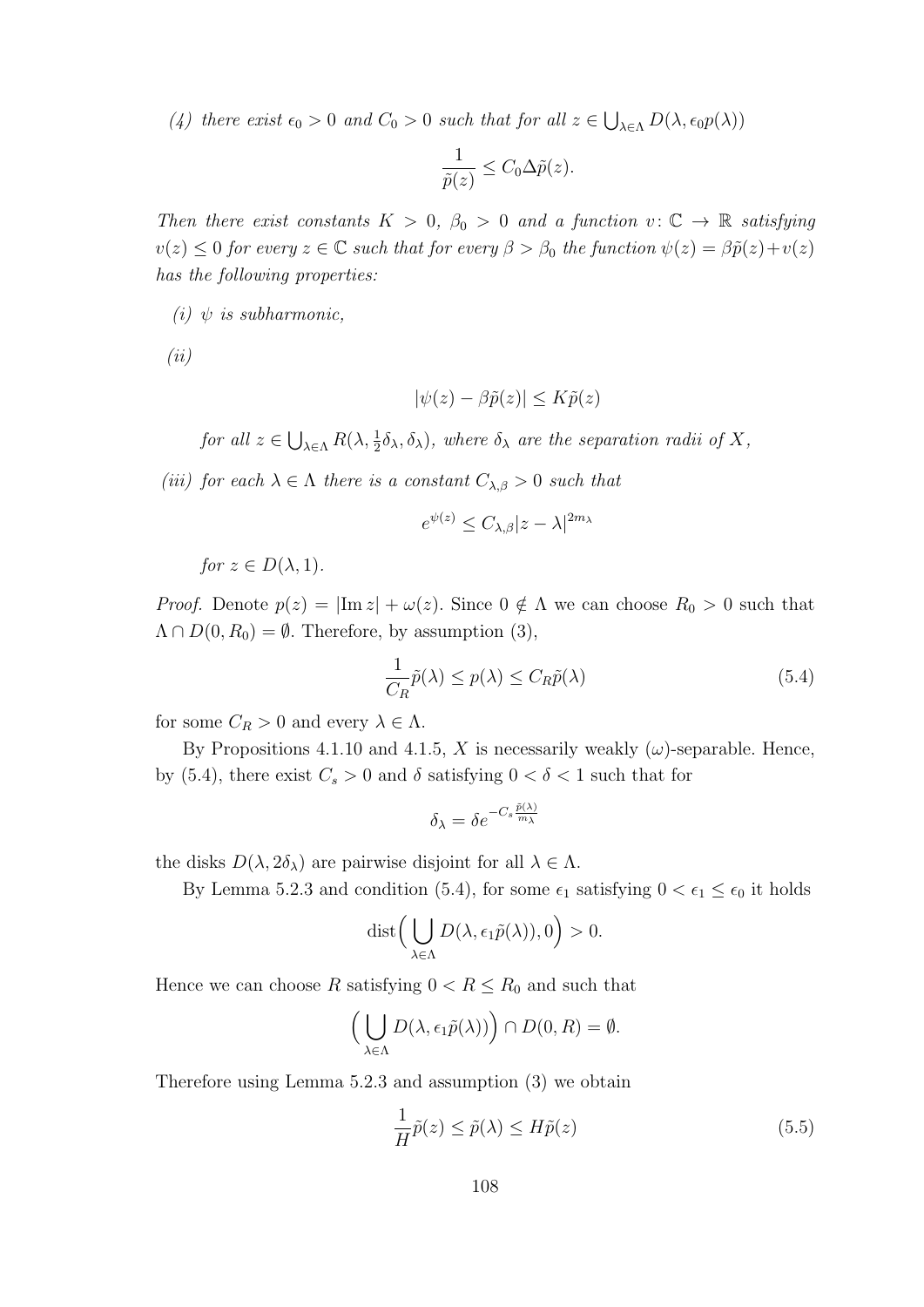for some  $H > 0$  and all pairs  $(z, \lambda)$  with  $z \in D(\lambda, \epsilon_1 \tilde{p}(\lambda)).$ 

Furthermore, since  $\inf_{\lambda \in \Lambda} \tilde{p}(\lambda) \geq \frac{1}{C}$  $\frac{1}{C_R}$  inf<sub> $\lambda \in \Lambda$ </sub>  $p(\lambda) > 0$ , we may adjust  $\delta$  so that

$$
\delta_{\lambda} = \delta e^{-C_s \frac{\tilde{p}(\lambda)}{m_{\lambda}}} \le \delta \le \epsilon_1 \tilde{p}(\lambda)
$$

for every  $\lambda \in \Lambda$ .

We set

$$
\psi(z) = \beta \tilde{p}(z) + v(z) \quad (z \in \mathbb{C})
$$

where

$$
v(z) = \sum_{\lambda \in \Lambda} m_{\lambda} \left[ \ln|z - \lambda|^2 - \frac{1}{\pi \epsilon^2 \tilde{p}^2(\lambda)} \int_{D(\lambda, \epsilon \tilde{p}(\lambda))} \ln|z - \xi|^2 d\xi \right].
$$

Constants  $0 < \epsilon \leq \epsilon_1$  and  $\beta > 0$  are to be determined later on. We divide the long proof into several parts mainly according to the parts of the assertion.

Claim I. The following equality holds:

$$
v(z) = \sum_{\lambda: |\lambda - z| \le \epsilon \tilde{p}(\lambda)} m_{\lambda} \left[ \ln \frac{|z - \lambda|^2}{\epsilon^2 \tilde{p}^2(\lambda)} + 1 - \frac{|z - \lambda|^2}{\epsilon^2 \tilde{p}^2(\lambda)} \right]
$$

for every  $z \in \mathbb{C}$ . In particular,  $v(z) = 0$  for  $z \notin \bigcup_{\lambda \in \Lambda} D(\lambda, \epsilon \tilde{p}(\lambda))$  and  $v(z) \leq 0$  for all  $z \in \mathbb{C}$ .

Proof. By Lemma 5.2.4, we have

$$
\ln |\xi|^2 - \frac{1}{\pi r^2} \int\limits_{D(\xi,r)} \ln |\zeta|^2 \, \mathrm{d}\zeta = \begin{cases} 0 & \text{if } |\xi| > r, \\ \ln \frac{|\xi|^2}{r^2} + 1 - \frac{|\xi|^2}{r^2} & \text{if } |\xi| \le r, \end{cases}
$$

for any  $\xi \in \mathbb{C}$  and  $r > 0$ . Let now  $z \in \mathbb{C}$  and  $\lambda \in \Lambda$  be given. Using the above equality for  $\xi = z - \lambda$  and  $r = \epsilon \tilde{p}(\lambda)$ , and applying

$$
\frac{1}{\pi \epsilon^2 \tilde{p}^2(\lambda)} \int_{D(z-\lambda,\epsilon \tilde{p}(\lambda))} \ln |\xi|^2 d\xi = \frac{1}{\pi \epsilon^2 \tilde{p}^2(\lambda)} \int_{D(\lambda,\epsilon \tilde{p}(\lambda))} \ln |z-\xi|^2 d\xi,
$$

we obtain the form of  $v$  given in the assertion.

Finally, since  $\ln x + 1 - x \le 0$  for all  $x > 0$ , we get  $v(z) \le 0$  for  $z \in \mathbb{C}$ .  $\Box$ 

Claim II. The following inequality between distributions holds:

$$
\Delta v(z) \ge -4 \sum_{\lambda: |\lambda - z| \le \epsilon \tilde{p}(\lambda)} \frac{m_{\lambda}}{\epsilon^2 \tilde{p}^2(\lambda)}.
$$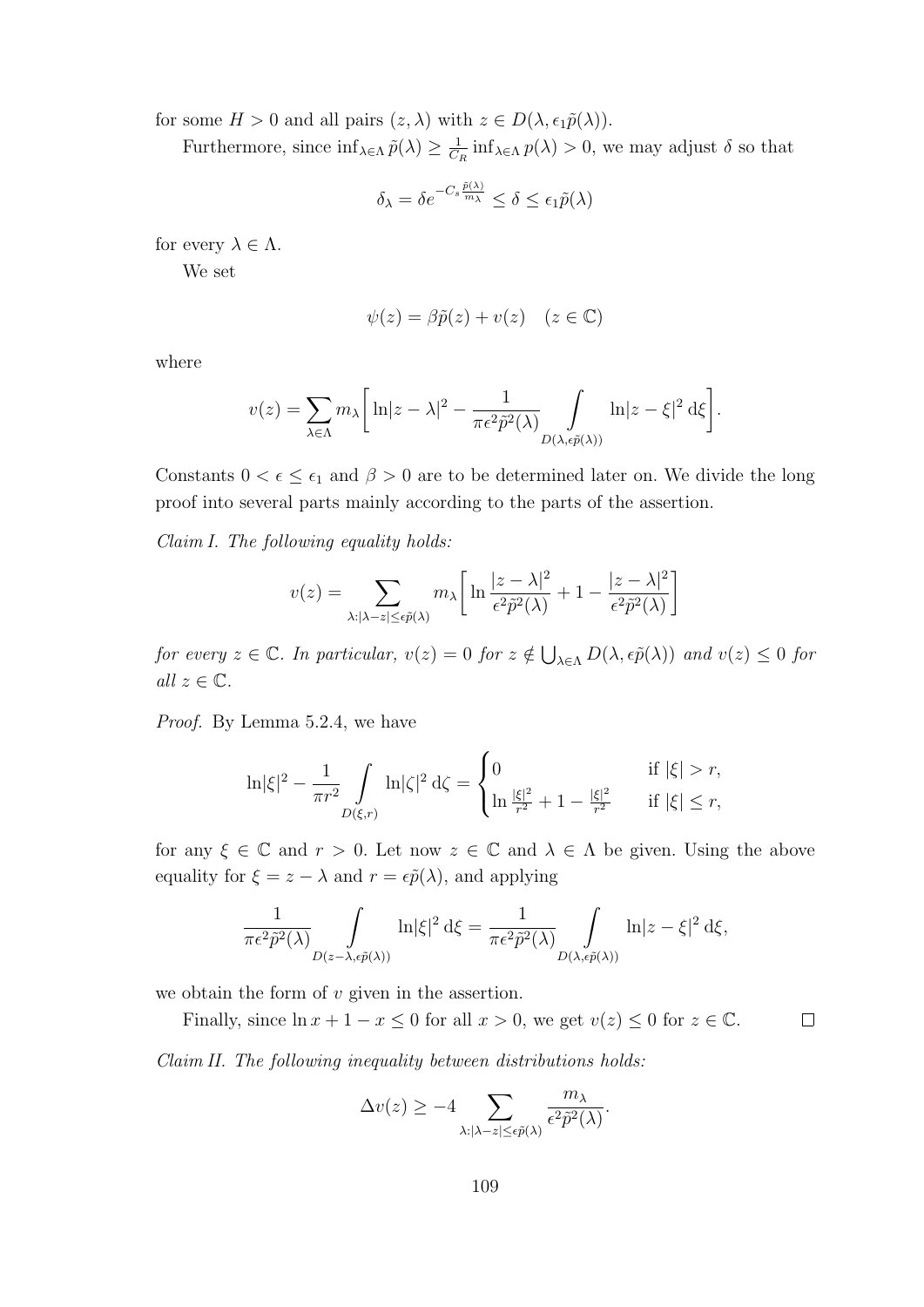Proof. Define

$$
k_{\lambda}(z) = \begin{cases} m_{\lambda} \ln \frac{|z - \lambda|^2}{\epsilon^2 \tilde{p}^2(\lambda)} & \text{for } z \in D(\lambda, \epsilon \tilde{p}(\lambda)), \\ 0 & \text{for } z \in \mathbb{C} \setminus D(\lambda, \epsilon \tilde{p}(\lambda)), \end{cases}
$$

and

$$
h_{\lambda}(z) = \begin{cases} m_{\lambda} \left( 1 - \frac{|z - \lambda|^2}{\epsilon^2 \tilde{p}^2(\lambda)} \right) & \text{for } z \in D(\lambda, \epsilon \tilde{p}(\lambda)), \\ 0 & \text{for } z \in \mathbb{C} \setminus D(\lambda, \epsilon \tilde{p}(\lambda)). \end{cases}
$$

Denote  $k(z) = \sum_{\lambda \in \Lambda} k_{\lambda}(z)$ ,  $h(z) = \sum_{\lambda \in \Lambda} h_{\lambda}(z)$  and  $c_{\lambda} = \epsilon \tilde{p}(\lambda)$ . Then according to Lemmas A.3 and A.4 of Appendix A we have

$$
\Delta v = \Delta k + \Delta h = 4\pi \sum_{\lambda \in \Lambda} m_{\lambda} (\delta_{\lambda} - Avg^{2}_{\lambda, c_{\lambda}}) \ge -4\pi \sum_{\lambda \in \Lambda} m_{\lambda} Avg^{2}_{\lambda, c_{\lambda}}.
$$

Let  $\varphi$  be a positive test function. Then

$$
\left\langle \sum_{\lambda \in \Lambda} m_{\lambda} \operatorname{Avg}^{2}{}_{\lambda, c_{\lambda}}, \varphi \right\rangle = \sum_{\lambda \in \Lambda} m_{\lambda} \left\langle \operatorname{Avg}^{2}{}_{\lambda, c_{\lambda}}, \varphi \right\rangle = \sum_{\lambda \in \Lambda} m_{\lambda} \frac{1}{\pi c_{\lambda}^{2}} \int_{D(\lambda, c_{\lambda})} \varphi(z) \,dz
$$
  
\n
$$
= \frac{1}{\pi} \sum_{\lambda \in \Lambda} \int_{\mathbb{C}} \frac{m_{\lambda}}{c_{\lambda}^{2}} \chi_{D(\lambda, c_{\lambda})}(z) \varphi(z) \,dz
$$
  
\n
$$
= \frac{1}{\pi} \int_{\mathbb{C}} \sum_{\lambda \in \Lambda} \frac{m_{\lambda}}{c_{\lambda}^{2}} \chi_{D(\lambda, c_{\lambda})}(z) \varphi(z) \,dz
$$
  
\n
$$
= \frac{1}{\pi} \int_{\mathbb{C}} \sum_{\lambda : |\lambda - z| \le c_{\lambda}} \frac{m_{\lambda}}{c_{\lambda}^{2}} \varphi(z) \,dz
$$
  
\n
$$
= \frac{1}{\pi} \left\langle \sum_{\lambda : |\lambda - z| \le c_{\lambda}} \frac{m_{\lambda}}{c_{\lambda}^{2}}, \varphi \right\rangle.
$$

Therefore

$$
\Delta v(z) \ge -4 \sum_{\lambda: |\lambda - z| \le \epsilon \tilde{p}(\lambda)} \frac{m_{\lambda}}{\epsilon^2 \tilde{p}^2(\lambda)}.
$$

Claim III. Denote

$$
h(z) = \begin{cases} -\frac{1}{\tilde{p}(z)} & \text{for } z \in \bigcup_{\lambda \in \Lambda} D(\lambda, \epsilon \tilde{p}(\lambda)), \\ 0 & \text{otherwise.} \end{cases}
$$

Then  $\Delta v(z) \geq Ch(z)$  for some  $C > 0$  in the sense of distributions. In particular,  $\psi$ is subharmonic if  $\beta$  is chosen big enough.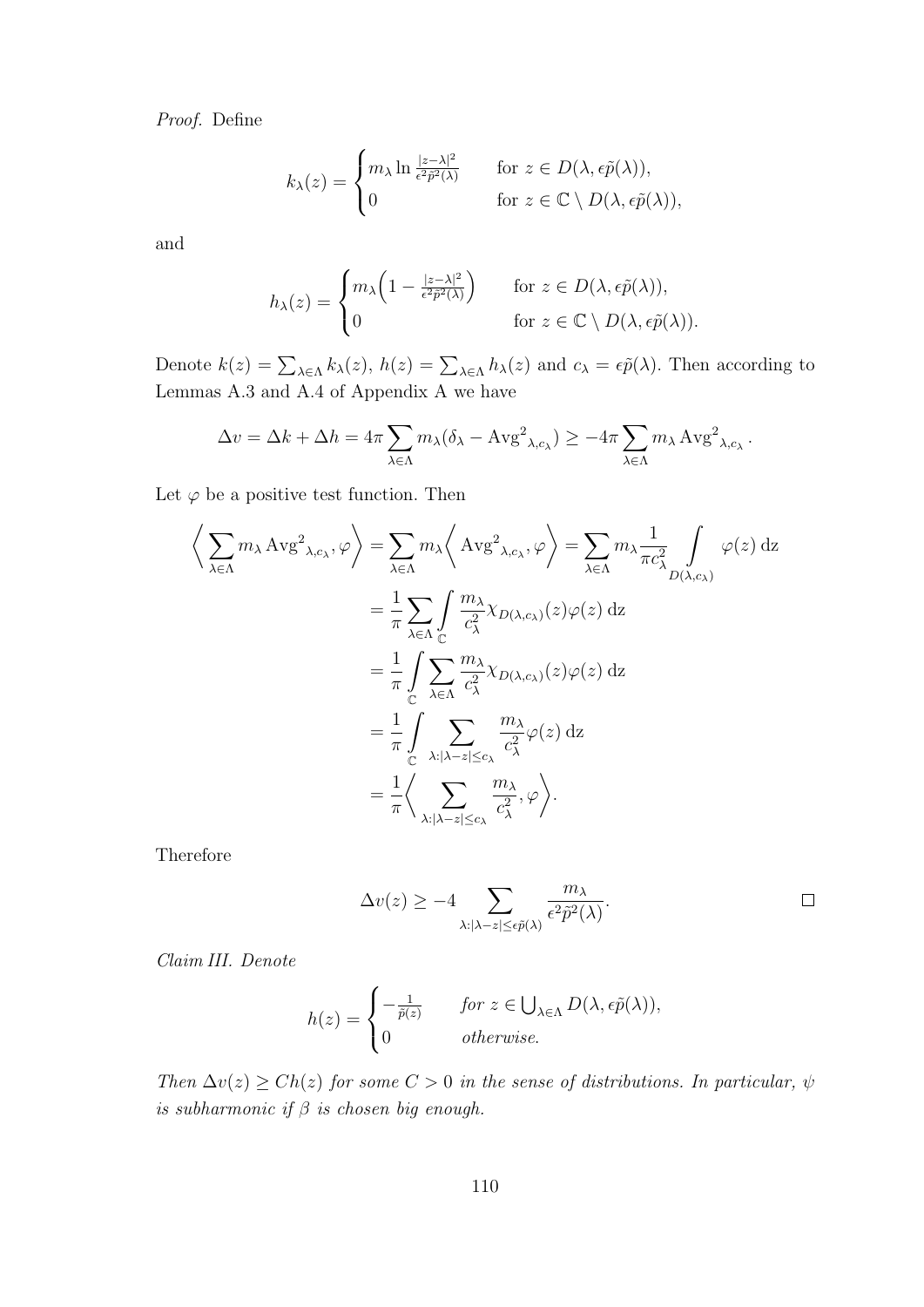Proof. By Claim II and (5.5) we have

$$
\Delta v(z) \ge -4H^2 \sum_{\lambda: |\lambda - z| \le \epsilon H \tilde{p}(z)} \frac{m_{\lambda}}{\epsilon^2 \tilde{p}^2(z)} = -\frac{4H^2}{\epsilon^2} \frac{n(z, \epsilon H \tilde{p}(z))}{\tilde{p}^2(z)}.
$$

Using Lemma 4.1.20 we obtain that for some, possibly smaller,  $\epsilon$  and a constant  $C > 0$ 

$$
\Delta v \ge -\frac{4H^2C}{\epsilon^2} \frac{1}{\tilde{p}}.\tag{5.6}
$$

By assumption (4) for  $z \in \bigcup_{\lambda \in \Lambda} D(\lambda, \epsilon \tilde{p}(\lambda))$  we have

$$
\frac{1}{\tilde{p}(z)} \leq C_0 \Delta \tilde{p}(z).
$$

Taking  $\beta \geq \frac{4H^2CC_0}{\epsilon^2}$  $\frac{2CC_0}{\epsilon^2}$  and using condition (5.6) we obtain

$$
\Delta \psi \ge \beta \Delta \tilde{p} - \frac{4H^2C}{\epsilon^2} \frac{1}{\tilde{p}} \ge \left(\beta - \frac{4H^2CC_0}{\epsilon^2}\right) \Delta \tilde{p} \ge 0.
$$

Recalling that  $v(z) = 0$  for  $z \notin \bigcup_{\lambda \in \Lambda} D(\lambda, \epsilon \tilde{p}(\lambda))$  we see that  $\psi$  is subharmonic on  $\mathbb{C}.$  $\Box$ 

Claim IV. It holds

$$
|\psi(z) - \beta \tilde{p}(z)| \le K \tilde{p}(z)
$$

for some  $K > 0$  independent of  $\beta$ , and all  $z \in \bigcup_{\lambda \in \Lambda} R(\lambda, \frac{1}{2} \delta_\lambda, \delta_\lambda)$ .

*Proof.* If  $0 < x \leq 1$  then

$$
\ln x \le x - 1 \le 0 = \ln x - \ln x = \ln x + \ln \frac{1}{x}
$$

hence

$$
0 \le x - 1 - \ln x \le \ln \frac{1}{x}
$$

and

$$
|x - 1 - \ln x| \le \ln \frac{1}{x}.
$$

Thus for all  $z\in\mathbb{C}$ 

$$
|\psi(z) - \beta \tilde{p}(z)| = |v(z)| \le \sum_{\lambda: |\lambda - z| \le \epsilon \tilde{p}(\lambda)} m_{\lambda} \ln \frac{\epsilon^2 \tilde{p}^2(\lambda)}{|z - \lambda|^2}
$$
  

$$
\le \sum_{\lambda: |\lambda - z| \le \epsilon H \tilde{p}(z)} m_{\lambda} \ln \frac{\epsilon^2 H^2 \tilde{p}^2(z)}{|z - \lambda|^2},
$$
(5.7)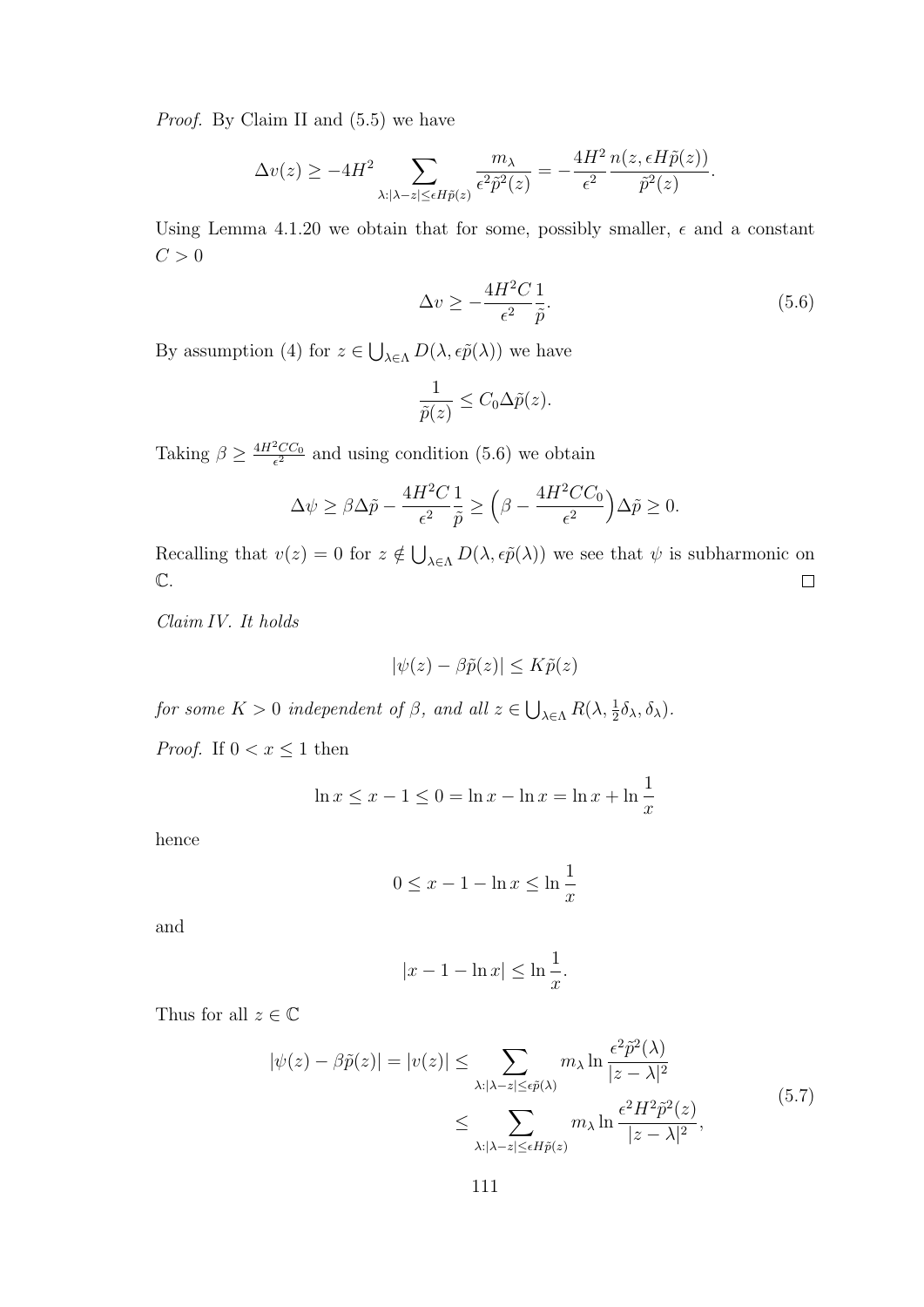where the second inequality follows from  $(5.5)$ .

By Proposition 1.10.2 for any  $z \in \mathbb{C}$  we have

$$
N(z,r) = \sum_{\lambda \colon 0 < |\lambda - z| \le r} m_\lambda \ln \frac{r}{|z - \lambda|} + n(z,0) \ln r.
$$

Assume that  $z \notin \Lambda.$  Then

$$
N(z,r) = \sum_{\lambda: |\lambda - z| \le r} m_{\lambda} \ln \frac{r}{|z - \lambda|}
$$

which with (5.7) gives

$$
|\psi(z) - \beta \tilde{p}(z)| \le 2N(z, \epsilon H \tilde{p}(z)).
$$
\n(5.8)

We leave the above inequality at this stage for the moment.

Now we will show that for  $z \in R(\lambda, \frac{1}{2}\delta_{\lambda}, \delta_{\lambda})$ 

$$
N(z,r) \le N(\lambda, 2r + \delta_{\lambda}) + C\tilde{p}(\lambda)
$$
\n(5.9)

for some constant  $C > 0$  independent of  $z$ ,  $\lambda$  and  $r$ . First, observe that

$$
N(z,r) = \sum_{\substack{\lambda' : |\lambda'-z| \le r \\ \lambda' \neq \lambda}} m_{\lambda'} \ln \frac{r}{|z-\lambda'|} + m_{\lambda} \ln \frac{r}{|z-\lambda|}
$$

and

$$
N(\lambda, 2r + \delta_{\lambda}) = \sum_{\substack{\lambda' : 0 < |\lambda' - \lambda| \le 2r + \delta_{\lambda}}} m_{\lambda'} \ln \frac{2r + \delta_{\lambda}}{|\lambda - \lambda'|} + m_{\lambda} \ln(2r + \delta_{\lambda}).
$$

For  $z \in R(\lambda, \frac{1}{2}\delta_\lambda, \delta_\lambda)$  we have  $\overline{D}(z,r) \subset \overline{D}(\lambda, r + \delta_\lambda) \subset \overline{D}(\lambda, 2r + \delta_\lambda)$ . Thus

$$
N(z,r) - N(\lambda, 2r + \delta_{\lambda}) = \sum_{\lambda' \in \bar{D}(z,r) \setminus \{\lambda\}} m_{\lambda'} \ln \frac{r}{|z - \lambda'|} + m_{\lambda} \ln \frac{r}{|z - \lambda|}
$$
  

$$
- \sum_{\lambda' \in \bar{D}(\lambda, 2r + \delta_{\lambda}) \setminus \{\lambda\}} m_{\lambda'} \ln \frac{2r + \delta_{\lambda}}{|\lambda - \lambda'|} - m_{\lambda} \ln(2r + \delta_{\lambda})
$$
  

$$
= \sum_{\lambda' \in \bar{D}(z,r) \setminus \{\lambda\}} m_{\lambda'} \ln \frac{r |\lambda - \lambda'|}{|z - \lambda'| (2r + \delta_{\lambda})}
$$
  

$$
+ m_{\lambda} \ln \frac{r}{|z - \lambda| (2r + \delta_{\lambda})}
$$
  

$$
- \sum_{\lambda' \in \bar{D}(\lambda, 2r + \delta_{\lambda}) \setminus (\bar{D}(z,r) \cup \{\lambda\})} m_{\lambda'} \ln \frac{2r + \delta_{\lambda}}{|\lambda - \lambda'|}
$$
  

$$
\leq \sum_{\lambda' \in \bar{D}(z,r) \setminus \{\lambda\}} m_{\lambda'} \ln \frac{r |\lambda - \lambda'|}{|z - \lambda'| (2r + \delta_{\lambda})} + m_{\lambda} \ln \frac{1}{|z - \lambda|}.
$$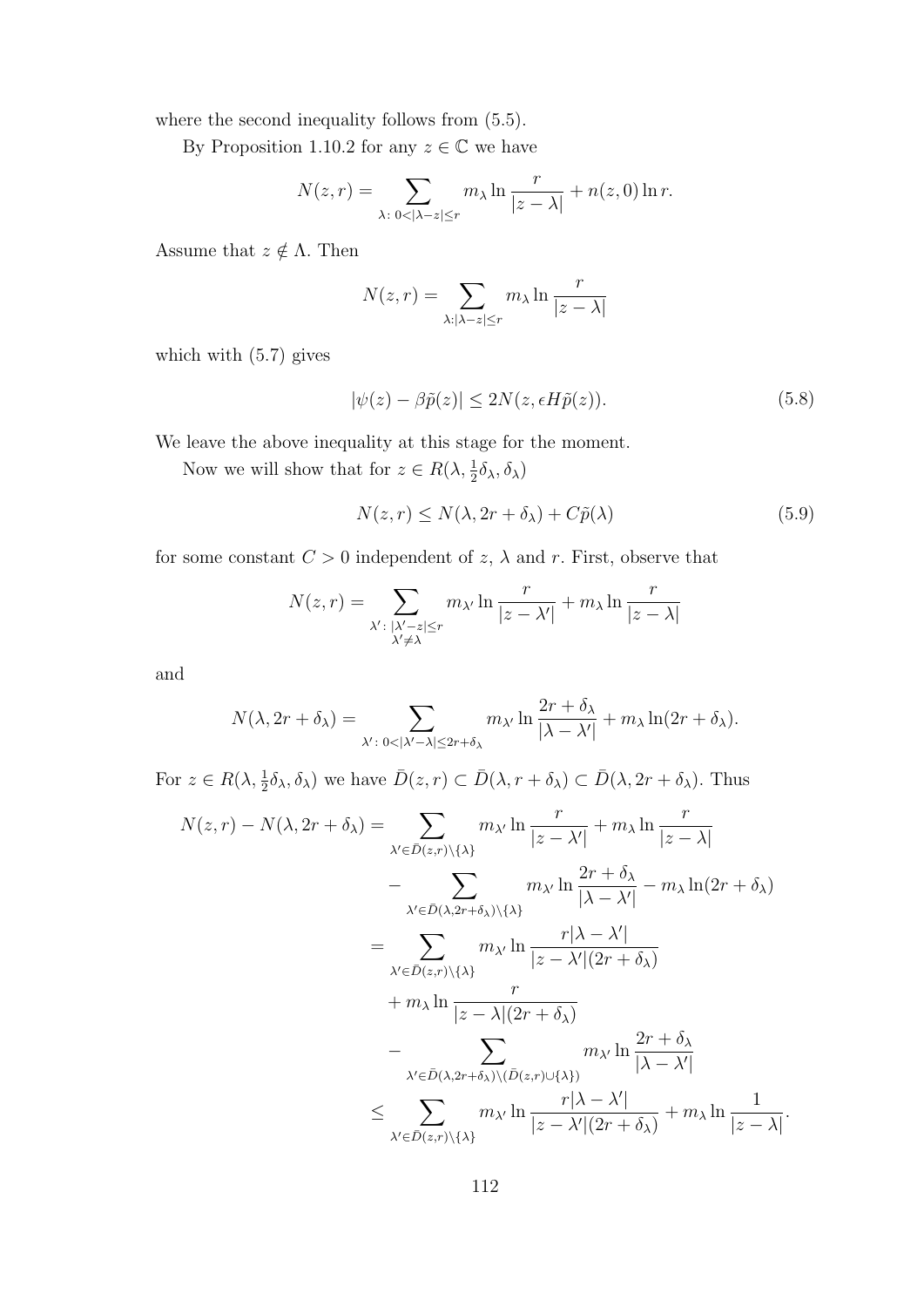Moreover,  $|z - \lambda| \leq \delta_{\lambda}$  and  $|z - \lambda'| \geq \delta_{\lambda}$  for  $\lambda' \neq \lambda$  since the discs  $D(\lambda, 2\delta_{\lambda})$  and  $D(\lambda', 2\delta_{\lambda'})$  are disjoint. Hence

$$
\frac{|z-\lambda|}{|z-\lambda'|} \le 1 \le \frac{r+\delta_\lambda}{r} = \frac{2r+\delta_\lambda}{r} - 1,
$$

and thus

$$
1 \geq \frac{r}{2r + \delta_{\lambda}} \left( \frac{|z - \lambda|}{|z - \lambda'|} + 1 \right) = \frac{r}{2r + \delta_{\lambda}} \left( \frac{|z - \lambda|}{|z - \lambda'|} + \frac{|z - \lambda'|}{|z - \lambda'|} \right) \geq \frac{r}{2r + \delta_{\lambda}} \frac{|\lambda - \lambda'|}{|z - \lambda'|}.
$$

Therefore, using  $|z - \lambda| \ge \frac{1}{2}\delta_{\lambda}$  and the formula for  $\delta_{\lambda}$ , we obtain

$$
N(z,r) - N(\lambda, 2r + \delta_\lambda) \le m_\lambda \ln \frac{1}{|z - \lambda|} \le m_\lambda \ln (2\delta_\lambda^{-1}) \le m_\lambda \ln \frac{2}{\delta} + C_s \tilde{p}(\lambda).
$$

As X is  $(\omega)$ -sparse we can use Proposition 4.1.18 to get (5.9).

Therefore, from  $(5.8)$  and  $(5.9)$ ,

$$
|\psi(z) - \beta \tilde{p}(z)| \le 2N(z, \epsilon H \tilde{p}(z)) \le 2N(\lambda, 2\epsilon H \tilde{p}(z) + \delta_{\lambda}) + C\tilde{p}(\lambda)
$$

for some  $C > 0$  and all pairs  $z \in \mathbb{C}$ ,  $\lambda \in \Lambda$  such that  $z \in R(\lambda, \frac{1}{2}\delta_{\lambda}, \delta_{\lambda})$ .

To finish the proof we have to estimate  $N(\lambda, 2 \epsilon H \tilde{p}(z) + \delta_{\lambda})$  by  $\tilde{p}(\lambda)$  multiplied by a constant. Then by the use of (5.5) we will obtain an estimate of the form  $C\tilde{p}(z)$ , as required.

By  $(5.5)$  we have

$$
2\epsilon H\tilde{p}(z) + \delta_{\lambda} \leq 2\epsilon H^2 \tilde{p}(\lambda) + \delta_{\lambda} = 2\epsilon H^2 \tilde{p}(\lambda) + \delta e^{-C_s \frac{\tilde{p}(\lambda)}{m_{\lambda}}}.
$$

For points  $\lambda \in \Lambda$  with  $\tilde{p}(\lambda) \geq 2$  we have

$$
2\epsilon H^2 \tilde{p}(\lambda) + e^{-C_s \frac{\tilde{p}(\lambda)}{m_\lambda}} \leq 2\epsilon H^2 \tilde{p}(\lambda) + \frac{1}{2} \tilde{p}(\lambda),
$$

which is smaller than  $\tilde{p}(\lambda)$  for  $\epsilon$  small enough. Then by the sparsity of X we get

$$
N(\lambda, 2\epsilon H \tilde{p}(z) + \delta_{\lambda}) \lesssim \tilde{p}(\lambda)
$$

for every  $\lambda \in \Lambda$  satisfying  $\tilde{p}(\lambda) \geq 2$ , and  $z \in R(\lambda, \frac{1}{2}\delta_{\lambda}, \delta_{\lambda})$ .

On the other hand, there are only finitely many points  $\lambda \in \Lambda$  with  $\tilde{p}(\lambda) < 2$ . Hence

$$
\sup_{\lambda \in \Lambda: \ \tilde{p}(\lambda) < 2} \sup_{z \in R(\lambda, \frac{1}{2}\delta_\lambda, \delta_\lambda)} N(\lambda, 2\epsilon H \tilde{p}(z) + \delta_\lambda) < \infty.
$$

Then, by Lemma 4.1.7 and (5.4), for some  $C > 0$ , every  $\lambda$  satisfying  $p(\lambda) < 2$ , and every  $z \in R(\lambda, \frac{1}{2}\delta_{\lambda}, \delta_{\lambda})$ 

$$
N(\lambda, 2\epsilon H \tilde{p}(z) + \delta_{\lambda}) \le C p(\lambda) \le C C_R \tilde{p}(\lambda).
$$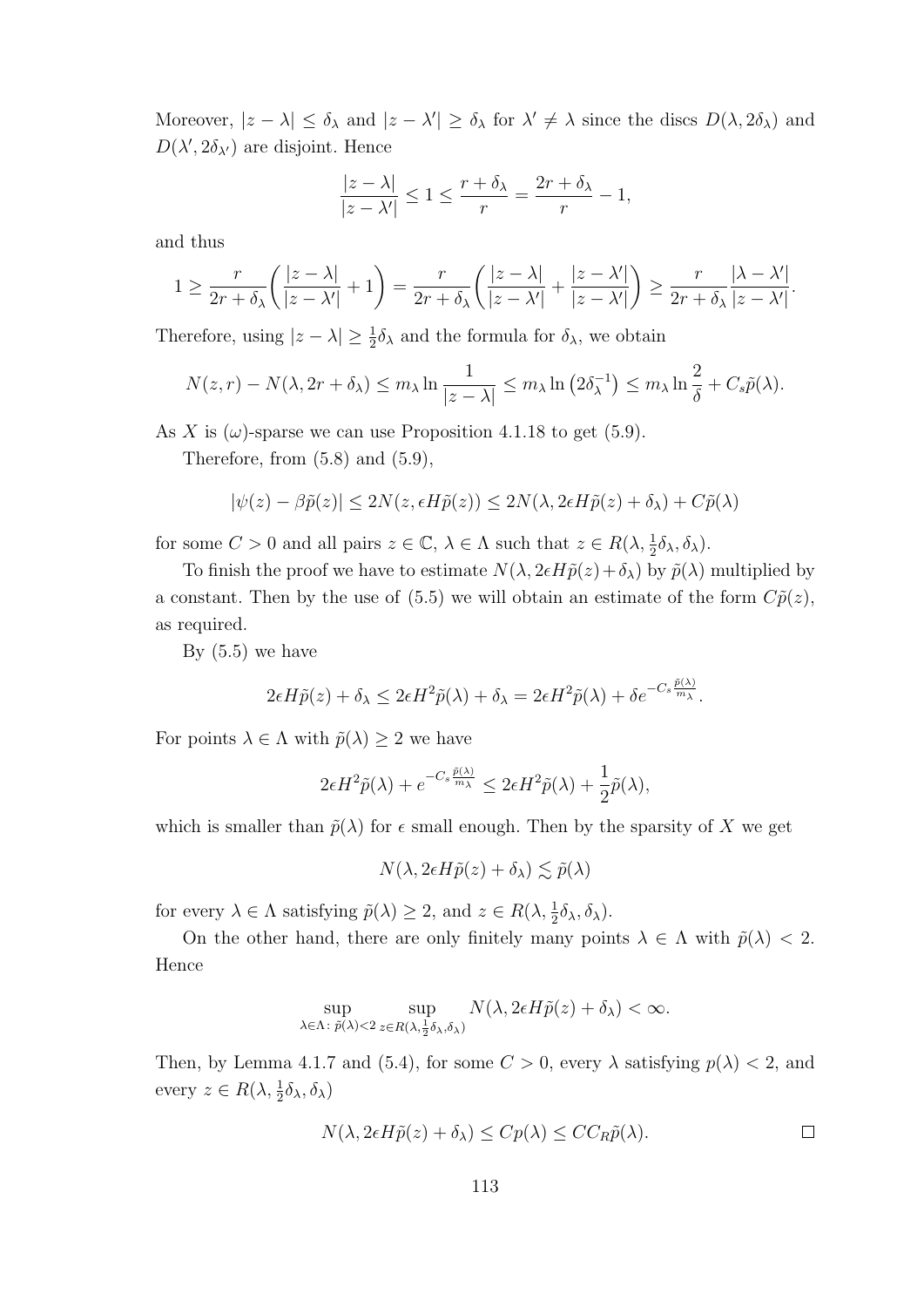Claim V. For each  $\lambda \in \Lambda$  there is a constant  $C_{\lambda,\beta} > 0$  such that

$$
e^{\psi(z)} \le C_{\lambda,\beta}|z-\lambda|^{2m_{\lambda}} \tag{5.10}
$$

for  $z \in D(\lambda, 1)$ .

*Proof.* First, using subharmonicity of  $ln|z-w|^2$  with respect to w when z is fixed we get that every element of the sum in the definition of  $v$  is negative. Hence

$$
v(z) = \sum_{\lambda' \in \Lambda} m_{\lambda'} \left[ \ln|z - \lambda'|^2 - \frac{1}{\pi \epsilon^2 \tilde{p}^2(\lambda')} \int_{D(\lambda', \epsilon \tilde{p}(\lambda'))} \ln|z - \xi|^2 d\xi \right]
$$
  

$$
\leq m_{\lambda} \left[ \ln|z - \lambda|^2 - \frac{1}{\pi \epsilon^2 \tilde{p}^2(\lambda)} \int_{D(\lambda, \epsilon \tilde{p}(\lambda))} \ln|z - \xi|^2 d\xi \right].
$$

Then using the formula

$$
\int_{D(0,r)} \ln|z|^2 dz = 2\pi \left( r^2 \ln r - \frac{r^2}{2} \right)
$$

we obtain

$$
-\frac{m_{\lambda}}{\pi \epsilon^2 \tilde{p}^2(\lambda)} \int_{D(\lambda,\epsilon \tilde{p}(\lambda))} \ln|z-\xi|^2 \,d\xi \le -\frac{m_{\lambda}}{\pi \epsilon^2 \tilde{p}^2(\lambda)} \int_{D(\lambda,\epsilon \tilde{p}(\lambda))} \ln|\lambda-\xi|^2 \,d\xi
$$

$$
= -\frac{2m_{\lambda}}{\epsilon^2 \tilde{p}^2(\lambda)} \left( (\epsilon \tilde{p}(\lambda))^2 \ln(\epsilon \tilde{p}(\lambda)) - \frac{(\epsilon \tilde{p}(\lambda))^2}{2} \right)
$$

$$
= m_{\lambda} (1 - \ln(\epsilon^2 \tilde{p}^2(\lambda))).
$$

Therefore, for  $z \in D(\lambda, 1)$ 

$$
e^{\psi(z)} \leq e^{\beta \tilde{p}(z)} e^{v(z)} \leq e^{\beta \tilde{p}(z)} e^{m_{\lambda}(1 - \ln(\epsilon^2 \tilde{p}^2(\lambda)))} e^{m_{\lambda} \ln|z-\lambda|^2} \leq C_{\lambda,\beta} |z-\lambda|^{2m_{\lambda}}
$$

where

$$
C_{\lambda,\beta} = e^{m_{\lambda}(1-\ln(\epsilon^2 \tilde{p}^2(\lambda)))} \sup_{w \in D(\lambda,1)} e^{\beta \tilde{p}(w)}.
$$

The procedure we are going to use to find a solution to the interpolation problem consists of two steps. First, we will construct a  $C^{\infty}$  solution F with some control of  $\overline{\partial}F$  and then by the use of the Hörmander's theorem we will make it holomorphic. However, the interpolation problem was originally defined for holomorphic functions, and it involved complex derivatives of a function. To extend the restriction operator R to  $C^{\infty}$  functions we introduce the following differential operator

$$
\partial = \frac{1}{2}(\partial_x - i\partial_y).
$$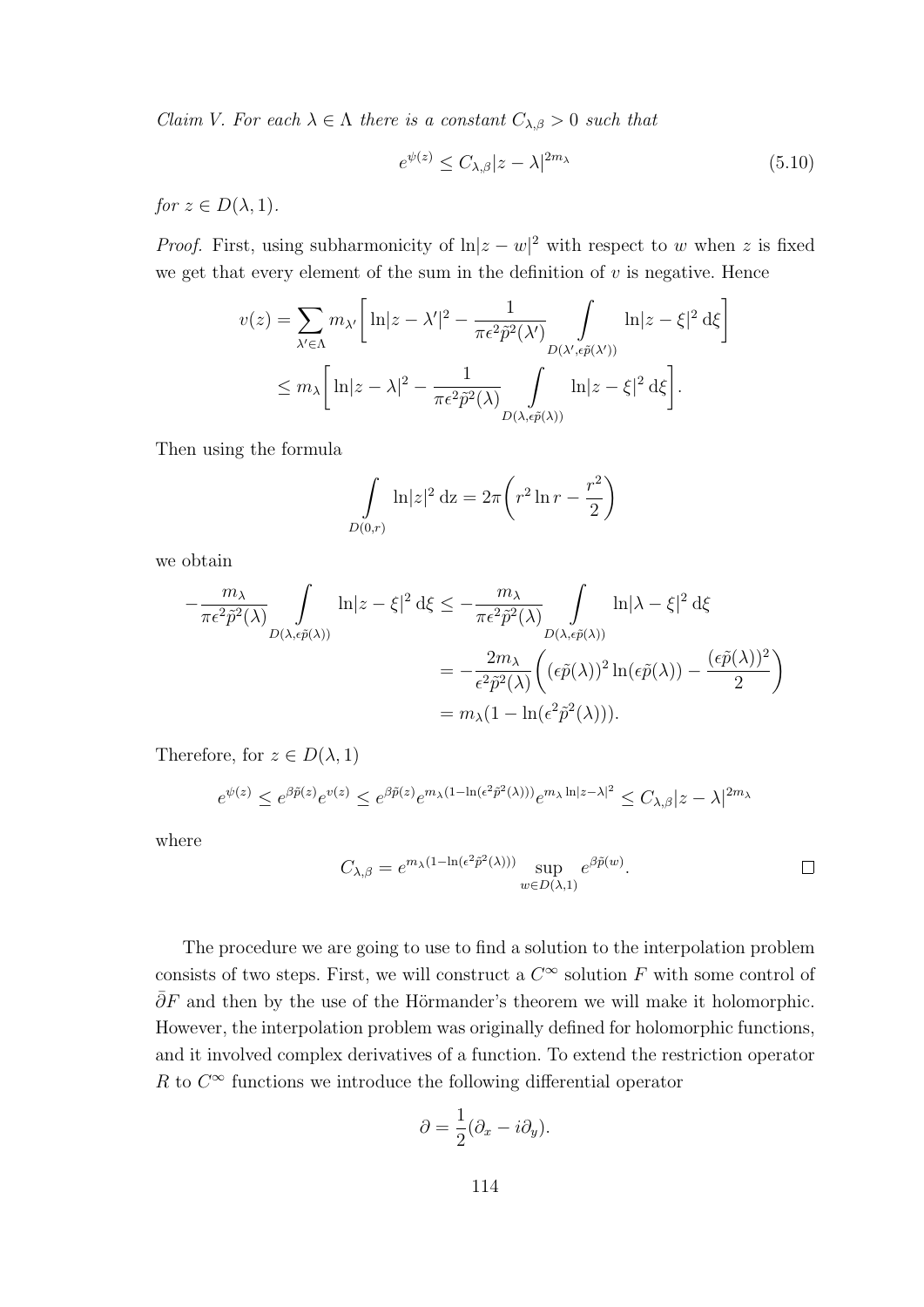For a holomorphic function this operator just computes its complex derivative, but it is also well defined for  $C^{\infty}$  functions. Then we define

$$
R(F) = \left(\frac{\partial^l F(\lambda)}{l!}\right)_{\lambda \in \Lambda, 0 \le l < m_\lambda}
$$

for  $F \in C^{\infty}(\mathbb{C})$ .

In the following lemma we prove that the only assumption needed for the existence of a  $C^{\infty}$  solution to the interpolation problem is that a multiplicity variety be weakly separated.

**Lemma 5.2.6.** Let  $\omega$  be a weight and assume that a multiplicity variety X is weakly  $(\omega)$ -separated. Denote by  $\delta_{\lambda}$  the separation radii for X. For any  $v \in S_{(\omega)}(X)$  there exists a solution F to the interpolation problem  $R(F) = v$  with the following properties:

- (1)  $F \in C^{\infty}_{(\omega)}$  and  $\bar{\partial}F \in C^{\infty}_{(\omega)},$
- (2) the support of F is contained in  $\bigcup_{\lambda \in \Lambda} D(\lambda, \delta_{\lambda}),$
- (3) the support of  $\bar{\partial}F$  is contained in  $\bigcup_{\lambda\in\Lambda} R(\lambda, \frac{1}{2}\delta_{\lambda}, \delta_{\lambda}),$  where  $R(\lambda, \frac{1}{2}\delta_{\lambda}, \delta_{\lambda})=$  ${z \in \mathbb{C} \mid \frac{1}{2}}$  $\frac{1}{2}\delta_{\lambda} \leq |z - \lambda| \leq \delta_{\lambda}$ .

*Proof.* Recall that, by  $(\omega)$ -separation of X,

$$
\delta_{\lambda} = \delta e^{-C \frac{p(\lambda)}{m_{\lambda}}}
$$

for some  $C > 0$ ,  $0 < \delta < 1$ , are such that the discs  $D(\lambda, \delta_{\lambda})$  are disjoint for all  $\lambda \in \Lambda$ . Define

$$
w_{\lambda}(z) = \sum_{l=0}^{m_{\lambda}-1} v_{\lambda,l}(z-\lambda)^l
$$

for  $\lambda \in \Lambda$ . Further, let  $\chi$  be a smooth function on  $\mathbb C$  with bounded derivatives satisfying  $\chi(z) = 1$  if  $|z| \leq \frac{1}{2}$  and  $\chi(z) = 0$  if  $|z| \geq 1$ . Define

$$
F(z) = \sum_{\lambda \in \Lambda} w_{\lambda}(z) \chi \left( \frac{z - \lambda}{\delta_{\lambda}} \right).
$$

Since for  $z \in D(\lambda, \frac{1}{2}\delta_\lambda)$  we have  $F(z) = w_\lambda(z)$ , therefore

$$
\frac{\partial^l F(\lambda)}{l!} = v_{\lambda,l}
$$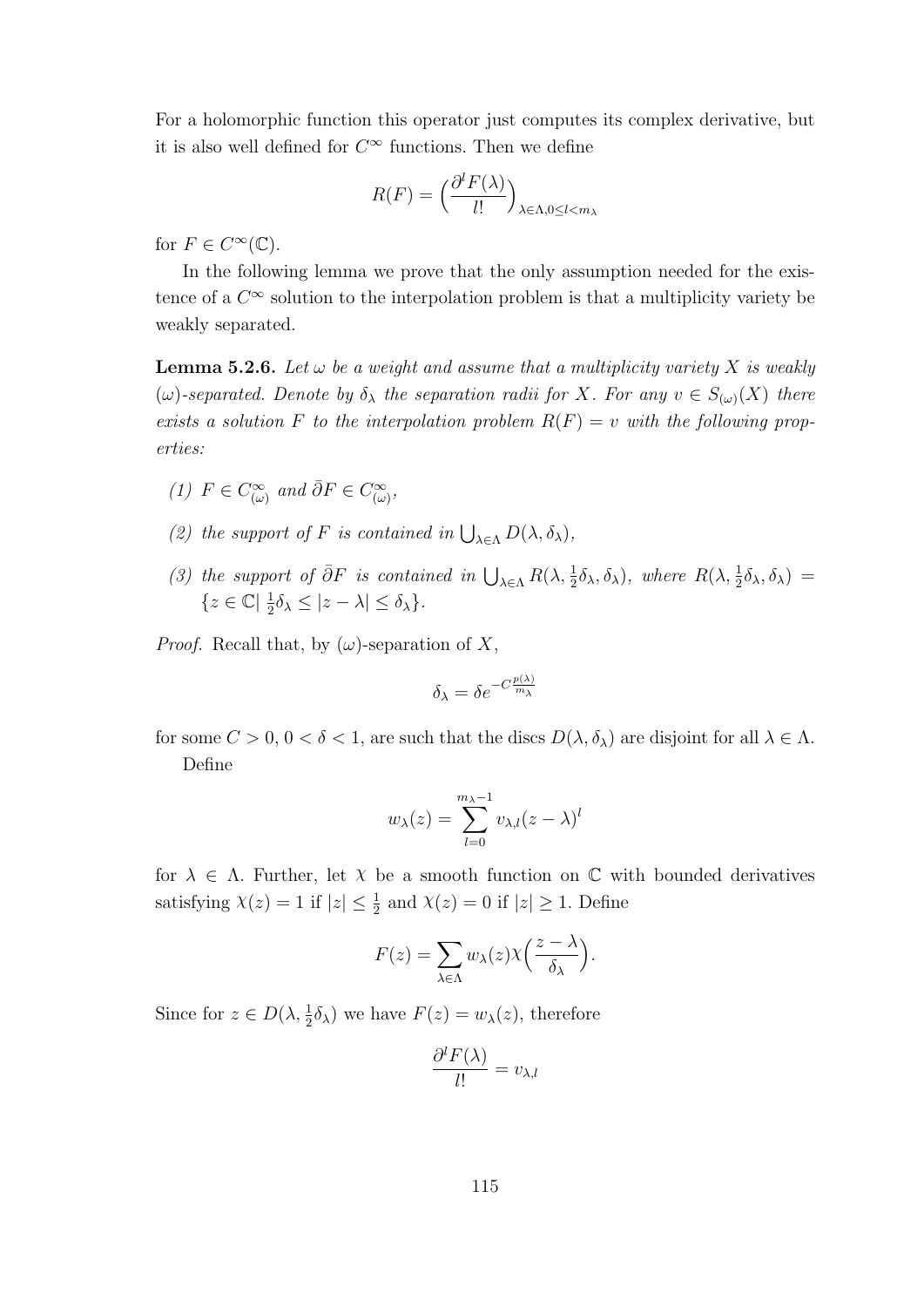for every  $\lambda \in \Lambda$  and  $0 \leq l < m_\lambda$ . Moreover, the supports of F and  $\overline{\partial}$ F are as we claimed in the assertion. Further, since  $\delta_{\lambda} \leq 1$  for every  $\lambda \in \Lambda$ , we have for every  $z \in D(\lambda, \delta_{\lambda})$  and some constants  $C, D > 0$ 

$$
|F(z)| \le |w_{\lambda}(z)| \le \sum_{l=0}^{m_{\lambda}-1} |v_{\lambda,l}||z-\lambda|^l \le \sum_{l=0}^{m_{\lambda}-1} |v_{\lambda,l}|
$$
  

$$
\le e^{C(|\text{Im }\lambda|+\omega(\lambda))+C} \le e^{D(|\text{Im }z|+\omega(z))+D},
$$

by Lemma 1.5.6 in the last inequality.

Finally, for  $z \in R(\lambda, \frac{1}{2}\delta_{\lambda}, \delta_{\lambda})$ 

$$
|\bar{\partial}F(z)| = \left| \bar{\partial}w_{\lambda}(z)\chi\left(\frac{z-\lambda}{\delta_{\lambda}}\right) + w_{\lambda}(z)(\bar{\partial}\chi)\left(\frac{z-\lambda}{\delta_{\lambda}}\right) \frac{1}{\delta_{\lambda}} \right|
$$
  
=  $|w_{\lambda}(z)| \left| (\bar{\partial}\chi)\left(\frac{z-\lambda}{\delta_{\lambda}}\right) \frac{1}{\delta_{\lambda}}$   

$$
\lesssim \frac{1}{\delta_{\lambda}} \sum_{l=0}^{m_{\lambda}-1} |v_{\lambda,l}|.
$$

Using the formula for  $\delta_{\lambda}$  and proceeding as before we get the last part of the assertion.  $\Box$ 

The next lemma shows how finiteness of a particular integral of a function may cause all its Taylor coefficients to be zero up to some order. This will be useful later, as the correction of a  $C^{\infty}$  solution to the interpolation problem obtained by Hörmander's theorem will satisfy a certain weighted integral estimate.

**Lemma 5.2.7.** Let  $\lambda \in \mathbb{C}$  and  $\rho > 0$ . Assume that  $u \in C^{\infty}(D(\lambda, \rho))$  is such that

$$
\int_{D(\lambda,\rho)} |u(z)|^2 \frac{1}{|z-\lambda|^{2m}} \, \mathrm{d}z < \infty. \tag{5.11}
$$

for some  $m \in \mathbb{N}$ . Then all partial derivatives of u in  $\lambda$  up to order  $m-1$  are equal to zero.

*Proof.* Without loss of generality we may assume that  $\lambda = 0$ . Throughout the proof we will use the notation  $z = (x, y)$  or  $z = x + iy$  interchangeably.

We will show that existence of a non-zero derivative of order less than  $m$  in  $\lambda = 0$  contradicts the assumption about finiteness of the integral (5.11). Suppose that the smallest order of a non-zero derivative is l, and it satisfies  $0 \leq l \leq m$ . Then all partial derivatives of u up to order  $l - 1$  are 0 in  $\lambda = 0$ . Therefore by Taylor's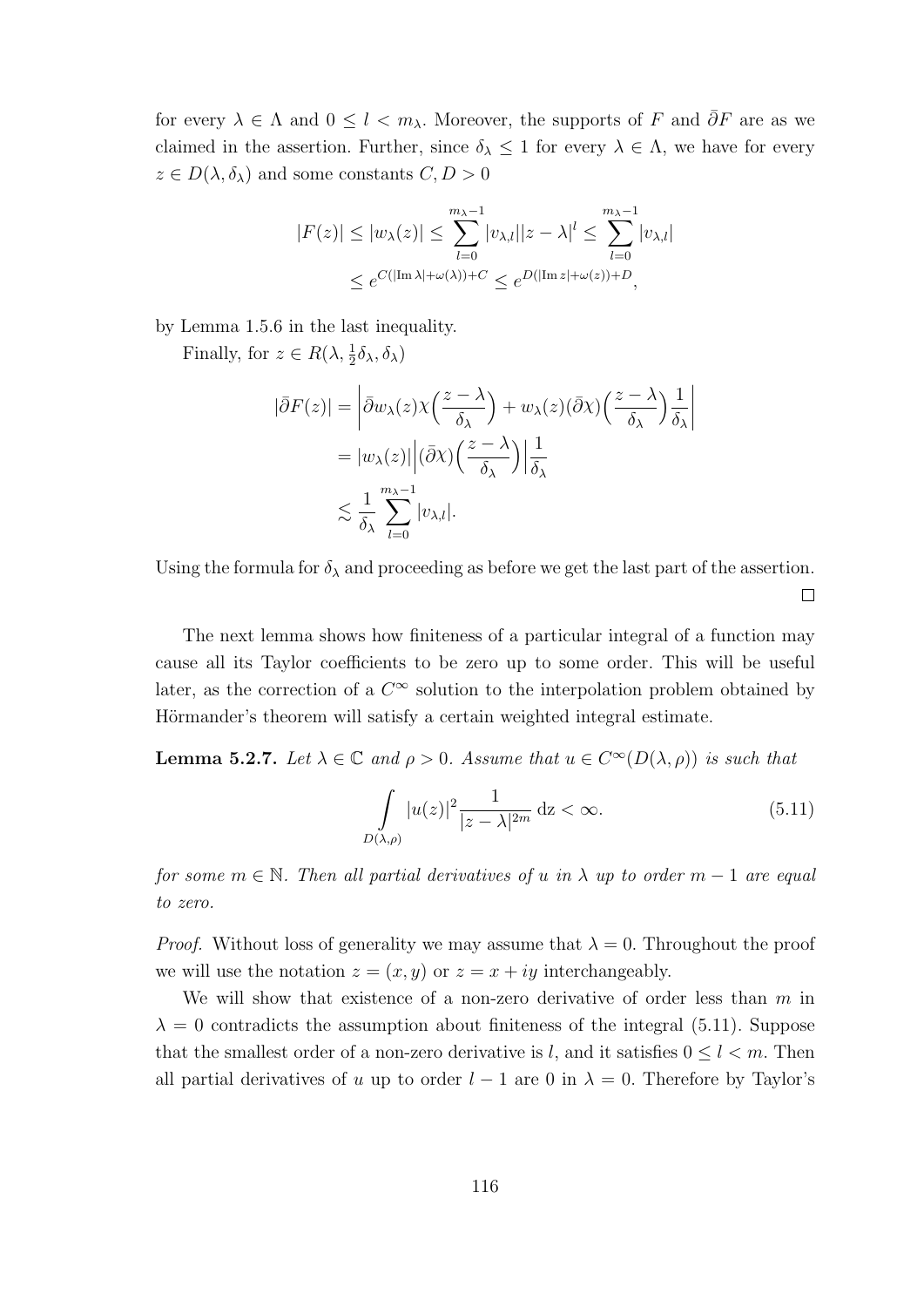theorem

$$
u(x,y) = \sum_{j=l}^{m-1} \sum_{\substack{k,n \in \mathbb{N}_0 \\ k+n=j}} \frac{\partial_x^k \partial_y^n u(0)}{k!n!} x^k y^n
$$

$$
+ \sum_{\substack{k,n \in \mathbb{N}_0 \\ k+n=m}} R_{k,n}(x,y) x^k y^n
$$

where  $R_{k,n}$ :  $\mathbb{C} \to \mathbb{R}$  are bounded on  $D(0, \rho)$ . Denote

$$
P_j(x,y) = \sum_{\substack{k,n \in \mathbb{N}_0 \\ k+n=j}} \frac{\partial_x^k \partial_y^n u(0)}{k!n!} x^k y^n
$$

for  $j = l, \ldots, m - 1$ . Further, let  $P(x, y) = \sum_{j=l}^{m} P_j(x, y)$  and

$$
R(x,y) = \sum_{\substack{k,n \in \mathbb{N}_0 \\ k+n=m}} R_{k,n}(x,y) x^k y^n.
$$

Let

$$
||f|| = \left(\int_{D(0,\rho)} |u(z)|^2 \frac{1}{|z-\lambda|^{2m}} \,\mathrm{d}z\right)^{\frac{1}{2}}
$$

for  $f \in C^{\infty}(D(0, \rho))$ . Further, consider the following space

$$
E = \{ f \in C^{\infty}(D(0,\rho)) | ||f|| < \infty \}.
$$

By Minkowski's inequality,  $\|\cdot\|$  is a norm on E.

We have

$$
|R(x,y)| \leq \sum_{\substack{k,n \in \mathbb{N}_0 \\ k+n=m}} |R_{k,n}(x,y)| |x|^k |y|^n
$$
  

$$
\leq \sum_{\substack{k,n \in \mathbb{N}_0 \\ k+n=m}} |R_{k,n}(x,y)| |z|^{k+n} \leq C|z|^m
$$

for some  $C > 0$  and every  $z \in D(\lambda, r)$ . Therefore  $||R|| < \infty$  and, by (5.11),

$$
||P|| \le ||P + R|| + ||R|| = ||u|| + ||R|| < \infty.
$$
\n(5.12)

Further, every  $P_j$  is a homogenous polynomial, i.e,  $P_j(rz) = r^j P_j(z)$  for  $r \geq 0$ such that  $rz \in D(0, \rho)$ . In other words, for every j there exists a trigonometric polynomial  $f_j$  such that  $P_j(re^{i\theta}) = r^j f_j(\theta)$  for  $0 \le r < \rho, 0 \le \theta \le 2\pi$ . By the assumption on derivatives of  $u, f<sub>l</sub>$  is not equal identically zero. Hence we may choose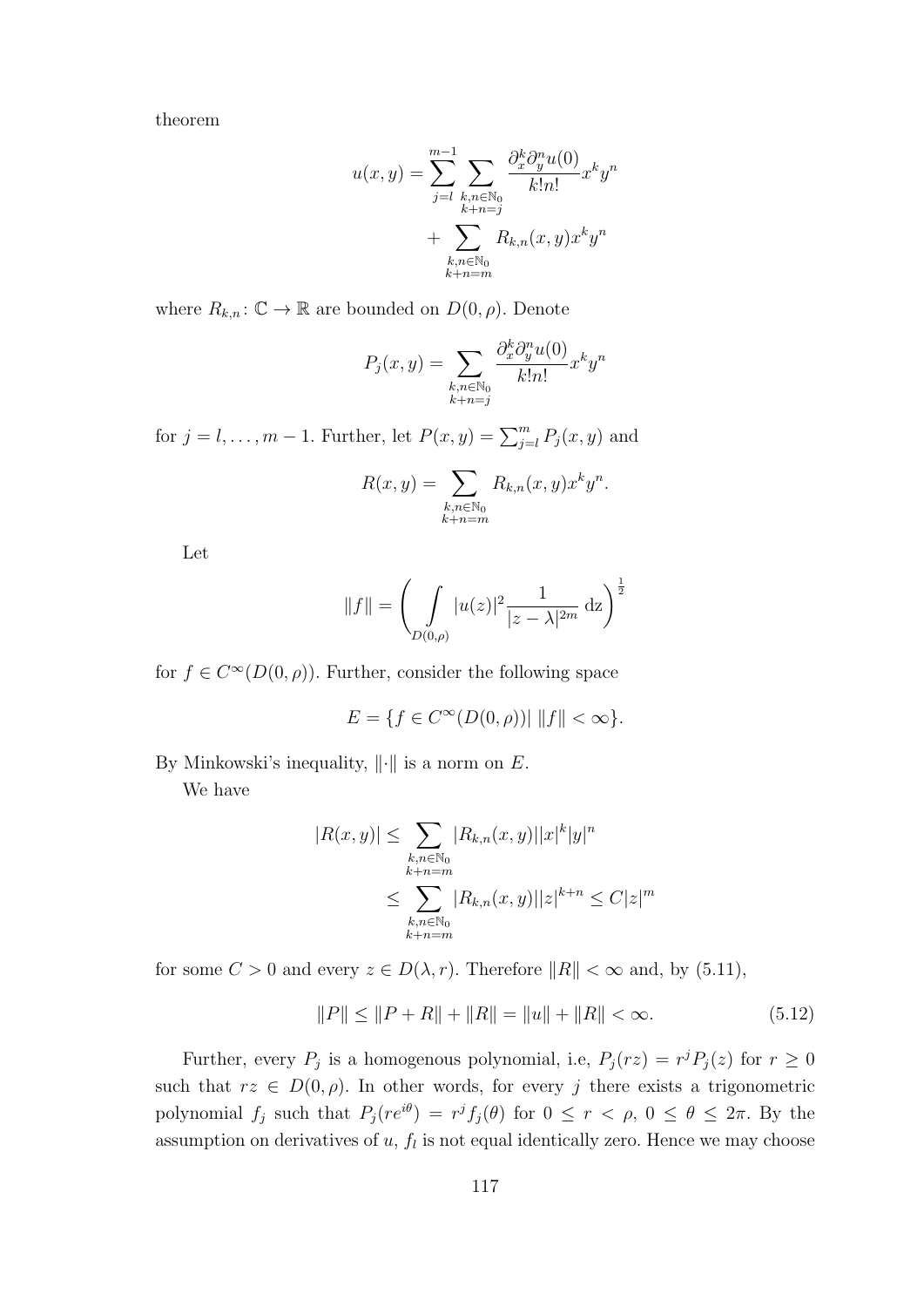an angle  $[\alpha_1, \alpha_2]$   $(0 \le \alpha_1 < \alpha_2 < 2\pi)$  such that  $f_l(\theta) > \epsilon$  for some  $\epsilon > 0$  and every  $\theta \in [\alpha_1, \alpha_2]$ . Moreover, for some  $M > 0$ 

$$
\max_{l+1 \le j < m} \sup_{\theta \in [0,2\pi]} |f_j(\theta)| \le M.
$$

Then for  $\theta \in [\alpha_1, \alpha_2]$ 

$$
|P(re^{i\theta})| = \Big|\sum_{j=l}^{m} r^j f_j(\theta)\Big| \ge r^l |f_l(\theta)| - \sum_{j=l+1}^{m} r^j |f_j(\theta)| \ge r^l \Big(\epsilon - M \sum_{j=1}^{m-l} r^j\Big).
$$

But then for some  $\eta$  satisfying  $0 < \eta < \rho$ , and every r satisfying  $0 \le r < \eta$ 

$$
\epsilon - M \sum_{j=1}^{m-l} r^j \ge \frac{1}{2}.
$$

Finally,

$$
||P||^2 = \int_{D(0,\rho)} |P(z)|^2 \frac{1}{|z-\lambda|^{2m}} dz = \int_0^{2\pi} \int_0^{\rho} |P(re^{i\theta})|^2 r^{-2m+1} dr d\theta
$$
  

$$
\geq \int_{\alpha_1}^{\alpha_2} \int_0^{\eta} |P(re^{i\theta})|^2 r^{-2m+1} dr d\theta \geq \frac{1}{4} \int_{\alpha_1}^{\alpha_2} \int_0^{\eta} r^{2l} r^{-2m+1} dr d\theta
$$

and, since  $2l + 1 - m \le -1$ , the last integral is divergent.

 $\Box$ 

The next theorem is still much too cumbersome to be useful in practice for checking whether a given multiplicity variety is interpolating, but, as will become clear later, it is one of the main ingredients of the interpolation theory for the spaces  $A_{(\omega)}$  and  $A_{\{\omega\}}$ .

**Theorem 5.2.8.** Let  $\omega$  be a Beurling weight. Denote  $p(z) = |Im z| + \omega(z)$ . Assume that there exist a subharmonic function  $\tilde{p}: \mathbb{C} \to [0,\infty)$  such that for every  $R > 0$ there exists  $C_R > 0$  for which

$$
\frac{1}{C_R}\tilde{p}(z) \le p(z) \le C_R \tilde{p}(z)
$$
\n(5.13)

for every  $z \in \mathbb{C} \setminus D(0, R)$ , and assume that there exist  $C > 0$  and  $\epsilon_0 > 0$  such that

$$
\frac{1}{\tilde{p}(z)} \le C\Delta \tilde{p}(z)
$$
\n(5.14)

on  $\bigcup_{\lambda \in \Lambda} D(\lambda, \epsilon_0 p(\lambda))$ . If a multiplicity variety X is  $(\omega)$ -sparse then it is interpolating for  $A_{(\omega)}$ .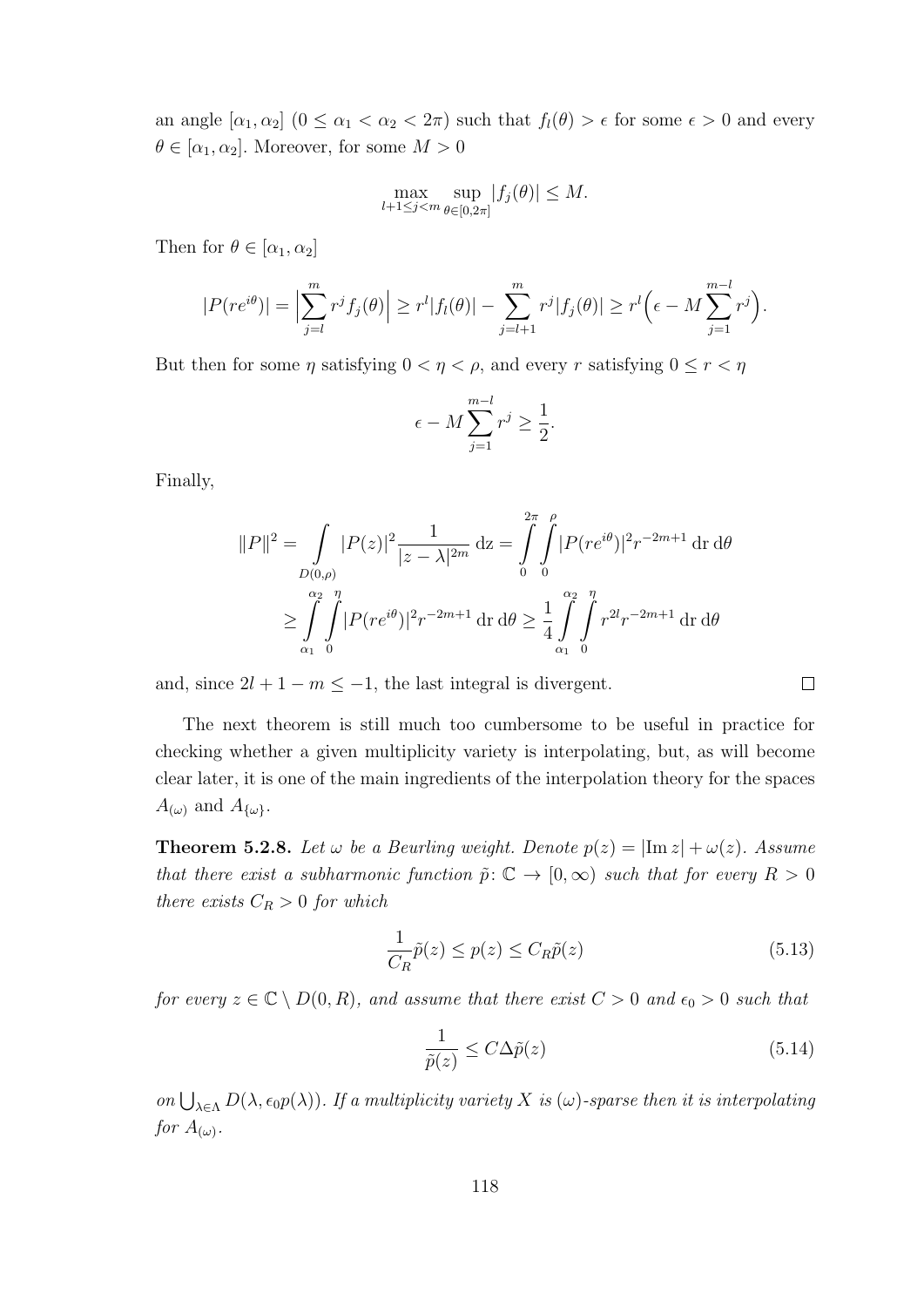Proof. Finite sets are always interpolating, and finite unions of interpolating varieties whose union is weakly separated are again interpolating by Theorem 2.3.6. Hence we may assume that  $0 \notin \Lambda$  or even that  $\inf_{\lambda \in \Lambda} |\lambda|$  is bigger than some arbitrarily given constant. By Propositions 4.1.10 and 4.1.5, X is weakly  $(\omega)$ -separated. Therefore, using (5.13) additionally, we can choose a constant  $C_s > 0$  such that for

$$
\delta_{\lambda} = \delta e^{-C_s \frac{p(\lambda)}{m_{\lambda}}}
$$

the discs  $D(\lambda, 2\delta_{\lambda})$  are disjoint.

Let  $\{v_{\lambda,l} | \lambda \in \Lambda, 0 \leq l < m_{\lambda}\}\in S_{(\omega)}(X)$ . By Lemma 5.2.6 there exists a  $C^{\infty}_{(\omega)}$ solution F to the interpolation problem  $R(F) = v$ .

Now we want to use Hörmander's theorem (see [BG95, Theorem 2.1.3]) for the equation

$$
\bar\partial u=\bar\partial F
$$

with a suitable subharmonic function  $\psi$ . Then we would have

$$
2\int_{\mathbb{C}} |u(z)|^2 \frac{e^{-\psi(z)}}{(1+|z|^2)^2} dz \le \int_{\mathbb{C}} |\bar{\partial}F(z)|^2 e^{-\psi(z)} dz.
$$

We have to choose  $\psi$  such that the integral on the right hand side will be finite, u will belong to  $C^{\infty}_{(\omega)}$  and will have Taylor coefficients equal 0 on X. Then our solution to the interpolation problem will be of the form  $f = F - u$ .

From Lemma 5.2.5 applied to  $\tilde{p}$  we obtain constants  $K > 0$ ,  $\beta_0 > 0$  and a function  $v: \mathbb{C} \to \mathbb{R}$  satisfying  $v(z) \leq 0$  such that for every  $\beta > \beta_0$  the function  $\psi(z) = \beta \tilde{p}(z) + v(z)$  is subharmonic and satisfies

$$
|\psi(z) - \beta p(z)| \le K p(z)
$$

for every  $z \in \text{supp }\overline{\partial}F$ . Then, since  $\overline{\partial}F \in C^{\infty}_{(\omega)}$ , by Proposition 1.7.10 we obtain that

$$
\int\limits_{\mathbb C} |\bar{\partial} F(z)|^2 e^{-\psi(z)}\, {\rm d} z\leq \int\limits_{\mathbb C} |\bar{\partial} F(z)|^2 e^{(K-\beta)p(z)}\, {\rm d} z<\infty
$$

if  $\beta$  is chosen big enough. Therefore we can use Hörmander's theorem to obtain  $u \in C^{\infty}(\mathbb{C})$  such that  $\bar{\partial}u = \bar{\partial}F$  and

$$
2\int_{\mathbb{C}}|u(z)|^2\frac{e^{-\psi(z)}}{(1+|z|^2)^2}\,\mathrm{d}z \le \int_{\mathbb{C}}|\bar{\partial}F(z)|^2e^{-\psi(z)}\,\mathrm{d}z. \tag{5.15}
$$

Further, by property ( $\gamma$ ) of  $\omega$ , there are constants  $C, D > 0$  such that  $\ln(1+|z|^2) \leq$  $Cp(z) + D$ . In other words

$$
(1+|z|^2)^2 \le e^{2D}e^{2Cp(z)}.
$$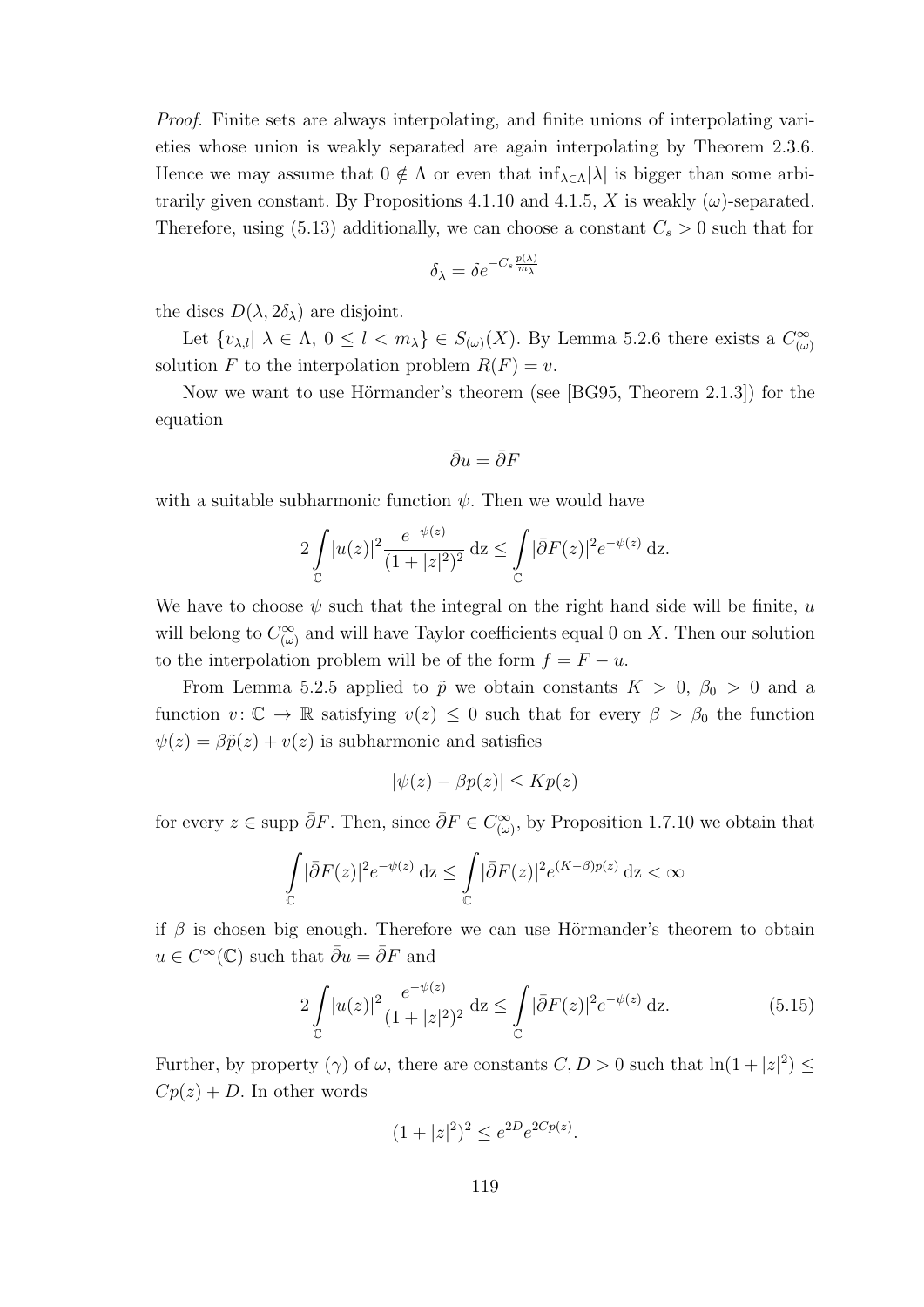Moreover, by (5.13) and the upper semi-continuity of  $\tilde{p}$ 

$$
\tilde{p}(z) \leq C_R p(z) + A
$$

for some  $A > 0$  and every  $z \in \mathbb{C}$ . Let  $\alpha = \beta C_R + 2C$ . Since  $v(z) \leq 0$  for all  $z \in \mathbb{C}$ , we obtain then

$$
e^{-\alpha p(z)} = e^{-\beta C_R p(z)} e^{-2Cp(z)} \le e^{2D + \beta A} \frac{e^{-\beta \tilde{p}(z)}}{(1+|z|^2)^2}
$$
  

$$
\le e^{2D + \beta A} \frac{e^{-\beta \tilde{p}(z) - v(z)}}{(1+|z|^2)^2} = e^{2D + \beta A} \frac{e^{-\psi(z)}}{(1+|z|^2)^2}.
$$

Therefore by (5.15)

$$
\int_{\mathbb{C}} |u(z)|^2 e^{-\alpha p(z)} dz \lesssim \int_{\mathbb{C}} |u(z)|^2 \frac{e^{-\psi(z)}}{(1+|z|^2)^2} dz < \infty.
$$

This shows that  $u \in W_{(\omega)}(\mathbb{C})$ . Further, by Proposition 1.7.10,  $F \in W_{(\omega)}(\mathbb{C})$ , since  $F \in C^{\infty}_{(\omega)}$ . This yields  $f = F - u \in W_{(\omega)}(\mathbb{C})$ . Furthermore,  $f \in H(\mathbb{C})$  hence, by Proposition 1.7.10,  $f \in A_{(\omega)}$ .

It remains to show that  $\partial^l u(\lambda) = 0$  for all  $\lambda \in \Lambda$ ,  $0 \leq l < m_\lambda$ . By (5.15) and Lemma 5.2.5 (iii) it holds

$$
\infty > \int_{\mathbb{C}} |u(z)|^2 \frac{e^{-\psi(z)}}{(1+|z|^2)^2} dz \ge \int_{D(\lambda,1)} |u(z)|^2 \frac{e^{-\psi(z)}}{(1+|z|^2)^2} dz
$$
  
\n
$$
\ge \frac{1}{(|\lambda|^2 + 2|\lambda| + 2)^2} \int_{D(\lambda,1)} |u(z)|^2 e^{-\psi(z)} dz
$$
  
\n
$$
\ge \frac{1}{C_{\lambda,\beta}(|\lambda|^2 + 2|\lambda| + 2)^2} \int_{D(\lambda,1)} |u(z)|^2 \frac{1}{|z - \lambda|^{2m_{\lambda}}} dz.
$$

Therefore we may complete the proof with the use of Lemma 5.2.7.

In Theorem 5.2.8 one could just take  $\tilde{p}(z) = |\text{Im } z| + \omega(z)$  for the first assumption to be satisfied. But one cannot hope that the second assumption  $\frac{1}{\tilde{p}(z)} \lesssim \Delta \tilde{p}(z)$  will hold for arbitrary weights. To make Theorem 5.2.8 useful, we need to find a way of constructing equivalent weights with this important property. As will be shown in Lemma 5.2.10, this can be done at least on some subset of  $\mathbb{C}$ . For the proof we will need the following inequalities.

 $\Box$ 

Lemma 5.2.9. The following inequalities hold:

(1) for any  $a \in \mathbb{R}$  and  $r > 0$  $\int^{a+r}$ a−r  $\ln|x| \, dx = \int$  $-r$  $\ln |x + a| \, \mathrm{dx} \ge \int$  $-r$  $\ln |x| \, dx$ ,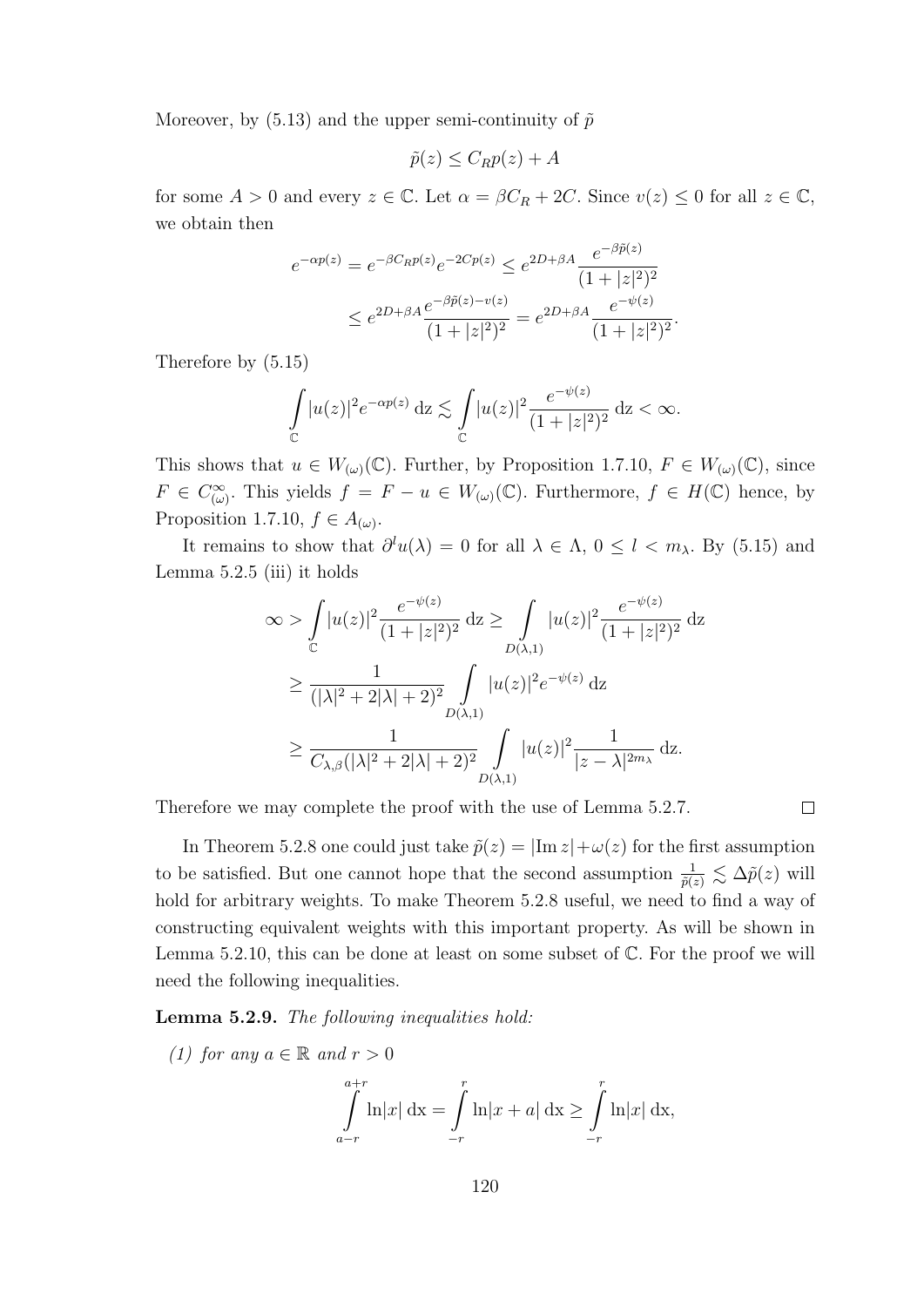(2) for any  $\xi \in \mathbb{C}$  and  $r > 0$ 

$$
\int_{D(\xi,r)} \ln|z| \, \mathrm{d}z = \int_{D(0,r)} \ln|z+\xi| \, \mathrm{d}z \ge \int_{D(0,r)} \ln|z+\xi| \, \mathrm{d}z.
$$

*Proof.* (1) Case I: If  $a + r \leq -r$  then  $\ln|x| \geq \ln|t|$  for every  $x \in [a - r, a + r]$  and  $y \in [-r, r]$ .

Case II: If  $a-r < -r < a+r < r$  then  $\ln|x| \geq \ln|t|$  for every  $x \in [a-r, -r]$  and  $t \in [a + r, r]$ . Therefore

$$
\int_{a-r}^{a+r} \ln|x| dx = \int_{a-r}^{-r} \ln|x| dx + \int_{-r}^{a+r} \ln|x| dx \ge \int_{a+r}^{r} \ln|x| dx + \int_{-r}^{a+r} \ln|x| dx = \int_{-r}^{r} \ln|x| dx.
$$

Case III: If  $-r < a-r < r < a+r$  then  $\ln |x| \ge \ln |t|$  for every  $x \in [r, a+r]$  and  $t \in [-r, a - r]$ . Therefore

$$
\int_{a-r}^{a+r} \ln|x| dx = \int_{a-r}^{r} \ln|x| dx + \int_{r}^{a+r} \ln|x| dx \ge \int_{a-r}^{r} \ln|x| dx + \int_{-r}^{a-r} \ln|x| dx = \int_{-r}^{r} \ln|x| dx.
$$

Case IV: If  $r \le a-r$  then  $\ln |x| \ge \ln |t|$  for every  $x \in [a-r, a+r]$  and  $y \in [-r, r]$ . (2) By Lemma 5.2.4, we have

$$
\frac{1}{\pi r^2} \int\limits_{D(\xi,r)} \ln |\zeta|^2 \, \mathrm{d}\zeta = \begin{cases} \ln |\xi|^2 & \text{if } |\xi| > r, \\ \frac{|\xi|^2}{r^2} + \ln r^2 - 1 & \text{if } |\xi| \le r, \end{cases}
$$

for any  $\xi \in \mathbb{C}$  and  $r > 0$ . Therefore

$$
\int_{D(\xi,r)} \ln |\zeta| d\zeta = \begin{cases} \pi r^2 \ln |\xi| & \text{if } |\xi| > r, \\ \pi (\frac{1}{2} |\xi|^2 + r^2 \ln r - \frac{r^2}{2}) & \text{if } |\xi| \le r, \end{cases}
$$

for any  $\xi \in \mathbb{C}$  and  $r > 0$ . Further, for  $|\xi| > r$  we obtain

$$
\int_{D(\xi,r)} \ln|z| \, \mathrm{d}z = \pi r^2 \ln|\xi| = \int_{D(0,r)} \ln|\xi| \, \mathrm{d}z \ge \int_{D(0,r)} \ln|z| \, \mathrm{d}z.
$$

On the other hand, for  $|\xi| \leq r$ 

$$
\int_{D(\xi,r)} \ln|z| \, \mathrm{d}z = \pi \left( \frac{1}{2} |\xi|^2 + r^2 \ln r - \frac{r^2}{2} \right) \ge \pi \left( r^2 \ln r - \frac{r^2}{2} \right) = \int_{D(0,r)} \ln|z| \, \mathrm{d}z. \quad \Box
$$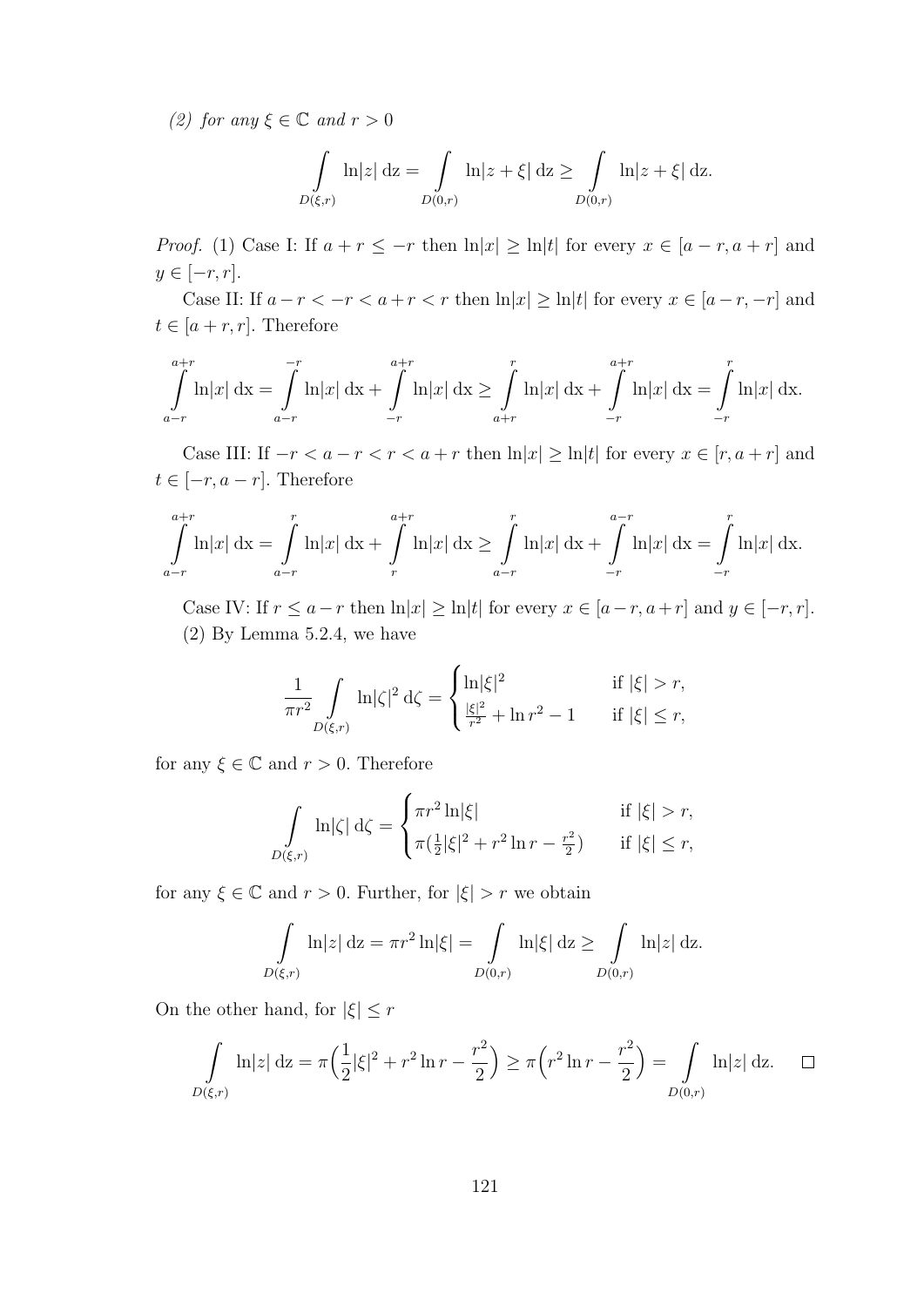**Lemma 5.2.10.** Let  $\omega$  be a Beurling weight. Denote  $p(z) = |\text{Im } z| + \omega(z)$ . Then for every  $h > 0$  there exists a function  $r : \mathbb{C} \to [0, \infty)$  such that

- (1)  $\tilde{p}(z) := |\text{Im } z| + \frac{1}{\pi}$  $\frac{1}{\pi}r(z)$  is subharmonic on  $\mathbb{C},$
- (2) there exists  $C > 0$  such that

$$
\frac{1}{C}p(z) \le \tilde{p}(z)
$$

for every  $z \in \mathbb{C}$ ,

(3) for every  $R > 0$  there exists  $C_R > 0$  such that

$$
\tilde{p}(z) \leq C_R p(z)
$$

for every  $z \in \mathbb{C} \setminus D(0, R)$ ,

 $(4)$  there exists  $C > 0$  such that

$$
\frac{1}{C} \Delta \tilde{p}(z) \leq \frac{1}{\tilde{p}(z)} \leq C \Delta \tilde{p}(z)
$$

for every z satisfying  $|\text{Im } z| < h\omega(z)$ .

*Remark* 5.2.11. Parts (2) and (3) of the lemma imply that  $A_{(\omega)} = A_{(r)}$  and  $S_{(\omega)}(X) =$  $S_{(r)}(X)$  for every multiplicity variety X, even though r is not a weight.

*Proof.* Without loss of generality we may assume that  $h \in \mathbb{N}$ . By Lemma 1.5.5,  $\omega$ is weakly subadditive. Therefore there exists  $C > 0$  such that

$$
\forall x, y \in [0, \infty) : \omega(x + y) \le C(\omega(x) + \omega(y) + 1).
$$

We may assume that this C is a positive integer. Then denote  $L = 3C$  and  $M =$  $6hL + 18$ . These two constants will be appearing throughout the entire proof. By Lemma 1.5.9 there exists  $t_0 \in [0, \infty)$  such that for every  $t \geq t_0$ 

$$
\frac{1}{L} \le \frac{\omega(x)}{\omega(t)} \le L \tag{5.16}
$$

for every  $x \in (t - 2M\omega(t), t + 2M\omega(t))$ . Moreover, by Lemma 1.5.11 there exists  $t_1 \in [0, \infty)$  such that for every  $t \ge t_1$ 

$$
\frac{1}{L} \le \frac{\omega(x)}{\omega(t)} \le L \tag{5.17}
$$

for every  $x \in (\frac{2}{3})$  $\frac{2}{3}t, \frac{4}{3}t$ .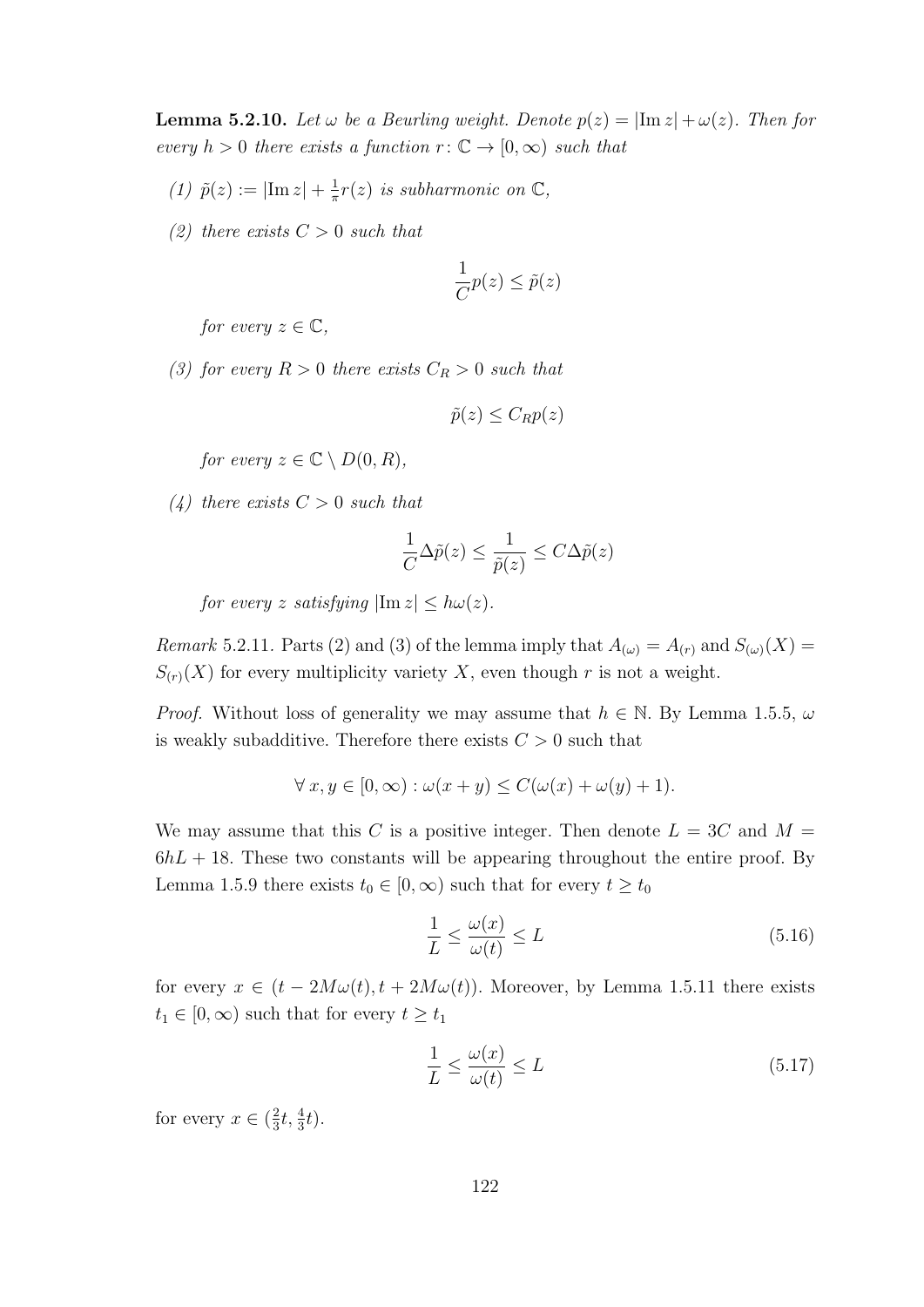*Claim I. For every*  $\epsilon > 0$  there exists  $R_{\epsilon} > 0$  such that for  $z \notin D(0, R_{\epsilon})$ , if  $|\text{Im } z| \leq$  $h\omega(z)$  then  $|z| \leq (1+\epsilon)|\text{Re } z|$ .

*Proof.* Choose  $R_{\epsilon} > 0$  such that  $\omega(t) < \frac{\epsilon}{h(1-\epsilon)}$  $\frac{\epsilon}{h(1+\epsilon)} t$  for every  $t \geq R_{\epsilon}$ . This is possible since  $\omega(t) = o(t)$ . Then let z satisfy  $|\text{Im } z| \le h\omega(z)$  and  $|z| \ge R_{\epsilon}$ . We have

$$
|z| \leq |\text{Re } z| + |\text{Im } z| \leq |\text{Re } z| + h\omega(z) \leq |\text{Re } z| + \frac{\epsilon}{1+\epsilon}|z|.
$$

This yields the assertion.

We will define the function  $r$  as a potential of a specific measure. Now, we will give the construction of this measure. First, we will choose inductively a sequence of real numbers  $(x_n)_{n\in\mathbb{Z}}$  such that the intervals

$$
I_n = \left(x_n - \frac{\omega(x_n)}{2}, x_n + \frac{\omega(x_n)}{2}\right)
$$

will be pairwise disjoint and  $\bigcup_{n\in\mathbb{Z}} \bar{I}_n = \mathbb{R}$ . Denote  $R_0 = \max(t_0, t_1, R_{\frac{1}{3}})$ , where  $t_0$ ,  $t_1$  and  $R_{\frac{1}{3}}$  are from (5.16), (5.17) and Claim I. Consider then the function  $f(x) =$  $x-\frac{\omega(x)}{2}$  $\frac{f(x)}{2}$ . It is continuous,  $f(0) = 0$  and  $f(x) \to \infty$  when  $x \to \infty$ . Thus it takes every positive real value. Put then  $x_0 = 0$ ,  $I_0 = (-R_0, R_0)$  and  $x_1$  with  $x_1 - \frac{\omega(x_1)}{2} = R_0$ ,  $I_1 = (x_1 - \frac{\omega(x_1)}{2})$  $\frac{(x_1)}{2}, x_1 + \frac{\omega(x_1)}{2}$  $\frac{x_1}{2}$ ). Symmetrically we put  $x_{-1} = -x_1$ . Suppose we have chosen points up to  $x_{n-1}$  and  $x_{-(n-1)} = -x_{n-1}$ . Then we take  $x_n$  with

$$
x_n - \frac{\omega(x_n)}{2} = R_0 + \sum_{i=1}^{n-1} \omega(x_i)
$$

and  $x_{-n} = -x_n$ . This sequence fulfils the desired properties. We will denote the length of  $I_n$  by  $\omega_n := \omega(x_n)$  for  $n \neq 0$  and  $\omega_0 = 2R_0$ .

Second, we choose two sequences of measures. For the sake of convenience we denote the one dimensional Lebesgue measure by  $\nu$ . For  $n \in \mathbb{Z}$ ,  $A \subset \mathbb{C}$  define the measure

$$
d\nu_n(A) = \int_{A \cap I_n} 1 dx = \nu(A \cap I_n).
$$

In fact, these measures just divide the Lebesgue measure into parts according to  $I_n$ 's,  $\nu(A) = \sum_{n \in \mathbb{Z}} d\nu_n(A)$ . Denote  $D_n = D(0, M\omega_n)$  and define

$$
\mu_n(z) := \frac{1}{M^2 \pi \omega_n^2} \int\limits_{I_n} \chi_{D_n}(z - x) \, \mathrm{d}x,
$$

where  $\chi_{D_n}$  is the characteristic function of  $D_n$ . Then let  $d\mu_n(z) := \mu_n(z) dz$ ,  $d\mu(z) =$  $\sum_{n\in\mathbb{Z}} d\mu_n(z) = \sum_{n\in\mathbb{Z}} \mu_n(z)$  dz. Here dz stands for the Lebesgue measure on  $\mathbb{R}^2$ .

 $\Box$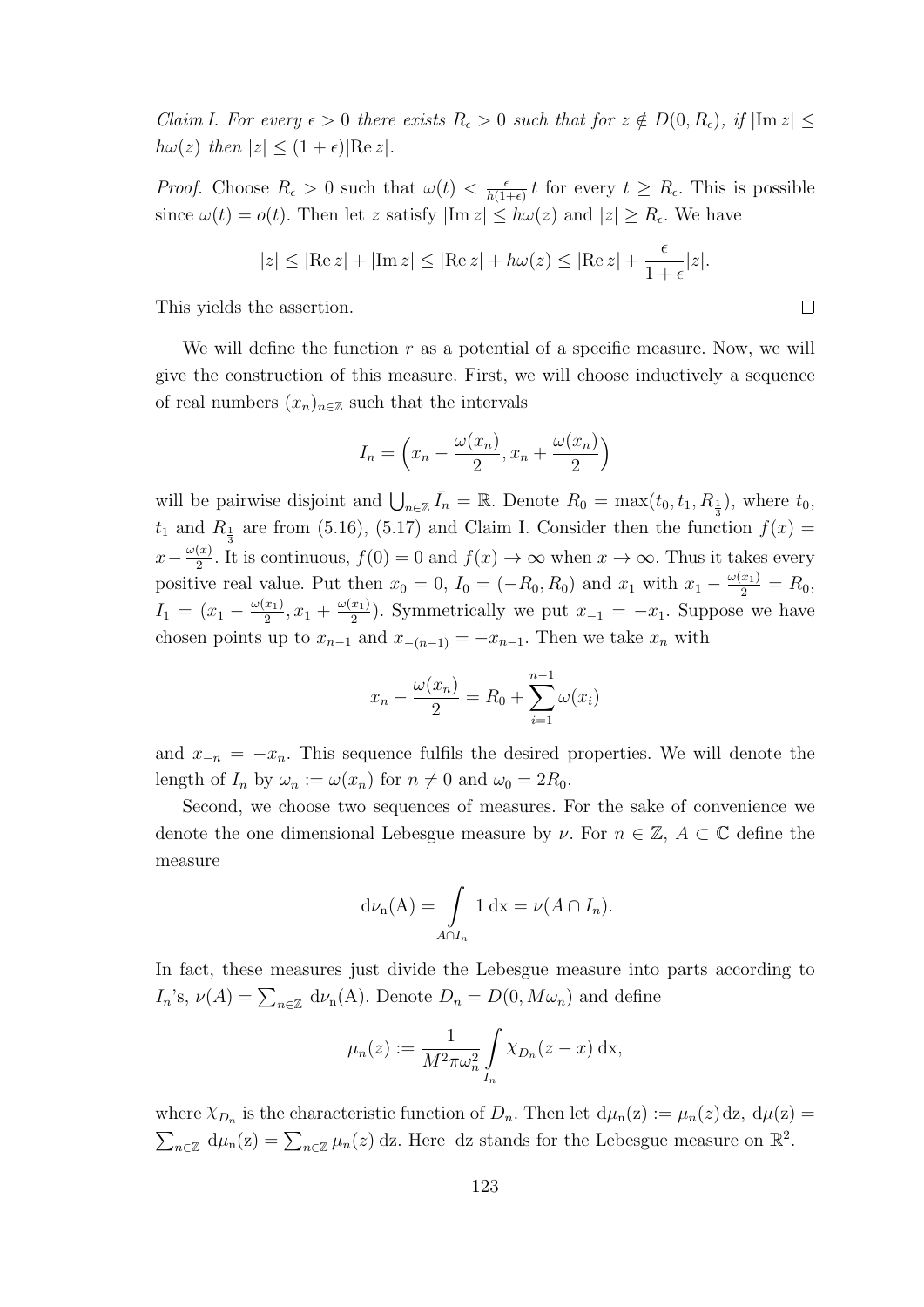*Claim II. The support of*  $\mu_n$  is  $S_n = I_n + D_n$ *. For every*  $z \in \mathbb{C}$ 

$$
0 \le \mu_n(z) \le \frac{1}{M^2 \pi \omega_n},
$$

and  $\mu_n(z) = \frac{1}{M^2 \pi \omega_n}$  for  $z \in D(x_n, (M-1)\omega_n)$ . Moreover, there exists  $K \in \mathbb{N}$  such that every  $z \in \mathbb{C}$  lies in at most K sets  $S_n$ . In particular, the formula  $\mu(z) = \sum_{n \in \mathbb{Z}} \mu_n(z)$ defines a positive function.

Proof. Observe that

$$
\mu_n(z) = \frac{1}{M^2 \pi \omega_n^2} \int_{I_n} \chi_{D_n}(z - x) dx = \frac{1}{M^2 \pi \omega_n^2} \int_{I_n} \chi_{D_n + x_n}(z - x + x_n) dx
$$
  
= 
$$
\frac{1}{M^2 \pi \omega_n^2} \int_{I_n - x_n} \chi_{D_n + x_n}(z - x) dx = \frac{1}{M^2 \pi \omega_n^2} \int_{z - I_n + x_n} \chi_{D_n + x_n}(x) dx
$$
  
= 
$$
\frac{1}{M^2 \pi \omega_n^2} \int_{I_n + z - x_n} \chi_{D_n + x_n}(x) dx = \frac{\text{length}((I_n - x_n + z) \cap D(x_n, M\omega_n))}{M^2 \pi \omega_n^2}.
$$

We used the fact that  $I_n - x_n = -I_n + x_n$ . This proves the estimates for the values of  $\mu_n$ . Further, we have

$$
\mu_n(z) > 0 \Leftrightarrow (I_n - x_n + z) \cap D(x_n, M\omega_n) \neq \emptyset \Leftrightarrow (x_n - I_n + z) \cap D(x_n, M\omega_n) \neq \emptyset
$$
\n
$$
\Leftrightarrow (z - I_n) \cap D(0, M\omega_n) \neq \emptyset \Leftrightarrow z \in I_n + D_n.
$$

This proves the assertion about the support of  $\mu_n$ . Moreover, if  $z \in D(x_n,(M-1)\omega_n)$ then  $(I_n - x_n + z) \subset D(x_n, M\omega_n)$ . Hence

$$
\mu_n(z) = \frac{\text{length}((I_n - x_n + z) \cap D(x_n, M\omega_n))}{M^2 \pi \omega_n^2} = \frac{1}{M^2 \pi \omega_n}.
$$

No we are going to prove that every  $z \in \mathbb{C}$  lies in at most K sets  $S_n$ , where the constant  $K \in \mathbb{N}$  is independent of z. Let  $z \in \mathbb{C}$ . Without loss of generality we may assume that Re  $z > 0$ . Furthermore,  $z \in S_n$  implies Re  $z \in (x_n - (M + \frac{1}{2})$  $(\frac{1}{2})\omega_n, x_n +$  $(M + \frac{1}{2})$  $\frac{1}{2}|\omega_n\rangle$ , hence it is enough to check the assertion for real z. Take  $N \in \mathbb{N}$  such that for  $n > N$  the intervals  $(x_n - 2M\omega(x_n), x_n + 2M\omega(x_n))$  are contained in  $\mathbb{R}_+$ . Assume that  $z \in S_n$  and  $z \in I_{n_z}$  with  $N \leq n_z < n$ . Then

$$
2M\omega_n > x_n - z \ge x_n - x_{n_z} - \frac{\omega_{n_z}}{2} = \sum_{k=n_z+1}^{n-1} \omega_k + \frac{\omega_n}{2}
$$

and, by (5.16), we obtain

$$
2M\omega_n \ge \frac{1}{L} \sum_{k=n_z+1}^{n-1} \omega_n + \frac{\omega_n}{2} = \left(\frac{n-n_z-2}{L} + \frac{1}{2}\right)\omega_n.
$$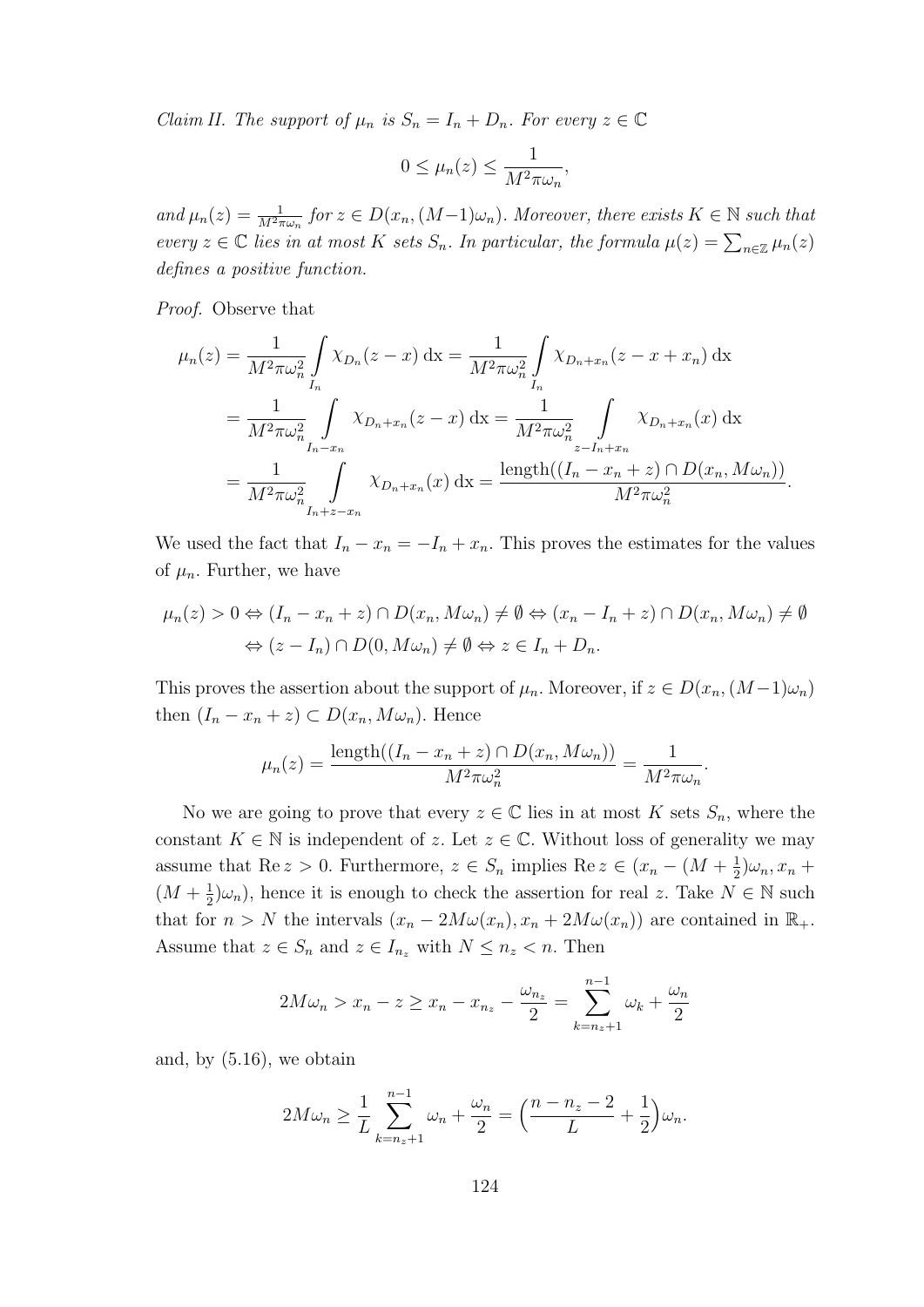This yields  $n < n_z + 2ML - \frac{1}{2}$  $\frac{1}{2}L + 2 < n_z + 2ML + 2$ . Assume now that  $z \in S_n$  and  $z \in I_{n_z}$  with  $N < n < n_z$ . Then

$$
2M\omega_n > z - x_n \ge x_{n_z} - \frac{\omega_{n_z}}{2} - x_n = \frac{\omega_n}{2} + \sum_{k=n+1}^{n_z - 1} \omega_k
$$
  
 
$$
\ge \frac{\omega_n}{2} + \sum_{k=n+1}^{n_z - 1} \omega_k = \left(\frac{1}{2} + n_z - n - 2\right)\omega_n.
$$

This yields  $n > n_z - 2M - \frac{3}{2}$  $\frac{3}{2}$ . Finally, z belongs to at most  $2N + 2ML + 2M + 3$ sets  $S_n$ .  $\Box$ 

Define

$$
r(z) := \int\limits_{\mathbb{C}} \ln|z - w| (\mathrm{d}\mu(\mathbf{w}) - \mathrm{d}\nu(\mathbf{w})) = \sum_{n \in \mathbb{Z}} r_n(z)
$$

where

$$
r_n(z) := \int\limits_{\mathbb{C}} \ln|z - w| \big( d\mu_n(w) - d\nu_n(w) \big).
$$

Since every  $z \in \mathbb{C}$  belongs to finitely many supports of  $\mu_n$ 's (and at the same time  $\nu_n$ 's, since supp  $\nu_n \subset \text{supp } \mu_n$ ), r is always finite. Then we let  $\tilde{p}(z) = |\text{Im } z| + \frac{1}{\pi}$  $rac{1}{\pi}r(z).$ 

*Claim III. The function r is positive and equals* 0 *for*  $z \notin \bigcup_{n \in \mathbb{Z}} S_n$ . Functions  $r_n$  can be written in the following form

$$
r_n(z) = \frac{1}{M^2 \pi \omega_n^2} \int\limits_{I_n} \int\limits_{D(x,M\omega_n)} \ln \frac{|z-w|}{|z-x|} \, dw \, dx.
$$

Moreover,  $\Delta \tilde{p}(z) = 2\mu(z)$  for all  $z \in \mathbb{C}$ , and  $\tilde{p}$  is subharmonic.

Proof. We have

$$
r_n(z) = \int_{S_n} \ln|z - w| d\mu_n(w) - \int_{I_n} \ln|z - x| dx
$$
  
= 
$$
\frac{1}{M^2 \pi \omega_n^2} \int_{S_n} \left( \int_{I_n} \ln|z - w| \chi_{D_n}(w - x) dx \right) dw - \int_{I_n} \ln|z - x| dx.
$$

As  $\ln|z|$  is locally integrable and  $\mu_n$ ,  $\nu_n$  are finite Borel measures we can use Fubini's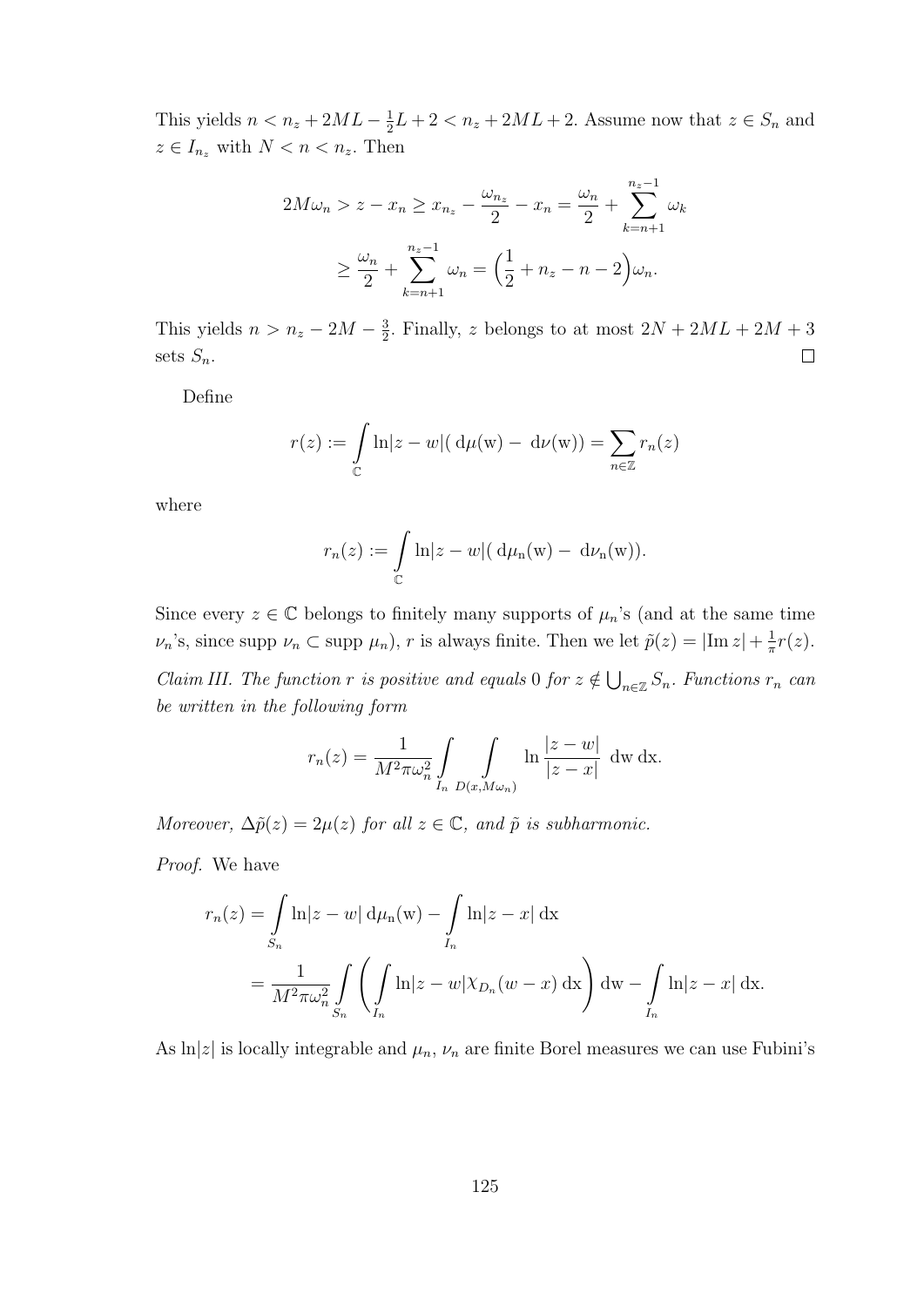theorem (see [Rud87, Theorem 8.8]), hence

$$
r_n(z) = \frac{1}{M^2 \pi \omega_n^2} \int\limits_{I_n} \left( \int\limits_{S_n} \ln|z - w| \chi_{D_n}(w - x) \, dw \right) dx - \int\limits_{I_n} \ln|z - x| \, dx
$$
  
= 
$$
\frac{1}{M^2 \pi \omega_n^2} \int\limits_{I_n} \left( \int\limits_{D(x, M \omega_n)} \ln|z - w| \, dw \right) dx - \int\limits_{I_n} \ln|z - x| \, dx \qquad (5.18)
$$
  
= 
$$
\int\limits_{I_n} \left( \frac{1}{M^2 \pi \omega_n^2} \int\limits_{D(x, M \omega_n)} \ln|z - w| \, dw - \ln|z - x| \right) dx.
$$

Since  $\ln|z-\cdot|$  is subharmonic the expression under the integral sign is positive. This proves that r is positive. Finally, if  $z \notin S_n$ ,  $x \in I_n$  then  $\ln|z - \cdot|$  is harmonic in  $D(x, M\omega_n)$ , thus the expression under the integral sign is 0.

Further, since

$$
\int_{D(x,M\omega_n)} 1 \, \mathrm{dw} = M^2 \pi \omega_n^2,
$$

from (5.18) we obtain

$$
r_n(z) = \frac{1}{M^2 \pi \omega_n^2} \int\limits_{I_n} \int\limits_{D(x, M\omega_n)} \ln \frac{|z - w|}{|z - x|} \, dw \, dx.
$$

Now, we will prove the last part of the assertion. The sum in the definition of  $r$ is locally finite, hence, by [Ran95, Theorem 3.7.4],

$$
\Delta r = \sum_{n \in \mathbb{Z}} \Delta r_n = \sum_{n \in \mathbb{Z}} 2\pi (\mu_n - \nu_n) = 2\pi (\mu - \nu).
$$

Recalling that  $\Delta |\text{Im } z| = 2\nu$  we get  $\Delta \tilde{p} = 2\mu$  in the sense of distributions. But  $\mu$  is an absolutely continuous measure generated by the function  $\mu(\cdot)$ , which is positive.  $\Box$ Therefore  $\tilde{p}$  is subharmonic.

Claim IV. It holds

$$
\{z \in \mathbb{C} | |\text{Im } z| \le h\omega(z)\} \subset \bigcup_{n \in \mathbb{Z}} D\Big(x_n, \frac{M}{6} \omega_n\Big).
$$

More precisely,

$$
\{z \in \mathbb{C} \mid |\text{Im } z| \le h\omega(z)\} \setminus D(0, R_0) \subset \bigcup_{n \in \mathbb{Z} \setminus \{0\}} D\left(x_n, \frac{M}{6} \omega_n\right)
$$

and

$$
D(0, R_0) \subset D(x_0, \frac{M}{6}\omega_0).
$$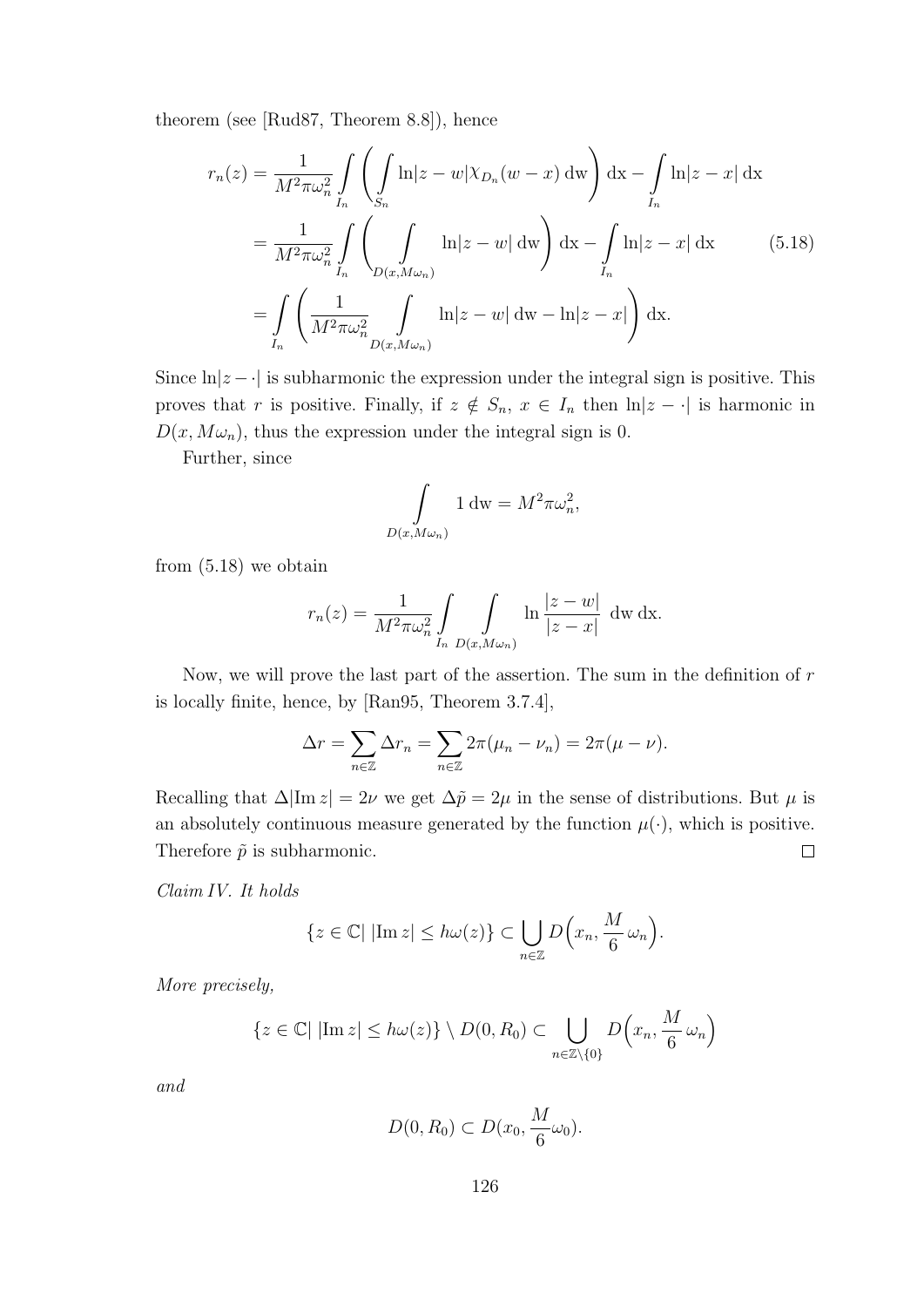*Proof.* Let z satisfy  $|\text{Im } z| \le h\omega(z)$ . If  $z \in D(0, R_0)$  then

$$
|z - x_0| = |z| \le R_0 = \frac{\omega_0}{2}.
$$

Let  $z \notin D(0, R_0)$ . We may assume that  $\text{Re } z \geq 0$ , since our construction is symmetric. Let  $n \in \mathbb{N}$  be the smallest number such that  $\text{Re } z < x_n$ . Then

$$
|x_n - z| \le |x_n - \operatorname{Re} z| + |\operatorname{Im} z| \le 2\omega_n + h\omega(z).
$$

By condition (5.17) and Claim I for  $\epsilon = \frac{1}{3}$  $\frac{1}{3}$ , we obtain then

$$
\omega(z) \le L\omega\left(\frac{2}{3}|z|\right) \le L\omega\left(\frac{8}{9}|\text{Re }z|\right) \le L\omega(|\text{Re }z|) \le L\omega_n.
$$

Hence  $z \in D(x_n, (3 + hL)\omega_n) \subset D(x_n, \frac{M}{6})$  $\frac{M}{6} \omega_n$ ).

Claim V. For every  $R > 0$  there exists  $C_R > 0$  such that  $r(z) \leq C_R \omega(z)$  for every  $z \in \mathbb{C} \setminus D(0, R).$ 

*Proof.* If  $z \notin \bigcup_{n \in \mathbb{Z}} S_n$  then, by Claim III,  $r(z) = 0 \leq \omega(z)$ . We have

$$
\nu_n(\mathbb{C}) = \int\limits_{\mathbb{C}} \mathrm{d}\nu_n = \omega_n
$$

and by Fubini's theorem

$$
\mu_n(\mathbb{C}) = \int_{\mathbb{C}} \mu_n(z) dz = \frac{1}{M^2 \pi \omega_n^2} \int_{\mathbb{C}} \int_{I_n} \chi_{D_n}(z - x) dx dz
$$
  
= 
$$
\frac{1}{M^2 \pi \omega_n^2} \int_{I_n} \int_{\mathbb{C}} \chi_{D_n}(z - x) dz dx = \frac{1}{M^2 \pi \omega_n^2} \int_{I_n} \int_{\mathbb{C}} \chi_{D_n}(z) dz dx
$$
  
= 
$$
\int_{I_n} dx = \omega_n.
$$

Moreover, for any  $z \in \mathbb{C}$  and  $n \in \mathbb{Z}$ 

$$
\int_{\mathbb{C}} \ln \frac{|z - w|}{\omega_n} d\nu_n(w) = \int_{I_n} \ln \frac{|z - x|}{\omega_n} dx \ge \int_{I_n} \ln \frac{|\text{Re } z - x|}{\omega_n} dx
$$

and as  $x_n$  is the centre of the interval  $I_n$ , by Lemma 5.2.9, we obtain

$$
\int\limits_{I_n} \ln \frac{|\text{Re } z - x|}{\omega_n} \, \mathrm{d}x \ge \int\limits_{I_n} \ln \frac{|x_n - x|}{\omega_n} \, \mathrm{d}x = \omega_n \int\limits_{-\frac{1}{2}}^{\frac{1}{2}} \ln |x| \, \mathrm{d}x = -\omega_n \ln 2e
$$

 $\Box$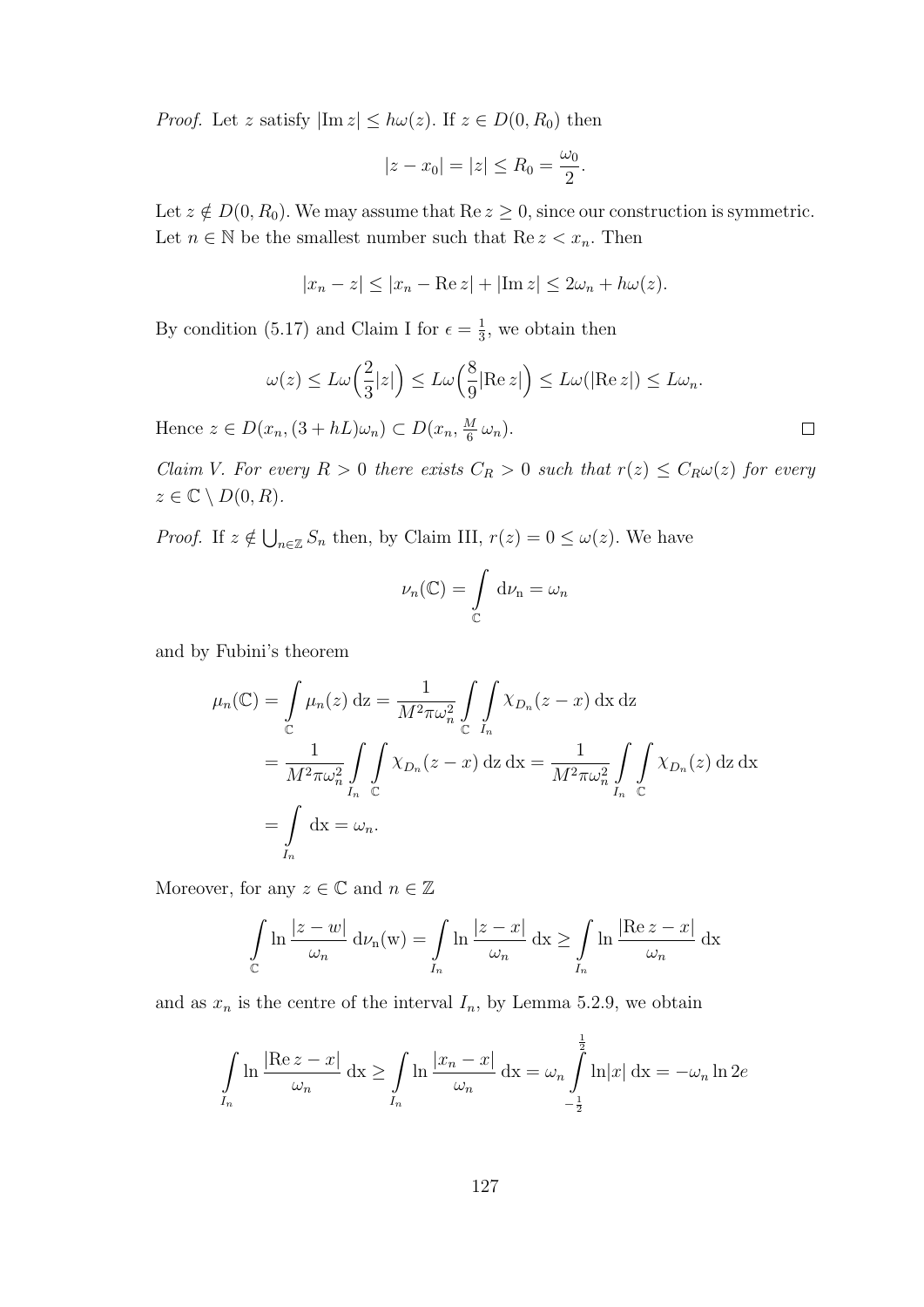Hence

$$
\int_{\mathbb{C}} \ln|z - w| d\nu_n(w) \ge \int_{\mathbb{C}} \ln \omega_n d\nu_n(w) - \omega_n \ln 2e
$$

$$
= \frac{1}{2} \int_{\mathbb{C}} \ln \omega_n (d\mu_n(w) + d\nu_n(w)) - \omega_n \ln 2e.
$$

Then for  $z \in S_n$ 

$$
r_n(z) = \int_{\mathbb{C}} \ln|z - w| (\mathrm{d}\mu_n(w) - \mathrm{d}\nu_n(w))
$$
  
= 
$$
\int_{\mathbb{C}} \ln|z - w| (\mathrm{d}\mu_n(w) + \mathrm{d}\nu_n(w)) - 2 \int_{\mathbb{C}} \ln|z - w| \mathrm{d}\nu_n(w)
$$
  

$$
\leq \int_{\mathbb{C}} \ln|z - w| (\mathrm{d}\mu_n(w) + \mathrm{d}\nu_n(w)) - \int_{\mathbb{C}} \ln \omega_n (\mathrm{d}\mu_n(w) + \mathrm{d}\nu_n(w)) + 2\omega_n \ln 2e
$$
  
= 
$$
\int_{S_n} \ln \frac{|z - w|}{\omega_n} (\mathrm{d}\mu_n(w) + \mathrm{d}\nu_n(w)) + 2\omega_n \ln 2e
$$
  

$$
\leq \int_{S_n} \ln 3M (\mathrm{d}\mu_n(w) + \mathrm{d}\nu_n(w)) + 2\omega_n \ln 2e
$$
  
= 
$$
(2 \ln 3M + 2 \ln 2e)\omega_n = (2 \ln 6Me)\omega_n.
$$

Moreover, for  $z \in S_n$  we have  $\text{Re } z \in (x_n - 2M\omega_n, x_n + 2M\omega_n)$ . For  $n \neq 0$  by condition (5.16) we obtain then

$$
r_n(z) \le (2\ln 6Me)\omega(x_n) \le L(2\ln 6Me)\omega(|\text{Re } z|) \le L(2\ln 6Me)\omega(z).
$$

Since  $r_0$  is bounded from above and  $\omega$  is bounded from below by a positive constant on  $S_0 \setminus D(0, R)$  we can find a constant  $C > 0$  such that

$$
r_0(z) \leq C\omega(z)
$$

for every  $z \in S_0 \setminus D(0, R)$ . As every point z lies in at most K sets  $S_n$  we obtain the assertion.  $\Box$ 

Claim VI. There exists  $C > 0$  such that  $\omega(z) \leq Cr(z)$  for all z satisfying  $|\text{Im } z| \leq$  $h\omega(z)$ . Moreover, for some  $\delta > 0$ ,  $r_0(z) \geq \delta$  for all  $z \in D(0, R_0)$ , and  $r(z) \geq \delta$  for every z satisfying  $|\text{Im } z| \leq h\omega(z)$ .

*Proof.* Let z satisfy  $|\text{Im } z| \leq h\omega(z)$ . By Claim IV,  $z \in D(x_n, \frac{M}{6})$  $\frac{M}{6}\omega_n$ ) for some  $n \in \mathbb{Z}$ .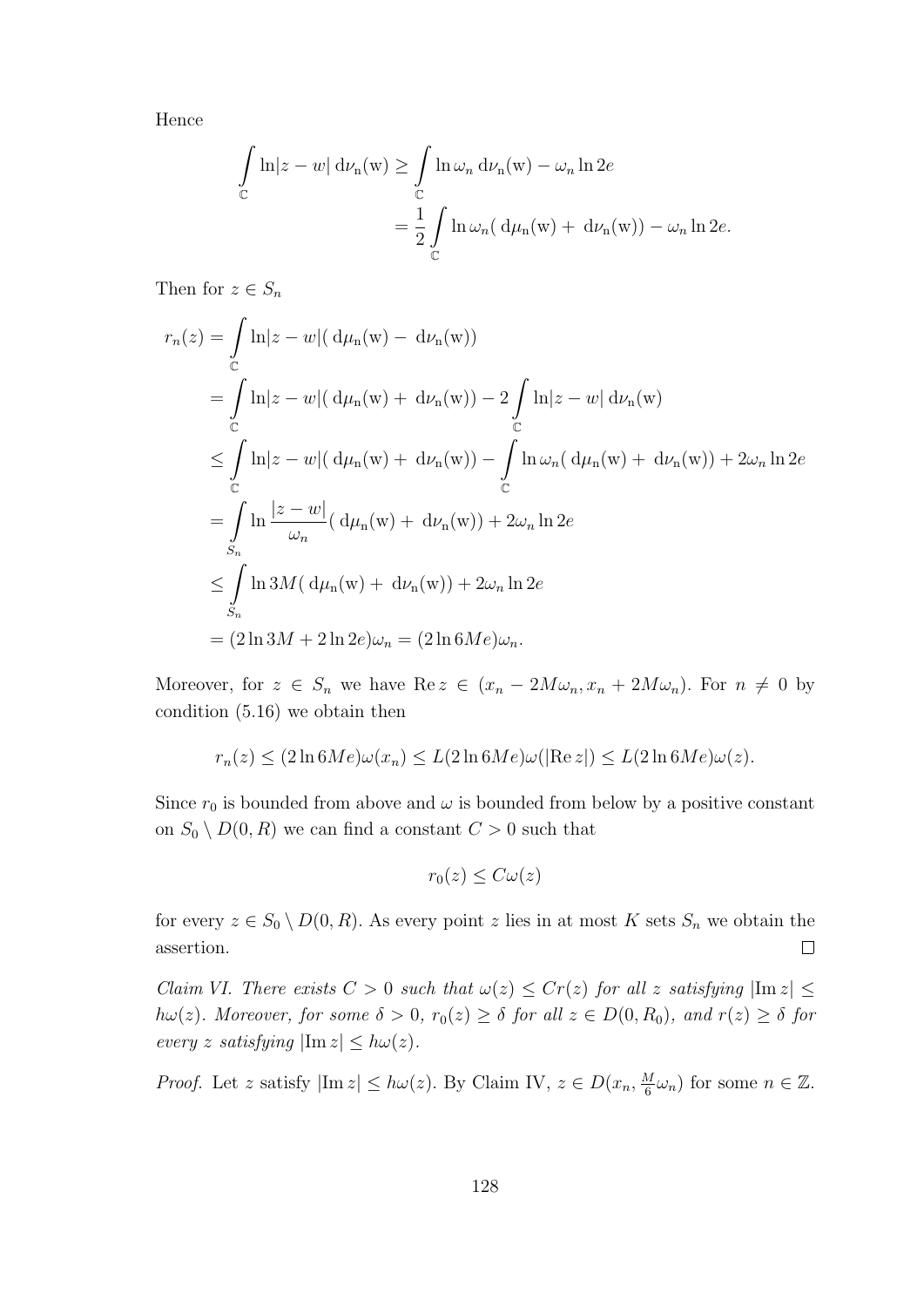Then for each  $x \in I_n$  we have  $|z - x| \leq (\frac{M}{6} + \frac{1}{2})$  $\frac{1}{2}\right)\omega_n < \frac{M}{3}$  $\frac{M}{3} \omega_n$  and

$$
\frac{1}{M^2 \pi \omega_n^2} \int_{D(x,M\omega_n)} \ln \frac{|z-w|}{|z-x|} dw \ge \frac{1}{M^2 \pi \omega_n^2} \int_{D(x,M\omega_n)} \ln \frac{3|z-w|}{M\omega_n} dw
$$

$$
= \frac{1}{9\pi} \int_{D(3\frac{x-z}{M\omega_n},3)} \ln |w| dw.
$$

Then, by Lemma 5.2.9,

$$
\frac{1}{M^2 \pi \omega_n^2} \int\limits_{D(x, M \omega_n)} \ln \frac{|z - w|}{|z - x|} dw \ge \frac{1}{9\pi} \int\limits_{D(0,3)} \ln |w| dw = \ln 3 - \frac{1}{2} > 0
$$

Thus, by Claim III,

$$
r_n(z) = \frac{1}{M^2 \pi \omega_n^2} \int\limits_{I_n} \int\limits_{D(x,M\omega_n)} \ln \frac{|z-w|}{|z-x|} dw dx \ge \delta \omega_n
$$

for some constant  $\delta > 0$ . For z with  $|z| \ge R_0$  by (5.17), Claim I and (5.16) we obtain then

$$
\omega(z) \le L\omega\left(\frac{2}{3}|z|\right) \le L\omega\left(|\text{Re } z|\right) \le L\omega\left(x_n + \frac{M}{6}\omega_n\right) \le L^2\omega_n \le \frac{L^2}{\delta}r_n(z).
$$

As  $\omega$  is continuous there exists  $C > 0$  such that

 $\omega(z) \leq C$ 

for all  $z \in D(0, R_0)$ . Further,  $D(0, R_0) \subset D(0, \frac{M}{3}R_0) = D(x_0, \frac{M}{6}R_0)$  $\frac{M}{6}\omega_0$ ). Hence for z with  $|z| < R_0$  we have

$$
\omega(z) \le C = \frac{C}{\delta \omega_0} \delta \omega_0 \le \frac{C}{\delta \omega_0} r_0(z).
$$

As  $r_n(z) \le r(z)$  for every  $n \in \mathbb{Z}$  this completes the proof of Claim VI.

Claim VII. There exists  $C > 0$  such that  $\frac{1}{C}p(z) \leq \tilde{p}(z)$  for all  $z \in \mathbb{C}$ . For every  $R > 0$  there exists  $C_R > 0$  such that  $\tilde{p}(z) \leq C_R p(z)$  for  $z \in \mathbb{C} \setminus D(0, R)$ . Therefore, assertions (2) and (3) of the lemma are satisfied.

*Proof.* By Claim V there exists  $C > 0$  such that

$$
\tilde{p}(z) = |\operatorname{Im} z| + \frac{1}{\pi}r(z) \le |\operatorname{Im} z| + C\omega(z) \le Cp(z)
$$

for  $z \in \mathbb{C} \setminus D(0, R)$ . For z with  $|\text{Im } z| > h\omega(|z|)$  we have

$$
p(z) \le 2|\operatorname{Im} z| \le 2\tilde{p}(z).
$$

Finally, for z with  $|\text{Im } z| \leq h\omega(|z|)$  by Claim VI

$$
p(z) = |\text{Im } z| + \omega(z) \le |\text{Im } z| + Cr(z) \le C\pi \tilde{p}(z).
$$

 $\Box$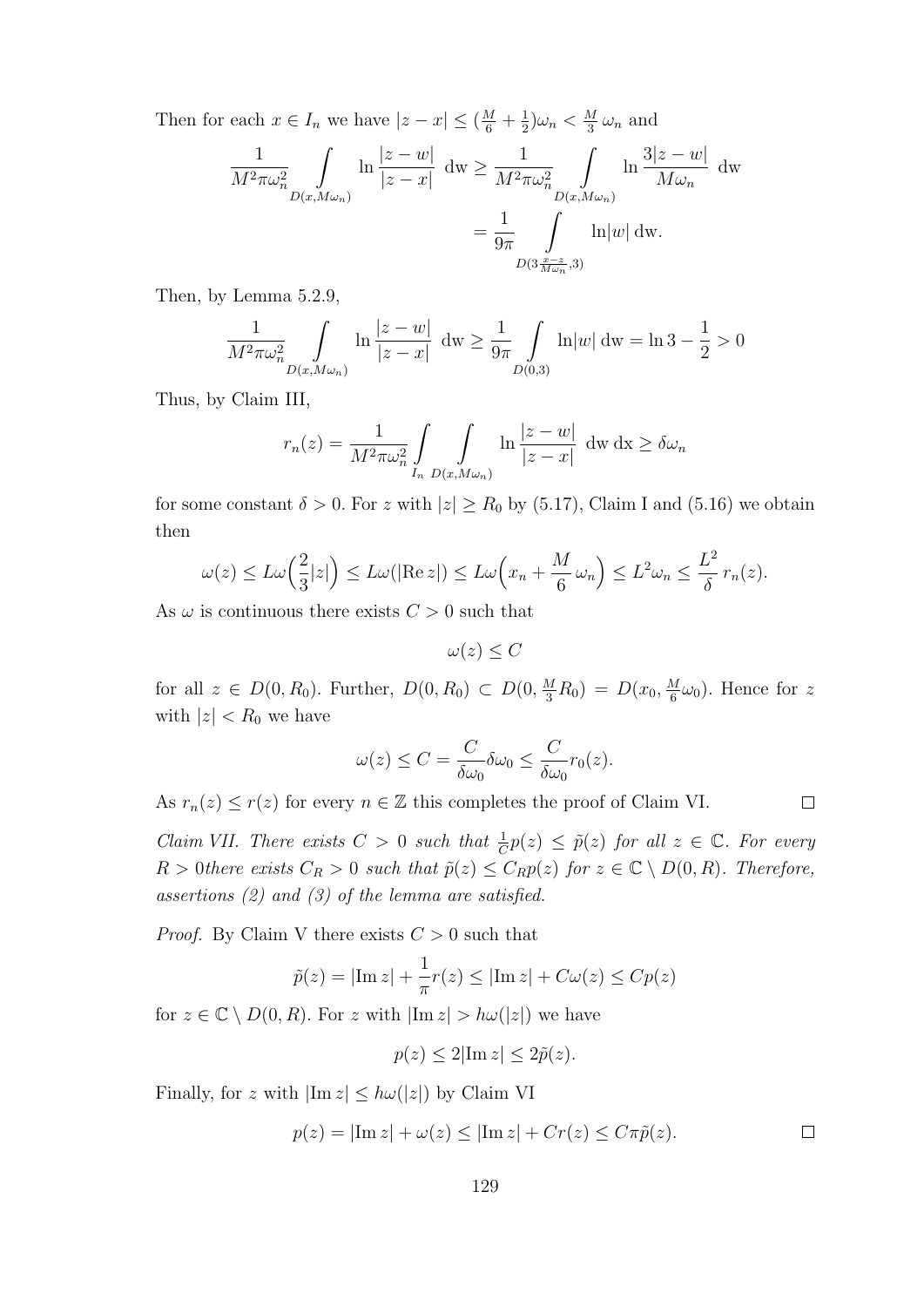Claim VIII. There exists  $C > 0$  such that

$$
\frac{1}{C}\Delta \tilde{p}(z) \leq \frac{1}{\tilde{p}(z)} \leq C \Delta \tilde{p}(z)
$$

for all z with  $|\text{Im } z| \leq h\omega(z)$ . Therefore, condition (3) of the lemma is satisfied.

*Proof.* Let z satisfy  $|\text{Im } z| \leq h\omega(z)$ . Assume that  $z \in D(0, R_0)$ . In this case by Claim VI, Claim II, and Claim III, we obtain

$$
\frac{1}{\tilde{p}(z)} = \frac{1}{|\text{Im } z| + \frac{1}{\pi}r(z)} \le \frac{\pi}{r(z)} \le \frac{\pi}{r_0(z)} \le \frac{\pi}{\delta} = \frac{\pi}{\delta\omega_0} \mu_0(z)
$$

$$
\le \frac{M^2\pi^2\omega_0}{\delta} \mu(z) = \frac{M^2\pi^2\omega_0}{2\delta} \Delta\tilde{p}(z).
$$

Take now z with  $|z| \ge R_0$ . By Claim IV,  $z \in D(x_n, \frac{M}{6})$  $\frac{M}{6} \omega_n$ ) for some  $n \in \mathbb{Z} \setminus \{0\}.$ Using consecutively Claim VI, condition (5.16), Claim II, and Claim III, we obtain

$$
\frac{1}{\tilde{p}(z)} = \frac{1}{|\text{Im } z| + \frac{1}{\pi}r(z)} \le \frac{\pi}{r(z)} \le \frac{C\pi}{\omega(z)} \le \frac{CL\pi}{\omega_n}
$$

$$
= CL\pi^2 M^2 \mu_n(z) \le CL\pi^2 M^2 \mu(z) = \frac{1}{2}CL\pi^2 M^2 \Delta \tilde{p}(z).
$$

Now, we are going to prove the first inequality. Let z satisfy  $|\text{Im } z| \le h\omega(z)$ . By Claim II there exists  $n \in \mathbb{Z}$  such that  $z \in S_n$  and

$$
\mu(z) \leq K\mu_n(z).
$$

Suppose that  $n = 0$ . Since  $S_0$  is compact  $\mu$  and  $\tilde{p}$  are bounded above there by a constant  $C > 0$ . Therefore,

$$
\Delta \tilde{p}(z) = 2\mu(z) \le 2C \le 2C^2 \frac{1}{\tilde{p}(z)}.
$$

Assume now that  $n \neq 0$  and  $z \notin S_0$ . Using consecutively Claim III, Claim II, condition (5.16), and Claim V, we obtain

$$
\Delta \tilde{p}(z) = 2\mu(z) \le 2K\mu_n(z) \le \frac{2K}{M^2\pi\omega_n} \le \frac{LK}{M^2\pi} \frac{1}{\omega(z)}
$$
  

$$
\le \frac{(h+1)LK}{M^2\pi} \frac{1}{|\text{Im } z| + \omega(z)} \le \frac{(h+1)LK}{M^2\pi \max(\frac{\pi}{C}, 1)} \frac{1}{|\text{Im } z| + \frac{1}{\pi}r(z)}
$$
  

$$
= \frac{(h+1)LK}{M^2\pi \max(\frac{\pi}{C}, 1)} \frac{1}{\tilde{p}(z)}.
$$

Now, we are able to state the first really useful theorem giving a relatively simple method of checking whether a given multiplicity variety is interpolating.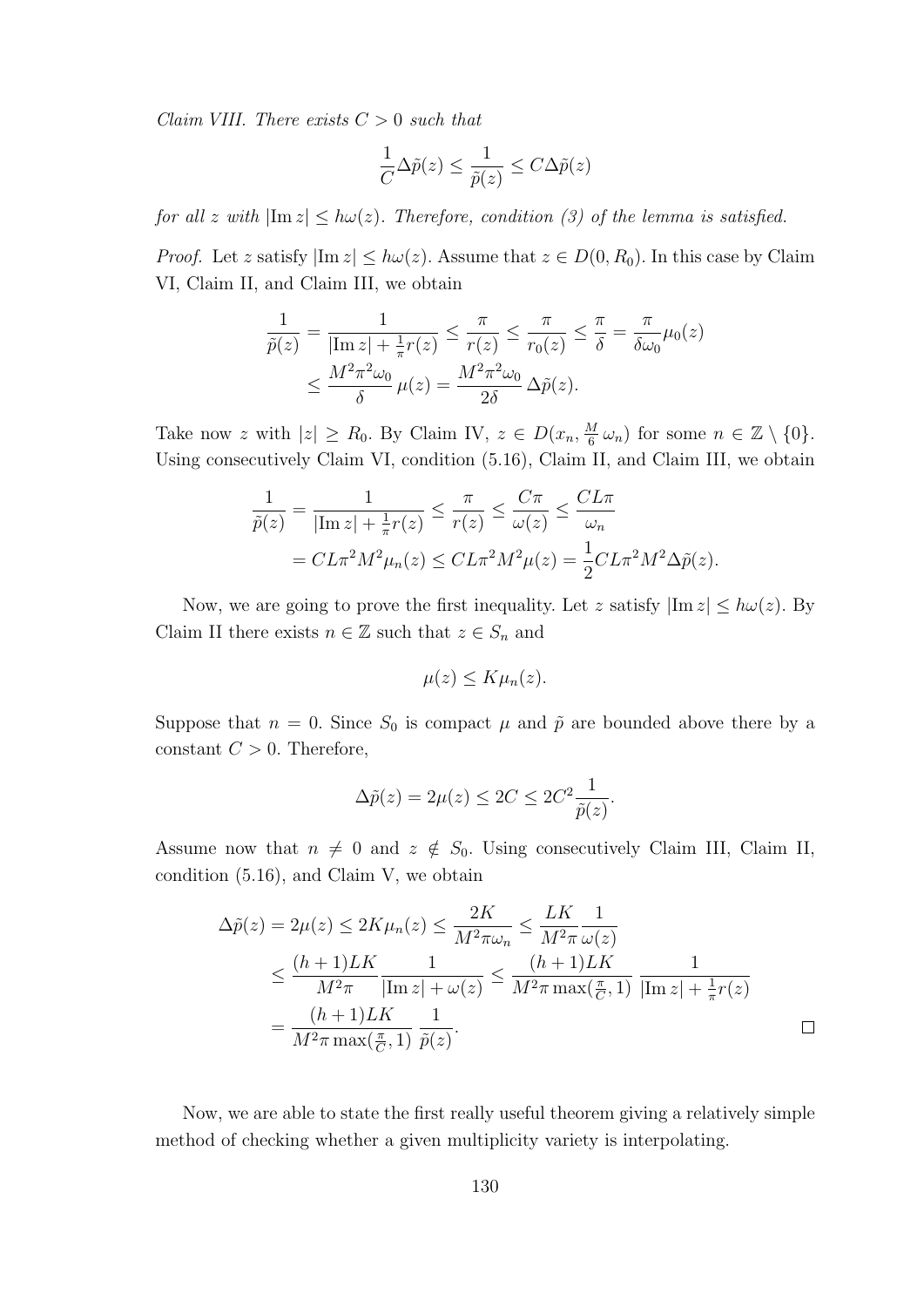**Theorem 5.2.12.** Let  $\omega$  be a Beurling weight and X an  $(\omega)$ -sparse multiplicity variety contained in the set  $\{z \in \mathbb{C} \mid |\text{Im } z| \le h\omega(z)\}$  for some  $h > 0$ . Then X is interpolating for  $A_{(\omega)}$ .

Proof. We want to use Lemma 5.2.10 and then Theorem 5.2.8. Hence the only statement to prove is

$$
\bigcup_{\lambda \in \Lambda} D(\lambda, \epsilon p(\lambda)) \subset \{ z \in \mathbb{C} | |\text{Im } z| \le k\omega(z) \}
$$
\n(5.19)

for some  $k, \epsilon > 0$ . By Lemma 1.5.9 there exists  $C > 0$  and  $R > 0$  such that for every  $t \geq R$ 

$$
\frac{1}{C} \le \frac{\omega(x)}{\omega(t)} \le C \tag{5.20}
$$

 $\Box$ 

for every  $x \in (t - (h + 1)\omega(t), t + (h + 1)\omega(t))$ . By virtue of Theorem 2.3.6 we may assume that  $|\lambda| \ge R$  for every  $\lambda \in \Lambda$ , since every finite variety is interpolating. Furthermore, for every  $z \in D(\lambda, p(\lambda))$  we have  $|z| \in (|\lambda| - p(\lambda), |\lambda| + p(\lambda))$ . Then  $p(\lambda) = |\text{Im }\lambda| + \omega(\lambda) \leq (h+1)\omega(\lambda)$  yields  $|z| \in (|\lambda| - (h+1)\omega(\lambda), |\lambda| + (h+1)\omega(\lambda)).$ Therefore, by condition (5.20)

$$
|\operatorname{Im} z| \le |\operatorname{Im} \lambda| + p(\lambda) \le (2h + 1)\omega(\lambda) \le C(2h + 1)\omega(z).
$$

This gives (5.19) with  $k = C(2h + 1)$  and  $\epsilon = 1$ .

From Theorem 5.2.12 and Theorem 5.1.1 we can derive the following geometric characterisation of interpolating varieties, which is applicable to quasianalytic and non-quasianalytc weights.

**Corollary 5.2.13.** Let  $\omega$  be a Beurling weight and X a multiplicity variety contained in the set  $\{z \in \mathbb{C} | \ |\text{Im } z| \leq h\omega(z)\}\$  for some  $h > 0$ . Then X is interpolating for  $A_{(\omega)}$ if and only if X is  $(\omega)$ -sparse.

In view of this corollary, to obtain a description of all interpolating varieties we need to deal with these multiplicity varieties which are somehow far from the real line. This will be done in Theorem 5.2.16. For the proof we will need the following lemma on multipliers.

**Lemma 5.2.14.** Let  $\psi: \mathbb{C} \to \mathbb{R}$  be subharmonic and assume that for some function  $m: \mathbb{R} \to \mathbb{R}$  satisfying  $m(x) \simeq 1$  it holds  $\Delta \psi = m(x) \, dx$  in the sense of distributions. Then there exists an entire function f such that

(a)  $Z(f)$  is a uniformly separated sequence contained in  $\mathbb{R}$ , *i.e.*,

$$
\inf_{\substack{\lambda,\lambda'\in Z(f)\\ \lambda\neq \lambda'}}|\lambda-\lambda'|>0,
$$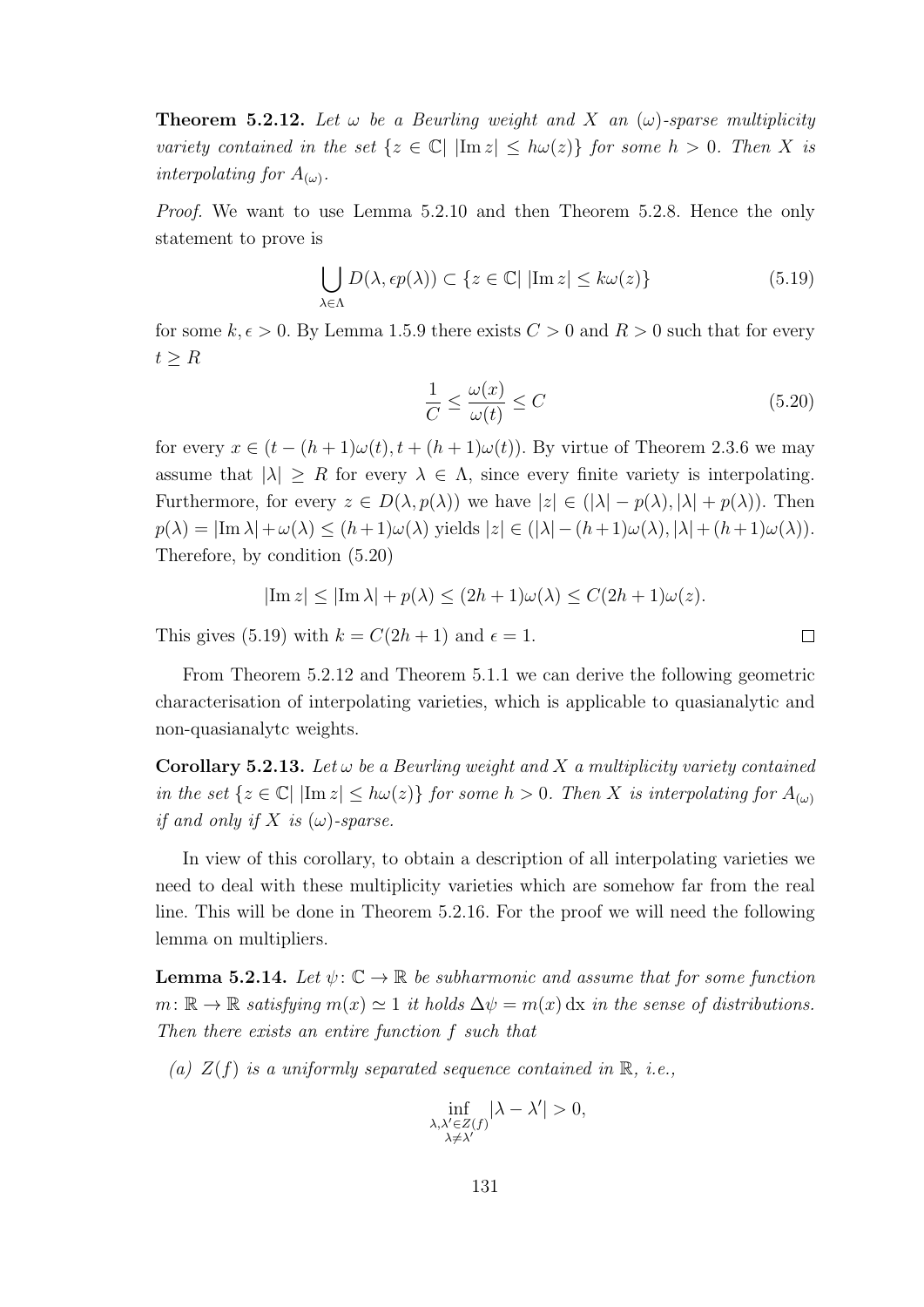(b) for all  $\epsilon > 0$  it holds that  $|f(z)| \simeq e^{\psi(z)}$  for all points z such that  $d(z, Z(f)) > \epsilon$ .

Proof. By [OCS99, Lemma 3] the function

$$
U(z) = \int_{\mathbb{R}} \left( \ln \left| 1 - \frac{z}{x} \right| + (1 - \chi_{[-1,1]}(x)) \operatorname{Re} \frac{z}{x} \right) \frac{m(x)}{2\pi} dx
$$

is subharmonic and there exists an entire function  $F$  with a uniformly separated sequence of zeroes  $Z(F)$  contained in R such that

(1) for  $|\text{Im } z| \leq 1$ 

$$
|F(z)| \simeq e^{U(z)} \text{dist}(z, Z(F)),
$$

(2) for  $|\text{Im } z| > 1$  and some  $C > 0$ 

$$
\left|\log F(z) - U(z) - i\widetilde{U}(z)\right| \le C
$$

for a suitably defined analytic branch of the logarithm respectively in H<sup>−</sup> or  $\mathbb{H}_+$ , where  $\widetilde{U}$  is a harmonic conjugate of U in  $\mathbb{C}\setminus\mathbb{R}$  such that  $\widetilde{U}(z) = -\widetilde{U}(\overline{z})$ for all  $z \in \mathbb{C} \setminus \mathbb{R}$ .

Condition (2) implies that  $|\ln|F(z)| - U(z)| = |\text{Re}(\log F(z) - U(z) - i\tilde{U}(z))| \leq C.$ This along with (1) yields  $F(z) \simeq e^{U(z)}$  for all points z such that  $d(z, Z(F)) > \epsilon$ . Therefore, F satisfies all assertions of the lemma except that  $F \simeq e^U$  instead of  $F \simeq e^{\psi}$ .

Let  $\varphi$  be any test function on  $\mathbb{C}$ . By [Ran95, Theorem 2.5.1] U is locally integrable, hence we can use Fubini's theorem [Rud87, Theorem 8.8] as follows

$$
\langle \Delta U, \varphi \rangle = \int_{\mathbb{C}} U(z) \Delta \varphi(z) dz
$$
  
= 
$$
\int_{\mathbb{R}} \frac{m(x)}{2\pi} \int_{\mathbb{C}} \left( \ln \left| 1 - \frac{z}{x} \right| + (1 - \chi_{[-1,1]}(x)) \operatorname{Re} \frac{z}{x} \right) \Delta \varphi(z) dz dx
$$
  
= 
$$
\int_{\mathbb{R}} \frac{m(x)}{2\pi} \int_{\mathbb{C}} \left( \ln |x - z| - \ln |x| + (1 - \chi_{[-1,1]}(x)) \operatorname{Re} \frac{z}{x} \right) \Delta \varphi(z) dz dx.
$$

Denote  $u_x(z) = \ln|x-z|$  and  $v_x(z) = -\ln|x| + (1 - \chi_{[-1,1]}(x)) \operatorname{Re} \frac{z}{x}$ . For every  $x \neq 0$ ,  $v_x$  is harmonic. Therefore, by [Ran95, Theorem 3.7.8],

$$
\langle \Delta U, \varphi \rangle = \int_{\mathbb{R}} \frac{m(x)}{2\pi} \int_{\mathbb{C}} (u_x(z) + v_x(z)) \Delta \varphi(z) \,dz \,dx
$$
  
= 
$$
\int_{\mathbb{R}} \frac{m(x)}{2\pi} \langle \Delta (u_x + v_x), \varphi \rangle \,dx = \int_{\mathbb{R}} \varphi(x) m(x) \,dx
$$
  
= 
$$
\langle m(x) \,dx, \varphi \rangle.
$$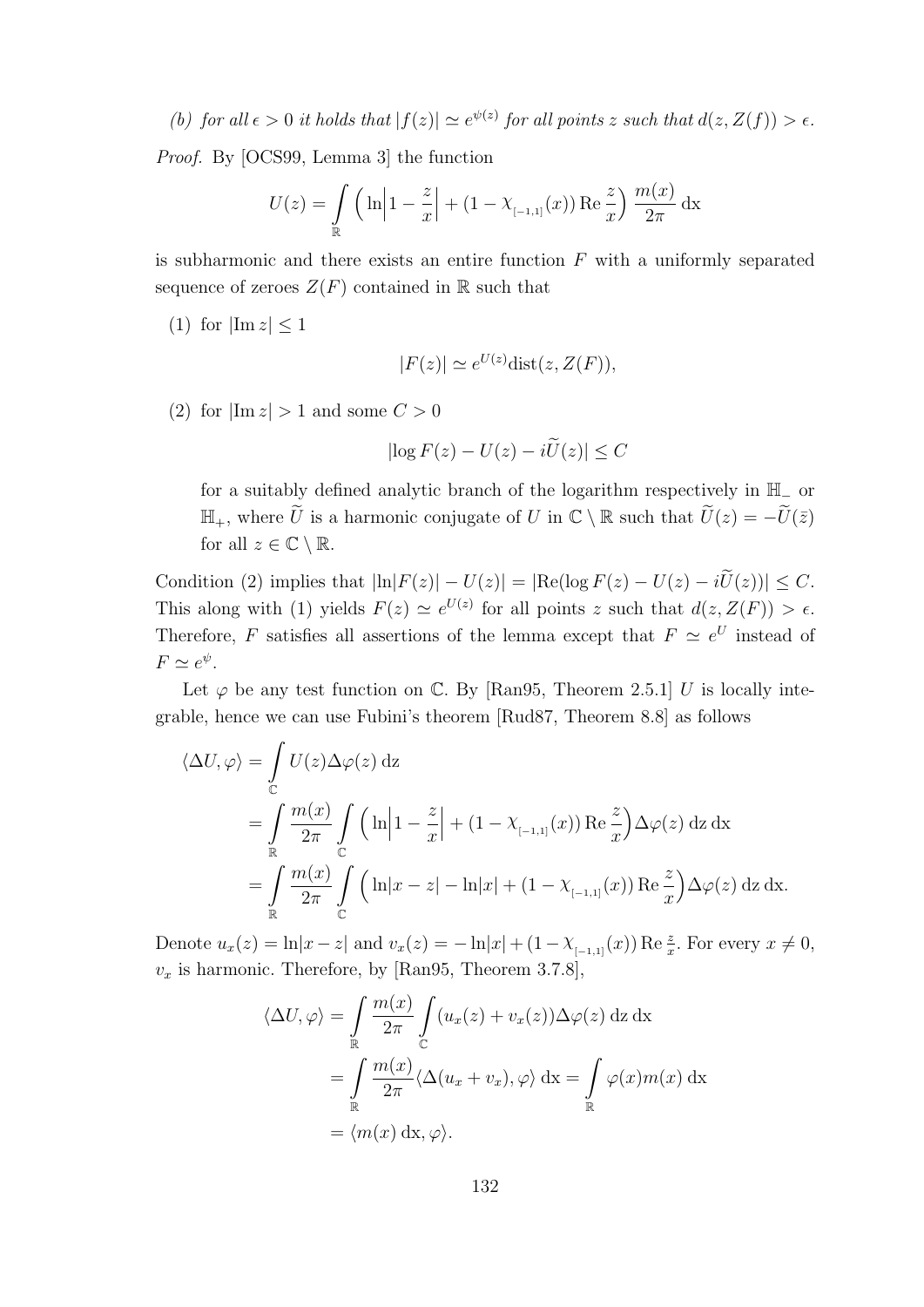Hence  $\Delta U = m(x) dx$  and  $\psi - U$  is harmonic. Denote  $g(z) = \psi(z) - U(z)$  and let  $\tilde{g}$ be a harmonic conjugate of  $q$ . Finally, take

$$
f(z) = F(z)e^{g(z) + i\tilde{g}(z)}.
$$

Then f is an entire function, its set of zeroes is exactly  $Z(F)$  and

$$
|f(z)| = |F(z)|e^{g(z)} \simeq e^{U(z)}e^{\psi(z) - U(z)} = e^{\psi(z)}
$$

for all points z such that  $d(z, Z(h)) > \epsilon$ .

*Remark* 5.2.15. The function f from Lemma 5.2.14 is called a multiplier associated with  $\psi$ .

Now we can deal with varieties far from the real line.

**Theorem 5.2.16.** Let  $\omega$  be a Beurling weight and X a multiplicity variety contained in the set  $\{z \in \mathbb{C} | \ |\text{Im } z| > h\omega(z)\}\)$  for some  $h > 0$ . If X is  $(\omega)$ -sparse and satisfies

$$
\sup_{x \in \mathbb{R}} \sum_{\lambda \colon |\text{Im }\lambda| > h\omega(\lambda)} m_{\lambda} \frac{|\text{Im }\lambda|}{|x - \lambda|^2} < \infty \tag{5.21}
$$

then it is interpolating for  $A_{(\omega)}$ .

*Proof.* Denote  $p(z) = |\text{Im } z| + \omega(z)$ . By Theorem 2.3.6 we may assume without loss of generality that  $i, -i \notin \Lambda$  and  $p(\lambda) > 1$  for every  $\lambda \in \Lambda$ . Furthermore, since  $X \subset \{z \in \mathbb{C} \mid |\text{Im } z| > h\omega(z)\}\$ , and  $\omega(t) \to \infty$  when  $t \to \infty$ , there are only finitely many  $\lambda \in \Lambda$  such that  $|\text{Im }\lambda| \leq 2$ . We may therefore assume that  $|\text{Im }\lambda| > 1$  for every  $\lambda \in \Lambda$ .

We divide  $X$  into two parts

$$
\Lambda_{+} = \Lambda \cap \mathbb{H}_{+}, \quad X_{+} = \{(\lambda, m_{\lambda})\}_{\lambda \in \Lambda_{+}},
$$

$$
\Lambda_{-} = \Lambda \cap \mathbb{H}_{-}, \quad X_{-} = \{(\lambda, m_{\lambda})\}_{\lambda \in \Lambda_{-}}.
$$

We will show that  $X_+$  is interpolating. A similar proof for  $X_-\,$  will be omitted. Then we will again use Theorem 2.3.6 to obtain that  $X$  is interpolating.

In order to prove that  $X_+$  is interpolating we will construct a function satisfying conditions of Theorem 3.1.1. Take any entire function F such that  $Z(F) = X_+$ . Consider the Blaschke product for  $X_+$  in the upper half-plane,

$$
B(z) = \prod_{\lambda \in \Lambda_+} \left( \frac{|\lambda^2 + 1|}{\lambda^2 + 1} \cdot \frac{z - \lambda}{z - \overline{\lambda}} \right)^{m_{\lambda}}, \quad z \in \mathbb{H}_+.
$$
 (5.22)

 $\Box$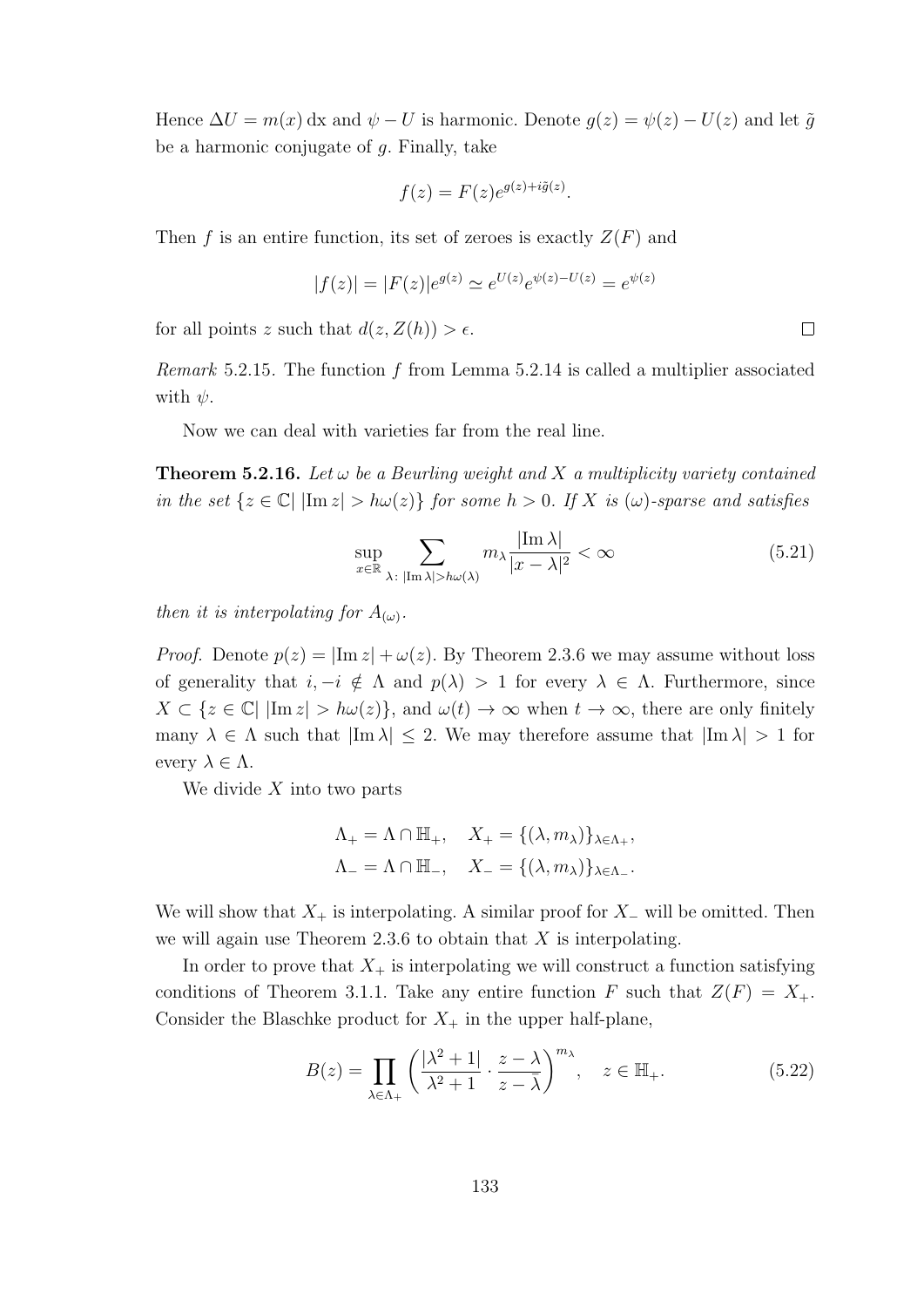By Proposition 4.2.9, the Blaschke condition for the upper half-plane is satisfied, hence formula (5.22) defines a holomorphic function on  $\mathbb{H}_+$  with modulus less than one. Further, define

$$
\phi(z) = \begin{cases} \ln \left| \frac{F(z)}{B(z)} \right| & \text{for } \operatorname{Im} z > 0, \\ \ln \left| F(z) \right| & \text{for } \operatorname{Im} z \le 0. \end{cases}
$$

Claim I. The function  $\phi$  is subharmonic on  $\mathbb{C}$ , harmonic on  $\mathbb{C}\backslash\mathbb{R}$ , and  $\Delta\phi = m(x)dx$ for some bounded function  $m: \mathbb{R} \to (0, \infty)$ .

*Proof.* Since  $\frac{F}{B}$  is holomorphic on  $\mathbb{H}_+$ ,  $\phi$  is harmonic on  $\mathbb{C}\setminus\mathbb{R}$ . Moreover, by the fact that  $B(z) \leq 1$  for all  $z \in \mathbb{C}$ , we get that for  $x \in \mathbb{R}$ 

$$
\phi(x) = \ln |F(x)| \le \frac{1}{2\pi} \int_{0}^{2\pi} \ln |F(x + re^{it})| \, dt \le \frac{1}{2\pi} \int_{0}^{2\pi} \phi(x + re^{it}) \, dt.
$$

This proves that  $\phi$  is subharmonic on  $\mathbb{C}$ . Further, for  $z \in \mathbb{H}_+$ 

$$
\phi(z) = \ln \left| \frac{F(z)}{B(z)} \right| = \ln |F(z)| - \ln |B(z)| = \ln |F(z)| - \ln \prod_{\lambda \in \Lambda_+} \left| \frac{z - \lambda}{z - \overline{\lambda}} \right|^{m_{\lambda}}
$$

$$
= \ln |F(z)| + \sum_{\lambda \in \Lambda_+} m_{\lambda} \ln \left| \frac{z - \overline{\lambda}}{z - \lambda} \right|.
$$

Denote

$$
u_{\lambda}(z) = \begin{cases} \ln|z - \lambda| & \text{for } \operatorname{Im} z > 0, \\ 0 & \text{for } \operatorname{Im} z \le 0. \end{cases}
$$

and

$$
q_{\lambda}(z) = \begin{cases} \ln\left|\frac{z-\bar{\lambda}}{z-\bar{\lambda}}\right| & \text{for } \operatorname{Im} z > 0, \\ 0 & \text{for } \operatorname{Im} z \le 0. \end{cases}
$$

Then, by [Ran95, Theorem 3.7.8],

$$
\Delta \phi = \sum_{\lambda \in \Lambda_+} m_{\lambda} (2\pi \delta_{\lambda} + \Delta q_{\lambda}),
$$

where  $\delta_{\lambda}$  is Dirac's delta in  $\lambda$ . We may write  $q_{\lambda} = u_{\overline{\lambda}} - u_{\lambda}$ . Further, by Lemma A.5 of Appendix A, for any test function  $\varphi$ 

$$
\langle \Delta u_{\lambda}, \varphi \rangle = 2\pi \delta_{\lambda} - \int_{-\infty}^{\infty} \ln|x - \lambda| \frac{\partial}{\partial y} \varphi(x) dx - \int_{-\infty}^{\infty} \frac{\operatorname{Im} \lambda}{|x - \lambda|^2} \varphi(x) dx
$$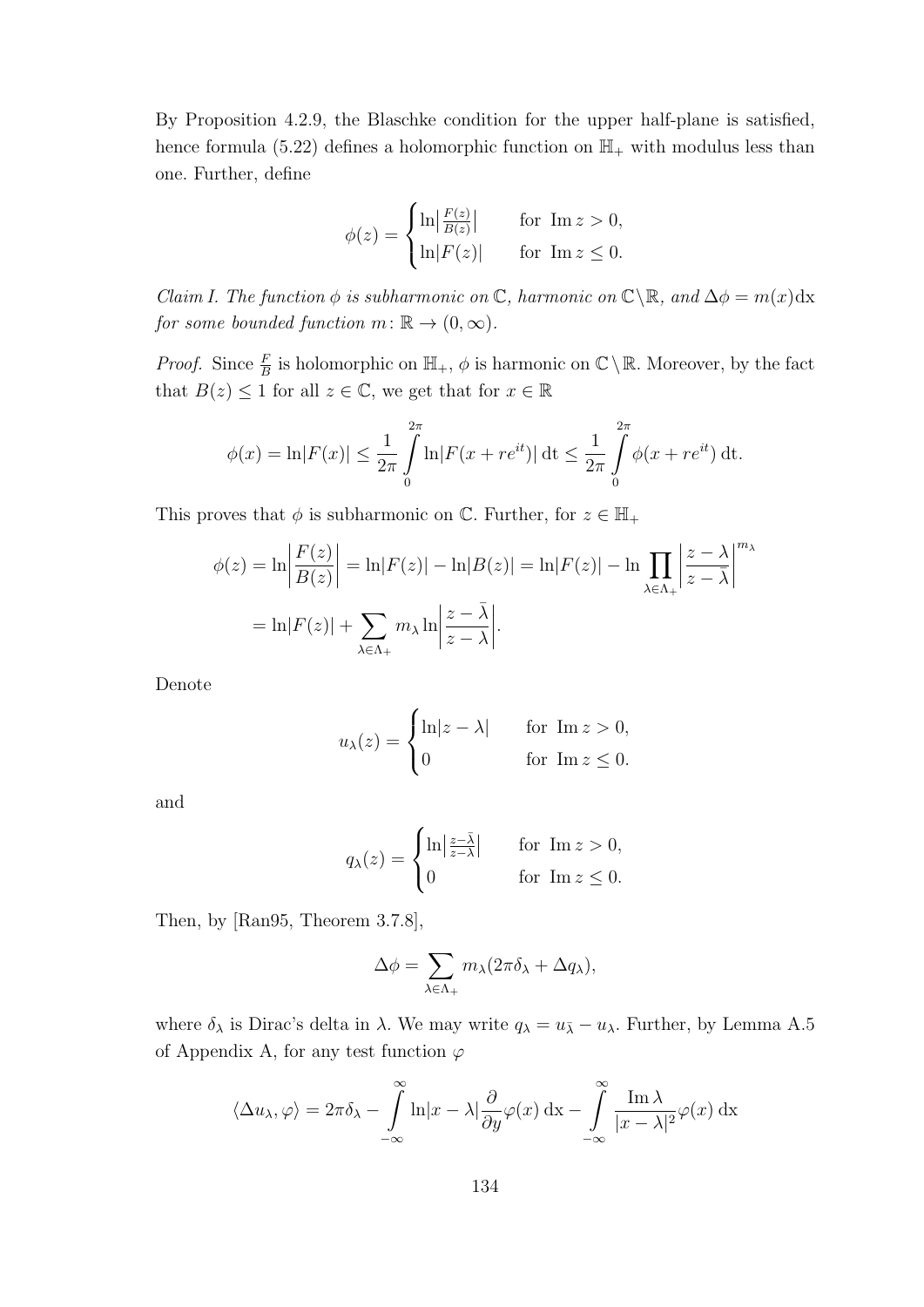and

$$
\langle \Delta u_{\bar{\lambda}}, \varphi \rangle = -\int_{-\infty}^{\infty} \ln |x - \bar{\lambda}| \frac{\partial}{\partial y} \varphi(x) dx - \int_{-\infty}^{\infty} \frac{\operatorname{Im} \bar{\lambda}}{|x - \bar{\lambda}|^2} \varphi(x) dx
$$

$$
= -\int_{-\infty}^{\infty} \ln |x - \lambda| \frac{\partial}{\partial y} \varphi(x) dx + \int_{-\infty}^{\infty} \frac{\operatorname{Im} \lambda}{|x - \lambda|^2} \varphi(x) dx.
$$

Therefore

$$
\langle \Delta \phi, \varphi \rangle = 2 \sum_{\lambda \in \Lambda_+} \int_{-\infty}^{\infty} m_{\lambda} \frac{\operatorname{Im} \lambda}{|x - \lambda|^2} \varphi(x) dx = 2 \int_{-\infty}^{\infty} \sum_{\lambda \in \Lambda_+} m_{\lambda} \frac{\operatorname{Im} \lambda}{|x - \lambda|^2} \varphi(x) dx
$$

$$
= \langle m(x) dx, \varphi \rangle
$$

where

$$
m(x) = \sum_{\lambda \in \Lambda_+} m_{\lambda} \frac{\operatorname{Im} \lambda}{|x - \lambda|^2}.
$$

We see that  $m(x) > 0$  for every  $x \in \mathbb{R}$ . Finally, by (5.21), m is uniformly bounded above on R.  $\Box$ 

Define

$$
\psi(z) = M|\text{Im } z| - \phi(z)
$$

for  $M \in \mathbb{N}$ . Then by Claim I

$$
\langle \Delta \psi, \varphi \rangle = \int_{-\infty}^{\infty} (2M - m(x)) \varphi(x) \, \mathrm{dx}.
$$

Thus  $\Delta \psi \simeq$  dx in the sense of distributions if  $M \in \mathbb{N}$  is chosen big enough. By Lemma 5.2.14, there exists a multiplier associated with  $\psi$ , i.e. an entire function g such that

(a)  $Z(g)$  is a uniformly separated sequence contained in  $\mathbb{R}$ ,

(b) for all  $\epsilon > 0$  it holds that  $|g(z)| \simeq e^{\psi(z)}$  for all points z such that  $d(z, Z(g)) > \epsilon$ .

Define  $f = gF$ . We will show that f is the function we are searching for.

*Claim II. It holds*  $f \in A_{(\omega)}$  and  $X_+ \subset Z(f)$ .

*Proof.* Let  $z \in \mathbb{C} \setminus \bigcup_{x \in Z(g)} D(x, \epsilon)$ . Then

$$
|f(z)| \lesssim e^{\psi(z) + \ln |F(z)|} = e^{M |\text{Im } z| - \phi(z) + \ln |F(z)|} \leq e^{M |\text{Im } z|} \leq e^{M p(z)}.
$$

Hence by the maximum modulus principle we get that  $f \in A_{(\omega)}$ . Moreover  $X_+ \subset$  $Z(f)$  since  $X_+ = Z(F)$ .  $\Box$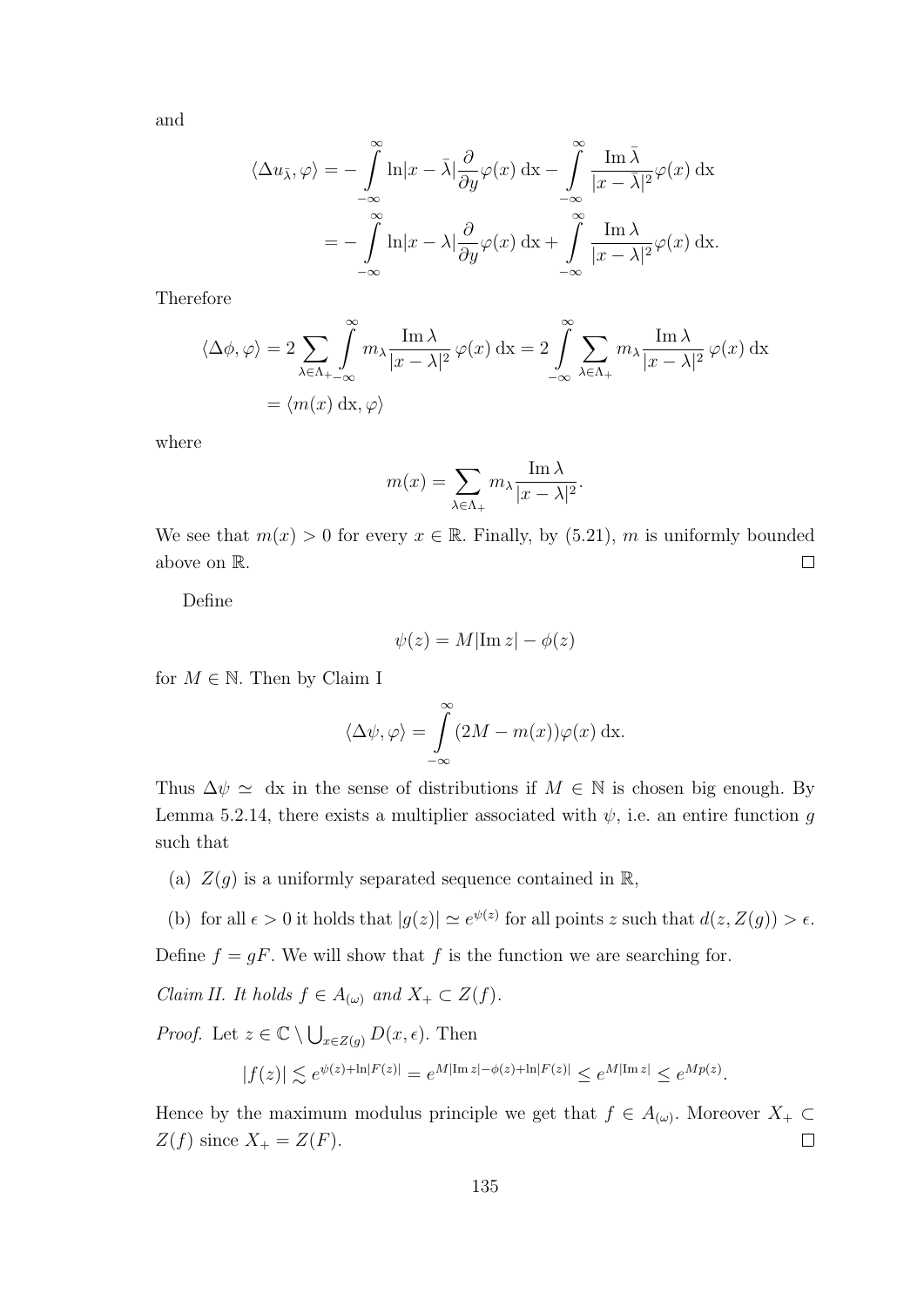The last statement to prove is that there exist  $\epsilon, C > 0$  such that

$$
\left|\frac{f^{(m_\lambda)}(\lambda)}{m_\lambda!}\right| \geq \epsilon \, e^{-Cp(\lambda)}.
$$

for all  $\lambda \in \Lambda_+$ .

By Propositions 4.1.10 and 4.1.5, X is weakly  $(\omega)$ -separated. Therefore there exist  $C_s > 0$ ,  $0 < \delta < 1$  such that for

$$
\delta_{\lambda} = \delta e^{-C_s \frac{p(\lambda)}{m_{\lambda}}}
$$

the discs  $D(\lambda, 2\delta_{\lambda})$  are disjoint for  $\lambda \in \Lambda$ . Since, by our assumption,  $|\text{Im }\lambda| > 2$  for every  $\lambda \in \Lambda$ , the distance from every  $D(\lambda, \delta_{\lambda})$  to  $\mathbb{H}_{-}$  is at least 1.

We are going to prove now that there exists  $C > 0$  such that

$$
|B(z)| \ge \epsilon e^{-Cp(z)}
$$

for all  $\lambda \in \Lambda_+$  and all  $z \in \partial D_\lambda$ .

Claim III. For some  $C > 0$ 

$$
m_{\lambda} \ln \left| \frac{z - \bar{\lambda}}{z - \lambda} \right| \leq C p(\lambda).
$$

Proof. We have

$$
m_{\lambda} \ln \left| \frac{z - \bar{\lambda}}{z - \lambda} \right| = m_{\lambda} \ln |z - \bar{\lambda}| + m_{\lambda} \ln \frac{1}{|z - \lambda|}.
$$

We estimate the second summand

$$
m_{\lambda} \ln \frac{1}{|z - \lambda|} = m_{\lambda} \ln \frac{1}{\delta_{\lambda}} = m_{\lambda} \ln \delta^{-1} + m_{\lambda} \ln e^{C_s \frac{p(\lambda)}{m_{\lambda}}} = m_{\lambda} \ln \delta^{-1} + C_s p(\lambda).
$$

Using Proposition 4.1.18 we get the desired estimate. Further,

$$
m_{\lambda} \ln|z - \bar{\lambda}| \le m_{\lambda} \ln(|z - \lambda| + 2 \operatorname{Im} \lambda) = m_{\lambda} \ln(\delta_{\lambda} + 2 \operatorname{Im} \lambda)
$$
  

$$
\le m_{\lambda} \ln(3 \operatorname{Im} \lambda) \le m_{\lambda} \ln 3 + m_{\lambda} \ln p(\lambda)
$$

 $\Box$ 

and one more use of Proposition 4.1.18 completes the proof.

Claim IV. For some  $k \in \mathbb{N}$ 

$$
\left|\frac{z-\bar{\lambda}'}{z-\lambda'}\right| \leq \left|\frac{\lambda-\bar{\lambda}'}{\lambda-\lambda'}\right|^k.
$$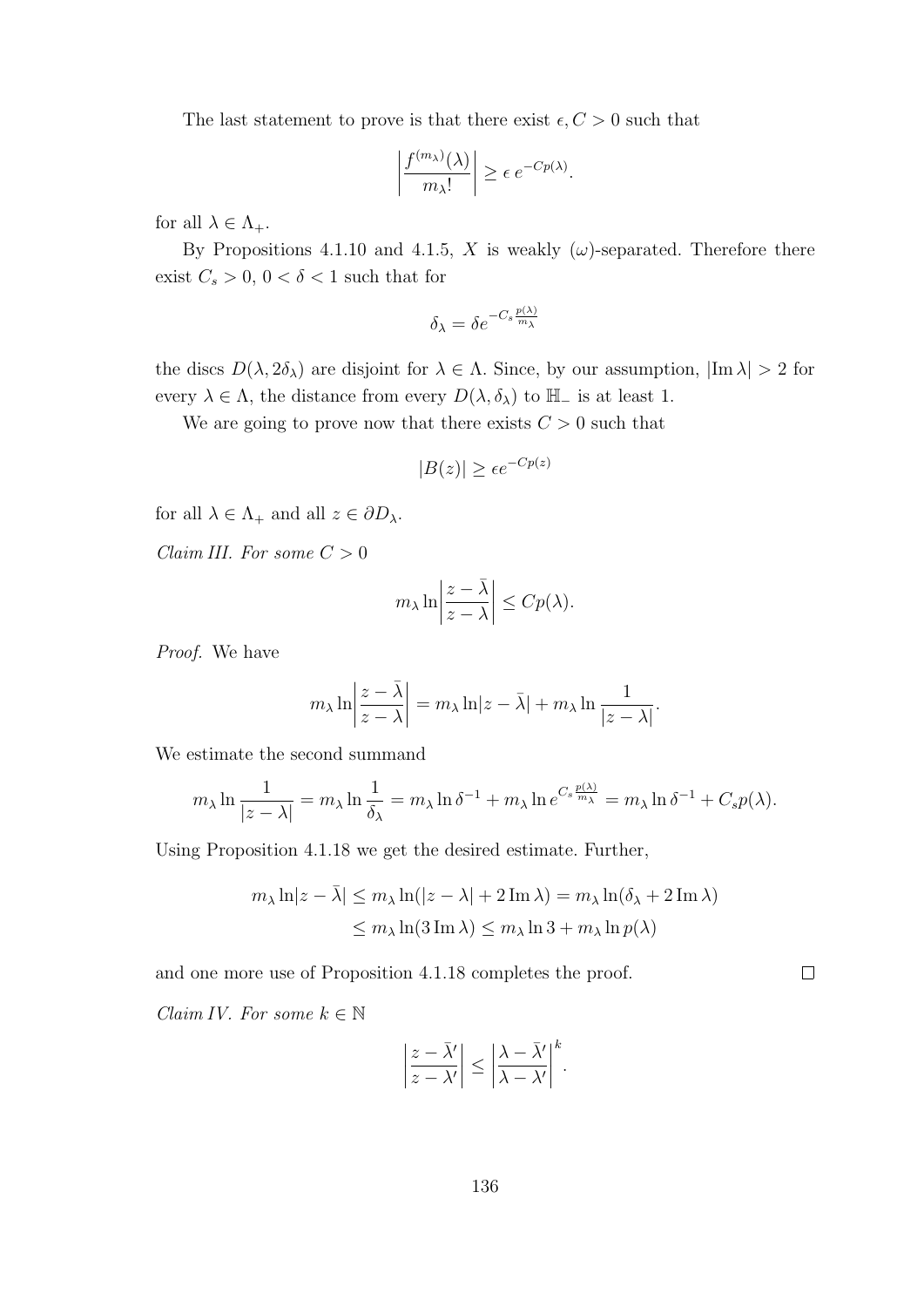*Proof.* Since  $|z - \bar{w}|^2 = |z - w|^2 + 4 \operatorname{Im} z \operatorname{Im} w$  for all  $z, w \in \mathbb{C}$ , we can rewrite the inequality in the assertion as

$$
1+4\frac{\operatorname{Im} z\operatorname{Im} \lambda'}{|z-\lambda'|^2}\leq \bigg(1+4\frac{\operatorname{Im} \lambda\operatorname{Im} \lambda'}{|\lambda-\lambda'|^2}\bigg)^k=\sum_{j=0}^k \binom{k}{j}\bigg(4\frac{\operatorname{Im} \lambda\operatorname{Im} \lambda'}{|\lambda-\lambda'|^2}\bigg)^j.
$$

We have

$$
\operatorname{Im} z \le \operatorname{Im} \lambda + \delta_{\lambda} \le 2 \operatorname{Im} \lambda
$$

and

$$
|\lambda - \lambda'| \le |z - \lambda| + |z - \lambda'| \le 2|z - \lambda'|
$$

hence

$$
\frac{\mathop{\rm Im}\nolimits z\mathop{\rm Im}\nolimits \lambda'}{|z-\lambda'|^2}\leq 8\frac{\mathop{\rm Im}\nolimits \lambda\mathop{\rm Im}\nolimits \lambda'}{|\lambda-\lambda'|^2}.
$$

This yields

$$
1 + 4\frac{\operatorname{Im} z \operatorname{Im} \lambda'}{|z - \lambda'|^2} \le \sum_{j=0}^1 {8 \choose j} \left( 4 \frac{\operatorname{Im} \lambda \operatorname{Im} \lambda'}{|\lambda - \lambda'|^2} \right)^j \le \sum_{j=0}^8 {8 \choose j} \left( 4 \frac{\operatorname{Im} \lambda \operatorname{Im} \lambda'}{|\lambda - \lambda'|^2} \right)^j.
$$

Claim V. For some  $\epsilon, C > 0$ 

$$
|B(z)| \ge \epsilon e^{-Cp(z)}
$$

for all  $\lambda \in \Lambda_+$  and all  $z \in \partial D_\lambda$ .

Proof. By virtue of Proposition 4.1.18 we may use Proposition 4.2.16 to obtain that  $X_+$  satisfies ( $\omega$ )-Blaschke condition for  $\mathbb{H}_+$ . Therefore

$$
\sum_{\lambda' \in \Lambda_+\setminus \{\lambda\}} m_{\lambda'} \ln \left| \frac{\lambda - \bar{\lambda}'}{\lambda - \lambda'} \right| \le C p(\lambda)
$$

for some  $C > 0$  and every  $\lambda \in \Lambda_+$ . Let  $z \in \partial D_\lambda$  for some  $\lambda \in \Lambda_+$ . Using Claims III and IV and then Lemma 1.5.6, we obtain for some  $C, k > 0$ 

$$
\sum_{\lambda' \in \Lambda_+} m_{\lambda'} \ln \left| \frac{z - \bar{\lambda}'}{z - \lambda'} \right| = m_{\lambda} \ln \left| \frac{z - \bar{\lambda}}{z - \lambda} \right| + \sum_{\lambda' \in \Lambda_+ \setminus \{\lambda\}} m_{\lambda'} \ln \left| \frac{z - \bar{\lambda}'}{z - \lambda'} \right|
$$
  

$$
\leq C p(\lambda) + k \sum_{\lambda' \in \Lambda_+ \setminus \{\lambda\}} m_{\lambda'} \ln \left| \frac{\lambda - \bar{\lambda}'}{\lambda - \lambda'} \right|
$$
  

$$
\leq C(k+1)p(\lambda) \leq C(k+1)(Cp(z) + C).
$$

This estimate is equivalent to the assertion of the claim.

 $\Box$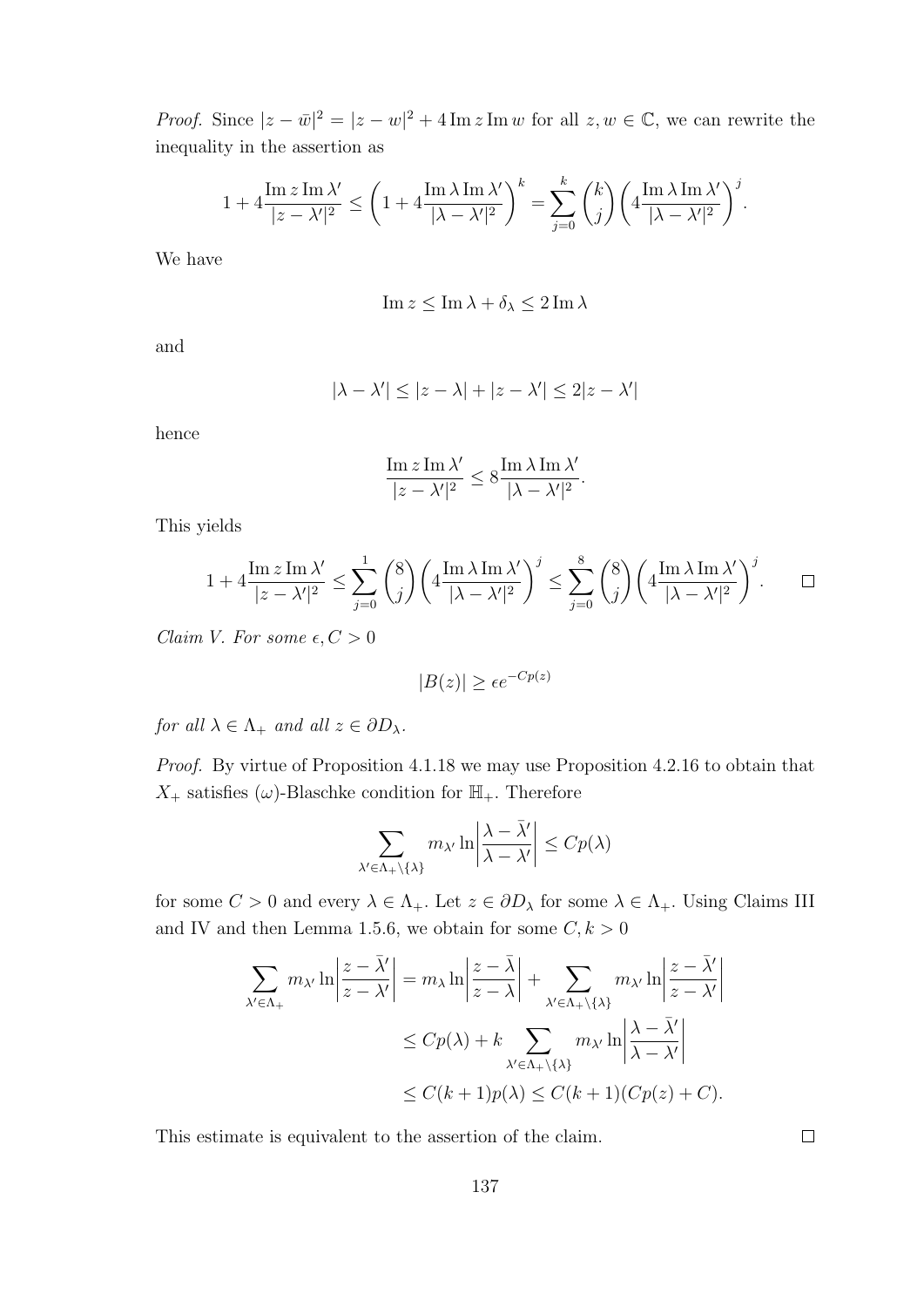Claim VI. For some  $\epsilon, C > 0$ 

$$
\left|\frac{f^{(m_\lambda)}(\lambda)}{m_\lambda!}\right| \ge \epsilon e^{-Cp(z)}.
$$

*Proof.* For  $z \in \bigcup_{\lambda \in \Lambda_+} \partial D(\lambda, \delta_\lambda)$  we have

$$
|f(z)| = |g(z)| \frac{|F(z)|}{|B(z)|} |B(z)| = |g(z)| e^{\phi(z)} |B(z)| \simeq e^{\psi(z) + \phi(z)} |B(z)| = e^{M|\text{Im } z|} |B(z)|.
$$

Since  $|\text{Im } z| > 1$  for every  $z \in \bigcup_{\lambda \in \Lambda_+} \partial D(\lambda, \delta_\lambda)$ , using Claim V we obtain that  $|f(z)| \geq \epsilon e^{-Cp(z)}$  for some constants  $\epsilon, C > 0$  and for every  $\lambda \in \Lambda_+$ ,  $z \in \partial D_\lambda$ . Define

$$
h(z) = \frac{f(z)}{(z-\lambda)^{m_{\lambda}}}.
$$

Then h is holomorphic, non-vanishing in  $D_{\lambda}$  and for  $z \in \partial D_{\lambda}$ 

$$
|h(z)| = |f(z)|\delta_{\lambda}^{-m_{\lambda}} \ge |f(z)|,
$$

since  $\delta_{\lambda} \leq 1$ . Thus h satisfies the same inequality as f on  $\partial D_{\lambda}$ . But as h is nonvanishing, by the minimum principle it satisfies this inequality on entire  $D_{\lambda}$ . Therefore

$$
\left|\frac{f^{(m_{\lambda})}(\lambda)}{m_{\lambda}!}\right| = |h(\lambda)| \ge \epsilon e^{-Cp(\lambda)},
$$

which completes the proof of the claim and of the theorem.

Theorem 5.2.17 is the final result about sufficiency of geometric conditions in the Beurling case.

**Theorem 5.2.17.** Let  $\omega$  be a Beurling weight and X a multiplicity variety. Assume that  $X$  satisfies one of the following conditions

(1) X is  $(\omega)$ -sparse and satisfies

$$
\sup_{x\in\mathbb{R}}\sum_{\lambda\colon |\mathrm{Im}\,\lambda|>h\omega(\lambda)}m_{\lambda}\frac{|\mathrm{Im}\,\lambda|}{|x-\lambda|^2}<\infty
$$

for some  $h > 0$ .

- (2) X is  $(\omega)^*$ -sparse and satisfies  $(B(\omega))$ ,
- (3) X is  $(\omega)$ -sparse and satisfies  $(\omega)$ -Carleson condition for  $\mathbb{H}_+$  and  $\mathbb{H}_-$ .

Then

 $\Box$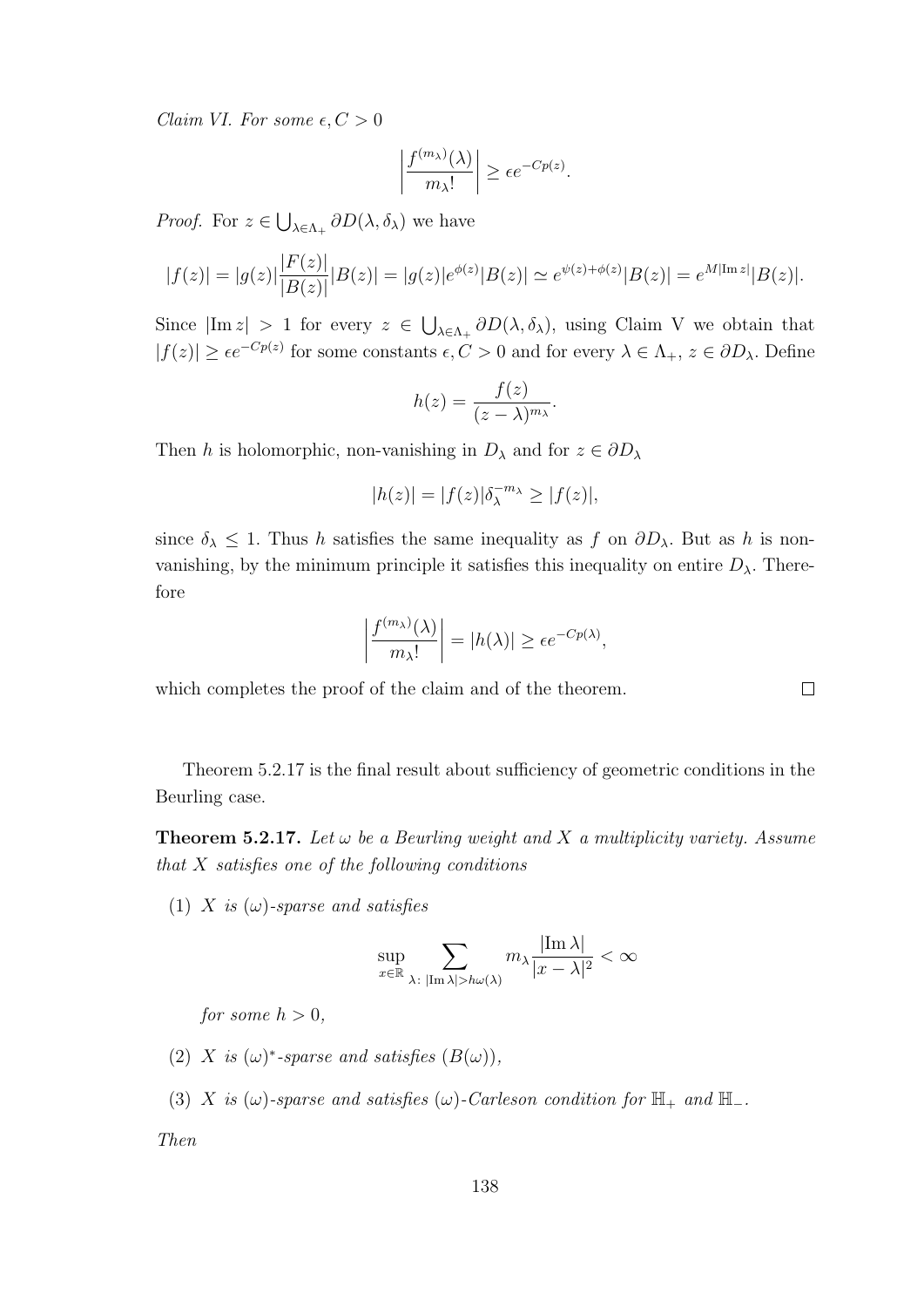(4) X is interpolating for  $A_{(\omega)}$ .

More precisely, the following implications hold:  $(2) \Rightarrow (3)$ ,  $(3) \Rightarrow (1)$ ,  $(1) \Rightarrow (4)$ .

*Proof.* (2)  $\Rightarrow$  (3) The assertion follows from Corollary 4.2.13.

 $(3) \Rightarrow (1)$  Denote  $U = \{z \in \mathbb{C} \mid |\text{Im } z| > \omega(z)\}\.$  Since  $(\omega)$ -sparsity and  $(\omega)$ -Carleson condition are carried over to subvarieties,  $X' = X \cap U$  is  $(\omega)$ -sparse and satisfies  $(\omega)$ -Carleson condition. Therefore, in view of Proposition 4.1.18, we may obtain (1) for  $h = 1$  by the use of Proposition 4.2.16.

 $(1) \Rightarrow (4)$  Assume that X is  $(\omega)$ -sparse and satisfies

$$
\sup_{x \in \mathbb{R}} \sum_{\lambda \colon |\text{Im }\lambda| > h\omega(\lambda)} m_{\lambda} \frac{|\text{Im }\lambda|}{|x - \lambda|^2} < \infty
$$

for some  $h > 0$ . Denote

$$
\Omega_0 = \{ z \in \mathbb{C} | |\text{Im } z| \le h\omega(z) \},
$$
  

$$
\Omega_+ = \{ z \in \mathbb{C} | \text{Im } z > h\omega(z) \},
$$
  

$$
\Omega_- = \{ z \in \mathbb{C} | \text{Im } z < -h\omega(z) \},
$$

and divide  $X$  into three parts

$$
\Lambda_0 = \Lambda \cap \Omega_0, \quad X_0 = \{ (\lambda, m_\lambda) \}_{\lambda \in \Lambda_0},
$$
  

$$
\Lambda_+ = \Lambda \cap \Omega_+, \quad X_+ = \{ (\lambda, m_\lambda) \}_{\lambda \in \Lambda_+},
$$
  

$$
\Lambda_- = \Lambda \cap \Omega_-, \quad X_- = \{ (\lambda, m_\lambda) \}_{\lambda \in \Lambda_-}.
$$

Using Theorem 5.2.12 we obtain that  $X_0$  is interpolating. Theorem 5.2.16 asserts that  $X_-\$  and  $X_+$  are interpolating. Finally, X is interpolating by Theorem 2.3.6.  $\Box$ 

Assuming additionally that the weight is non-quasianalytic we can obtain a complete geometric characterisation of interpolating varieties in the Beurling case, which was stated in Theorem 5.2.1. We recall this theorem here.

**Theorem 5.2.18.** Let  $\omega$  be a non-quasianalytic Beurling weight and X a multiplicity variety. Then the following conditions are equivalent

(1) X is  $(\omega)$ -sparse and satisfies

$$
\sup_{x \in \mathbb{R}} \sum_{\lambda \colon |\text{Im }\lambda| > h\omega(\lambda)} m_{\lambda} \frac{|\text{Im }\lambda|}{|x - \lambda|^2} < \infty
$$

for some  $h > 0$ .

(2) X is  $(\omega)^*$ -sparse and satisfies  $(B(\omega))$ ,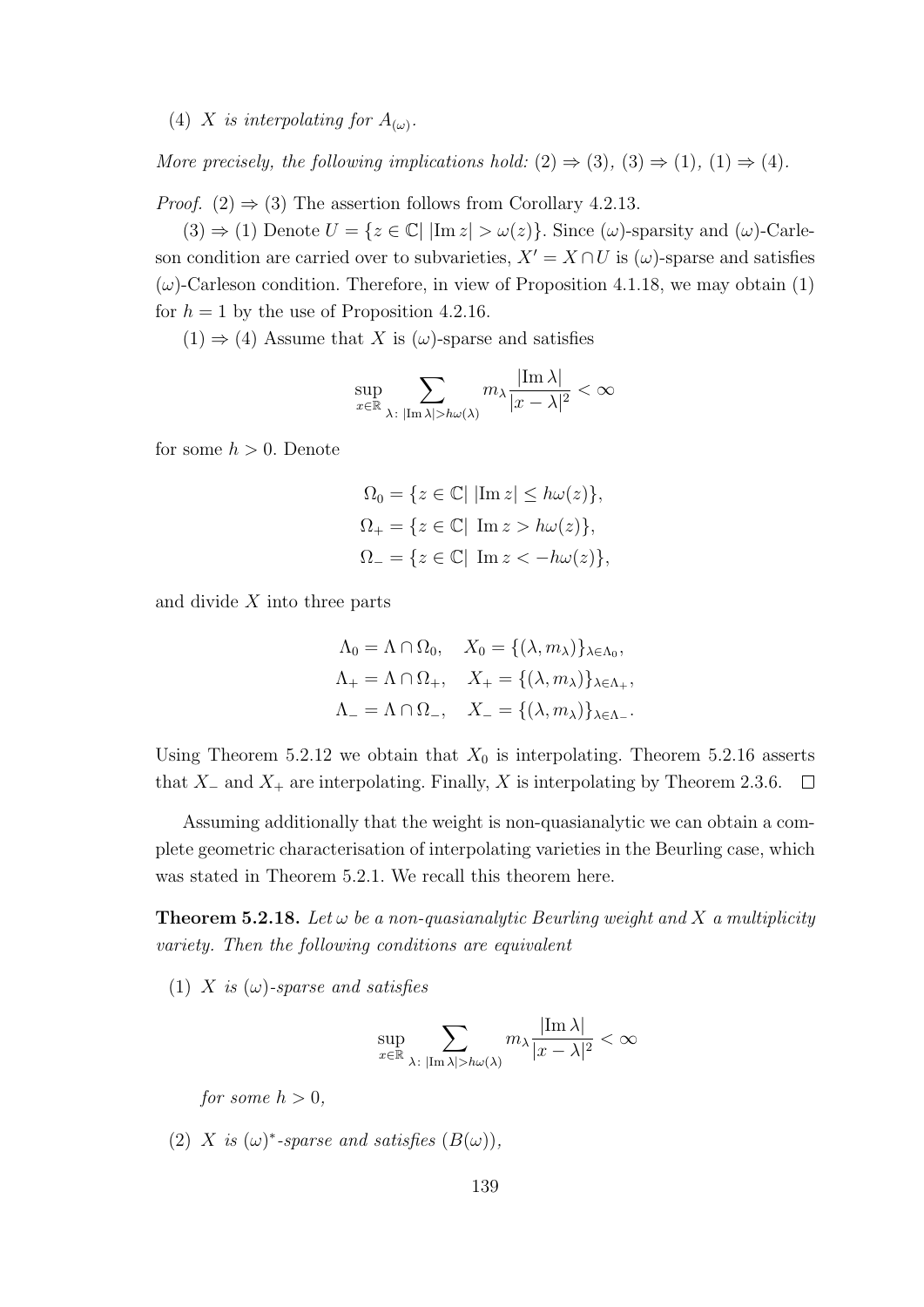(3) X is  $(\omega)$ -sparse and satisfies  $(\omega)$ -Carleson condition for  $\mathbb{H}_+$  and  $\mathbb{H}_-,$ 

(4) X is interpolating for  $A_{(\omega)}$ .

*Remark.* Condition (1) is somehow the smallest one among  $(1)$ ,  $(2)$  and  $(3)$ . It requires the estimate for the function N only for  $r = p(\lambda)$ , and the series

$$
\sum_{\lambda \colon |\text{Im }\lambda| > h\omega(\lambda)} m_{\lambda} \frac{|\text{Im }\lambda|}{|x - \lambda|^2}
$$

is taken only over a subset of  $\Lambda$ . However, calculating the supremum over  $x \in \mathbb{R}$ is rather hard in most cases. The situation becomes simple whenever  $X \subset \{z \in \mathbb{R}^n : |z| \leq 1\}$  $\mathbb{C}$  |  $\text{Im } z \leq h\omega(z)$  for some  $h > 0$ . Then this condition is trivially fulfilled. Conditions (2) and (3) give explicitly more information about an interpolating variety. Additionally, conditions like  $(\omega)$ -Carleson condition involving reduced Blaschke products are well established in the theory of interpolation problem for many spaces of holomorphic functions.

*Proof.* In view of Theorem 5.2.17 we have  $(2) \Rightarrow (3), (3) \Rightarrow (1), (1) \Rightarrow (4)$ . Therefore it is enough to prove (4)  $\Rightarrow$  (2). And this implication is given by Theorems 5.1.1 and 5.1.5.  $\Box$ 

The reader might have already realised that Theorem 5.2.1 yields some consequences about the relation of sparsity,  $(\omega)$ -Carleson condition and  $(B(\omega))$ . We will state this and other consequences precisely in Section 5.4.

## 5.3 Sufficient conditions in the Roumieu case

In the Roumieu case results are quite similar to those in the Beurling case. We start with a theorem applicable to all weights.

**Theorem 5.3.1.** Let  $\omega$  be a Roumieu weight and X a multiplicity variety. Assume that  $X$  satisfies one of the following conditions

(1) X is  $\{\omega\}$ -sparse and for some Beurling weight  $\sigma = o(\omega)$  it satisfies

$$
\sup_{x \in \mathbb{R}} \sum_{\lambda \colon |\text{Im }\lambda| > h\sigma(\lambda)} m_{\lambda} \frac{|\text{Im }\lambda|}{|x - \lambda|^2} < \infty
$$

for some  $h > 0$ ,

- (2) X is  $\{\omega\}$ -sparse and satisfies  $(B\{\omega\})$ ,
- (3) X is  $\{\omega\}$ -sparse and satisfies  $\{\omega\}$ -Carleson condition for  $\mathbb{H}_+$  and  $\mathbb{H}_-$ .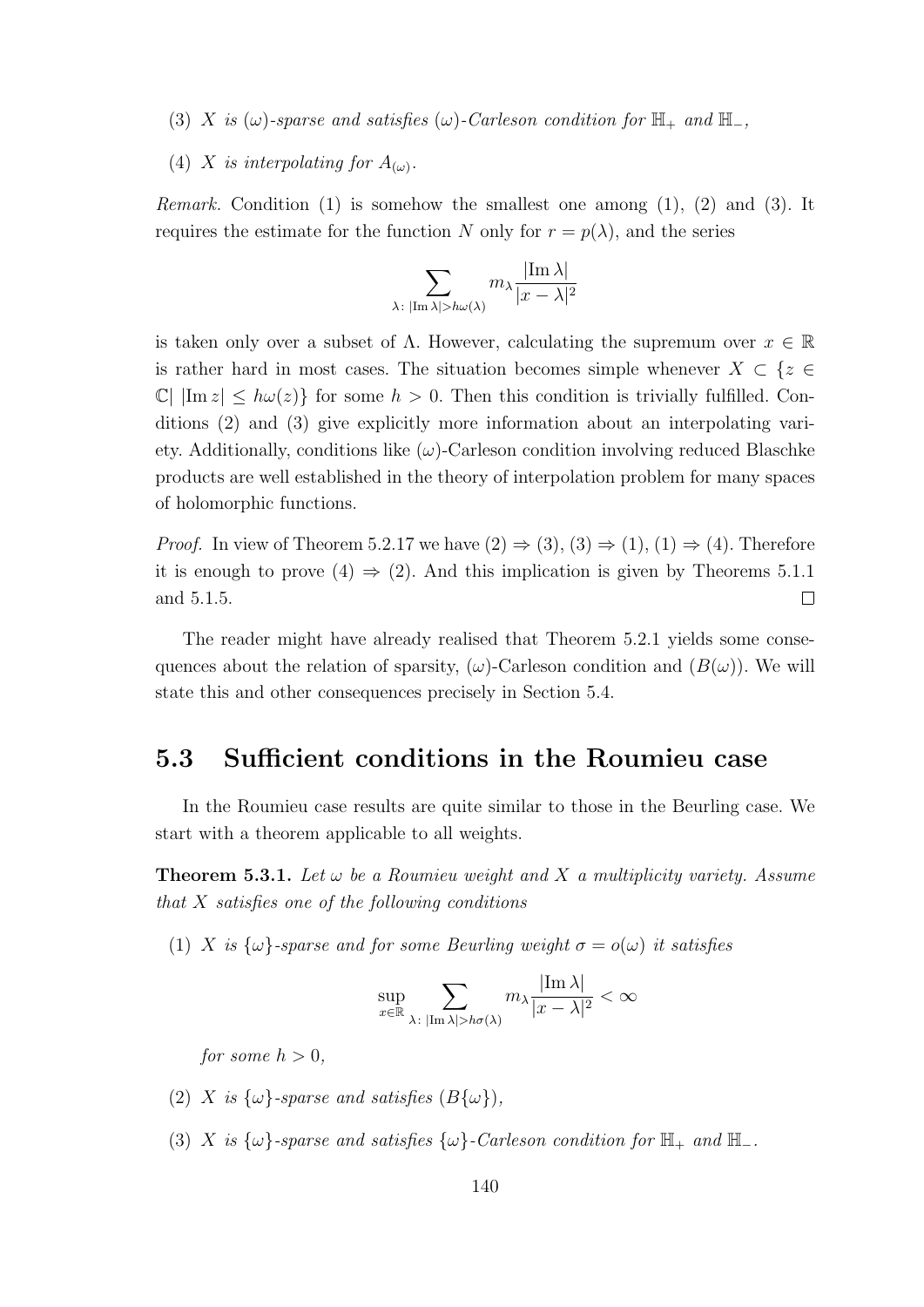Then

(4) X is interpolating for  $A_{\{\omega\}}$ .

More precisely, the following implications hold:  $(2) \Rightarrow (3)$ ,  $(3) \Rightarrow (1)$ ,  $(1) \Rightarrow (4)$ .

*Proof.* (2)  $\Rightarrow$  (3) The assertion follows from Proposition 4.2.14.

 $(3) \Rightarrow (1)$  By Proposition 4.2.3 there exists a Beurling weight  $\sigma$  satisfying  $\sigma =$  $o(\omega)$  and such that X satisfies ( $\sigma$ )-Carleson condition for  $\mathbb{H}_+$  and  $\mathbb{H}_-$ . On the other hand, by Proposition 4.1.19

$$
\exists M \in \mathbb{N} \ \forall m \in \mathbb{N} \ \exists C_m > 0 \ \forall \lambda \in \Lambda: \quad m_{\lambda} \leq C_m + M |\text{Im}\,\lambda| + \frac{1}{m}\omega(\lambda).
$$

Denote  $q(z) = \inf_{m \in \mathbb{N}} C_m + \frac{1}{m}$  $\frac{1}{m}\omega(z)$ . By Lemma 1.5.16 there exists a Beurling weight  $\nu$  satisfying  $q = o(\nu)$  and  $\nu = o(\omega)$ . Then

$$
m_{\lambda} \le M|\operatorname{Im}\lambda| + q(\lambda) \le C(|\operatorname{Im}\lambda| + \nu(\lambda) + 1)
$$

for some  $C > 0$  and every  $\lambda \in \Lambda$ .

Consider  $\mu = \max(\sigma, \nu)$  and  $X' = X \cap \{z \in \mathbb{C} | \vert \text{Im } z \vert > \mu(z) \}.$  Then X' satisfies  $(\mu)$ -Carleson condition for  $\mathbb{H}_+$  and  $\mathbb{H}_-$ . Moreover, with the use of Lemma 4.1.7 we obtain

$$
m_{\lambda} \le C(|\mathrm{Im}\,\lambda| + \mu(\lambda))
$$

for some  $C > 0$ . Now, we may use Proposition 4.2.16 to obtain

$$
\sup_{x\in\mathbb{R}}\sum_{\lambda\colon |\mathrm{Im}\,\lambda|>\mu(\lambda)}m_{\lambda}\frac{|\mathrm{Im}\,\lambda|}{|x-\lambda|^2}<\infty.
$$

(1)  $\Rightarrow$  (4) By Proposition 4.1.3, X is ( $\nu$ )-sparse for some Beurling weight  $\nu$ satisfying  $\mu = o(\omega)$ . We have that  $\mu = \max(\sigma, \nu)$  is a Beurling weight satisfying  $\mu = o(\omega)$ . Then X is  $(\mu)$ -sparse and

$$
\sup_{x\in\mathbb{R}}\sum_{\lambda:\ |\text{Im }\lambda|>h\mu(\lambda)}m_{\lambda}\frac{|\text{Im }\lambda|}{|x-\lambda|^2}\leq \sup_{x\in\mathbb{R}}\sum_{\lambda:\ |\text{Im }\lambda|>h\sigma(\lambda)}m_{\lambda}\frac{|\text{Im }\lambda|}{|x-\lambda|^2}<\infty.
$$

Denote

$$
\Omega_0 = \{ z \in \mathbb{C} | |\text{Im } z| \le h\mu(|z|) \},
$$
  

$$
\Omega_+ = \{ z \in \mathbb{C} | \text{Im } z > h\mu(|z|) \},
$$
  

$$
\Omega_- = \{ z \in \mathbb{C} | \text{Im } z < -h\mu(|z|) \},
$$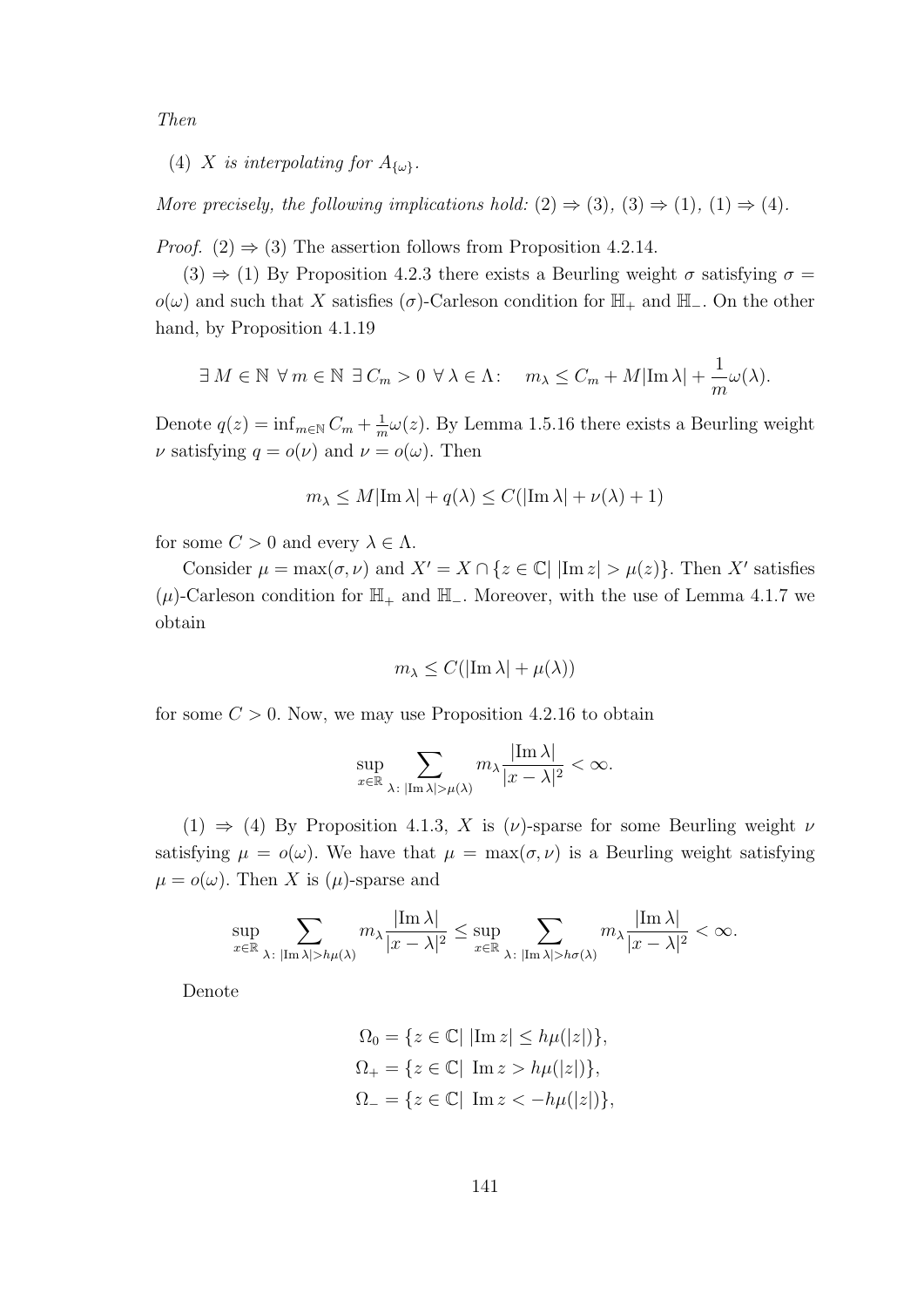and divide  $X$  into three parts

$$
\Lambda_0 = \Lambda \cap \Omega_0, \quad X_0 = \{ (\lambda, m_\lambda) \}_{\lambda \in \Lambda_0},
$$
  

$$
\Lambda_+ = \Lambda \cap \Omega_+, \quad X_+ = \{ (\lambda, m_\lambda) \}_{\lambda \in \Lambda_+},
$$
  

$$
\Lambda_- = \Lambda \cap \Omega_-, \quad X_- = \{ (\lambda, m_\lambda) \}_{\lambda \in \Lambda_-}.
$$

Using Theorem 5.2.12 we obtain that  $X_0$  is interpolating for  $A_{(\mu)}$ . Theorem 5.2.16 asserts that  $X_-\,$  and  $X_+\,$  are interpolating for  $A_{(\mu)}$ . Then X is  $A_{(\mu)}$ -interpolating by Theorem 2.3.6. Finally, X is  $A_{\{\omega\}}$  interpolating by Corollary 3.3.1.  $\Box$ 

Using the results we have already obtained, we are able to give a geometric characterisation of interpolating varieties in the non-quasianalytic Roumieu case.

**Theorem 5.3.2.** Let  $\omega$  be a non-quasianalytic Roumieu weight and X a multiplicity variety. Then the following conditions are equivalent:

(1) X is  $\{\omega\}$ -sparse and for some Beurling weight  $\sigma = o(\omega)$  it satisfies

$$
\sup_{x \in \mathbb{R}} \sum_{\lambda \colon |\text{Im }\lambda| > h\sigma(\lambda)} m_{\lambda} \frac{|\text{Im }\lambda|}{|x - \lambda|^2} < \infty
$$

for some  $h > 0$ ,

- (2) X is  $\{\omega\}$ -sparse and satisfies  $(B\{\omega\}),$
- (3) X is  $\{\omega\}$ -sparse and satisfies  $\{\omega\}$ -Carleson condition for  $\mathbb{H}_+$  and  $\mathbb{H}_-,$
- (4) for some Beurling weight  $\sigma = o(\omega)$ , X is  $(\sigma)^*$ -sparse and satisfies  $(B(\sigma))$ ,
- (5) for some Beurling weight  $\sigma = o(\omega)$ , X is  $(\sigma)$ -sparse and satisfies  $(\sigma)$ -Carleson condition for  $\mathbb{H}_+$  and  $\mathbb{H}_-,$
- (6) for some Beurling weight  $\sigma = o(\omega)$ , X is interpolating for  $A_{(\sigma)}$ ,
- (7) X is interpolating for  $A_{\{\omega\}}$ .

*Proof.* (2)  $\Rightarrow$  (3), (3)  $\Rightarrow$  (1) (1)  $\Rightarrow$  (7) Follow from Theorem 5.3.1.

- $(7) \Rightarrow (2)$  Follows from Theorems 5.1.1 and 5.1.5.
- $(4) \Leftrightarrow (5) \Leftrightarrow (6)$  Follow from Theorem 3.1.1.

 $(2) \Rightarrow (4)$  By Proposition 4.1.3 we have that X is  $(\sigma)^*$ -sparse for some Beurling weight  $\sigma$  satisfying  $\sigma = o(\omega)$ . By Proposition 4.2.4 we have that X satisfies  $(B(\nu))$ for some Beurling weight  $\nu$  satisfying  $\nu = o(\omega)$ . Then  $\mu = \max(\sigma, \nu)$  is a Beurling weight satisfying  $\mu = o(\omega)$ . Moreover, X is  $(\mu)$ -sparse and satisfies  $(B(\mu))$ .

 $(4) \Rightarrow (2)$  Follows from Propositions 4.1.3 and 4.2.4.

 $\Box$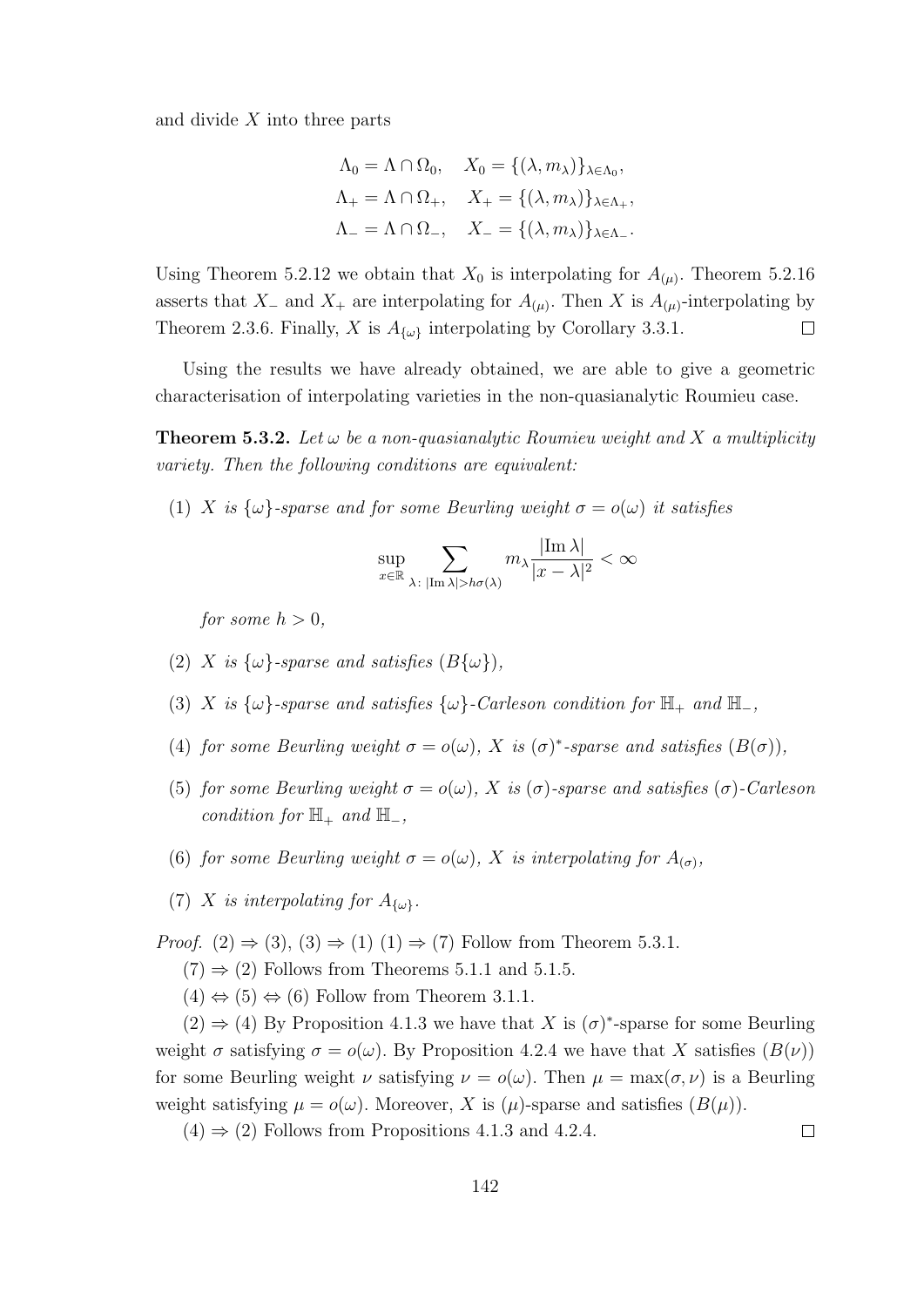A particularly important case covered by Theorem 5.3.2 are the Gevrey classes. We exhibit it separately as a corollary. Recall that for  $s > 1$ 

$$
G_s(\mathbb{R}) = \bigg\{ f \in C^{\infty}(\mathbb{R}) \vert \ \forall \ M \in \mathbb{N} \ \exists \ h > 0 : \sup_{x \in [-M,M]} \sup_{n \in \mathbb{N}_0} \frac{|f^{(n)}(x)|}{h^n(n!)^s} < \infty \bigg\}.
$$

Corollary 5.3.3. A variety  $X$  is interpolating for the Fourier-Laplace transform image of the space of Gevrey ultradistributions with compact support  $\widehat{G}'_s(\mathbb{R})$   $(s > 1)$ if and only if for  $\omega(t) = t^{1/s}$ , X is  $\{\omega\}$ -sparse and satisfies  $\{\omega\}$ -Carleson condition for  $\mathbb{H}_+$  and  $\mathbb{H}_-$ .

## 5.4 Consequences of characterisations of interpolating varieties and examples

Interpolation theorems have many consequences. In Section 4.1 we introduced  $(\omega)$ -sparsity and  $(\omega)$ <sup>\*</sup>-sparsity. Using the characterisation of interpolating varieties in the Beurling case we are able to prove that for some multiplicity varieties these conditions are equivalent.

**Proposition 5.4.1.** Let  $\omega$  be a non-quasianalytic Beurling weight and X a multiplicity variety contained in the set  $\{z \in \mathbb{C} | \ |\text{Im } z| \le h\omega(z)\}\$  for some  $h > 0$ . Then X is  $(\omega)$ -sparse if and only if it is  $(\omega)^*$ -sparse.

Proof. The condition

$$
\sup_{x\in\mathbb{R}}\sum_{\lambda\colon |\mathrm{Im}\,\lambda|>h\omega(\lambda)}m_{\lambda}\frac{|\mathrm{Im}\,\lambda|}{|x-\lambda|^2}<\infty
$$

is satisfied automatically, hence implication  $(1) \Rightarrow (2)$  or  $(1) \Rightarrow (3)$  of Theorem 5.2.1 yields the assertion.  $\Box$ 

In Section 4.2 we started to study the relation between sparsity, conditions  $(B)$ and the weighted Carleson conditions. Now, using characterisation theorems we can deduce much more.

**Proposition 5.4.2.** Let  $\omega$  be a non-quasianalytic Beurling weight and X a multiplicity variety. Denote  $U_{h_1,h_2} = \{z \in \mathbb{C} \mid h_1 \omega(z) \leq |\text{Im } z| \leq h_2 \omega(z) \}$  for  $h_2 > h_1 > 0$ . If X is  $(\omega)$ -sparse then

$$
\sup_{x \in \mathbb{R}} \sum_{\lambda \in \Lambda \cap U_{h_1, h_2}} m_{\lambda} \frac{|\mathrm{Im}\,\lambda|}{|x - \lambda|^2} < \infty
$$

for all  $h_2 > h_1 > 0$ .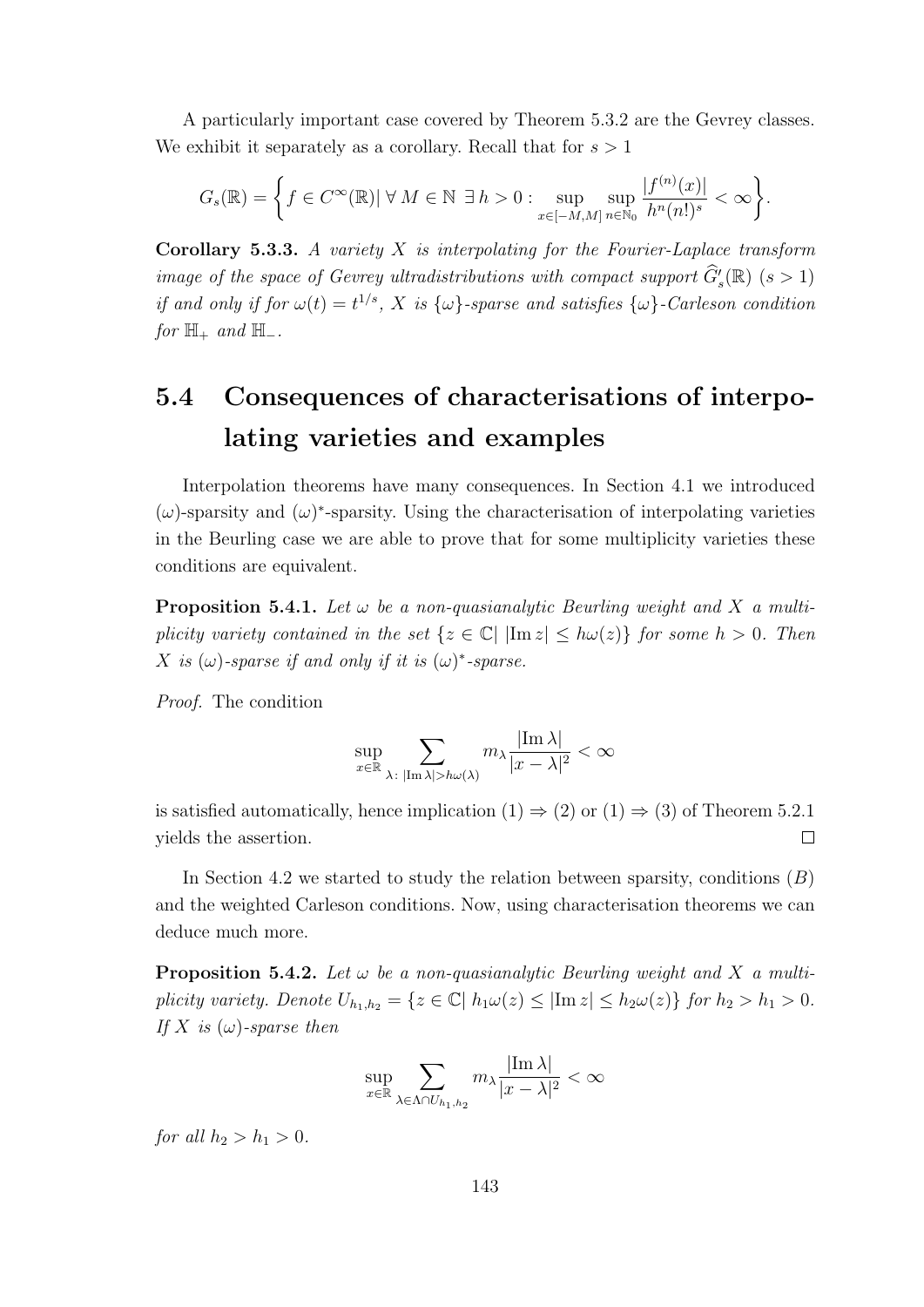*Proof.* The variety  $Y = X \cap \{z \in \mathbb{C} \mid |\text{Im } z| \le h_2 \omega(z)\}\$  satisfies condition (1) of Theorem 5.2.1. Hence, by the implication  $(1) \Rightarrow (2)$  of this theorem, it satisfies  $(B(\omega))$ . Using  $(B(\omega))$  with  $U_{h_1,h_2}$  we obtain the assertion.  $\Box$ 

**Proposition 5.4.3.** Let  $\omega$  be a non-quasianalytic Beurling weight. Let X be an  $(\omega)$ sparse multiplicity variety contained in the set  $\{z \in \mathbb{C} | \ |\text{Im } z| \le h\omega(z)\}\$  for some h > 0. Then X satisfies  $(B(\omega))$  and  $(\omega)$ -Carleson condition for  $\mathbb{H}_+$  and  $\mathbb{H}_-$ .

Proof. The condition

$$
\sup_{x \in \mathbb{R}} \sum_{\lambda \colon |\text{Im }\lambda| > h\omega(\lambda)} m_{\lambda} \frac{|\text{Im }\lambda|}{|x - \lambda|^2} < \infty
$$

is satisfied automatically, hence implications  $(1) \Rightarrow (2)$  and  $(1) \Rightarrow (3)$  of Theorem  $\Box$ 5.2.1 yield the assertion.

Condition  $(B(\omega))$  reads that for an arbitrary set  $U \subset \mathbb{H}_{+}$ ,  $\mathbb{H}_{-}$ 

$$
\sum_{\lambda \colon \Lambda \cap U} m_{\lambda} \frac{|\operatorname{Im} \lambda|}{|x - \lambda|^2} \le C \frac{|\operatorname{Im} \lambda_x| + \omega(\lambda_x)}{|\operatorname{Im} \lambda_x|}
$$

for some  $C > 0$ , every  $x \in \mathbb{R}$  and  $\lambda_x \in \Lambda \cap U$  such that  $d(x, \lambda_x) = d(x, \Lambda \cap U)$ . That sparsity implies this condition is not obvious but also not very surprising, since for  $X \subset \{z \in \mathbb{C} \mid |\text{Im } z| \leq h\omega(z)\}\$  we have

$$
\sum_{\lambda \colon \Lambda \cap U} m_{\lambda} \frac{|\text{Im } \lambda|}{|x - \lambda|^2} \le h \sum_{\lambda \colon \Lambda \cap U} m_{\lambda} \frac{\omega(\lambda)}{|x - \lambda|^2}.
$$

Further,  $(\omega)^*$ -sparsity gives that points of the variety are placed somehow "linearly" (comp. Proposition 4.1.10), hence

$$
\sum_{\lambda\colon \Lambda\cap U} m_\lambda \frac{\omega(\lambda)}{|x-\lambda|^2}
$$

is "close" to the integral

$$
\int\limits_{\mathbb{R}} \frac{\omega(t)}{|x-t|^2} \, \mathrm{d}t
$$

which is convergent as  $\omega$  is non-quasianalytic. This reasoning breaks down in the quasianalytic case and one may expect that Propositions 5.4.2 and 5.4.3 are not true for quasianalytic weights. In fact, we will even show that condition  $(B(\omega))$  and  $(\omega)$ -Carleson condition do not have to be satisfied by an interpolating variety in the quasianalytic case. So they are not necessary for interpolation in this case.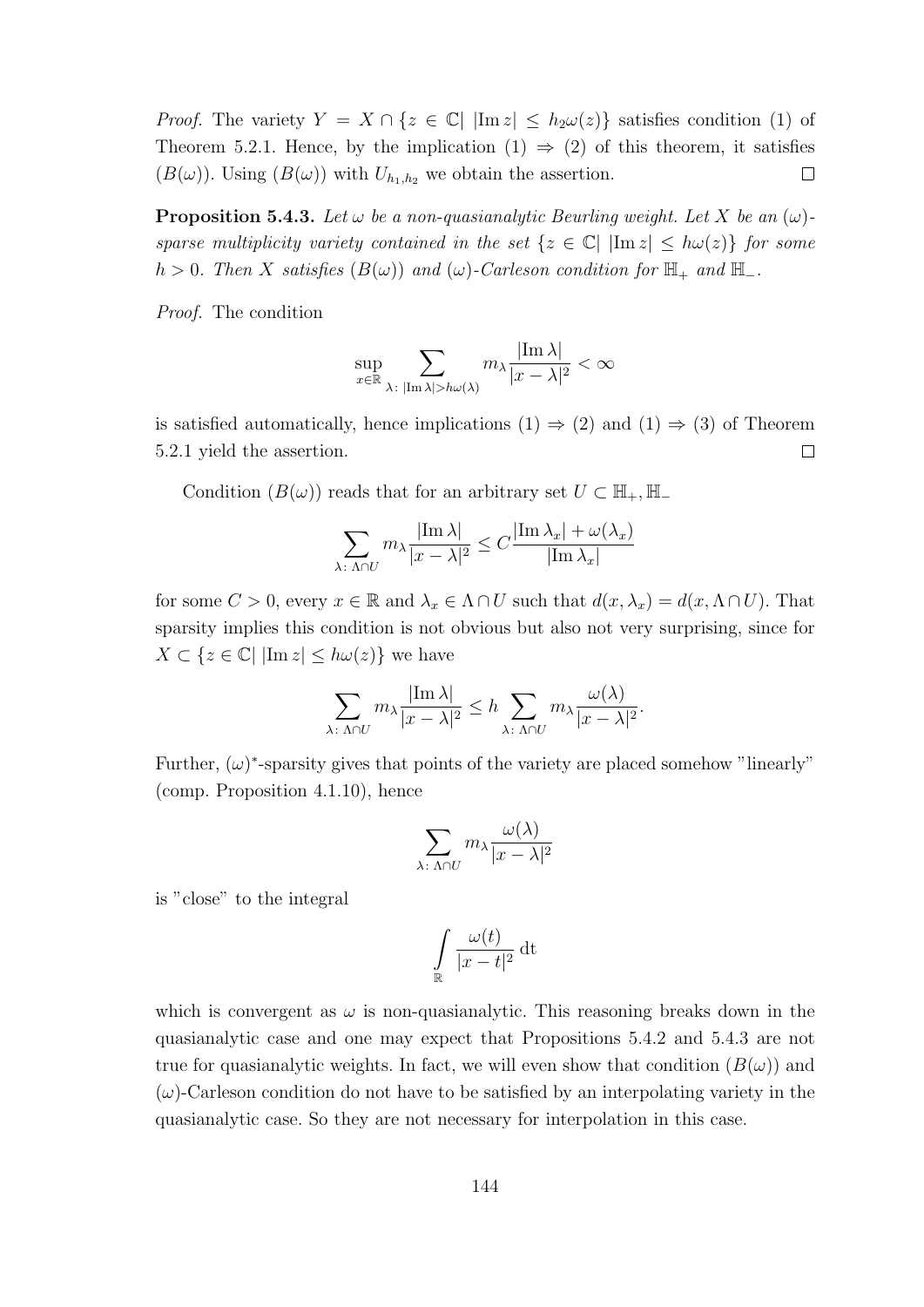*Example* 5.4.4. Let  $\omega$  be a quasi-analytic Beurling weight. Consider the variety

$$
X = \{(m + i\omega(m), 1) \colon m \in \mathbb{N}\}
$$

and denote  $\lambda_m$  for  $m \in \mathbb{N}$ . We have  $n(\lambda_m, r) \leq 2r + 1$  for all  $m \in \mathbb{N}$  and  $r > 0$ . Moreover, X is  $(\omega)$ -separated, since  $d(\lambda_m, \lambda_k) \geq 1$  for  $m \neq k$ . Hence by Proposition 4.1.12, X is  $(\omega)^*$ -sparse. The second condition of Theorem 5.2.17 (1) is trivially satisfied, hence X is interpolating for  $A_{(\omega)}$ .

On the other hand, for  $x \in [m, m + 1]$ 

$$
\omega(x) \le \omega(2m) \le C\omega(m)
$$

for some  $C > 0$  independent of m, by property  $(\alpha)$  of the weight. This gives

$$
\frac{\omega(m)}{m^2} \ge \frac{1}{C} \frac{\omega(x)}{x^2}
$$

for  $x \in [m, m + 1]$ . Since  $\omega(t) = o(t)$  there is  $m_0 \in \mathbb{N}$  such that for every  $m \geq m_0$  it holds  $\omega(m) \leq m$ . Then

$$
\sum_{\lambda \colon \Lambda \cap \mathbb{H}_+} m_{\lambda} \frac{|\text{Im }\lambda|}{|\lambda|^2} = \sum_{m \in \mathbb{N}} \frac{\omega(m)}{m^2 + \omega^2(m)} \ge \frac{1}{2} \sum_{m \ge m_0} \frac{\omega(m)}{m^2}
$$

$$
\ge \frac{1}{2C} \sum_{m \ge m_0} \int_{m}^{m+1} \frac{\omega(x)}{x^2} dx = \frac{1}{2C} \int_{m_0}^{\infty} \frac{\omega(x)}{x^2} dx = \infty.
$$

Hence X does not satisfy  $(B(\omega))$ . Due to Corollary 4.2.13 it cannot satisfy  $(\omega)$ -Carleson condition as well.

It is natural to ask if the condition

$$
\sup_{x\in\mathbb{R}}\sum_{\lambda\colon |\mathrm{Im}\,\lambda|>h\omega(\lambda)}m_{\lambda}\frac{|\mathrm{Im}\,\lambda|}{|x-\lambda|^2}<\infty
$$

is necessary in the quasianalytic case for a multiplicity variety to be interpolating. The answer is yet unknown.

Theorem 2.3.6 stated that a finite union of interpolating varieties for  $A_{(\omega)}$  is interpolating whenever the union of these varieties is weakly separated. Now we can prove an analogue of this result for the non-quasianalytic Roumieu case.

**Theorem 5.4.5.** Let  $\omega$  be a non-quasianalytic Roumieu weight and assume that  $X = \{(\lambda, m_\lambda) | \lambda \in \Lambda\}$  and  $Y = \{(\eta, m_\eta) | \eta \in \mathcal{K}\}$  are interpolating for  $A_{\{\omega\}}$ . Suppose that

$$
\exists \delta > 0, M \in \mathbb{N} \ \forall m \in \mathbb{N} \ \exists C_m > 0 \ \forall \lambda \in \Lambda, \eta \in \mathcal{K}
$$

$$
|\lambda - \eta| \ge \max(e^{-C_m - M|\text{Im }\lambda| - \frac{1}{m}\omega(\lambda)}, e^{-C_m - M|\text{Im }\eta| - \frac{1}{m}\omega(\eta)})
$$

Then  $X \cup Y$  is interpolating for  $A_{\{\omega\}}$ .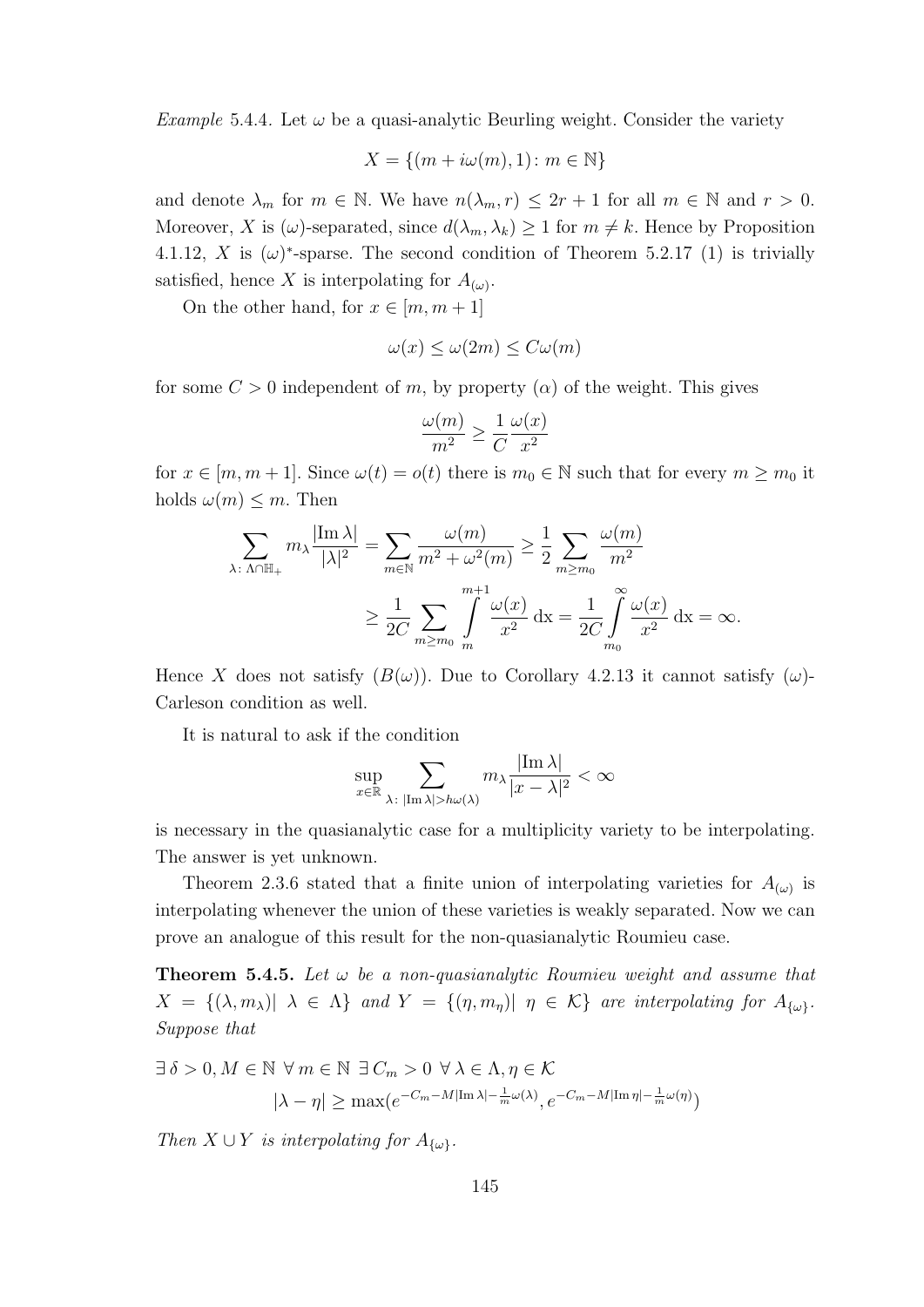*Proof.* Theorem 5.3.2 and Corollary 3.1.2 imply that for some Beurling weight  $\sigma =$  $o(\omega)$ , X and Y are interpolating for  $A_{(\sigma)}$ . Further, we can introduce  $q(z) = \inf_m C_m +$ 1  $\frac{1}{m}\omega(z)$  and by the use of Lemma 1.5.16 obtain another weight  $\nu$  satisfying  $q = o(\nu)$ and  $\nu = o(\omega)$ . Denote  $\mu = \max(\sigma, \nu)$ . Then  $\mu$  is a weight satisfying  $q = o(\mu)$  and  $\mu = o(\omega)$ . Moreover, X and Y are interpolating for  $A_{(\mu)}$  hence  $(\mu)$ -sparse by Theorem 5.2.1, and weakly  $(\mu)$ -separated by Propositions 4.1.10 and 4.1.5. Furthermore, by the assumption

$$
|\lambda - \eta| \ge \delta \max(e^{-M|\text{Im }\lambda| - q(\lambda)}, e^{-M|\text{Im }\eta| - q(\eta)})
$$
  
 
$$
\ge \delta e^{-C} \max(e^{-M|\text{Im }\lambda| - \mu(\lambda)}, e^{-M|\text{Im }\eta| - \mu(\eta)})
$$

for some  $C > 0$  and all  $\lambda \in \Lambda$ ,  $\eta \in \mathcal{K}$ . Thus  $X \cup Y$  is weakly  $(\mu)$ -separated. Theorem 2.3.6 yields then that  $X \cup Y$  is interpolating for  $A_{(\mu)}$ . We can complete the proof using Corollary 3.3.1.  $\Box$ 

In Chapter 3 we proved for the Roumieu case that a multiplicity variety is interpolating if there exists a function which equals zero on this variety and has particular Taylor coefficients not decreasing too fast (see Theorem 3.2.1). For the Beurling case this was a characterisation of interpolating varieties (see Theorem 3.1.1). Now we are able to give an analogous characterisation in the non-quasianalytic Roumieu case. The quasianalytic case is yet unsolved.

**Theorem 5.4.6.** Let  $\omega$  be a non-quasianalytic Roumieu weight and X a multiplicity variety. Then X is an interpolating variety for  $A_{\{\omega\}}$  if and only if there exists  $f \in$  $A_{\{\omega\}}$  with  $X \subset Z(f)$  satisfying that for some  $M \in \mathbb{N}$  and every  $m \in \mathbb{N}$  there exists  $C_m \in \mathbb{R}$  such that for every  $\lambda \in \Lambda$ 

$$
\frac{|f^{(m_\lambda)}(\lambda)|}{m_\lambda!} \ge e^{-C_m - M|\operatorname{Im} \lambda| - \frac{1}{m} \omega(\lambda)}.
$$

*Proof.* Assume that X is interpolating for  $A_{\{\omega\}}$ . By Theorem 5.3.2, there exists a Beurling weight  $\sigma = o(\omega)$  such that X is  $A_{(\sigma)}$  interpolating. Then by Theorem 3.1.1 there exists a function  $f \in A_{(\sigma)}$  with  $X \subset Z(f)$  satisfying

$$
\frac{|(f^{m_\lambda})(\lambda)|}{m_\lambda!}\geq e^{-M|{\rm Im}\,\lambda|-M\sigma(\lambda)}
$$

for some  $M \in \mathbb{N}$  and every  $\lambda \in \Lambda$ . As  $\sigma = o(\omega)$ , this implies the assertion of the theorem. Finally, Proposition 1.7.12 implies  $f \in A_{\{\omega\}}$ .

 $\Box$ 

The converse is given by Theorem 3.2.1.

This theorem allows us to state a corollary similar to 3.1.2. However, this would only work for non-quasianalytic weights. Due to the geometric descriptions of interpolating varieties we will be able to show a slightly stronger result.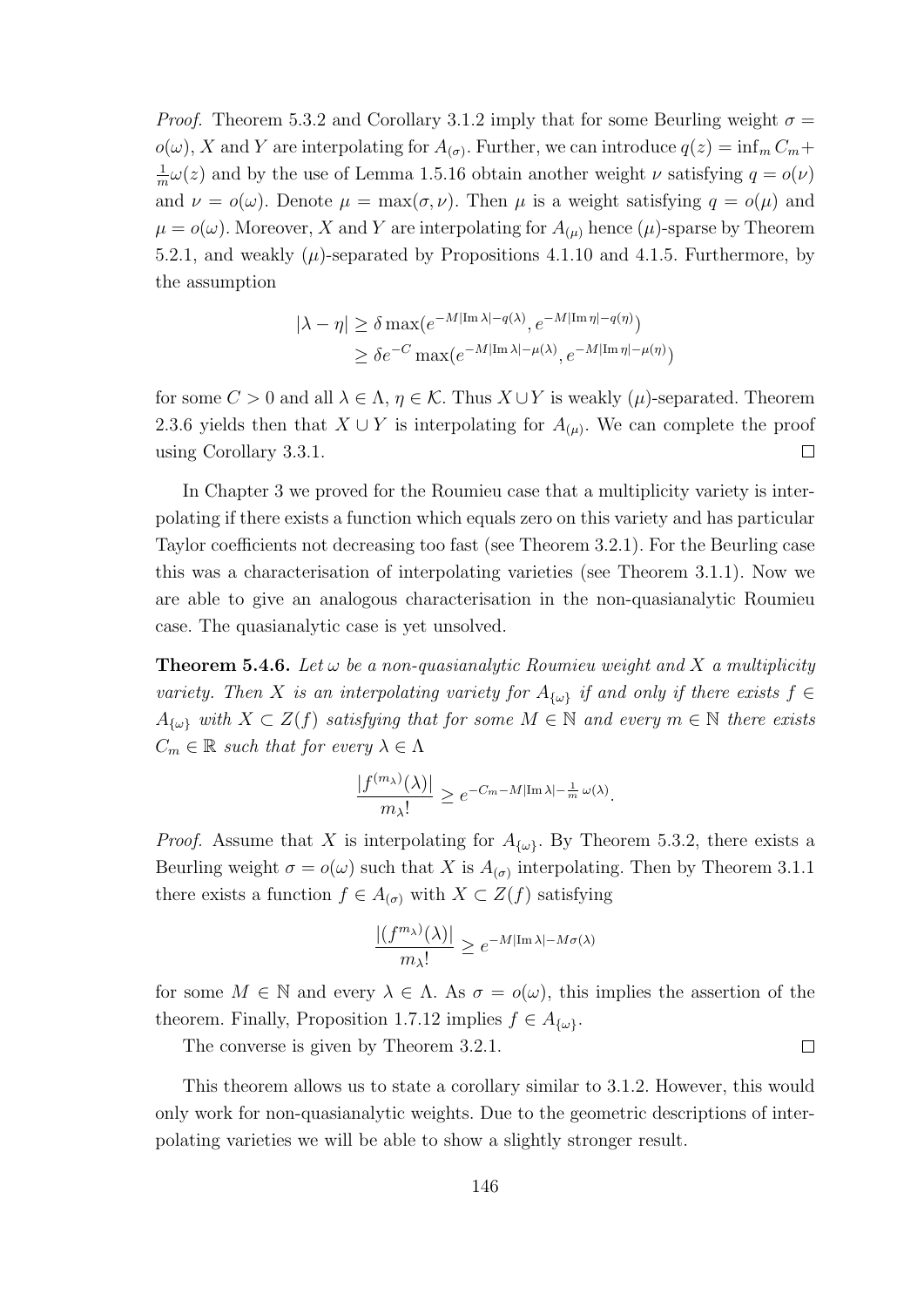Corollary 5.4.7. Let  $\nu$  be a non-quasianalytic weight and X be an interpolating variety for  $A_{\{\nu\}}$ . Then X is interpolating for  $A_{\{\omega\}}$  for every weight  $\omega$  satisfying  $\nu = O(\omega)$ .

Remark 5.4.8. The outcome of the geometric descriptions is that we could omit the assumption about the non-quasianalyticity of  $\omega$ .

*Proof.* By Theorem 5.3.2, X is  $\{\nu\}$ -sparse and satisfies  $\{\nu\}$ -Carleson condition for H<sup>+</sup> and H−. But it is a trivial observation that then X is {ω}-sparse and satisfies  $\{\omega\}$ -Carleson condition for  $\mathbb{H}_+$  and  $\mathbb{H}_-$ . Hence by Theorem 5.3.1, X is interpolating  $\Box$ for  $A_{\{\omega\}}$ .

Another corollary of the analytic characterisation is an analogue of Theorem 2.2.5 about multiplying all multiplicities by a given constant.

Corollary 5.4.9. Let  $\omega$  be a non-quasianalytic Roumieu weight. If  $X = \{(\lambda, m_{\lambda})\}_{\lambda \in \Lambda}$ is interpolating for  $A_{\{\omega\}}$  then for any  $n \in \mathbb{N}$  the variety  $X = \{(\lambda, n \cdot m_\lambda)\}_{\lambda \in \Lambda}$  (we multiply all multiplicities by n) is also interpolating for  $A_{\{\omega\}}$ .

*Proof.* By Theorem 5.4.6 there exists  $f \in A_{\{\omega\}}$  with  $X \subset Z(f)$  satisfying that for some  $M \in \mathbb{N}$ , for all  $m \in \mathbb{N}$  there exists  $C_m \in \mathbb{R}$  such that for all  $\lambda \in \Lambda$ 

$$
\frac{|f^{(m_\lambda)}(\lambda)|}{m_\lambda!} \ge e^{-C_m - M|\operatorname{Im} \lambda| - \frac{1}{m} \omega(\lambda)}.
$$

Then by the Leibniz formula for  $\lambda \in \Lambda$ 

$$
\left| \frac{1}{(2m_{\lambda})!} (f(z)f(z))^{(2m_{\lambda})} \right|_{z=\lambda} = \left| \frac{1}{(2m_{\lambda})!} \sum_{k=0}^{2m_{\lambda}} {2m_{\lambda} \choose k} f^{(k)}(\lambda) f^{(2m_{\lambda}-k)}(\lambda) \right|
$$
  
= 
$$
\left| \frac{1}{(2m_{\lambda})!} {2m_{\lambda} \choose m_{\lambda}} f^{(m_{\lambda})}(\lambda) f^{(m_{\lambda})}(\lambda) \right|
$$
  

$$
\geq e^{-2C_m - 2M |\text{Im }\lambda| - \frac{2}{m} \omega(\lambda)}.
$$

Moreover,  $f^2 \in A_{\{\omega\}}$ . One more use of Theorem 5.4.6 completes the proof.

 $\Box$ 

Now, we are going to present some examples of interpolating and non-interpolating varieties and test their behaviour against bounded perturbation, diffusion and rotation (see Section 2.2 for definitions of these operations). We already know that the interpolation property is stable under shifts (see Proposition 2.2.3). We have seen in Examples 4.1.14 and 4.1.15 that

$$
X = \{(m, 1)| m \in \mathbb{N}\}\
$$

is an  $(\omega)$ -sparse variety for any weight  $\omega$ , for which bounded perturbation or diffusion can break sparsity down. Moreover, X satisfies  $(B(\omega), (B\{\omega\})$  and the weighted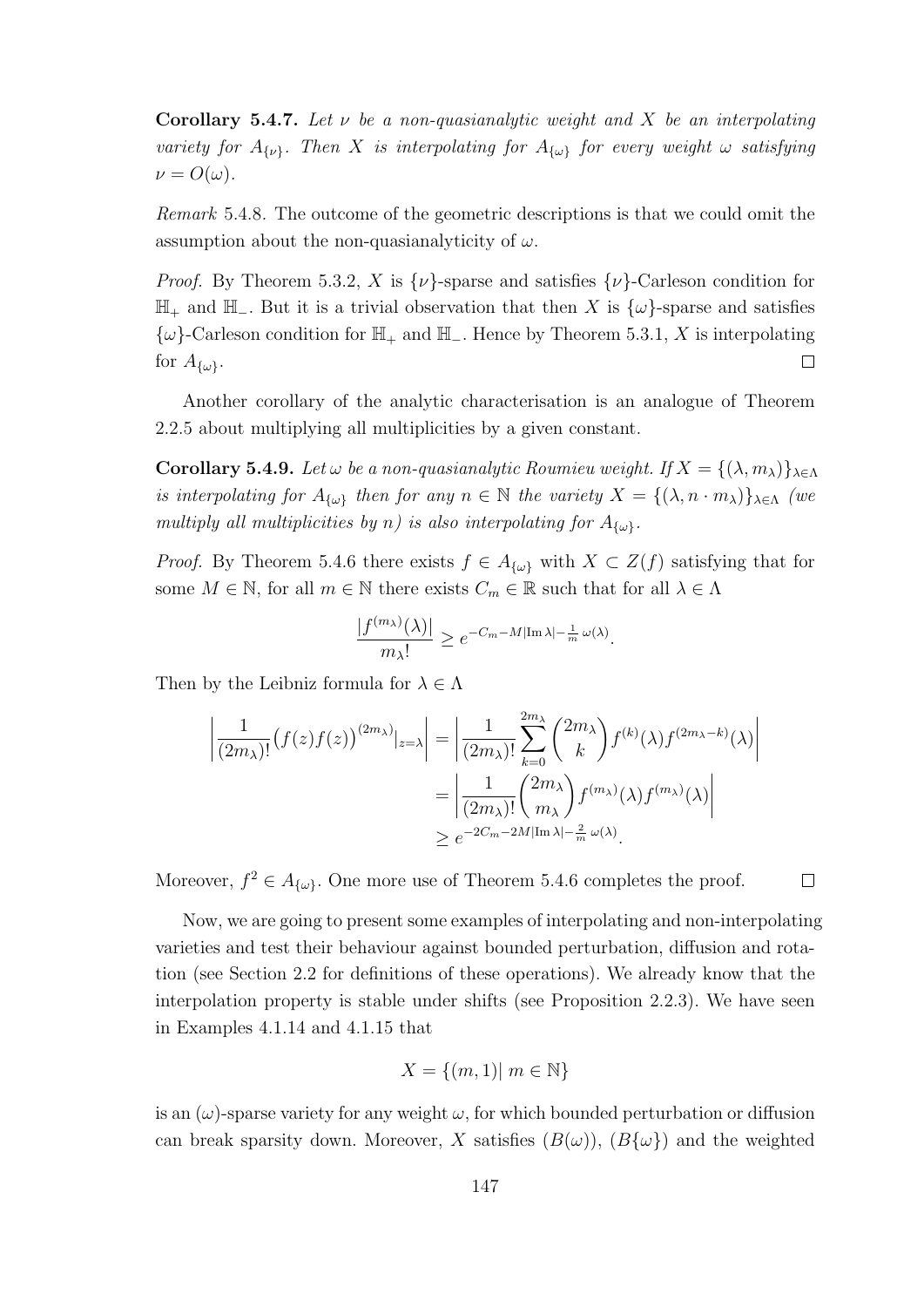Carleson conditions trivially. Hence it is interpolating for any  $A_{(\omega)}$  and  $A_{\{\omega\}}$  by Theorems 5.2.17 and 5.3.1. Furthermore,  $i \cdot X = \{(mi, 1) | m \in \mathbb{N}\}\$ is not a Blaschke sequence, thus  $i \cdot X$  cannot be interpolating for any  $A_{(\omega)}$  or  $A_{\{\omega\}}$  where  $\omega$  is a non-quasianalytic weight. This could be seen with the use of Theorem 5.1.5 and Proposition 4.2.9. Therefore the only admissible operation for interpolating varieties is translation.

The following example shows that lattices are never interpolating. Example 5.4.10. Let  $z, \xi \in \mathbb{C}$  be linearly independent. Consider

$$
X = z \cdot \mathbb{Z} + \xi \cdot \mathbb{Z},
$$

a lattice generated by z and  $\xi$ . It is known that the number of points of such a lattice in a disc  $D(\lambda, r)$  is proportional to  $r^2$  for big r. Denoting  $p(z) = |\text{Im } z| + \omega(z)$ for a weight  $\omega$ , we obtain  $n(\lambda, p(\lambda)) \geq \epsilon p(\lambda)^2$  for some  $\epsilon > 0$  and all  $\lambda \in \Lambda$ . Hence X is not  $(\omega)$ -sparse by Proposition 4.1.10. Therefore it is not interpolating for  $A_{(\omega)}$ . As every  $\{\omega\}$ -sparse variety is  $(\sigma)$ -sparse for some  $\sigma = o(\omega)$  by Proposition 4.1.3, X cannot be interpolating for any  $A_{\{\omega\}}$ .

The following example distinguishes the sets of interpolating varieties for different weights.

*Example* 5.4.11. Let  $\nu$  and  $\omega$  be two Beurling weights such that  $\nu = o(\omega)$ . Consider

$$
X = \{ (m + i\omega(m), 1), (m + e^{-\omega(m)} + i\omega(m), 1) | m \in \mathbb{N} \}.
$$

Denote  $\lambda_m = m + i\omega(m)$  and  $\eta_m = m + e^{-\omega(m)} + i\omega(m)$ . Then

$$
|\text{Im }\lambda_m| = \omega(m)
$$
 and  $|\text{Im }\eta_m| = \omega(m)$ .

Hence  $X \subset \{z \in \mathbb{C} | \vert \text{Im } z \vert \leq \omega(z) \}$ . Further,

$$
|\lambda_m - \eta_m| = e^{-\omega(m)},
$$

which shows that X is  $(\omega)$ -separated. Moreover,  $n(\lambda, r) \leq 4r + 2$  for every  $\lambda \in X$ and  $r > 0$ . Hence X is  $(\omega)$ -sparse by Proposition 4.1.12 and interpolating for  $A_{(\omega)}$  by Theorem 5.2.17. On the other hand, X is not  $(\nu)$ -separated hence not interpolating for  $A_{(\nu)}$ .

Now let  $\nu$  and  $\omega$  be two Roumieu weights satisfying  $\nu = o(\omega)$ . Using Lemma 1.5.16 we can find another weight  $\sigma$  such that  $\nu = o(\sigma)$  and  $\sigma = o(\omega)$ . Then consider

$$
X = \{ (m + i\sigma(m), 1), (m + e^{-\sigma(m)} + i\sigma(m), 1) | m \in \mathbb{N} \}.
$$

We have seen earlier that X is interpolating for  $A_{(\sigma)}$ . By Corollary 3.3.1, X is interpolating for  $A_{\{\omega\}}$ . But it is not  $(\nu)$ -sparse and thus cannot be  $\{\nu\}$ -sparse. Finally, X is not interpolating for  $A_{\{\nu\}}$  by Theorem 5.1.1.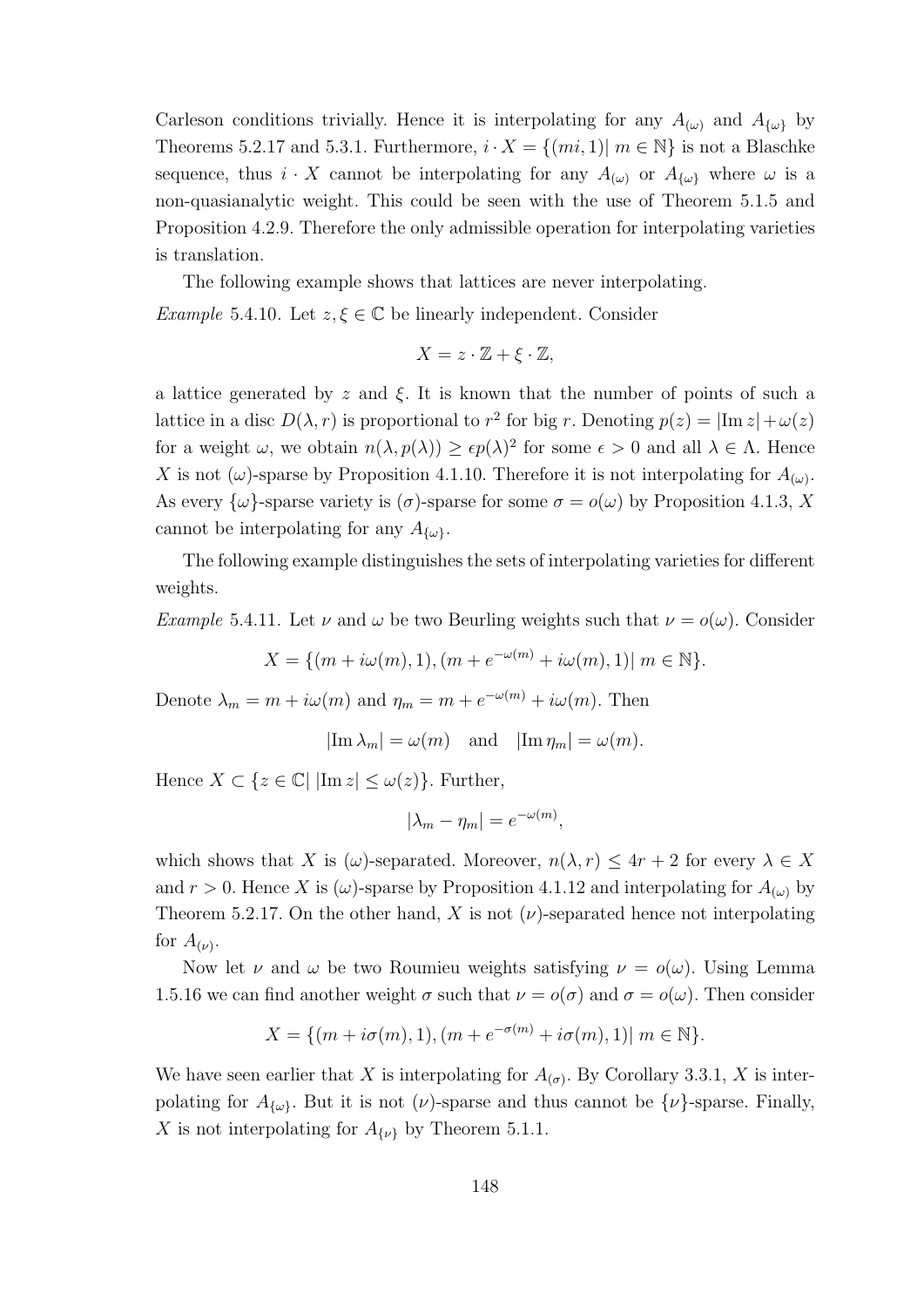## Appendix A: Calculation of derivatives of some distributions

In this appendix we calculate the laplacian of several particular distributions. All computations are standard, and probably can be found in some books as exercises. We introduce the following notation.

**Definition A.1.** For  $c > 0$ ,  $\lambda \in \mathbb{C}$ ,  $\varphi \in C_c^{\infty}(\mathbb{C})$  we define a distribution  $Avg_{\lambda,c}$ counting the average of  $\varphi$  over the circle  $S(\lambda, c) = \{z \in \mathbb{C} | |z - \lambda| = c\}$ 

$$
\langle \operatorname{Avg}^1_{\lambda,c}, \varphi \rangle = \frac{1}{2\pi} \int_{0}^{2\pi} \varphi(\lambda + ce^{i\theta}) d\theta
$$

and a distribution  $Avg^{2}{}_{\lambda,c}$  counting the average of  $\varphi$  over the disk  $D(\lambda, c)$ 

$$
\langle \operatorname{Avg}^2_{\lambda,c}, \varphi \rangle = \frac{1}{\pi c^2} \int\limits_{D(\lambda,c)} \varphi(z) \, \mathrm{d}z.
$$

Further, to simplify the notation we introduce the shift operator

$$
\tau_{\lambda} \colon C_c^{\infty}(\mathbb{C}) \to C_c^{\infty}(\mathbb{C})
$$

for  $\lambda \in \mathbb{C}$  by the formula  $(\tau_{\lambda}\varphi)(z) = \varphi(z + \lambda)$  for  $z \in \mathbb{C}, \varphi \in C_c^{\infty}(\mathbb{C})$ .

The following lemma will be helpful later.

**Lemma A.2.** For  $\lambda \in \mathbb{C}$ ,  $\varphi \in C_c^{\infty}(\mathbb{C})$ , a locally integrable function u and any  $c > 0$ it holds

$$
\langle \Delta(\tau_{\lambda} u), \varphi \rangle = \langle \Delta u, \tau_{-\lambda} \varphi \rangle,
$$

$$
\langle \delta_0, \tau_{\lambda} \varphi \rangle = \langle \delta_{\lambda}, \varphi \rangle,
$$

$$
\langle \text{Avg}^1_{0,c}, \tau_{\lambda} \varphi \rangle = \langle \text{Avg}^1_{\lambda,c}, \varphi \rangle,
$$

$$
\langle \text{Avg}^2_{0,c}, \tau_{\lambda} \varphi \rangle = \langle \text{Avg}^2_{\lambda,c}, \varphi \rangle.
$$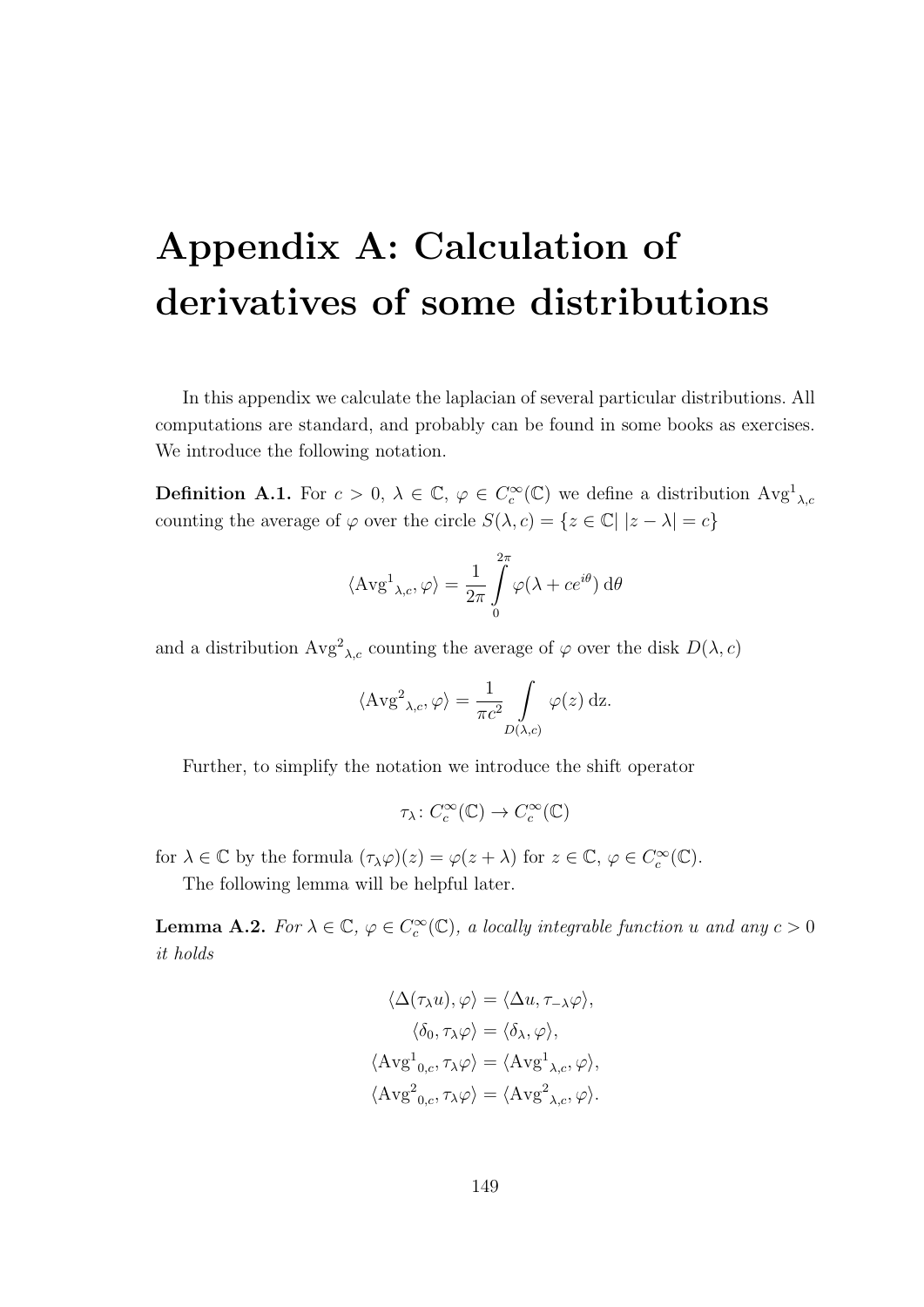Proof. We have

$$
\langle \Delta(\tau_{\lambda} u), \varphi \rangle = \int_{\mathbb{C}} (\tau_{\lambda} u)(z) \Delta \varphi(z) dz = \int_{\mathbb{C}} u(z + \lambda) \Delta \varphi(z) dz
$$
  
= 
$$
\int_{\mathbb{C}} u(z) \Delta \varphi(z - \lambda) dz = \int_{\mathbb{C}} u(z) \Delta(\tau_{-\lambda} \varphi)(z) dz = \langle \Delta u, \tau_{-\lambda} \varphi \rangle.
$$

For the second equation we have

$$
\langle \delta_0, \tau_\lambda \varphi \rangle = \delta_0(\varphi(\cdot + \lambda)) = \varphi(\lambda) = \langle \delta_\lambda, \varphi \rangle.
$$

Further,

$$
\langle \operatorname{Avg}^1_{0,c}, \tau_{\lambda} \varphi \rangle = \frac{1}{2\pi} \int_{0}^{2\pi} \varphi(\lambda + ce^{i\theta}) \, d\theta = \langle \operatorname{Avg}^1_{\lambda,c}, \varphi \rangle.
$$

Finally,

$$
\langle \operatorname{Avg}^2_{0,c}, \tau_{\lambda} \varphi \rangle = \frac{1}{\pi c^2} \int_{D(0,c)} \varphi(z + \lambda) dz = \frac{1}{\pi c^2} \int_{D(\lambda,c)} \varphi(z) dz = \langle \operatorname{Avg}^2_{\lambda,c}, \varphi \rangle. \quad \Box
$$

Lemma A.3. Let  $c > 0$ ,  $\lambda \in \mathbb{C}$  and

$$
u(z) = \begin{cases} \ln \frac{|z - \lambda|^2}{c^2} & \text{for } z \in D(\lambda, c), \\ 0 & \text{for } z \in \mathbb{C} \setminus D(\lambda, c). \end{cases}
$$

Then u is continuous on  $\mathbb{C} \setminus \{0\}$  and

$$
\Delta u = 4\pi (\delta_{\lambda} - \mathbf{Avg}^1_{\lambda,c}).
$$

*Proof.* Assume for the moment that we have proved the lemma for  $\lambda = 0$ . Denote by  $u_{\lambda}$  the function u defined for  $\lambda \in \mathbb{C}$ . Then by Lemma A.2 we would have for any  $\varphi \in C_c^{\infty}(\mathbb{C})$ 

$$
\langle \Delta u_{\lambda}, \varphi \rangle = \langle \Delta(\tau_{-\lambda} u_0), \varphi \rangle = \langle \Delta u_0, \tau_{\lambda} \varphi \rangle = \langle 4\pi (\delta_0 - \text{Avg}^1_{0,c}), \tau_{\lambda} \varphi \rangle
$$
  
=  $\langle 4\pi (\delta_{\lambda} - \text{Avg}^1_{\lambda,c}), \varphi \rangle$ .

Therefore, without loss of generality we may assume that  $\lambda = 0$ .

Let  $\varphi \in C_c^{\infty}(\mathbb{C})$ . We have to calculate

$$
\left\langle \left( \frac{\partial^2}{\partial x^2} + \frac{\partial^2}{\partial y^2} \right) u, \varphi \right\rangle = \left\langle u, \left( \frac{\partial^2}{\partial x^2} + \frac{\partial^2}{\partial y^2} \right) \varphi \right\rangle.
$$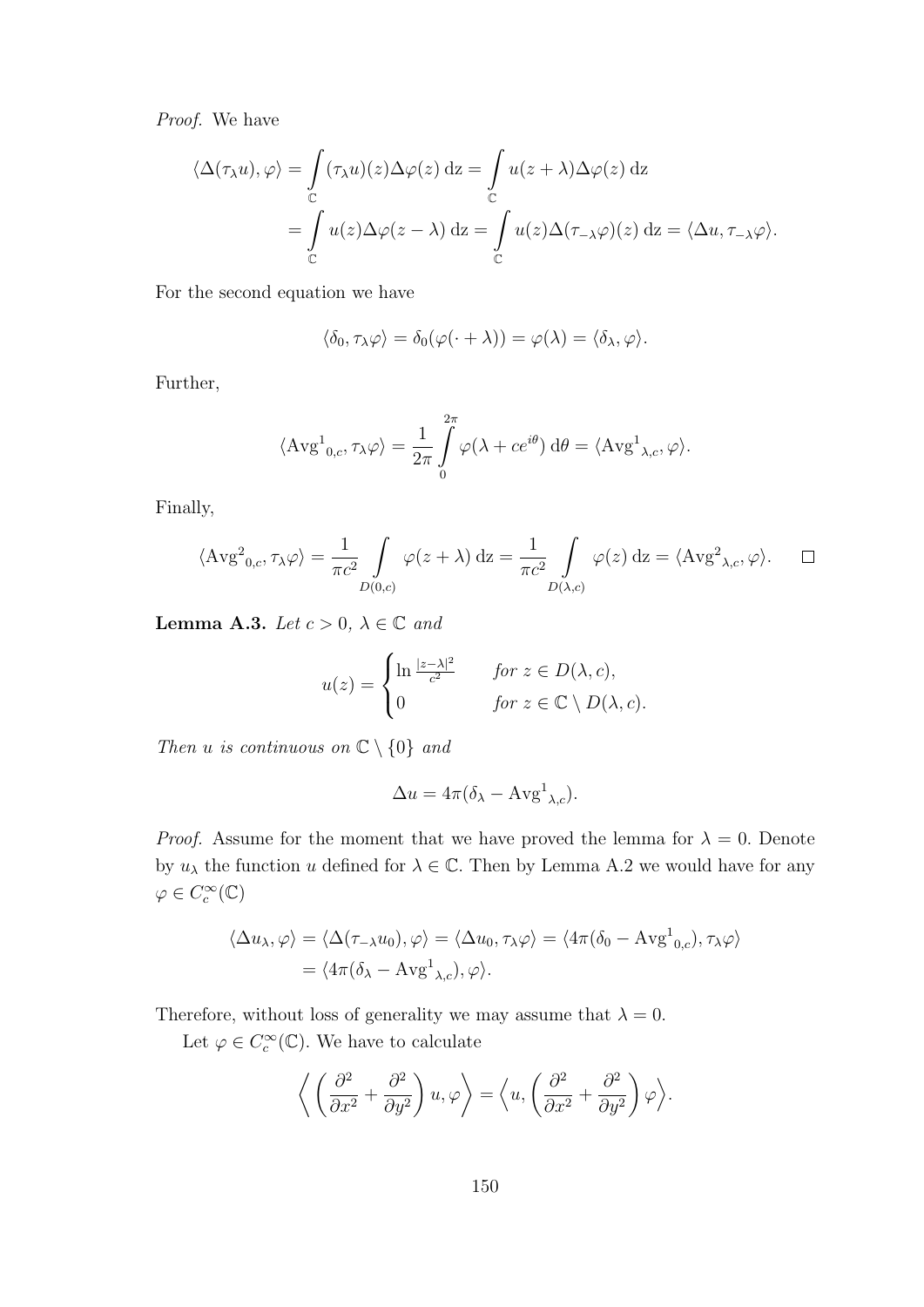We change Cartesian coordinates into polar coordinates. Let  $\psi \in C_c^{\infty}(\mathbb{R} \times [0, 2\pi])$ be given by  $\psi(r, \theta) = \varphi(x, y)$ . Then

$$
\left(\frac{\partial^2}{\partial x^2} + \frac{\partial^2}{\partial y^2}\right)\varphi(x,y) = \left(\frac{\partial^2}{\partial r^2} + \frac{1}{r}\frac{\partial}{\partial r} + \frac{1}{r^2}\frac{\partial^2}{\partial \theta^2}\right)\psi(r,\theta)
$$

and dx dy = r dr d $\theta$ . Moreover  $\ln \frac{x^2+y^2}{c^2}$  $\frac{c^4+y^2}{c^2} = \ln \frac{r^2}{c^2}$  $\frac{r^2}{c^2}$ . Therefore our task is to calculate

$$
\int_{0}^{2\pi} \int_{0}^{c} r \ln\left(\frac{r^2}{c^2}\right) \left( \left( \frac{\partial^2}{\partial r^2} + \frac{1}{r} \frac{\partial}{\partial r} + \frac{1}{r^2} \frac{\partial^2}{\partial \theta^2} \right) \psi(r,\theta) \right) dr d\theta.
$$

We calculate the third integral

$$
\int_{0}^{2\pi} \frac{1}{r} \ln\left(\frac{r^2}{c^2}\right) \frac{\partial^2}{\partial \theta^2} \psi(r,\theta) d\theta = \left[\frac{1}{r} \ln\left(\frac{r^2}{c^2}\right) \frac{\partial}{\partial \theta} \psi(r,\theta)\right]_{0}^{2\pi} = 0.
$$

In further calculations we will use the following equalities

$$
\frac{\partial}{\partial r} \ln \left( \frac{r^2}{c^2} \right) = \frac{2}{r}, \quad \frac{\partial}{\partial r} \left( r \ln \left( \frac{r^2}{c^2} \right) \right) = \ln \left( \frac{r^2}{c^2} \right) + 2, \quad \frac{\partial^2}{\partial r^2} \left( r \ln \left( \frac{r^2}{c^2} \right) \right) = \frac{2}{r}.
$$

We compute the second integral

$$
\int_{\epsilon}^{c} \ln\left(\frac{r^2}{c^2}\right) \frac{\partial}{\partial r} \psi(r,\theta) \, \mathrm{d}\mathbf{r} = \left[ \ln\left(\frac{r^2}{c^2}\right) \psi(r,\theta) \right]_{\epsilon}^{c} - \int_{\epsilon}^{c} \left(\frac{\partial}{\partial r} \ln\left(\frac{r^2}{c^2}\right) \right) \psi(r,\theta) \, \mathrm{d}\mathbf{r}
$$
\n
$$
= -\ln\left(\frac{\epsilon^2}{c^2}\right) \psi(\epsilon,\theta) - \int_{\epsilon}^{c} \frac{2}{r} \psi(r,\theta) \, \mathrm{d}\mathbf{r}.
$$

Finally, we calculate the first integral

$$
\int_{\epsilon}^{c} r \ln \left(\frac{r^2}{c^2}\right) \frac{\partial^2}{\partial r^2} \psi(r,\theta) \, \mathrm{d}\mathbf{r} = \left[r \ln \left(\frac{r^2}{c^2}\right) \frac{\partial}{\partial r} \psi(r,\theta)\right]_{\epsilon}^{c} - \int_{\epsilon}^{c} \frac{\partial}{\partial r} \left(r \ln \left(\frac{r^2}{c^2}\right)\right) \frac{\partial}{\partial r} \psi(r,\theta) \, \mathrm{d}\mathbf{r}
$$
\n
$$
= -\epsilon \ln \left(\frac{\epsilon^2}{c^2}\right) \frac{\partial}{\partial r} \psi(\epsilon,\theta) - \int_{\epsilon}^{c} \frac{\partial}{\partial r} \left(r \ln \left(\frac{r^2}{c^2}\right)\right) \frac{\partial}{\partial r} \psi(r,\theta) \, \mathrm{d}\mathbf{r}
$$
\n
$$
= -\epsilon \ln \left(\frac{\epsilon^2}{c^2}\right) \frac{\partial}{\partial r} \psi(\epsilon,\theta) - \left[\left(\ln \left(\frac{r^2}{c^2}\right) + 2\right) \psi(r,\theta)\right]_{\epsilon}^{c}
$$
\n
$$
+ \int_{\epsilon}^{c} \frac{\partial^2}{\partial r^2} \left(r \ln \left(\frac{r^2}{c^2}\right)\right) \psi(r,\theta) \, \mathrm{d}\mathbf{r}
$$
\n
$$
= -\epsilon \ln \left(\frac{\epsilon^2}{c^2}\right) \frac{\partial}{\partial r} \psi(\epsilon,\theta) - 2\psi(c,\theta) + \left(\ln \left(\frac{\epsilon^2}{c^2}\right) + 2\right) \psi(\epsilon,\theta)
$$
\n
$$
+ \int_{\epsilon}^{c} \frac{2}{r} \psi(r,\theta) \, \mathrm{d}\mathbf{r}.
$$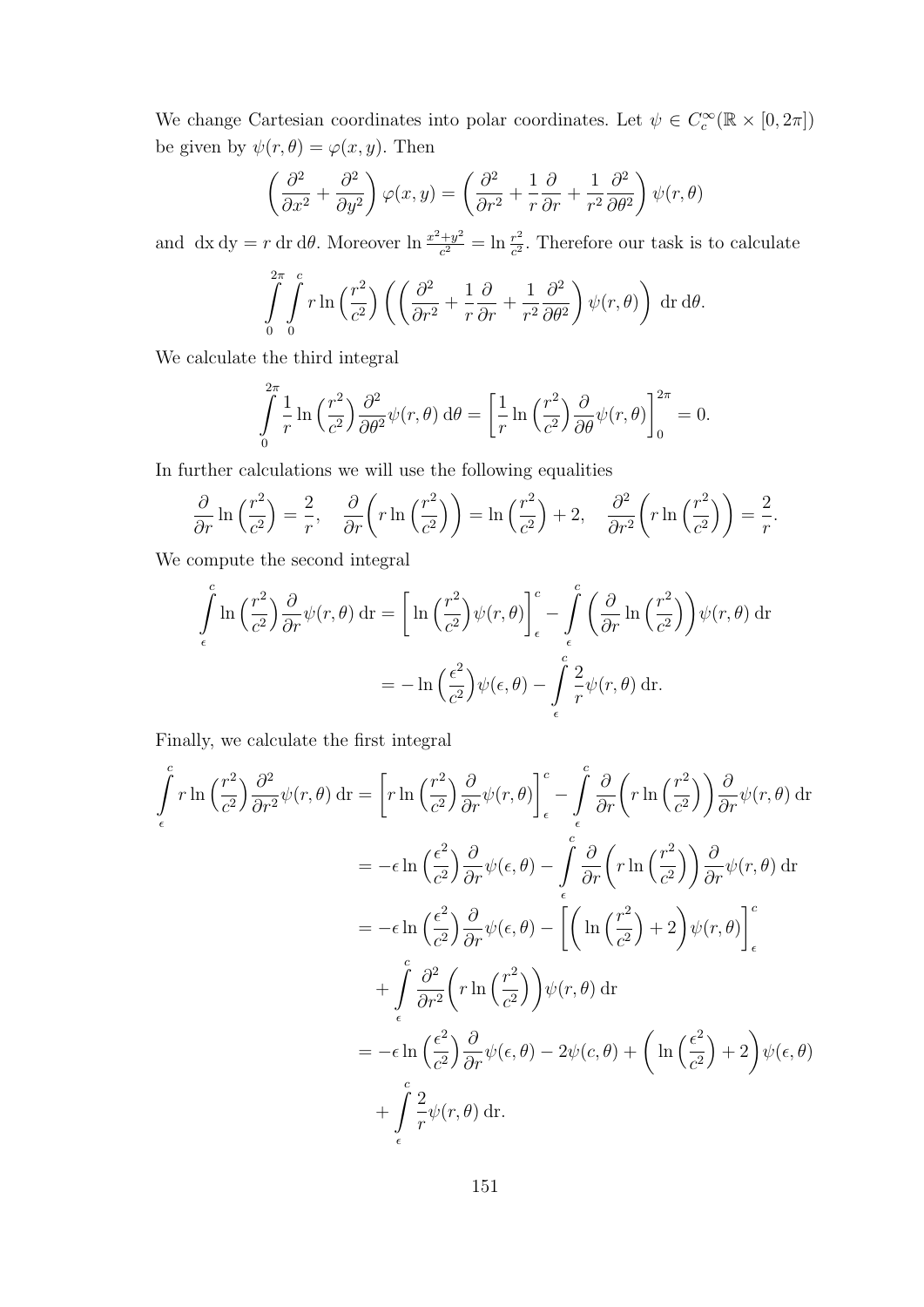Summarising,

$$
\int_{0}^{2\pi} \int_{\epsilon}^{c} r \ln(r^{2}) \left( \left( \frac{\partial^{2}}{\partial r^{2}} + \frac{1}{r} \frac{\partial}{\partial r} + \frac{1}{r^{2}} \frac{\partial^{2}}{\partial \theta^{2}} \right) \psi(r, \theta) \right) dr d\theta =
$$
\n
$$
= \int_{0}^{2\pi} \left( -\ln\left(\frac{\epsilon^{2}}{c^{2}}\right) \psi(\epsilon, \theta) - \epsilon \ln\left(\frac{\epsilon^{2}}{c^{2}}\right) \frac{\partial}{\partial r} \psi(\epsilon, \theta) - 2\psi(c, \theta) + \left(\ln\left(\frac{\epsilon^{2}}{c^{2}}\right) + 2\right) \psi(\epsilon, \theta) \right) d\theta
$$
\n
$$
= 2 \int_{0}^{2\pi} \psi(\epsilon, \theta) d\theta - 2 \int_{0}^{2\pi} \psi(c, \theta) d\theta - \int_{0}^{2\pi} \epsilon \ln\left(\frac{\epsilon^{2}}{c^{2}}\right) \frac{\partial}{\partial r} \psi(\epsilon, \theta) d\theta.
$$

The last summand tends to zero with  $\epsilon \to 0$ , since the derivative is bounded and  $\epsilon \ln(\frac{\epsilon^2}{c^2})$  $\frac{\epsilon^2}{c^2}$   $\rightarrow$  0 when  $\epsilon \rightarrow 0$ . The first summand tends to  $4\pi\psi(0,0) = 4\pi\varphi(0,0)$ . The middle one is an average of  $\varphi$  over the circle of radius c and center at 0 multiplied by  $4\pi$ . Finally we can write

$$
\Delta u = 4\pi (\delta_{\lambda} - \text{Avg}^1_{\lambda,c}).
$$

Lemma A.4. Let  $c > 0$ ,  $\lambda \in \mathbb{C}$  and

$$
u(z) = \begin{cases} 1 - \frac{|z - \lambda|^2}{c^2} & \text{for } z \in D(\lambda, c), \\ 0 & \text{for } z \in \mathbb{C} \setminus D(\lambda, c). \end{cases}
$$

Then u is continuous on  $\mathbb{C} \setminus \{0\}$  and

$$
\Delta u = 4\pi (\text{Avg}^1_{\lambda,c} - \text{Avg}^2_{\lambda,c}).
$$

*Proof.* Assume for the moment that we have proved the lemma for  $\lambda = 0$ . Denote by  $u_{\lambda}$  the function u defined for  $\lambda \in \mathbb{C}$ . Then by Lemma A.2 we would have for any  $\varphi \in C_c^{\infty}(\mathbb{C})$ 

$$
\langle \Delta u_{\lambda}, \varphi \rangle = \langle \Delta(\tau_{-\lambda} u_0), \varphi \rangle = \langle \Delta u_0, \tau_{\lambda} \varphi \rangle = \langle 4\pi (\text{Avg}^1_{0,c} - \text{Avg}^2_{0,c}), \tau_{\lambda} \varphi \rangle = \langle 4\pi (\text{Avg}^1_{\lambda,c} - \text{Avg}^2_{\lambda,c}), \varphi \rangle.
$$

Therefore, without loss of generality we may assume that  $\lambda = 0$ .

Let  $\varphi \in C_c^{\infty}(\mathbb{C})$ . We have to calculate

$$
\left\langle \left( \frac{\partial^2}{\partial x^2} + \frac{\partial^2}{\partial y^2} \right) u, \varphi \right\rangle = \left\langle u, \left( \frac{\partial^2}{\partial x^2} + \frac{\partial^2}{\partial y^2} \right) \varphi \right\rangle.
$$

We change Cartesian coordinates into polar coordinates. Let  $\psi \in C_c^{\infty}(\mathbb{R} \times [0, 2\pi])$ be given by  $\psi(r, \theta) = \varphi(x, y)$ . Then

$$
\left(\frac{\partial^2}{\partial x^2} + \frac{\partial^2}{\partial y^2}\right)\varphi(x,y) = \left(\frac{\partial^2}{\partial r^2} + \frac{1}{r}\frac{\partial}{\partial r} + \frac{1}{r^2}\frac{\partial^2}{\partial \theta^2}\right)\psi(r,\theta)
$$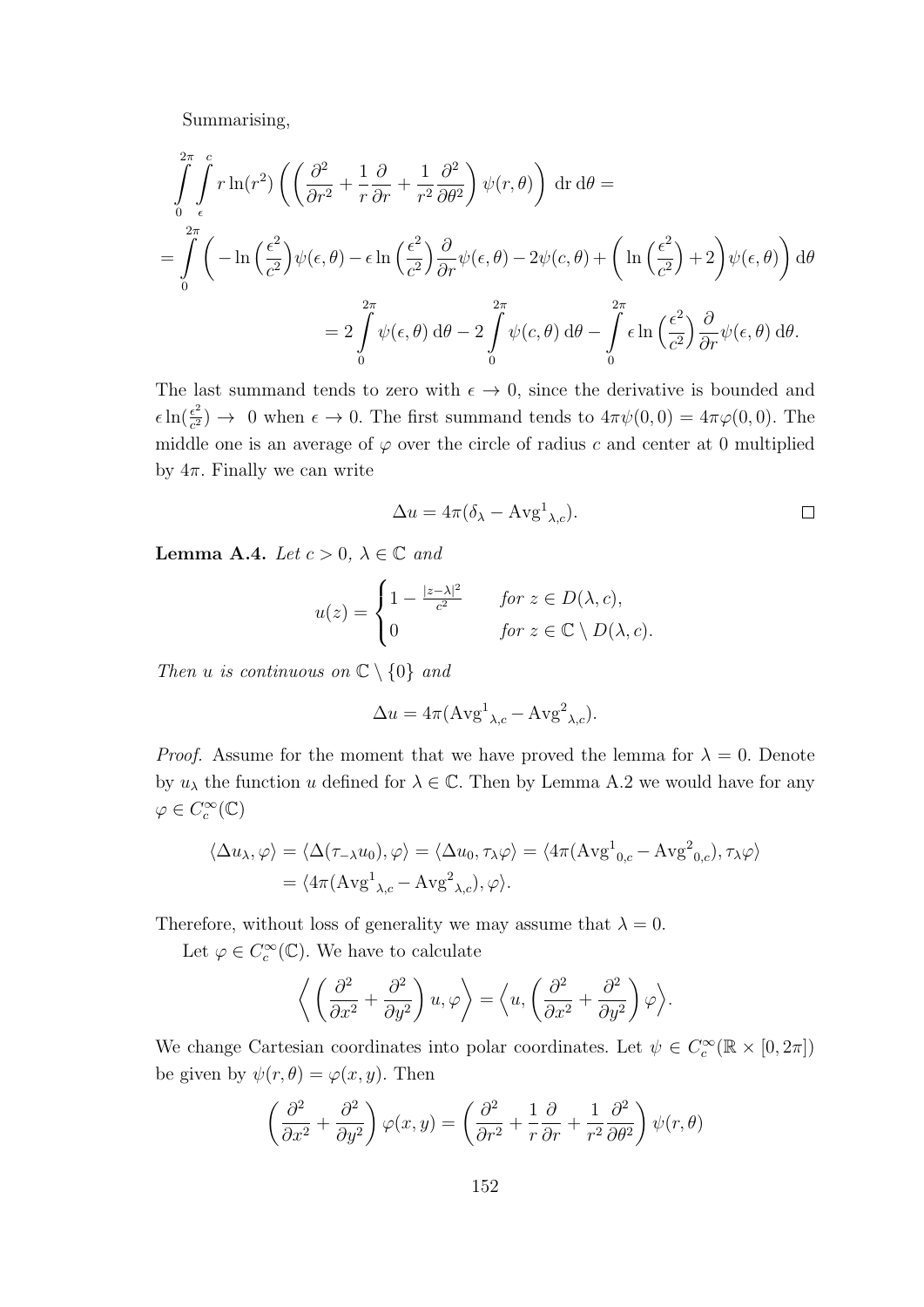and dx dy = r dr d $\theta$ . Moreover  $\frac{x^2+y^2}{a^2}$  $\frac{y^2}{c^2} = \frac{r^2}{c^2}$  $\frac{r^2}{c^2}$ . Therefore our task is to calculate

$$
\int_{0}^{2\pi} \int_{0}^{c} r\left(1 - \frac{r^2}{c^2}\right) \left( \left(\frac{\partial^2}{\partial r^2} + \frac{1}{r}\frac{\partial}{\partial r} + \frac{1}{r^2}\frac{\partial^2}{\partial \theta^2}\right) \psi(r,\theta) \right) dr d\theta.
$$

We calculate the third integral

$$
\int_{0}^{2\pi} \frac{1}{r} \left(1 - \frac{r^2}{c^2}\right) \frac{\partial^2}{\partial \theta^2} \psi(r,\theta) d\theta = \left[\frac{1}{r} \left(1 - \frac{r^2}{c^2}\right) \frac{\partial}{\partial \theta} \psi(r,\theta)\right]_{0}^{2\pi} = 0.
$$

In further calculations we will use the following equalities

$$
\frac{\partial}{\partial r}\left(1-\frac{r^2}{c^2}\right)=-\frac{2r}{c^2}, \quad \frac{\partial}{\partial r}\left(r\left(1-\frac{r^2}{c^2}\right)\right)=1-\frac{3r^2}{c^2}, \quad \frac{\partial^2}{\partial r^2}\left(r\left(1-\frac{r^2}{c^2}\right)\right)=-\frac{6r}{c^2}.
$$

The second integral can be calculated as follows

$$
\int_{0}^{c} \left(1 - \frac{r^2}{c^2}\right) \frac{\partial}{\partial r} \psi(r,\theta) \, \mathrm{d}\mathbf{r} = \left[ \left(1 - \frac{r^2}{c^2}\right) \psi(r,\theta) \right]_{0}^{c} - \int_{0}^{c} \left(\frac{\partial}{\partial r} \left(1 - \frac{r^2}{c^2}\right)\right) \psi(r,\theta) \, \mathrm{d}\mathbf{r}
$$
\n
$$
= -\psi(0,\theta) + \int_{0}^{c} \frac{2r}{c^2} \psi(r,\theta) \, \mathrm{d}\mathbf{r}.
$$

Now, we compute the first integral

$$
\int_{0}^{c} r\left(1 - \frac{r^{2}}{c^{2}}\right) \frac{\partial^{2}}{\partial r^{2}} \psi(r, \theta) \, dr = \left[r\left(1 - \frac{r^{2}}{c^{2}}\right) \frac{\partial}{\partial r} \psi(r, \theta)\right]_{0}^{c}
$$
\n
$$
- \int_{0}^{c} \frac{\partial}{\partial r} \left(r\left(1 - \frac{r^{2}}{c^{2}}\right)\right) \frac{\partial}{\partial r} \psi(r, \theta) \, dr
$$
\n
$$
= - \int_{0}^{c} \frac{\partial}{\partial r} \left(r\left(1 - \frac{r^{2}}{c^{2}}\right)\right) \frac{\partial}{\partial r} \psi(r, \theta) \, dr
$$
\n
$$
= - \left[\left(1 - \frac{3r^{2}}{c^{2}}\right) \psi(r, \theta)\right]_{0}^{c}
$$
\n
$$
+ \int_{0}^{c} \frac{\partial^{2}}{\partial r^{2}} \left(r\left(1 - \frac{r^{2}}{c^{2}}\right)\right) \psi(r, \theta) \, dr
$$
\n
$$
= 2\psi(c, \theta) + \psi(0, \theta) - \int_{0}^{c} \frac{6r}{c^{2}} \psi(r, \theta) \, dr.
$$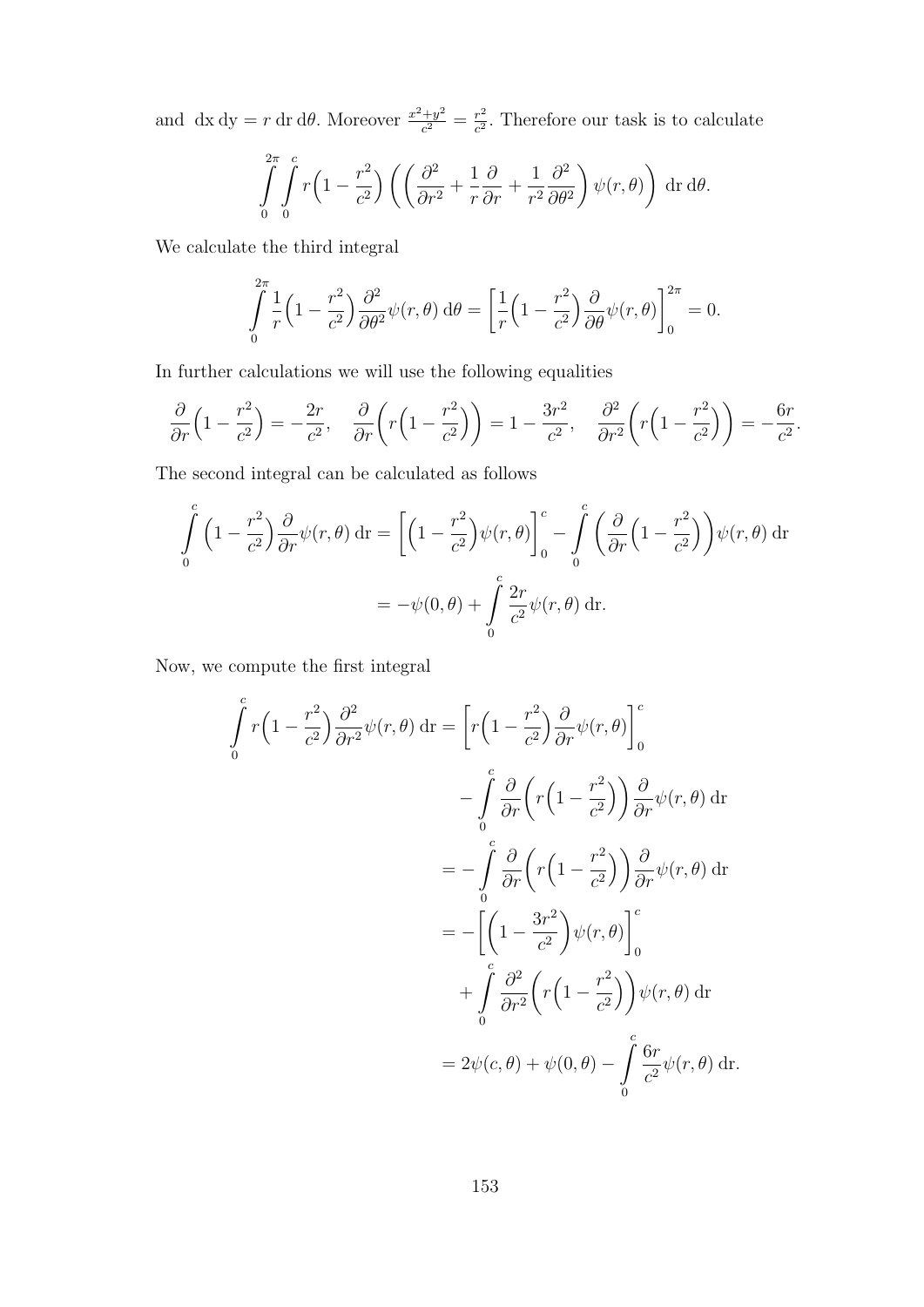Summarising,

$$
\int_{0}^{2\pi} \int_{0}^{c} r\left(1 - \frac{r^2}{c^2}\right) \left(\left(\frac{\partial^2}{\partial r^2} + \frac{1}{r}\frac{\partial}{\partial r} + \frac{1}{r^2}\frac{\partial^2}{\partial \theta^2}\right) \psi(r,\theta)\right) dr d\theta =
$$
\n
$$
= \int_{0}^{2\pi} \left(\int_{0}^{c} \frac{2r}{c^2} \psi(r,\theta) dr + 2\psi(c,\theta) - \int_{0}^{c} \frac{6r}{c^2} \psi(r,\theta) dr\right) d\theta
$$
\n
$$
= \int_{0}^{2\pi} \left(2\psi(c,\theta) - \frac{4}{c^2} \int_{0}^{c} r\psi(r,\theta) dr\right) d\theta
$$
\n
$$
= 2 \int_{0}^{2\pi} \psi(c,\theta) d\theta - \frac{4}{c^2} \int_{0}^{2\pi} \int_{0}^{c} r\psi(r,\theta) dr d\theta
$$
\n
$$
= 2 \int_{0}^{2\pi} \psi(c,\theta) d\theta - \frac{4}{c^2} \int_{0}^{2\pi} \psi(c,\theta) d\theta - \frac{4}{c^2} \int_{D(0,c)}^{2\pi} \psi(r,\theta) dr d\theta
$$

Finally, we can write

$$
\Delta u = 4\pi (\text{Avg}^1{}_{\lambda,c} - \text{Avg}^2{}_{\lambda,c}).
$$

Lemma A.5. Let

$$
u_{\lambda}(z) = \begin{cases} \ln|z - \lambda| & \text{for : } \operatorname{Im} z > 0, \\ 0 & \text{for } \operatorname{Im} z \le 0, \end{cases}
$$

and

$$
v_{\lambda}(z) = \begin{cases} 0 & \text{for } \operatorname{Im} z \ge 0, \\ \ln|z - \lambda| & \text{for } \operatorname{Im} z < 0. \end{cases}
$$

Then for  $\lambda \in \mathbb{H}$ 

$$
\langle \Delta u_{\lambda}, \varphi \rangle = -\int_{-\infty}^{\infty} \ln|x - \lambda| \frac{\partial}{\partial y} \varphi(x) dx - \int_{-\infty}^{\infty} \frac{\operatorname{Im} \lambda}{|x - \lambda|^2} \varphi(x) dx
$$

$$
\langle \Delta v_{\lambda}, \varphi \rangle = 2\pi \delta_{\lambda} + \int_{-\infty}^{\infty} \ln|x - \lambda| \frac{\partial}{\partial y} \varphi(x) dx + \int_{-\infty}^{\infty} \frac{\operatorname{Im} \lambda}{|x - \lambda|^2} \varphi(x) dx
$$

and for  $\lambda \in \mathbb{H}_+$ 

$$
\langle \Delta u_{\lambda}, \varphi \rangle = 2\pi \delta_{\lambda} - \int_{-\infty}^{\infty} \ln|x - \lambda| \frac{\partial}{\partial y} \varphi(x) dx - \int_{-\infty}^{\infty} \frac{\operatorname{Im} \lambda}{|x - \lambda|^2} \varphi(x) dx
$$

$$
\langle \Delta v_{\lambda}, \varphi \rangle = \int_{-\infty}^{\infty} \ln|x - \lambda| \frac{\partial}{\partial y} \varphi(x) dx + \int_{-\infty}^{\infty} \frac{\operatorname{Im} \lambda}{|x - \lambda|^2}.
$$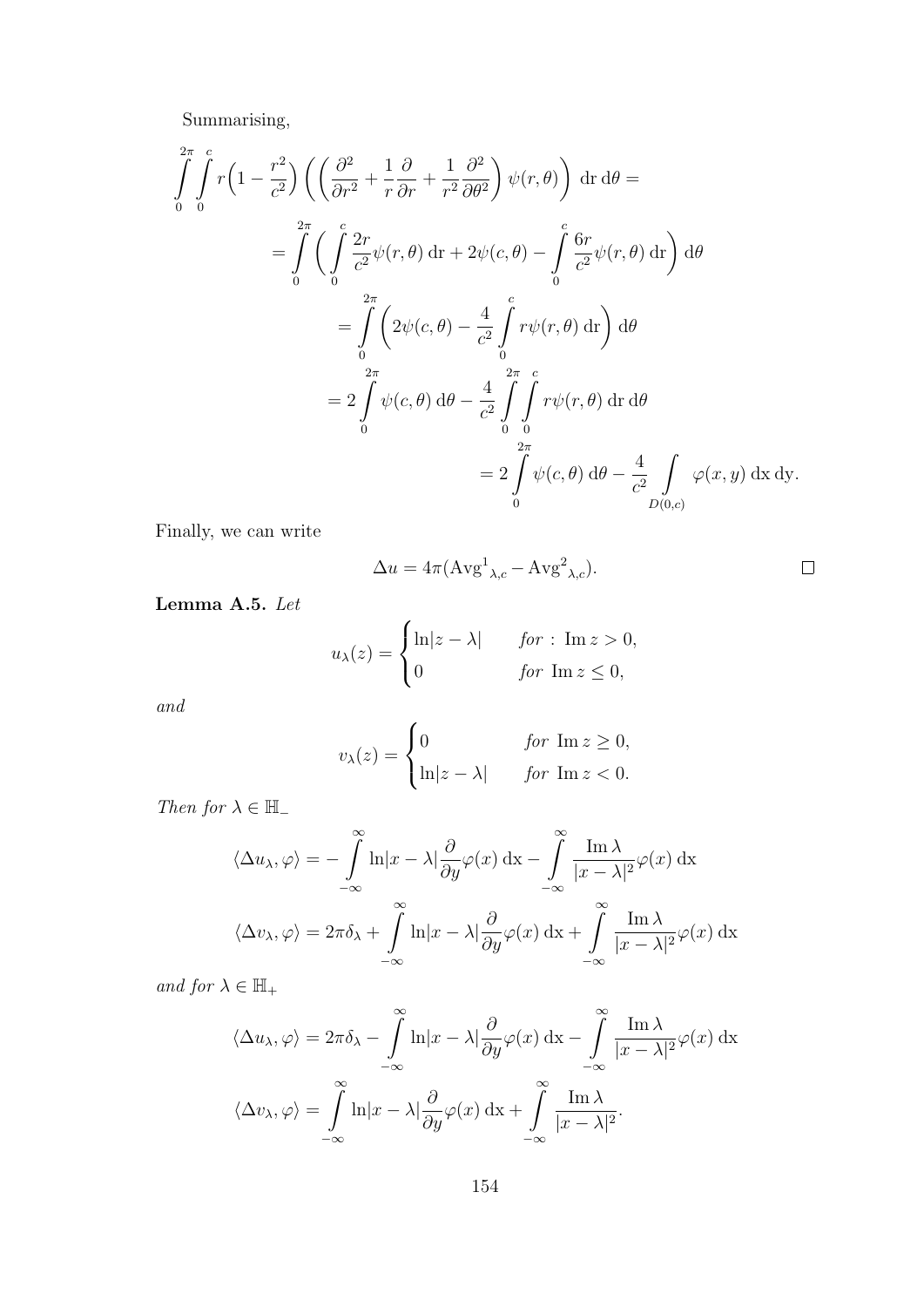*Proof.* Let  $\varphi \in C_c^{\infty}(\mathbb{C})$  and  $\lambda \in \mathbb{H}_-$ . We assume that  $z = x + iy$ . Then

$$
\left\langle \frac{\partial^2}{\partial x^2} u_\lambda, \varphi \right\rangle = \left\langle u_\lambda, \frac{\partial^2}{\partial x^2} \varphi \right\rangle = \frac{1}{2} \int_0^\infty \int_0^\infty \ln|z - \lambda|^2 \frac{\partial^2}{\partial x^2} \varphi(z) \, dx \, dy.
$$

For  $z \neq \lambda$  we have

$$
\frac{\partial}{\partial x} \ln |z - \lambda|^2 = \frac{2 \operatorname{Re}(z - \lambda)}{|z - \lambda|^2},
$$

$$
\frac{\partial}{\partial y} \ln |z - \lambda|^2 = \frac{2 \operatorname{Im}(z - \lambda)}{|z - \lambda|^2}
$$

and

$$
\frac{\partial^2}{\partial x^2} \ln |z - \lambda|^2 = \frac{(\text{Im}(z - \lambda))^2 - (\text{Re}(z - \lambda))^2}{|z - \lambda|^2},
$$

$$
\frac{\partial^2}{\partial y^2} \ln |z - \lambda|^2 = \frac{(\text{Re}(z - \lambda))^2 - (\text{Im}(z - \lambda))^2}{|z - \lambda|^2}.
$$

Integrating by parts twice gives then

$$
\left\langle \frac{\partial^2}{\partial x^2} u_\lambda, \varphi \right\rangle = \frac{1}{2} \int_{0}^{\infty} \int_{-\infty}^{\infty} \frac{\partial^2}{\partial x^2} \ln|z - \lambda|^2 \varphi(z) \, dx \, dy
$$

$$
= \frac{1}{2} \int_{0}^{\infty} \int_{-\infty}^{\infty} \frac{(\text{Im}(z - \lambda))^2 - (\text{Re}(z - \lambda))^2}{|z - \lambda|^2} \varphi(z) \, dx \, dy.
$$

Further,

$$
\left\langle \frac{\partial^2}{\partial y^2} u_\lambda, \varphi \right\rangle = \left\langle u_\lambda, \frac{\partial^2}{\partial y^2} \varphi \right\rangle = \frac{1}{2} \int_{-\infty}^{\infty} \int_{0}^{\infty} \ln|z - \lambda|^2 \frac{\partial^2}{\partial y^2} \varphi(z) \, dy \, dx
$$

and

$$
\frac{1}{2} \int_{0}^{\infty} \ln|z - \lambda|^2 \frac{\partial^2}{\partial y^2} \varphi(z) \, dy = \frac{1}{2} \left[ \ln|z - \lambda|^2 \frac{\partial}{\partial y} \varphi(z) \right]_{0}^{\infty} - \frac{1}{2} \int_{0}^{\infty} \frac{\partial}{\partial y} \ln|z - \lambda|^2 \frac{\partial}{\partial y} \varphi(z) \, dy
$$
  
\n
$$
= -\frac{1}{2} \ln|x - \lambda|^2 \frac{\partial}{\partial y} \varphi(x) - \frac{1}{2} \left[ \frac{2 \operatorname{Im}(z - \lambda)}{|z - \lambda|^2} \varphi(z) \right]_{0}^{\infty}
$$
  
\n
$$
+ \frac{1}{2} \int_{0}^{\infty} \frac{(\operatorname{Re}(z - \lambda))^2 - (\operatorname{Im}(z - \lambda))^2}{|z - \lambda|^2} \varphi(z) \, dy
$$
  
\n
$$
= -\frac{1}{2} \ln|x - \lambda|^2 \frac{\partial}{\partial y} \varphi(x) - \frac{\operatorname{Im} \lambda}{|x - \lambda|^2} \varphi(x)
$$
  
\n
$$
+ \frac{1}{2} \int_{0}^{\infty} \frac{(\operatorname{Re}(z - \lambda))^2 - (\operatorname{Im}(z - \lambda))^2}{|z - \lambda|^2} \varphi(z) \, dy.
$$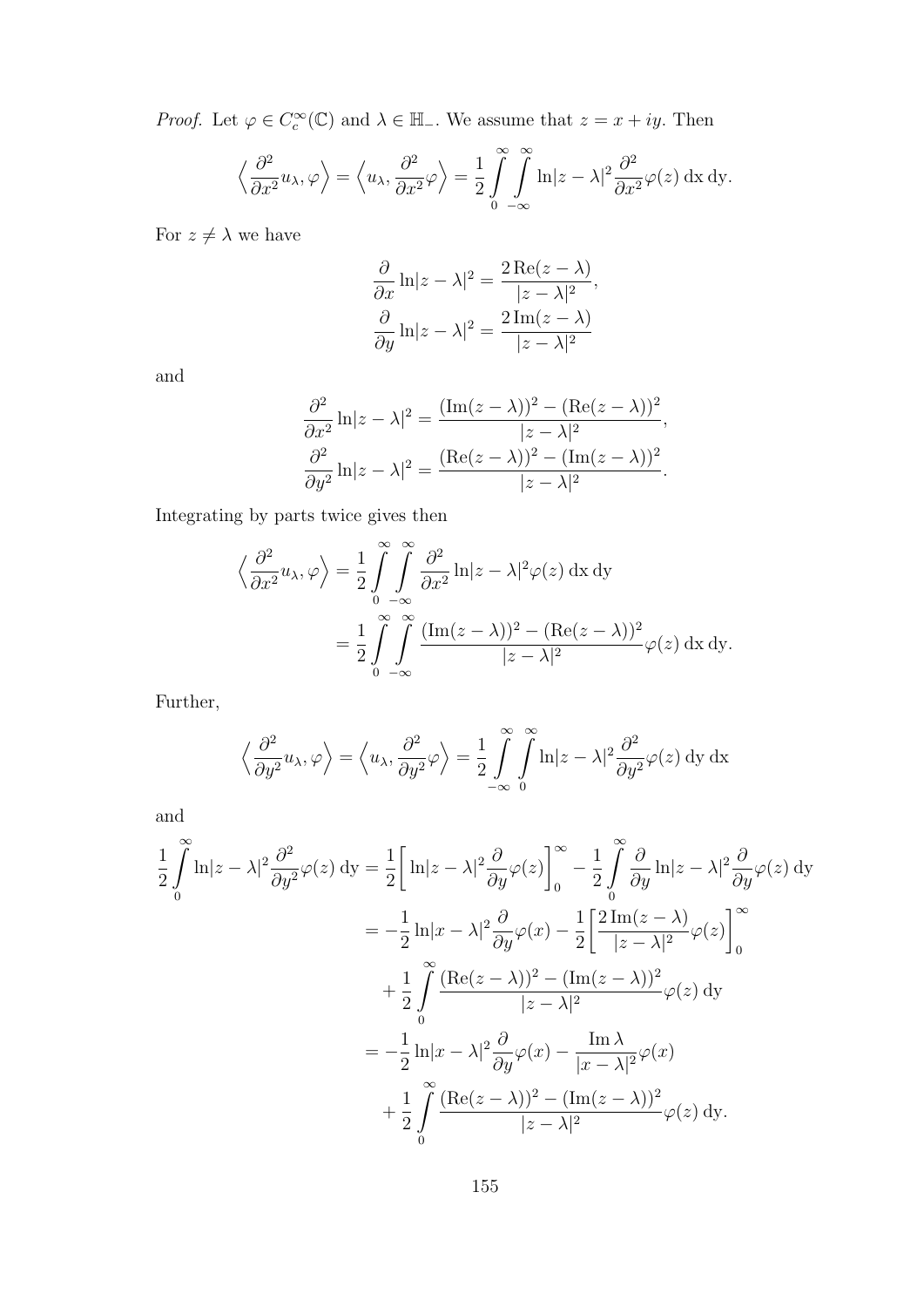This gives the first formula in the lemma. Proceeding similarly for  $v_\lambda$  when  $\lambda \in \mathbb{H}_+$ we get the fourth formula. Furthermore, we have

$$
\ln|z-\lambda|-u_\lambda=v_\lambda
$$

in the sense of distributions. Since  $\Delta \ln \lvert z-\lambda\rvert = 2\pi \delta_\lambda$  by virtue of [Ran95, Theorem 3.7.8], this yields the remaining formulae.  $\Box$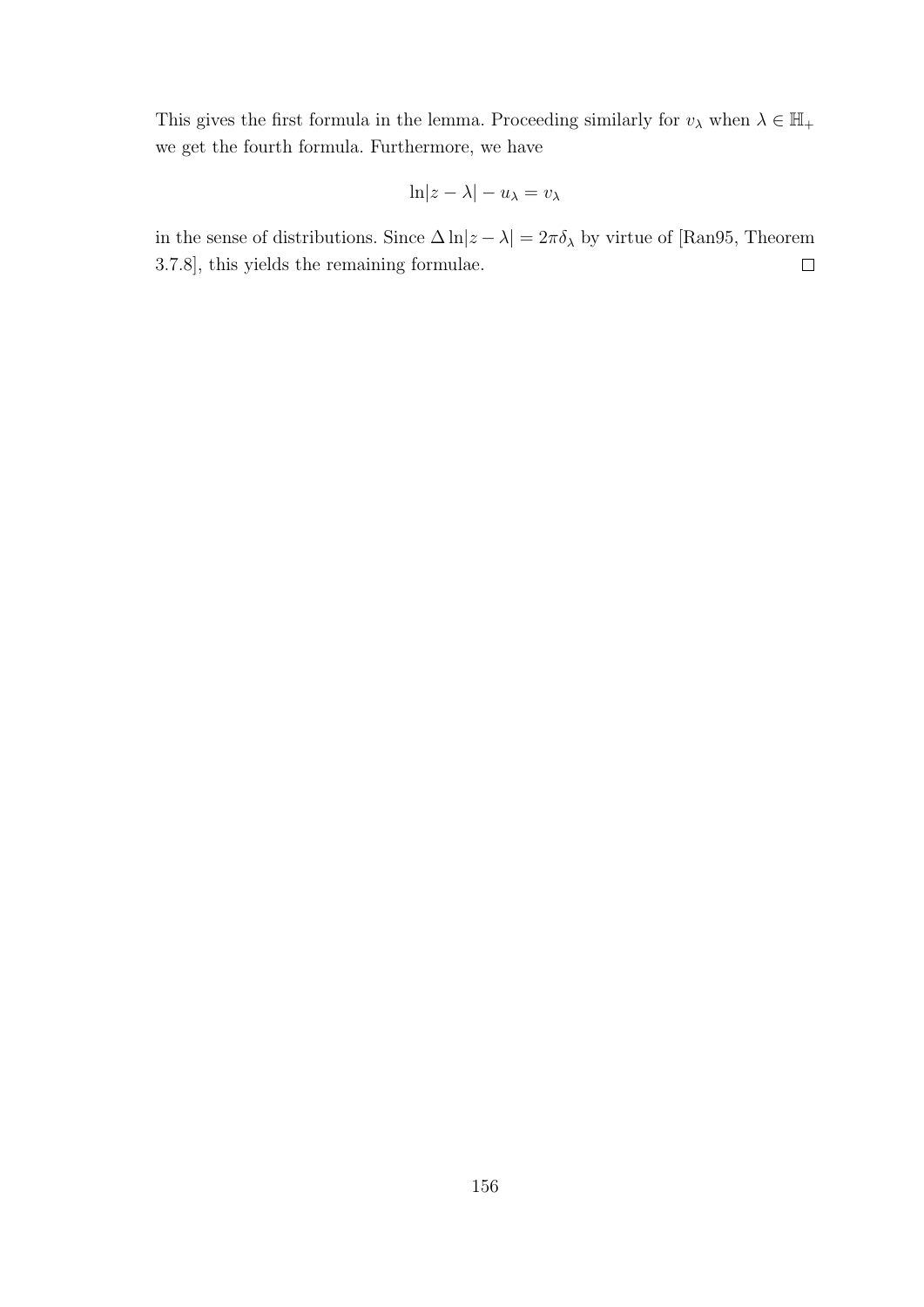## References

- [AJO10] A. A. Albanese, D. Jornet, and A. Oliaro, Quasianalytic wave front sets for solutions of linear PDO, Integr. Equ. Oper. Theory 66 (2010), 153–181.
- [BD07] J. Bonet and P. Domański, *The structure of spaces of quasianalytic* functions of Roumieu type, Arch. Math. (Basel) 89 (2007), 430–441.
- [Beu61] A. Beurling, Quasi-analyticity and general distributions, Lectures 4 and 5, Amer. Math. Soc. Summer Inst., Stanford, 1961.
- [BG91] C. A. Berenstein and R. Gay, Complex variables, an introduction, Springer-Verlag, New York, 1991.
- [BG95] , Complex analysis and special topics in harmonic analysis, Springer-Verlag, New York, 1995.
- [Bjö66] G. Björck, Linear partial differential operators and generalized distributions, Ark. Mat. 6 (1966), 351–407.
- [BL94] C. A. Berenstein and B. Q. Li, Interpolating varieties for weighted spaces of entire functions in  $C<sup>n</sup>$ , Publ. Mat. **38** (1994), 157-173.
- [BL95] , Interpolating varieties for spaces of meromorphic functions, J. Geom. Anal. 5 (1995), 1–48.
- [BLV95] C. A. Berenstein, B. Q. Li, and A. Vidras, Geometric characterization of interpolating varieties for the  $(FN)$ -space  $A_p^0$  of entire functions, Can. J. Math. 47 (1995), 28–43.
- [BM90] R. W. Braun and R. Meise, Generalized Fourier expansions for zerosolutions of surjective convolution operators on  $\mathscr{D}_{\{\omega\}}(R)'$ , Arch. Math. (Basel) 55 (1990), 55–63.
- [BM01] J. Bonet and R. Meise, Ultradistributions of Roumieu type and projective descriptions, J. Math. Anal. Appl. 255 (2001), 122–136.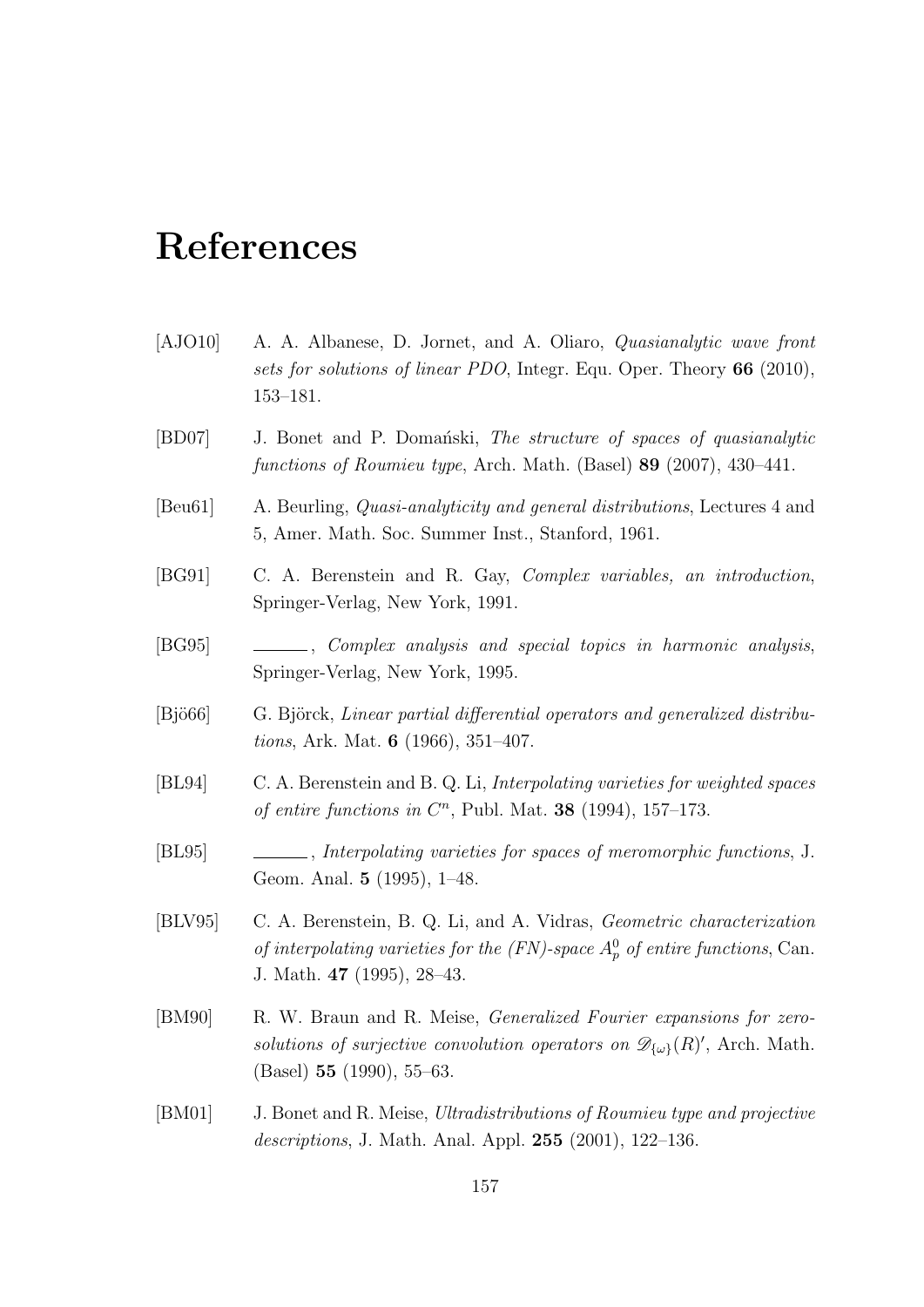- [BM08] , Characterization of the convolution operators on quasianalytic classes of Beurling type that admit a continuous linear right inverse, Studia Math. 184 (2008), 49–77.
- [BMM07] J. Bonet, R. Meise, and S. N. Melikhov, A comparison of two different ways to define classes of ultradifferentiable functions, Bull. Belg. Math. Soc. Simon Stevin 14 (2007), 425–444.
- [BMT90] R. W. Braun, R. Meise, and B. A. Taylor, Ultradifferentiable functions and Fourier analysis, Results Math. 17 (1990), 206–237.
- [BMV90] R. W. Braun, R. Meise, and D. Vogt, Existence of fundamental solutions and surjectivity of convolution operators on classes of ultra-differentiable functions, Proc. London Math. Soc. 61 (1990), 344–370.
- [BMV94] , Characterization of the linear partial differential operators with constant coefficients which are surjective on nonquasianalytic classes of *Roumieu type on*  $R^N$ , Math. Nachr. **168** (1994), 19–54.
- $[Bor95]$  E. Borel, *Sur quelques points de la thérie des fonctions*, Ann. Sci. Éc. Norm. Super. 12 (1895), 9–55.
- [Bra87] R. W. Braun, Weighted algebras of entire functions in which each closed ideal admits two algebraic generators, Michigan Math. J. 34 (1987), 441–450.
- [BT79] C. A. Berenstein and B. A. Taylor, A new look at interpolating theory for entire functions of one variable, Advances in Math. 33 (1979), 109–143.
- [Car26] T. Carleman, Les fonctions quasi-analytiques, Gauthier-Villars, 1926.
- [Car58] L. Carleson, An interpolation problem for bounded analytic functions, Amer. J. Math. 80 (1958), 921–930.
- [Con78] J. B. Conway, Functions of one complex variable I, second ed., Springer-Verlag, New York, 1978.
- [Con95] , Functions of one complex variable II, Springer-Verlag, New York, 1995.
- [CY01] W. Cherry and Zhuan Ye, Nevanlinna's theory of value distribution, Springer-Verlag, 2001.
- [Den21] A. Denjoy, Sur les fonctions quasi-analytiques de variable réelle, C.R. Acad. Sci. Paris 173 (1921), 1329–1331.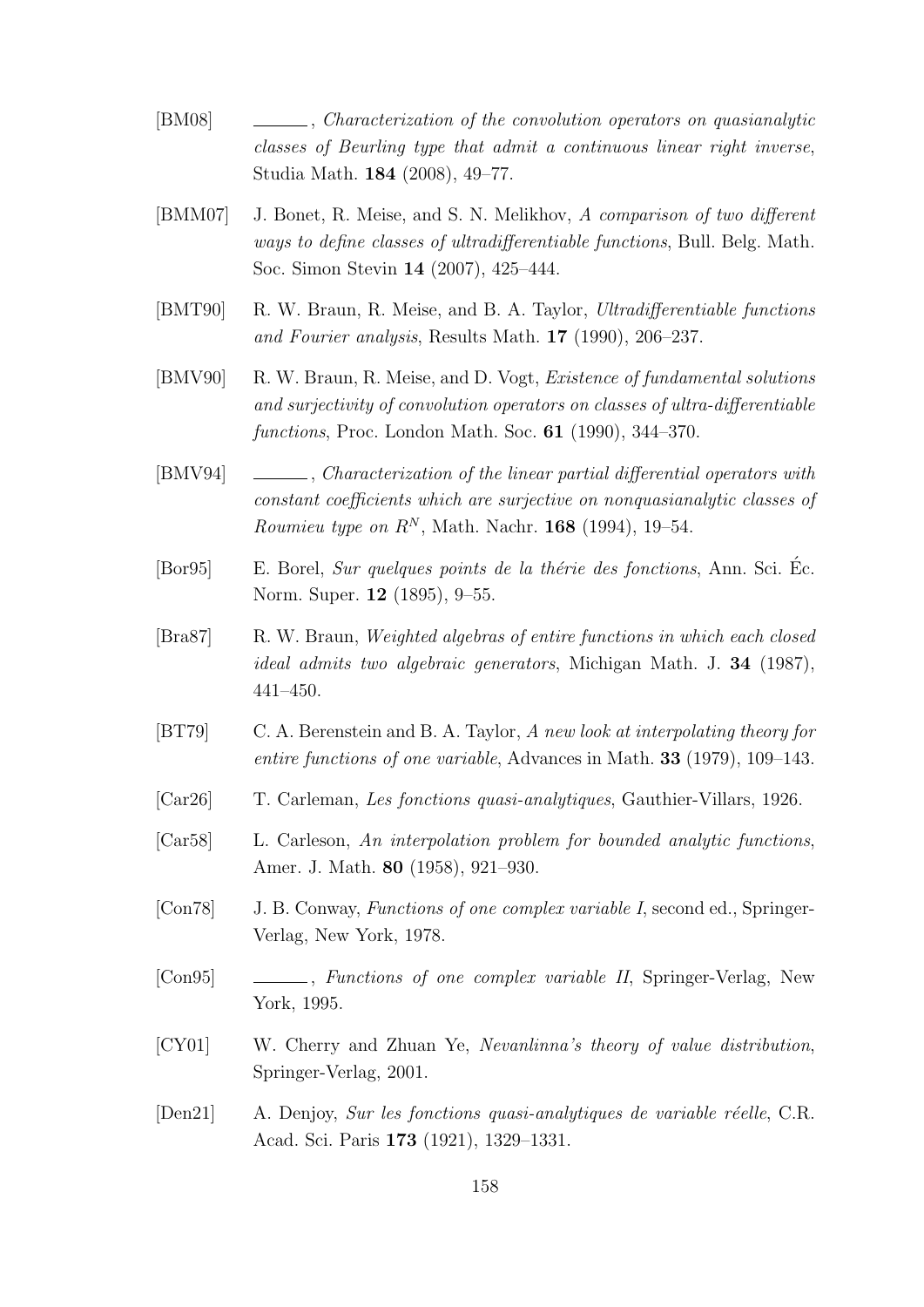- [FM90] U. Franken and R. Meise, Generalized Fourier expansions for zerosolutions of surjective convolution operators on  $\mathscr{D}(R)$  and  $\mathscr{D}'_{\omega}(R)$ , Note Mat. **10** (1990), 251–272.
- [Gev18] M. Gevrey, Sur la nature analytique des solutions des équations aux  $d\acute{e}riv\acute{e}es$  partielles, Ann. Ec. Norm. Sup. Paris 35 (1918), 129–190.
- [Hay64] W. K. Hayman, Meromorphic functions, Clarendon Press, Oxford, 1964.
- [HM00] A. Hartmann and X. Massaneda, On interpolating varieties for weighted spaces of entire functions, J. Geom. Anal. 10 (2000), 683–696.
- [HM07] T. Heinrich and R. Meise, A support theorem for quasianalytic functionals, Math. Nachr. 280 (2007), 364–387.
- [HMNT04] A. Hartmann, X. Massaneda, A. Nicolau, and P. Thomas, Inteprolation in the Nevanlinna and Smirnov classes and harmonic majorants, J. Funct. Anal. 217 (2004), 1–37.
- [Hör67] L. Hörmander, *Generators for some rings of analytic functions*, Bull. Amer. Math. Soc. 73 (1967), 943–949.
- [Hör90] , An introduction to complex analysis in several variables, third ed., North Holland, 1990.
- [Kom73] H. Komatsu, Ultradistributions I: structure theorem and a characterization, J. Fac. Sci. Univ. Tokyo Sect. IA Math. 20 (1973), 25–105.
- [Kom77] , Ultradistributions II: the kernel theorem and ultradistributions with support in a submanifold, J. Fac. Sci. Univ. Tokyo Sect. IA Math. 24 (1977), 607–628.
- [Lan94] M. Langenbruch, Continuous linear right inverses for convolution operators in spaces of real analytic functions, Studia Math. 110 (1994), 65–82.
- [Lev80] B. Levin, Distribution of zeros of entire functions, revised ed., American Mathematical Society, 1980.
- [Lev96] , Lectures on entire functions, American Mathematical Society, 1996.
- [Mas98] X. Massaneda,  $A^{-\infty}$ -interpolation in the ball, Proc. Edinburgh Math. Soc. 41 (1998), 359–367.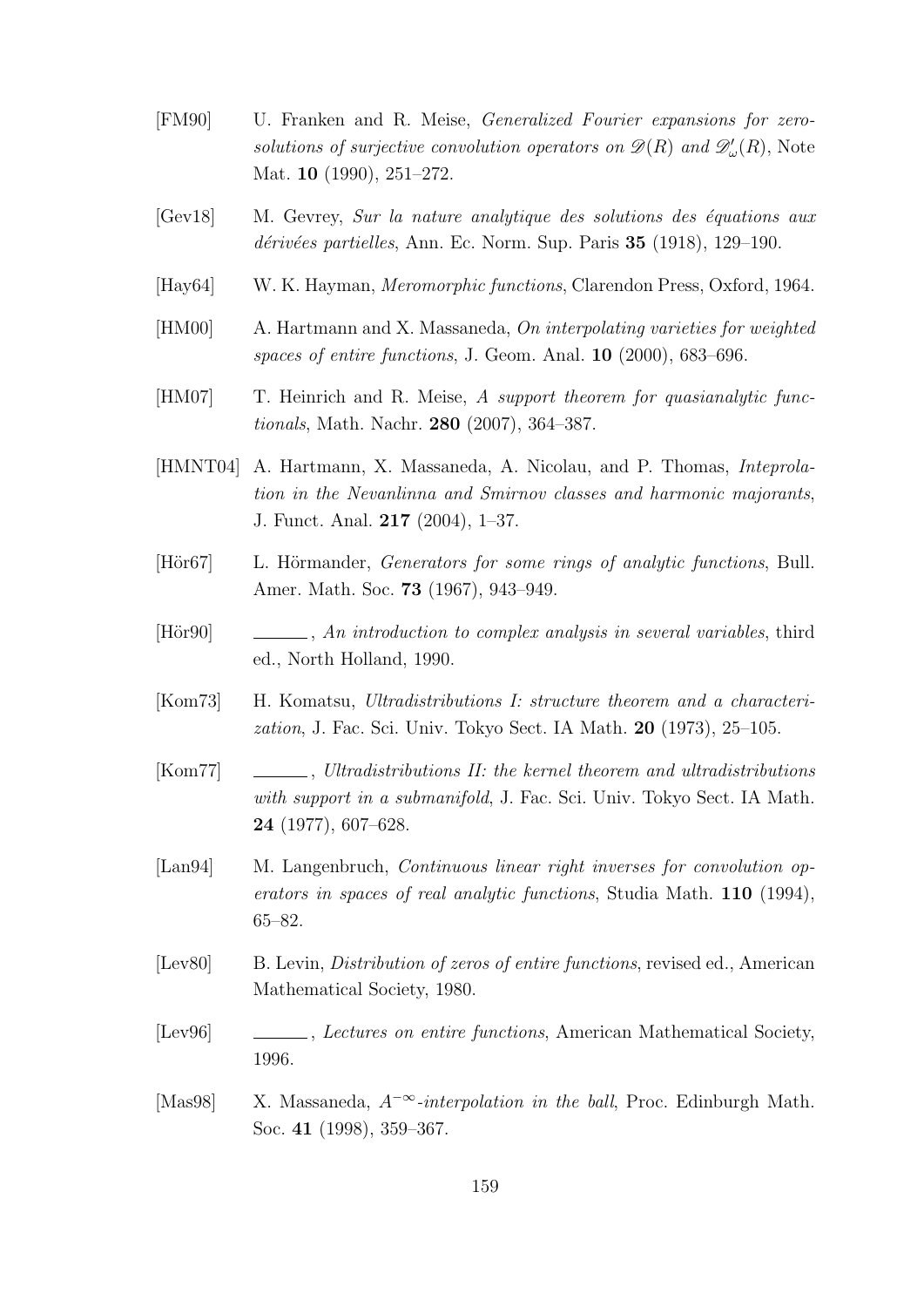- [Mei85] R. Meise, Sequence space representations for (DFN)-algebras of entire functions modulo closed ideals, J. Reine Angew. Math. 363 (1985), 59– 95.
- [Mei89] , Sequence space representations for zero-solutions of convolution equations on ultradifferentiable functions of Roumieu type, Studia Math. 92 (1989), 211–230.
- [Mey97] T. Meyer, Surjectivity of convolution operators on spaces of ultradifferentiable functions of Roumieu type, Studia Math.  $125$  (1997), 101–129.
- [MMOC03] N. Marco, X. Massaneda, and J. Ortega-Cerdá, *Interpolating and sam*pling sequences for entire functions, Geom. Funct. Anal. 13 (2003), 862– 914.
- [MOC09] X. Massaneda and J. Ortega-Cerdá, *Interpolation sequences for the* Bernstein algebra, Linear and complex analysis, Amer. Math. Soc. Transl. Ser. 2, vol. 226, Amer. Math. Soc., Providence, RI, 2009, pp. 75– 84.
- [MOCO03] X. Massaneda, J. Ortega-Cerdá, and M. Ounaïes, A geometric characterization of interpolation in  $\hat{\mathcal{E}}'(R)$ , Trans. Amer. Math. Soc. 358 (2003), 3459–3472.
- [MT87a] R. Meise and B. A. Taylor, *Sequence space representations for*  $(FN)$ algebras of entire functions modulo closed ideals, Studia Math. 85 (1987), 203–227.
- [MT87b] , Splitting of closed ideals in  $(DFN)$ -algebras of entire functions and the property  $(DN)$ , Trans. Amer. Math. Soc. 302 (1987), 341–370.
- [MT88] , Each non-zero convolution operator on the entire functions admits a continuous linear right inverse, Math. Z. 197 (1988), 139–152.
- [MTV96] R. Meise, B. A. Taylor, and D. Vogt, Continuous linear right inverses for partial differential operators on non-quasianalytic classes and on ultradistributions, Math. Nachr. 180 (1996), 213–242.
- [MV97] R. Meise and D. Vogt, *Introduction to functional analysis*, Clarendon Press, Oxford, 1997.
- [Nev70] R. Nevanlinna, Analytic functions, Springer-Verlag, 1970.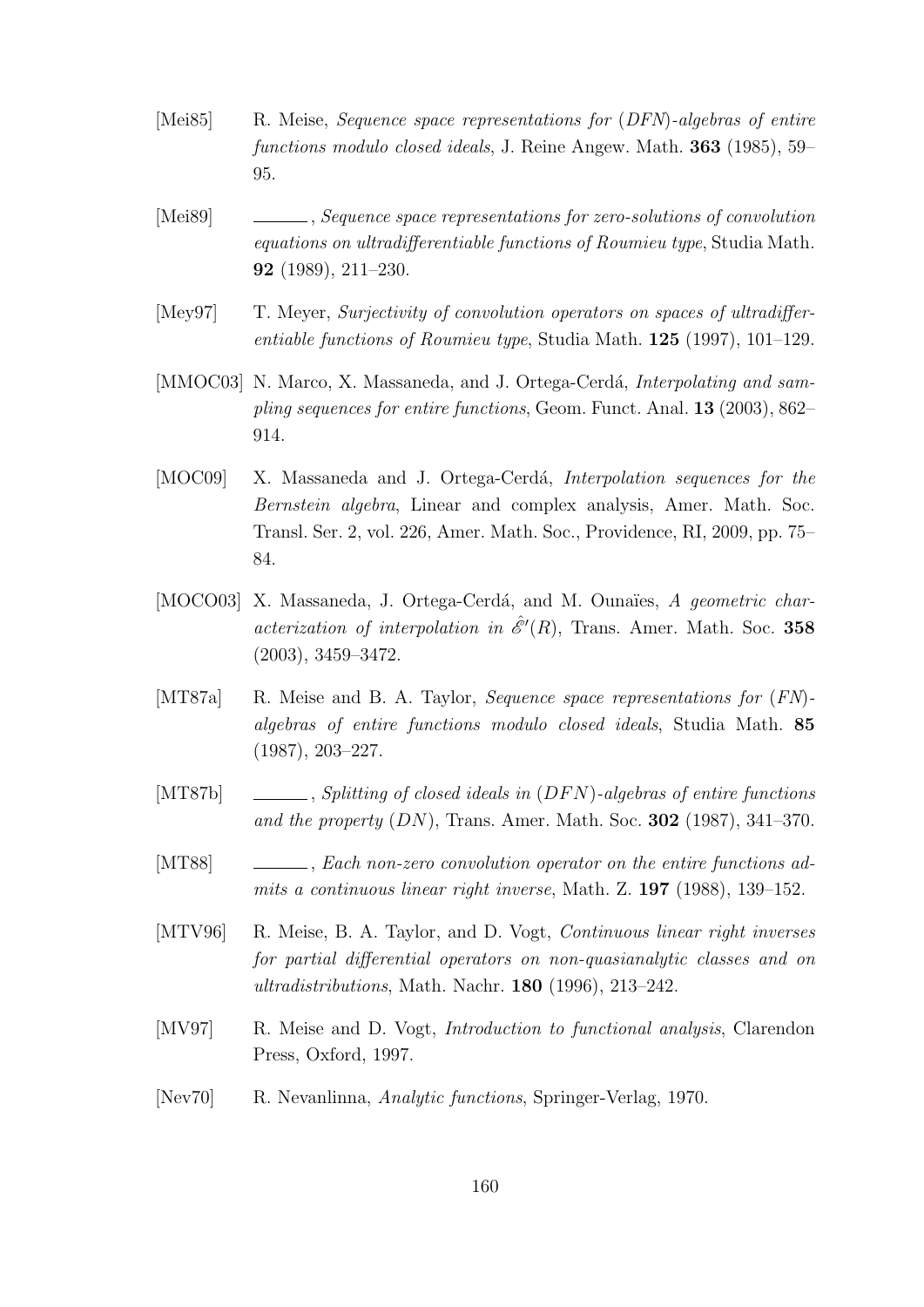- [NP06] C. P. Niculescu and L. Persson, Convex functions and their applications, Springer-Verlag, 2006.
- [OCS99] J. Ortega-Cerda<sup>c</sup> and K. Seip, *Multipliers for entire functions and an* interpolation problem of Beurling, J. Funct. Anal. 162 (1999), 400–415.
- [Oun03] M. Ounaïes, *On interpolating discrete varieties for weighted spaces of* entire functions, Anal. Math.  $29$  (2003), 59–74.
- [Oun07] , Geometric conditions for interpolation in weighted spaces of entire functions, J. Geom. Anal. 17 (2007), 701–715.
- [Oun08]  $\quad \quad \_$ , *Interpolation by entire functions with growth conditions*, Michigan Math. J. 56 (2008), 155–171.
- [Ran95] T. Ransford, Potential theory in the complex plane, Cambridge University Press, Cambridge, 1995.
- [Rod93] L. Rodino, Linear partial differential operators in Gevrey spaces, World Sci. Publishing, River Edge, 1993.
- [Rös97] T. Rösner, *Surjektivität partieller Differentialoperatoren auf quasiana*lytischen Roumieu-Klassen, Ph.D. thesis, Düsseldorf, 1997.
- [Rou60] C. Roumieu, Sur quelques extensions de la notion de distributions, Ann. Sc. Ecole Norm. Sup. 77 (1960), 47–121.
- [Rud87] W. Rudin, Real and complex analysis, McGraw-Hill, Singapore, 1987.
- [Sat59] M. Sato, Theory of hyperfunctions, I, J. Fac. Sci. Univ. Tokyo. Sect. I 8 (1959), 139–193.
- [Sat60] , Theory of hyperfunctions, II, J. Fac. Sci. Univ. Tokyo. Sect. I 8 (1960), 387–437.
- [Sch50] L. Schwartz, *Théorie des distributions I*, Actualités Sci. Ind., vol. 1091, Hermann, Paris, 1950.
- [Sch51] , Théorie des distributions II, Actualités Sci. Ind., vol. 1122, Hermann, Paris, 1951.
- [Sei04] K. Seip, Interpolation and sampling in spaces of analytic functions, University Lecture Series, vol. 33, American Mathematical Society, Providence, RI, 2004.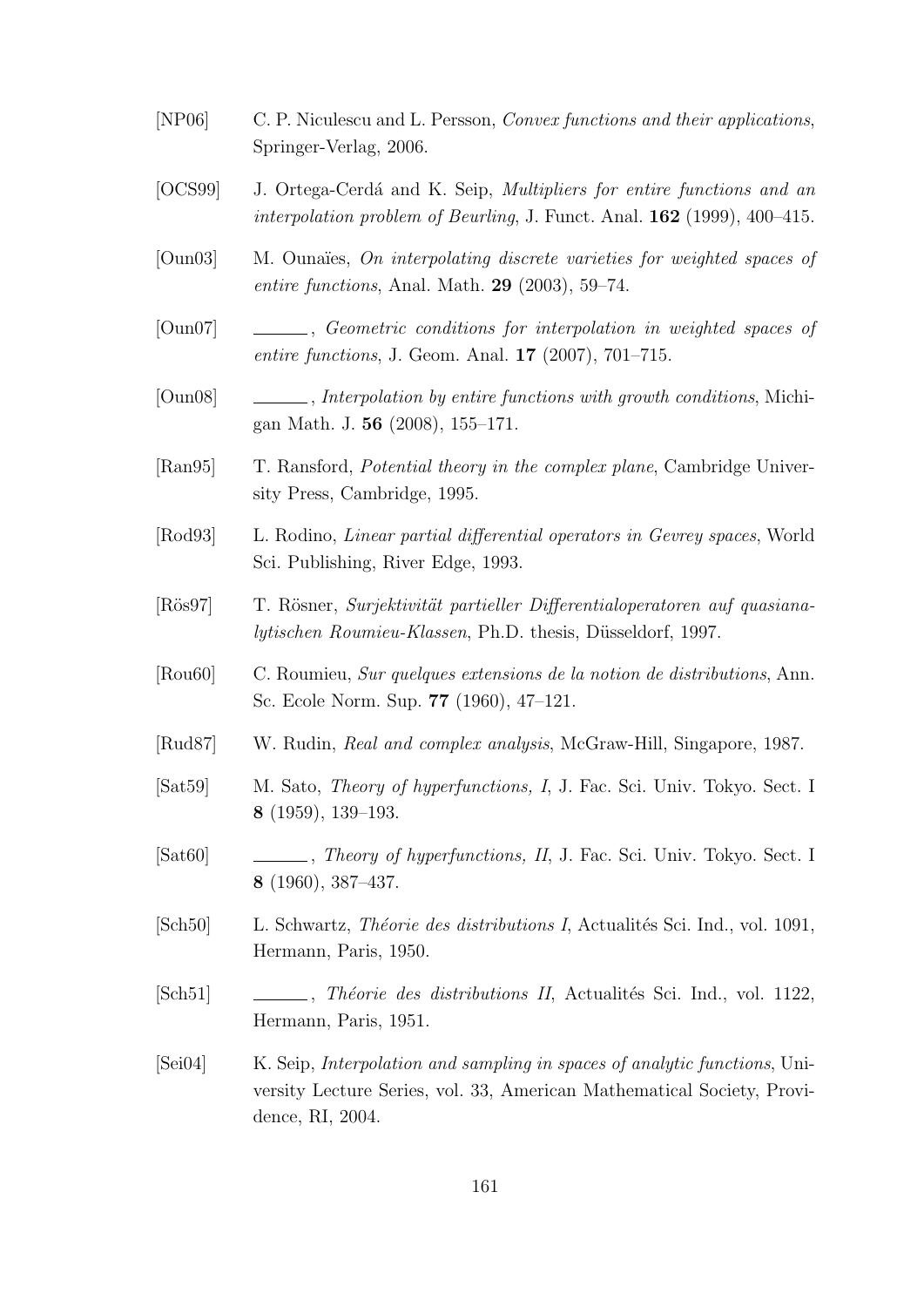- [Sob36] S. Sobolev, Méthode nouvelle à résoudre le problème de Cauchy pour les  $équations linéaires hyperboliques normales, Rec. Math. [Mat. Sbornik]$ N.S. 43 (1936), 39–72.
- [Squ81] W. A. Squires, Necessary conditions for universal interpolation in  $\hat{\mathscr{E}}'$ , Canad. J. Math. 33 (1981), 1356–1364.
- [Squ83]  $\qquad \qquad \qquad$ , Geometric condition for universal interpolation in  $\hat{\mathscr{E}}'$ , Trans. Amer. Math. Soc. 280 (1983), 401–413.
- [SS61] H. S. Shapiro and A. L. Shields, On some interpolation problems for analytic functions, Amer. J. Math. 83 (1961), 513–532.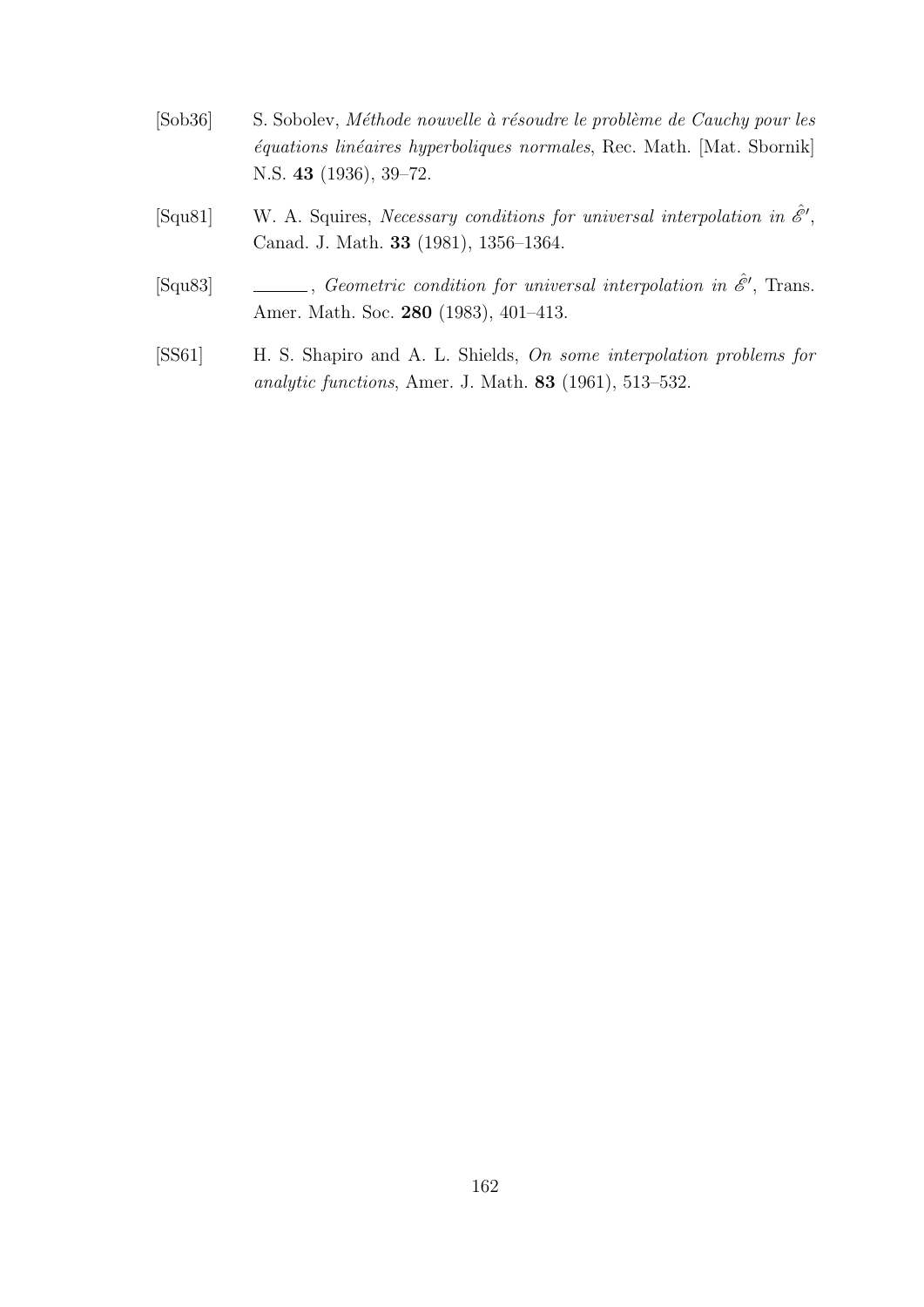## Index

bounded perturbation, 43 conditions (B), 84 condition  $(B(\omega))$ , 84 condition  $(B\{\omega\}), 84$ diffusion, 79 Fourier-Laplace transform, 36 interpolating variety, 48 multiplicity variety, 20  $(\omega)$ -sparse, 67  $(\omega)^*$ -sparse, 68  $\{\omega\}$ -sparse, 67 separated, 69 uniformly separated, 130 weakly separated, 55 Nevanlinna counting functions, 48 non-quasianalytic classes, 17 quasianalytic classes, 17 restriction operator, 46 shift of a variety, 53 subadditive function, 23 subvariety, 53 ultradifferentiable functions, 16, 17 ultradistributions, 18 Beurling, 18 Roumieu, 18 union of multiplicity varieties, 55 weakly subadditive function, 23

weight function, 22 Beurling, 22 Roumieu, 22 weighted algebras of entire functions, 19 weighted Carleson conditions, 83  $(\omega)$ -Carleson condition, 83  $\{\omega\}$ -Carleson condition, 84 weighted spaces of sequences, 20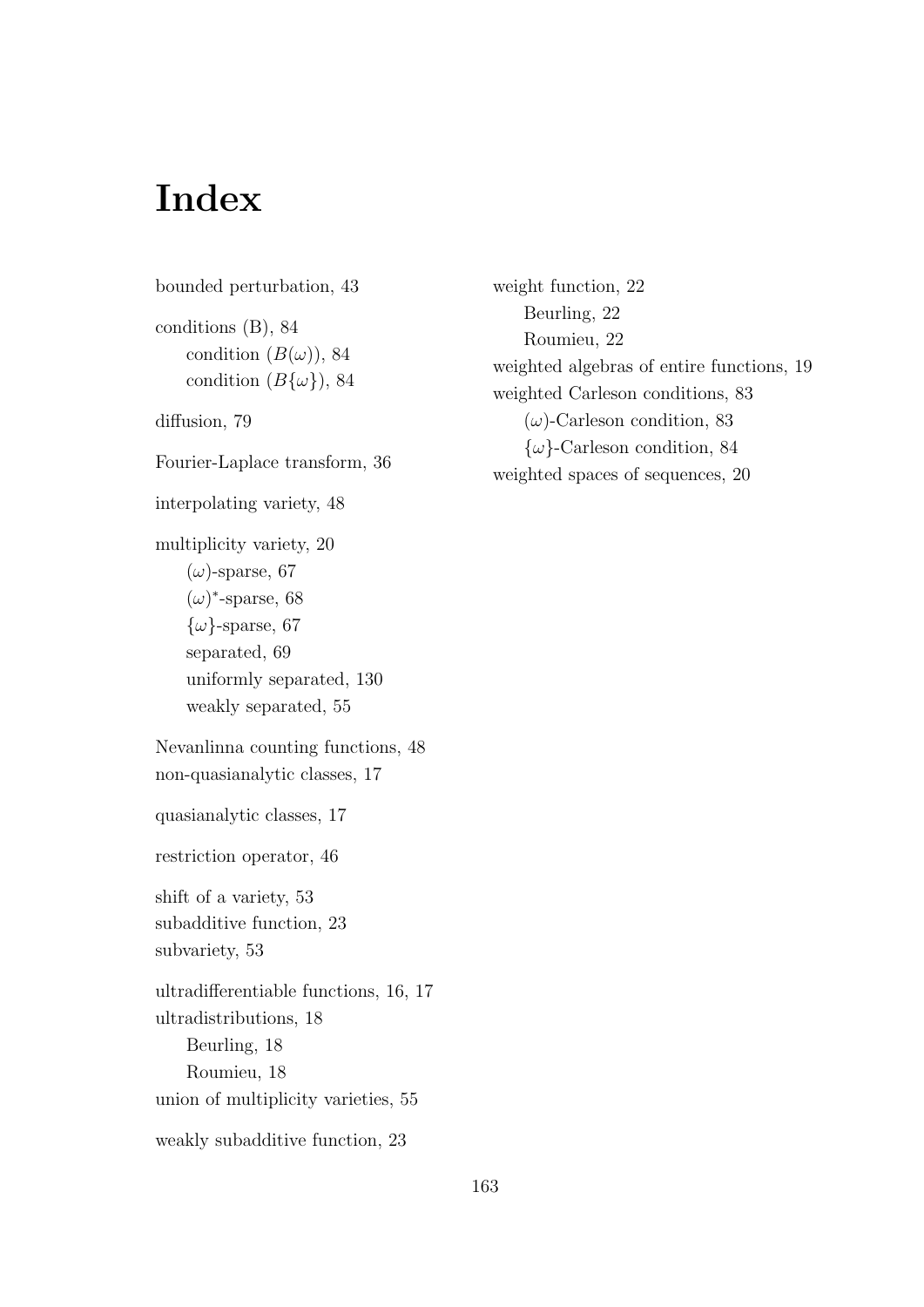## List of symbols

| $A(\Omega)$                        | 17      | $\widehat{\mu}$                       | $37\,$ |
|------------------------------------|---------|---------------------------------------|--------|
| $A'(\mathbb{R})$                   | 38      | ${\mathcal F}$                        | $37\,$ |
| $A_{(\omega)}$                     | 20      | $G_s(\mathbb{R})$                     | $18\,$ |
| $A_{\{\omega\}}$                   | 20      | $\chi_A$                              | $16\,$ |
| $A_{(\omega),M}$                   | 21      | $\mathbb{H}_-$                        | $16\,$ |
| $A_{\{\omega\},M,m}$               | 21      | $\mathbb{H}_+$                        | $15\,$ |
| $A_{[\omega]}$                     | 21      | $H(\Omega)$                           | $17\,$ |
| $\mathrm{Avg}^1{}_{\lambda,c}$     | 104     | $\text{Im } z$                        | $15\,$ |
| $\text{Avg}^2_{\lambda,c}$         | $104\,$ | $\operatorname{ind}_{n\in\mathbb{N}}$ | $17\,$ |
| $(B(\omega))$                      | 85      | $\mathbb N$                           | 15     |
| $(B\{\omega\})$                    | 85      | $\mathbb{N}_0$                        | $15\,$ |
| $\mathbb C$                        | 15      | $  f  _M$                             | $20\,$ |
| $\mathbb{C}_\infty$                | 15      | $  f  _{M,m}$                         | $20\,$ |
| $C^{\infty}(\Omega)$               | 17      | $  v  _M$                             | $22\,$ |
| $C_c^{\infty}(\Omega)$             | 17      | $  v  _{M,m}$                         | $22\,$ |
| $C^{\infty}_{(\omega)}(\Omega)$    | 41      | n(z, r, X)                            | $50\,$ |
| $C^{\infty}_{\{\omega\}}(\Omega)$  | 41      | N(z, r, X)                            | $50\,$ |
| $D_H(\lambda, \eta)$               | 87      | $f \lesssim g$                        | $16\,$ |
| D(z,r)                             | 15      | $f \simeq g$                          | $16\,$ |
| $\bar{D}(z,r)$                     | 15      | $f = O(g)$                            | $16\,$ |
| $\delta_{\cdot,\cdot}$             | 16      | $f = o(g)$                            | $16\,$ |
| $\mathrm{d} \mathbf{x}$            | 16      | $P_\omega$                            | $99\,$ |
| dz                                 | 16      | $proj_{n\in\mathbb{N}} X_n$           | $17\,$ |
| $\delta_z$                         | 16      | $\mathbb R$                           | 15     |
| $\mathscr{E}_{(M_n)}(\Omega)$      | $17\,$  | $\boldsymbol{R}$                      | $48\,$ |
| $\mathscr{E}_{\{M_n\}}(\Omega)$    | 17      | Re z                                  | $15\,$ |
| $\mathscr{E}_{(\omega)}(\Omega)$   | 19      | $R(z, r_1, r_2)$                      | 15     |
| $\mathscr{E}_{\{\omega\}}(\Omega)$ | 19      | $\langle \cdot, \cdot \rangle$        | 16     |
| $\lfloor x \rfloor$                | 15      | $S(\lambda, c)$                       | 104    |